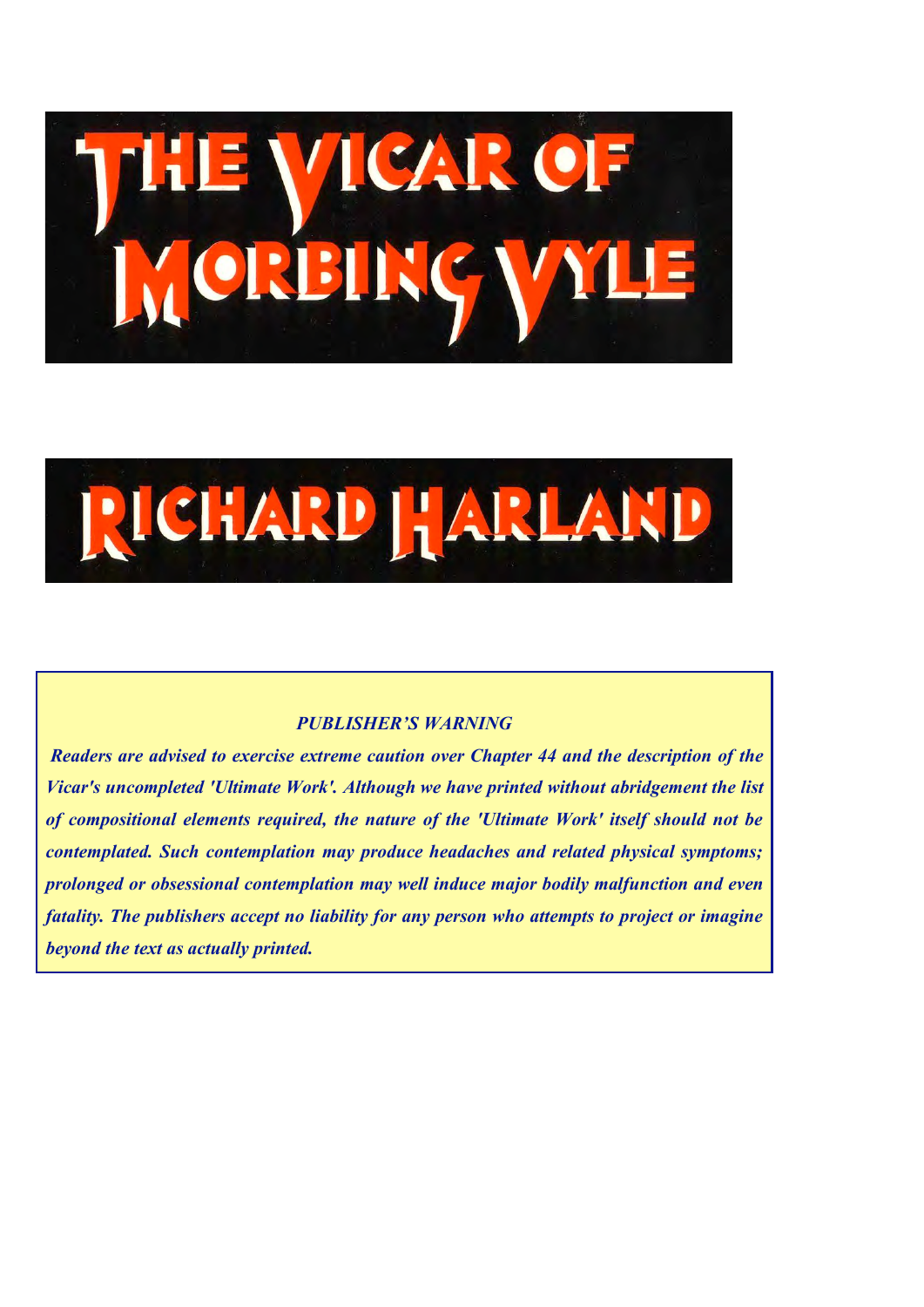



# LOOKING FOR MORBING VYLE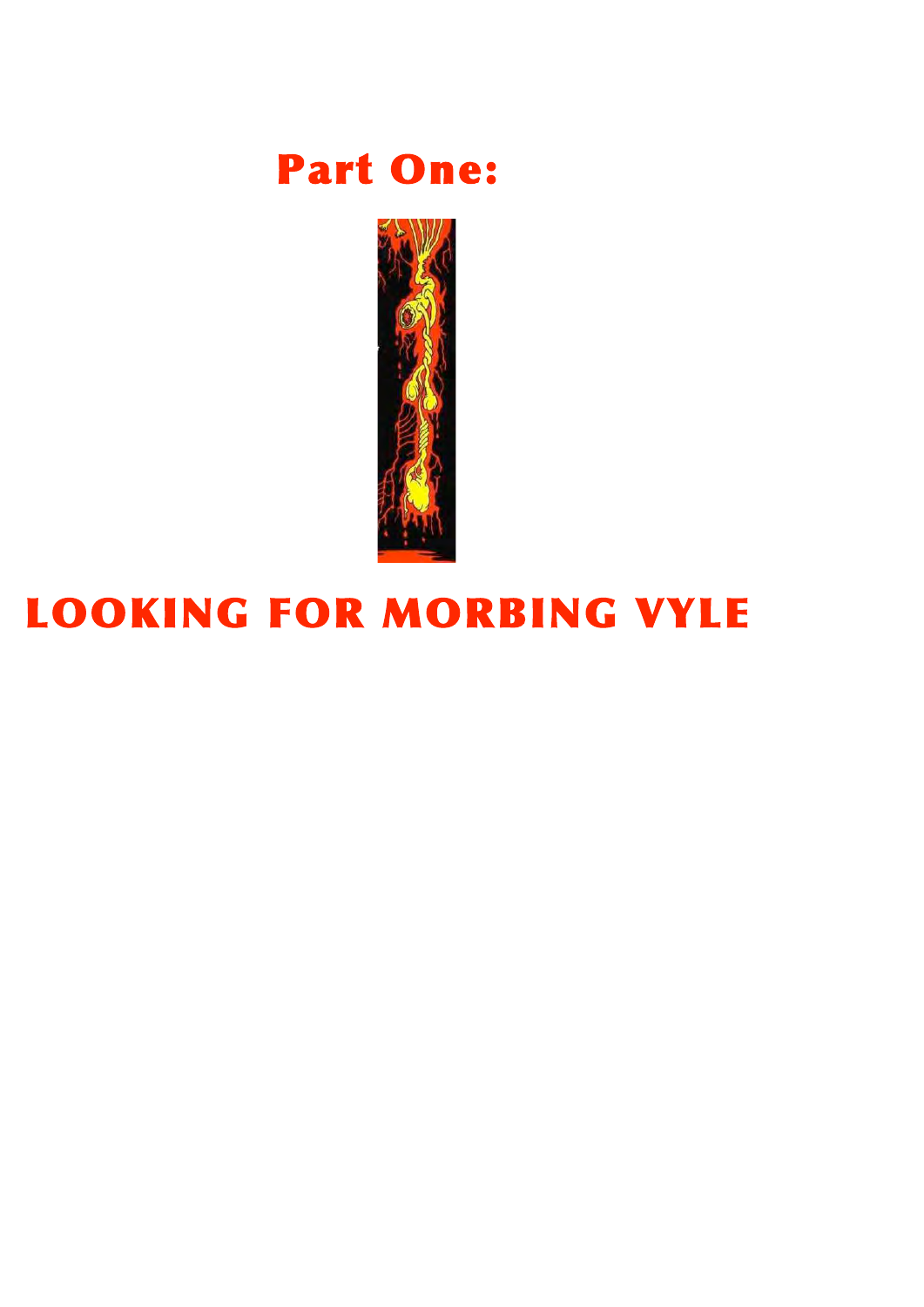# **CHAPTER 1**

Morbing Vyle. Morbing Vyle . The name alone sends a shudder down my spine. Even after all these years. I used to think that the memory would drain away like a bad dream. For fifteen years I haven't told a single soul about it. But the horror still lurks at the bottom of my mind. I write out the name - and it's as though a shadow falls instantly across the world, dark and chill and terrible.

Yet it was the name itself that originally appealed to me. I can't explain why. Of course it was an odd-sounding name - but there was something more than that as well. It fascinated me right from the start.

It's true I was in a strange sort of mood at the time. For a start, I was very lonely. I'm Australian, born and bred in Sydney - and somehow I couldn't adjust to living in England. Or no, not exactly England - I liked England and the English people - it was Cambridge I couldn't get on with. The University was such a cliquey clubby place, not at all welcoming. The dons and postgraduates and even the undergraduates seemed very aloof and superior, as though they'd all gone to the same private schools together. I felt like a total outsider.

I was in Cambridge for six months on a special study grant, to do research for my Ph.D. I was writing a historical thesis on 'Responses to Darwinism'. I wanted to examine the hysteria and bigotry of the Christian establishment - how they denied the evidence, made personal attacks upon Darwin, stirred up emotion and ignorance - anything to close their eyes to the scientific truth. In a controversial conclusion, I also wanted to show the same forms of irrationality persisting in the arguments of the present-day Creationists.

It seemed like an interesting topic when I started. But I hadn't reckoned with the quantity of material to be covered. So many pamphlets and books and essays and letters - the resources of the University Library were endless. The more I read, the more I discovered that still needed reading. And gradually I began to lose interest in what I was trying to argue The sheer silliness of the anti-Darwinians was depressing - what was the point of bringing them back to life? Better to leave them in the oblivion they deserved!

But still I kept going through the motions. Still I kept collecting material for a thesis that I knew, deep down, I would never actually write. Off to the University Library day after day, ploughing through volume after volume. My life was like an empty void, waiting for something to happen. And then I came across the name of Morbing Vyle.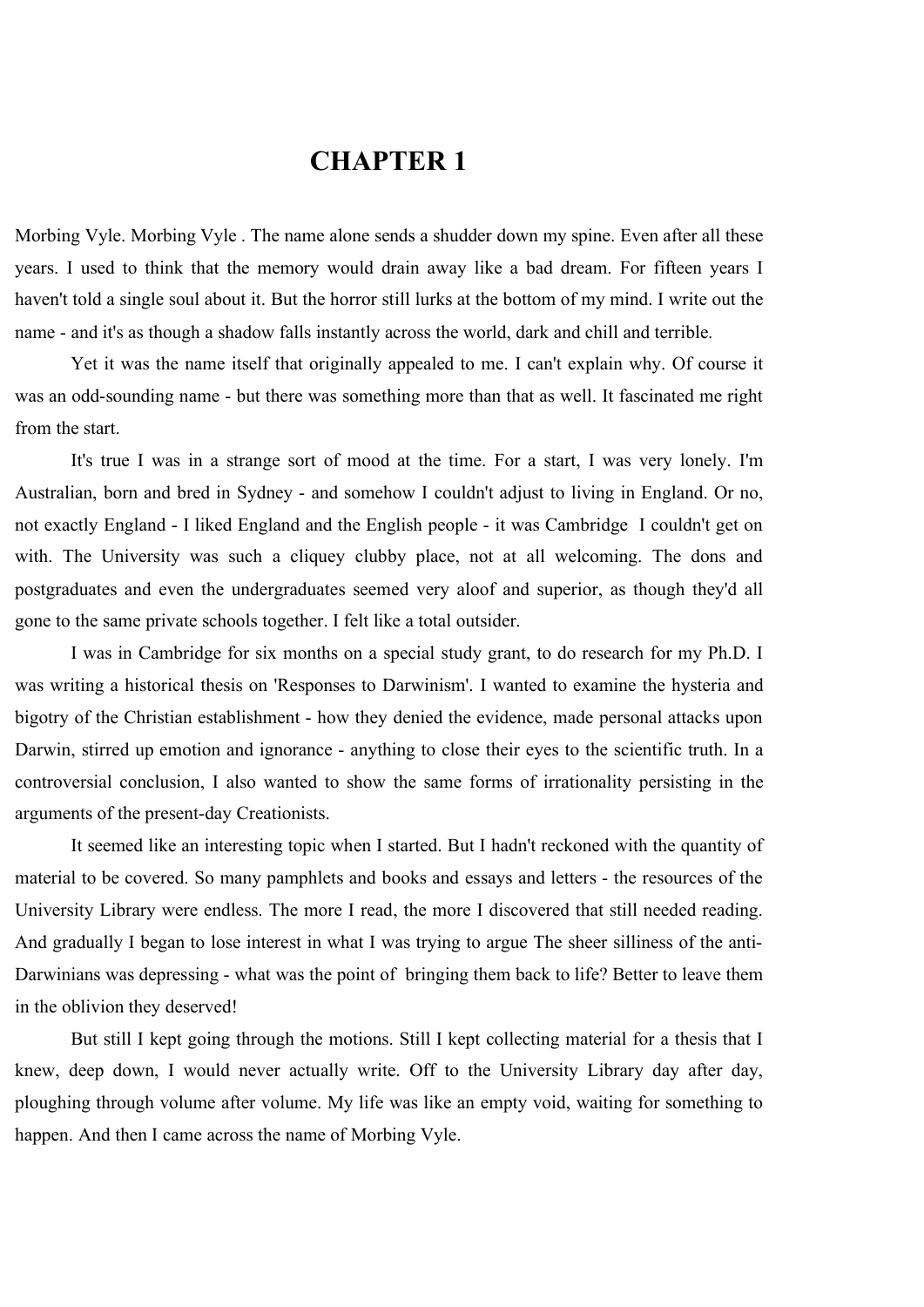It was in a very old issue of The Spectator, the issue for March of 1889. The controversy over the theory of evolution appeared in the Editorial and also in a number of Letters to the Editor. In one letter, the Reverend Sims from Deddington roundly condemned the "self-serving motives" of the scientific community. But at the same time he qualified his argument with the phrase "without wishing to go so far as our friend from Morbing Vyle . . ." The name jumped right up off the page at me. Morbing Vyle! How could anywhere - even in England - go under a name like that? Perhaps Vyle was a misprint for Vale?

I looked back through the Spectators for February and March of 1889, then all the way back through 1888. It seemed obvious that the Rev. Sims was referring to a letter published in an earlier issue. But the letter wasn't there - unless it had appeared in the issue for December of 1888. Someone had ripped half a dozen pages out of that issue, and the whole Letters to the Editor section was missing.

So that was that. I was curious about the name, but not about the writer of the letter. Probably just another outraged and offended Christian - I already had a thousand examples of the kind. I went on with my research. But the name of Morbing Vyle still stuck at the back of my mind. I kept on repeating it to myself at odd random moments. And then, a week or so later, I came across it again.

This time there was no possible doubt. The place really existed: not Vale but Vyle. I discovered it by accident in the correspondence of Sir James Russell. Russell was one of the strongest of the pro-Darwinians, and I was intending to skim through his correspondence only for the sake of references to the theory of evolution. But I got distracted by his account - in letters to his sister - of a walking-trip that he made through the Breckland region of East Anglia in 1874. In flowery old-fashioned language he described the architectural and scenic beauties of the towns and villages through which he passed. Idly browsing, I followed him from Honington to Thetford, then Lynford, then Mundford - and then, suddenly, Morbing Vyle! There it was again! A village in the Brecklands!

Sir James was evidently very impressed by the old-fashioned charm of Morbing Vyle. His description went on for almost a whole page. I read about its many thatched cottages, its church and half-timbered public house. It sounded incredibly picturesque.

I sat there for a long time in the library, thinking and musing. I began to toy with the idea of visiting this Morbing Vyle. I'd made sightseeing trips to places like London and Lincoln and Norwich and York. But the quiet peace of a picturesque country village - wasn't that the true spirit of old England? Perhaps I could take a few days off from my work . . . ?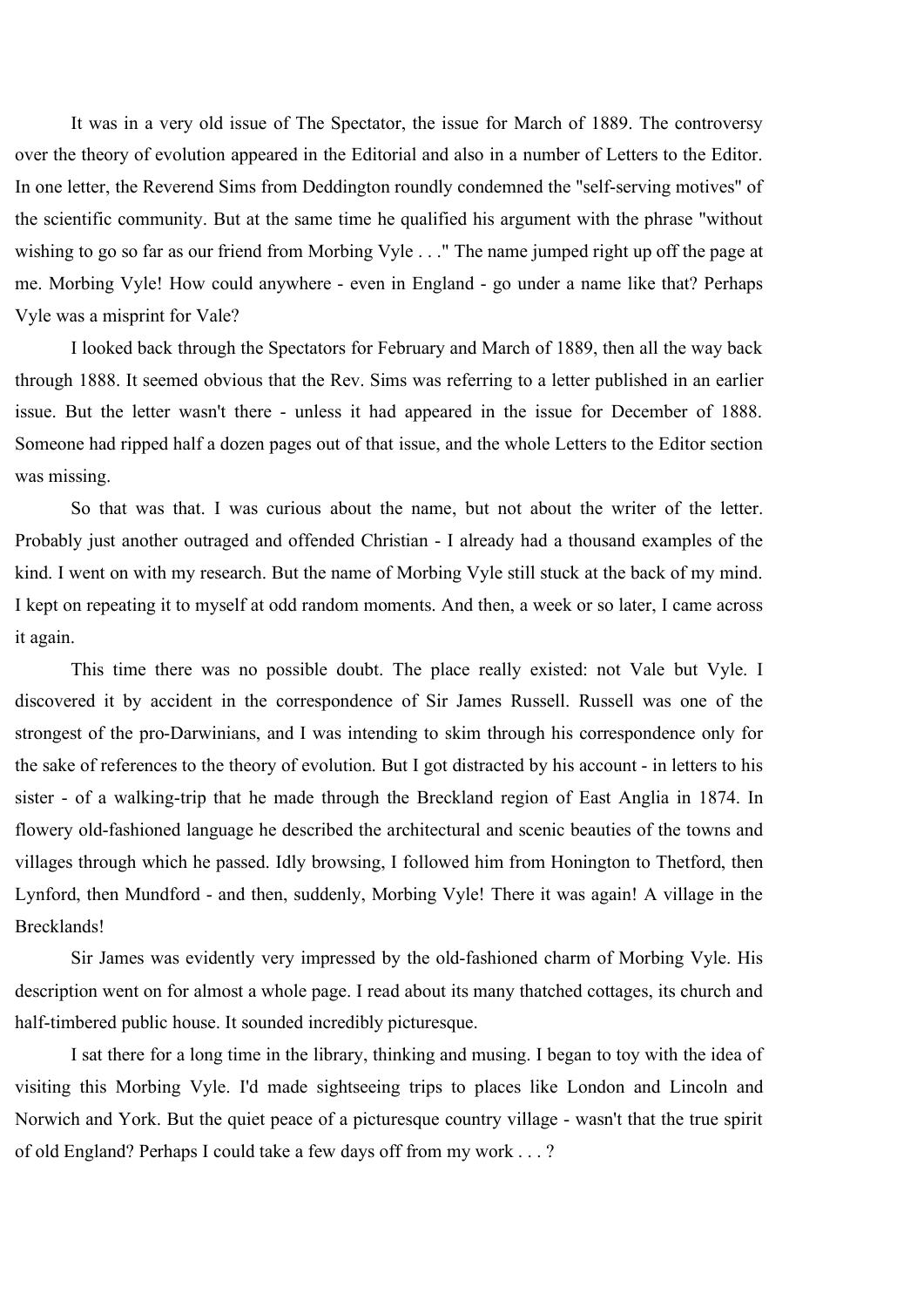But I didn't, not straight away. A sense of guilt kept me grinding away at my research, though I found it harder and harder to concentrate. Yet I couldn't escape from the name of Morbing Vyle. It was as though it was haunting me. Just a few days later, I came across it yet again in a book on nineteenth-century ecclesiastical history. I was only looking for some background information on the distinctions between Church and Chapel, the different forms of belief held by the anti-Darwinians. But the book fell open almost immediately at a full-page photographic illustration. The caption to the illustration said: 'Easter Processional at the Church of Morbing Vyle'.

The illustration was reproduced from an old photograph - a very old photograph. The men wore waistcoats and hats and high starched Victorian collars, the women wore full length skirts and shawls and bonnets. They marched all in a line behind the upheld Cross, passing between the tombstones of a grassy green churchyard. In the background was the church itself, every bit as picturesque as Russell had described it. It had a knobbly little tower and conical spire. Close by the church was a red-brick building three quarters covered in ivy - presumably the vicarage.

I searched through the text for further details. But there was no mention of Morbing Vyle in particular, only a general account of changes and developments in Anglican ritual during the nineteenth century. I gave up reading and gazed at the photo instead. I must have gazed at it for half an hour or more. By the time I had finished gazing, my mind was made up. I would take a holiday, I would pay a visit to this village of Morbing Vyle! As soon as possible! Tomorrow!

I don't know why I was in such a hurry. Perhaps I just wanted to escape from Cambridge and my studies - or perhaps it was something else. Anyway, I hurried home from the library, back to my dismal lodgings in Huntingdon Road. I packed a travelling bag with clothes enough for the next three days.

Only then did I look up Morbing Vyle in my Touring Atlas of the British Isles. First I looked it up in the Index at the back of the book - but it wasn't there. So I turned to the map page for the Breckland, and scanned the area inch by inch. Thetford I discovered straight away, then Lynford, Mundford, and the various villages described by Russell. But no Morbing Vyle. It didn't appear on the map at all.

Another name did apear though: the name of New Morbing. New Morbing was situated between Mundford and Feltwell, roughly on the route where Russell had passed through Morbing Vyle. Yet Russell hadn't even mentioned New Morbing . . .

I scratched my head. What had happened? Had Morbing Vyle been outgrown by a more successful neighbour, shrinking in size until it was no longer large enough to feature on the map? Or was New Morbing actually the same as Morbing Vyle? The reference in The Spectator and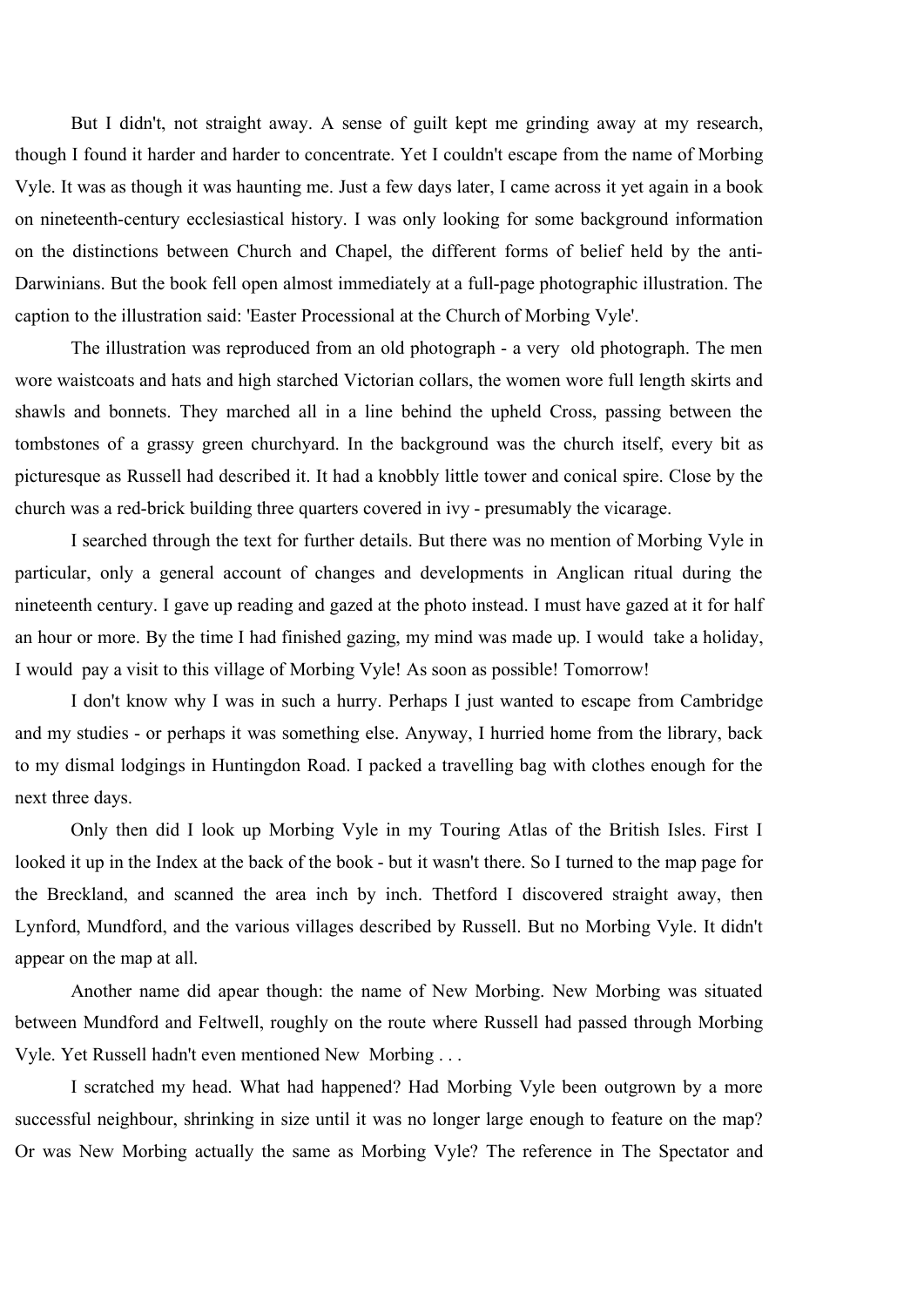Russell's letters to his sister and the photo all dated from the nineteenth century. Perhaps the inhabitants had since decided to give their village a change of name?

It was a mystery. But I didn't worry over it too much. After all, the idea was to stay at a quiet country village, and there were plenty of quiet country villages in the Breckland. Morbing Vyle wasn't the only possibility. At least, that's what I said to myself. But it wasn't really true. It was Morbing Vyle and Morbing Vyle alone that fascinated me. The element of mystery only added to the fascination.

#### **CHAPTER 2**

Not having a car, I had to travel by train and bus. Thetford is the only train stop for the Breckland region - a journey of about twenty-five miles from Cambridge. I caught the morning train and arrived in Thetford around ten o'clock.

There was a bus stop on the street directly outside the train station. I went up and studied the bus timetables. The 203 went to Mildenhall, the 206 went to East Wretham, and the 207 went to Feltwell - by way of Lynford, Mundford and New Morbing.

I was disappointed but not altogether surprised. There were even smaller stops than Mundford and New Morbing on the route - stops like Evelyn Hall and Pearce's Corner. But no stop by the name of Morbing Vyle. I was still studying the timetable when a voice spoke over my shoulder.

"Looking for somewhere? Need any help?"

It was a big cheery-faced woman in a yellow headscarf. She was one of half a dozen people already waiting at the bus stop.

"Yes. I'm looking for a place called Morbing Vyle."

"Morbing Vyle? Never heard of it? What kind of a name is that?"

"I know, very odd. But there used to be a village of Morbing Vyle somewhere around here."

"Not that I ever heard of." She turned interrogatively to the other people at the bus stop. They shook their heads.

"Doesn't exist."

"No such place."

"Got hold of the wrong name, I reckon."

"Sounds like a mistake for New Morbing."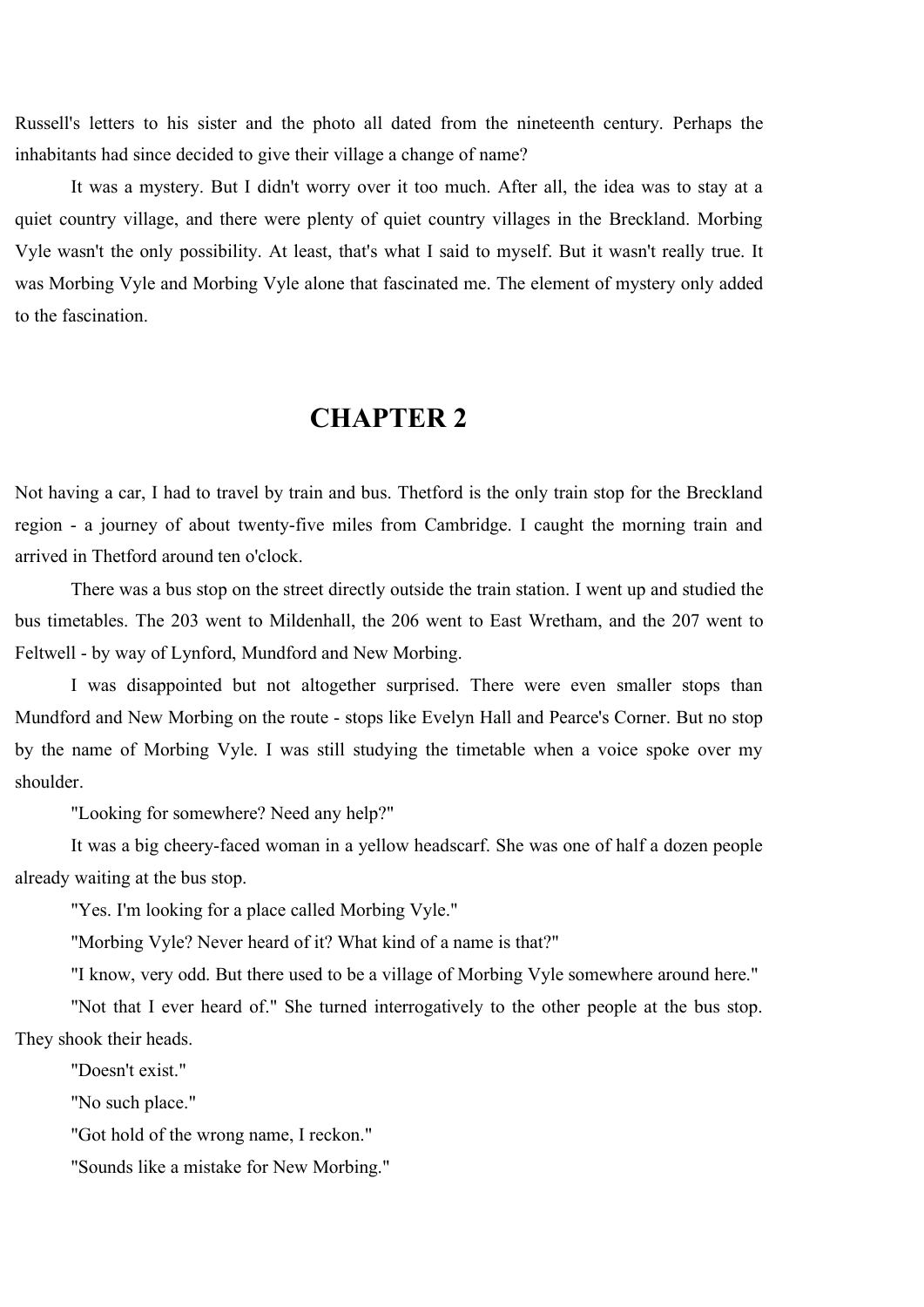I was going to disagree, but the cheery-faced woman spoke first.

"That'll be it," she said, nodding and smiling as over a problem solved. "New Morbing's the place you're looking for. Has to be. You catch the 207 bus - we're all waiting for it here. Should've been along five minutes ago."

Even as she spoke, the 207 bus appeared, trundling around a corner.

"Here we are," she said. "Ticket to New Morbing costs you one and ten. I'll let you know where to get off."

I shrugged to myself. New Morbing was in the right direction anyhow. The mystery of Morbing Vyle could wait. I'd try asking around when I got to New Morbing.

I bought a ticket and sat down by the window. The cheery-faced woman took the seat in front of me. Soon we were rattling out of Thetford along a winding country road. We left the town behind and entered the woods of the Breckland.

It's a strange region, the Breckland - quite different to the usual rich East Anglian farming land. For an area of about fifty square miles, the woods take over and the villages are few and far between. It's because of the extremely sandy soil, impossible to cultivate. Looking out through the bus window, I could see endless gloomy trees overhanging the road on either side. I could almost imagine I was going back into the time when England was covered with forests, before human beings ever appeared on the scene.

We passed through Lynford, then Mundford. When we came to New Morbing, the cheeryfaced woman turned round and said, "Here it is. This is your stop." I thanked her and got off.

New Morbing was a large village, almost a small town. There was a single main street lined with shops. With Christmas only three weeks away, the shop windows were already decorated with artificial snow, artificial holly and glittering MERRY XMAS banners. Along the pavements people hurried this way and that, faces lowered, laden with shopping bags. Everyone seemed very busy and preoccuppied.

I stood pondering my next move. I didn't like the idea of just halting someone in the street to ask about Morbing Vyle. Then I noticed a prefabricated building of glass and wood, set back a little from the shops in a trim green square of lawn. The sign at the front said NEW MORBING COUNCIL LIBRARY. I could ask for information there.

I walked across and entered through the glass door. The librarian was behind the counter. He was an extremely old gentleman with heavy white eyebrows like an Old Testament prophet. He was fixing little coded stickers on the spines of new books. The books had titles like:

 100 More Recipes for Healthy Living The Third World in Facts and Figures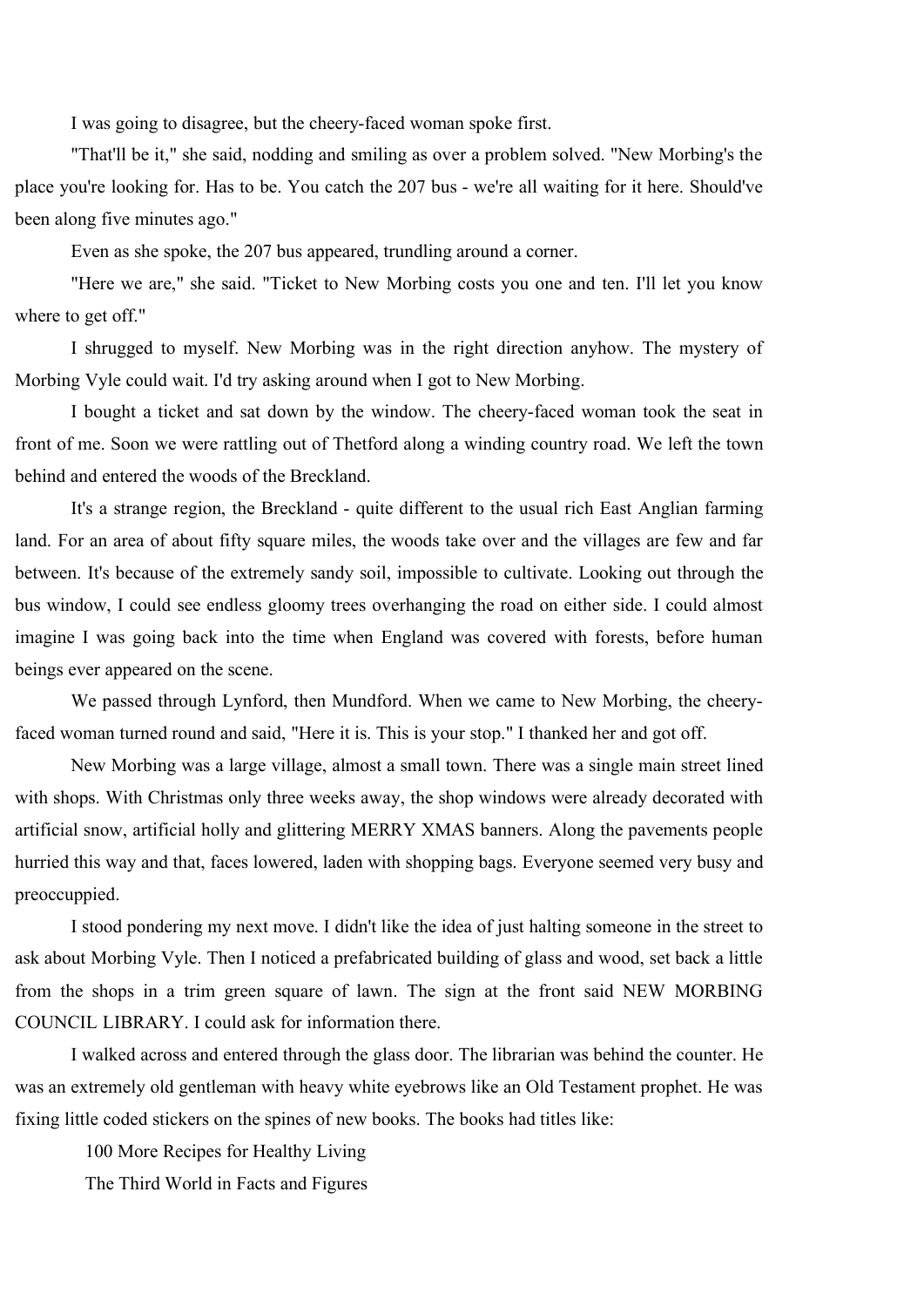Make It Yourself: Rockeries and Fish Ponds

When I asked my question his face went suddenly rigid.

"Morbing Vyle? What do you want to know about Morbing Vyle for?"

"Just curious."

"What made you curious?'

"What made me curious? I found a description in an old book. It sounded very picturesque. And a photo of a church and -"

"Church!?" He glared at me. "Is that what you've come for!?"

For a moment I thought he wasn't going to utter another word. But then:

"Where've you come from? You've got an accent!"

"Australian."

"You've come all the way here from Australia \_ !?" His face turned an apoplectic shade of red.

"Of course not. I'm at Cambridge. I thought I'd spend a few days in a small country village." "Small country village!" he snorted. "A few days!"

I was trying not to lose my temper. "That's right," I said. "Now are you going to tell me about Morbing Vyle or not?"

"No."

"What?"

"There's nothing to tell. Morbing Vyle doesn't exist."

"But you said -"

"You misunderstood me. I've never heard of the place."

"I don't believe you."

"I don't care what you believe." He turned back to his books and stickers. But when I didn't go away, he jumped up suddenly and marched out from behind his counter.

"Look here!" he shouted. "Look!"

He pointed to a large map pinned up on the wall. It was an Ordnance Survey map for the district.

"Where is it then?" he demanded. "You find it if you think you can."

I studied the map in vain. The map showed every detail, every street and stream and wood there were a great many woods. But no sign of Morbing Vyle.

"Seems I'll be staying somewhere else then," I said.

The librarian went back behind his counter, back to his books and stickers. I could feel the weight of his silent hostility. But he didn't deign to reply.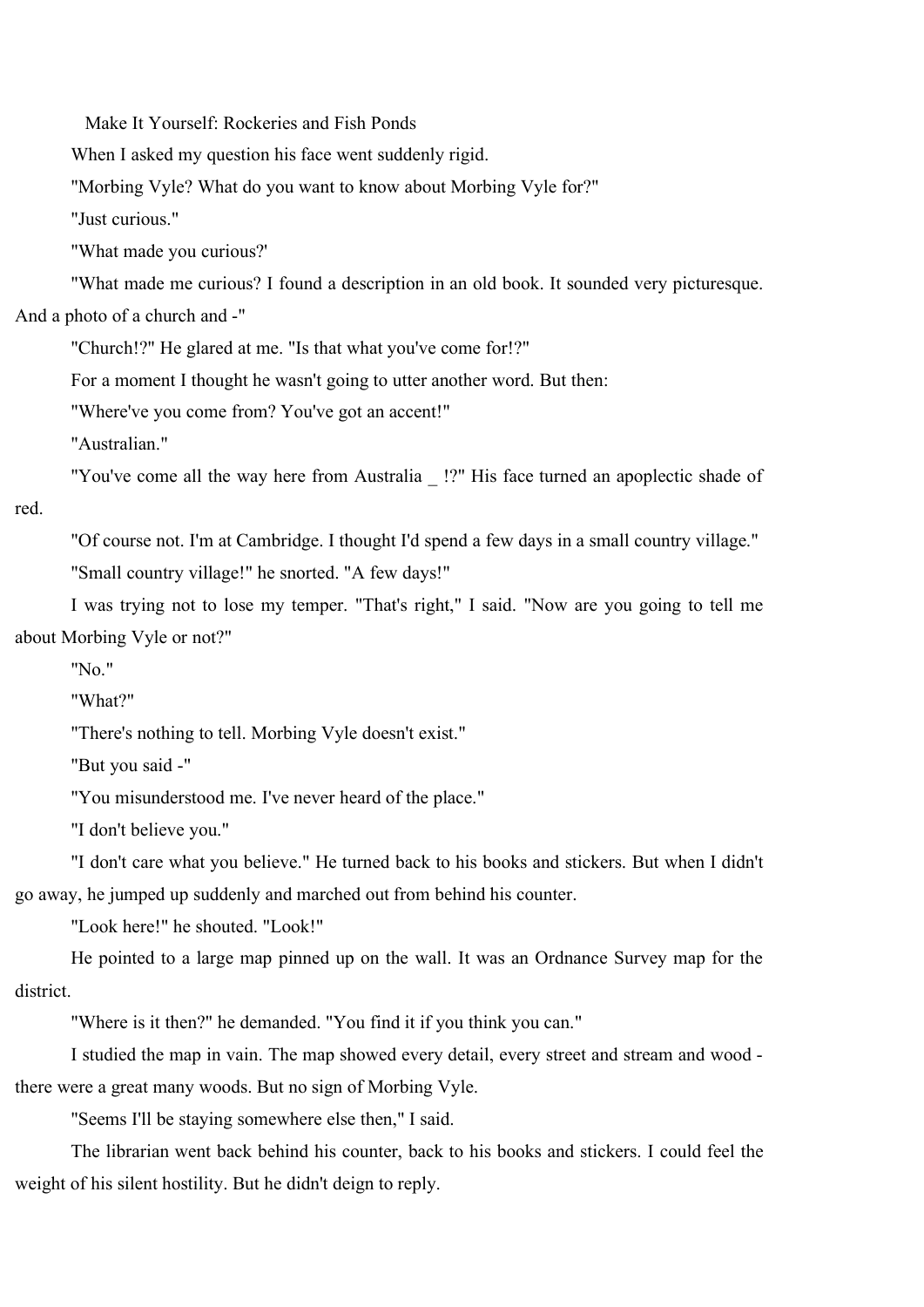I walked out of the library defeated - and yet elated. Map or no map, I still didn't believe him. He did know something about Morbing Vyle, he had heard the name before - I was quite sure of it. Only for some reason he didn't want to tell me what he knew. The mystery was getting more mysterious.

My next move was to try the Council Chambers. The Council Chambers were in a grey twostorey building directly behind the Library. I entered and found the Town Clerk in his office. When I asked if he could spare a few minutes, he recognised my accent immediately.

"We've got a sister town in Australia," he said. "Blainey." He gestured towards a stack of correspondence on one side of his desk. "Along with Oberon in Canada and Gladsach in West Germany and Reusel in the Netherlands. You ever know a place collect so many sister towns? Waste of time if you ask me. Greetings here and notifications there and none of it worth the paper it's written on."

I recognised his accent too. He was a Londoner. When I asked him about Morbing Vyle, I could see that he at least had never heard of the name before.

"Can't help you on that one, I'm afraid. I've only been living in this area for a couple of months. Maybe there are villages I haven't come across yet."

"Between Mundford and Feltwell?"

"Between Mundford and Feltwell? I think I'd know about anything that close."

"OK, so it doesn't exist in the present. But what about the past?"

"The past?"

"Everything I read about Morbing Vyle was pre-twentieth century. Old letters, old photo. What if it changed its name?"

"Changed to what?"

"New Morbing."

"Impossible."

"Do you have the town records?"

"I haven't gone through them, if that's what you mean. But I know when they begin. 1903."

"Nothing before 1903?"

"Nope."

"Well then! What if all the earlier records were destroyed? All the records from the time when they still called it Morbing Vyle?"

"Why would anyone destroy town records?"

"I don't know. But why else would they only go back to 1903."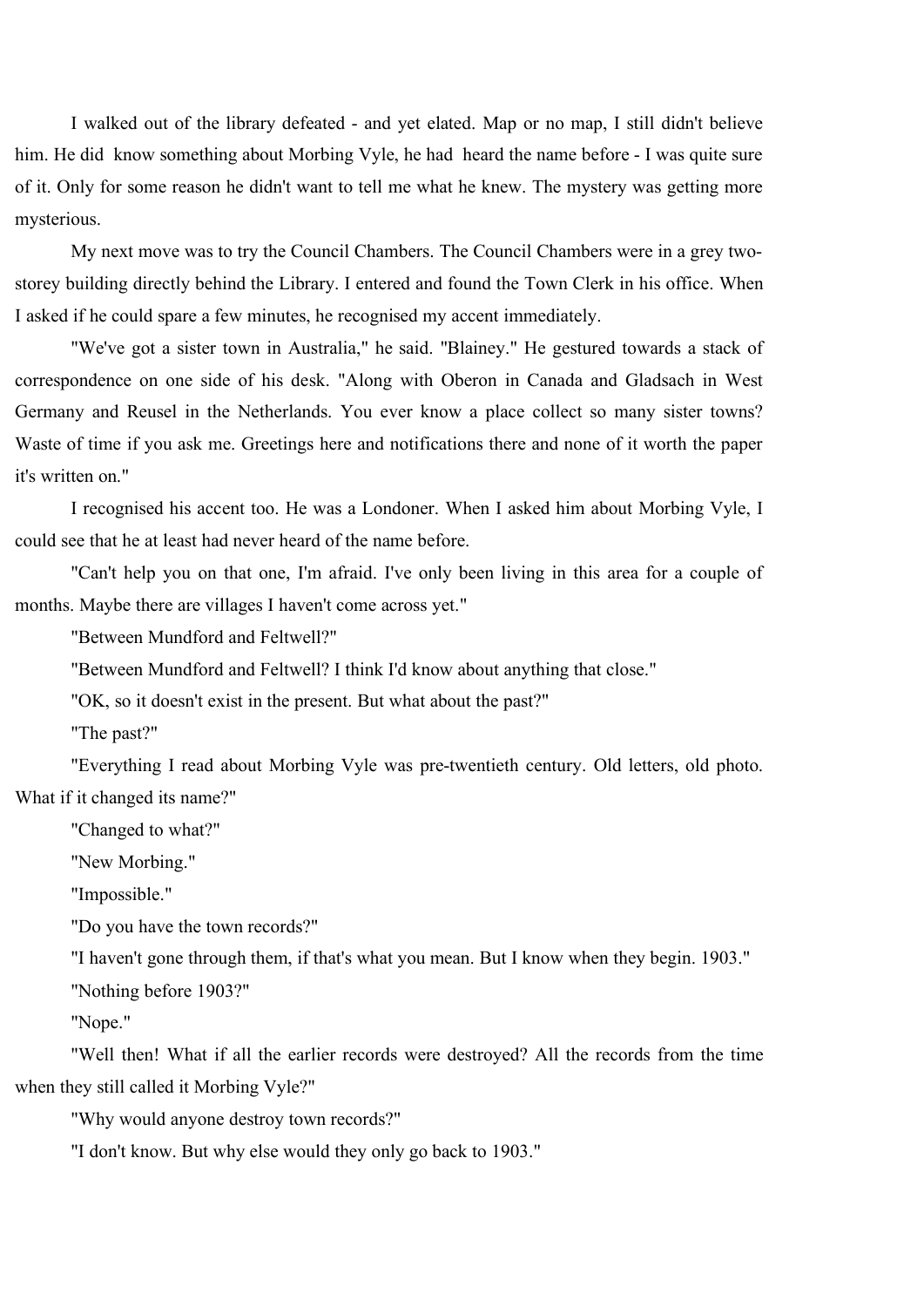"Ah, I see." He shook his head. "No, you're barking up the wrong tree there. I dare say you haven't had much of a look around New Morbing yet? Right?"

"Only between here and the bus stop."

"I'll tell you then. New Morbing really is new. There isn't a single building from before the twentieth century. Not one."

"Oh."

"Oh indeed. This town didn't exist in the time you say your Morbing Vyle was around."

"Just sprang up suddenly in the twentieth century?"

"Yes. It's an oddity in these parts. All the other villages go back for centuries and centuries. Mundford, Lynford, Feltwell . . . Only New Morbing is different. It isn't even as if it's grown up around a new industrial development or anything."

"So how do you explain the difference?"

"I don't. But let me tell you something else. You say you saw this photo of a church in Morbing Vyle. Well, New Morbing doesn't have a church. You get me? Not even a modern church. Not Anglican, Methodist, Congregational - nothing. Pretty unusual for a town of twelve hundred inhabitants don't you think?"

"Must be a very irreligious lot."

"I don't know what they are. But I'll say this, they're not very easy to get on with. Talk about unfriendly! I get the feeling that I'd still be an outsider in this place if I lived here for another fifty years. Which, incidentally, I don't intend to do."

We talked on a little longer before I left. The Clerk couldn't think of anyone whom I could ask for information. "They're all as close as clams," he said. It was only by sheer accident that I finally stumbled upon a real revelation.

### **CHAPTER 3**

I walked back to the main street. The sky overhead was darkening with clouds. There was a storm approaching. I was glad that I had my raincoat on.

The shop windows were like illuminated Aladdin's caves. Inside were green plastic Xmas trees with flashing lights and plate-glass stands festooned in gold and silver streamers. All very merry and seasonal. But the people going in and out of the shops and climbing in and out of their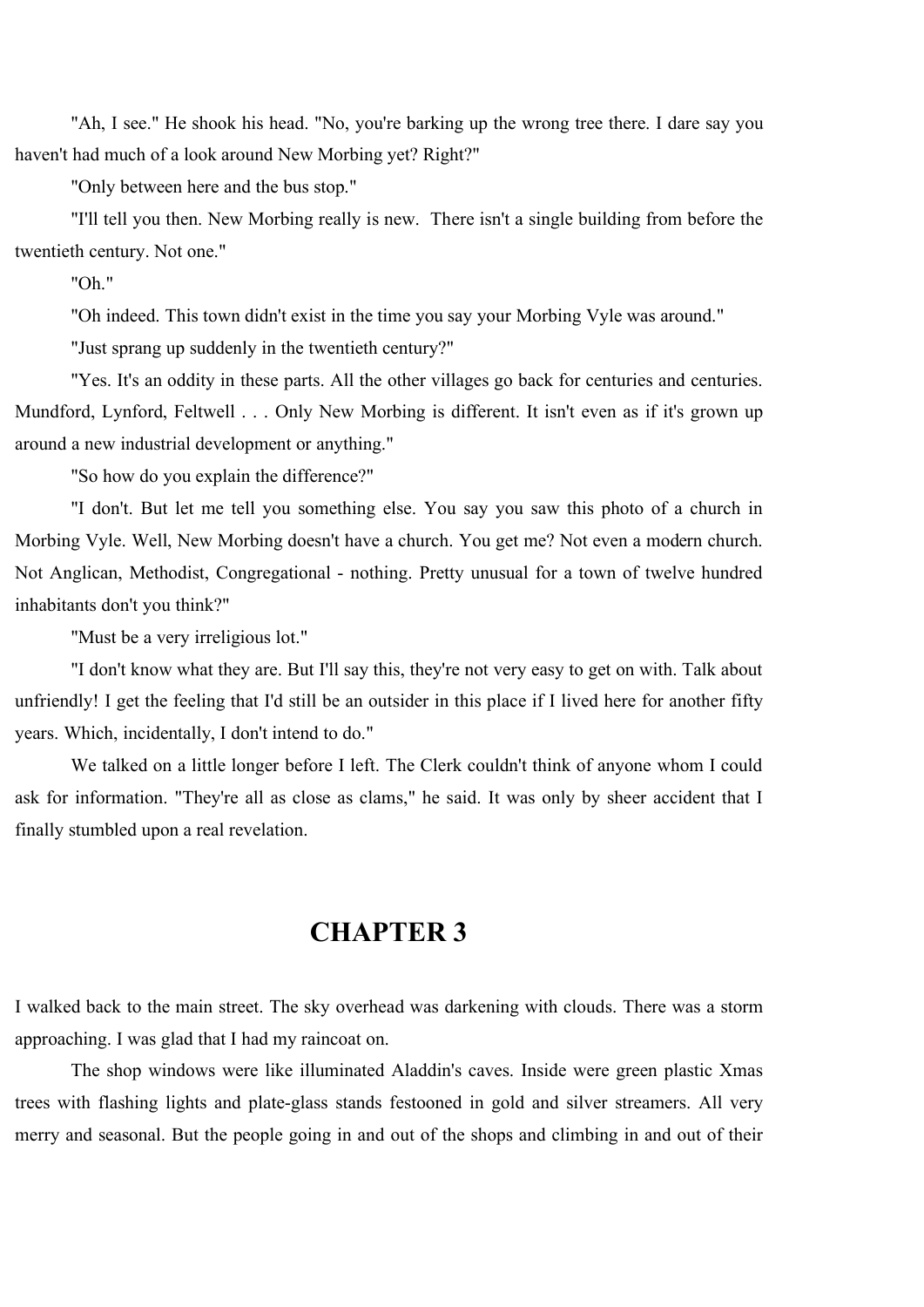cars didn't look very merry at all. They looked tired and harassed and sullen. The gift-wrapped parcels under their arms were the only bright thing about them.

I walked on past a chemists and a newsagents. a butchers and a homeware store. I could see now what the Town Clerk meant about the newness of New Morbing. The buildings weren't modern in the glass-and-concrete kind of way, but they weren't old either. Most of them were red or pink brick, very solid and block-like. And set out very orderly too - as though the whole street had been planned and built in a single go. There was nothing quaint or higgledy-piggledy about New Morbing.

By now I was starting to feel hungry. It was over three hours since I'd had breakfast. So when I came to a small supermarket - Moles' Mini-Mart it was called - I turned and went in.

Inside was a hubbub of voices and a racket of metal trolleys being wheeled up and down. The place was packed. I didn't take a trolley myself, but walked around the aisles until I found what I wanted: a packet of peanuts and a Mars bar.

There were two checkouts operating. Fancy red and white banners were strung across overhead: 'A Very Merry Xmas To All Our Customers!!!' A notice of a different kind was taped to the front of the cash registers: 'We Reserve The Right To Inspect All Bags And Handbags'.

The girl on my checkout was very young, about fourteen or fifteen. She gave me change for my peanuts and Mars bar, then she pointed at my travelling bag.

"See inside your bag sir?"

I opened it up and she glanced at the contents: spare shirt, jumper, socks, briefs, pyjamas. She grinned.

"You on a visit are you?"

"That's right."

"Don't get many visitors to New Morbing. What you here for?"

She said it so naturally and pleasantly that I answered without thinking:

"I've been trying to find out about a place called Morbing Vyle."

For a split second everything went absolutely quiet and still. No voices, no rattling trolleys, no rustling packets being taken from the shelves. For a split second the whole supermarket was as silent and hollow and resonant as a cathedral.

But the moment I turned around, everything came suddenly unfrozen again. The shoppers were so busy with their shopping, it was as though they'd never stopped. I could almost have believed I'd imagined it.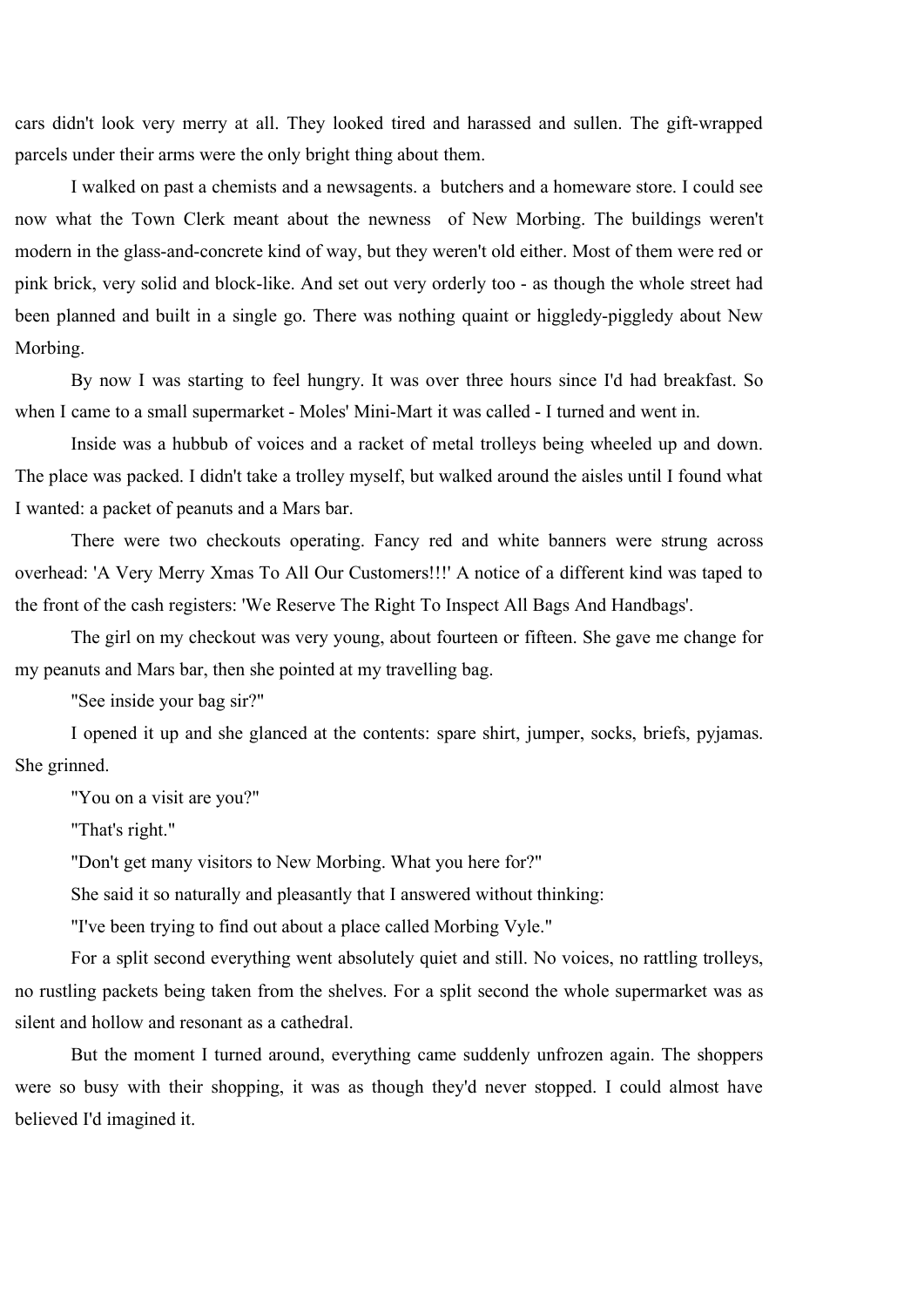Yet there was a strange expression on the face of the checkout girl. When I turned back, her eyes were wide and surprised-looking. She wasn't going to tell me anything though. Immediately she dropped her eyes and gave a tiny negative shake with her head.

I left Moles' Mini-Mart and wandered along the street until I came to a Council Car Park. It was tidy and well-regulated, like everything else in New Morbing, with clean white lines painted on the asphalt between the cars. Here and there were saplings planted and growing inside wire cages. I went and sat down on a low concrete wall, just off the main street. I fished the peanuts out of my pocket and started on my elevenses.

I took my time. I had plenty to think about. People stared at me as they got into their cars. I stared back. I was beginning to see sinister hostile behaviour everywhere.

I finished the peanuts and started on the Mars bar. The black clouds loomed lower and heavier than ever, and the air had turned very chill. I had just taken my first bite when a voice called out:

"Hi!"

It was the young girl with the pointy face, calling across from the street. Now she was wearing a scruffy blue duffel coat over her checkout-girl clothes. She turned and came towards me.

"I just knocked off work. Lucky I saw you. I've got something to tell you about that - what you said - Morbing Vyle."

# **CHAPTER 4**

She sat down beside me on the concrete wall. I offered to break off a piece of Mars bar but she waved it away.

"So you do know something?" I said.

"Maybe." She gave an awkward half-ashamed grin. "Not in real life though. In dreams."

"Ah, in dreams." I must have sounded disappointed, because she shrugged and made to stand up.

"No, don't go. Anything you can tell me . . ."

She hunched back down again. She stared at the ground with her chin on her hands.

"I never told the whole thing to anyone before. It's this nightmare I used to have. Mum and Dad didn't want to hear. They said it was better to not even think about it. I don't have it hardly at all now."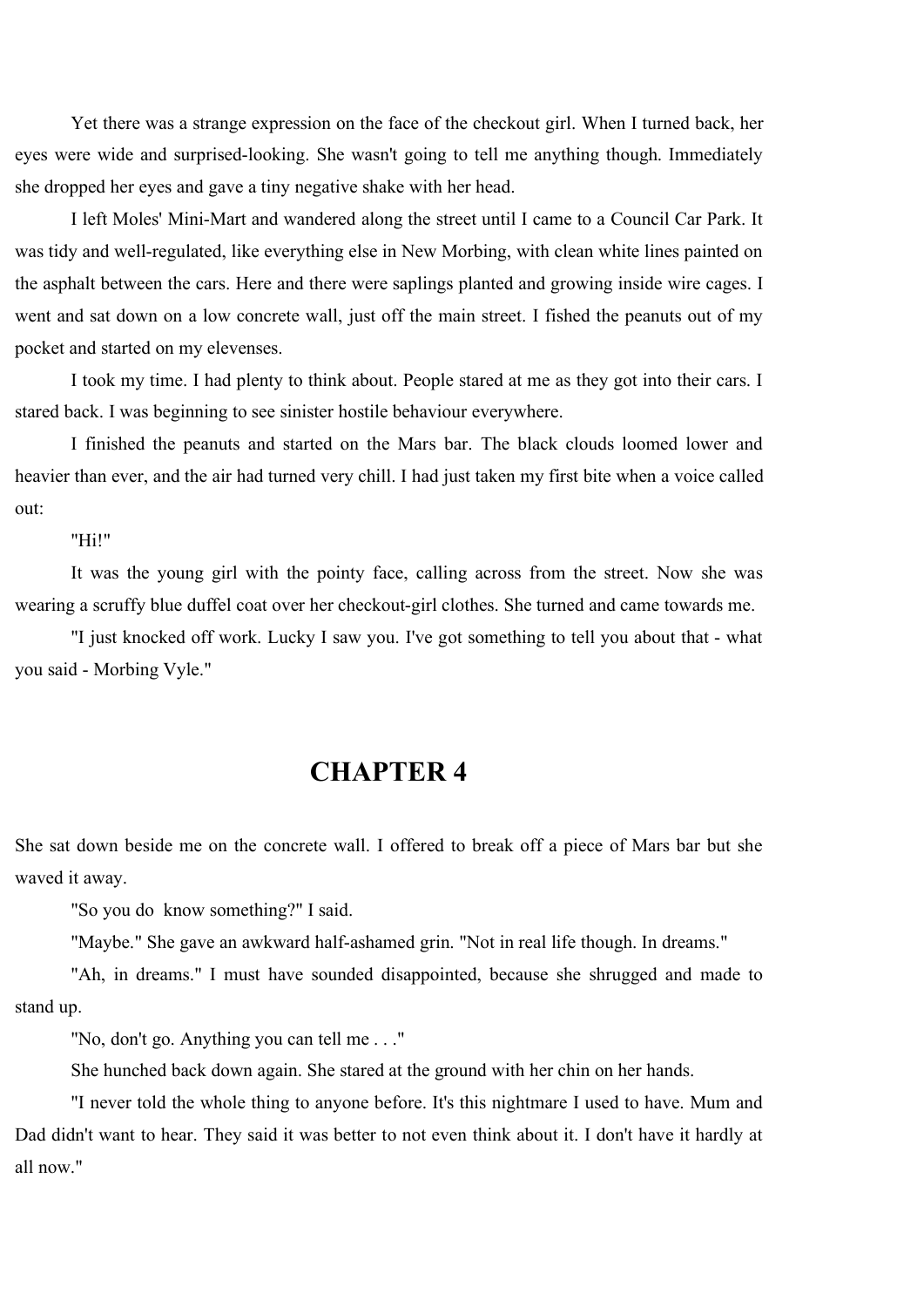"It's a recurring dream is it?"

"I suppose. Sort of the same and sort of different. I'm different people in it. Sometimes one of those, you know, maidservants. And sometimes a mother with children. Wearing old-fashioned clothes, full-length skirts and stuff. Or sometimes one of the children. It's always me being someone else."

"As if it happened long ago in the past?"

"Right. Everything's really weird, like in history. You'd laugh, it's so weird. Only it's sort of as if I know it too. Rooms with flowery wallpaper and smelling of leather. I can smell smells in the dream just as if I was there. And the furniture is all made of carved wood. The table legs are like great big claws. I see them when we have to hide under the table."

"You hide under the table?"

"Yes. That's part of it. We hide under the table and wait for the sounds to go past. All of us together, everyone in the house. Sometimes it's in the middle of the night and we have to get up in a hurry and come downstairs to hide. We grab the cushions off the chairs and build a sort of wall around the table legs, so we can bop down behind. Except it won't do us any good if he comes for us. It's like trying to hide although all the time we know it's no good really."

"What do you mean, if 'he' comes? Who's 'he'?"

"I don't know. It's just this fear. We have to wait for him to go past. There's wheels, we hear them first, coming up the other end of the street. And horse's hooves on the stone. They're coming closer and closer. Then we hold on to each other under the table. We're crouching down on all fours, and we sort of put our hands on each others' hands. We're making a wish together, for him to go past. It's the only thing in the world, for him to go past. And the wheels and the hooves are getting louder and louder, like thunder rumbling, and getting slower too, that's how it sounds, slower and slower and coming to a stop. And we're wishing harder and harder but we daren't look out. Only there's this patch of light on the floor near the table coming through the window and it gets darker and darker. Until the shadow blots it out altogether, and we know he's outside right in front of our house. We can hear the horses breathing and hissing and snorting like they're just on the other side of the window looking in. And then he goes past. The sound of the wheels keeps on turning and thundering and he goes past. He wasn't stopping for us after all. It's someone else this time he's going to stop for. So we're safe this time after all."

"Phew! What a nightmare!" The way she'd told it, she'd got me scared too. "But what does it have to do with Morbing - ?"

"There's another part of the same dream." She hadn't even heard my question. "In the daytime in the street. Everyone is standing around. Wearing those full-length skirts again, and the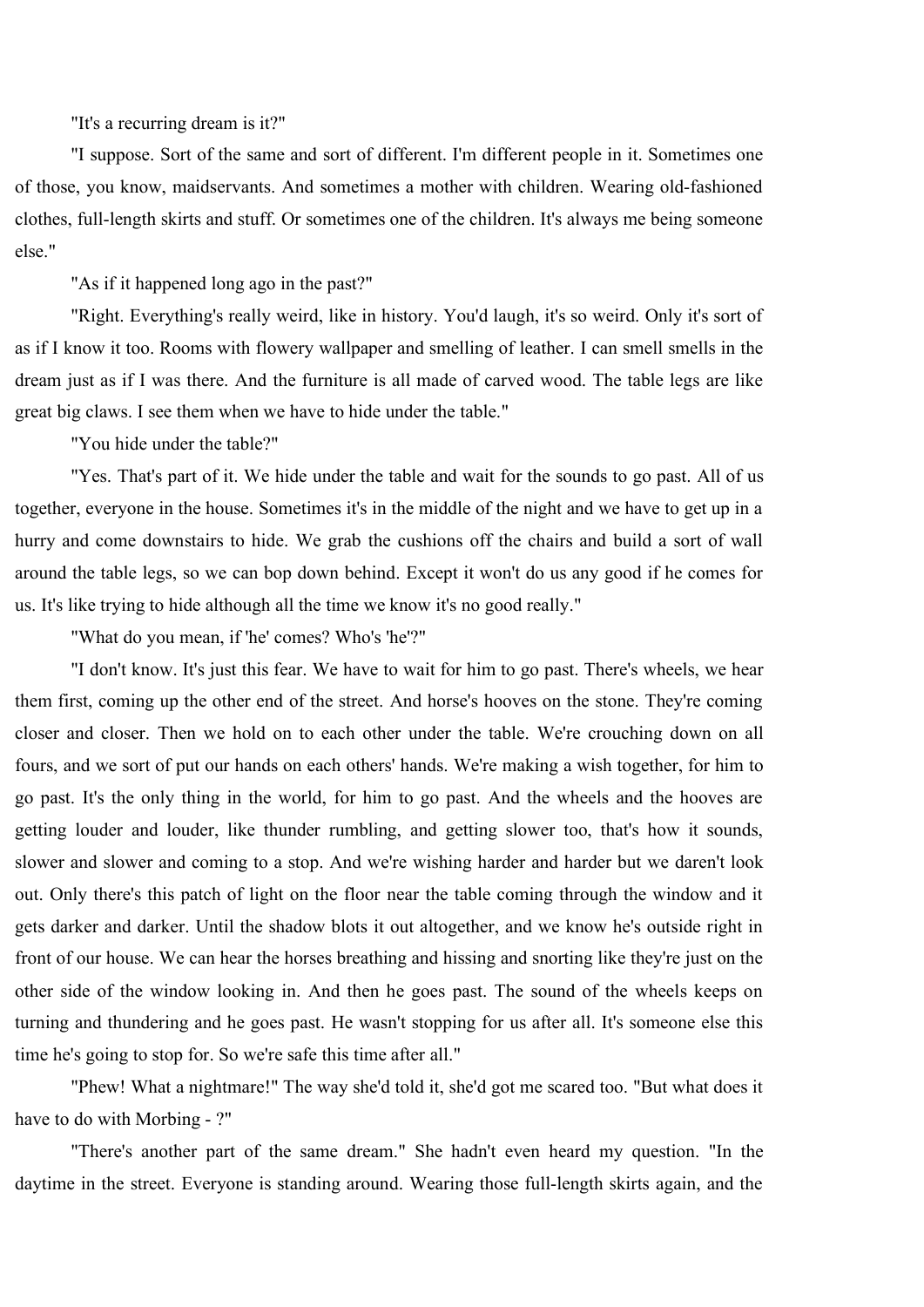men in long black coats. I might be a one of the women or one of the children. It's in a village with little thatched roof cottages. We walk down the street all together, to the outskirts of the village, where the street turns into a dirt lane. And there's something up ahead, something dreadful. The men go up and form a circle around it. They don't want me to see. And all the time everyone is moaning and wailing. Sometimes I see this one woman pulling out her hair, really pulling it out in whole handfuls. Then I start moving forward, to see what it is. They're all trying to stop me, but they're sort of trembling and shivering too much, they can't take a grip on me. Like their hands are freezing cold, although it's a sunny day. And I keep pushing forward, I can't help it. I don't want to do it, I want to collapse on my knees, anything just to stop, but I can't stop. I know I'm going to see something so awful and horrible that -"

She ran suddenly out of breath in mid-sentence. Her mouth was wide open and her eyes were terrified. She took a great gulp of air and went on in a whisper:

"But I never get to see it. I always wake up first. Sometimes it's so bad I'm screaming out loud. Then Mum and Dad come in and tell me not to think about it any more . . ."

Her voice trailed off. She was holding her head between her hands now. I couldn't think of anything to say. We sat there in silence for a couple of minutes. Then she roused and shook her head.

"Anyway, that's all it is. I don't want to think about it any more."

She stood up, not looking at me at all.

"Are you OK?"

"Course I'm OK. It's only a dream. I don't even have it much any more." She seemed completely changed. Her voice was tight and abrupt. "I'm off now."

"Don't go." I grabbed my bag and jumped up too. I followed as she crossed the car park back to the street. "You still haven't told me. Where does the name come in?"

"The name?"

"Morbing Vyle."

"Oh, that. That's what it is. The whole thing."

We were walking along the street now. She was hurrying so fast I could hardly keep up with

her.

"How do you mean, 'the whole thing'?"

"I don't know. Perhaps someone says it in the dream. I don't remember. I just know that's what it is. You wouldn't understand."

We had come to an intersection. She stepped suddenly off the pavement and darted across the road.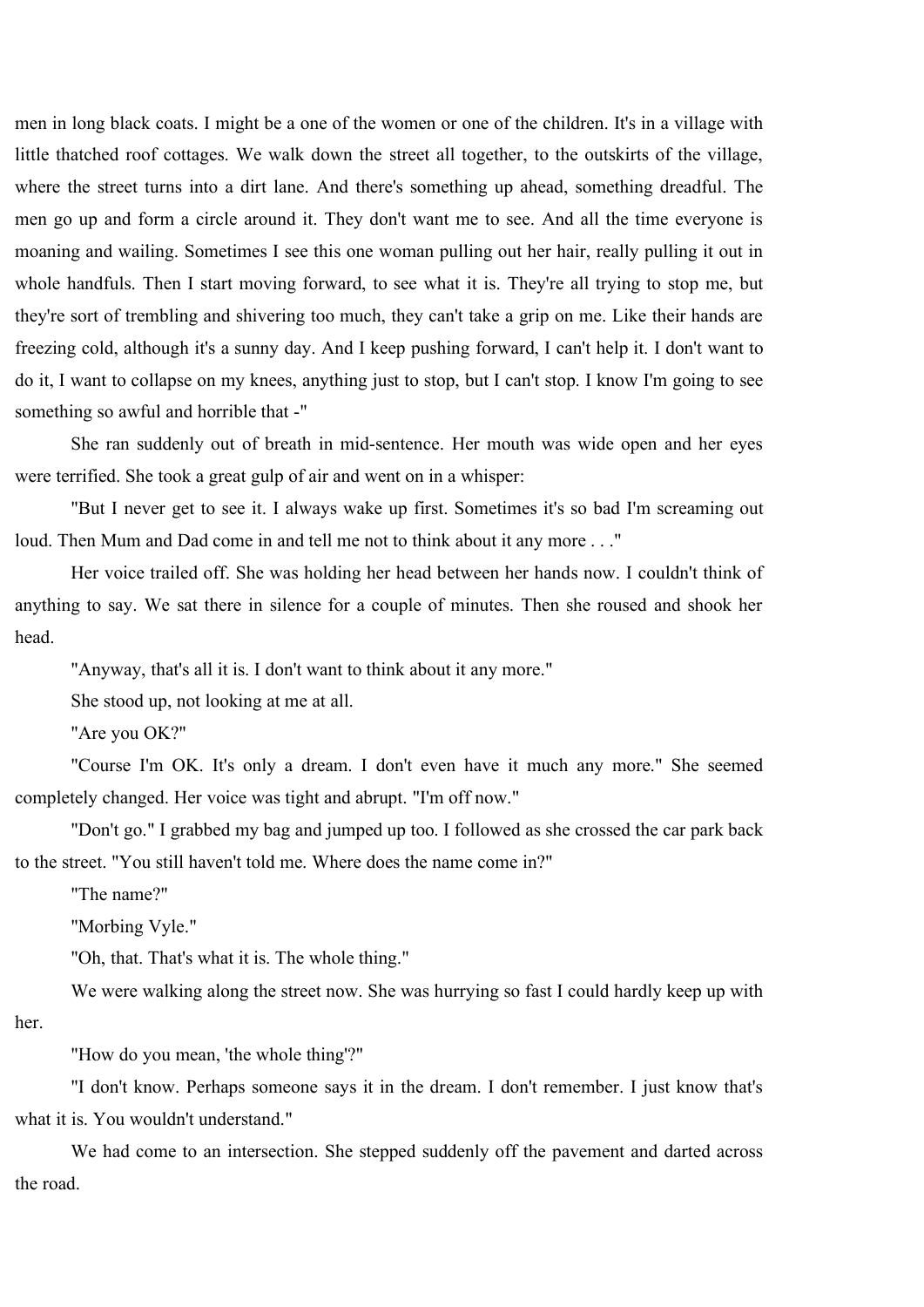"I live this way," she called out over her shoulder. "Bye."

"Bye," I said automatically. "No wait -"

But it was too late. She turned up a different street, away from the main street. I was left stranded on the corner on the wrong side of the intersection. I watched her hurrying off with never a backward glance.

I cursed to myself. If I had been curious about Morbing Vyle before, I was now totally fascinated. A dark unhealthy fascination. But I had less and less idea of what I was really looking for - or how to go about finding it.

I stood there at the intersection with my bag in one hand and my Mars bar in the other. After a while I raised the Mars bar to my mouth. I nibbled and pondered, pondered and nibbled . . .

Then I became aware that I was standing beside a tall white wooden signpost. It was planted right there on the corner, pointing out the directions at the intersection. And there was something different about it - different to everything else in New Morbing. It was old .

My heart skipped a beat. I had a sudden premonition, a sense of inevitablity. I studied the lettering on the arms.

The arm that pointed back along the street where I'd come said '4 miles. MUNDFORD'. The arm that pointed on down the street in the opposite direction said '3 miles. FELTWELL'. And the arm that pointed in the direction where the girl had just disappeared said '7 miles. BRANDON'.

But there was another arm too - or rather, the stump of an arm. It had been burnt off. It pointed down a narrow slit of a lane between the buildings on my side of the main street.

The wood of the stump was blackened and the lettering was gone. But I knew what to do. I swallowed the rest of my Mars bar, dropped my bag and reached up. With one finger I felt for the grooves where the letters had been.

It was exactly as I had thought. I traced out the last letter of the name: an E. And in front of the E, yes, an L. And in front of the L, where the stump had been charred away to a stub - in front of the L, I could just make out a faint diagonal line of the kind that might belong to a Y. YLE! It was enough! I had found the name I was looking for! MORBING VYLE!

I glanced around. The intersection was quite deserted. The people of New Morbing were all at a distance, further down the street. None of them seemed to be looking my way. I picked up my bag and turned into the lane, following the direction pointed by the stump.

### **CHAPTER 5**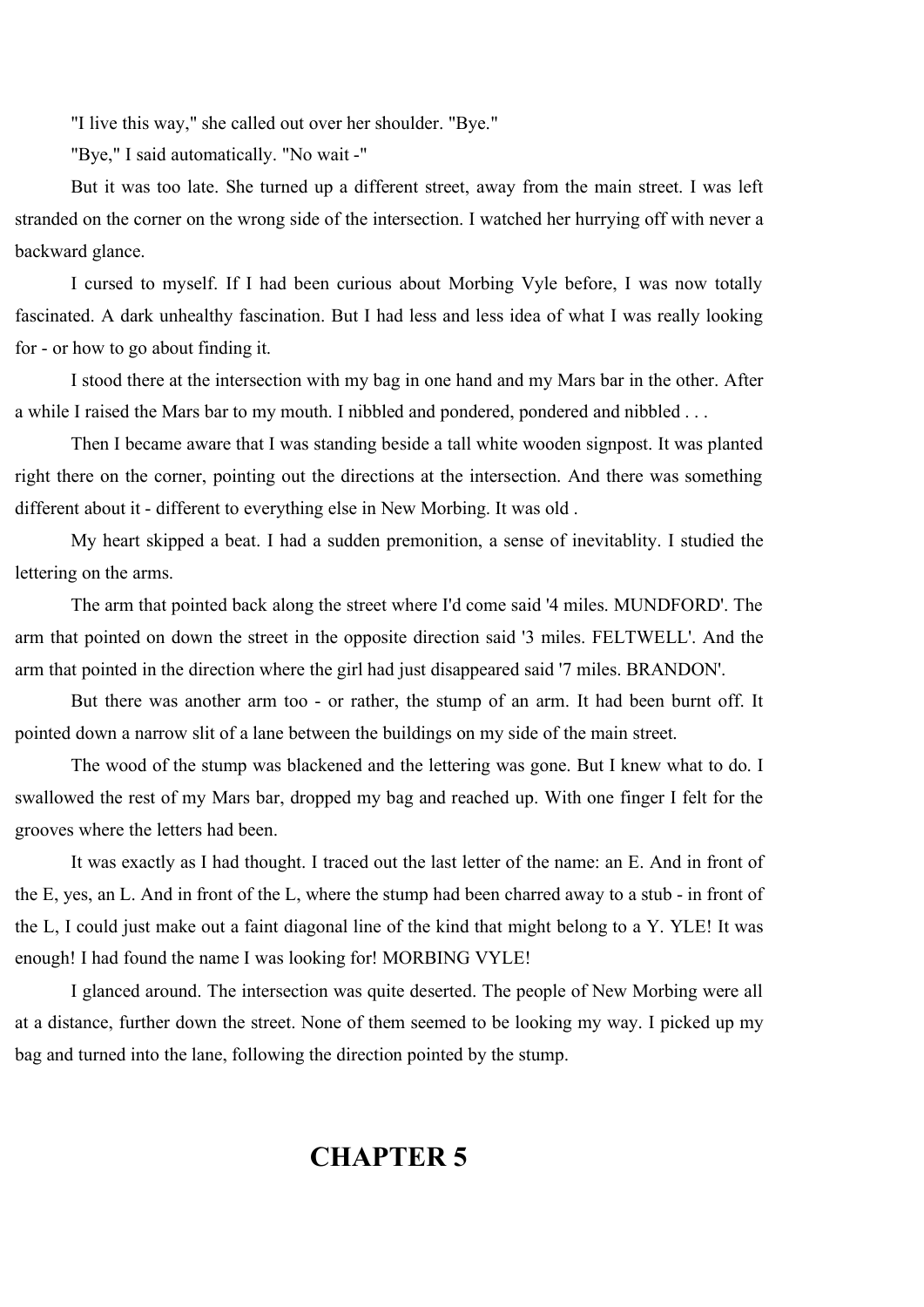The lane had no pavements or gutters, just a flat surface of asphalt about six feet wide. On either side the buildings were double storeyed, windowless on the ground level, with only a couple of tiny windows higher up. It was like walking down a canyon of blank red brick. And even after the buildings, the walls continued as backyard walls, still about ten feet high. I remember one dark wooden gate set into the brick, massive and heavily padlocked.

Then came a change. The walls ended and were replaced by hedges of evergreen privet. Tall dense hedges, that had obviously not been trimmed for a very long time. When I pulled the leaves aside and tried to peer through, I could make out what seemed to be vegetable patches and back gardens. There were houses too, but much further away, facing out towards some other road. I kept on walking.

The hedges ran unbroken for a hundred yards or so, then stopped. Suddenly I was out in the open country. All ahead were grassy paddocks, flat and wide. The air was full of the smell of soft churned earth and cowdung. I was surprised to have come out of the town so quickly.

Now the lane was edged with ditches and banks. Electric fences ran along the tops of the banks. There were small metal boxes on the fence posts, giving off a click-click sound. Notices hung from the topmost strand of the wire: DANGER - 150 VOLTS.

But there were no cows or other animals around, so far as I could see. It was an empty, dreary-looking scene. And even drearier under the gathering black clouds. I wondered how much further I could get before the rain began.

As I walked on, the banks rose gradually higher and higher. The ditches vanished and the lane ran along at the bottom of a deep channel. It was like sinking down into the earth. Soon I could no longer see out across the paddocks. The banks were covered with thick green nettles.

Then I saw something up ahead. Across my route lay a solid brick wall. At first I thought there must be a gap in the banks where the lane made a sudden turn to left or right. But there was no gap and no turn. The wall was built like a dam, blocking the channel from bank to bank. The lane ran right up to it and then was suddenly cut off.

It was very strange and senseless. I couldn't work it out at all. I went up and stood by the wall. It came about as high as my chin. The bricks were carrotty-red and crumbly, and the mortar white and powdery. On the other side, a tangled thicket of bushes and trees filled up the space from bank to bank.

I put down my bag and, standing on tiptoe, looked over the top. And then I saw that it wasn't a complete dead end after all. There on the other side I could just make out the line of a track,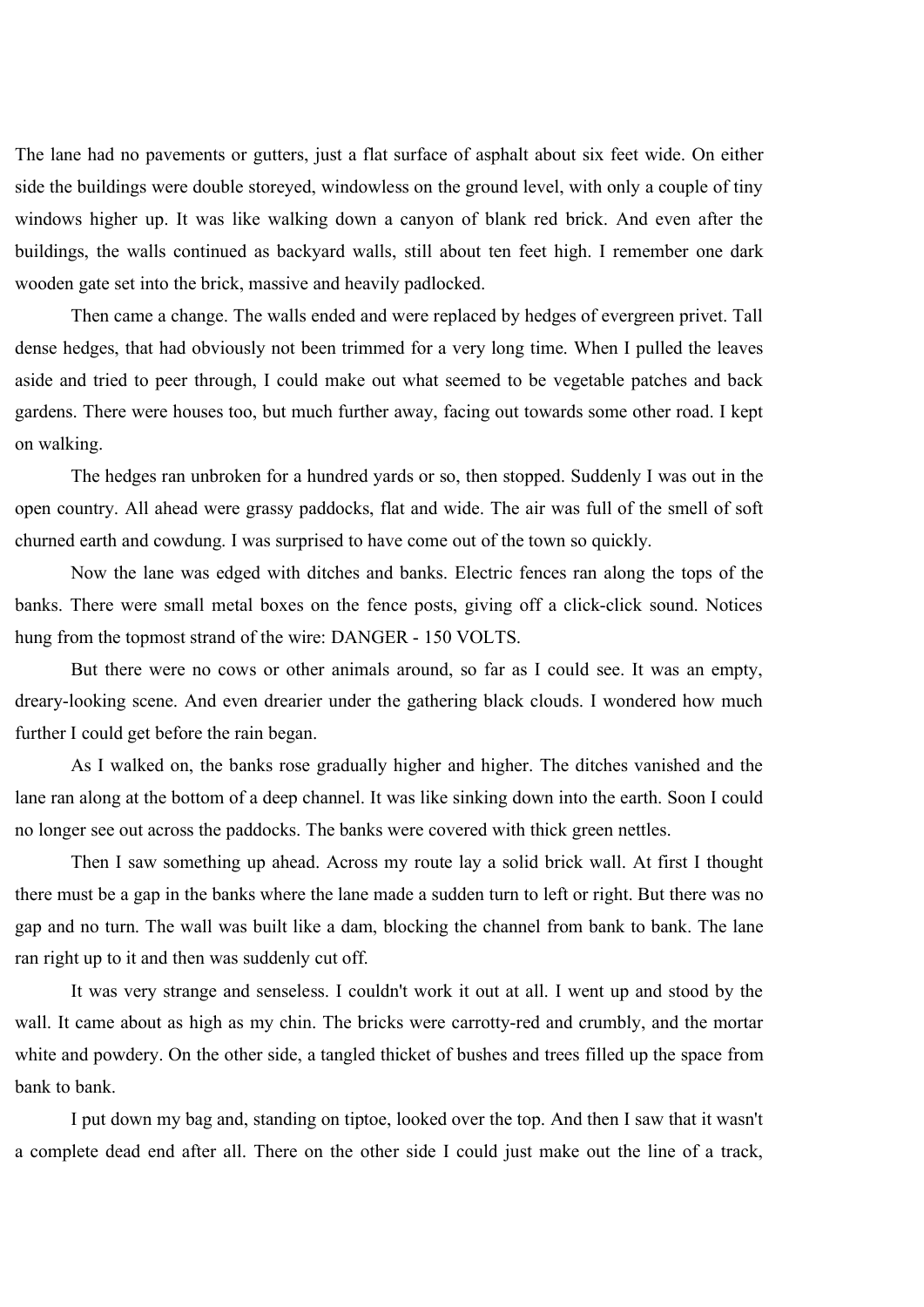running through the middle of the thicket. There was a continuation of the lane - only now in the form of a mere dirt path.

I didn't hesitate. I tossed my bag over the wall and clambered over after it. I felt more certain than ever that I was on the right route for Morbing Vyle.

It was dark and gloomy on the other side, in amongst the trees and bushes. I picked up my bag and pushed forward. It was hard going. Although the dirt track was visible on the ground, there were branches and twigs sticking out everywhere across it. I stooped down low under the bigger branches, but the smaller branches still whipped and scratched at me.

Soon my hands were bleeding in numerous tiny places. Many of the bushes were armed with thorns and prickles. Again and again I had to stop and unsnag myself. A couple of times I stumbled and fell to my knees.

But gradually the banks on either side fell away, lower and lower. I began to notice a curious smell in the air, like stale smoke. And then there was light up ahead - the light of open space. At last the trees and bushes were thinning out.

I lifted my bag as a shield in front of my face and barged my way out through the last of the thicket. Suddenly I was standing on a slope of green grass, with a winding stream in front of me. On the other side of the stream was a burned-out forest.

# **CHAPTER 6**

Now I understood the reason for the stale smoky smell. There must have been a great fire here. The blackened trees curved away to left and right as far as the eye could see. On my side of the stream the grass was fresh and green. But on the other side, not a single speck of colour. The trees were like charcoal and the ground was pale with ash.

The strange thing was that the forest seemed so intact. There were mighty branches bowed and buckled, huge cleft trunks and hollow shells gaping with holes. Yet still the trees were all standing. Though some leant over at impossible angles, though some held up only with the support of their neighbours - yet not one single tree lay fallen on the ground. Even the twigs on the branches seemed perfectly preserved. It was as though the whole forest had been instantly, magically carbonized.

I didn't much like the idea of going into it. But that was the way I had to go, if I wanted to keep following the track. For there across the stream in front of me was a double line of stones: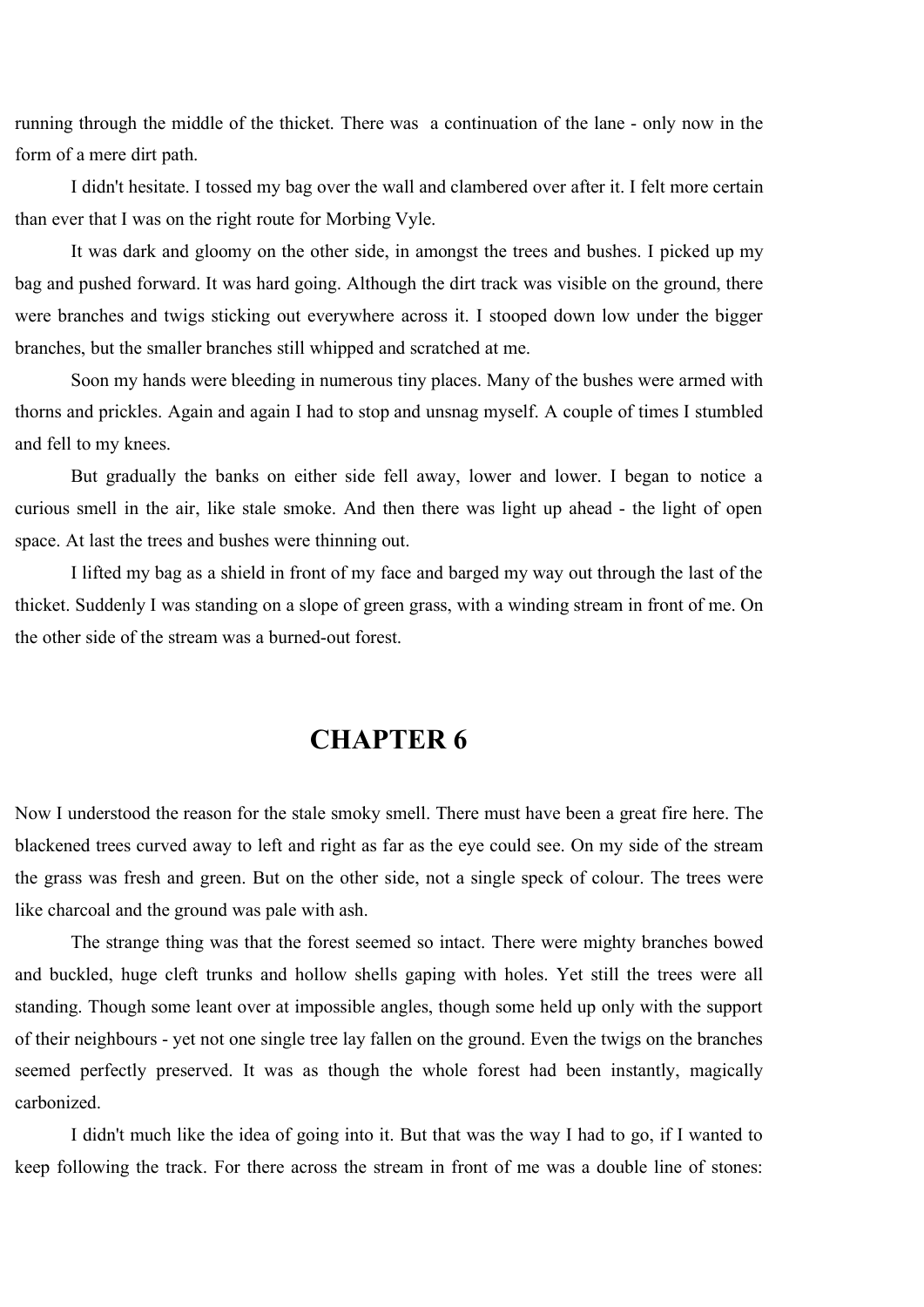obviously the remains of an old causeway. And beyond the causeway, a kind of avenue into the forest, where the trees stood further apart and an arched space opened up under the branches. No doubt about it: this was the track to Morbing Vyle.

Balancing cautiously, I made my way across from stone to stone. The stream was slowmoving and shallow. When I stepped off on the other side, my shoes sank deep into the fine white ash. I gritted my teeth and went forward in amongst the trees.

It was deathly quiet. Nothing moved or stirred. The only sound was the soft padding of my footsteps - that, and the beating of my heart. I tried to whistle a tune but the notes seemed to die in the air. I gave up and went on in silence.

The forest was quite beautiful in its weird petrified state. It was not only the twigs that were well preserved; here and there were skeletal clusters of leaves, burnt away to lace-like imitations of themselves. And grass blades too, poking up through the carpet of ash, crisp and brittle and grey. It seemed incredible that such fragile delicacy could survive. I advanced further and further along the avenue between the trees.

Then all at once the silence was broken by a rushing sweeping noise. RRRRRRSSSSSSSHHHHHHHHHHH!!! It seemed to be rushing towards me from behind.

I panicked and ran. An image came instantly into my mind: the image of a great black carriage, open at the top, with furious spinning wheels and gleaming brass lamps. I didn't even turn to look, yet it was as vivid as if I saw it right in front of my eyes. And it was hurtling towards me, closer and closer -

But then I felt the wind on the nape of my neck and the wet spots of rain on my skin. I halted and turned around. There was nothing behind me at all.

I laughed at myself. The sound I had heard was the sound of the rain, advancing through the trees on a gust of wind. The storm had finally begun.

I pulled my coat tighter, turned up my collar, and continued on at a walking pace. Of course, it was the checkout girl's nightmare that had made me think of a carriage. Her story must have affected me more deeply than I'd realized.

Soon the rain was pelting down. It crashed through the branches overhead and fell to the ground with tiny white explosions in the ash. So many explosions that the ground seemed to be stirring like vapour, writhing and rising in snaky white tendrils. When I cast a glance behind, my footsteps were vanishing even as I walked.

Then I noticed something else. The smell in the air was growing smokier and there was a strange noise over and above the noise of the rain. It was a sort of hissing. It seemed to come from the trees themselves.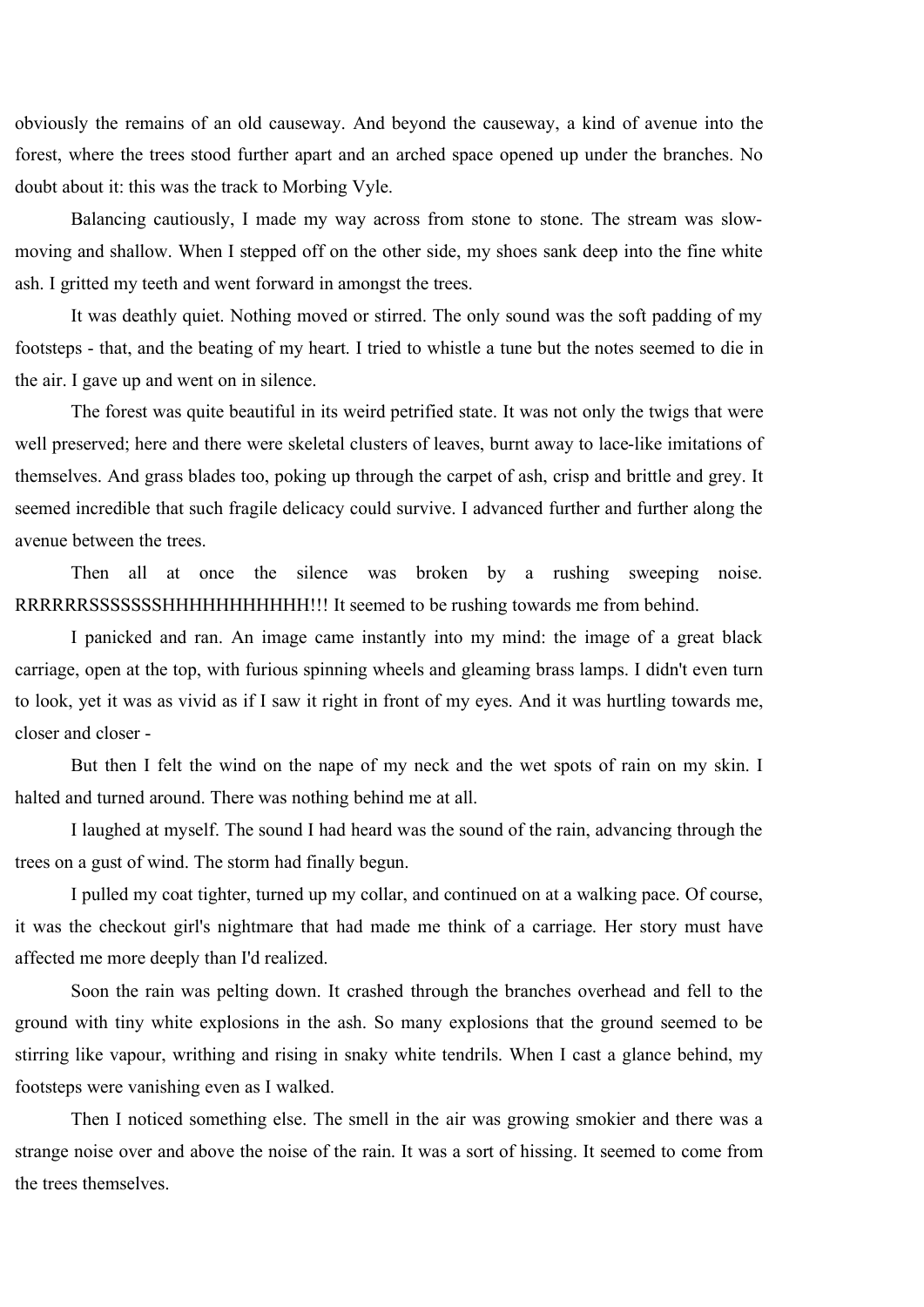I veered to the side of the track to inspect more closely. I stood by one particular tree, a cracked old shell of an oak. The rainwater trickled and glistened down its black burned bark. And out of the cracks - I could swear that there was steam coming out.

I pressed my hand against the bark. Nothing. Or was there? After a while I seemed to feel a faint creeping warmth. I poked my fingers into one of the cracks. No doubt about it! The inside of the tree was hot.

I was surprised. Somehow I hadn't thought of the fire as being that recent. But I supposed there was no reason why not . . .

I looked around. From every tree came the same hissing noise. The same deep heat must be smouldering in every one of them. I was surrounded by a thousand separate voices. Suddenly the trees didn't seem so dead after all.

I hurried on down the middle of the track. Of course it was only my imagination playing tricks - but now I saw the blasted trunks and twisted branches as black-robed mourners, reaching up with wild tortured arms. And the hissing noise - to me it was like a sighing and sobbing, a bitter ddep-down weeping. The forest was full of torment and pain and anguish.

Faster and faster I hurried. When would I ever get out from these terrible trees? The whole place seemed charged with an unbearable intensity of emotion, weighing down, suffocating me. For the moment I had forgotten all about my quest for Morbing Vyle.

Then suddenly the trees were behind. The forest ended as abruptly as it had begun. Suddenly I was standing out in the open, with the rain like a grey murk all around. I couldn't see a thing.

### **CHAPTER 7**

Only now did I realize just how heavy the rain really was. In the forest I had been under a kind of canopy. But out in the open the deluge hit me with its full force. I was getting drenched.

I walked forward into the nothingness. I lifted up my bag and held it over my head for some small protection. The ground beneath my feet was bare soft clay, rapidly turning into mud. There was no longer any kind of a track to follow.

It was lucky that I was looking down at the ground. Suddenly a great gaping hole opened up in front of me. At first I thought it was a newly-dug grave. It was about four feet wide and six feet deep, with a mound of raw excavated earth heaped up on the far side. But then I realized it was too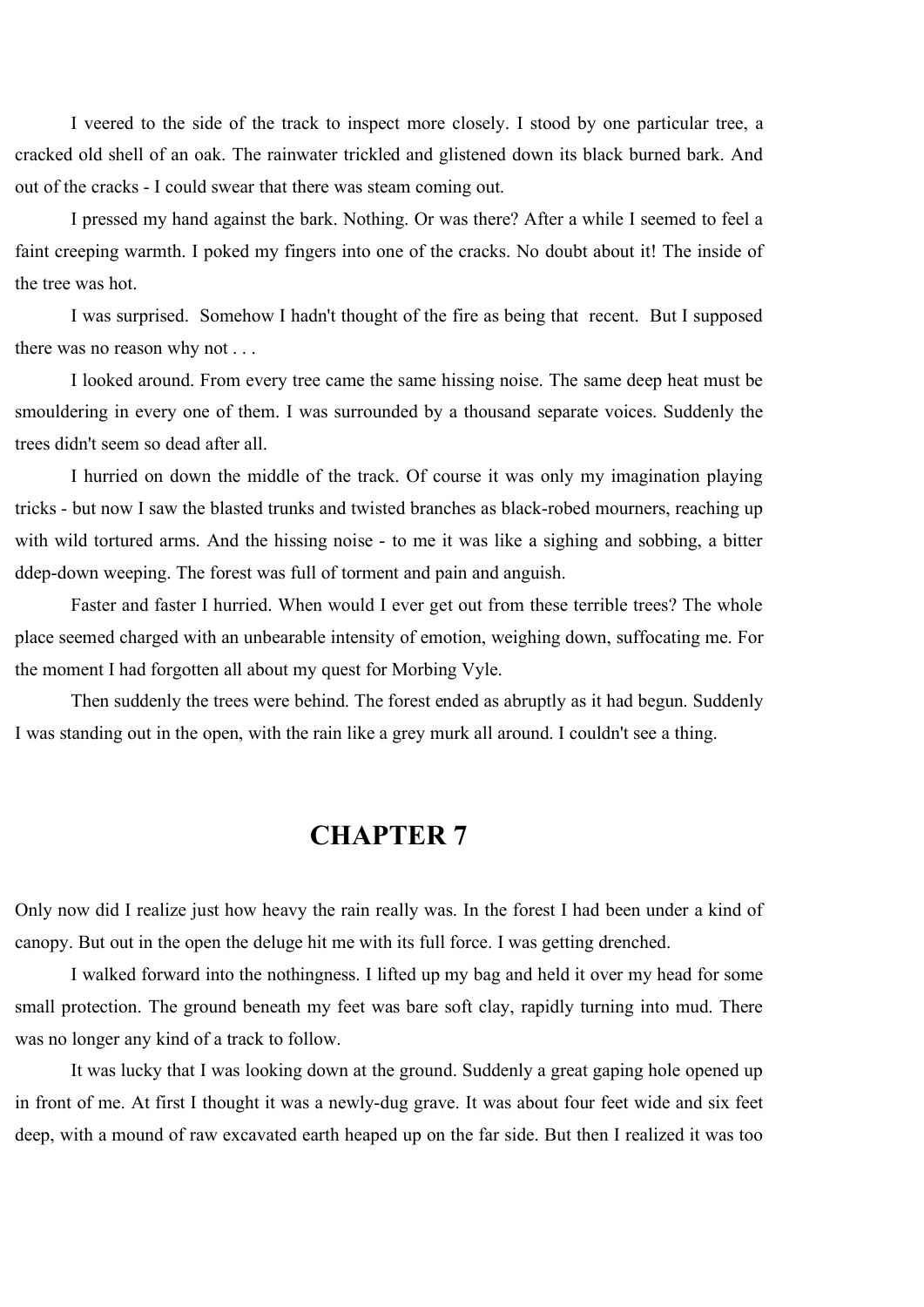long to be a grave. I couldn't even see where it ended: to left and right it extended out of sight, vanishing into the rain. It was a trench.

I didn't fancy jumping over it, especially into the mound of earth. So I walked along by the edge a little way. Soon I came to a place where a plank had been laid across as a bridge. I crossed over and went on.

Then I became aware of something ahead of me. It loomed out of the rain in a vague grey silhouette: a silhouette in the shape of an arch. Immediately I headed towards it.

I had to make a detour around yet another trench before I could come up close. It turned out much larger than I'd supposed - about thirty feet high. It was a Gothic arch like the arch in a church. Only here there was no church. This arch reared up all by itself in the middle of nowhere.

Then I remembered Morbing Vyle. Was this strange arch an answer to my quest? Perhaps if the village had been abandoned, if it had fallen into ruin . . . Could this arch be a last surviving remnant from the church I had seen in the photograph?

But my hypothesis was soon overthrown. For now I observed that the stonework of the arch was surrounded by a framework of timber. Scaffolding! I whistled in amazement. So the arch was not the remnant of some ruined building, but the start of a new one! It was under construction !

Then I thought of the trenches I had crossed over, and the bare earth all around. Of course it all fitted together! The entire area was a building site! And the trenches were the excavations being dug out for foundations!

I stood under the arch and inspected the stonework. It was a curious hodgepodge of different kinds of masonry all cemented into a single mass. There were even a few bricks incorporated amongst the stone. The scaffolding was similarly ramshackle, lashed together with cords and ropes.

I was completely baffled. Who were the builders? And what was it for? Why on earth would anyone be building a Gothic-style church in the late 20th Century? Mystery upon mystery!

But I didn't stay worrying about it for long. By now I had more important worries: my own wetness and discomfort. The rain had soaked right through my coat, and there was a cold clamminess against my skin. I had to find shelter - and quickly.

I trudged on in the murk. The trenches were everywhere, crisscrossing this way and that. Some were small and shallow, others wide and deep. They were filled at the bottom with puddles of brown water and thick quaggy mud. I was forced to take so many turnings that I soon lost all sense of direction.

Then I saw another silhouette looming through the rain. It looked like a low squat building. But when I came up close, I discovered only a pile of building materials. There were bricks and stones and slates and tiles, all stacked up ready for use. I shrugged and went on.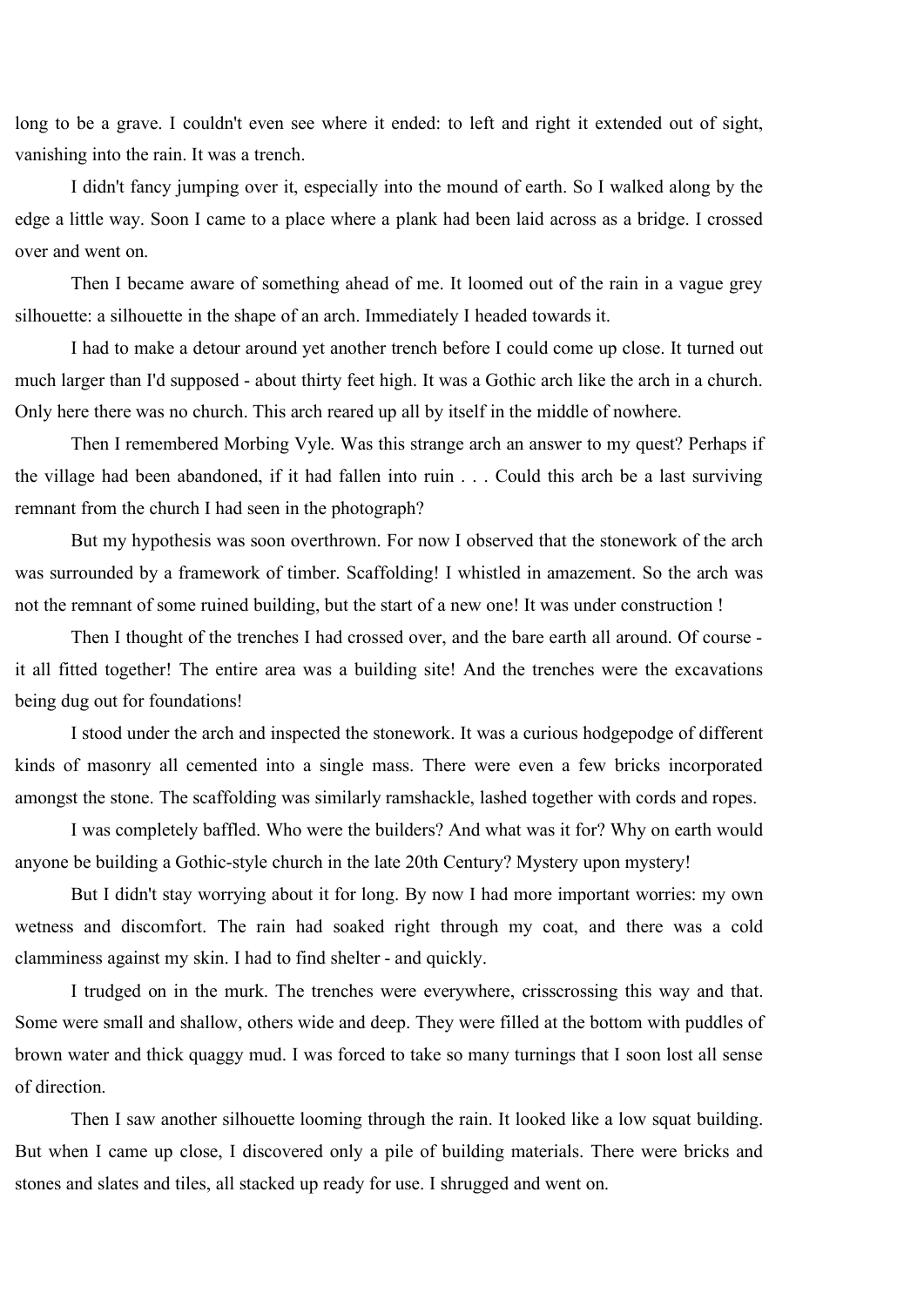On and on and on. I gave up carrying my bag over my head; the rainwater was trickling down my upheld arms and into my shirt. As for my shoes, they were so thick and caked with clay, it was like dragging two immense puddings over the ground. My feet squelched in my socks with every step.

And still there was no shelter. I headed towards one phantom shape after another. It was always the same: fragmentary bits of unfinished construction. I found a half-built wall a couple of feet high, and the beginnings of a stone pier set upon a massive pedestal. I found some stone steps and a semi-circular platform, a great ramp of earth and a section of new paving. But never a single complete building.

I felt as if I had been walking forever. I don't know how long it was in real time. I trudged along mechanically, head lowered and shoulders hunched. I kept on walking only because it was as easy as standing still. But I came to a sudden halt when I discovered the chairs.

### **CHAPTER 8**

There were five of them: plain upright chairs with slatted backs and wooden seats. One of the seats bore a plush but soggy cushion. They stood all by themselves in a torrential rainstorm, arranged side by side in a row.

I dropped my bag to the ground and sat down on one of the seats. But not for long. There was something else just visible through the murk, about twenty feet away. It was a massive lectern of carved wood. It seemed to be facing towards the chairs.

This I had to examine! I stood up and went to take a closer look. But even as I approached the lectern, I caught sight of something even more bizarre. Another twenty feet beyond the lectern was a large white shape, sort of square and flat at the top. It looked at first like a table covered with a white tablecloth.

Immediately I thought of shelter. If I could crawl in underneath the table . . . I marched on past the lectern and headed towards this new discovery.

 But my hope was soon dashed. It wasn't a table at all. The shape was solid: an oblong block of panelled marble. The white cloth that covered it had a decorative gold border and hung down half way to the ground. It reminded me of an altar in a church - a marble altar with a gold-and-white altar cloth.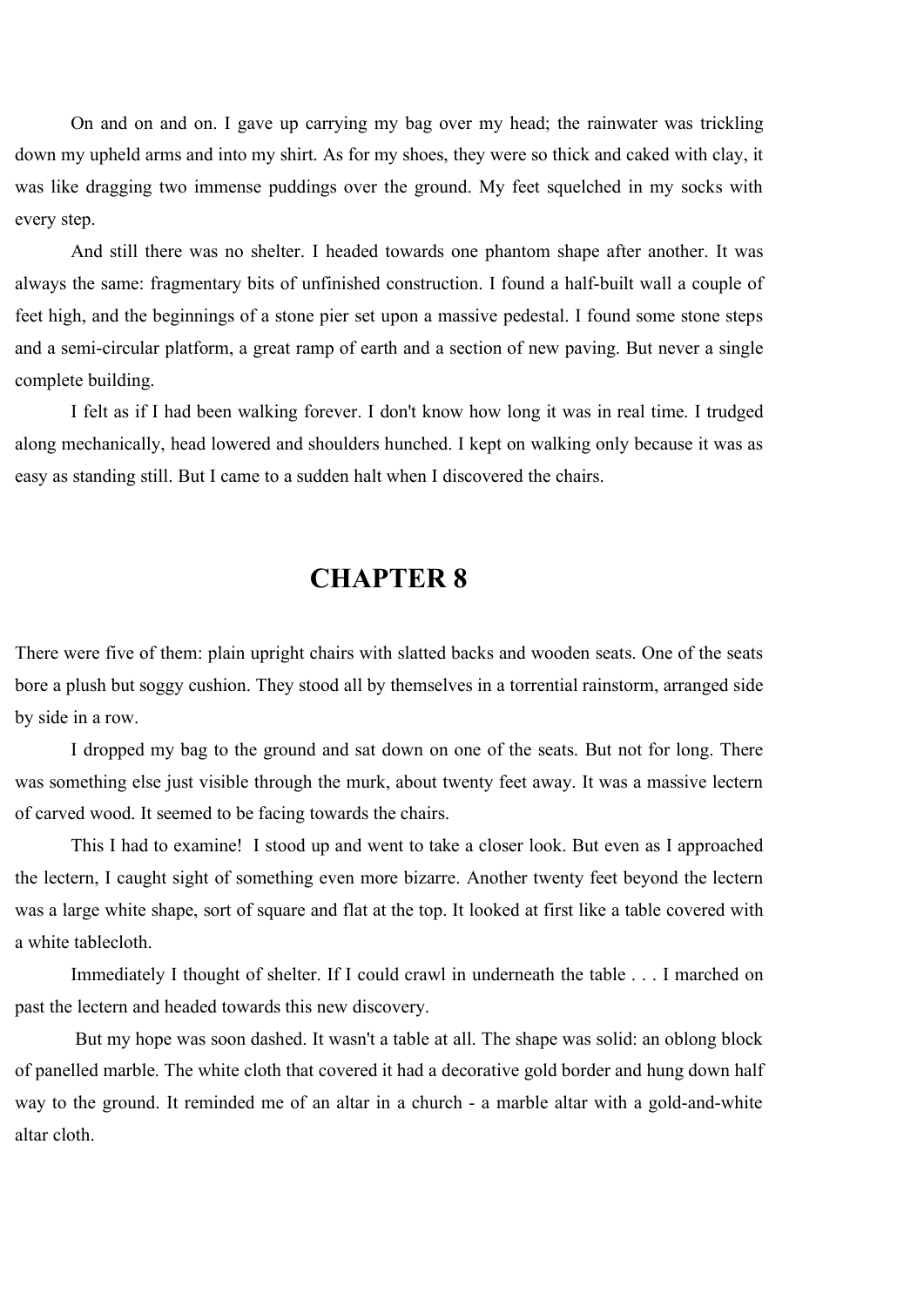On top of the block, in the centre of the cloth, lay a silver box. It was about twenty inches long by ten inches wide, engraved all over with a fine scrolled pattern. I could see at once that it was a work of remarkable craftsmanship. At the sides of the box were two tiny clasps.

I unhooked the clasps and opened the lid. Inside the box was a bed of green velvet, moulded into snug cavities. Three chisels nestled in the cavities, along with a fretsaw, a file, an auger and a small hammer. The heads of the tools were gleaming steel, the handles were smooth black ebony.

I let the lid fall. I was beyond being surprised any more. Nothing made sense, nothing at all. It was like living in a dream. The only real thing was the cold wet rain on my skin.

And then I had a lucky break. Just as I was about to turn away, I noticed that one of the marble panels was different. Whereas the others were creamy in colour, this one was a dark porphyry red. I'd assumed that the marble was a single solid mass all the way through. But what if it was hollow?

I went down on my knees and took a close look. Yes, the red porphyry panel was quite separate, divided by thin cracks from the panels on either side. There was some dry blobby substance in the cracks, like sealing wax.

I lifted up the white-and-gold cloth. Better and better! At the top of the red porphyry panel were two brass hinges. The panel must be a kind of door, a hatch leading into the hollow interior.

There was no handle. I scrabbled with my fingers at the bottom of the panel and scraped away the wax until I could get a hold. Then I prised the panel slowly outwards and upwards. Once I had squeezed my whole hand in under the edge, it came up easily enough.

Shelter at last! I didn't waste time wondering whether I might be committing blasphemy or sacrilege or whatever. Even if it was an altar - I wasn't superstitious about that sort of thing. Holding the hatch open with one hand, I wriggled my way inside.

# **CHAPTER 9**

Inside it was dark and close and stuffy. I groped around blindly, unable to see in front of my nose. The air smelt very stale, as though it had been sealed up for centuries.

But at least the place was dry. And there was even some kind of padding on the ground. It felt like a big soft leather-covered bean-bag.

I didn't think too much about it. I was just happy to be in out of the rain. I rolled over into a sitting position and settled myself comfortably on the bean-bag. I had my knees under my chin and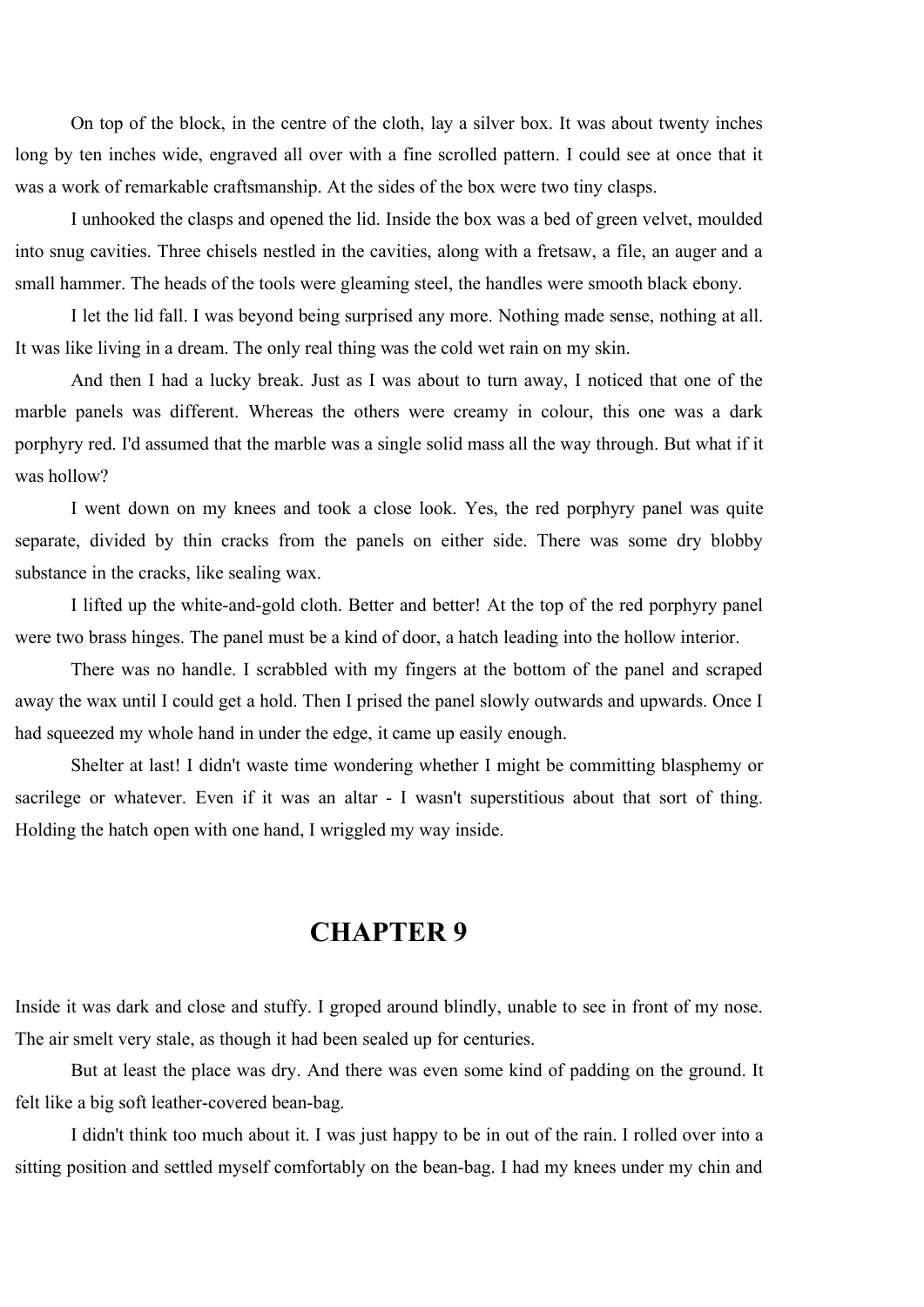my arms around my knees. But I still kept one foot wedged against the hatch, propping it open. I didn't want to lose sight of the daylight.

I don't know how long I was there before I heard the sounds. Perhaps five minutes, perhaps ten. Long enough to get a little warmth back into my body anyway. Huddled up in the fuggy dark, I felt my sodden clothes beginning to lose their chill. And then I heard the sounds.

They were very faint at first, almost ghostly, coming and going in the drifts and gusts of rain. Sounds of sloshing and slopping, like people walking in the mud. I pricked up my ears and **listened** 

It was people. Suddenly I could hear their voices. I couldn't make out what they were saying, they were still too far away. But they were coming steadily closer.

I felt strangely reluctant to move. I can't explain why. I should have crawled out into the open and shouted for help. But I didn't. Perhaps it was just that I was finally starting to feel warm. I didn't want to go out in the rain - not even to be rescued.

So I stayed huddled up and listening. The voices had fallen silent again, but the sloshing slopping sounds were very close. They seemed to be heading towards the row of chairs. I remembered that I had left my bag there. I waited for a sudden cry of discovery. Then I would have to do something. Any minute now . . .

But something else happened instead. How can I describe it? Suddenly I became aware that the bean-bag had moved. A sort of surreptitious sliding movement beneath me. Like a muscle flexing inside the leather!

Instinctively I sprang up. But the marble roof was only inches above my head. I banged the top of my skull and collapsed back down onto the bag.

Again the bag moved, and again. Now it was starting to fold itself round me. It was trying to envelop and hold on to me! I lashed at it with my arms and legs. In sheer terror I yelled out at the top of my voice:

#### "HELP!! HELP!!!"

I flung myself free from that leathery embrace and dived out through the hatch. I hardly knew what I was doing. For a second I lay sprawled in the mud, out in the open in the grey rainy murk. Then I jumped to my feet and fled.

I think I was still yelling for help. Running, stumbling, looking back over my shoulder. I was about twenty paces away when a trench suddenly opened up in the ground in front of me. I tried to stop. Too late! My feet stopped but my body didn't. I plummetted forward over the edge.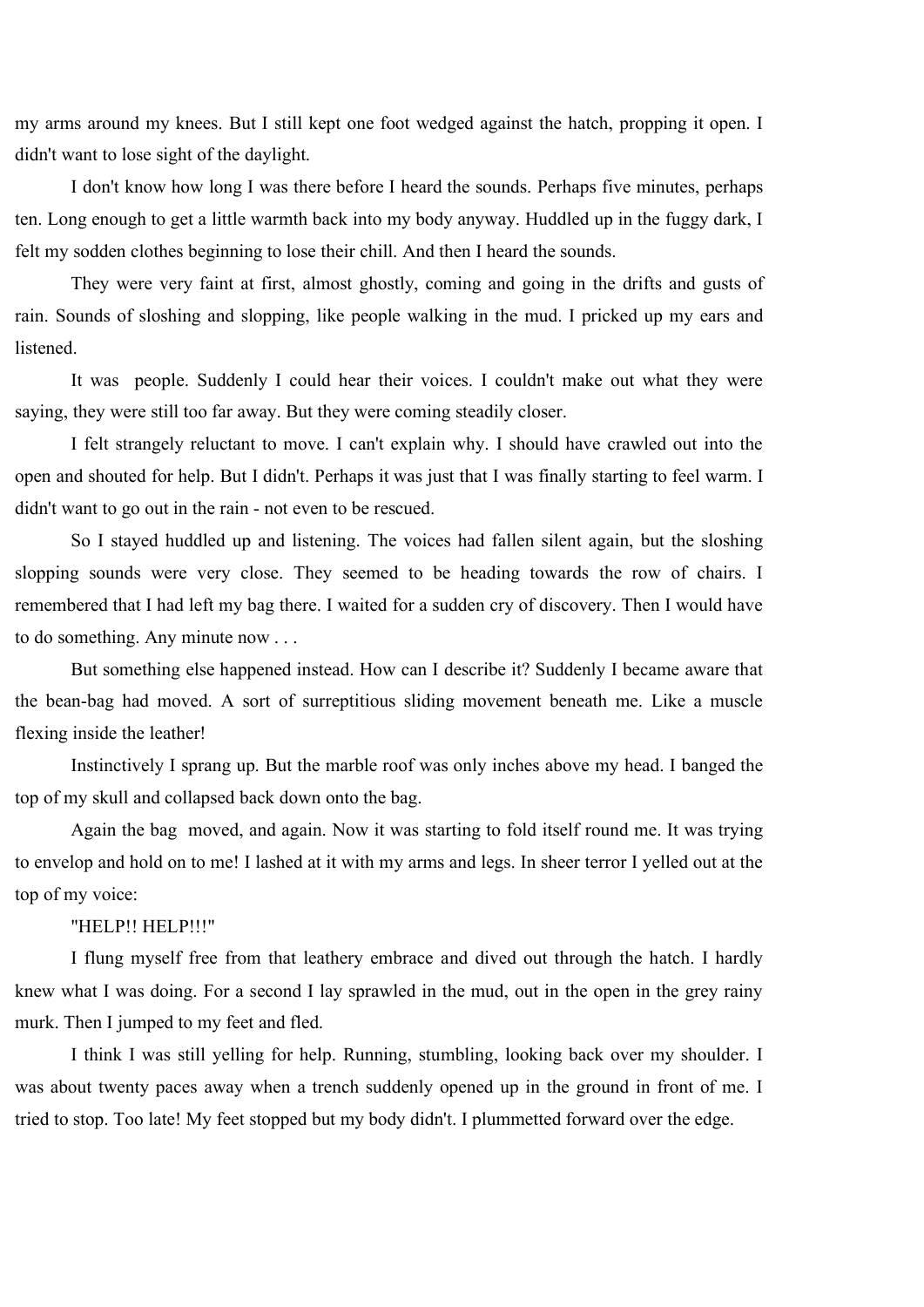The trench was about ten feet deep. Headfirst I fell, all the way down to the liquid mud at the bottom. There was a loud GLOPP!! as I hit the mud. My head was submerged and my arms were stuck. I couldn't breath! In a state of wild panic I kicked out with my feet.

It was the very worst thing I could have done. My kicking caved in the wall of the trench and brought down a whole heap of earth on top of me. A great soft weight settled over my body.

Now I was buried as well as submerged. I felt as if I had been completely encased in wet plaster. My legs were clamped and my arms were pinioned. I was aware of the folds and creases of my clothes pressing and moulding against my skin, like folds and creases in the earth itself.

Slowly the mud invaded my mouth and eyes and ears. It was a thick glutinous syrup. When I opened my eyes, all I could see was a liquid film of sepia brown. The clogging wad in my mouth tasted gritty and dark. When I tried to close my mouth, long dribbling clots ran up inside my nostrils and down the back of my throat. I felt my gorge rising. I wanted to vomit.

Then I heard feet approaching. Or not exactly heard - not in the ordinary way. What I heard were vibrations travelling through the ground. I felt them with my bones.

I tried to lie still and be calm. It must be those people again, the ones who had been moving around near the chairs. They were coming to rescue me!

But now I was beginning to black out from lack of oxygen. My lungs felt thick and lumpish, and there was a pain in my chest. The earth seemed to be pressing down on me tighter and tighter all the time. I felt as if I was turning into a kind of earth myself. Like peat, like a subterranean seam of coal. I felt my heartbeat growing sluggish, the circulations of my body congealing to a halt. A strange transformation was creeping over me.

Then there were more vibrations. Bump-bump-bump! It must be those people jumping down into the trench . . . I could recognise the vibrations of their different voices, rising and falling as they shouted to one another. But what were they shouting about?

Everything was starting to seem very remote. Even the voices sounded a thousand miles away. Why didn't they pull me out? What were they waiting for? Didn't they realise how close to death I was?

I think I must have lapsed into unconsciousness just at the moment when they finally pulled me out.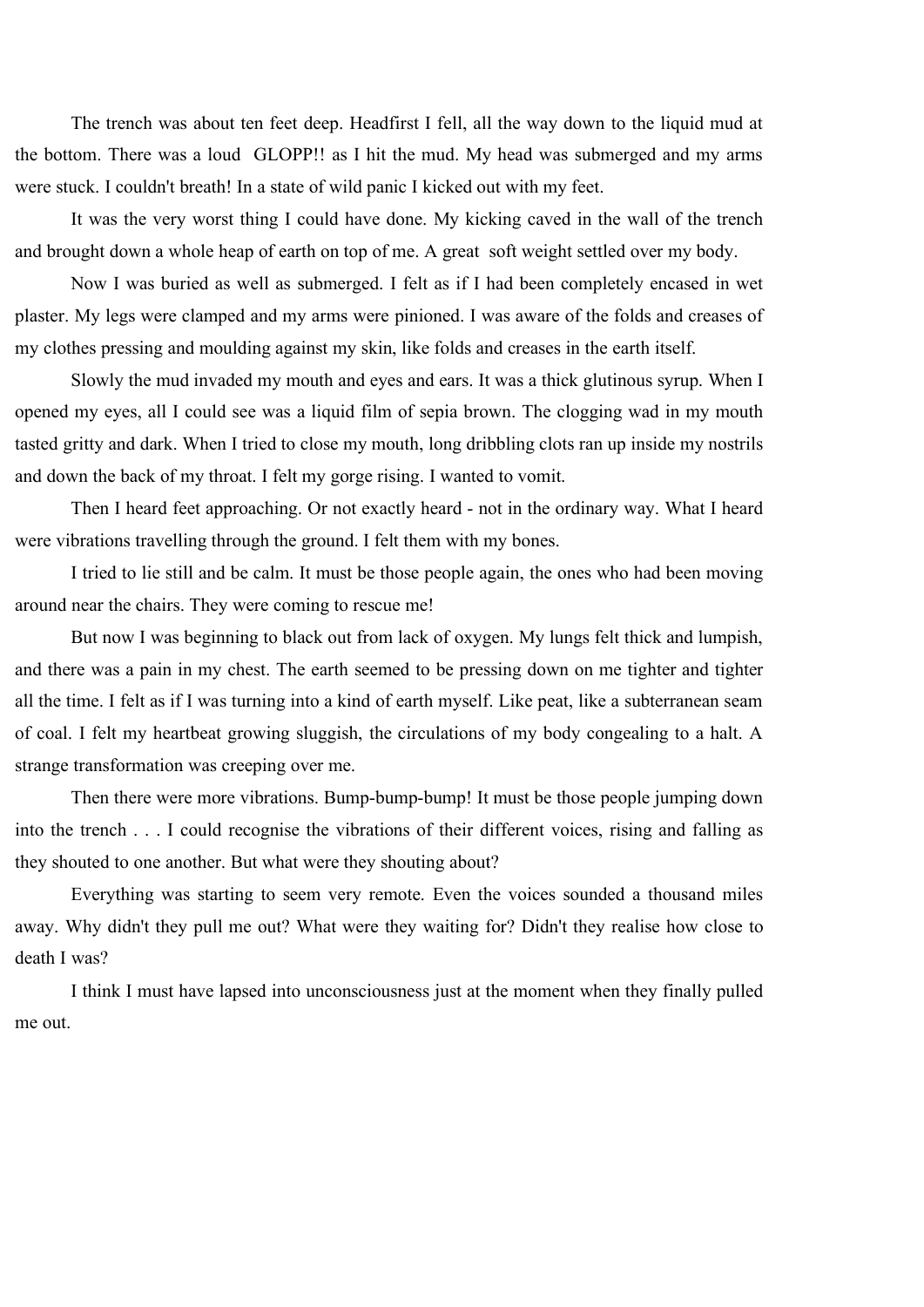



# IN THE VICARAGE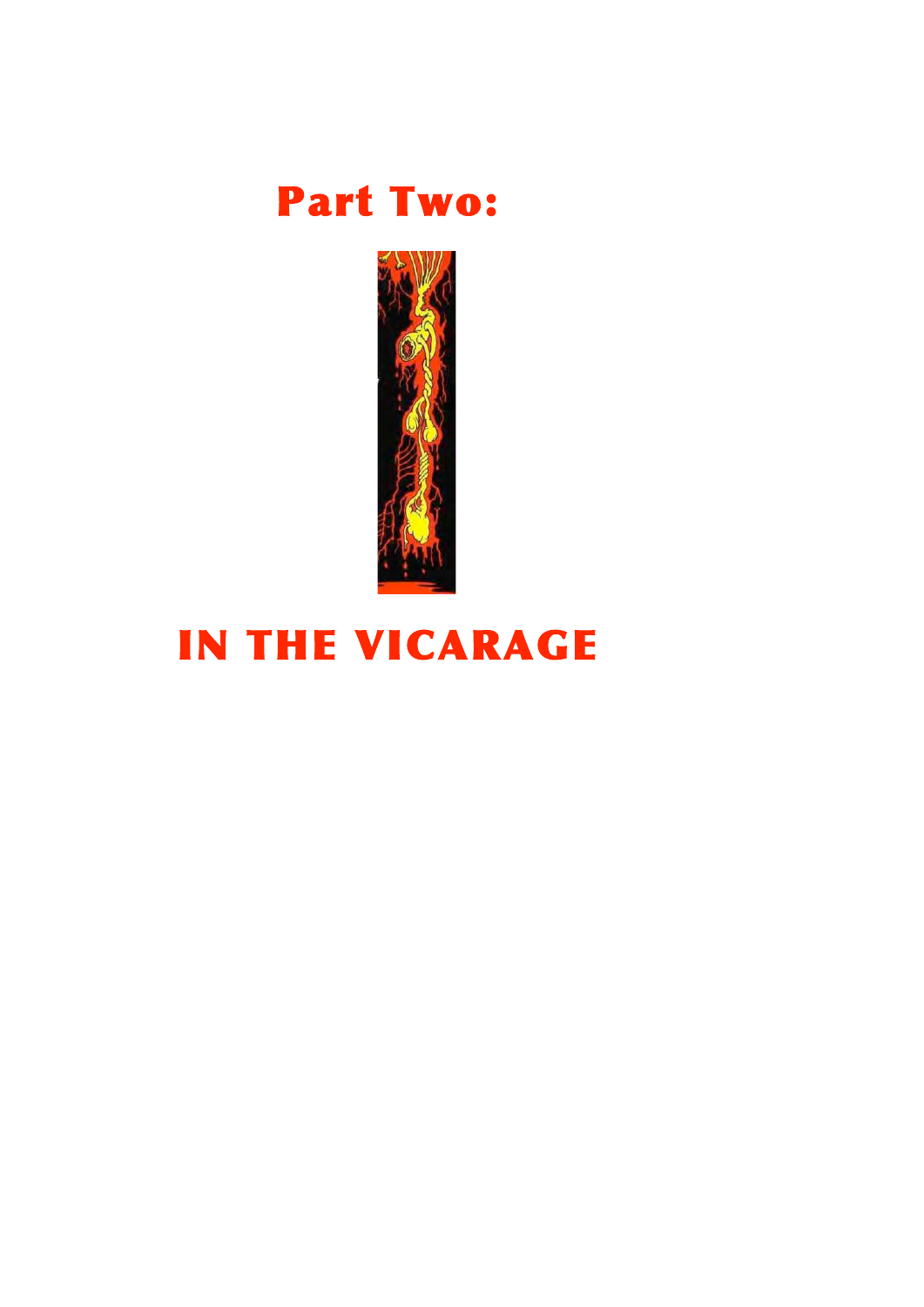# **CHAPTER 10**

I stayed blanked out for a very long time. I remember there was a fiery pain in my chest. I seemed to be crawling along some endless tunnel, desperately trying to leave something behind . . .

Then gradually the pain diminished. Occasionally I rose to a sort of half-consciousness. I became aware of lying between clean linen sheets, with a faint dry smell of lavender. I was wearing my own blue-and-white striped pyjamas. My head rested on soft pillows and there was a floral patterned bedspread in front of my eyes. Overhead was another pattern - a pattern of interlocking wire and springs, like the underside of a bed.

I didn't understand any of it. I was just thankful to be alive, smelling smells and seeing colours. Vaguely I traced the pattern of the bedspread and the pattern of the wire, and soon sank back asleep again.

For a long long time I hovered between dream and reality. But finally I came fully awake. I opened my eyes and took stock of my surroundings.

I was lying in the lower berth of a double bunk. Close by was a massive square chest, with brass handles. On top of the chest stood a glass of water. It seemed to have been set there for me to drink. My bag was there too, and all my clothes laid out neatly across the lid of the chest. My coat had been hung up on a hook at the side of the bunk.

The room itself had an old-fashioned appearance, everything slightly faded and dim and dingy. The wallpaper was dark blue and buff, with a pattern of flying birds. There were black timber beams runing across a low sloping ceiling, and a single small window divided into six tiny panes. On one side of the room was a fireplace, with paper, wood and coal laid in the grate. It looked as though the fire hadn't been lit for ages.

As for the furnishings, they were all made of wood. As well as the chest and bunk there was a child's playpen and a desk. The desk was painted pale green. It had a bench-seat attached and a hole for an inkwell. The playpen was painted pink and ornamented with fancy carving. There was no child in it, only a heap of toys: crayons, alphabet building blocks, a stuffed felt animal, some picture books, a bucket and spade. But nothing plastic, not like modern toys.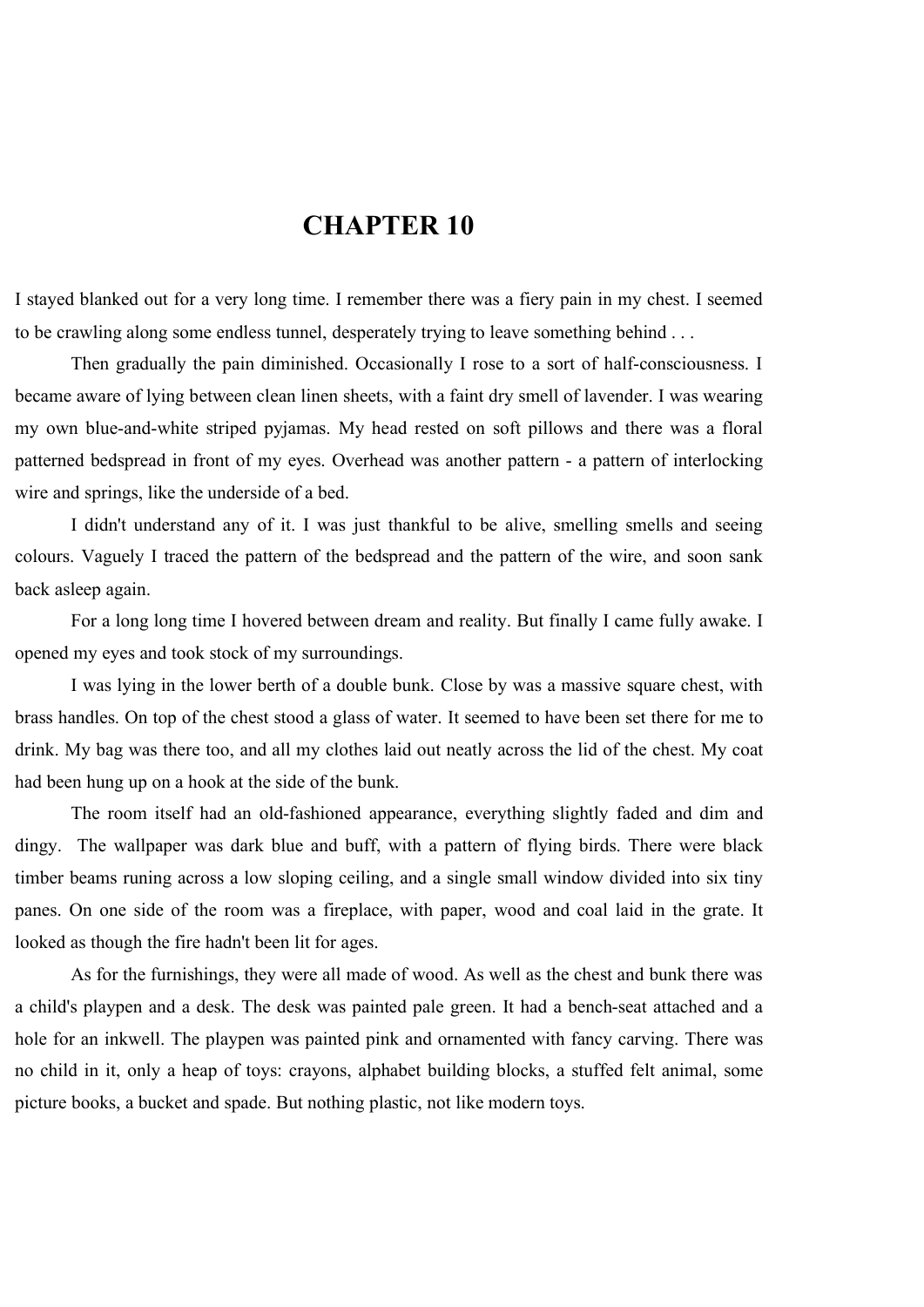I considered it all carefully, moving my eyes without moving my head. I was still very weak. The playpen and desk and wallpaper suggested a child's room, an old-fashioned nursery. I was still considering it when the door creaked open. Four figures came in from the corridor outside.

#### **CHAPTER 11**

There were two men and two women. They came in on tiptoe, very cautiously. One long thin man followed by one tiny little woman, followed by one big tall woman followed by one short fat man. When they saw that my eyes were open they halted. The tiny little woman clapped her hands.

"Look at his eyes!"

"He's awake!"

They turned to one another and whispered together for a moment. I could catch only a few phrases:

"Give him time . . ."

". . . still new here . . ."

". . . find out for himself . . ."

"No-one to rush . . ."

The whispering finished with nods all around. Then they turned and advanced once more towards me. They lined up side by side a few feet away from the bunk.

They were an odd collection. Let me try to describe them as I saw them at the time.

The long thin man looked to be in his sixties. He wore a tweed jacket with leather elbowpatches. When he moved he was amazingly angular and bony, like a stick-insect. His face reminded me of a horse.

The tiny little woman was equally old, and very frail in appearance. Her white hair was done up in elaborately crimped curls. She had on a lilac-coloured two-piece suit, and matching lilac highheeled shoes. She seemed to be wearing a great deal of make-up.

The big tall woman was much younger. She was built like an Amazon, with whacking arms and thighs, and a particularly massive bust. She carried herself very upright, head high and shoulders back. She wore a low-cut dress of ballooning brown velvet, like an old-fashioned ballroom dress.

As for the short fat man, he was striking because of his bright red hair. It hung down in a fiery rim all around his smooth bald crown. He wore a quilted waistcoat and a silk cravat. The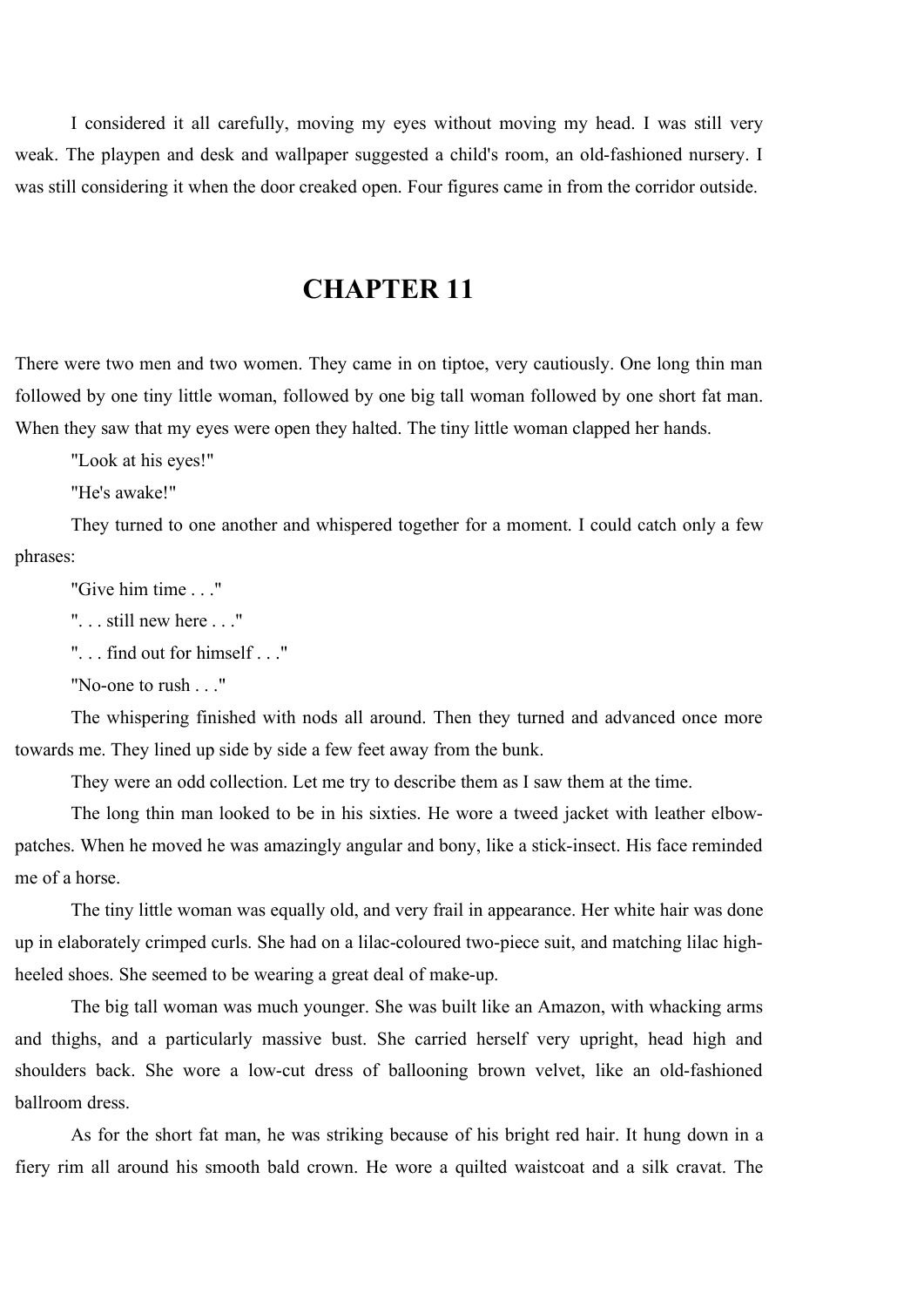cravat looked slightly soiled and greasy - in fact everything about him looked slightly soiled and greasy.

The bony man bent forward to address me:

"Are you feeling better?"

I tried to speak. But my chest was still painful and my throat still dry and contracted. A funny croaking "Yes" was all I could produce.

"He speaks!" the big tall woman proclaimed portentously. "Praise the Lord!"

The bony man raised his hand for silence. He seemed to take the lead over the other three.

"We must introduce ourselves," he said.

He angled a forefinger towards his own cadaverous chest. "I am Mr Caulkiss!" he announced. His voice was loud and nasal, trumpeting out of his long bony nose.

Then he pointed towards the red-haired man. "Mr Quode!"

Mr Quode smoothed himself down with both hands and performed an unctuous bow.

Then the little white-haired woman. "My wife, Craylene!"

She bobbed and ducked, and cocked her head this way and that like a tiny bird. "Craylene Caulkiss, pleased to meet you!" she chirruped.

Then the big tall woman. "Melestrina Quode!"

Melestrina Quode made a dramatic gesture of welcome. She opened her arms and flung forth her bosom - then froze. Like a human statue, she stood there motionless in a welcoming pose.

"And you -" The bony forefinger turned in my direction. I opened my mouth and tried to speak. But Mr Caulkiss spoke first. "You are Mr. Martin Smythe."

"Sm-y-y-the," echoed Mr Quode, savouring the sound on his tongue.

"We looked through your wallet!" twittered Craylene brightly. "We hope you don't mind!"

I smiled to show that I didn't mind. Immediately they all smiled back. I almost shrank at the sight of the bony man's teeth, hugely exposed and yellowy.

"Look at him smile!" cried Craylene, twinkling towards me.

"Isn't he nice !" said Mr Quode. "Tres gentil !"

They seemed enormously pleased. Mr Quode was almost hugging himself with delight. His underpants were showing out above the top of his trousers.

"We are honoured to make your acquaintance Mr Smythe," said Mr Caulkiss. "Welcome to Morbing Vyle."

The name of Morbing Vyle rang a bell in my head. "Is this -?"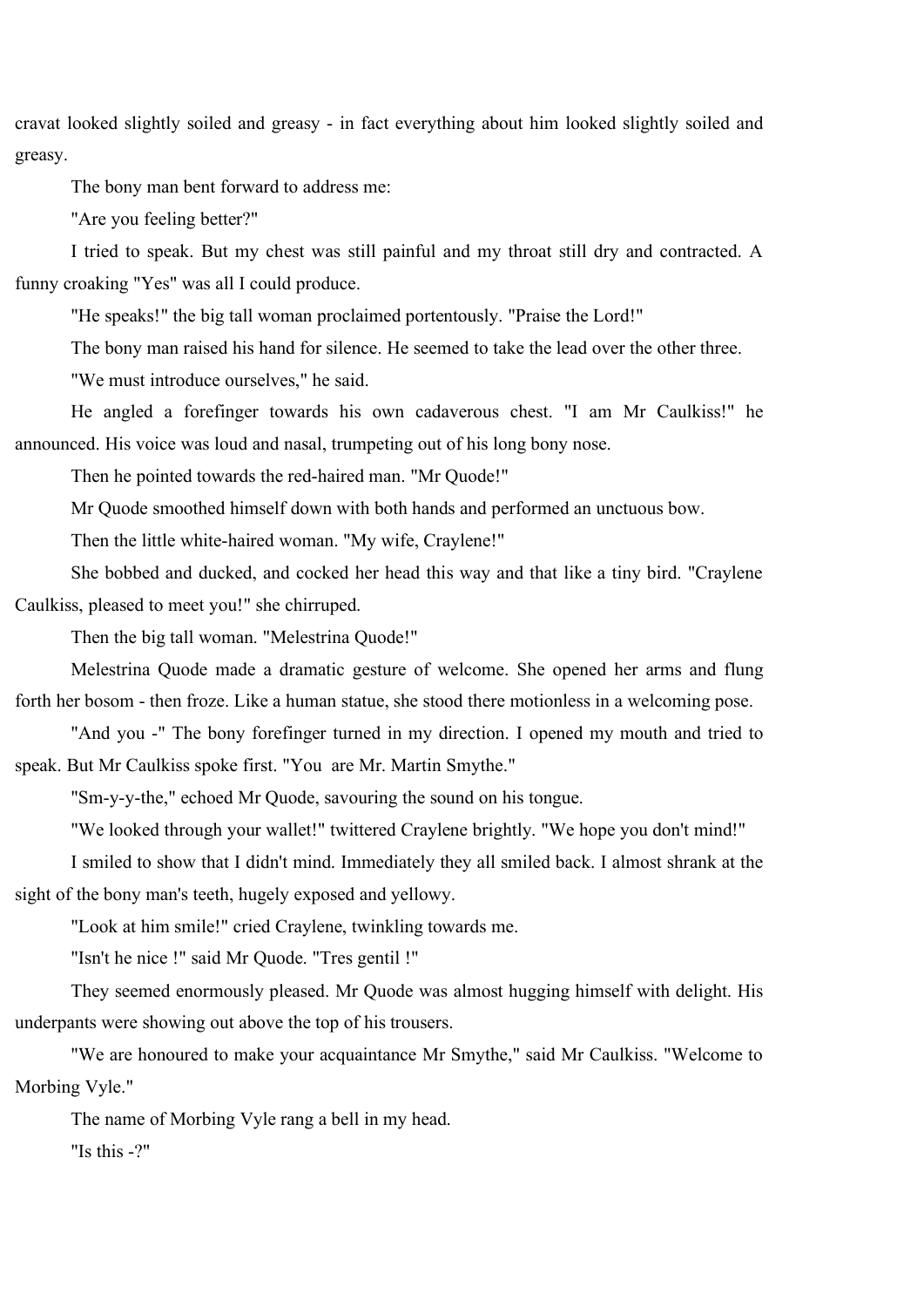Melestrina Quode abandoned her welcoming pose and stepped forward with a sweep of the hand. "This is !" she cried. "Morbing Vyle!"

"You came here through the forest," said Mr Caulkiss. "You were lost in the rain."

I shook my head. "I don't remember."

"You don't remember?" Mr Quode rolled his eyes. "Don't you remember how you fell into a trench? You were all buried in mud."

"Then we heard your shout! We pulled you out!" cried Craylene. "We saved you!"

Again I shook my head.

"Ah," said Mr Quode. "He seems to have lost his memory."

They came to the very edge of my bed, stooping their heads in under the upper bunk, all four of them bending down over me. I stared straight up into the twin caverns of Mr Caulkiss's nostrils. There were great black tufts of hair sprouting inside.

"We had come to bring the chairs in out of the rain," he explained.

"You were so lucky!" cried Craylene. "We just happened to -"

"No! No!" Mr Caulkiss raised his hand. "Do not speak of luck. It was meant to be!"

"Ah, Fate!" boomed Melestrina. Her voice was deafening in the enclosed space. "Ah, fateful Fate! Indeed!"

"And now we shall be able to look after you," said Mr Quode, cutting in as Melestrina paused for breath. "Praise the Lord!"

"Praise the Lord!" repeated Craylene and Mr Caulkiss.

"Praise the Lord!" thundered Melestrina. "O praise the Lord!"

They stayed a while longer, but I don't remember much else of what they said. Craylene, as I recall, kept patting the blankets down around me and endlessly straightening and unstraightening the sheets. Mr Quode wanted to be helpful too: he drew out a white porcelain chamber pot from under my bed, and started waving it about in front of me. I think he was trying to explain the proper way to use it.

As for Melestrina Quode and Mr Caulkiss, they turned away to the wall. With loud thumps on the floor they went down on their knees to pray. I could hear the ongoing rumble of their voices, Mr Caulkiss's bass and Melestrina's baritone, but I couldn't distinguish the words. They sounded very fervent.

Finally Mr Caulkiss finished his prayer and stood up. He looked at me for a moment, pulling thoughtfully on his nose. Then he addressed the other three:

"I think Mr Smythe is tired now. We must leave him to rest. He needs to recover his strength."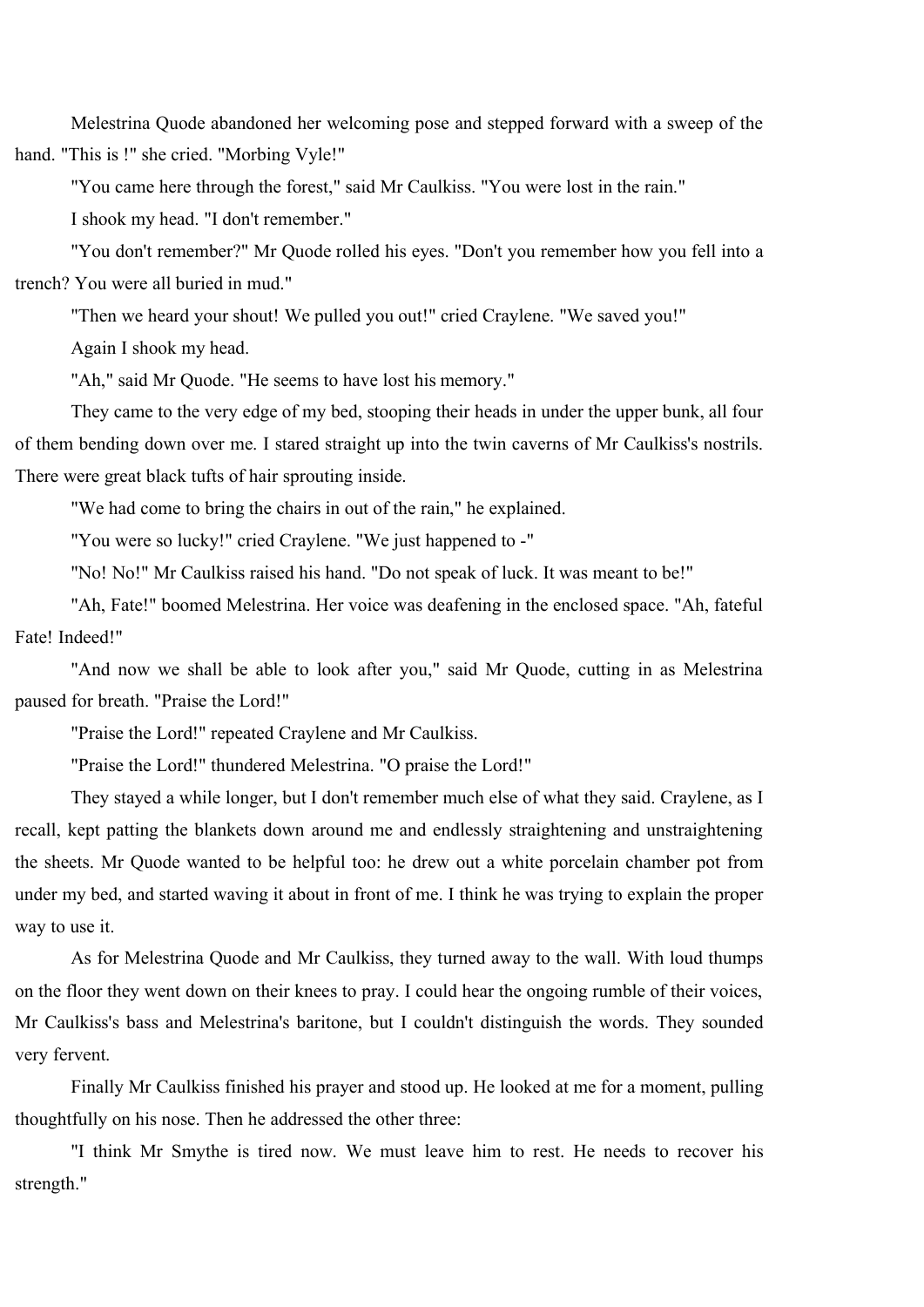There was a strange noise from Mr Quode, a sort of strangulated snigger. Mr Caulkiss cleared his throat.

"Goodbye, Mr Smythe. Sleep well."

The other three rose up and followed Mr Caulkiss towards the door. I managed a last smile in response to their goodbyes. Then they were gone.

# **CHAPTER 12**

It was true what Mr Quode had said. I really did seem to have lost my memory. I lay for a while thinking about everything they had told me. About how I had come through a forest in the rain, how I had fallen into a trench and been rescued. I believed them, naturally. But I couldn't remember any of it.

So this was what it was like to have amnesia! I racked my brains. I could recall coming to New Morbing and talking to the librarian, the town clerk, the checkout girl. I could recall as far as the signpost, with its charred stump of an arm bearing the last letters of the name of MORBING VYLE. That was all perfectly clear, as clear as if it had happened an hour ago. But after the signpost - nothing. It was as though the time between leaving New Morbing and waking up in the bunk had simply never existed. It was as though I had been under anaesthetic.

It was frightening in a way. But I told myself not to worry. No doubt the missing memories would come back in their own good time. Wasn't that what usually happened in cases of amnesia? No use trying to force myself to remember . . . I relaxed and drifted off to sleep again.

When I awoke it was evening. I could hear voices talking outside in the corridor. The room was dark but there was a thin outline of light around the door.

Then the door swung open and the same four figures trooped in. Craylene and Melestrina were carrying candles. Melestrina held hers aloft like a picture of Florence Nightingale inspecting the sick. The flickering yellow flames cast long shadows around the nursery.

They came right up beside my bunk. Their faces looked odder than ever. Somehow the candlelight brought out their most prominent features. Mr Caulkiss was all nose and Melestrina all chin. And Mr Quode's fat cheeks positively gleamed with oily reflection.

I felt much better than before. My voice was better too.

"Hullo," I said. "What time it it?"

They gazed down at me with a sort of loving expression on their faces.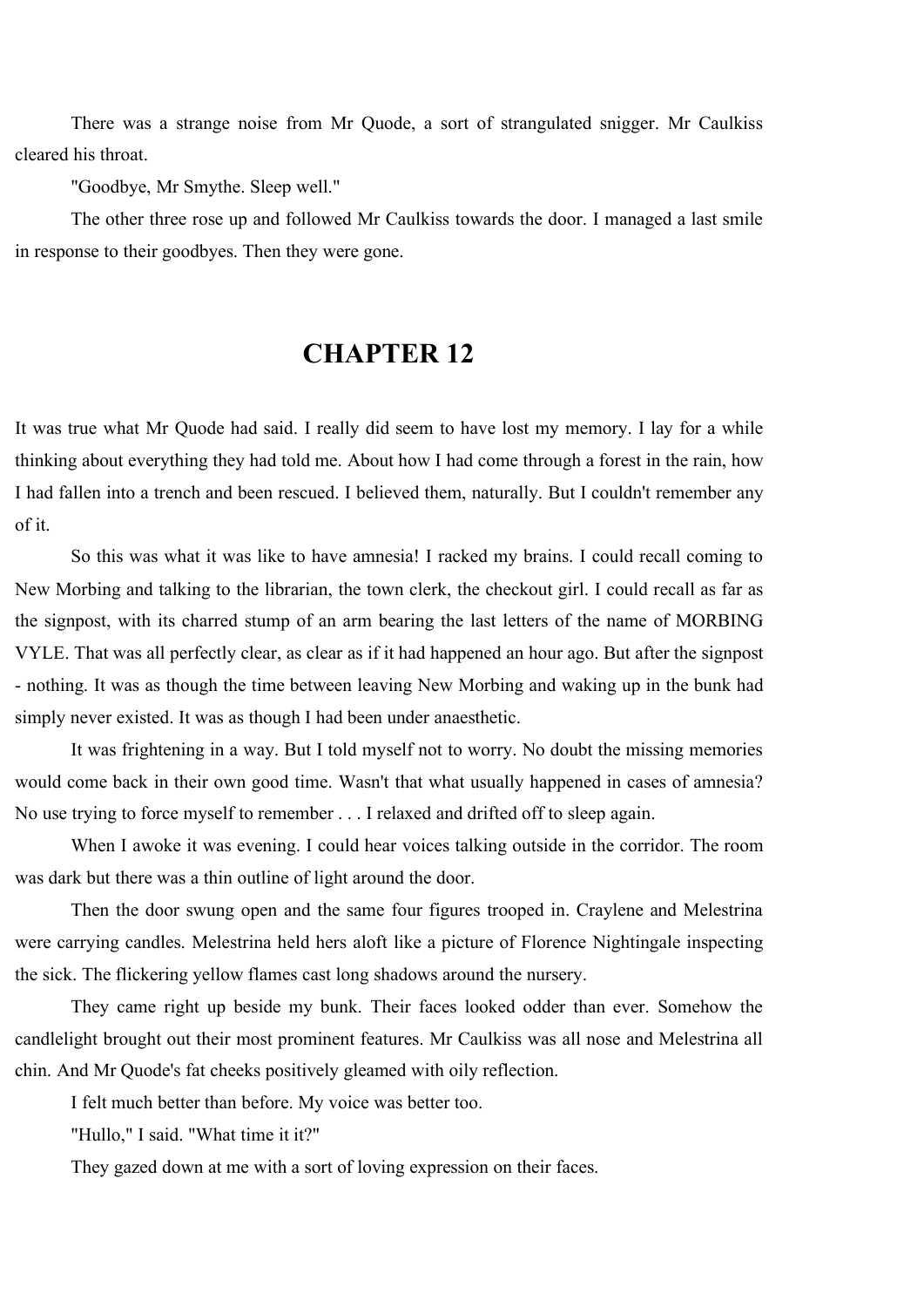"It's seven o'clock."

"Time for dinner."

"Look what we've brought you."

Mr Quode held out what he was carrying: a small white bowl and a silver teaspoon. The bowl contained a pinky-coloured stuff, very soft and pulpy.

"What is it?" I asked.

But Mr Quode shook his head.

"He does not like to reveal his recipes," explained Melestrina.

Mr Caulkiss bent down over me. He snuffed in a deep nostril-quivering breath. Then he hooked his long bony hands over my shoulders and lifted me up off my pillows. I swear I could hear his arms creak.

Then Craylene rearranged my pillows. She accompanied her movements with curious little tsk-tsk noises of tongue against teeth. When Mr Caulkiss released me once more, my head was propped up at a suitable angle for feeding.

Mr Quode dipped the spoon into the pinkish stuff and held it up to my lips.

"Voila !" he murmured. "Into the mouth and down the throat. It will slide down so easily you won't even notice."

I didn't want to offend. I opened my mouth. It was exactly as he said: the stuff was so slippery and soft and tasteless, I could hardly even feel it go down.

I took another spoonful, and another, and another. Four faces watched me with approval. Then I decided I'd done my duty.

"Thank you," I said. "That's enough."

I had to shut my mouth immediately, because Mr Quode was still pressing the spoon towards my lips. He didn't want to stop. He tipped the spoon until the stuff started trickling down my chin.

"That's enough ," said Mr Caulkiss.

Reluctantly Mr Quode withdrew.

"It was very pleasant," I said politely. "Very, er, smooth ."

Craylene Caulkiss pulled a tiny white handkerchief out of her sleeve. With little dabbing movements she mopped over my face and chin. The handkerchief smelt of perfume, overpoweringly sweet. When she had finished, Mr Caulkiss said:

"Now. You must have many questions to ask."

"Yes." I tried to think. I didn't know where to begin.

"Very well," said Mr Caulkiss. "First of all, of course, you want to know where you are?"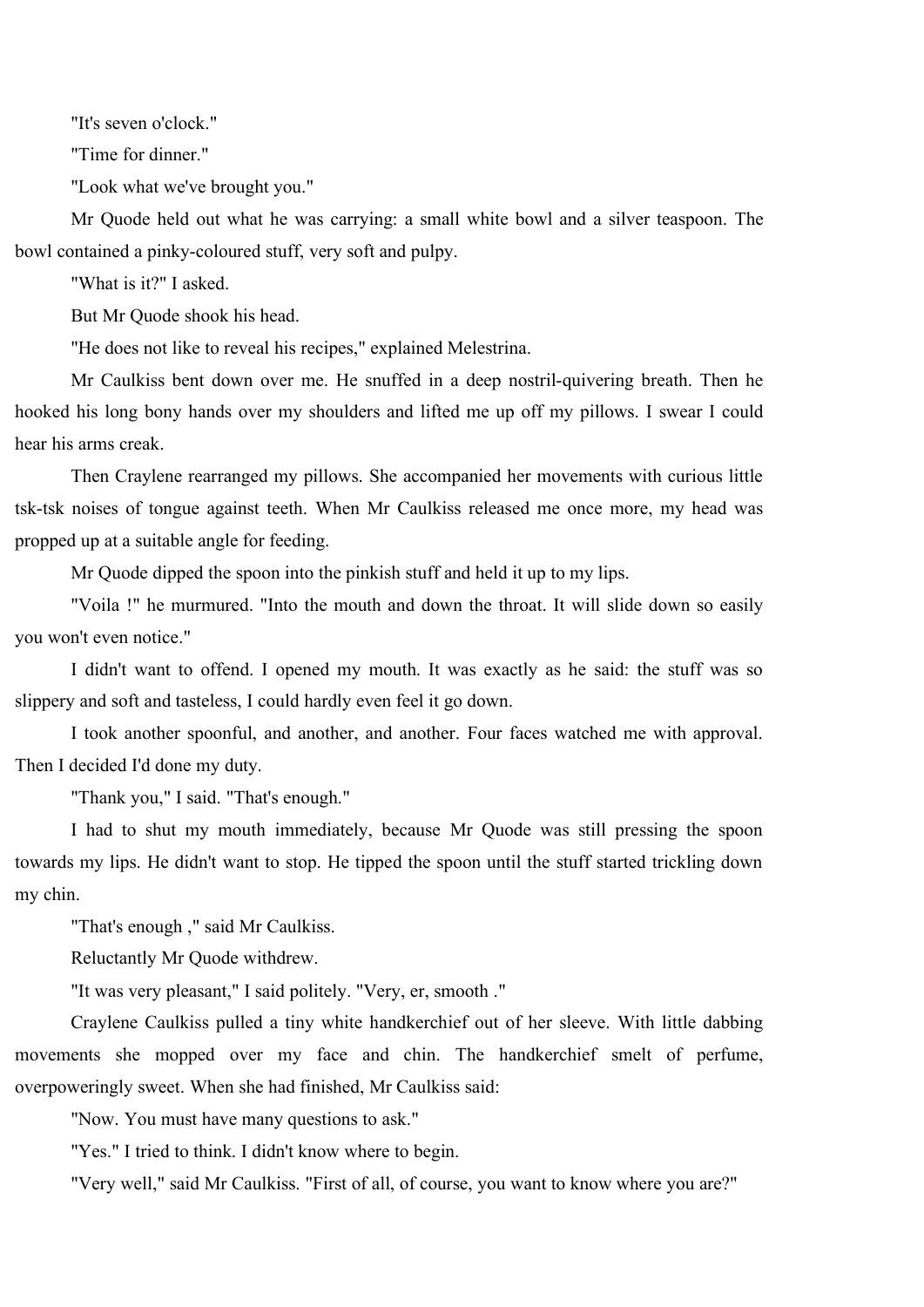"In Morbing Vyle?"

"Yes. In the vicarage of Morbing Vyle."

"I see." I took a guess. "Are you the vicar here?"

"No, no!" Mr Caulkiss uttered a loud braying sound. "I'm the deacon."

"And I'm the verger," put in Mr Quode.

"I'm the deacon's wife," added Craylene.

"And I believe in the Lord!" cried Melestrina, irrelevantly. She raised her eyes to the ceiling and clasped her hands across her mighty bosom.

"I think I saw a photo of the vicarage in a book," I said. "A red-brick vicarage all overgrown with ivy? Is that where I am?"

"Yes indeed."

"And isn't there a little church close by, with a tower and spire?"

"Not any more. That was the old church."

"We're building a new church."

"It's under construction. You came through it in the rain. Don't you remember?"

I shook my head. My memory of that time was as blank as ever. I remembered only what I had learnt about Morbing Vyle in the University library.

"How about the thatched cottages?" I asked. "And the pub? Is the village still as pretty as it used to be?"

"There is no village."

I didn't understand.

"The village had to be pulled down," explained Mr Caulkiss. "To make way for our new church. The stones and bricks from the old cottages now serve as our building materials."

"So only the vicarage is still standing?"

"Only the vicarage. For us to live in."

"But what about the villagers? What happened to them?"

"The village was deserted eighty years ago. We are the only inhabitants of Morbing Vyle."

"Ah." I was struggling to take it all in. Morbing Vyle sounded like a very strange place indeed. "You must lead a bit of an isolated life then?"

"Of course. Completely isolated!"

"We have turned our backs on the outside world."

"Turned your backs? How do you mean?"

"We despise the false materialists!"

"We reject the secular society!"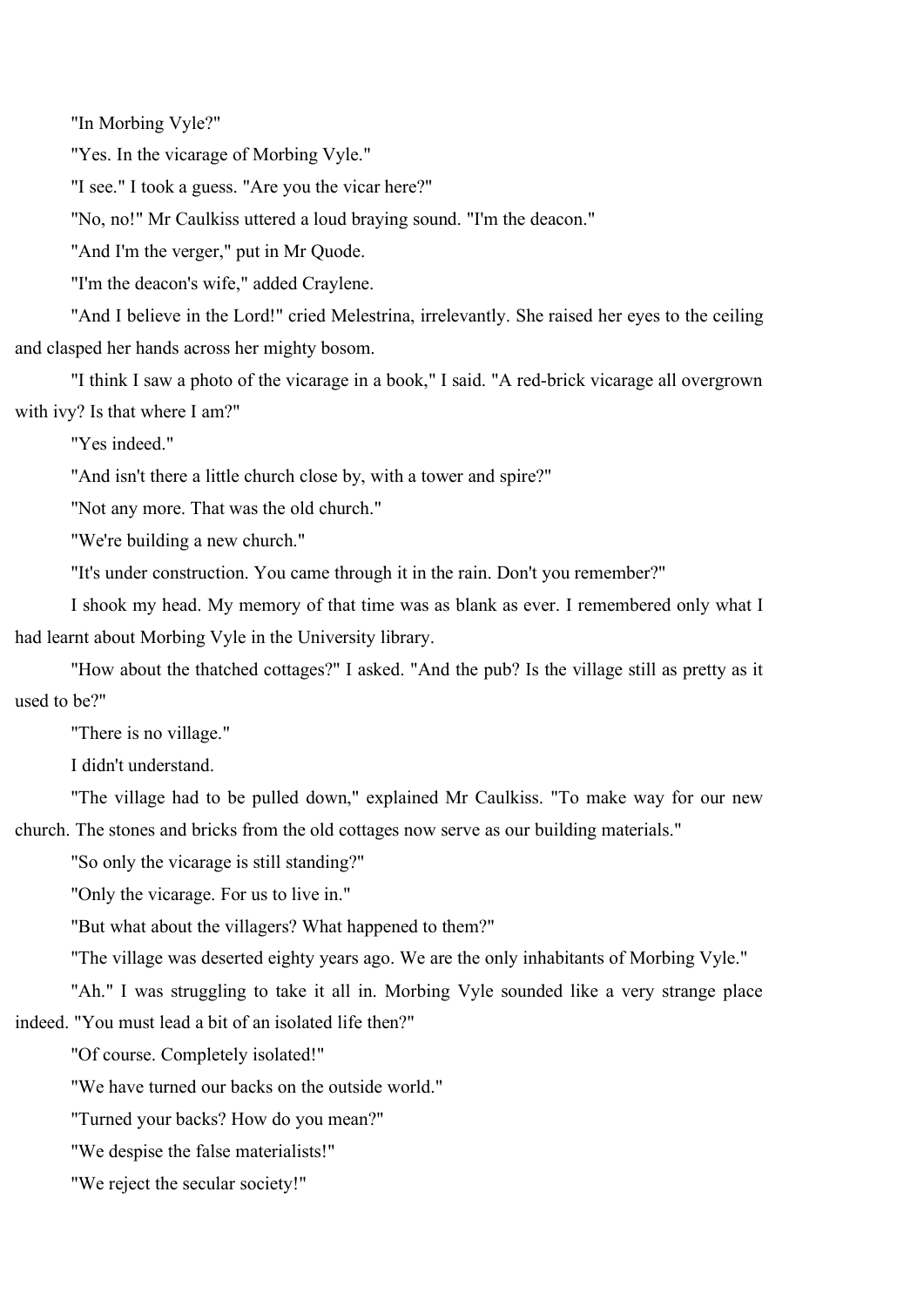"We want nothing to do with the timeservers and compromisers!"

"We are the true believers!"

They had become suddenly very fervent. Mr Caulkiss was bellowing, Craylene was flapping her arms, Mr Quode was going red in the face, and Melestrina was absolutely heaving with emotion.

"But you aren't totally cut off?" "Yes we are!" "But you must -" "No we don't!" "We live on our own!" "We never see anyone else at all!" "Unless they come here to us!" "As you have done, Mr Smythe!" "O praise the Lord!" "Praise the Lord!" "PRAISE THE LORD!!!"

# **CHAPTER 13**

I couldn't believe it, of course. Not when they told me the first time. A tiny community living all on its own in the middle of modern England! It seemed impossible.

And yet it fitted with the facts. The fact that there was no electricity in the vicarage, only candles. The fact that every item of household furnishing was pre-twentieth century. And the fact that the inhabitants of Morbing Vyle knew nothing at all about what was happening in the outside world. In the end, I had to believe it.

They visited me several times a day over the next few days. They fed me, and changed my sheets, and Mr Quode emptied my chamber pot. They were very kindly, but very bizarre. Sometimes I wondered if I was still in a dream and hadn't yet woken up to proper reality.

They told me that they grew their own vegetables for food. They also kept and slaughtered their own animals. They had a well for drawing water, and tools and implements of every kind. Everything they needed was either already in the vicarage, or could be reconstructed out of existing articles.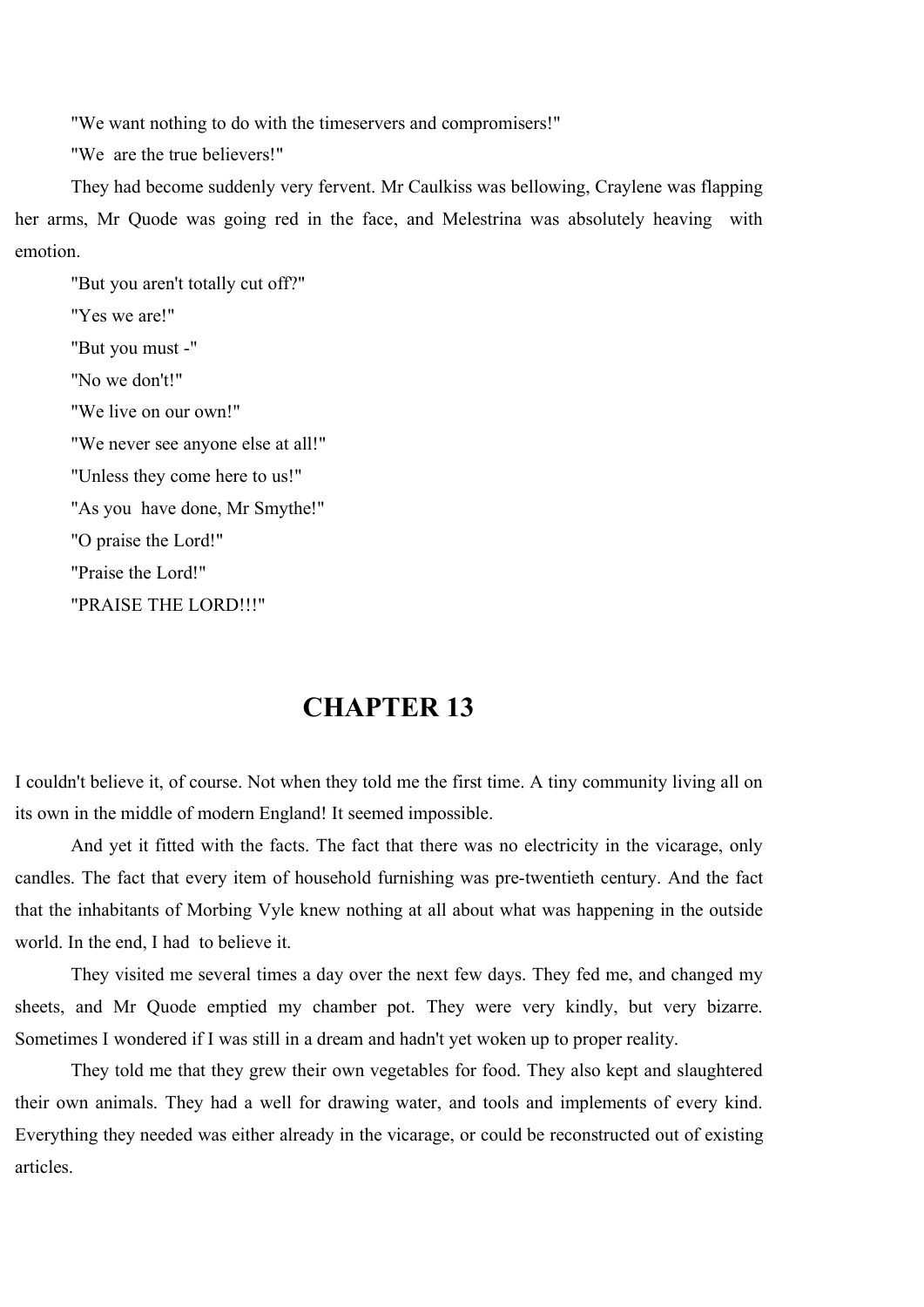They were even managing to build the new church entirely on their own. Working on the church seemed to be their main occupation during the day. They told me that the construction had been begun by their predecessors in the vicarage, eighty years ago. They themselves had come to Morbing Vyle at different times over the past forty years.

Mr Caulkiss and his wife had arrived in 1939, just before the start of the Second World War. Mr Caulkiss had been a brilliant young scientist - at least, that's what he said. Apparently he had developed new theories in fundamental physics, dealing with motion and energy. But he had become disillusioned with the directions that his fellow-physicists were taking. "Materialist-minded morons!" he trumpeted contemptuously. "Phhh! Phhhh! Couldn't see what was in front of their noses!"

He stomped up and down the nursery floor, reeling off incomprehensible mathematical formulae. He was obviously conducting some sort of scientific proof. Then suddenly he stopped and demanded in a fierce voice:

"And how did I discover all this? Eh?"

I wasn't sure if he was addressing me or not. "I don't know," I murmured.

"I do!" Craylene piped up brightly. "I remember how! It was in that book you brought home!"

"Exactly!" Mr Caulkiss raised his bony fist in a gesture of triumph. "A single treatise published in 1899. He was on the right track before any of us were born! All the essential principles laid down even then! He was so far ahead of his time that his work was totally ignored!"

"Who is this person you're talking about?" I asked innocently.

The answer came from all four of them simultaneously, as if with a single voice. "The vicar of Morbing Vyle."

There was a moment's silence. Then Craylene continued the story.

"That was when we knew we had to come here! I wanted to come too. I was the one who found the route. I led us to Morbing Vyle."

"And did you meet this - vicar?"

"Of course not." Mr Caulkiss huffed through his nose. "But I was able to inspect his manuscripts. And use his laboratory. I have followed on with the great work that he began."

But when I wanted to know what kind of work it was, Mr Caulkiss wouldn't answer. He just showed his teeth in a horsey smile. "Later," he said. "Later."

Mr Quode told me his story too. It seemed that he had been a chef in a top-class London restaurant. But a single recipe had changed his life, a recipe in an old handwritten book of recipes -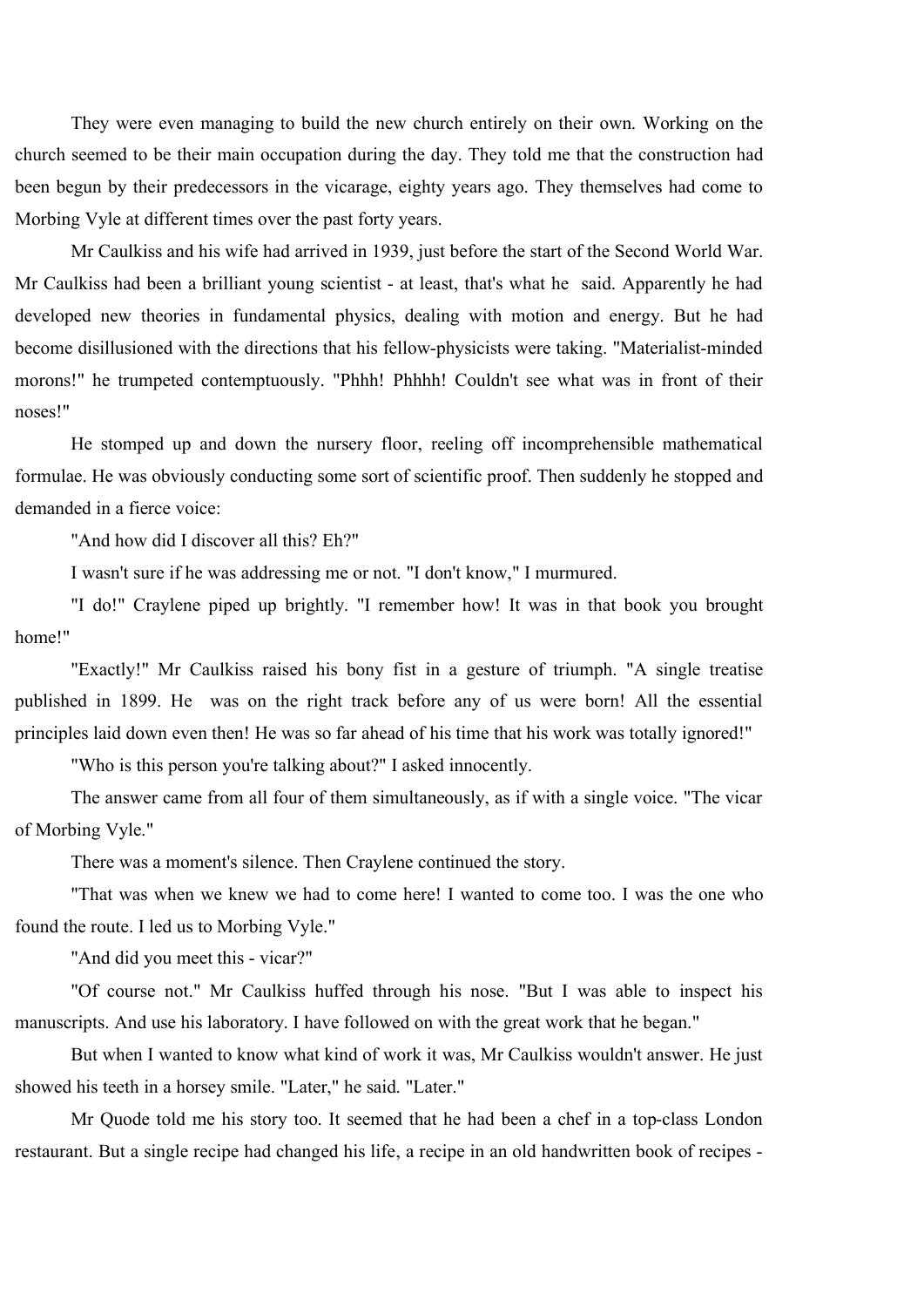for Pate a la Morbing Vyle. The mere memory made Mr Quode go wet and dribbly at the lips. He kissed the tips of his fingers. "Mmmmmmah!! Quelle delice!!"

After Pate a la Morbing Vyle, he had tried out other similar recipes from the same book: Quiche Morbing and Vol-au-Vyle. All equally exquisite. But who had invented them? He had inherited the book from a distant aunt. Who had she copied them down from?

Once again, all four voices breathed the answer in unison: "The vicar of Morbing Vyle."

I looked round at their intent faces, almost glittering at me.

"The same as the other one?" I asked. "The same vicar?"

They nodded.

"He must have been very talented," I remarked. "In such different areas."

Mr Caulkiss guffawed and Craylene tittered and Melestrina raised her mighty eyebrows.

"The greatest chef the world has ever known," said Mr Quode, pressing his hand over his heart. "Compared to him, I am but a lowly worm crawling along in his footsteps."

And that was how Mr Quode had been drawn to Morbing Vyle. He had found his way to the place in 1949. He had married Melestrina when she arrived, two years later.

As for Melestrina, I could almost have guessed her previous life. She had been an actress. She had travelled around with a small repertory company, playing Shakespeare and the classics. One time they had come to do 'Macbeth' at the New Morbing Town Hall. Melestrina had taken the role of Lady Macbeth.

"Ah, my greatest public performance ever," she sighed. "That night I was inspired. Such depth! Such power! Such darkness! My own life simply ceased to exist! I became Lady Macbeth!"

She spread her arms and lifted her chin and throbbingly declaimed:

"The raven himself is hoarse

That croaks the fatal entrance of Duncan

Under my battlements. Come, you spirits

That tend on mortal thoughts, unsex me here;

And fill me, from the crown to the toe, top-full

Of direst cruelty!"

But the audience hadn't appreciated her acting at all. They refused to applaud. And afterwards a note had been slipped in under the door of her changing room. Melestrina wouldn't repeat the whole of what it said, but it told her to 'Get out of New Morbing!' and "Go back to your vicar!', and it called her 'a daughter of Morbing Vyle'.

And then she had felt the pull. Growing out of the mere name of 'Morbing Vyle', the mere mention of 'the vicar'. She had succumbed to an overwhelming fascination.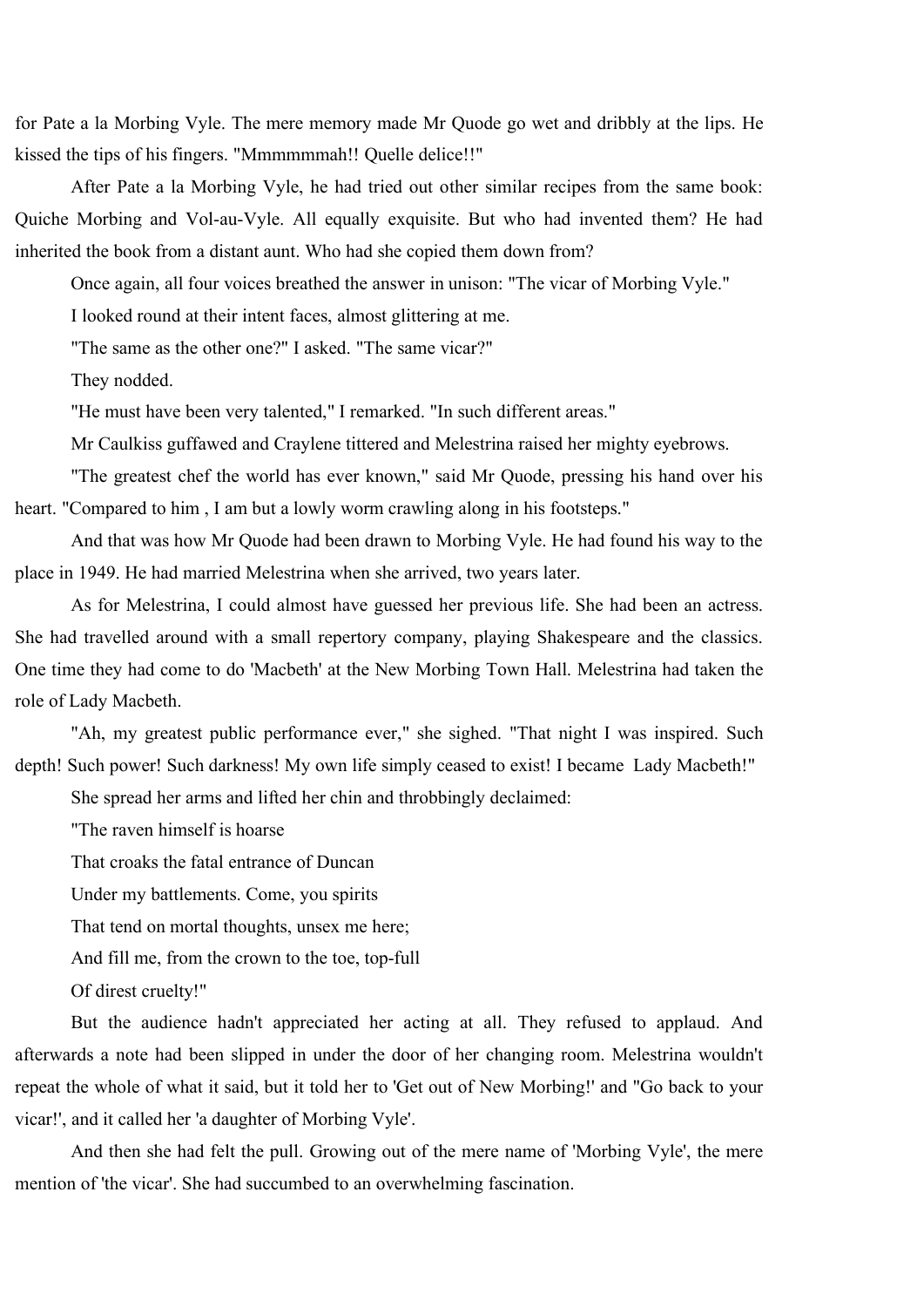"I was called!" she cried, in dramatic rapture. "Through the forest I came! Nothing could stop me!"

I must admit, I didn't like the sound of this overwhelming fascination. It was uncomfortably similar to my own experience. We had all been drawn to Morbing Vyle by some inexplicable irrational attraction. I felt distinctly reluctant to tell them my own story.

But there was no way out of it. I had heard their stories and now they wanted to hear mine. So I told them about life in Australia, then about Cambridge and the University. Mr Caulkiss sniffed disapprovingly when I mentioned the topic of my postgraduate research. But generally they just listened and nodded politely. It was only when I described how I had discovered the name of 'Morbing Vyle' that their eyes lit up. And when they heard how I had come to New Morbing and found the signpost, they were absolutely delighted.

"It's the same!"

"The same as us!"

"He was called!"

"He felt the pull!"

They couldn't do enough for me then. Mr Caulkiss shook my hand. Melestrina embraced me upon her mighty bosom. Craylene fussed and puttered and patted all over me. And Mr Quode stood stroking my coat where it hung on the bunk, quite melting with pleasure. I was like a long-lost son come home to them.

And yet they didn't altogether trust me. In spite of the warmth and friendliness, they took care to keep me under constant surveillance. I discovered how it was done just a day or so later.

### **CHAPTER 14**

It was on the morning of the fourth day since I had first woken up. I was getting tired of being an invalid. I decided that I felt strong enough to go across and take a look out of the window. I was all alone in the nursery, as I supposed.

I swung my legs out over the side of the bunk. The air was nippy, and cold draughts blew up through the cracks between the floorboards. I pulled the floral bedspread from my bunk and wrapped it around my shoulders.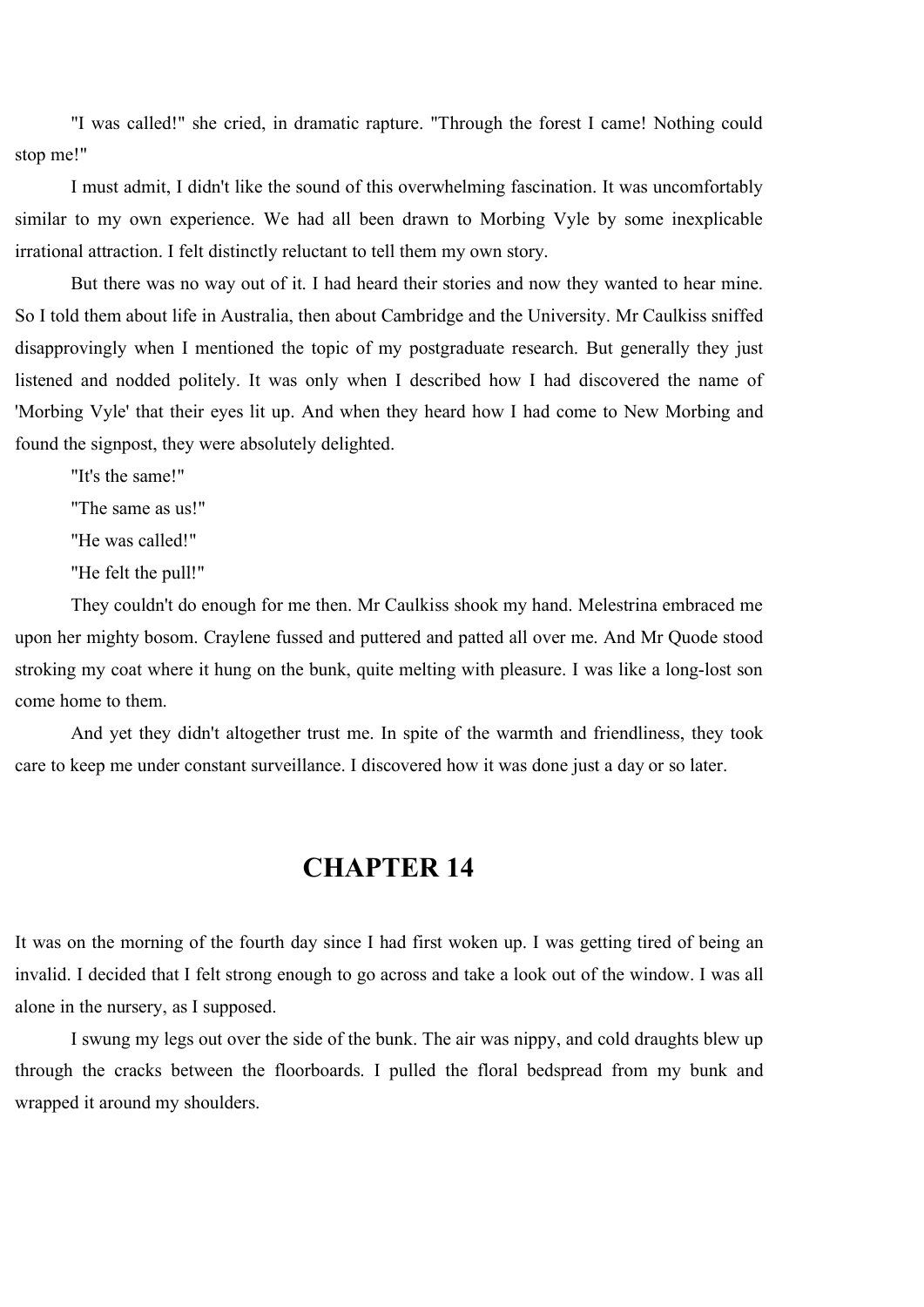I wasn't as strong as I'd thought. I crossed to the window by way of the chest and desk and playpen, making sure that I had something to catch hold of every few steps. I was thankful when I reached the window and was able to lean against the sill.

There were metal bars across the window, fixed in the bricks outside. I peered through the glass. The nursery was on the upstairs floor and I had a wide panorama, looking down from above.

Directly below was a sort of courtyard. It was enclosed by a long low building running parallel to the back of the vicarage. Beyond the long low building was a stretch of bare earth. And beyond the bare earth was a forest.

A forest! I guessed at once that this must be the very same forest which the Caulkisses and Quodes had mentioned. The forest through which I had passed on my way to Morbing Vyle. I studied it carefully, hoping that the sight might jog my memory.

A dreary and dismal sight it was. A forest of dead trees, all burned by some terrible fire. I gazed out over black charcoal branches and gaunt shells of trunks and white ash on the ground . . . The dead trees curved round to right and left as far as the eye could see.

It gave me a sinking feeling just looking at it. But still no memory stirred in my head. The forest was as strange and new as if I had never seen it before.

Then suddenly my attention was distracted. Something had moved behind me, something on the nursery floor! I whirled around and stared in amazement.

There on the floor lay a pair of my underpants. Motionless now - but strangely humped and bulging! How could they have got there? I could have sworn they hadn't been there a moment ago.

And then I almost jumped out of my skin. All at once the fly parted and two small blue eyes appeared in the opening. Something was watching me out of my own underpants!

"Get out of there!" I yelled. I took a couple of lurching steps and tried to make a grab for whatever it was. But my underpants took off in a flash. They scuttled away across the floor. They came to a halt on the other side of the nursery, resting up against the chest with brass handles.

I was too weak for rapid pursuit. I decided to use strategy instead. I pretended to lose interest. I pretended that all I wanted to do was to go back to bed.

The chest was actually quite close to my bunk. But I deliberately went round by the opposite direction. I made a great show of moving very slowly. When I came up to the bunk I slid the bedspread from my shoulders and spread it out over the bed.

Still no movement from the thing in my underpants. I sat down on the edge of the bed and lifted the sheets - as if to swing up my legs and climb in. But I didn't. Instead I stretched out my legs and swung suddenly the other way. Success! I brought my feet down hard on top of my underpants, pinning them to the floor.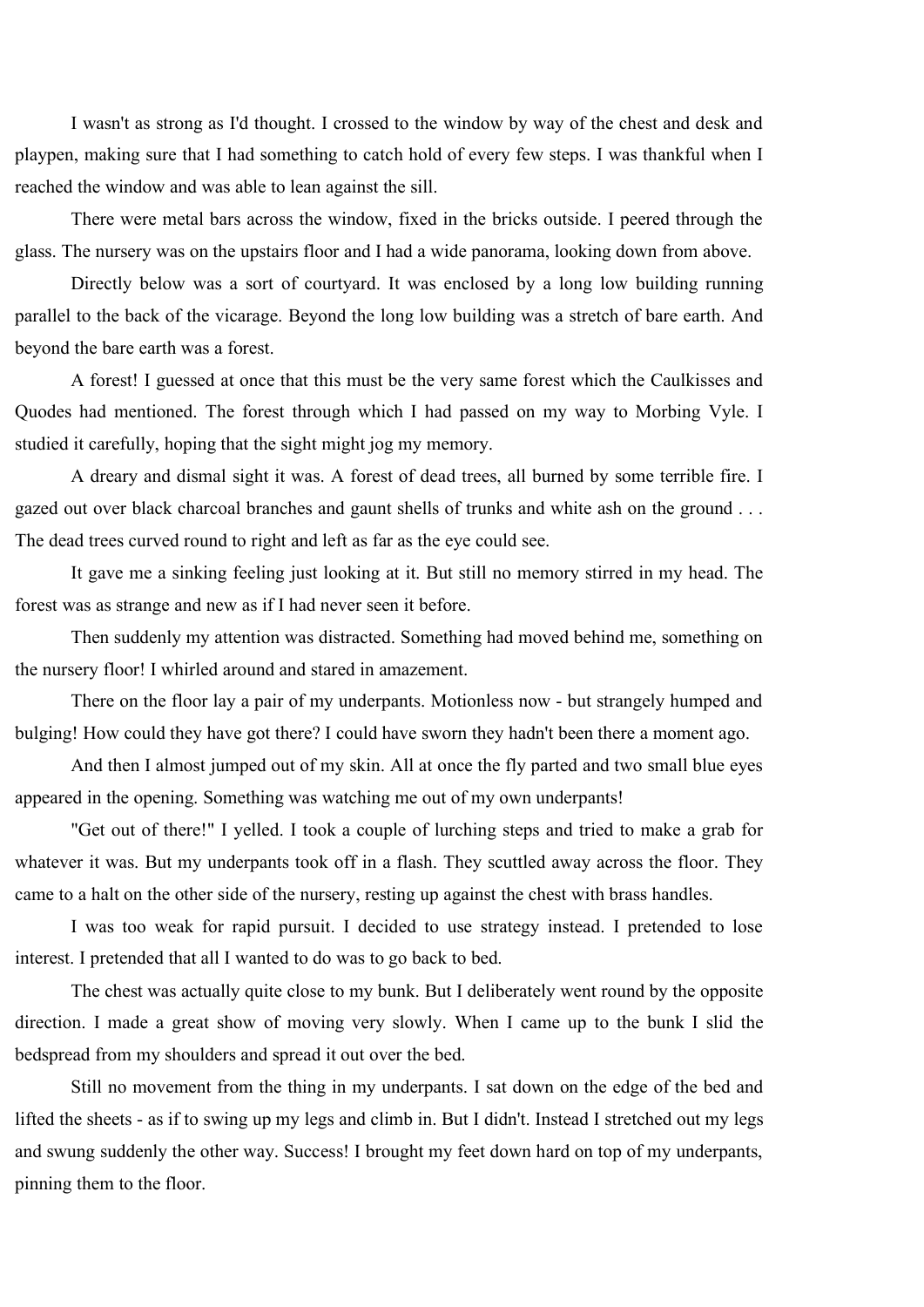There was a tiny squeak. Then the bulge started to struggle. It wriggled and twisted and squirmed between my feet. It was as active as an eel. I reached forward to take hold of it with my hands. I thought I had it trapped.

But I was wrong. All at once my underpants were empty and a small pink shape went streaking across the nursery floor. It moved like lightning, a convulsive blur of head and legs. Before I had time for a proper look, it had climbed up and over the railings into the playpen.

There was a brief flurry as it disappeared down amongst the toys in the playpen. Books and crayons and furry animals pitched and tossed wildly this way and that. Then the flurry ended, and everything settled down in a quiet heap once more. But at the bottom of the heap were two small blue eyes, peering out at me, steady and unwinking.

I was too exhausted for any further attempts. I had a burning sensation in my lungs, and my legs were trembling. I crawled back into bed and pulled the sheets up over me.

But I couldn't relax. I lay at an angle facing the playpen. For the whole morning, I kept watch on the eyes that were watching back at me. I didn't dare go to sleep.

## **CHAPTER 15**

"There's something in this room! It's been hiding in the playpen!"

The Caulkisses and Quodes clustered around my bunk.

"No!"

"Oh!"

"Oh no!"

They had shocked expressions on their faces. Melestrina clasped her hand dramatically across her brow.

"How horrible!"

"Dear, dear, dear!"

"You poor thing!"

Mr Caulkiss tut-tutted and Mr Quode was full of sympathy. Craylene fluttered and patted so vigorously that she dislodged her make-up and sent a cloud of powder into the air.

"It keeps watching me," I complained. "It was running around in my underpants."

Mr Quode scooped up my underpants from the floor. He squeezed and fondled and felt them all over.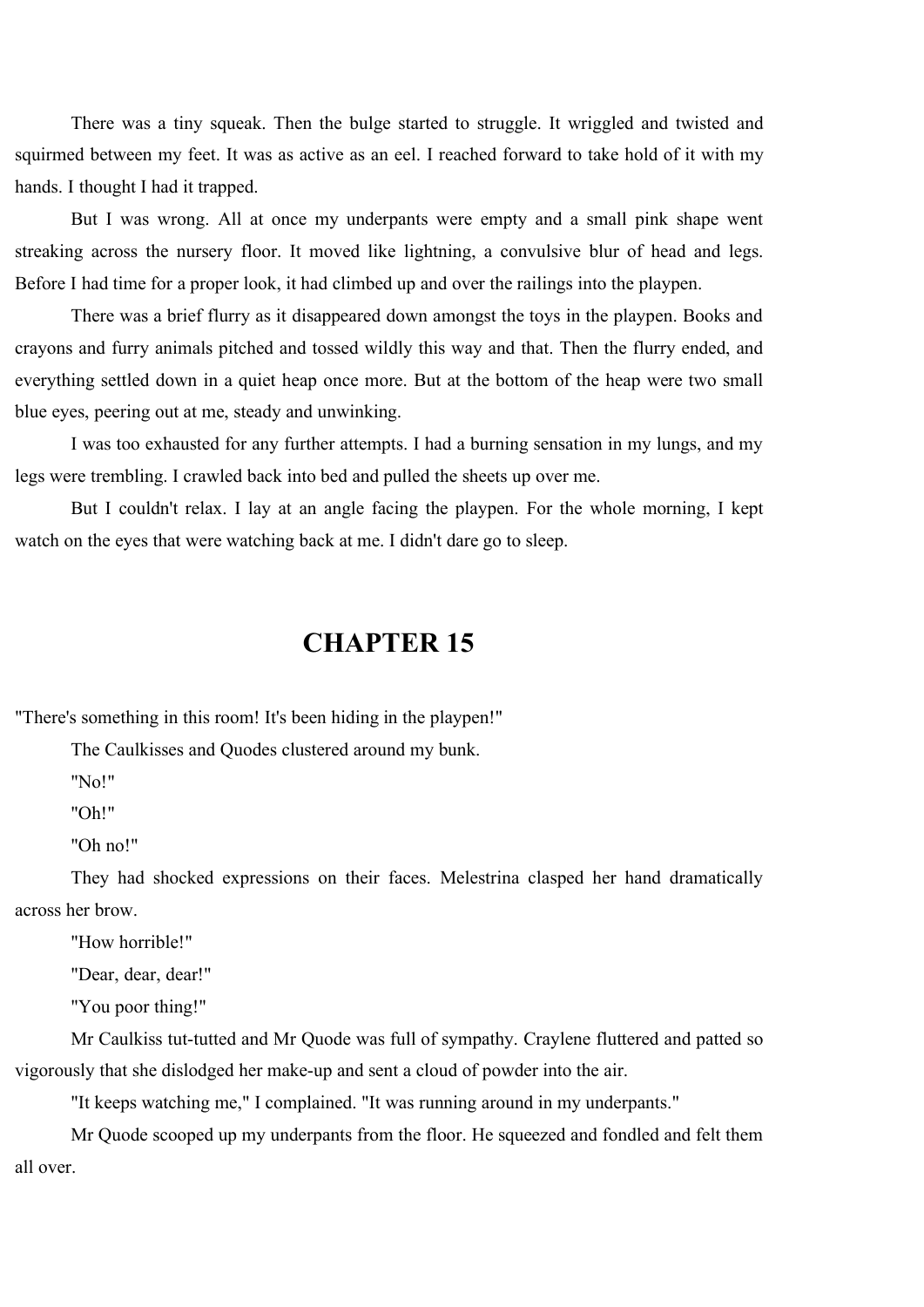"Nothing there now!" He shook his head. His cheeks had gone quite flushed.

"Nothing to worry about," said Mr Caulkiss.

"Relax and be comforted!"

"There there there!"

"How can I relax?" I was beginning to get angry. "I'm telling you, it's still there in the playpen!"

"What is?"

"I don't know! You have to investigate! I want you to catch it!"

Still they hovered and dithered.

"Quickly!" I shouted.

Melestrina took her hand from her brow. "So be it!" she declared. "I go!"

And she went.

"Right at the bottom!"

Melestrina leaned forward into the playpen. Her massive bosom dropped over the railings and swung heavily back and forth. She dug down into the heap of toys and books and playthings.

"Hah!" There was something at the very bottom of the heap. "What find is this?"

It was a toy bucket. She held it aloft in both hands. I could see tiny pink toes and fingers poking up from within, wriggling and weaving.

"What is it?"

"This," cried Melestrina, "is my only son!"

"Our only son," added Mr Quode.

Melestrina clutched the bucket to her bosom.

"Panker!" she cried.

"We call him Panker," added Mr Quode.

"Show me!" I demanded.

She came across and tilted the bucket so that I could see. Inside was a small fat baby, completely naked, like a mollusc in its shell. As the bucket tilted towards me, the tiny toes and fingers whizzed about faster than ever. And there in the soft creased flesh were two blue eyes, staring and unwinking.

"I see." I tried to sound calm and rational. "And why is he like that?"

"Like what?"

"Hiding inside a bucket."

"He likes hiding inside things."

"Such is his inclination."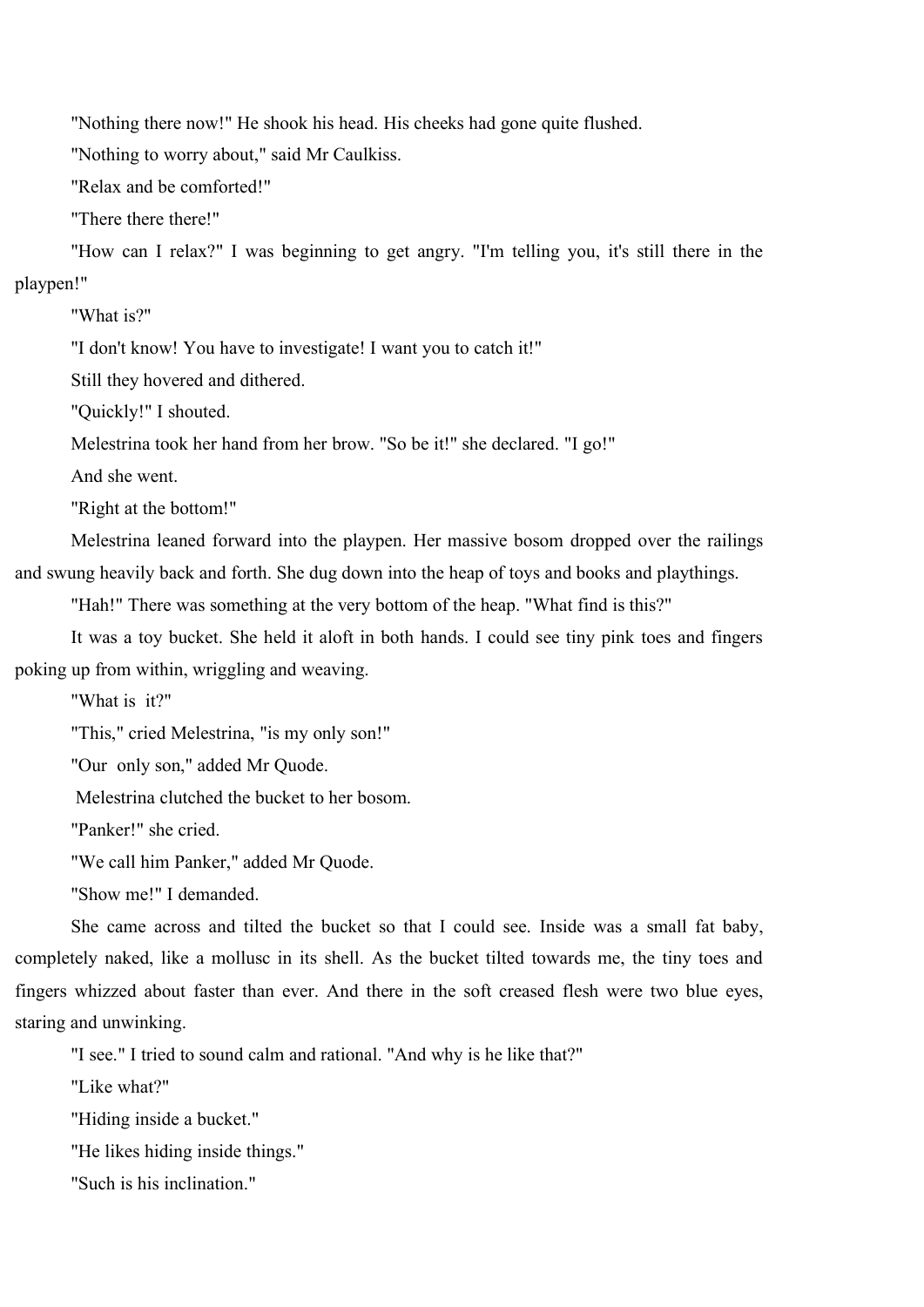"Let every man be free to follow his own inclination!"

"Praise the Lord!"

"O praise Him!"

There was a shrill squeak from baby Panker. Melestrina lifted the bucket to her ear and listened. A whole series of little squeaks poured forth.

"What is it?" I asked. "What's he doing now?"

"Baby talk," said Mr Quode.

"What's he saying?"

Melestrina finished listening. She lowered the bucket to the ground.

"He says he owes you an apology. He's very sorry for having frightened you."

There was another diminutive squeak. Melestrina turned the bucket upside down on the floor. Immediately it scuttled away at top speed, across to the far side of the nursery.

"He also thinks that you're much better and stronger now. He suggests that you might be ready to get up for a while."

"Ah!" Mr Caulkiss nodded. "A good idea! How would you like to get up?"

"Today? Now?"

"Yes indeed. You can sit in the parlour."

"Okay."

Mr Caulkiss trumpeted through his nose. "He agrees!"

"O body well recovered!" cried Melestrina. "O health aright!"

"Isn't he strong !" exclaimed Mr Quode.

And Craylene clapped her hands until she disappeared completely behind a cloud of powder.

Then Mr Caulkiss gave them each their orders. Melestrina was sent off to light a fire in the parlour. Craylene carried my glass of water downstairs. And Mr Quode hurried away to find a dressing gown for me to wear.

"You can have one of my very best !" he promised.

## **CHAPTER 16**

So they took me downstairs. I shuffled along in Mr Quode's mauve silk dressing gown and best leather slippers. My legs were no longer so weak, but I was very giddy in the head. Mr Caulkiss supported me on one side and Mr Quode on the other.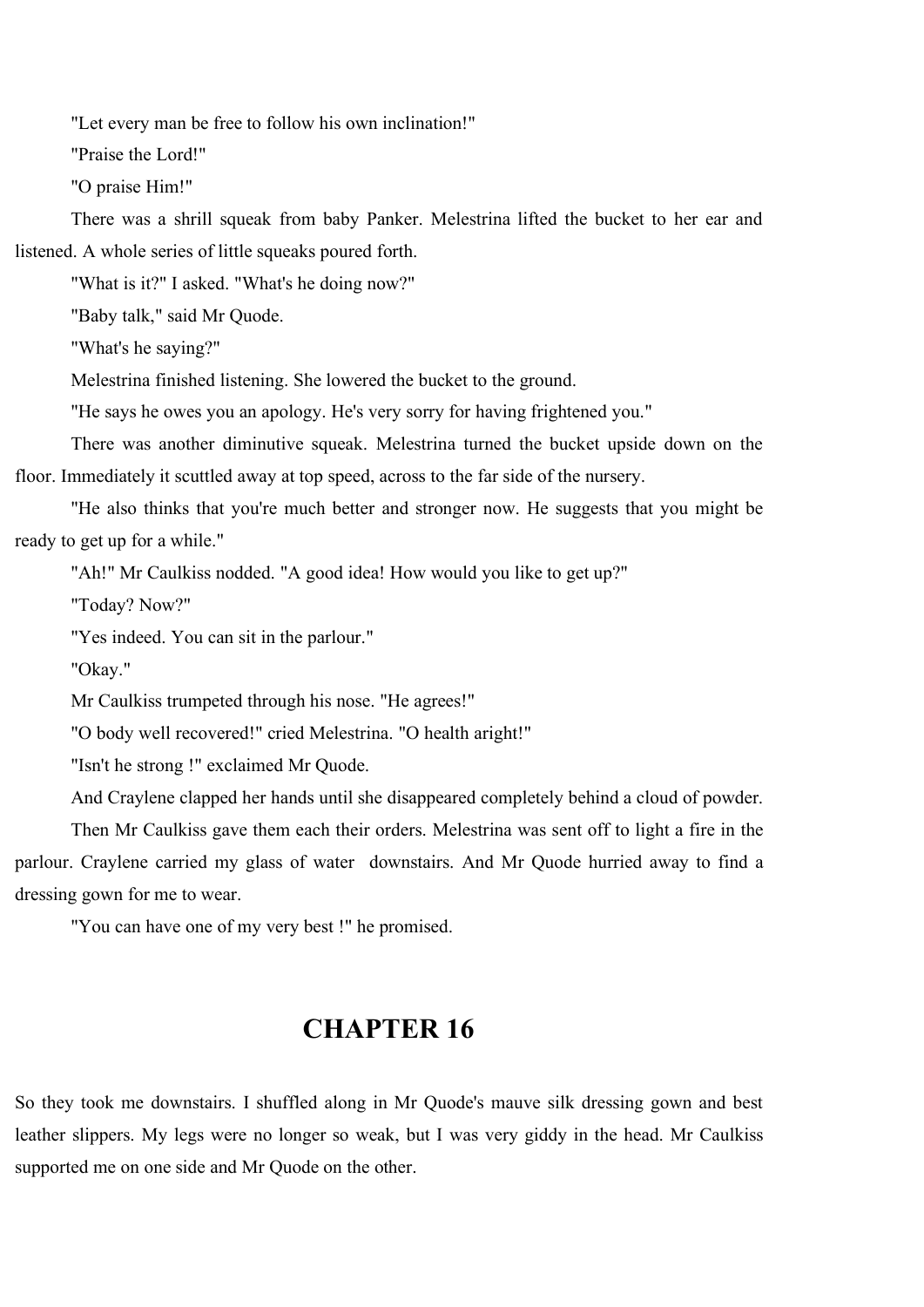Outside the nursery was a dark corridor. The walls were panelled with old stained wood, almost black with age. Along the floor ran a strip of grey linoleum, cracked like crazy paving.

We moved slowly down the corridor. We passed one closed door on the left and one closed door on the right. I didn't like to lean too heavily on Mr Quode: there was a soft yielding quality about him that I didn't exactly trust. But I didn't exactly trust Mr Caulkiss either: he was so stiff and angular, he seemed ready to buckle and collapse at any moment.

We came to a landing at the top of a steep staircase. Mr Caulkiss and Mr Quode yoked my arms over their shoulders. Then we went down, one step at a time. Mr Quode quivered and giggled and pressed closely against me. Mr Caulkiss clung to the wooden banister and lowered his bony frame as if descending a mountainside.

But I had firmer support from the rear. Melestrina followed one step behind, holding on to my dressing gown collar with a single powerful hand. Whenever Mr Caulkiss or Mr Quode weakened, she hoiked me immediately upright again. Her hoik was so powerful that one time my feet actually left the ground.

Meanwhile Craylene went on ahead, calling out:

"Bear up!"

"Over to the left !"

"Careful!"

"Steady!"

Halfway down the staircase was an old framed photo hanging on the wall. It depicted a small quaint church and an ivy-covered vicarage. The very same photo that I had seen in the book on ecclesiastical history! I stared at it as we passed, but I didn't say anything.

We continued on down to the foot of the stairs. Now we were in the hall. It was the oldfashioned type of hall with a high moulded ceiling and a black-and-white tiled floor. There was a front door surmounted by a stained glass window, which cast deep glowing colours of red and purple light. Beside the door stood a glossy-leaved aspidistra in an ornate urn. It was all very Victorian.

At the other end of the hall was an arched niche occupied by a hat and coat stand. Here the passage took a sudden ninety degree turn to the left. There was also an opening to the right, where a set of stone steps disappeared down into the dark. Presumably they led to an underground basement or cellar.

I had time for only a glance. Then Craylene threw open a door on the other side of the hall. We trooped forward and went in.

"Here it is!" she announced breathlessly. "The parlour!"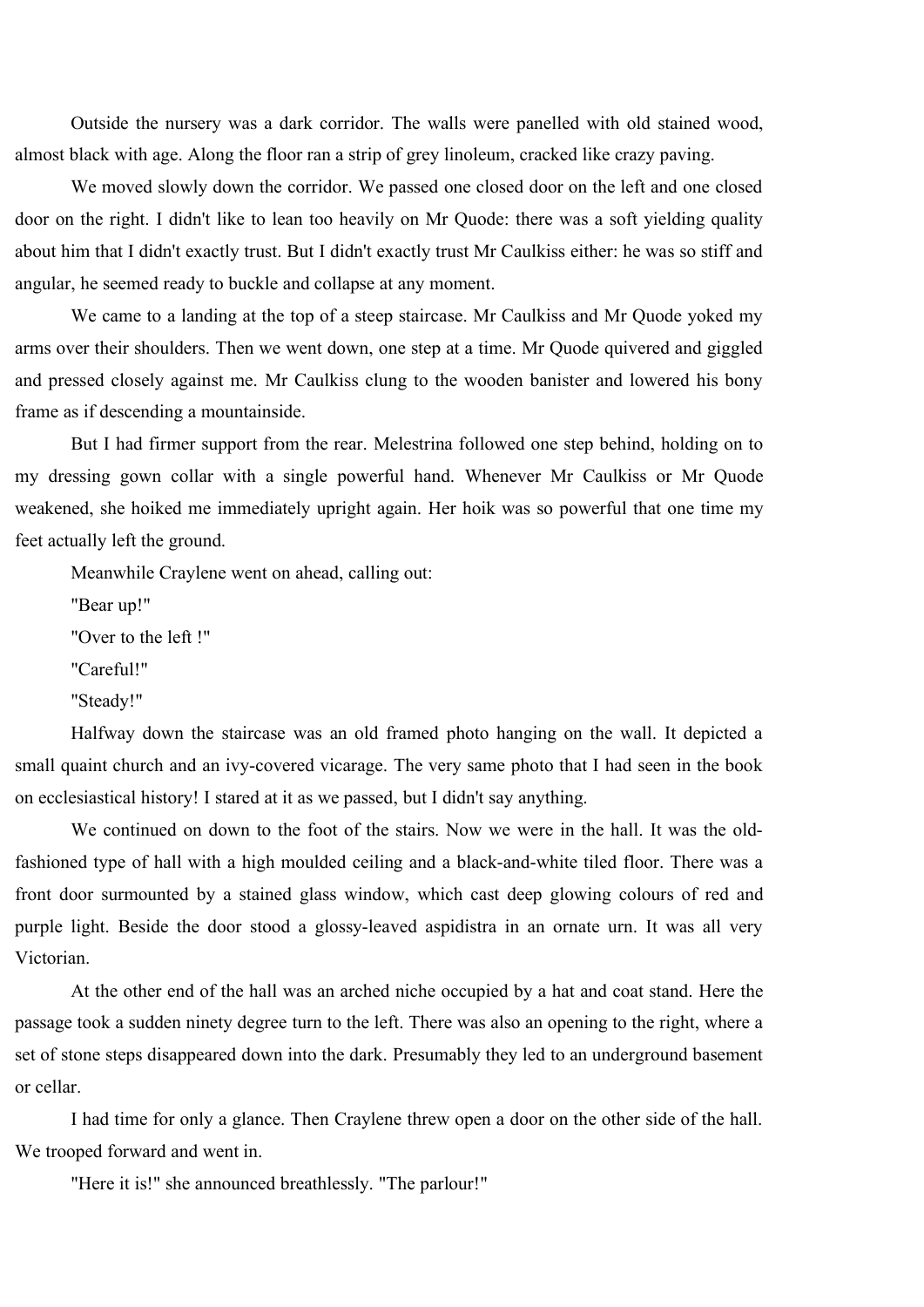It was a dark richly-upholstered room, very cloistered and still and stagnant. From the ceiling hung a chandelier laden with fat creamy candles. The wallpaper was crimson with a satiny sheen, the carpet like thick green velvet. There was a single tall window with black drapes drawn and gathered at the sides. Between the drapes, a white muslin under-curtain veiled the view. It seemed the kind of room that had never known sun or fresh air.

The furniture was appropriately heavy and luxurious. There were two plush easy chairs with high backs and wings, and a long low sofa padded with plump cushions. A lace-covered table occupied the centre of the room, surrounded by half a dozen upright chairs. I couldn't help staring at the table-decoration: an arrangement of wax fruit and leaves under a glass dome. There was also a massive polished black piano with bulbous legs and a matching stool.

Mr Caulkiss and Mr Quode headed me towards one of the easy chairs in front of the fire. The fireplace was at the far end of the parlour facing away from the window. It had a fancy surround of green tiles and a large gilt-framed mirror above the mantelpiece. The flames were leaping up merrily from the logs in the grate.

I was thankful when I could finally unwrap my arms from the shoulders of Mr Caulkiss and Mr Quode. With a sigh of relief I sank down comfortably into the soft deep plush.

"There now," said Mr Quode. "Isn't that nice ?"

He bent forward and adjusted the dressing gown over my chest. Then he bent lower and adjusted the angle of my legs and the position of my feet. He seemed to feel that my limbs ought to be as close to one another as possible. I stared down in surprise at the bald crown of his head. There was a highly distinctive, slightly rancid smell about him.

Mr Caulkiss put a stop to any further attentions. "Desist, Quode!" he said.

Mr Quode looked up with a smooth soft-soaping expression on his face. But Mr Caulkiss only snorted. Reluctantly Mr Quode rose to his feet and stood with the others. They formed a semicircle around my chair.

"I'm very grateful to you all," I said. "For looking after me like this."

"Our pleasure, our pleasure," twittered Craylene.

"It's very kind of you. A total stranger."

"No no!" protested Mr Quode. "We're getting to be such good friends now!"

"How long have I been here?"

"Eight days," answered Mr Caulkiss.

"Eight days?" I was amazed.

"You were four days asleep after we rescued you."

"I see. Then I ought to let someone know what's happened to me. People will be worried."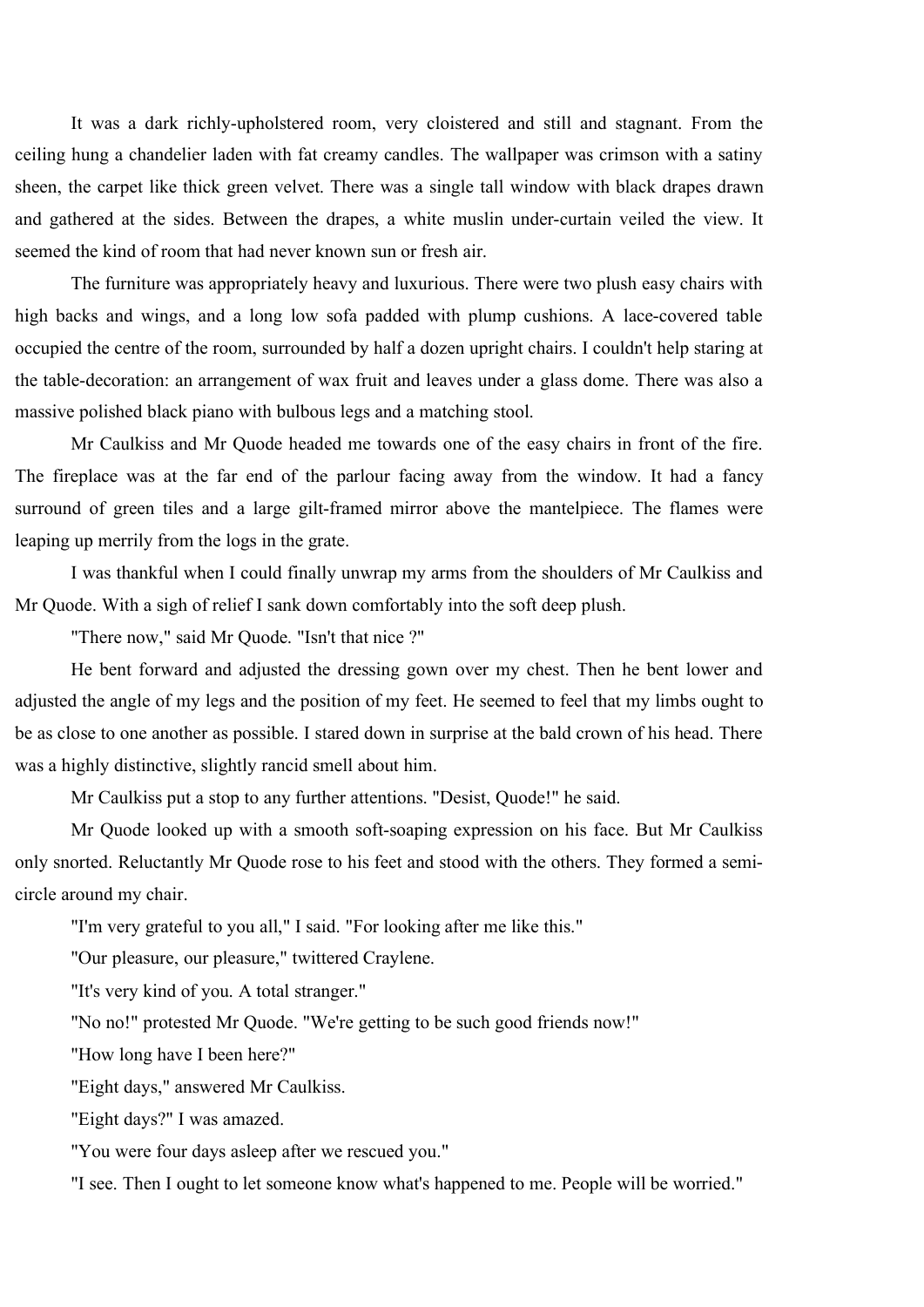"Who?"

I tried to think who would be worried. "My landlady in Cambridge. She'll start calling the police. My landlady and . . . and . . . and other people."

The truth was that probably no-one else would notice my disappearance - not for a while anyway. That's how isolated my life had become. Even my landlady didn't know exactly when to expect me back.

"So what do you want to do Mr Smythe?"

"I don't know. Phone? Write a letter?"

"We have no telephones at Morbing Vyle. We don't believe in them. Nor postboxes."

"What if I wrote a letter and one of you - " There was no response. They just stood looking at me with smiling shining eyes. "But then you never go outside of Morbing Vyle, do you?"

"Never."

"Not even to post a letter?"

"Not for any reason."

"Ah well." I could see that there was nothing to do but accept the situation gracefully. "I shall have to wait until I'm strong enough myself, won't I?"

"You will! You will!"

"Praise the Lord!" cried Melestrina.

With one accord, they lifted their hands in attitudes of prayer.

"O Lord, we pray for our brother Mr Smythe!"

"Help him and save him!"

"Redeem and enlighten him!"

"Lead him away from the paths of materialism!"

"Inspire his soul with a true inclination!"

"And gather him into they fold!"

"We ask this for thy name's sake!"

"Amen!"

"Amen!"

They lowered their hands again. Mr Caulkiss made a sort of harumphing noise through his nose.

"And now we must return to our great building work, Mr Smythe," he said. "We shall have to leave you alone for a while. But never fear! Our thoughts will be with you."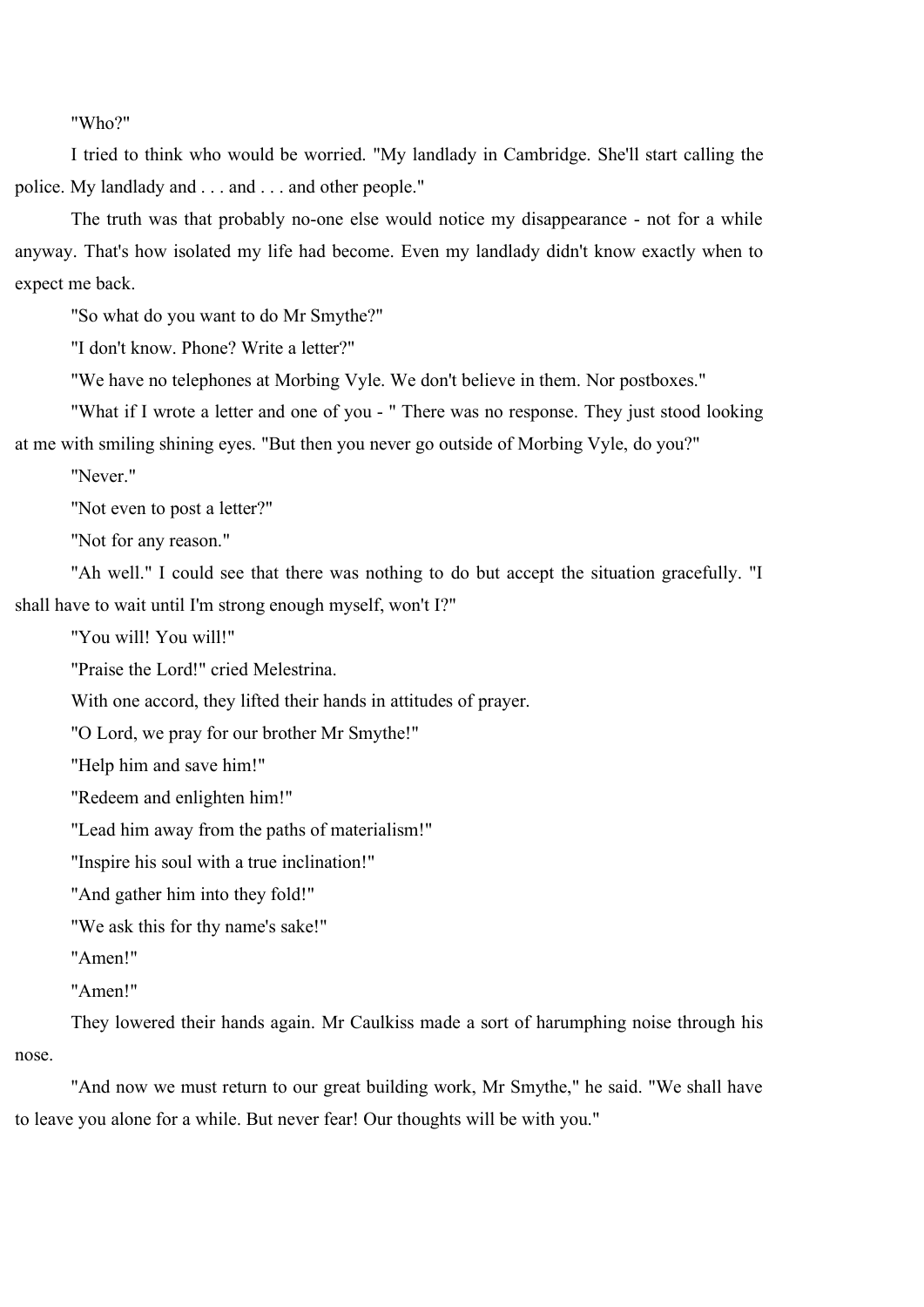They marched out of the parlour and down the hall. I could hear them taking their hats and coats from the hat and coat stand. Then they marched back along the hall. There was the sound of the front door opening and the front door slammed. I was left in the parlour all by myself.

Or was I? I peered out around the wings of my chair and surveyed the room. I didn't have to look very far. A strange unnatural hump had appeared in the lace tablecloth, just behind the wax fruit arrangement. Something small and round had crawled up onto the table and was hiding underneath the cloth. Even without seeing the eyes, I could tell that it was looking in my direction.

I shrugged and turned back to the fire. It was what I'd expected. Baby Panker had followed me downstairs and was still keeping me under surveillance.

# **CHAPTER 17**

They returned at the end of the afternoon and assisted me back to my bunk in the nursery. The next morning they brought me downstairs again. That was the pattern for a whole week. I spent my nights in the nursery and my days sitting in the parlour in the easy chair. Much of the time I was left alone, while the inhabitants of Morbing Vyle went out to do the 'great building work' on their church. But Panker was always somewhere around, hiding and watching.

I was no longer so sleepy now. I gazed at the flames in the fire and drifted from thought to thought. I had a great deal to think about.

One thing was obvious. I had fallen in with a community of religious eccentrics - and they wanted me to join them. They hoped to win me over to their way of thinking. Indeed, they seemed almost to take it for granted. They expected me to stay forever in Morbing Vyle, as they themselves had done. I had the impression that no-one who arrived in Morbing Vyle had ever gone back to the ordinary world afterwards.

I suppose I could have been frightened. Perhaps I should have been. But I never doubted that I could leave Morbing Vyle whenever I felt like it. And for the time being, I was happy to stay. Morbing Vyle had aroused my curiousity.

Let me explain. It was like a historian's dream come true. For so long I had been studying books and researching in libraries - boring old stuff. But what I had stumbled upon here was living history! A time capsule! A bizarre religious sect that no-one had ever discovered before, surviving in the heart of present-day England! I even began to contemplate the possibility of making a new thesis out of it.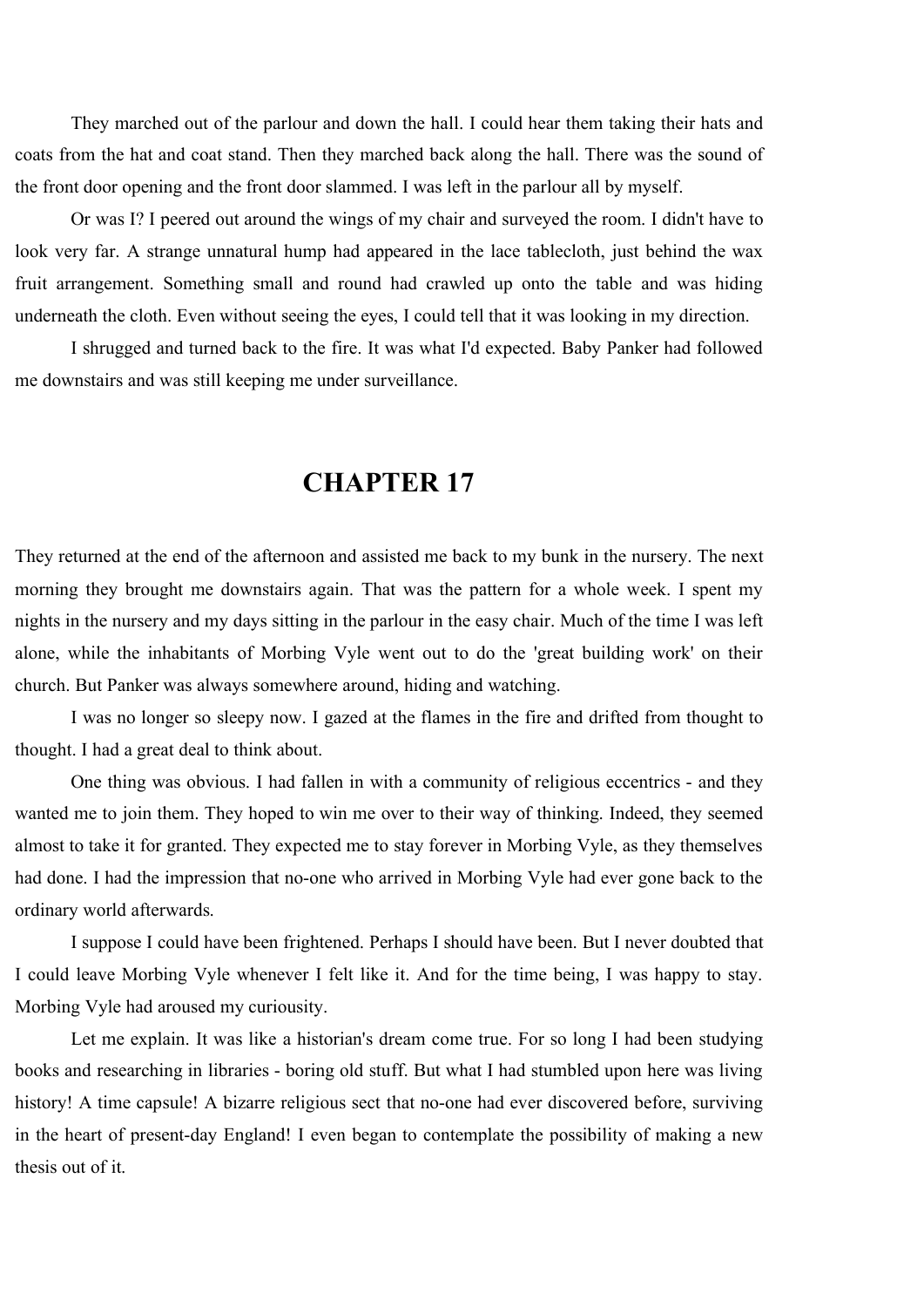I could already guess how the sect had originated - with that mysterious vicar of Morbing Vyle. Why else did they hold him in such reverence? He must have lived around the turn of the century if he had been writing articles in 1899 - the date mentioned by Mr Caulkiss. That was consistent with the time when the village of Morbing Vyle had disappeared off the map.

What were his teachings though? I suspected that the inhabitants of Morbing Vyle followed some form of extreme Protestant Fundamentalism. I had heard of the Amish and similar sects in America - sects which typically turned their backs on the twentieth century, rejecting the materialism of the modern world. The inhabitants of Morning Vyle seemed to have done the same.

But apart from their anti-materialism, the inhabitants didn't seem to follow any single set of teachings. The only belief they shared, so far as I could see, was a belief in cultivating ones own special interest - or 'inclination' as they called it. "Let every man be free to follow his own inclination." The more I got to know them, the more I realised how very different they were. Each of them had his or her own peculiar interest - and very peculiar too! Mr Quode's interest was the first that I found out about.

## **CHAPTER 18**

Unlike Mr Caulkiss and Craylene and Melestrina, Mr Quode didn't spend his whole day out on the building site. He came back at various hours to take care of the cooking in the kitchen. And from time to time he slipped in to pay me little visits in the parlour.

Usually he came bearing some small dish or bowl. He was always trying to tempt me with his special food preparations. 'Invalid cuisine' he called it. I ate what I could, though I really preferred a plain glass of milk. It was always something soft and bland and slippery, like a savoury blancmange or a vegetable custard or a fruit mousse with dumplings. As soft and bland and slippery as Mr Quode himself.

He was particularly reluctant to give up baby-feeding me. "I love to watch it go down," he said. He peered into my mouth after every spoonful like a dentist. But the unctuous hairless intimacy of his face was more than I could stand. In the end I had to wrest the spoon out of his hand and insist on feeding myself.

Flattery was his typical mode of conversation. He was always going into ecstasies over things I said or did.

"Oh, how well you say that!"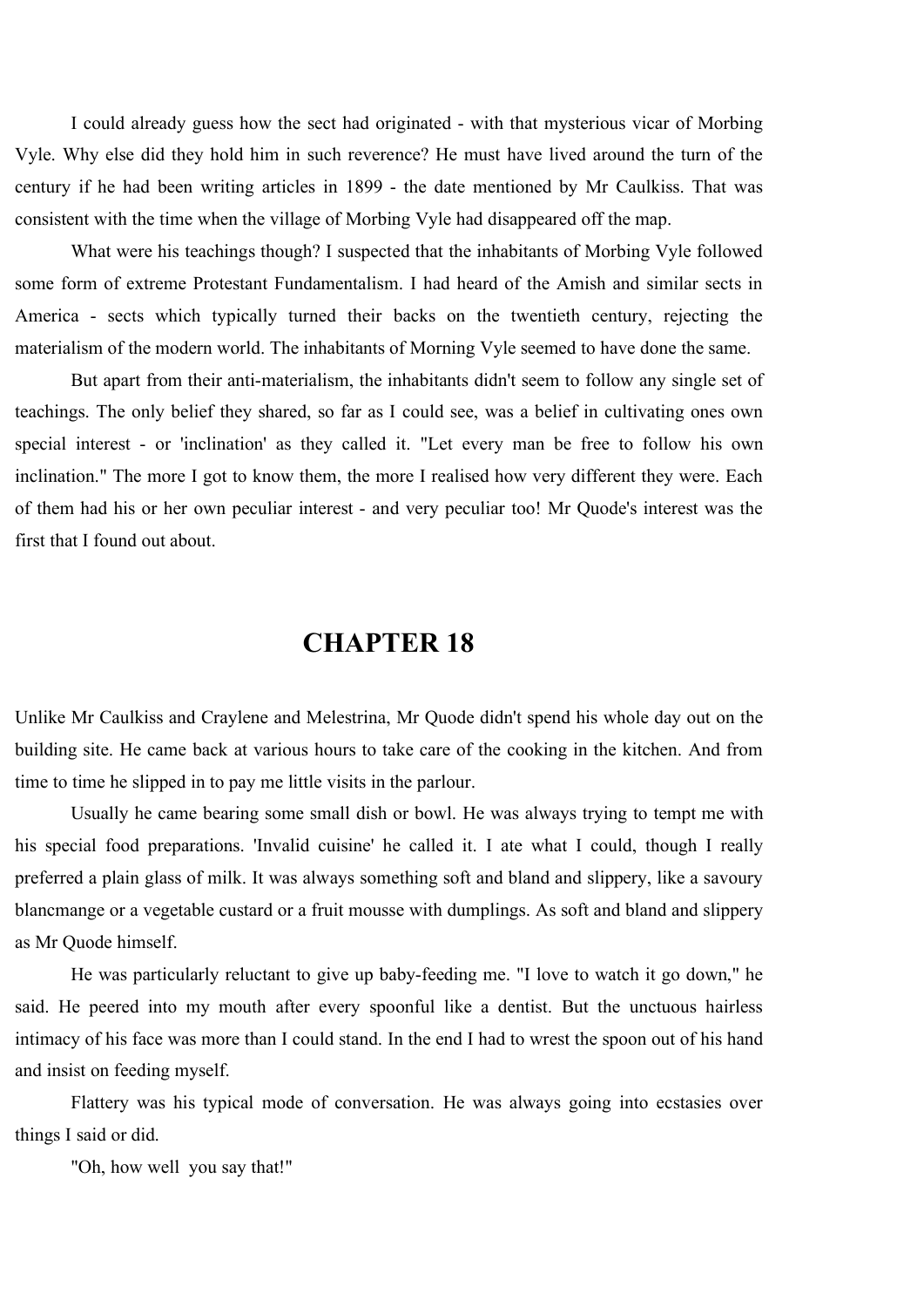"Oooh, you're so strong and powerful!" (that was when I took the spoon from him).

"Ah, what a nice smile you have!"

It was his habit of making remarks about my physical appearance that I most disliked.

"Isn't your hair thick !"

"What fresh young skin you have!"

"Oh, isn't it extraordinary to have such muscular legs!"

And as he spoke, he lowered his voice and gave me a look of mutual understanding, as though these were secrets shared just between the two of us. Yet it was somehow very difficult to take offence. Whenever I tried, my words seemed to have the very opposite effect to what I'd intended.

"Oh, I agree ! We shouldn't even mention such personal things!"

"Mmmm, I know what you mean! There's something especially private about legs, isn't there!"

Then his voice went even lower and he looked so understanding that his eyes were almost oozing out of his head.

People's bodies were Mr Quode's peculiar interest. He was fascinated by them - and by his own body too. But his fascination was conditioned by a religious notion of temptation and sin. One time he pulled up the second easy chair in front of the fire and sat down facing me.

"I don't know how you do it!" he exclaimed. "I don't know how you resist!"

"Resist what?"

"Everything! And beyond everything! So many possibilities! With such a long large body!" "I don't understand."

"Ah, perhaps you haven't started feeling them yet? You're still recovering perhaps?"

"What are you talking about?"

"Desires, Mr Smythe! Sin-ful desires!" He had a way of uttering the word 'sin' that made it sound peculiarly drawn-out and loathsome. "The urge to sin with the body! Using the parts of the body! Unspeakeable unthinkable desires!"

"You mean sexual desires?"

"Oh oh!" He licked his lips. "You have started to feel them then! The little urges and hankerings! Tingling all over! Wanting to do something - but you don't know what! Building up and up and up!"

"You make it sound very disgusting."

"Disgusting! Oh yes! Acts of carnality! Intolerable abominations! Monstrous corrupt obscenities! Sensations in every organ and cavity of the body!"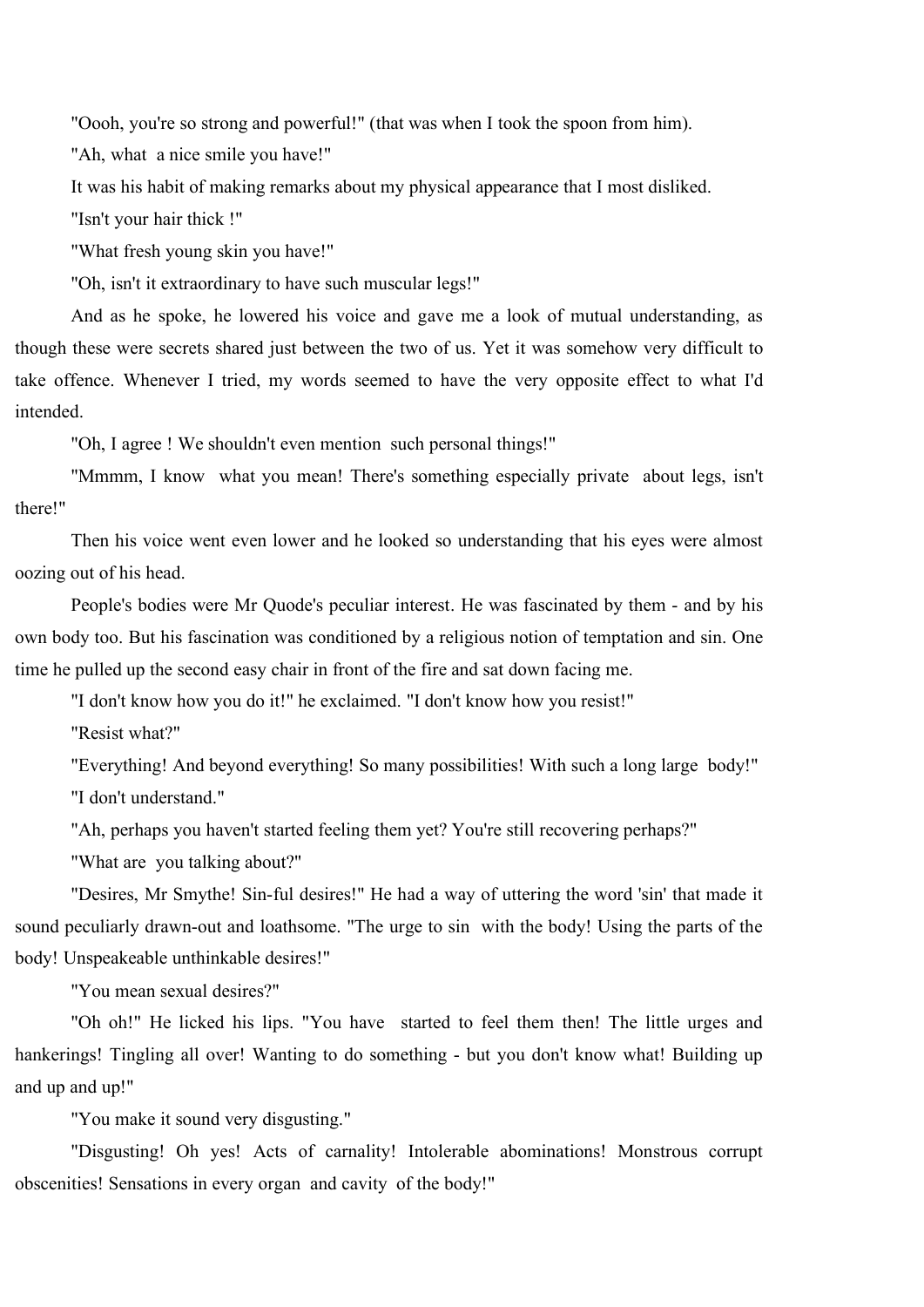He wallowed in his chair with a constant wriggling motion, sinking lower and lower into the velvet plush.

"I see you take a very moralistic view of sex," I said.

"Sex? No, not sex , Mr Smythe! Sex is for animals. I'm talking about sexuality . What human beings do!"

"I don't see the difference. We're animals too, aren't we?"

"Oh no! Animals are just biological. They can't do anything outside of nature. They only have an instinct of reproduction. But we have the consciousness of moral choice!"

"That sounds like a religious claim. Isn't that the kind of thing that Protestant Fundamentalists say?"

"Religion draws the boundary for us, Mr Smythe. Between what's allowed and what's forbidden. Between what's wholesome and what's unclean."

"Just one single boundary? As simple as that? But you don't know what the modern social sciences have shown, Mr Quode. Every culture draws different boundaries. Even Western Christian culture has drawn different boundaries in different historical periods. If you knew anything about anthropology and history you couldn't possibly believe in a single absolute boundary."

"But I don't, I don't!" Mr Quode leaned forward in his chair, with glowing eyes and gleaming cheeks. "I believe in lots of boundaries! Lots and lots of boundaries! And sexual desire keeps wanting to transgress them all! Transgression after transgression! Sin upon sin!""

"Sin upon sin?"

"That's right! Because human sexuality is insatiable! Incontinent! It never knows when to stop! Oh, you see it so well Mr Smythe!"

"No I don't!"

Mr Quode opened and closed his mouth like a gulping fish. "You don't?"

"No I don't. It all sounds very old-fashioned to me. I don't accept the religious point of view. If you condemn the sexual instinct as sinful, you end up making everyone feel bad. That's what sociologists call a guilt culture."

Mr Quode flopped back into the depths of his chair, more boneless than ever. By now he had wriggled his underpants right out above the top of his trousers.

"Oh how stern you are!" he gasped. "Quelle feroce ! You're so angry and determined with me!"

"No, no. I'm interested to hear what you think. I'm just putting a more modern point of view."

Mr Quode pulled out a flap of his shirt and wiped it over his moist gleaming face.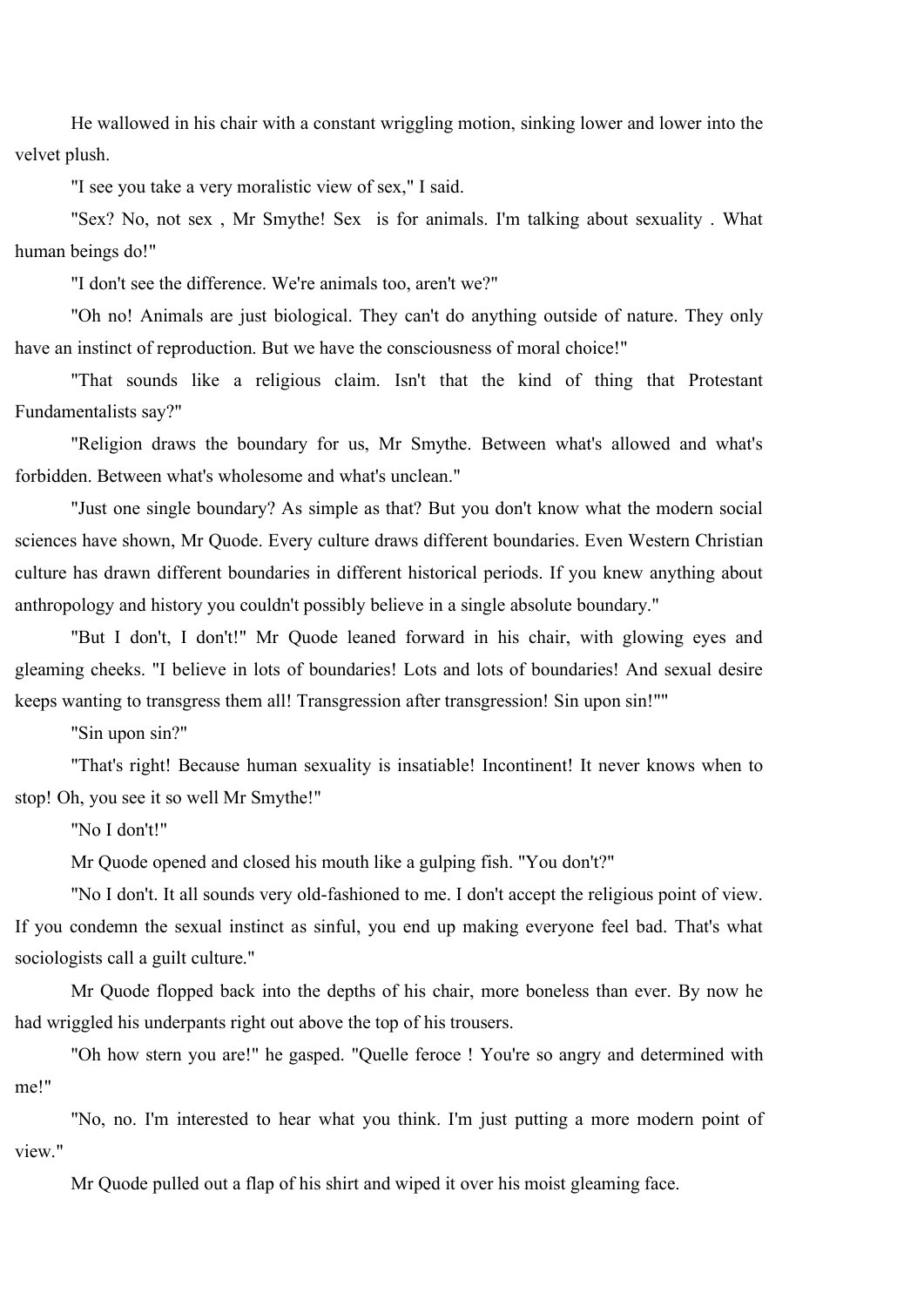"Now you've made me ashamed!" he cried. "I don't know how you can put up with me! It's too much! Isn't it? I don't know how you can even bear me sitting up close to you!"

"Don't take it personally. I've got nothing against you as a person."

"As a person! Me as a person!" He wallowed even deeper down in his chair, slithering around in a sort of frictional ecstasy. "Oh you're so wonderful! With your muscular legs and fresh young skin! You've got nothing against me as a person! Even though I'm low and vile and disgusting and low and -"

He broke off suddenly. He sat bolt upright, his face very red and pouring with sweat.

"Oh," he murmured breathlessly. "Excuse me. I've got to go."

He rose unsteadily to his feet. His eyes had gone quite glassy. He stood for a moment tucking in his shirt and readjusting his underpants.

"I've got to go to my kitchen," he said. "Oh."

He hurried across and out through the parlour door. I heard him making strange noises as he shuffled along the hall towards the back of the house.

Actually it wasn't true that I had nothing against Mr Quode as a person. I found him somehow unwholesome and repellent. But it wasn't in my interest to offend him.

So he kept on paying me little visits from time to time. And we had several similar conversations about sin and desire. Sometimes I listened and sometimes I argued. After a while I knew it all by heart.

In fact I thought I had Mr Quode fairly well worked out. On the one hand he vilified sex as sinful and wicked; on the other hand he was totally fascinated by what he vilified. By repressing and denying the body he had ended up making it into a source of endless fascination. By not acting out his impulses he had condemned himself to be always thinking about them. At least that was my explanation at the time. There were still a great many things I didn't understand.

# **CHAPTER 19**

After about three days I was allowed to stay downstairs later into the evenings, until after dinnertime. Not that the inhabitants of Morbing Vyle dined in front of me. They had their meal in the kitchen while I still ate my 'invalid cuisine' from a tray on my lap in front of the fire. But they came into the parlour after dinner, to sit and have long talks with me.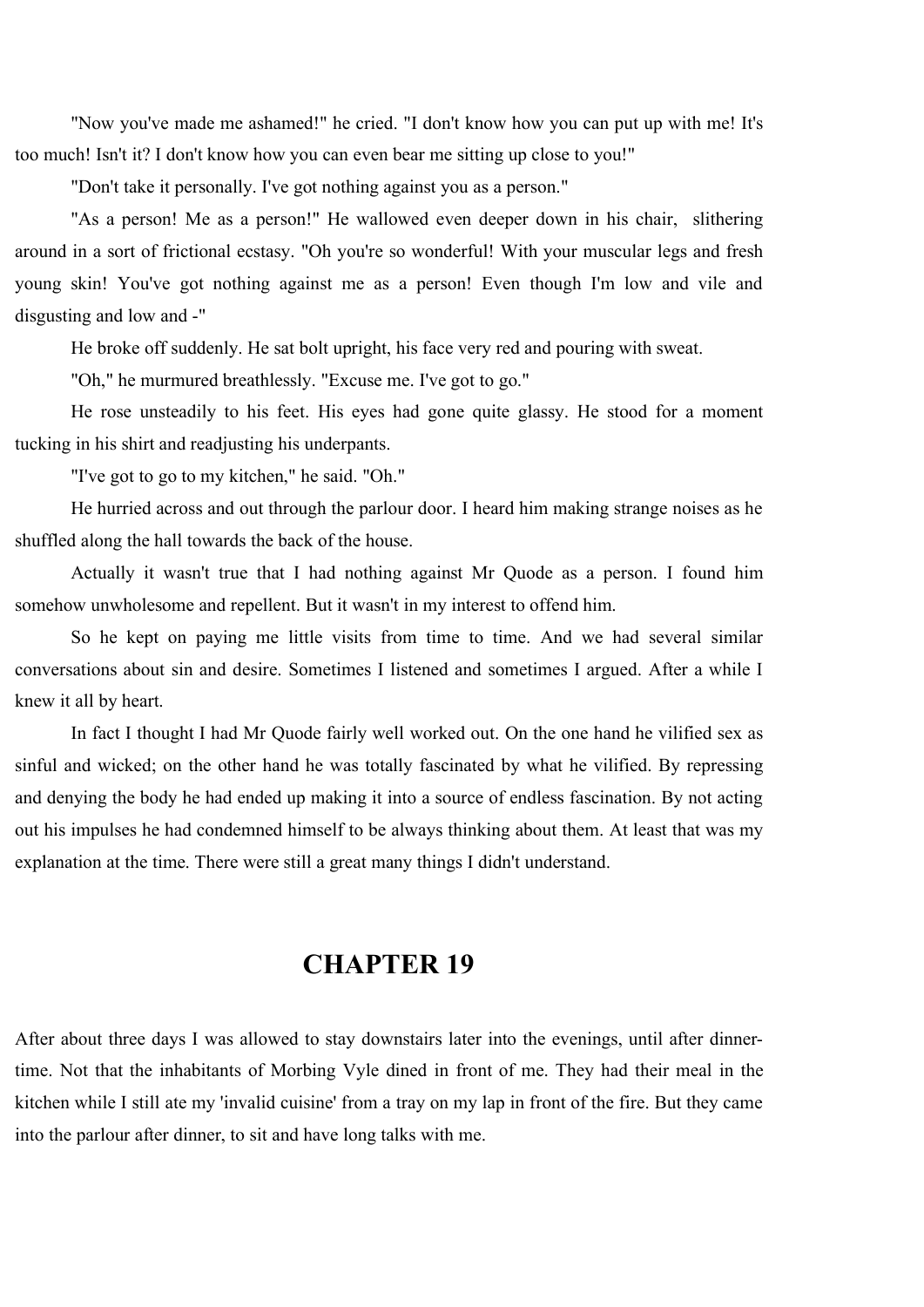It was now that I learned about Mr Caulkiss's interest. He was the main talker, delivering endless rambling monologues. On his own favourite topic, he was every bit as obsessive as Mr Quode.

His favourite topic was bio-physics. He had tremendous abstract ideas about the universe and the principles of its functioning. Not scientific ideas though - or if they were, it was the strangest sort of science I'd ever heard.

"Never believe," he said, "that the world is mere solid matter! No! Even quantum physics has gone beyond that pathetic naivety! Photons and quanta and wavicles! Solidity is only a fallacy of perception! But quantum physics doesn't go far enough! I ask you! What are these photons and quanta and wavicles?"

He strode furiously up and down as he spoke. He was always knocking his bones against the furniture. He flailed his arms and stamped his feet."They are energy !" he proclaimed. "Unappeasable energy! The principle of the universe! Energy everywhere urging forward and moving on and leaving behind. Endlessly exploding outwards, endlessly flying apart! Perpetual motion! Illimitable transcursion! Energy beyond all knowledge and all containment!"

I attempted a protest. "That sounds more like religion than science."

"Precisely!" Mr Caulkiss sawed the air with his hand, like a stick insect latching on to its prey. "Science into religion and religion into science! Break down the old fixed boundaries and categories of thought! That's what they never dared to do - Schrodinger and De Broglie, Dirac and Heisenberg! So close to the truth! But they could never take the final step. Their minds were still locked into the safe old assumptions of Classical mechanics! The objectivity of science therefore the objectivity of objects ! Blindness! Lumpishness! They couldn't think energy without falling back onto objects !"

It was very difficult to disagree with Mr Caulkiss. He just stepped right over every objection, leaving me floundering and feeling rather foolish. Everything I said turned out to be based upon assumptions he'd already considered and left behind long ago. He was relentless in his questioning of what other people took for granted. Especially naive were the assumptions of 'obvious' common sense and 'the perceptual fallacy'. For ordinary solid reality he had only the purest contempt.

I could see how far he'd transcended such naiveties in his own thinking when he showed me his various manuscripts and monographs. The pages were filled with abstract mathematical hieroglyphics. It was a kind of mathematics I'd never come across before, with all sorts of new symbols and almost none of the old. 'Post-Mathematics' he called it. Apparently the old symbols had tended to trap and stabilize the very energy he wanted to set flowing.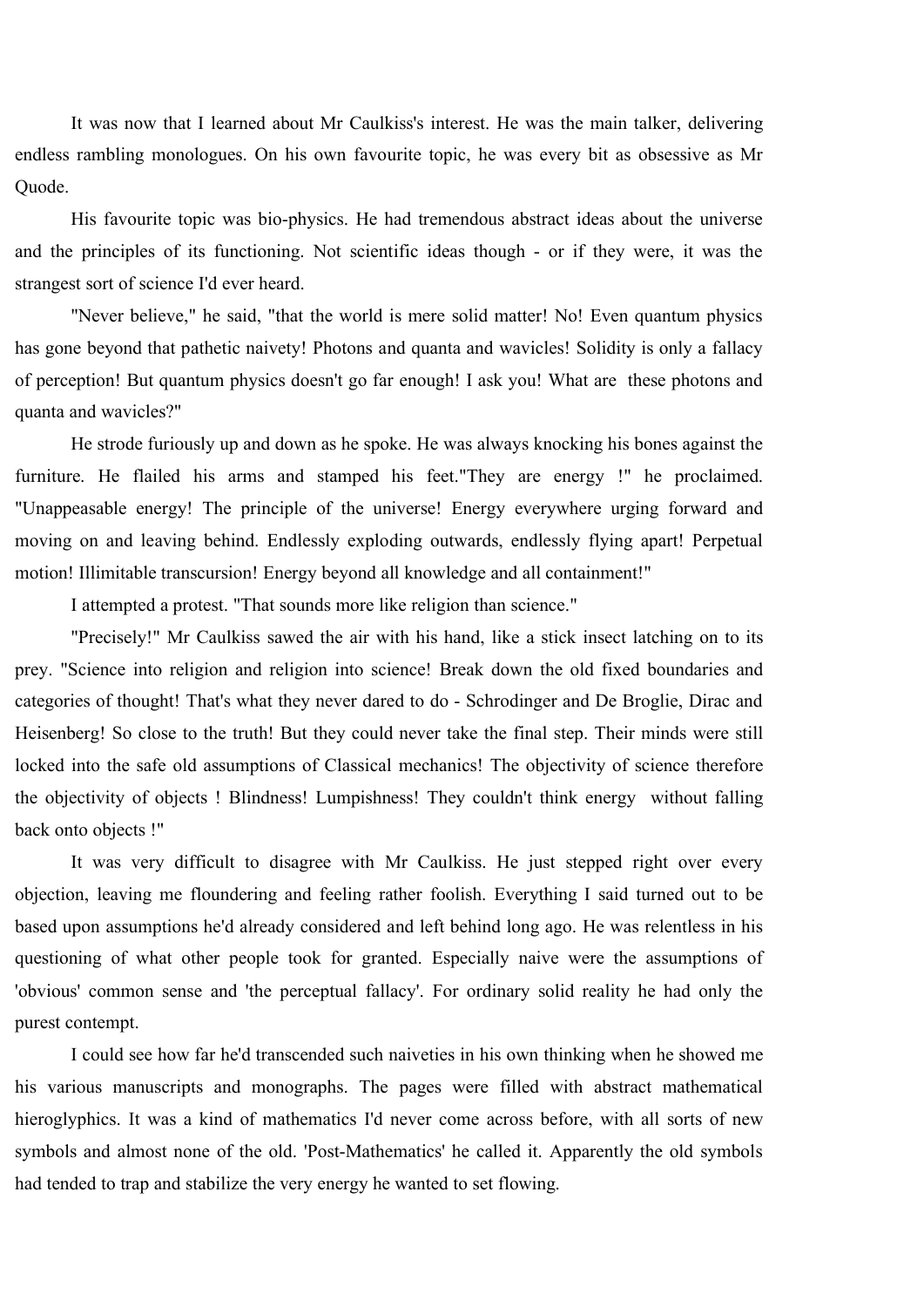He seemed to think that it was all perfectly clear as soon as he explained it. In fact, his explanations were just as abstract and rarified as the hieroglyphics itself. Still he insisted on leaving me his manuscripts to read through during the day, so that he could talk about them the following evening. Fortunately he never listened long enough to realize the depths of my incomprehension.

"There! You see what I've demonstrated? The same flow of energy running throughout the entire universe. But with different degrees of intensity. Lowest energy in what we call inanimate matter, higher energy in the vegetable organism, higher again in the animal organism, and highest of all in the human organism. See how the different degrees are separately tabulated on the Post-Mathematical scale?"

Most of the manuscripts I was supposed to read dealt specifically with the human organism. Mr Caulkiss leaned over the back of my chair and jabbed his bony forefinger at the symbols on the page.

"Now that's a crucial piece of deduction! Why does the human organism seem to act differently to the rest of the world? Because of its higher energy intensity! Because it moves more strongly than the lower intensities surrounding it! Spreading out and flowing against their relative weaknesses! All perfectly explicable and calculable! No need for free will or volition or such simplistic concepts! It's all in the blood - the human bloodstream!"

It was always the blood that he kept coming back to. He seemed to regard it as the ultimate example of energy. The circulation of the bloodstream was to him a kind of wonderful perpetual motion. He had yet another argument against ordinary 'common sense' views on the subject.

"I know, I know. People think that the heart pumps the blood and makes it move. But tell me this: what makes the heart pump? What makes its muscles expand and contract? Exactly! Blood through the muscles! Pushing and urging through the walls of the heart! The blood pumps the heart! The blood pumps the blood! It is the source and principle!"

 He halted in the middle of the room. He seemed to be haranguing an invisible audience. With glittering eyes he glared at the chairs, the curtains, the arrangement of wax fruit on the table.

"So why do the fools deny that simple truth? I'll tell you why. Because they're afraid of the concept of energy! They're afraid of losing control. The idea of the heart gives them a feeling of mastery. Regulating and governing the circulation. They'll believe anything rather than admit to the independent energy of the blood. Hah! Mere cardiocentricity I call it! Cardiocentric cowardice! Phuhh! Phuhh! Phuhh!"

He hooted through his nose contemptously.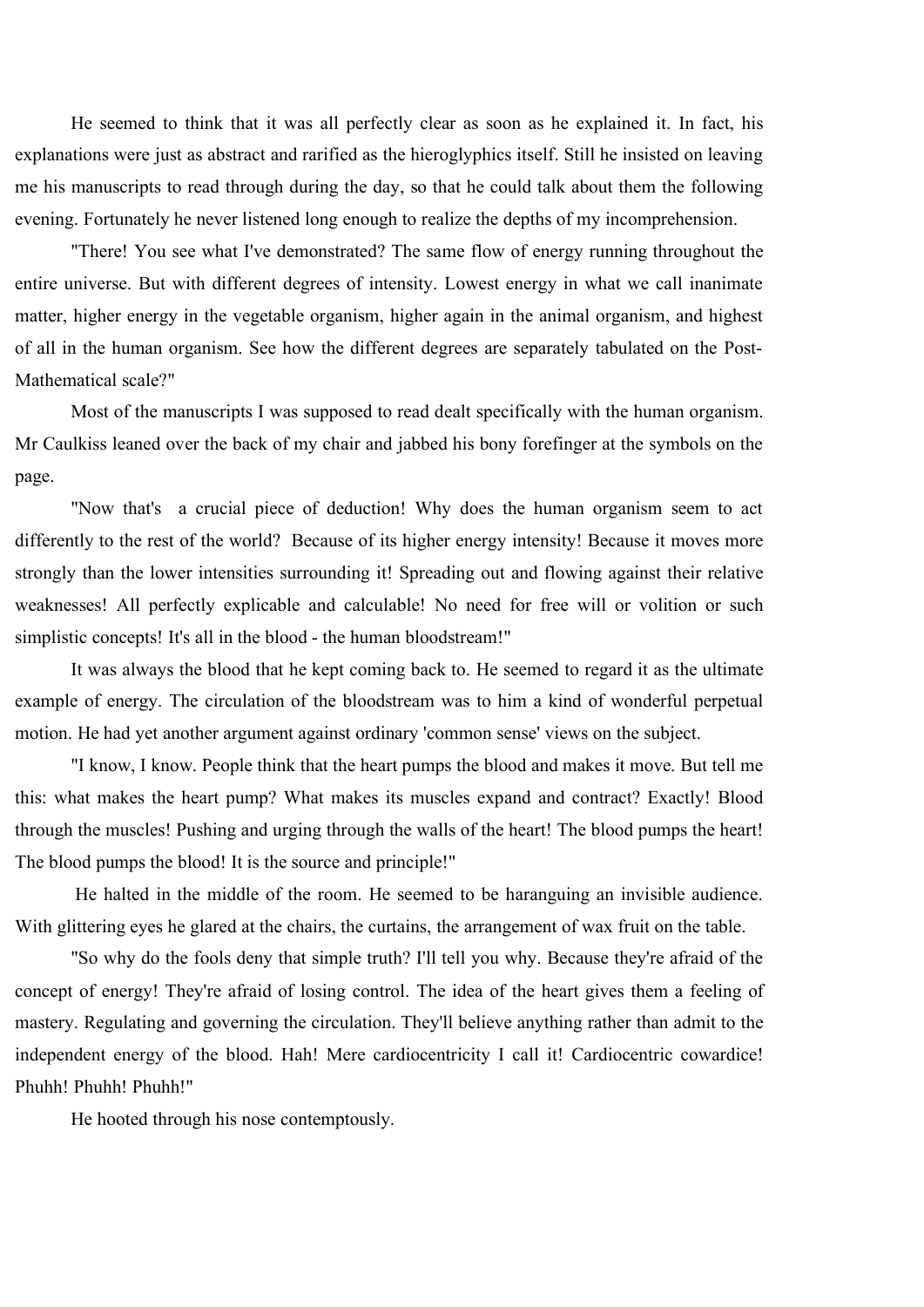"There," he said, thrusting another manuscript upon me. "Read that! See how I refute the cardiocentrics! First point: I crush them! Second point: I tear them to pieces! Third point: I annihilate the torn-up pieces! O Lord smite down the fools!"

He strode up and down in a state of self-delight, convulsed with secret laughter, whacking his hands against his thighs.

"Sheer logic!" he cried. "Every argument requires a brain to think it. But no brain functions without blood to flow through it. Sotherefore let them try arguing against me after they've had strokes or cerebral haemorrhages! Then we'll soon see what is the mightiest principle in the universe!"

He shook his fist triumphantly in every direction. He was completely carried away. But he soon exhausted himself. The breath snorted in and out of his nostrils and his Adam's apple bobbed painfully up and down. He staggered and clung to the back of my chair. For someone who believed so much in energy, his own body seemed sadly depleted.

"But of course they can't be persuaded by logic," he said at last, resuming in a lower voice. "That's why I'm working on another kind of proof, Mr Smythe. A practical proof they can see with their own eyes."

He snapped his fingers and nodded towards Melestrina on the other side of the room. She went out into the hall, then came back a moment later carrying a large scroll of paper.

"These are the design plans," said Mr Caulkiss. "You see how it works?"

Melestrina unrolled the paper and pinned it up on the wall beside the fireplace. It was a labyrinth of blue lines, sprinkled with various Post-Mathematical symbols.

"That'll show them! Once and for all! Now they'll have to bow down before the truth! Now they'll admit their error - or else!"

"Is this something you're constructing?"

"Something I've already constructed, Mr Smythe. It's in my laboratory. I've done everything except a few final adjustments. But I need your help. Will you make a contribution towards the greatest scientific achievement of the century?"

"Me? How?"

"I'll show you how later. When you're fully recovered in health. All I need for now is your promise."

"You mean, my promise to help?"

"Exactly."

"Oh yes. I'll do what I can."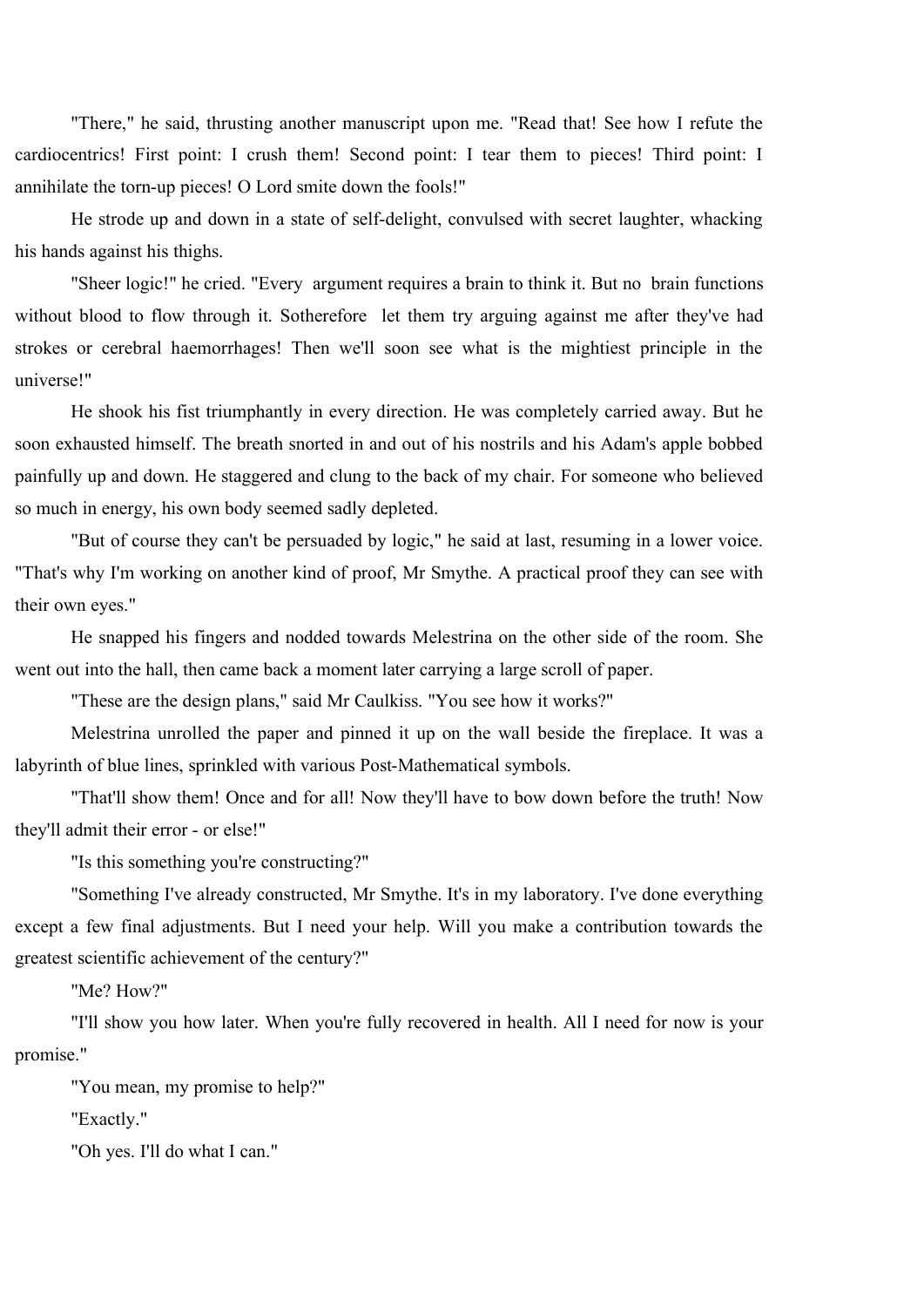"Hah!" Mr Caulkiss looked around with glittering eyes, at Melestrina and Craylene and Mr Quode. "I have his promise!"

Then he set off again, striding back and forth, refuting some scientist here, challenging some fallacy there. He was interminable. I'm sure he would have gone on all night, if the others hadn't finally reminded him about my bedtime.

As for the design plans on the wall, I never did manage to make sense of them. They seemed to represent a machine of some kind - but what it was or how it worked I couldn't begin to guess. And how could a machine prove anything about Mr Caulkiss's bizarre theories?

But I didn't worry too much about it. Nor did I worry about the promise I had made to help Mr Caulkiss. I imagined that he wanted me to help him in his laboratory, like a lab assistant. I had no idea of what I'dreally let myself in for.

## **CHAPTER 20**

Though Craylene and Melestrina came into the parlour after dinner, they didn't talk very much. Noone could talk very much as long as Mr Caulkiss was delivering his monologues. Sometimes Melestrina burst out with strange loud exclamations, but they seemed to be more for dramatic effect than any communication of meaning.

"Prithee, good heart, speak on!" she would cry, when Mr Caulkiss paused momentarily for breath. Or, when he had triumphantly out-argued his enemies:

"Why then, I see the right of it!"

Or sometimes:

"By heaven, this thing shall be!"

She accompanied these exclamations with dramatic poses, modelled and held for up to ten minutes at a time. There was her pose of wide-eyed interest, goggling towards Mr Caulkiss, mouth rounded in an 'O', bosom lifted and beseeching. There was her pose of sheer contempt, like an amplification of Mr Caulkiss's own contempt, lip curled, head thrown back and hands on hips. And then there was her pose of massive determination, arms folded, one leg forward, bosom jutting and eyebrows lowered. Determination was the pose she did best. But I couldn't help thinking she must have been a very hammy actress.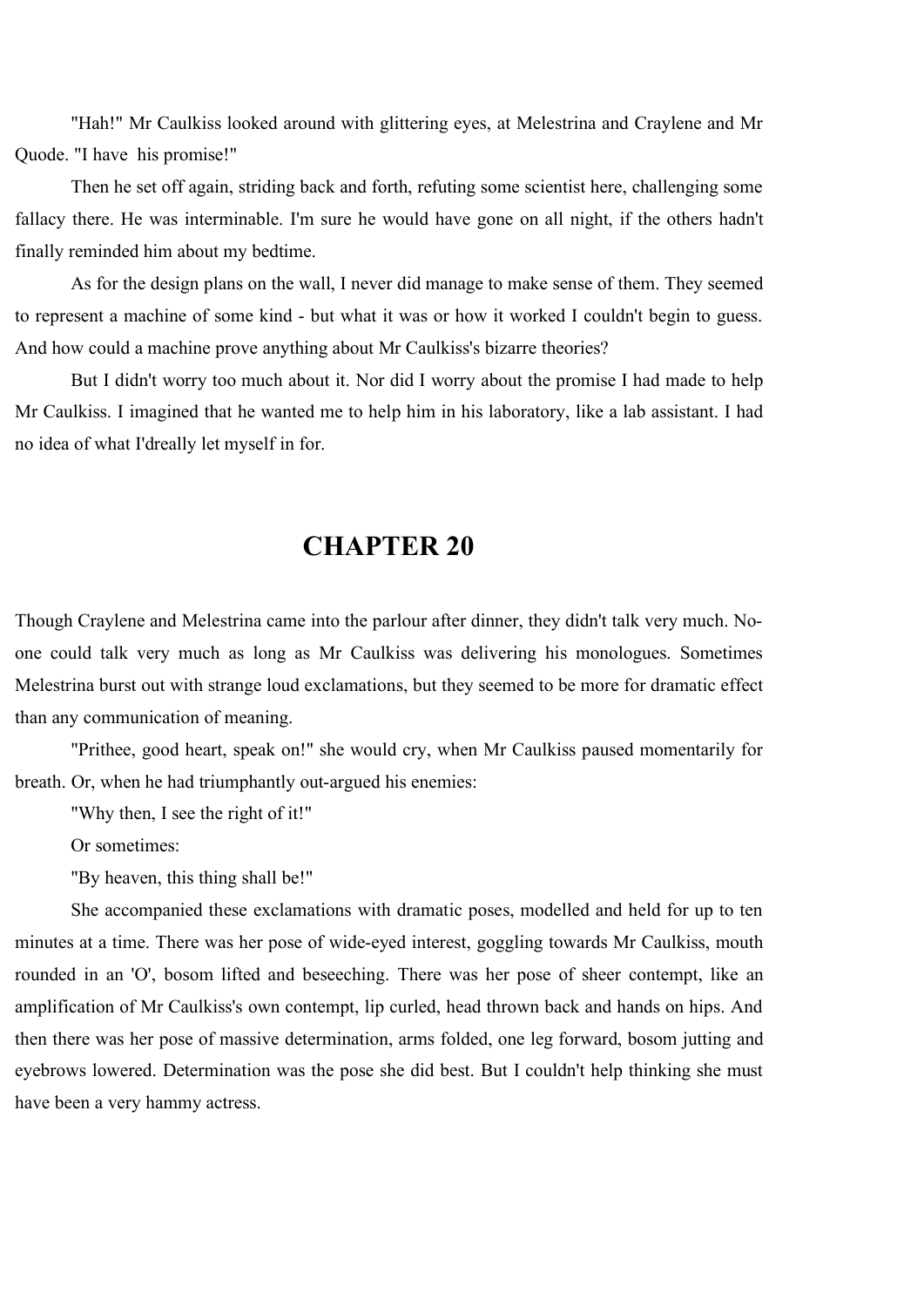As for Craylene, she said very little in the evenings. Sometimes she just got up and quietly left the parlour. Then I could hear her footsteps pattering along the hall and descending the steps down into the cellar. The others paid no attention. It was evidently a regular routine.

But one time Craylene was in the parlour while the other three were absent. It was an evening when Mr Caulkiss had been seized by a revolutionary new idea in mid-speech and had to hurry away to his laboratory to get it worked out. Then Melestrina decided to take Mr Quode off upstairs, leading him by the hand and declaiming in a deep hoarse voice:

"The time demands and chamber calls: upstairs! Let pleasuring be taken now between the male and female!"

So Craylene and I were left alone. She was sitting on the piano stool, very dainty and upright and smiling at nothing in particular.

"Do you play the piano?" I asked, by way of polite conversation.

"Oh no!" She jumped up from the piano stool as if stung. "Mr Quode does that, for Melestrina's performances. I only -"

She broke off with a titter.

"Yes? What do you do?" I thought she might tell me about her trips to the cellar.

Another tiny titter. Then she fluttered across the room towards me. With her came an overpowering smell of sweet perfume, like sugared roses. She stood in front of the fireplace. She was so small that the top of her head rose barely to the level of the mantelpiece.

"You're asking me what do I do?!" She batted her eyelashes at me - jerking the whole front of her face up and down at the same time. "Really you shouldn't, you know. I don't ask you !"

"But there's nothing to ask about me. I just sit here all day getting bored."

She tut-tutted and tsk-tsked. I could see her little pink pointy tongue flicking in and out between her pursed lips. "Getting bored! That's not right! You ought to have a commitment!"

"What sort of a commitment?"

"Like mine."

"What's yours?"

"Ah, now you're asking again! Naughty !"

She fluffed up in a kind of playful outrage. She marched off, made a complete tour of the parlour, and returned to her original place again.

"Don't you know how to have a commitment?" she cried. "What did you ever do before?"

"Before when?"

"Before you came here to us!"

"I was writing a Ph.D. I told you. About nineteenth century responses to Darwinism."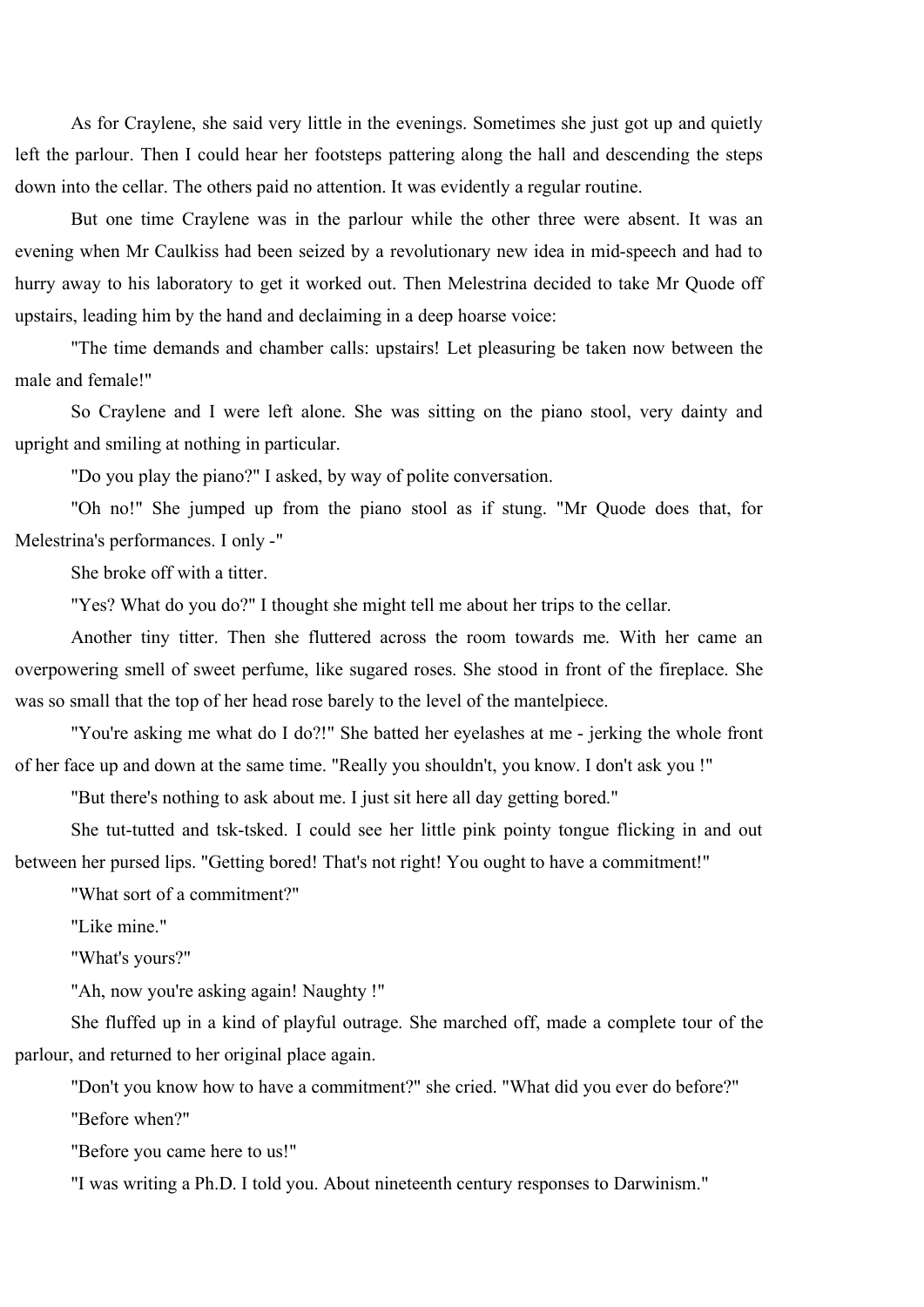"Yes, but was it really important to you?"

"Important? I don't know. I know I was getting very bored with all the reading and research."

"Thought so! Thought so!" She nod-nodded her head. "You were lost and aimless. No purpose in life. I was exactly the same."

"You?"

"Before I came to Morbing Vyle. I was bored with everything. I didn't know how to have a commitment. I didn't know -"

"What?"

"How to give ! I clung to my self all the time! I couldn't let go! I didn't know how to love and care!"

"Ah, love and care! Is that what you believe in?"

"Oh yes! I love! I care! I have such tender feelings!"

"Who for?"

"For the Little Ones!"

"The Little Ones?"

"Suffer the Little Ones to come unto thee!"

"Do you mean Panker?"

"Ah! Ah!" She performed a tiny hop, sending out clouds of perfume and face powder. "That's asking! Naughty again!"

"But you can tell me! Who are -?"

But my questioning was suddenly cut short. Mr Caulkiss strode back into the room, talking at the top of his voice. He had finished working out his new idea, further revolutionizing his own revolution. His triumphant monologue drowned out all other conversation.

So that was as much as I learnt about Craylene's beliefs. Whenever I tried to talk to her afterwards, there was always someone else present in the parlour. All I got from Craylene was a coquettish smile and a lot of fluttering. Once when I tried a direct question about the 'Little Ones' she fluttered right up off her chair and out of the room.

It was very frustrating. Of course, Craylene's beliefs sounded less strange than Mr Quode's or Mr Caulkiss's: 'love' and 'care' and 'giving' - more like the ordinary modern version of Christianity. But I still had the impression that she was holding back on something very important.

It wasn't just Craylene either. I had the same feeling with all of the inhabitants of Morbing Vyle. They wanted to convert me to their brand of religion, but they didn't want to come right out and tell me what it was. Odd and erratic as they seemed, yet they were all very consistent in that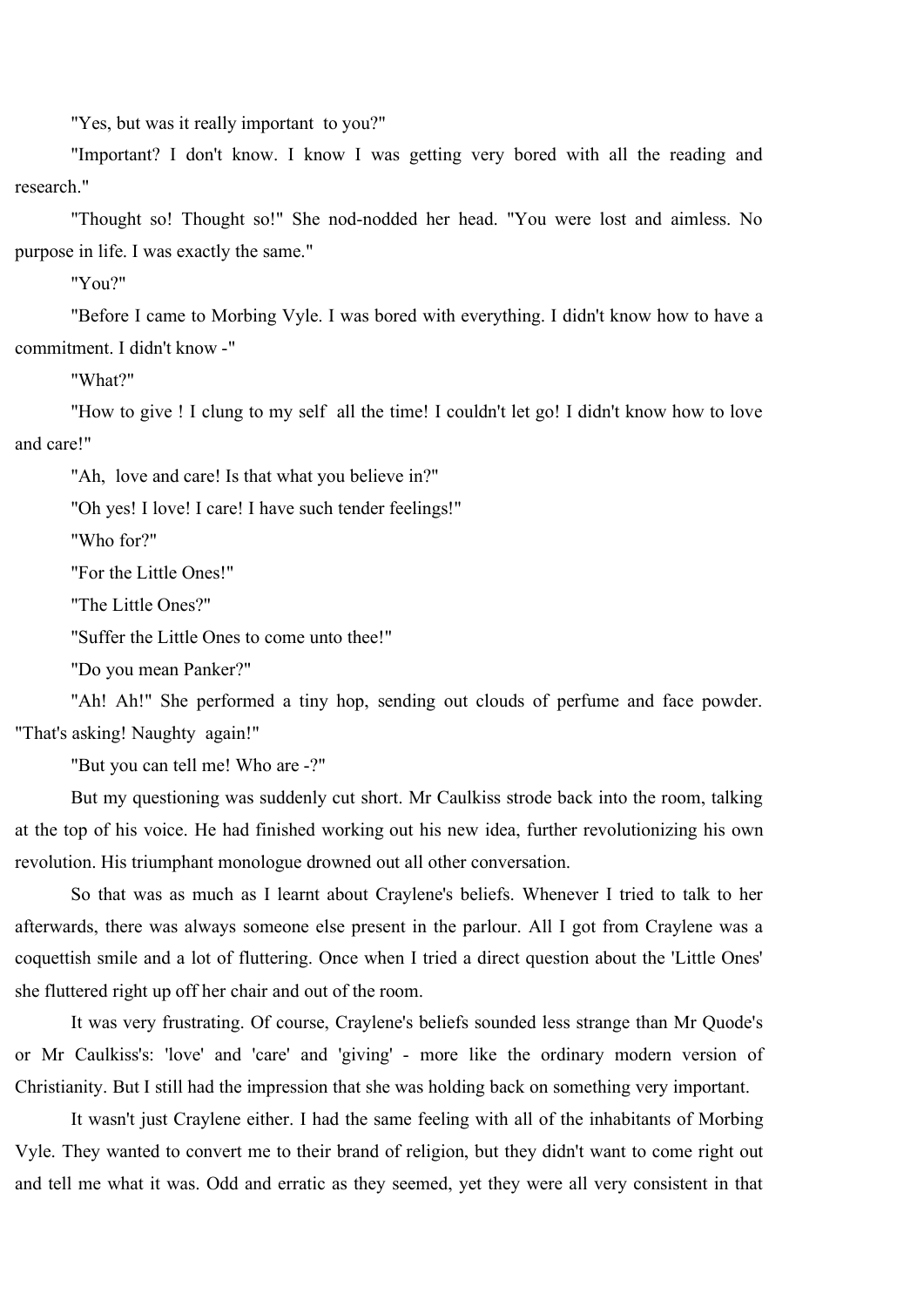respect. More and more, I sensed that their brand of religion had some special ingredient. And then finally I was given a clue.

# **CHAPTER 21**

The revelation was made on a Sunday evening. Sunday evening was different to the other evenings of the week. For a start, their dinner in the kitchen went on much longer than usual. I could hear them singing hymns out there, though I couldn't catch the words. When they came into the parlour it was already after 8 o'clock.

They closed the door as they came in. Craylene carried a dainty teacup in her dainty hand, Mr Caulkiss and Mr Quode held glasses of some deep green liqueur. They were in a distinctly elevated mood. Even Mr Caulkiss had a faint ruddiness on his cheeks, even Craylene had a certain boldness of manner. As for Melestrina, she was at her most emphatically dramatic.

Mr Quode pulled up a chair by the fire and stirred the embers in the grate with a long black poker. Craylene went across to draw the curtains. Mr Caulkiss started to light the candles in the chandelier.

"Let there be light!" cried Melestrina.

Soon the whole room was bathed in brightness. Reflections sprang up in the gilt-edged mirror and danced on all the polished surfaces of wood.

"I don't think I've ever seen a real chandelier lit up before," I remarked conversationally. "It's very attractive."

"Ah," said Mr Quode, "you are accustomed to elec-triss-ity ?" The word came out with a sort of hiss.

"Yes, of course. No-one uses anything else nowadays."

Mr Caulkiss finished lighting the candles. He came across and stood by the mantelpiece.

"Tell us, Mr Smythe," he said. "Tell us about the modern world. What new advances have been made? What are the latest technological developments?"

"That's a big question," I said. "I wouldn't know where to start."

"Start from 1951" boomed Melestrina. She was leaning heavily against one end of the table. "That glorious year when I, Melestrina Quode, came here to Morbing Vyle. Since 1951 we have received no news of the outside world."

"1951." I considered. "You wouldn't know about the exploration of space then?"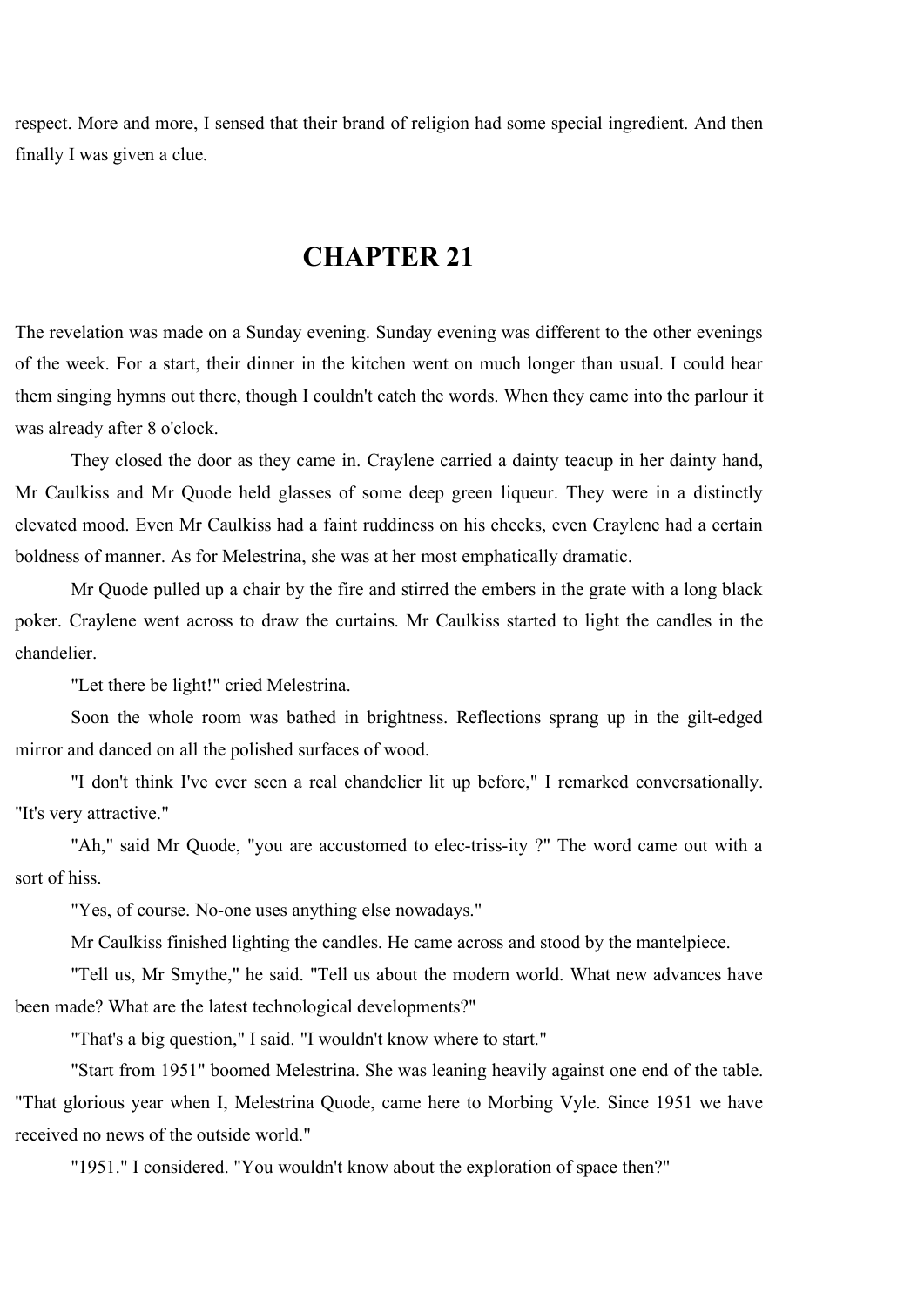Craylene clapped her hands. She was perched on the arm of Mr Quode's chair. "Tell us, tell us!"

"It's done with huge rockets, launching satellites and probes. The probes go out into deepest space and send back pictures of all the planets. The satellites circle the earth and give us pictures of the weather looking down from above." I saved the best till last. "And in 1969, they actually landed a man on the moon."

The reaction wasn't what I'd expected. They didn't seem at all impressed. They giggled and sniggered as though I'd said something ridiculous.

"Don't you believe me?"

"But yes!" Melestrina thumped her bosom resoundingly with both hands. "Landing on the moon! A very modern thing to do!"

"Well, maybe it doesn't have much practical benefit," I admitted. I considered again. "But there are other things. What about improvements in medicine? Transplants, for instance. Nowadays they can transplant organs from one human being to another. That's certainly an advance."

"Organs?" Mr Caulkiss was interested. "What sort of organs?"

"Kidneys. Livers. Even hearts. Suppose there's someone whose heart isn't working properly. They can give that person a new heart from the body of someone else who's just died."

"Phh-hhh-hhh!" hooted Mr Caulkiss. "Hearts! Organs! Lumpishness!"

They all burst into open laughter. Melestrina made the whole room vibrate with her mighty "Ho! Ho! Ho!" I looked around in surprise.

"Perhaps I don't explain it very well," I said, when the noise finally died down. "But there's no need to . . ."

"Oh, you explain it perfectly ," said Mr Quode. "Don't take offence, Mr Smythe. Tell us some more."

"I can't think of any more."

"Yes you can! Whatever you like!"

"Hmm." I shrugged. "Okay then. How about TV?"

"Tee Vee!" Renewed gales of laughter. "Hee! Hee! Tee! Vee!"

"What's so funny about that?" I was getting irritated. "You don't even know what it is you're laughing at."

"What is it then, Mr Smythe? Tee Vee?"

"It's like having movies in your own home. Almost everyone has a TV set nowadays. You can tune in to different channels for news or entertainment or whatever. You watch the pictures on a screen."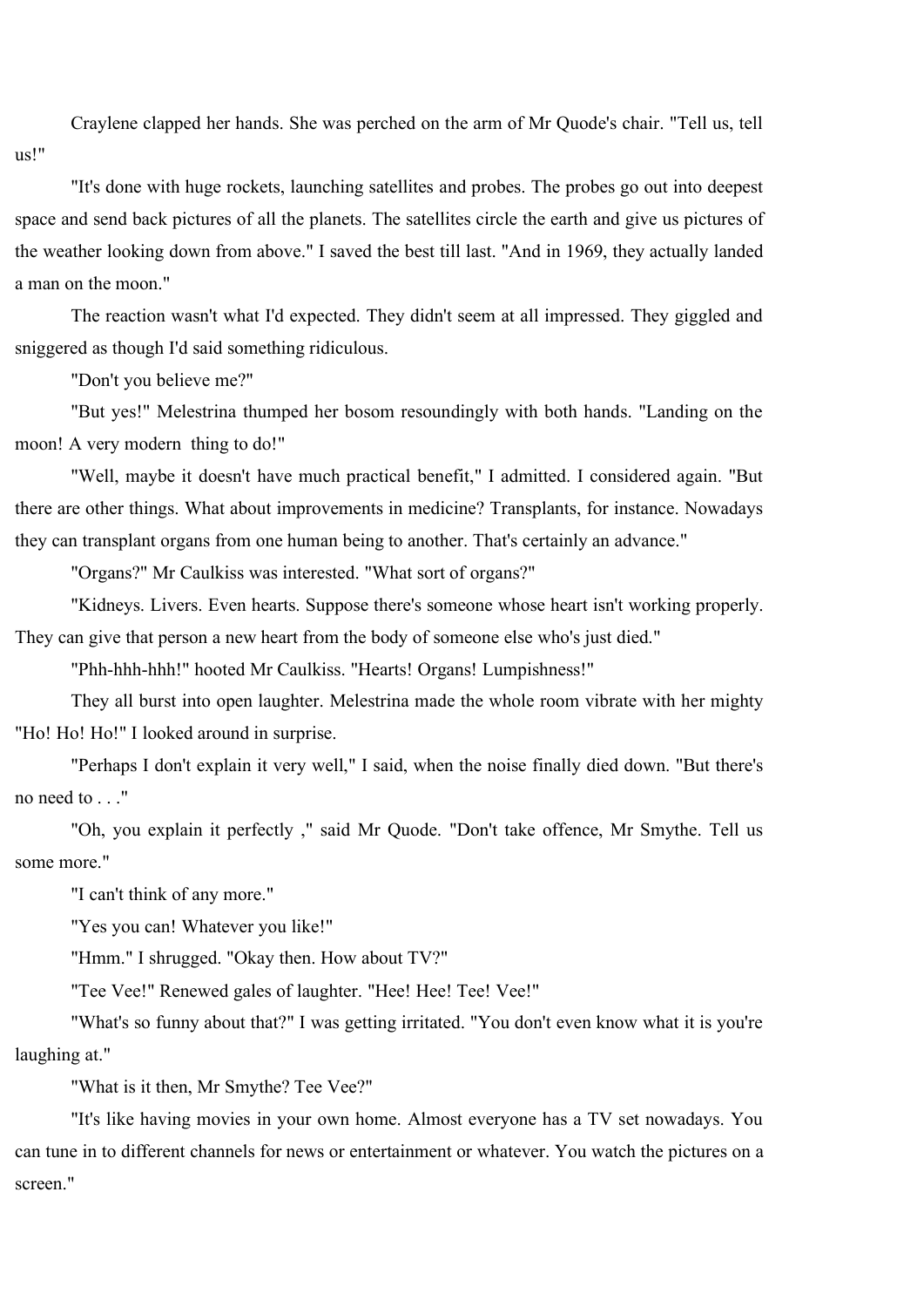"Watching pictures!" gurgled Mr Quode. "But what about the feel ? What about the smell ?" "Oh, you're not even trying to understand!"

"But we understand completely, Mr Smythe." Mr Caulkiss brought his fist down on the table with a crash. "We understand that the world is exactly the same as when we left it. In our time it was radio and motorcars and antibiotics - now it's Tee Vee and space exploration and heart transplants. Just as secularized and materialistic as ever. No belief in anything - except personal comfort and physical well-being."

"No commitment!" Craylene piped up.

"No sense of the sacred!" added Mr Quode.

"The modern world has no true religion!" thundered Melestrina. "Only we have true religion! Here in Morbing Vyle!"

"What religion is that?" I asked innocently.

"True religion!"

"I mean, what do you believe in?"

"We believe in the Great Return!" Melestrina flung her head and made her hair fly out around in a wild black halo. "When the Lord will return! And walk once more! In human form! Upon the earth!"

She was as if inspired. But all the others had fallen suddenly silent.

"You mean a Second Coming?" I suggested. "You believe that-"

"Wonder! Awe! Worship!" Arms raised in the air, legs massively braced, she stood in the centre of the room and bellowed towards the ceiling. "I shall enact a dramatic representation before your very eyes!"

But the other three rose suddenly against her.

"That's enough!"

"Hush!"

"It's not time!"

Still Melestrina wanted to continue. She projected her bosom forward in a pose of determination.

"I am an actress and I must act!"

But Mr Caulkiss quelled her, showing his great horsey teeth in a very threatening manner.

"Desist!" he said.

Melestrina desisted. She changed from a pose of determination to a pose of despair. Her head sank down, her bosom drooped, she clapped her hands to her forehead. Then she went and sat down by the table.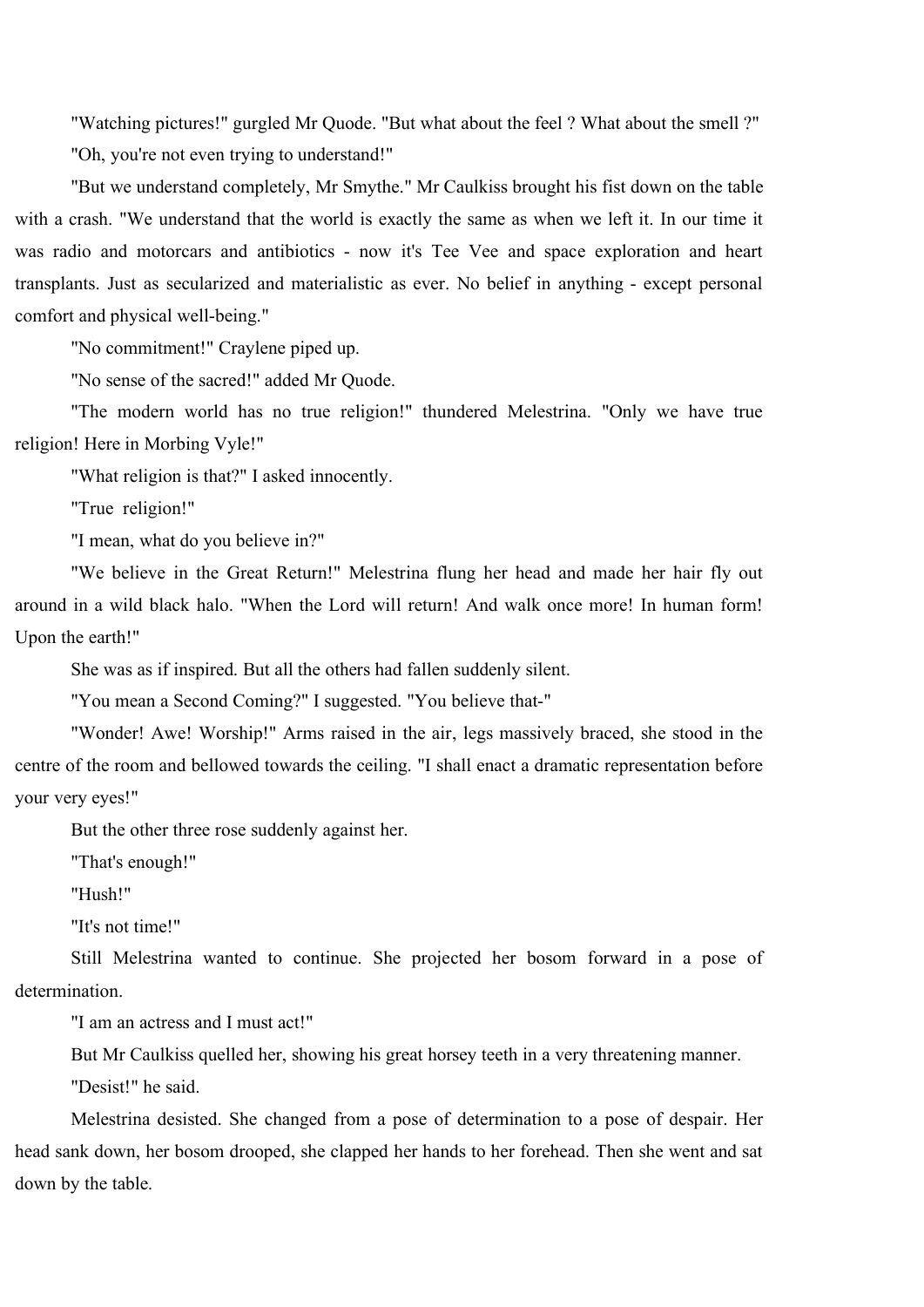The topic was closed. I could see it was no use asking any further questions. It was just as I suspected: they were deliberately holding something back from me. There was a long period of silence.

I scanned around and took a good long look at each of them. Craylene was sitting like a doll, with her make-up fixed in a perpetual smile. Mr Quode fondled his glass of liqueur, licking at it exquisitely with the tip of his tongue. Melestrina had immobilised herself in a gesture of clasped hands and raised eyes, the perfect sculptural expression of martyrdom. And Mr Caulkiss was staring off into space, having already forgotten about his liqueur and Melestrina and everything else in the room. I could see that he was going to deliver another disquisition on energy and the bloodstream. Any minute now.

But I had been given my clue. 'The Lord will return and walk once more in human form . . .' The Great Return was their term for the Second Coming. A common enough belief amongst Fundamentalists. They believed that Christ would be reborn upon the earth, inaugurating an era of justice and righteousness. So that must be what the vicar had taught! I felt that I was getting somewhere at last.

## **CHAPTER 22**

The next morning I decided to do some exploring. I felt stronger now, strong enough to walk about on my own. I decided to have a look around the vicarage while the inhabitants were out at the building site.

There was only one problem: Panker. I didn't like the idea of him sneaking along after me, reporting my every move. So I laid a trap. When everyone had left and the vicarage was quiet, I stretched in my chair and said in a loud voice:

"Phew, I'm hot today. I think I'll have to take something off."

I took off my pyjama pants. Mr Quode's dressing-gown still kept me decently covered. I dropped the pants on the floor beside my chair, so that they fell in a loose sort of heap. Just the sort of heap to appeal to a hiding spying baby . . .

Then I lay back in my chair and pretended to be reading Mr Caulkiss's manuscripts and monographs. I had four hefty folders piled up on my lap. Ten minutes passed . . . then fifteen . . . twenty . . .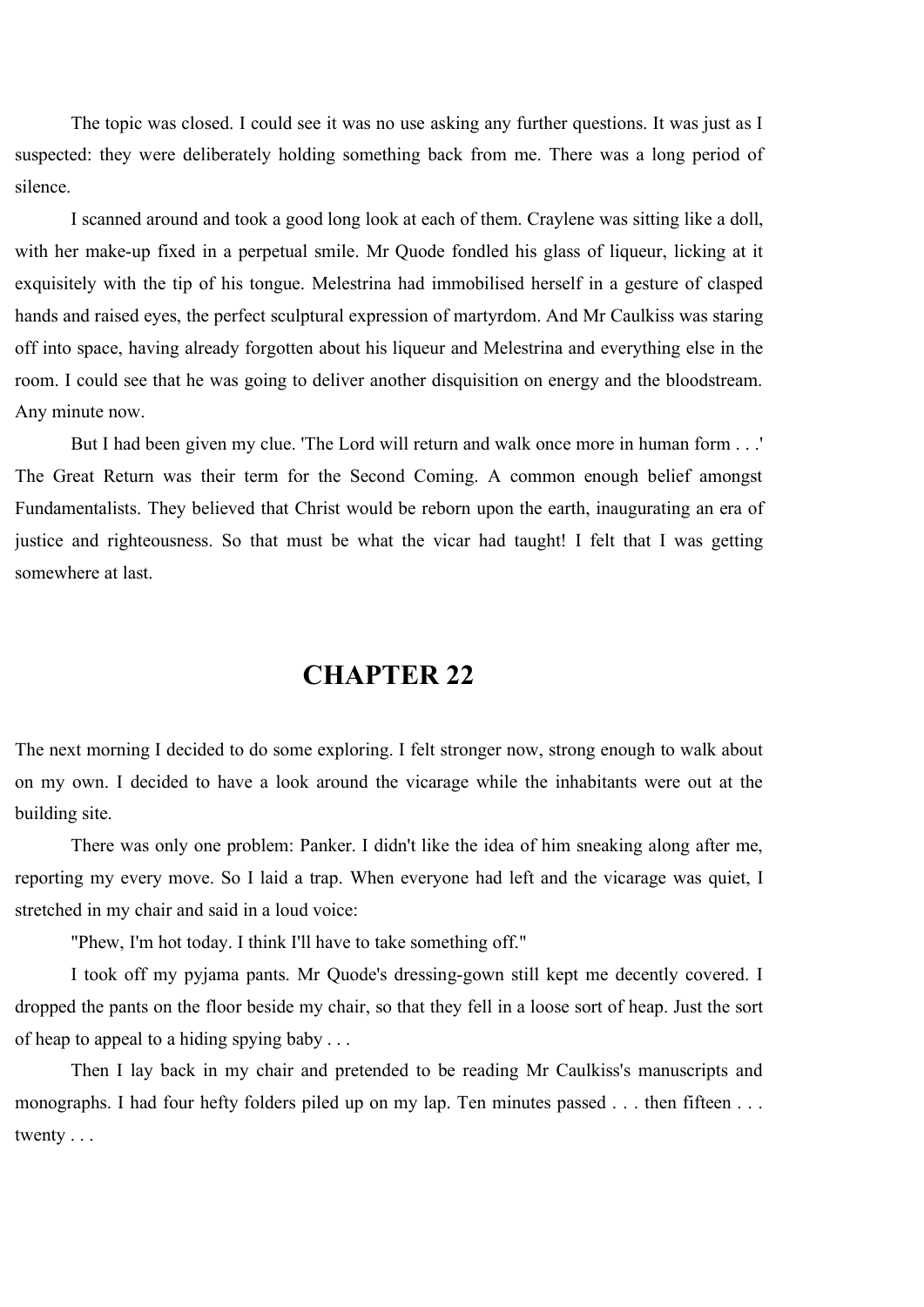At last my patience was rewarded. Out of the corner of my eye I noticed a sudden movement. A bulge had appeared in my pyjama pants. It wriggled slowly forward, probing and burrowing down one of the legs. I waited until it was half way down.

Then I moved fast. I leaned over the pyjama leg and dropped two of the folders across the bottom, two across the top. Triumph! The bulge squirmed furiously back and forth. The folders shook but they didn't shift. Baby Panker was trapped in the middle.

"Ho hum," I said in a loud voice, "I'm tired of reading. I think I'll just lie back and have a little snooze."

 But I didn't. Instead I rose to my feet and tiptoed soundlessly away across the parlour. My first stop was the parlour window.

Because of the veiling muslin under-curtain, I had never yet been able to see out through the window. But now I pulled aside the under-curtain and contemplated the view. The window looked out from the front of the vicarage, over the building site.

Of course, it was the same building site through which I had come when I first arrived at Morbing Vyle. Not that I remembered any of it. I gazed at trenches and mounds, at partlyconstructed walls, at fragments of piers and pillars. The site occupied a vast clearing, at least one mile long by half a mile wide. The burned-out forest lay in the distance, surrounding the clearing on all sides.

I started to trace out the pattern of the trenches in my mind. I could see how the lines joined together in the cruciform shape of a church. I could recognise where the choir was to be erected, and the transepts. The outer walls of the church went right out to the very edges of the clearing . . .

That was when I realised the incredible dimensions of the thing. The church they were building was planned to be bigger than St. Peters, bigger than Milan, bigger than any cathedral in the world. One mile long by half a mile wide! It was awesome - and at the same time ludicrous. Because the resources of the inhabitants of Morbing Vyle were obviously not on the same scale as their ambitions. So far - in eighty years! - they had hardly got beyond the stage of digging the foundations.

For a while I stood there gazing. Then baby Panker started squirming more furiously than ever. I let the muslin curtain drop and moved towards the parlour door. Time to press on with my explorations.

It was cold and draughty out in the hall, away from the warmth of the fire. I had Mr Quode's slippers on my feet, but my legs were bare below the dressing-gown. I could feel my skin goosebumping all over.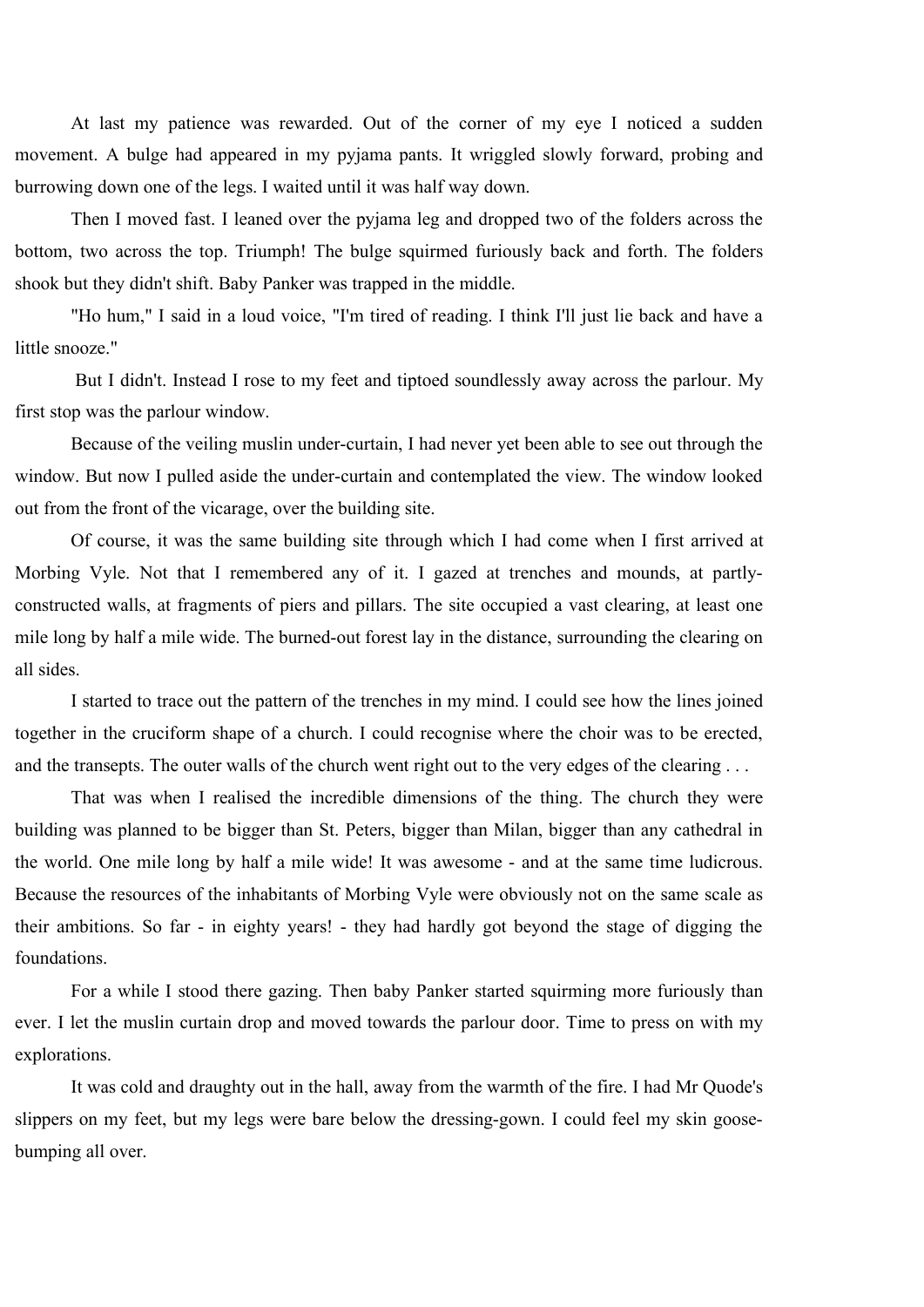I stood for a moment considering where to start. Upstairs, presumably, were the bedrooms. But I was more interested in the opening at the end of the hall, where the steps led down to Craylene's secret cellar. Yes, that was the mystery I wanted to solve first.

But I didn't get to solve it - not then. When I came to the opening and peered down the steps, there was a great wooden door at the bottom. And the door was shut and bolted. I could see a massive padlock clamped over the bolt.

I decided to follow the continuation of the hall, where the passage swung sharply to the left. Here it was less of a hall and more of a corridor, narrow and dark with a low ceiling. The black-andwhite tiled floor gave way to brown linoleum. After the sharp turn to the left came an equally sharp turn to the right.

Now I could see two doorways ahead, facing each other across the passage. One door was open, the other closed. The closed one carried a notice stencilled on cardboard in big red letters:

#### LABORATORY

## KNOCK FIRST

### DO NOT ENTER WITHOUT PERMISION

I smiled to myself. So! I had found Mr Caulkiss's laboratory. I reached down and turned the doorknob.

But again I was thwarted. The knob rotated but the door wouldn't budge. It must be locked. I gave it an angry shove and a rattle - no use.

"Ooh la la!" Suddenly a voice sang out from the room on the other side of the passage. "Is that somebody there?"

With small soundless steps I sped on down the corridor. It was Mr Quode's voice. He must have come back to the vicarage to do some cooking. No doubt the room on the other side of the passage was his kitchen.

At the end of the corridor was the back door. I shrank against the wall, wondering if the shadows would hide me. But I needn't have worried. Mr Quode didn't even come out to investigate. After a while I heard his voice start up in a different tone, repeating the words of some recipe to himself. I breathed a sigh of relief. He was busy with his cooking again.

I considered my next move. I could retrace my steps and search upstairs for any unlocked rooms. Or I could go out through the back door and take a look outside. I decided to try the back door. Very carefully and quietly, I turned the knob. The door swung open.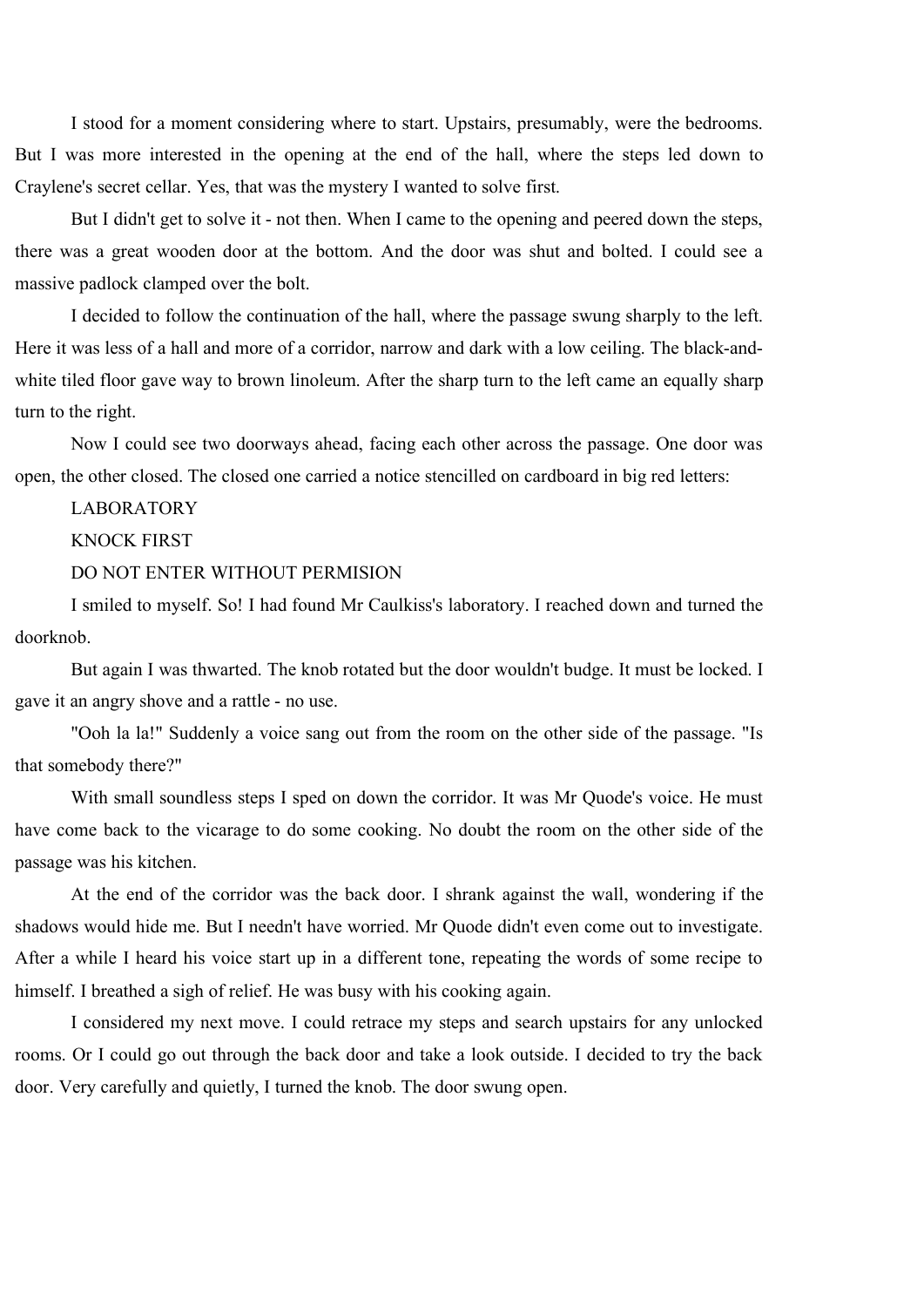## **CHAPTER 23**

I came out into a courtyard, the same courtyard that I'd seen from the nursery window. On the far side of the courtyard was the long low building. Instead of windows it had wide wooden doors like a barn or stable. It was built of red brick with a grey slate roof. The vicarage behind me was also of red brick, heavily overgrown with ivy. Pebblestone walls ran between the vicarage and the long low building, closing the courtyard off at the sides. Against one of the walls stood a trellis carrying runner beans and other climbing vines.

In fact the whole yard was a kind of vegetable patch. A network of paths divided the area into twenty or thirty small plots. There was a plot of brussels and a plot of beetroot, a plot of onions and a plot of mint and parsley. The majority of the plots were naturally bare at this time of year. But every plot had a marker to indicate its own particular crop. 'MARROWS', 'POTATOES', 'PEAS', 'CABBAGES' I read, along with a great many more unfamiliar names: 'BUTTER-LETTUCES', 'CELERIAC', 'PINARETTE', 'YELLOW PEPPER'. Some of the plots were protected with mounted frames and panes of glass.

I stepped forward into the sunshine. It was one of those winter days when the sky is perfectly blue and cloudless, the air very crisp but the sunlight bright and penetrating. I could feel the warmth seeping into my bones.

I passed between parsnips and roses and redcurrant bushes, between plots labelled 'CAULIFLOWERS' and 'STRAWBERRIES' and 'IRISH BARLEYGRASS'. Under my feet the path was soft and velvety, carpeted with dark green moss. I looked back at the vicarage, wondering if Mr Quode's kitchen had a window that opened onto the courtyard. But the two ground-floor windows were both curtained over with the same white muslin as the window of the parlour. I felt reasonably safe from detection.

In the centre of the courtyard was a small square area covered with flagstones. And in the centre of the flagstones was an old-fashioned well. It had a low circular wall, only a couple of feet high, and there was no roof. A bucket and rope lay on the ground close by.

I came up and peered down into the well. I could just make out the glimmer of the water, far far below. Then suddenly my heart skipped a beat.

## HEUGH! HEUGH! HEUGH!

It was a horrible rasping catarrhal sound - the sound of someone coughing. It came not from the well but from right underneath my feet. I looked down.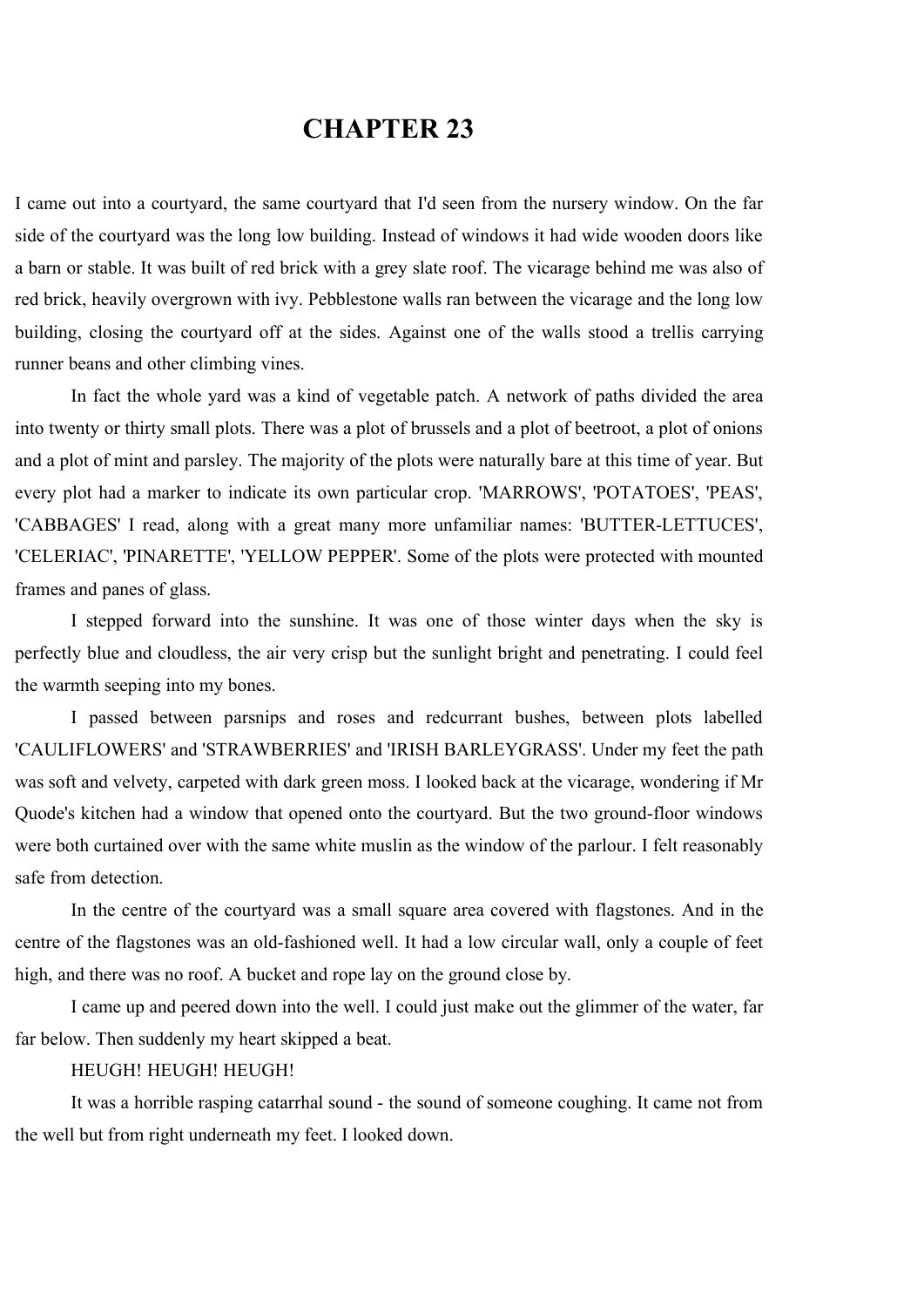I found that I was standing on top of a small metal grate, set into the ground like a drain. There was something there beneath the bars. A face was looking up at me.

#### HEUGH! HEUGH! HEUGH!

My first impulse was to run. But my second impulse was to investigate. Yet another mysterious inhabitant of Morbing Vyle! And a very foul-smelling one too. There was a ripe rotten whiff rising up from the grate. I bent down closer to investigate.

## HEUGH! HEUGH! A-HEUGH-HEUGH-HUKKKK!!!

I moved my head just in time, as a great green gob of catarrh shot up through the bars. High in the air it sailed, hovered for a moment, then back down splattering onto the grate.

"Arrrrggh!" said the face. "That's better !"

It was a revolting old man's face, diseased and sickly. Just looking at it made my stomach turn. The pockmarked cheeks, the hairless scalp, the tiny pustules all over the skin. And then the two red boils swelling up on the chin, the dry cracked lips crusted over with sores. And the eyes! worst of all, the huge bloodshot eyes oozing at the corners with a gummy white liquid. They stared up at me like the slow unwavering eyes of some deep-sea creature.

"Arrggh! And who be you then?"

The breath from his mouth befouled the air. I clamped my hand tightly over my nose.

"I'm Martin Smythe."

"Newcomer, is it? Come to join us here in Morbing Vyle?"

"Yes, that's right."

"Good, good. We need new people. Many a year since our last one joined. That actress woman - what was her name now?"

"Melestrina."

"Ay, Melestrina. She was the last."

He nodded to himself. The tip of his nose and his forehead scraped against the underside of the bars.

"And who," I asked, "are you?"

"Me? I'm Scrab, Mr Scrab. Have they not told you about Mr Scrab?"

"No."

"Pah!" He spat. I saw it coming and dodged the spray. "Not tell you about me! The oldest inhabitant in Morbing Vyle!"

"You were here before the Caulkisses?"

"Dang the Caulkisses! I've lived here for ninety eight years! I was here in the time of the vicar himself!"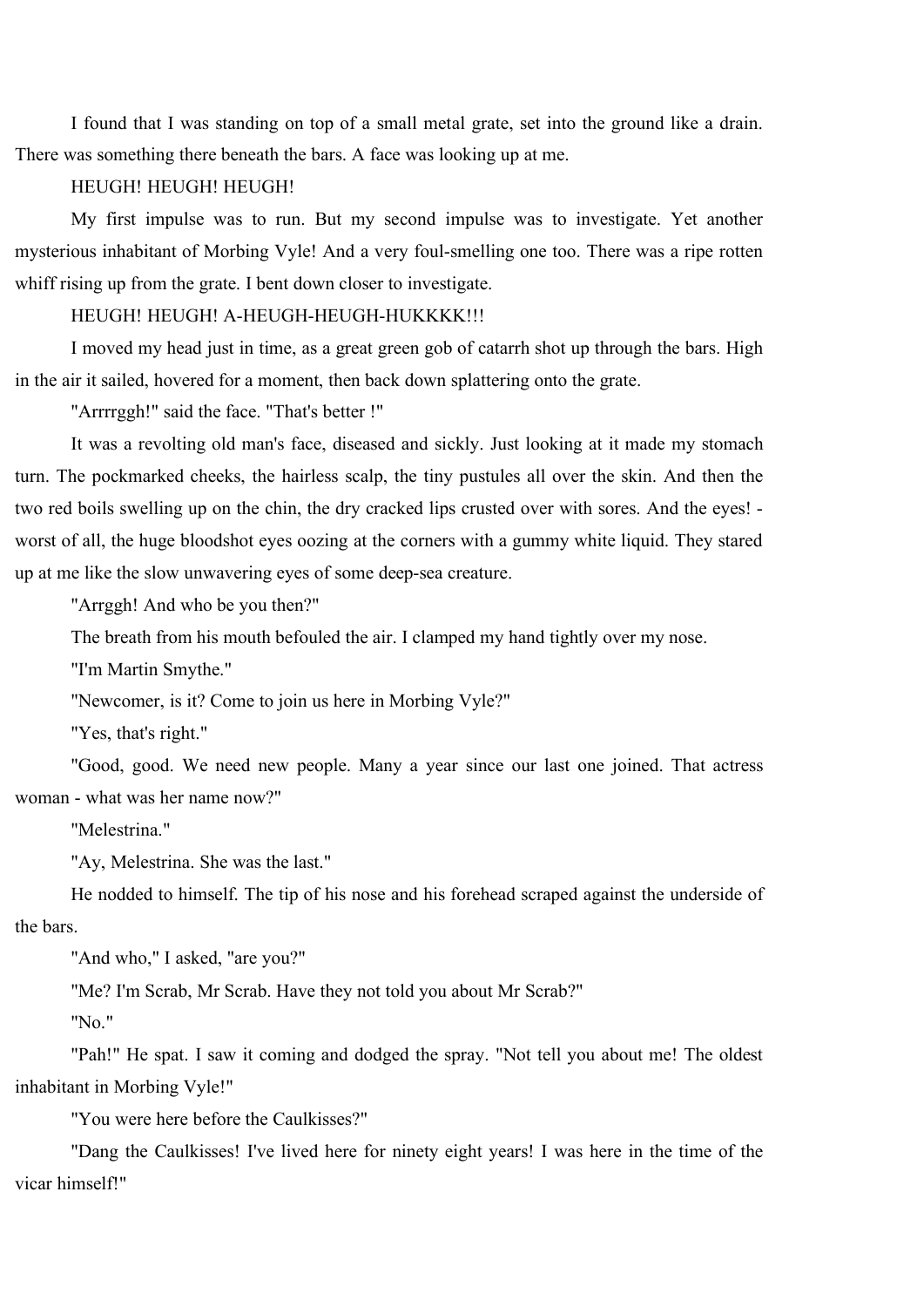"The vicar -?"

"The vicar of Morbing Vyle! With these two eyes I saw him! How about that!"

"Remarkable," I murmured.

"Yes, I was a follower in the early days. There were more of us then. 'Course, I was still only a boy at the time. But I tell you this. I was one of the ones was with him when - when . . ."

He broke off in mid-sentence. Suddenly his face flushed a bright red colour. The sweat started to pour from his skin. I could feel a wave of heat rising up through the bars.

"Here it comes," he muttered. He screwed up his eyes and clenched his jaws. "Mmmrrr!"

With a sudden loud POP! one of his two boils exploded. Yellow pus spattered over his face and neck and over the underside of the grate. The smell was worse than ever.

"Enough of these bloated boils," he gritted through his teeth. "I feel a change coming on."

Again his face took on a straining pained expression. There was another loud POP! The second boil vanished in a second pus-spattering explosion.

"Filth! Slime! Infection!" he cried, opening his eyes again.

"Are you all right?" I asked. I didn't like to see the putrid yellow matter just lying there on his face and neck.

"Of course I'm not!" he yelled. "Look!"

I looked. A succession of gruesome dark patches were appearing above his eyebrows. Wider and wider they grew, like blots of ink. In a matter of moments, right before my eyes, a new form of disease had spread across his entire forehead.

"What's happening?" I was really alarmed. "Is it some kind of fever?"

"Anthrosis Perichondritis." He poked out his tongue as he spoke. His tongue had swollen and turned a livid shade of brown.

"Is it serious? It's not fatal, is it?"

"Everything I catch is serious," said Mr Scrab. Now his voice was thick and slurry. "I am the breeding-ground!"

"What's that? What do you mean? The breeding-ground?"

I bent down low over the grate to catch his reply. But I never got to hear it. Suddenly my attention was caught by a strange sort of heap lying on the flagstones just behind me. I swung around. It was the bulged-up heap of my own pymama pants. Panker! Somehow he must have managed to dislodge the folders. Once again he was spying on me!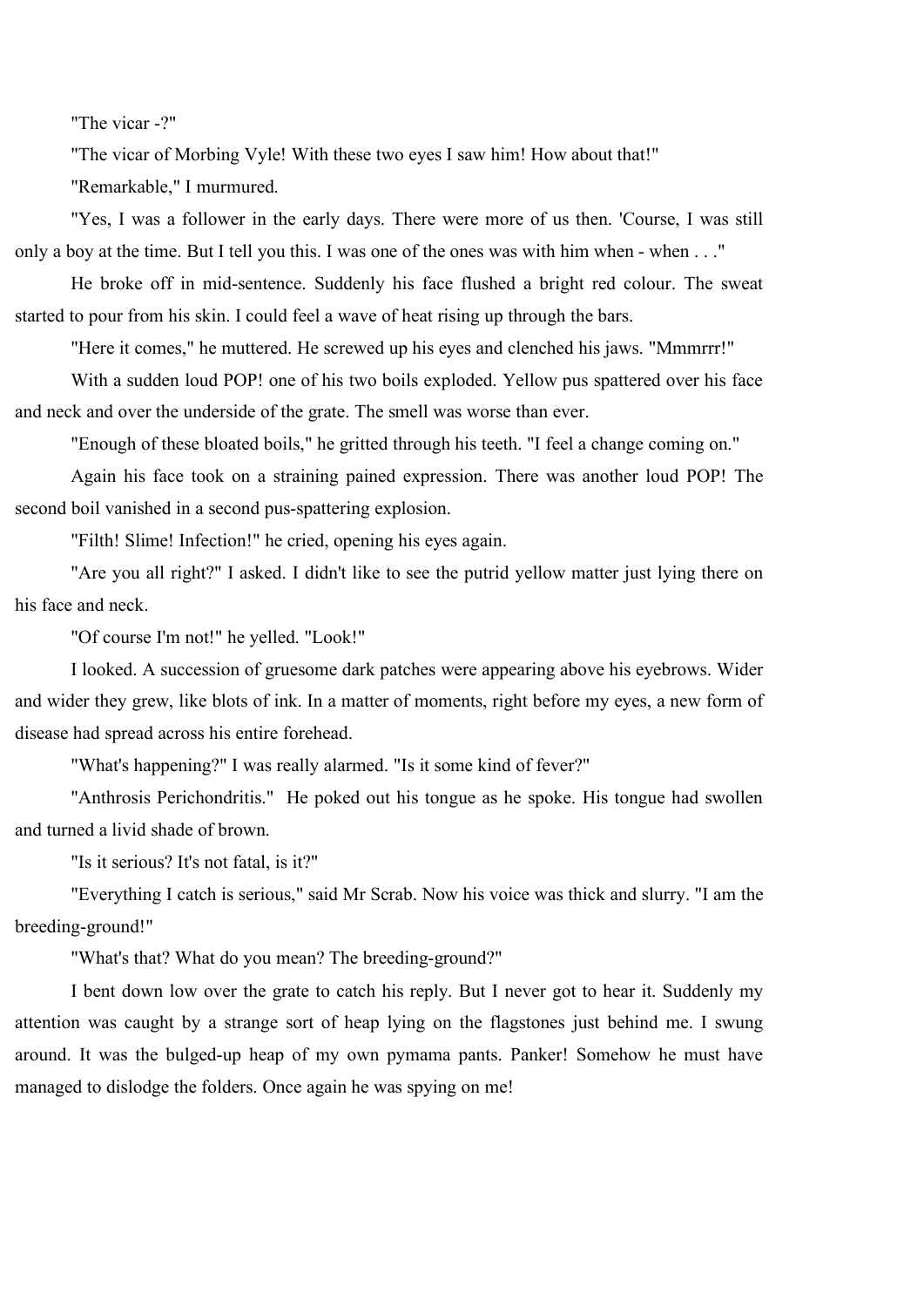## **CHAPTER 24**

I stood there staring. My pyjama pants stared back. I couldn't actually see the tiny blue eyes, but I knew they were staring back. I darted forward and made a wild lunge.

But Panker was too quick. He shot away like a blue-and-white striped rabbit. One bulging pyjama leg scurried off in front, the other empty leg trailed out behind. I gave chase.

Down one path we raced, then another, then another. We switched direction until I was dizzy. All I needed was to catch up with the trailing pyjama leg. But Panker was always ten feet ahead. I was still no match for him.

I puffed to a halt beside a plot of 'POLISH CUCUMBERS'. But Panker kept on going. We had come quite close to the long low building. I watched as my pyjama pants bustled up towards one of the blank wooden doors. What was he going to do now?

He jumped. Suddenly the blue-and-white bundle seemed to take off vertically, climbing the front of the door. Half way up, it attached itself to a kind of wooden crossbar - obviously the latch that held the door shut. As I watched the bar slowly tilted and swivelled, unlatching the door.

There was a great muffled noise from within. It was a barn. I could hear animals moving and snorting and stirring and stamping. Then the door swung open.

They emerged in military formation. At the front was a hen, flanked by several ducks. Behind the ducks were half a dozen sheep, followed by pigs, goats and cows. They took up positions like a well-trained army unit, spreading out to form a semi-circle. A semi-circle deployed against me !

I took a step forward and waved my arms.

"Shoo!" I shouted. "Shoooo! Clear off!"

But they didn't clear off. The leading hen rose up on her legs and flapped her wings. Then slowly and silently the whole formation began to advance.

I was transfixed with amazement. Their eyes were fixed upon me with a sort of deadly intelligence. And yet they were only farmyard animals! What could they possibly do?

A moment later I found out what they could do. The leading hen made a sudden flying rush. She flung herself at me with her beak wide open. Inside her beak were two rows of glittering metallic needle-sharp teeth.

I tried to fend off the attack with my arm. The hen clamped her beak over the cuff of my dressing-gown. There was a loud rip and a strip of material came away in her teeth. Neck arched and chest puffed, she turned to display the trophy to the troops.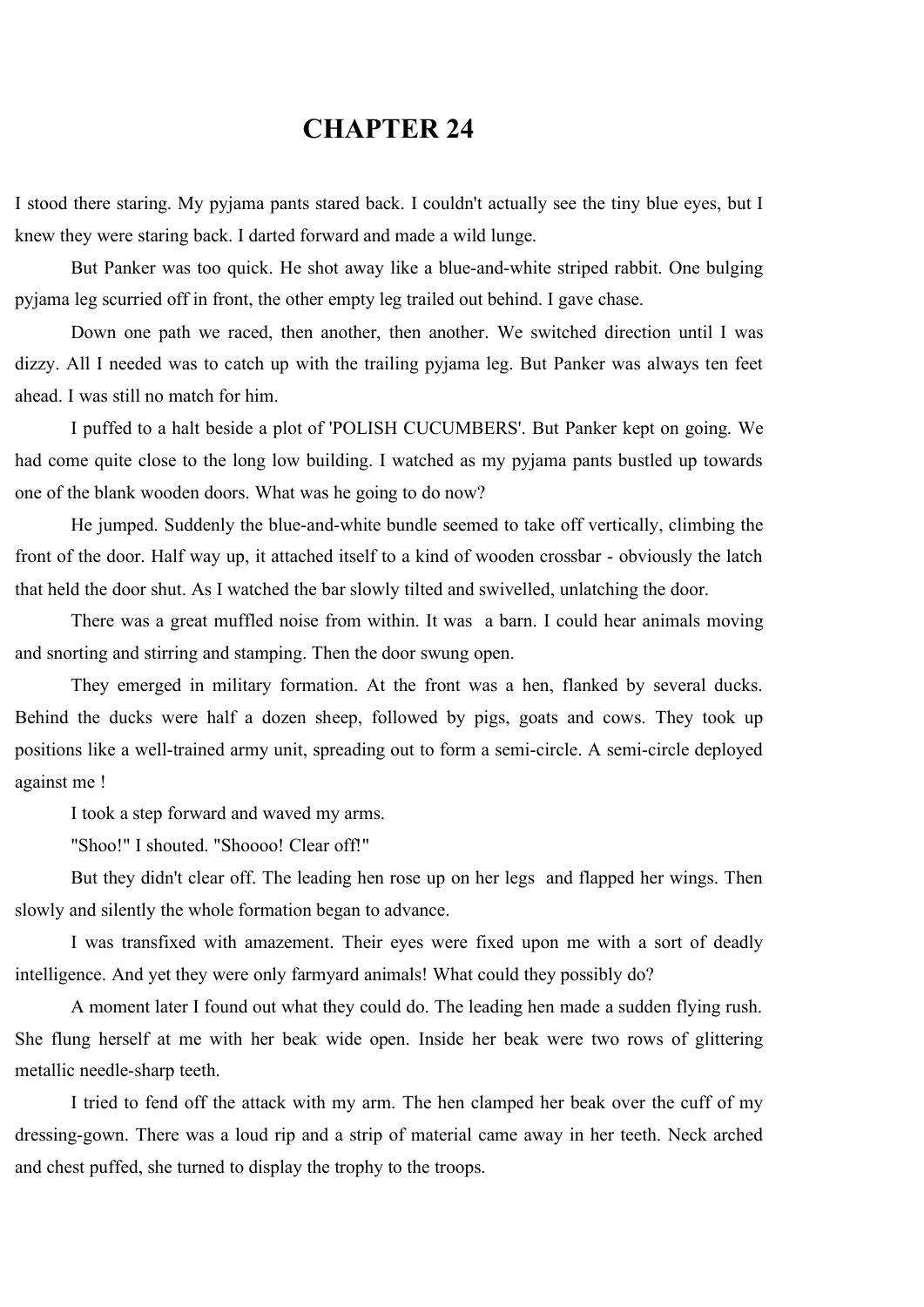#### "CARK!!" she cried. "CARK!! CARK!! CARK!!!"

It was like a signal. Now all the other animals started up with their own noises - baaing and mooing and grunting and quacking. And as they opened their mouths, I could see that every single one of them was equipped with those same ferocious metal dentures.

I didn't dare take my eyes off them. Step by step I backpedalled down one of the paths. Step by step they followed me.

"BAAAAAAA - AAAAA!!"

"OINK! OINK! OINK!!"

#### "BLEHHHHHHHHHH!!"

#### "QUACKERQUACKERQUACKERQUACK!!"

The noise swelled to an ear-splitting din. The pigs drooled, the sheep slavered, the ducks were gnashing their teeth. There was a hot red bloodlust in every eye.

Faster and faster I retreated. Faster and faster they came after me. The goats and cows moved forward at the sides to hem me in. I realised that they were forcing me back against the wall of the vicarage. I was trapped.

But then a voice called out behind me.

"This way, Mr Smythe!"

Still backpedalling frantically, I glanced round over my shoulder. It was Mr Quode. The noise must have roused him. He had opened his kitchen window and was leaning out watching me.

I was never so glad to see him as then. I spun on my heel and ran. Behind me the animals charged. Hooves pounded, wings beat, teeth reached out . . . Desperately I dived for the open window.

"Do come in, Mr Smythe!" cried Mr Quode, with a Quode-ish smile and a beckoning gesture. He stood to one side and lifted the muslin curtain up high out of the way.

I barely made it. Even as I flung myself over the sill, there was a stabbing pain in my left buttock. Agony! I could feel the teethmarks like so many separate needles. But I hurtled across the sill to safety. I slid from the sill, rolled over a kind of counter, and tumbled down onto the floor.

Outside, the animals were raving and bellowing in a frenzy of frustration. Mr Quode stuck his head out of the window and addressed them in a soft soothing voice.

"Margus! Phelia! Carodin! Calm down now! Quieten yourselves!"

I lay where I had fallen, temporarily exhausted. I had arrived in Mr Quode's kitchen.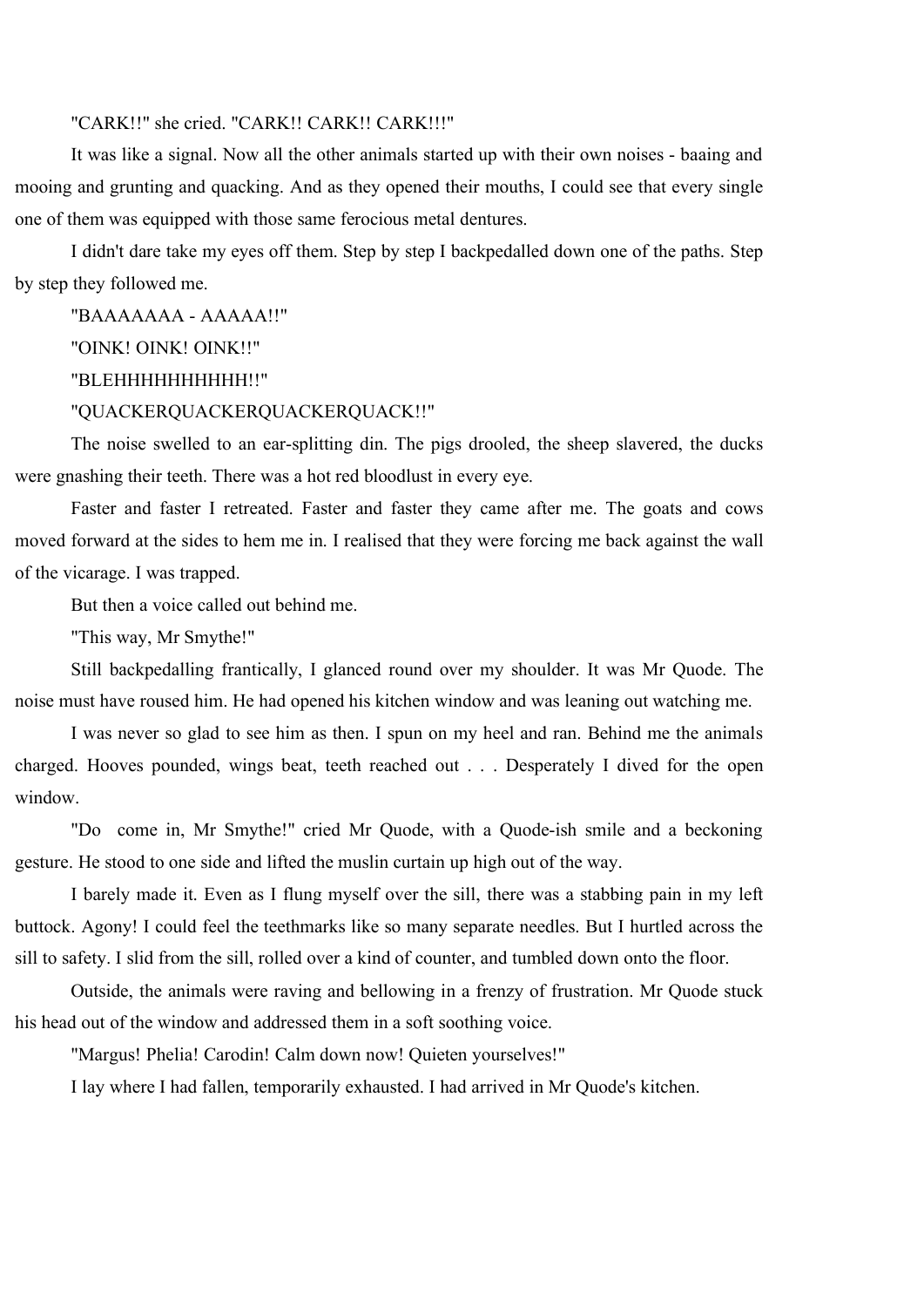## **CHAPTER 25**

I surveyed the kitchen from my position on the floor. It was a very cluttered room, with tables, shelves, cupboards and glass-fronted cabinets. All around lay bowls and pots and dishes, mostly unwashed and greasy-looking. Ladles and graters and basting-irons too - every conceivable item of old-fashioned cooking equipment, hanging from hooks or stacked up on shelves. And inside the cabinets, rows and rows of preservative jars, each with its own handwritten label.

Then I heard the slam of Mr Quode shutting the window. A moment later, and he was lying on the floor beside me. He wore an apron over his usual clothes - an apron that must once have been white but was now bedaubed with all sorts of smears and messes. His face gleamed with pleasure just inches away from my own.

"Ah, Mr Smythe! What a narrow escape for you!"

He spoke in a whisper. Involuntarily I whispered back. With his face so close it was impossible to talk in an ordinary voice.

"Panker set those animals onto me!"

He smiled. I had never before realized just how juicy his lips were, like the halves of a split red cherry.

"Why do they all have teeth?" I asked.

"Because Mr Caulkiss fits them with dentures."

"But what do they need teeth for?"

"To make them wild. To encourage their mettle and vital energies." He licked his tongue over his lips. "It makes their meat more tasty. L'essence de vie! Gourmandise de la chasse! Tame animals never have the full intensity of flavour."

"But they're dangerous! One of them really bit me!"

"Bit you where?"

"On the behind."

"Can I see?"

"No!" I clamped my hand protectively over the bitten part. "It doesn't matter."

"Oh but it does! Was it a big bite? Does it hurt ?"

"It doesn't matter."

But Mr Quode was already wriggling around on the floor, inspecting me. And inspecting, in particular, my bare pyjama-less legs. I cursed myself for ever mentioning the bite. Of course I had to give him some excuse for why I was wearing no pyjama pants. But I couldn't think of anything.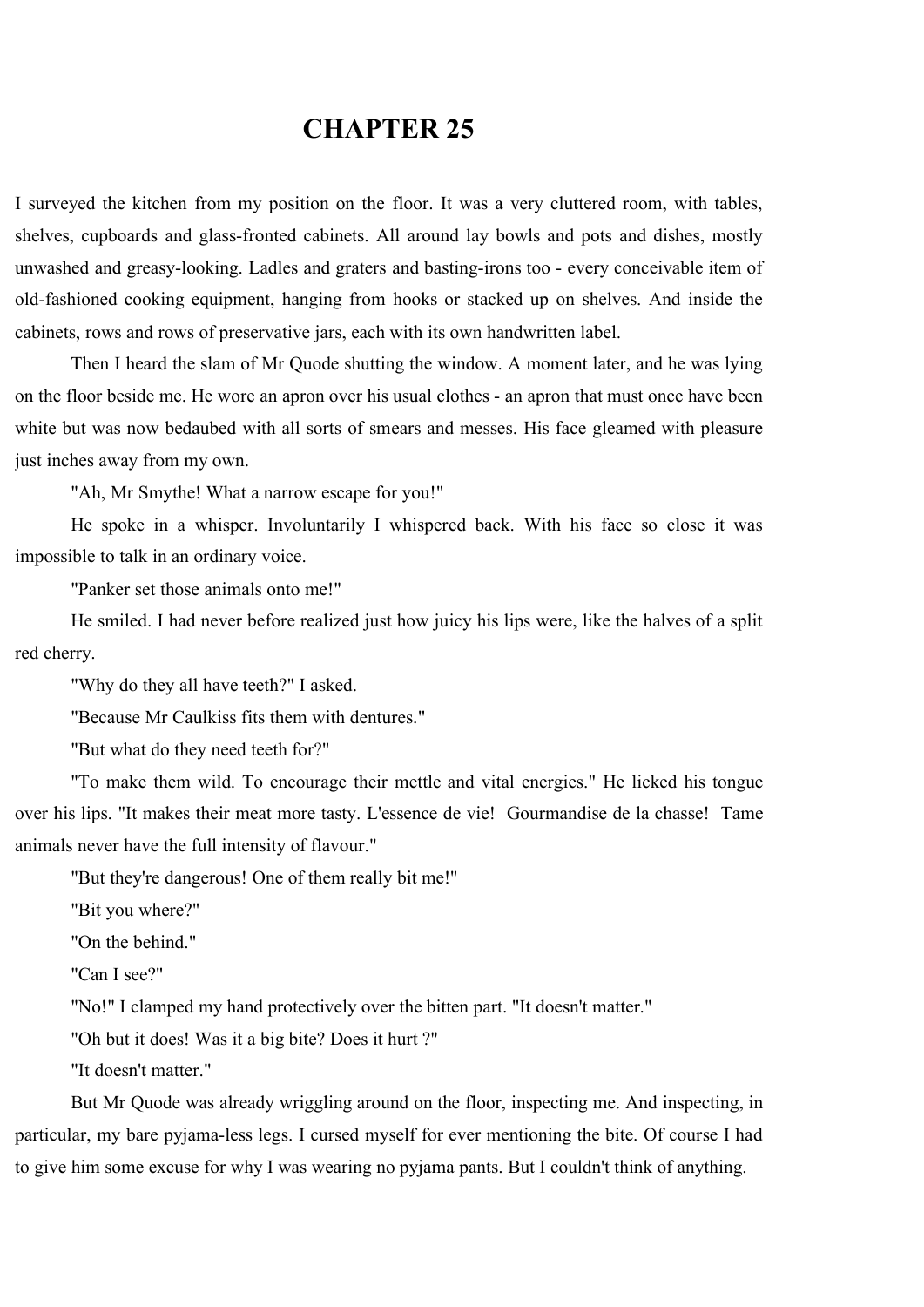"Ah dear!" he murmured. "What blatancy! What flaunting of flesh! What leggishness !"

He seemed completely fascinated. I felt more and more embarassed. Finally I said:

"I took my pyjama pants off because I was hot."

He loosened the cravat from around his neck, and used one end of it to wipe his forehead. He stared and wiped, and wiped and stared.

"I mean, my legs were hot. Sitting by the fire. And then I sort of - er - forgot to get dressed again . . . afterwards."

He turned his face towards me. His eyes were very soft and moist and slithery.

"No need to explain," he whispered. "I quite understand."

"You do?"

"I always knew it would happen. When you got over your illness and recovered your strength. Only -" he lowered his voice to an even more intimate whisper "- I didn't know that it would be your legs."

"You didn't know -?" I was completely out of my depth.

"No! But I should have guessed! It's perfectly obvious. Such large legs you have! So firm and muscular ! And very hairy! They were bound to be the first to feel it!"

"Feel what?"

"The urge to transgression!"

"The urge to transgression? I don't know about that. They were just hot."

"Of course they were! And they wanted to be out in the open! To have the cool air wafting around them! And look at them now!"

I looked. I was relieved that the dressing-gown was still well pulled down over my thighs. "What about them?"

"Touching the floor! The sensation of cool kitchen tiles! Even cooler than the air! What extremity of feeling! Oh, I can't resist! I'm going to try it too!"

He rolled up the cuffs of his trousers, exposing his legs to the knee. His legs were very pale and naked and blubbery-looking. He flopped out flat on his back with his calves touching against the tiles.

"Ooooh! Yes! Ooooooh!"

In a moment he was quivering and thrilling all over. His eyelashes fluttered as though he was about to faint.

"Stop it, that's enough," I said sharply.

"Oh, more than enough!" He sat up and wiped his brow. "Too much! Much too much! But I know what'll be even colder!"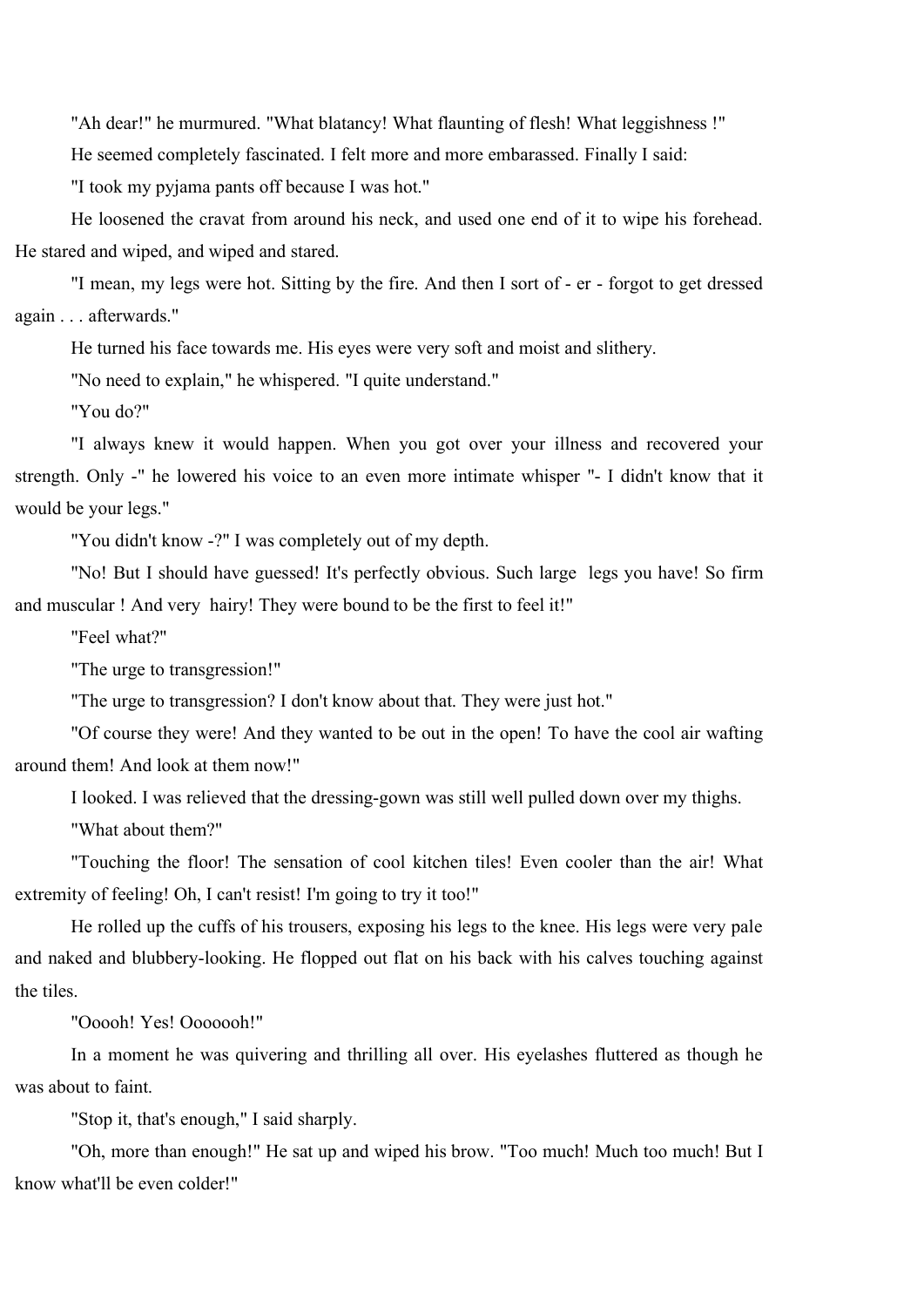Before I could stop him he was up on his knees and shuffling away across the kitchen.

"Don't move!" he called out over his shoulder. "Stay where you are!"

I watched him reach up onto the tables and into the cupboards and shelves. When he came back he was carrying a whole collection of bowls and implements. He settled down beside me again, and spread the things out on the floor.

"Now! Where shall we begin? What about this? Let's start with the coldness of metal!"

He picked up a meat-cleaver with a broad blade of shining steel. He pressed the flat of the blade against the skin of his leg.

"Ahhh!" he gasped. "Mmmmmmm!" he moaned. "Oh, unspeakable! Unutterable!"

He looked as if he was about to faint again. But suddenly he rolled over, lifted the cleaver from his own bare leg, and pressed it against mine instead.

"Yow! That's freezing!"

"Yes, yes! Feel it! Feel it!"

"No! Take it off!"

But he kept on pressing. He was horribly excited. I was half afraid that he would turn the edge of the blade against me. I reached forward and pushed back his arm, moving the cleaver safely away. He yielded without resistance.

"Didn't you like that?" he asked, oozingly. "Was it too hard ? Wait! Here's something soft !"

He dipped his hand into one of the bowls he had brought and fished out something soft and pale. It was spongey and cellular and dripping with liquid.

"Let's try this! It's been standing in ice! You can have first go!"

The thing wobbled disgustingly in the hollow of his hand. I realized that he was about to press it against the skin of my leg. I jumped back and scrambled to my feet. I had had as much as I could take.

"Oh, don't go!" He gave a little cry of disappointment. "Are you offended? Do you think it's sinful? But you don't believe in sin!"

He wriggled around like a slug on the floor. Even as he spoke his arm was moving, as if of its own volition, carrying the thing in his hand towards his leg. When it made contact, his eyes took on a sudden inward look.

"Ooh la la!" he murmured to himself. "The little tinglings! Le frisson nouveau !"

"Goodbye," I said. "I'm going back to the parlour now."

There was no reply. I stepped right over him on the floor. He was wriggling and writhing in voluptuous bliss. In no time at all I was out of the kitchen and back in front of the parlour fire again.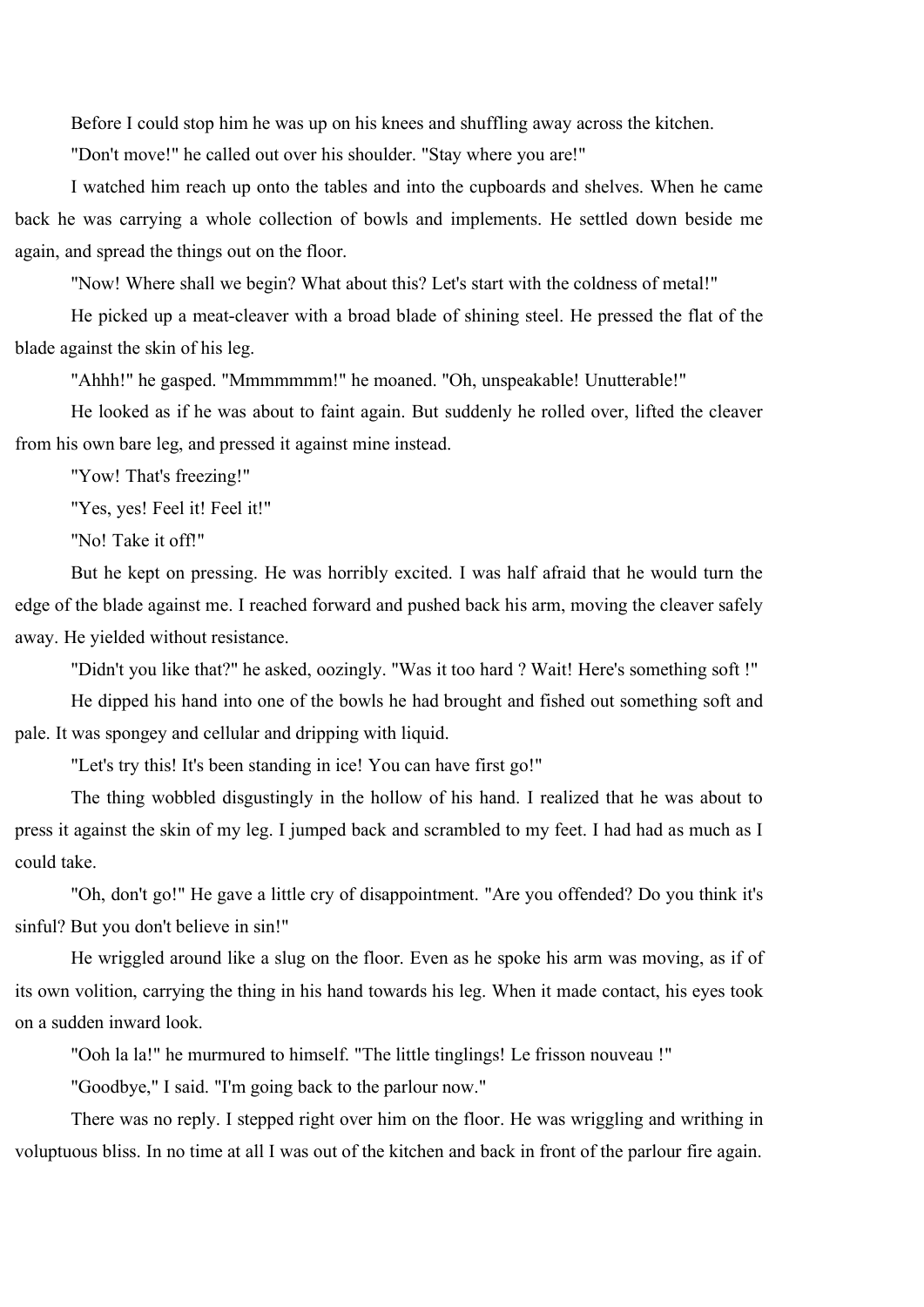And that was where I stayed for the rest of the day. I didn't feel like making any further explorations. I sat in my chair with one of Mr Caulkiss's manuscripts spread out on my lap, pretending to be absorbed in what I was reading. When Mr Quode looked in on me a little later, he went away again without a word.

I was thankful to have escaped from his bizarre attentions, at any rate. But I wondered what would happen when he and Panker reported to the others. I still felt aggrieved over being attacked by the animals. But I decided not to complain. It wasn't in my interest to get on the wrong side of the inhabitants.

## **CHAPTER 26**

They didn't come into the parlour until after dinner. Before dinner I could hear them talking and arguing in the kitchen. It was after seven o'clock when they all trooped in. They looked very solemn. Melestrina nursed my bundled-up pyjama pants against her bosom.

"I see you've brought my pyjama pants!" I said brightly. "Is that Panker still inside them?"

"It is," said Mr Caulkiss.

"I left them behind, you know. When I went for a little walk today."

"We know. You talked to Mr Scrab."

"Ah yes, Mr Scrab. I hope he's all right?"

"All right?"

"He seemed to be coming down with some disease."

"Mr Scrab is always coming down with some disease."

"Really? But then why does he lie out there in the open? Is he imprisoned there?"

"No. He can leave whenever he wants. He likes to lie out there. It is his inclination."

"But it must be terribly damp and chilly. And he's so old! He was telling me -"

"What?"

"How old he was."

"Anything else?"

"And how he saw the vicar of Morbing Vyle."

"What about the vicar of Morbing Vyle?"

"Nothing. That was when the disease came over him."

Mr Caulkiss revealed his teeth in a monumental display of yellow ivory.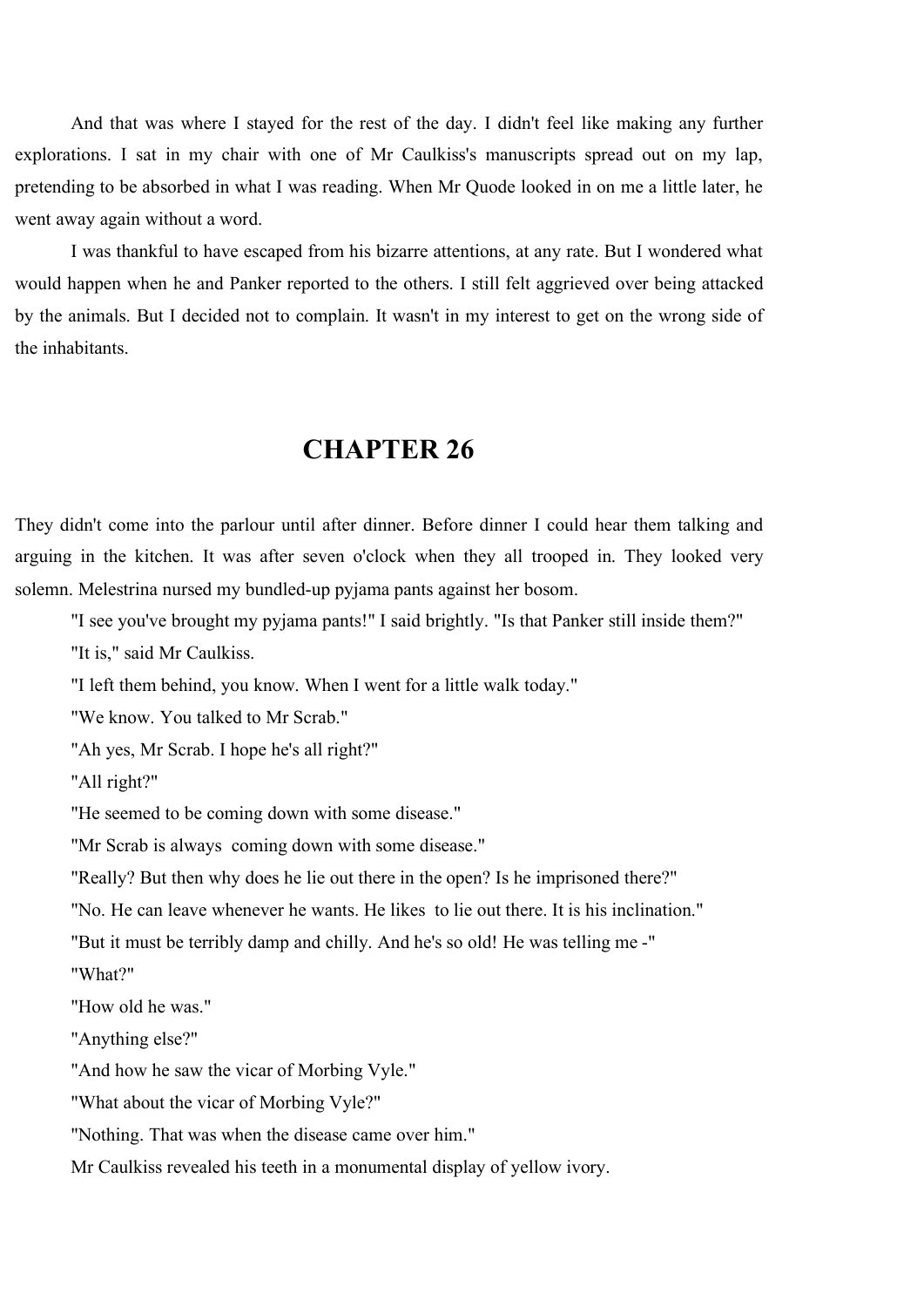"You shouldn't talk to him, Mr Smythe."

"No?"

"No ."

There was a long silence. Mr Caulkiss made a gesture to Melestrina. She stepped forward bearing the blue-and-white bundle of Panker-filled pyjama pants.

Then she started to squeeze. With both hands she worked away at the bulge in the pants. Panker was being extruded like toothpaste from a toothpaste tube. Soon a tiny whir of toes and fingers appeared at the bottom of one pyjama leg.

She gave a final squeeze. Panker popped out like a bullet from a gun. He flew halfway across the room before he landed. Then he began whizzing around on the floor. There was a pink blur of baby and a series of high-pitched squeaks. Finally he disappeared behind the black curtaining drapes by the window.

Melestrina held the now-emptied pyjama pants out towards me as though making a grand ceremonial presentation.

"Thanks," I murmured awkwardly. I took the pants and put them on. I slid them up under Mr Quode's dressing-gown and fastened the cord around my waist.

Then suddenly Mr Caulkiss clapped his hands. I looked up and discovered that he was smiling.

"And now, the Lord be praised!" he cried. "For your recovery, Mr Smythe! A pleasure to see you up and walking!"

"And doing it so well !" added Mr Quode.

"Thanks be, and gratefulness!" boomed Melestrina Quode.

The mood had changed. Now they were all smiling.

"Yes," said Mr Caulkiss. "And since you're better, you can come with us tomorrow. No need to go wandering around on your own. We 'll show you what there is to be seen. Starting with our great building work on the Church of Morbing Vyle."

"Er, thank you."

"We shall all go. You can meet Gambels too."

"Gambels? Is this some other person I haven't seen yet?"

"You'll meet him tomorrow. And then in the evening we shall have a special banquet here in the parlour, to celebrate your recovery. No more eating on your own, Mr Smythe!"

"Formidable !" cried Mr Quode in French, kissing the tips of his fingers. "I shall create my finest recipes!"

"And I," cried Melestrina, "shall provide dramatic entertainment!"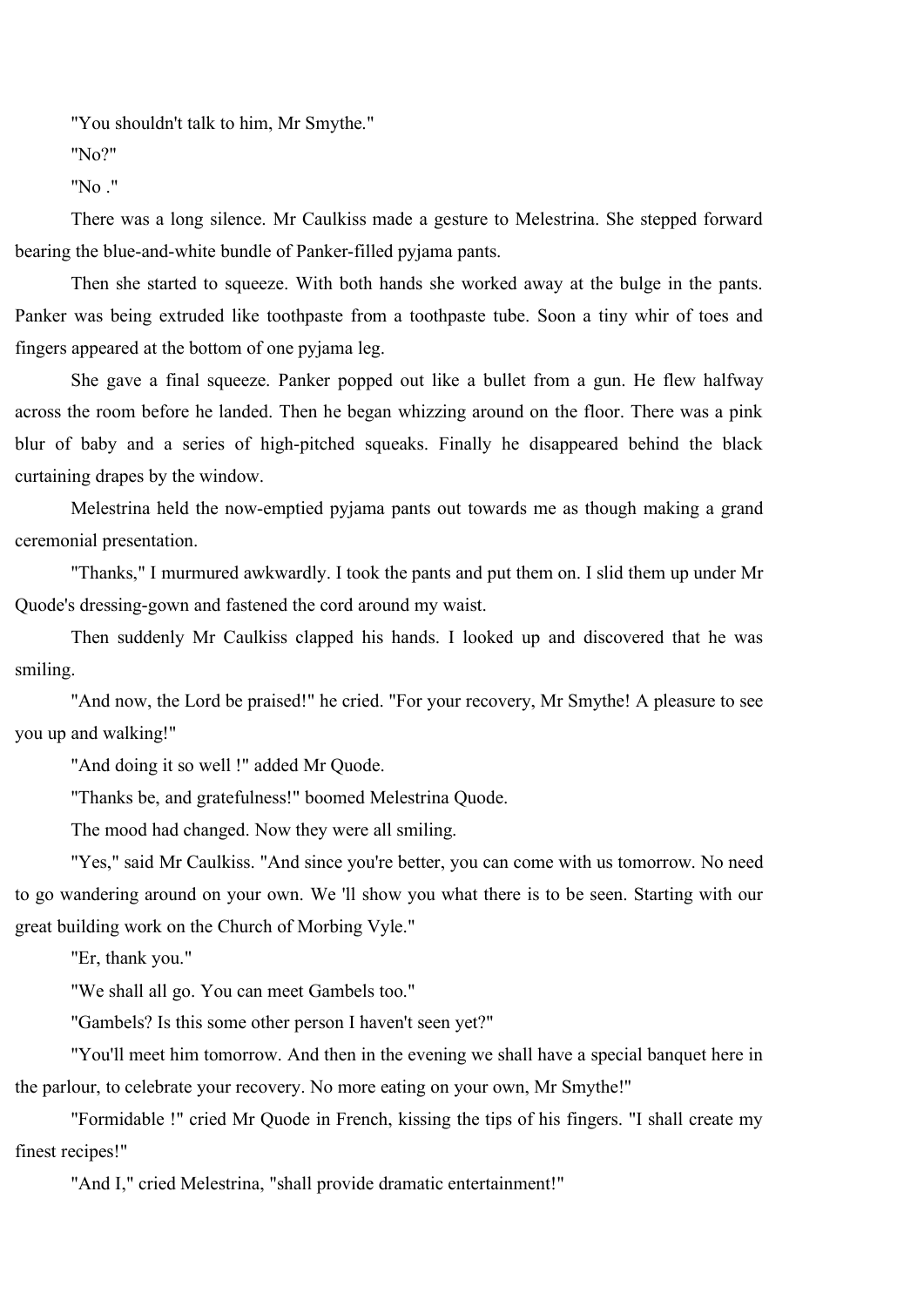"Won't it be good!" cried Craylene, fluttering her hands and dancing around. "Good! Good! Good!"

I smiled politely and said yes. Inwardly I wasn't so sure. But I could see I didn't have much choice in the matter.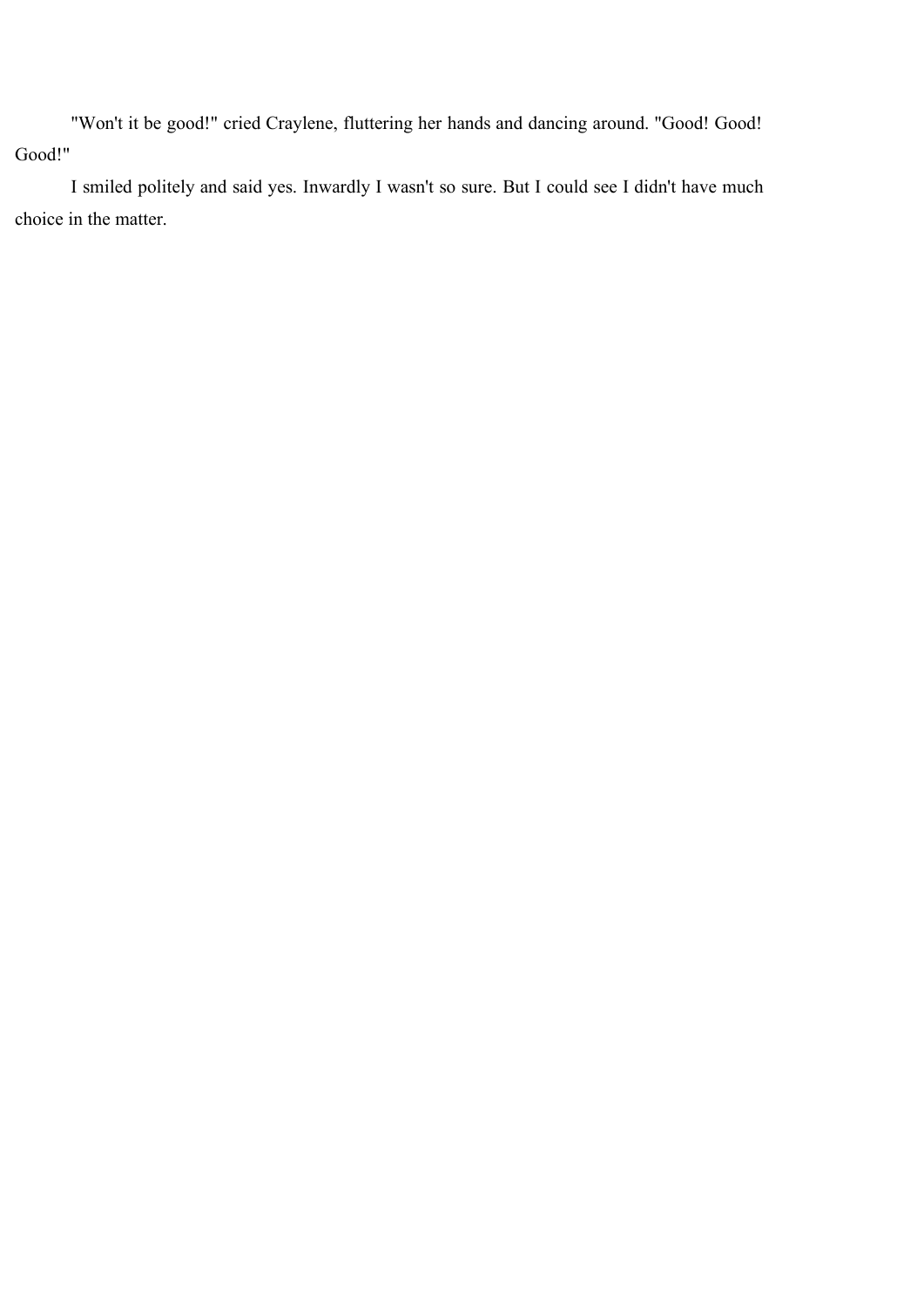



# THE BANQUET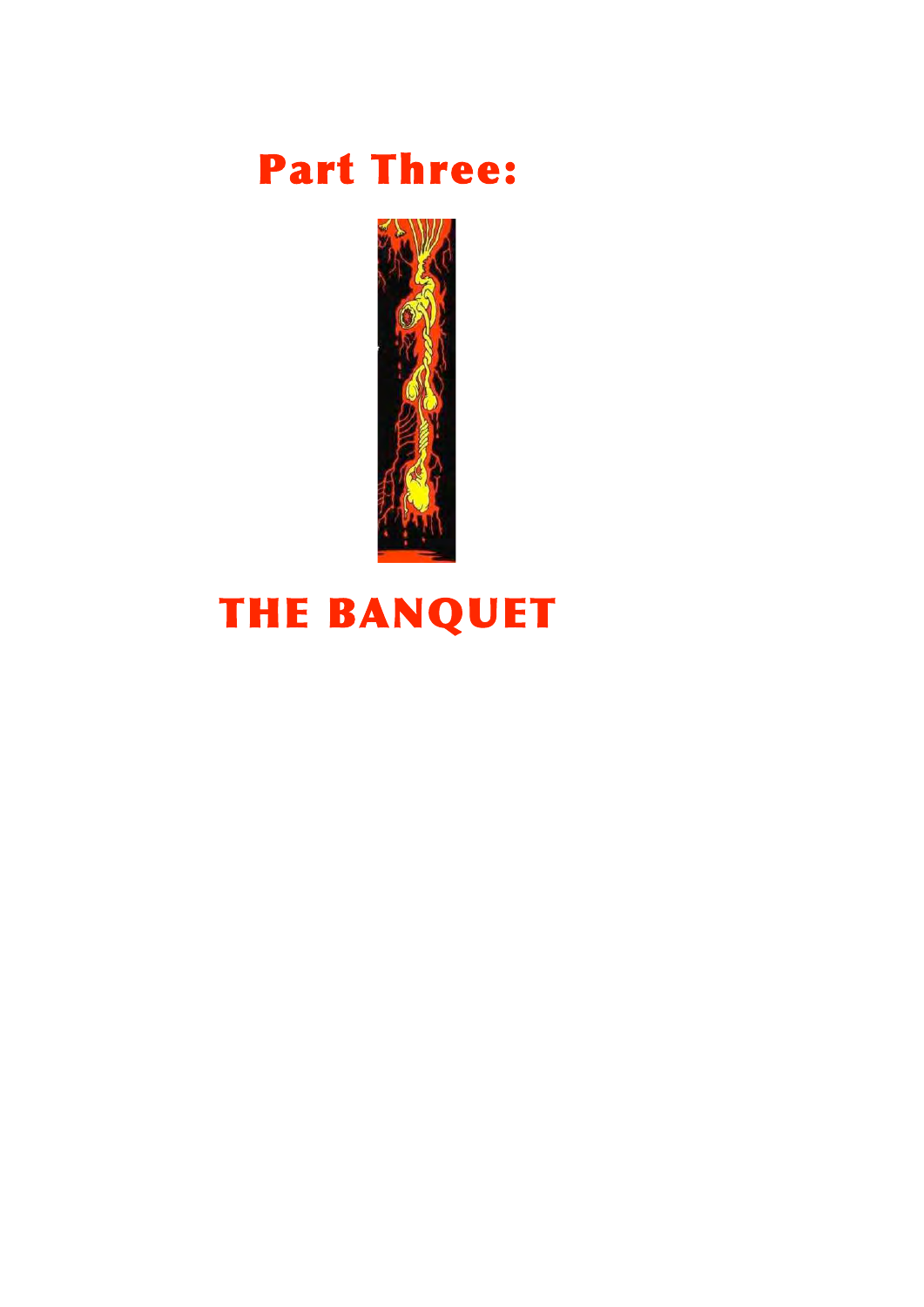# **CHAPTER 27**

By the following morning the weather had taken a turn for the worse. It was much colder, with only a pale wan glow of sun from behind a haze of clouds. The ground was white with a sparkle of hoarfrost. Everything seemed crisp and brittle, every sound rang in the air like metal. Our breath came out in long steaming plumes.

For the first time in two weeks I wore my own clothes, my own shirt and socks and briefs, my own trousers, jumper and coat. But not only my own clothes. The inhabitants of Morbing Vyle were determined to see me warmly wrapped up. So from Mr Caulkiss I had a long string spenser; from Craylene a fox-fur stole; from Melestrina a black velvet cape; and from Mr Quode, a cravat and a cummerbund. Clad in many thicknesses of clothing, I accompanied them out through the front door.

Gambels was asleep in a kennel outside the front door.

"Here he is," announced Mr Caulkiss proudly.

I don't know how to speak of Gambels - as an animal or as a human being. At first I could see only his head sticking out, encased entirely in a grey woollen balaclava. It was a human-looking head but it rested on the ground like the head of a dog. His hands stuck out alongside, curled up like paws. There was a collar around his neck and a chain attached.

Mr Caulkiss stooped down towards the sleeping form. Over his arm he carried a complicated harness of metal clips and leather straps. Now I could see what it was for. In two swift movements, he unhooked the chain from Gambels' collar and slipped the harness over his head.

Gambels sprang into action. He sprang to the left and sprang to the right, bashing his head successively on either side of the kennel door. The rest of his body rebounded around inside the kennel like an india rubber ball.

"Waff! Waff! Waffem!" he cried, in a strange meaningless voice. It sounded like the cry of a young boy.

He was dressed like a young boy too. Mr Caulkiss hauled on the harness and dragged him out of the kennel. He wore a frayed old jacket with a school badge on the breast pocket, a striped blue-and-green tie, and a pair of grey flannel shorts. A complete school uniform, with wellington boots on his feet. But he stayed down on all fours like a dog.

"Stand back!" warned Mr Caulkiss.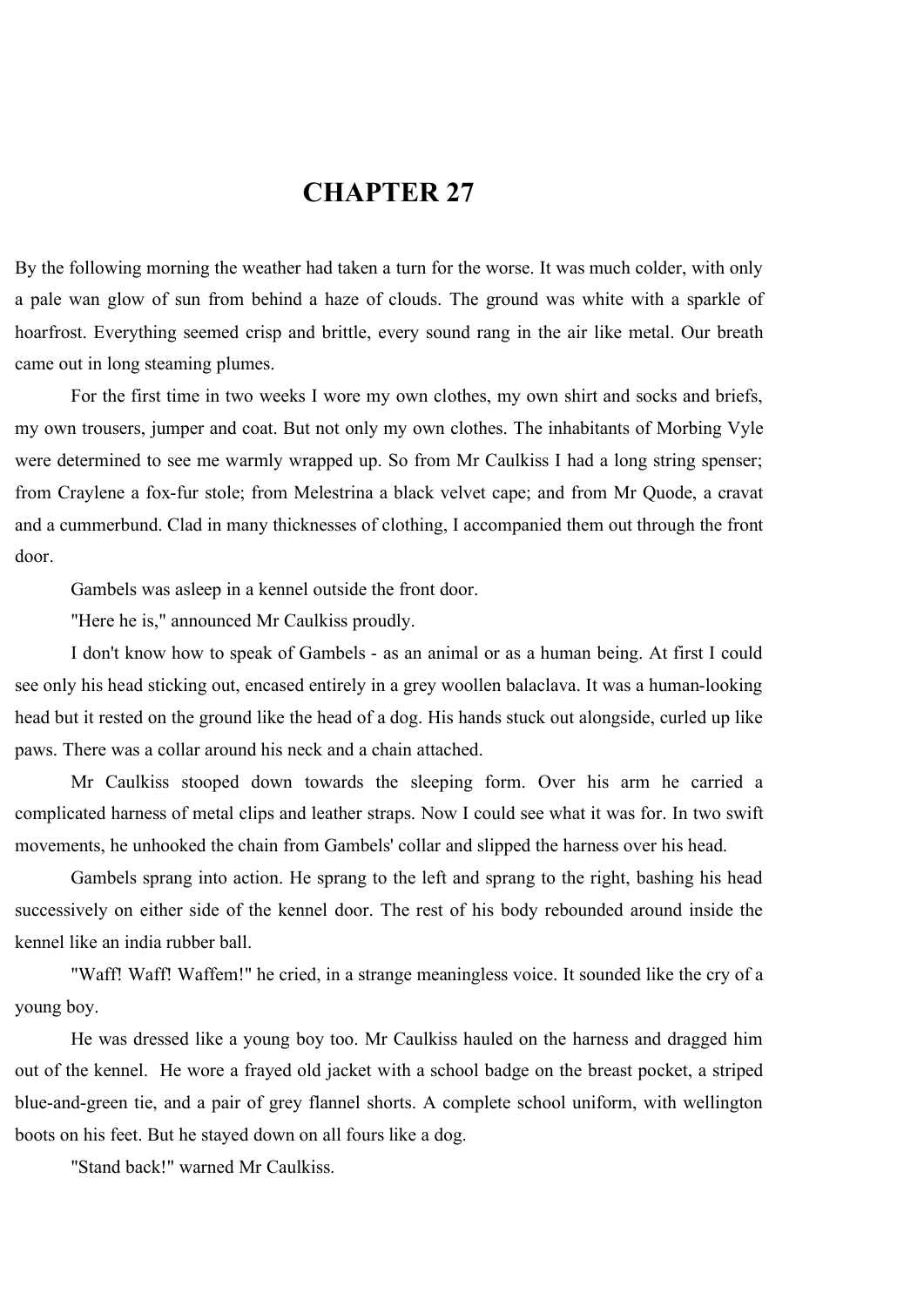Then Gambels turned into a kind of tornado. Back and forth, back and forth, he rushed crazily in every direction. His legs and arms kicked at the air, kicked at the ground, even kicked at himself. Several times his limbs got into such a tangle that he ploughed to a halt with his head rammed violently into the ground.

"Oing-a-boing!" he cried in his strange meaningless voice. "Hubbsa-hubbsa-hubbsa!"

But he was still on the end of the harness. And gradually Mr Caulkiss reined him in. The harness worked by means of tiny spurs which dug in at the sides of Gambels' neck. Mr Caulkiss worked the spurs by pulling on different straps. And gradually Gambels' wild gyrations evened out to a regular motion, round and round in a circle.

"Now!" cried Mr Caulkiss. "Forward to the South Transept! Off we go!"

And off we went. With another pull on one of the straps, Mr Caulkiss directed Gambels forward in a straight line. Immediately Gambels raced ahead at frantic speed - or tried to. But Mr Caulkiss leaned back on his heels, and Gambels' bare hands and booted feet skidded ineffectually on the ground. There was a tremendous spray of dirt and stones. Gambels' whole body rippled and twanged with muscular exertion. But still he could move no faster than Mr Caulkiss's walking pace.

"Ungalung! Galung-galung!"

Out across the building site we went. We came to the lines of the trenches and crossed over them one by one. Our route was marked by a succession of plank bridges. All around were fragments of wall and bits of stonework and mounds of earth.

"Isn't he a bundle of energy," said Mr Caulkiss admiringly, pointing at Gambels.

"Yes." I nodded. "But why does he act so strangely? What is he?"

"What is he? He's my son."

"Your son?" I could hardly believe my ears. "But you treat him like an animal!"

"Phuhhh! Not at all. What animal has that sort of energy? That is the energy of human blood!"

"But what about those spurs on his neck! How could you do that to your own son?"

"Ah, it wasn't easy. I had to design the whole thing myself. Very ingenious, don't you think?"

"But why ?"

"Why? Because of the wildness of his energy. Too wild for his own good,. See there?" He used the spurs to readjust Gambels' head to the side. "See that hollow on the side of his skull?"

"Yes."

"That's from the time he tried battering his head against the front doorstep. And see the scar running across behind his right knee?"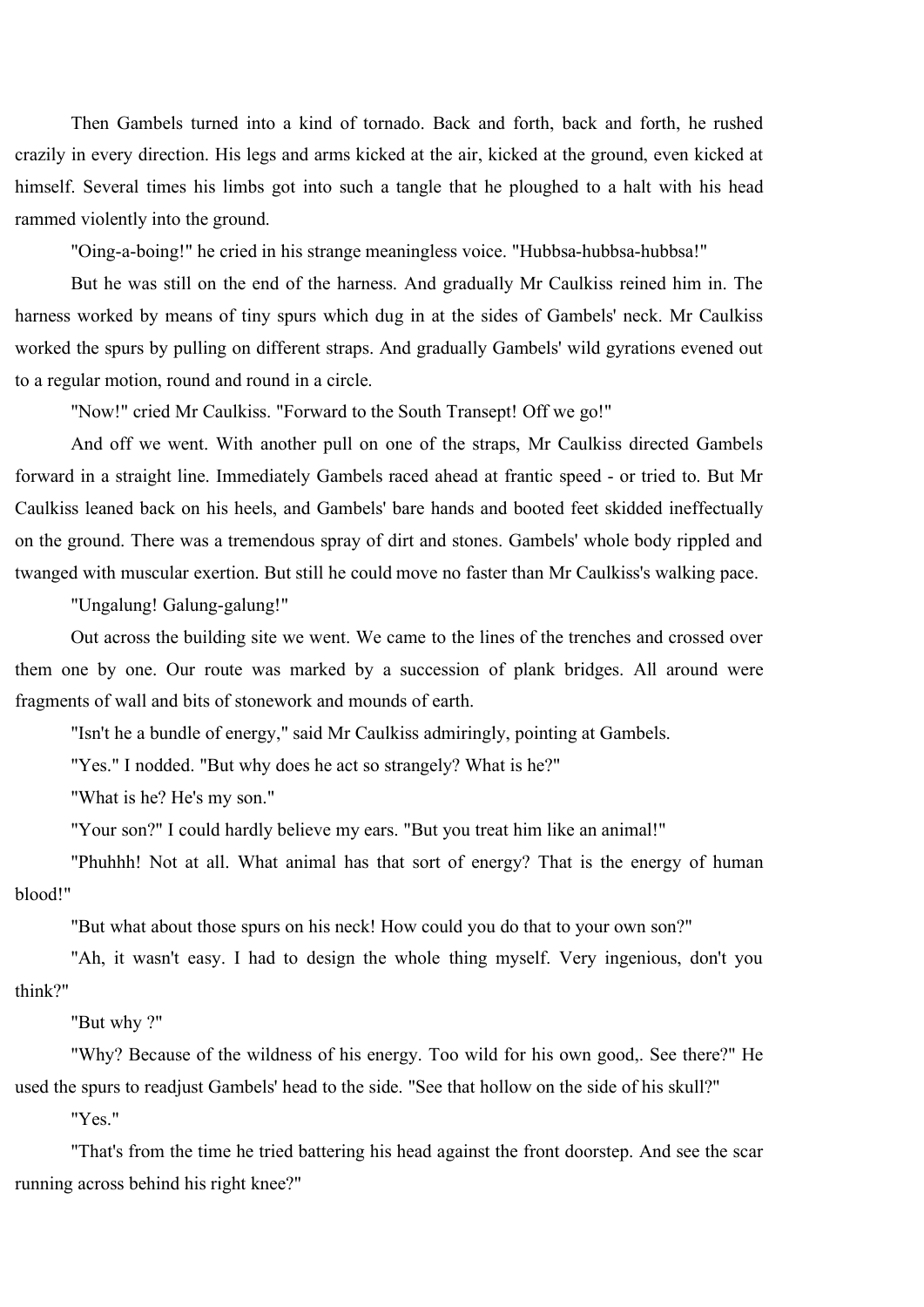"Yes."

"That's from when he almost managed to chop off his leg on the edge of a spade."

"But why on earth would he want to do that?"

"Ah, just boyish high spirits. He's always breaking his bones or fracturing his neck."

"You mean, he'd destroy himself if he wasn't controlled?"

"Pity, isn't it?" Mr Caulkiss tugged thoughtfully at his nose. "It's the energy of youthful blood. Panker is similar. Tremendous energy but difficult to harness. Hah! Old blood is much more manageable. But then there's the opposite problem. Very old blood has so little energy that the circulation is always liable to seize up altogether. That's when the human body suffers from heart attacks. According to my calculations, the best blood is that of a young adult, between about twenty and thirty years old. Preferably male. That's why - ah!"

He stopped suddenly in mid-speech. We had arrived at our destination. It was a row of unfinished pillars, stumpy cylinders built up only a few feet off the ground. They were linked by a line of stones and bricks. Mr Caulkiss reined Gambels to a halt.

"This," he announced, "is the South Transept of our church. Now you shall watch us build."

# **CHAPTER 28**

And that's what I did for the rest of the morning - just stood and watched them build. When I offered to help they wouldn't hear of it.

"No, no! Not yet! You'll be ready soon enough!"

Each had a different task. Mr Quode mixed cement in a long trough. Mr Caulkiss controlled Gambels. Gambels dragged a wooden sled back and forth, bringing bricks and stones from a nearby pile. Melestrina unloaded the sled and cemented the bricks and stones into place. And Craylene fluttered around with a cloth and a brush, dusting off the building materials.

It was a slow and boring business. Only Melestrina was good at her job. With her massive chest and arms she could lift hunks of stone and stacks of bricks that would have floored a navvy. But Gambels was more trouble than he was worth, managing to overturn the sled on every second journey. And Mr Quode was so obsessed with mixing his cement to a state of absolute perfection that it was never ready for use when it was wanted. I soon lost interest in their farcical activities.

As the morning wore on the temperature sank lower and lower. A brisk wind sprang up, blowing icy and cold across the wide open space of the site. I had to stamp my feet and swing my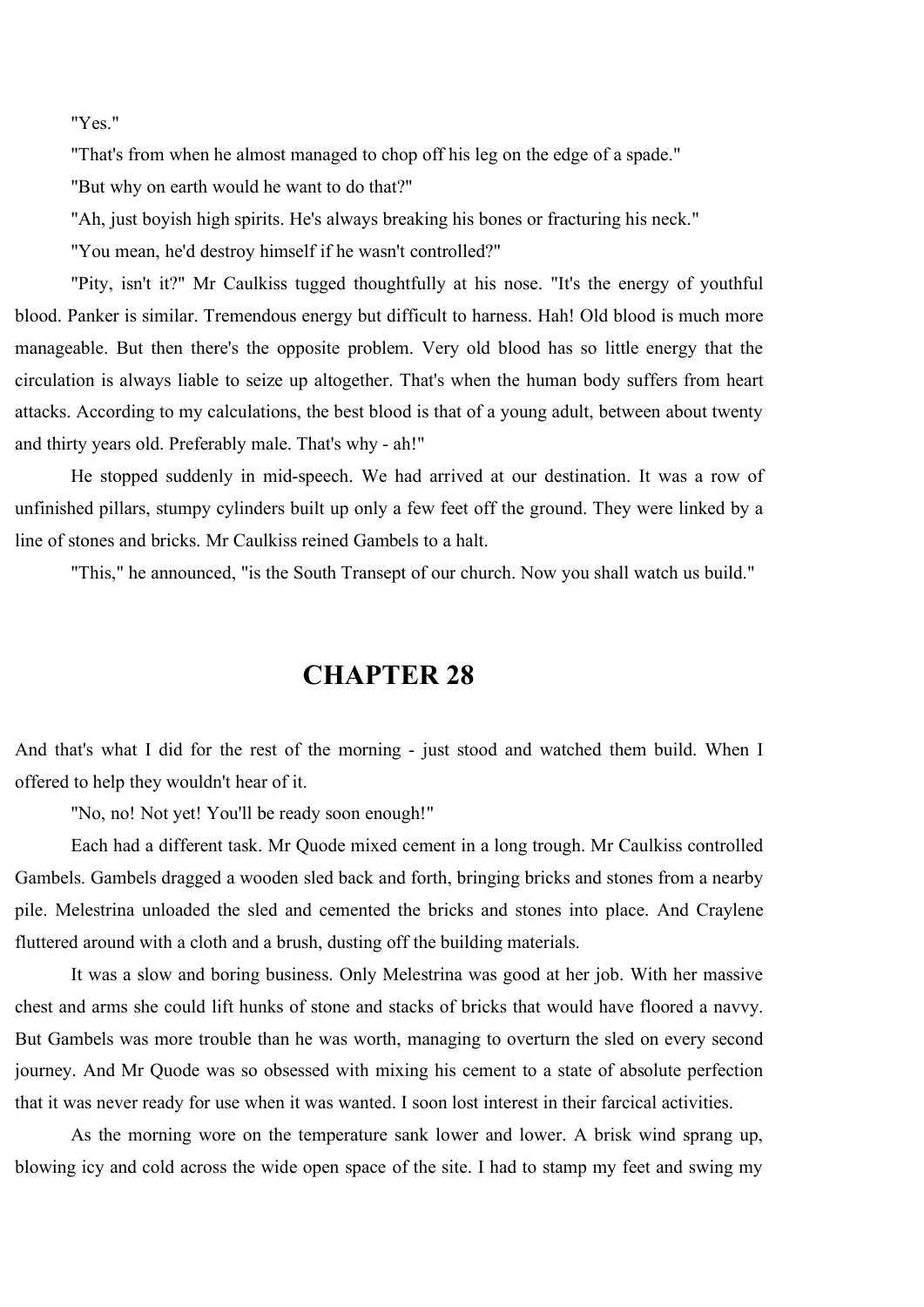arms. Even with all my layers of clothing I could hardly keep warm. There were heavy dark clouds too, rolling in from the east. Cold enough for snow, I thought to myself. Miserable weather!

I drifted off into memories of Australia. Back home now, it would be almost the height of summer. Hot sun, blue skies, temperatures up in the thirties. Just the weather for going down to the beach. Swimming and bodysurfing . . .

Around the middle of the day Mr Quode went off to the vicarage. He had some more cooking to do for the banquet. He returned about an hour later, carrying our lunch in a small wickerwork hamper. Then Craylene and Melestrina downed tools, and Mr Caulkiss tied Gambels to the base of one of the piers. We all sat down around the hamper.

"Not too much eating now!" warned Mr Quode. "We must save ourselves up for tonight!"

There wasn't much to eat anyway. We had a couple of home-made scones each, accompanied by a cup of tea. The scones were spread with a sort of bitter black jam and the tea tasted like an infusion of straw.

"This is to cleanse our taste-buds," explained Mr Quode. "To tone up the palate for cuisine a la Quode !"

I forced the scones down because I was hungry and drank the tea because it warmed me up. Nobody spoke. In the end I broke the silence myself.

"I've been wondering," I said. "What's the date today?"

"The date?"

"It was eight days before I came downstairs, and a week since then. It must be nearly Christmas."

"It is December the 23rd."

"The 23rd! Then the day after tomorrow is Christmas Day!"

The Caulkisses and Quodes said nothing.

"It'll be the first Christmas I've ever spent away from home," I mused. "I'll miss it. We've always had a traditional family Christmas. Roast dinner on even the hottest day."

Still there was no response from the Caulkisses and Quodes.

"What do you do here for Christmas?" I asked.

"Nothing," said Mr Caulkiss.

"Nothing? But you must have Christmas presents and Christmas dinner and - "

"We don't believe in celebrating Christmas."

"Oh."

Mr Quode reached across to pat my hand. "Of course, if you like Christmas celebrations, Mr Smythe, I'm sure we can manage quelquechose . Just to make you feel at home."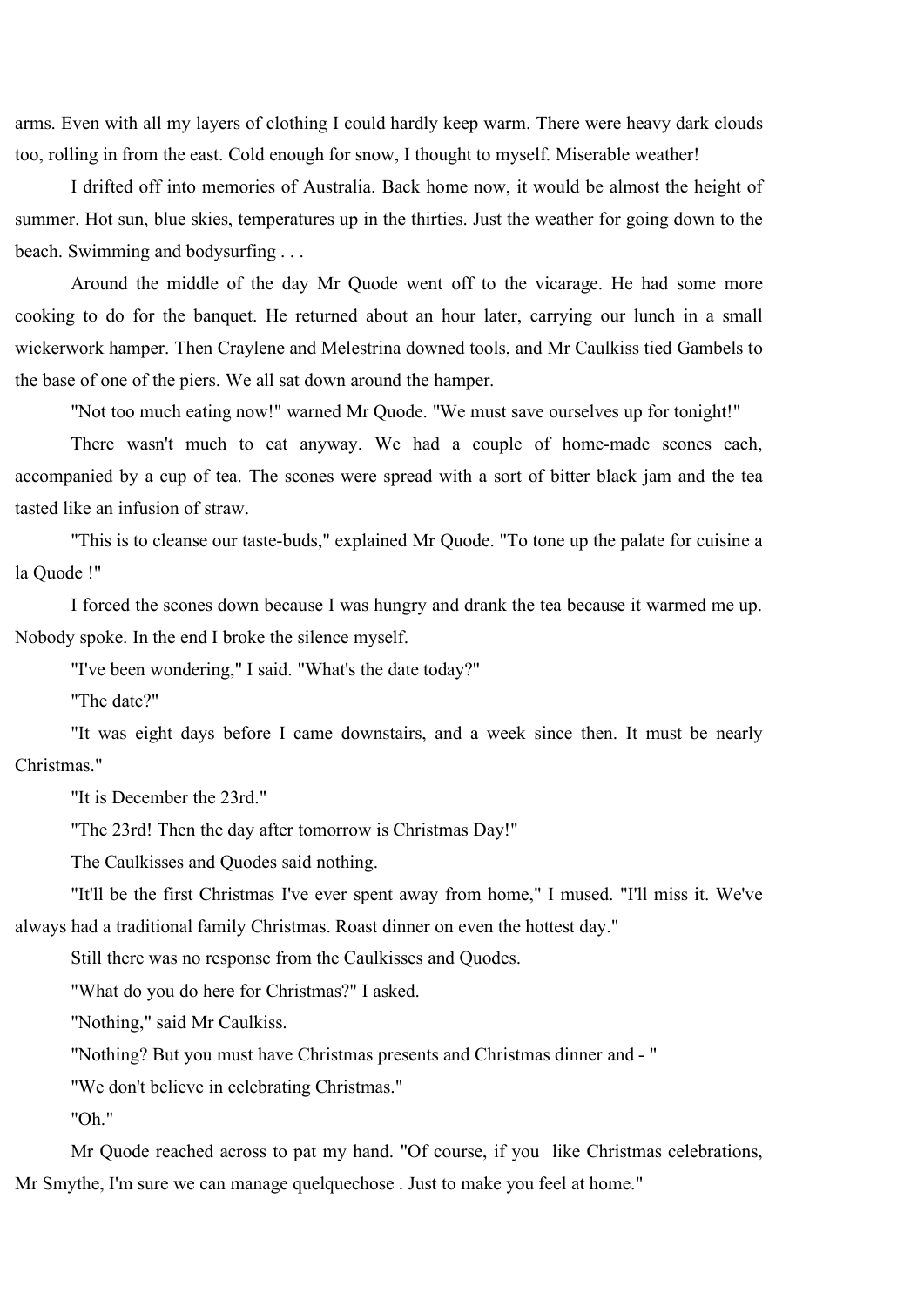I pulled my hand away. "No, whatever you do . . . I don't want to impose."

We continued eating in silence. Here was another mystery to ponder. What kind of Christianity didn't celebrate Christmas? Was it because of their hatred of modern materialism? Perhaps they had rejected Christmas because of the way it had been commercialized?

When lunch was over, Mr Quode packed the crockery back in the hamper. Then everyone rose to their feet. I could see that they were about to resume work. But I'd had enough of standing around getting cold.

"I've got a request," I said. "I'd like to take a walk."

"A walk? Where?"

"Anywhere. I'm freezing to death. A walk will warm me up."

Mr Caulkiss looked down his nose and nodded thoughtfully. "Cold are you? Well then, a walk is a good idea. I think we can spare my wife for a while. She can take you on a tour and explain the architecture of our Church."

## **CHAPTER 29**

And so we set off, Craylene Caulkiss and I. We passed alongside trenches and over plank bridges. We viewed ramps of earth and bits of paving and stacks of building material. Craylene tried to do her duty as a guide, explaining about a porch here and an aisle there, a chapel here and an ambulatory there. But I soon gave up listening. It was too difficult to follow her rambling twittering voice.

I paid attention, though, when she suddenly asked: "Would you like to see the trench where you fell down, Mr Smythe? Would you? Where we rescued you?"

I nodded eagerly. I was still trying to recover my missing memory. Perhaps the sight of the place would remind me.

"It's at the far end of the choir," she said. "Near the High Altar."

We picked our way across the foundations of the choir. The choir alone was a quarter of a mile long. As we approached the far end, I saw a row of chairs and a lectern and a sort of oblong block covered with a white cloth.

"What's that block thing?"

"That's the High Altar," said Craylene. Her voice dropped to a reverential hush. "Mr Caulkiss conducts the services there. We sit on the chairs."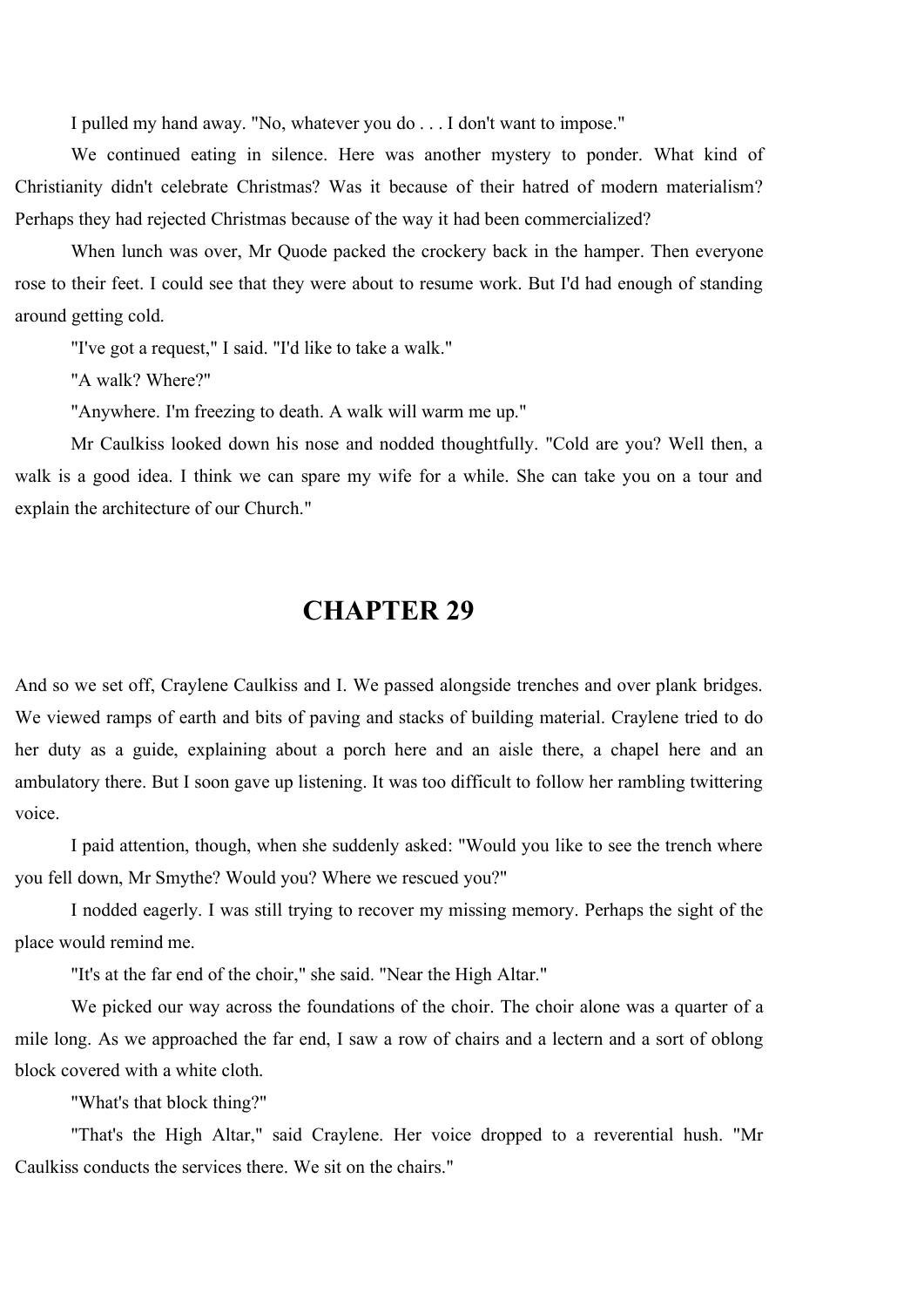"I see. And are those the chairs you were coming to collect when - ?"

"When we heard your cry of help! Yes! Yes!"

As we came closer I could see the gold border on the white cloth, and a flat silvery box sitting on top of the block. I began to have a vague feeling of familiarity. A vague feeling that I had seen these things some time before. But when or where I couldn't remember.

"What's that on top?" I asked.

"That," breathed Craylene, "is the Box of Tools."

"A box of tools ? What's a box of tools doing on top of an altar? That's not very respectful!" "Oh but it is, Mr Smythe! It is!"

"I don't understand."

"Of course not! Not yet! But you will!"

She bob-bobbed her head towards the Altar, and murmured the words of a prayer to herself. She finished with a loud "Amen!" Then we continued around by the side of the Altar. About fifteen yards further on we came to a deep curving trench.

"Is this it?"

"Yes!" She moved forward to the exact place. "Here!"

I looked down into the trench. I had high hopes. Surely this would jog my memory. But I was disappointed.

"See the pile of earth that fell down onto you?" cried Craylene. "See where the trench caved in at the side?"

I stared and racked my brains in vain. I could even see the marks where my feet had skidded over the soft edge of earth at the top. But it meant nothing to me. The blankness in my mind remained as blank as ever.

"This is where we found you, Mr Smythe." Craylene's patter went on and on. "So close to the High Altar! Wasn't that a good omen? To be found so close to the High Altar! Mr Caulkiss said it was a very good omen!"

I turned away. And then suddenly a corner of the blankness lifted. It wasn't the trench or anything to do with the trench. It was a faint smoky smell in the air. I remembered that smell! The smell of the forest!

I looked up. The burned-out trees circled around this end of the choir a mere thirty yards away. I gazed with a new sense of recognition. All at once I remembered my very first sight of the forest.

The memory was as vivid as if I were actually reliving the scene. I had just pushed my way through a thicket of bushes, I had just come out into the open - and there on the other side of a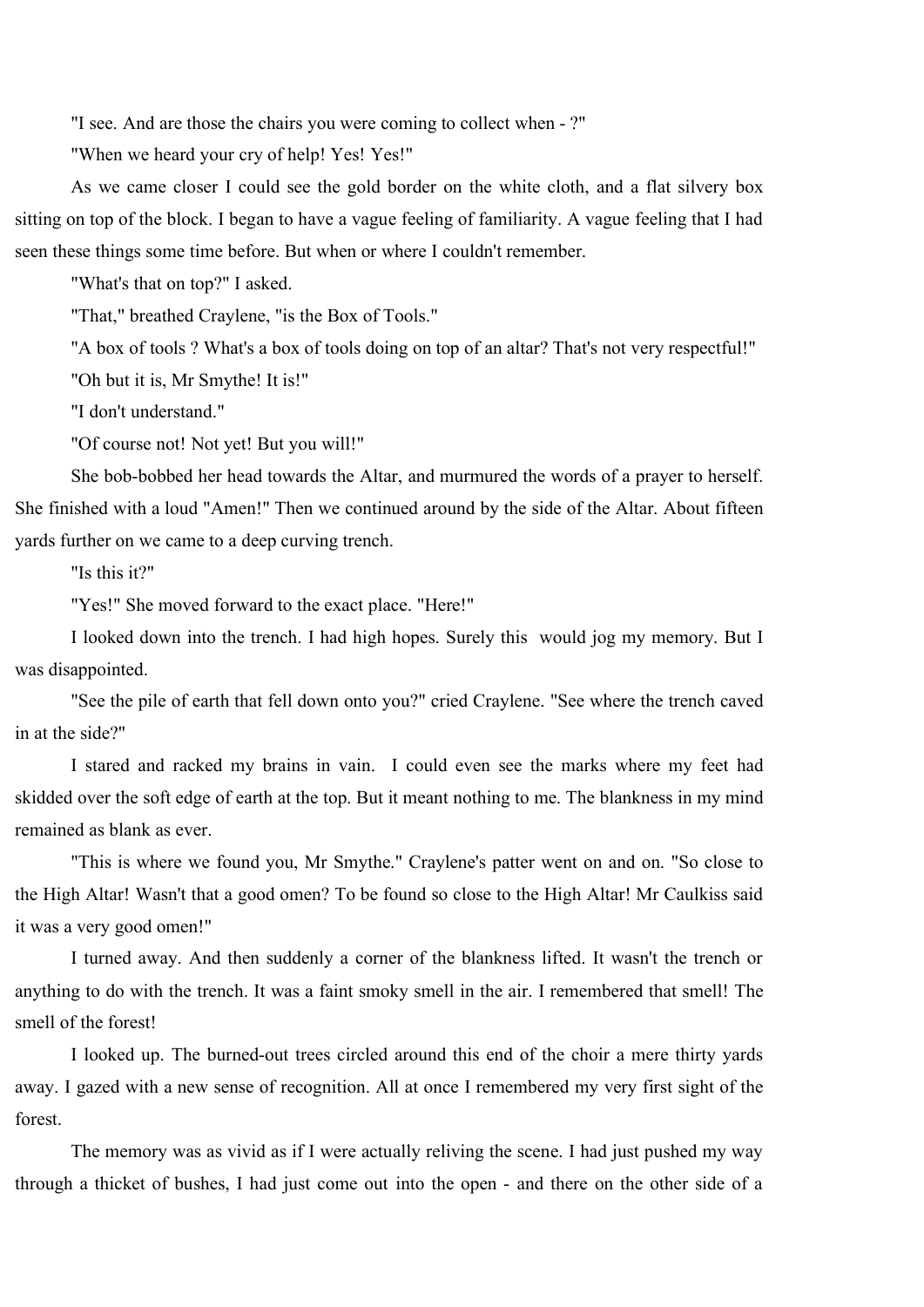stream were the gaunt and blackened trunks, the canopy of charcoal branches, the white ash on the ground! The same as I was looking at now! The smell of the smoke recreated the whole scene in my mind.

Without exactly thinking about it, I set off walking. I crossed the trench by a convenient plank bridge and headed towards the forest. I wanted to see the trees close up. I hardly even noticed that Craylene was calling out. I was totally absorbed in trying to remember the past.

So what happened after that very first sight of the forest? I must've crossed the stream and walked in amongst the trees. Yes, yes, the avenue of trees! Now it came back - my feet padding along in the ash, everything so still and silent. Until - what was it? Of course! The rain began!

I was getting more and more excited I walked faster and faster. But Craylene caught up. Her diminutive legs twinkled as she ran. She came running up alongside, hopping and fluttering and waving her arms about. There was a frightened tremor in her voice.

"Where are you going, Mr Smythe? Come back! Turn round!"

"Don't distract nme," I answered curtly.

I was trying to hang on to the thread of my thoughts. What happened after the rain began? Something had happened . . . If only Craylene would be quiet! Now she was plucking at my sleeve with tiny white hands.

"Mr Smythe! It's dangerous! You mustn't disturb them! You mustn't, you mustn't, you mustn't!"

I brushed her hands aside. But she grabbed hold of the tails of my coat. Her eyes were wide with fear and panic. I didn't bother to detach her. She was so frail, she had no weight to throw against me. I just kept on walking and dragged her along in my wake. She soon gave up and let go.

I came to the edge of the white carpeting ash. Another three strides and I was in under the canopy of branches. The air seemed suddenly full of gloom and shadows. There was no avenue here, just a maze of black jagged trunks and hollow shells. I stared and studied and concentrated . . .

And then I remembered what had happened after the rain began. The sounds, the hissing sounds! The voices coming from the trees! That was it! The sounds of the rainwater making contact with the deep smouldering heat inside the trees!

On a sudden impulse I stepped up to the nearest tree. It was cleft with a great fissure down the middle. I plunged my hand inside and felt for the interior wood. I reached in with my whole arm right up to the elbow.

Then Craylene started to scream.

"AIEEEEEEEEEEEEEEEEEEEEEEEEEEEEEEEEEEEEE!"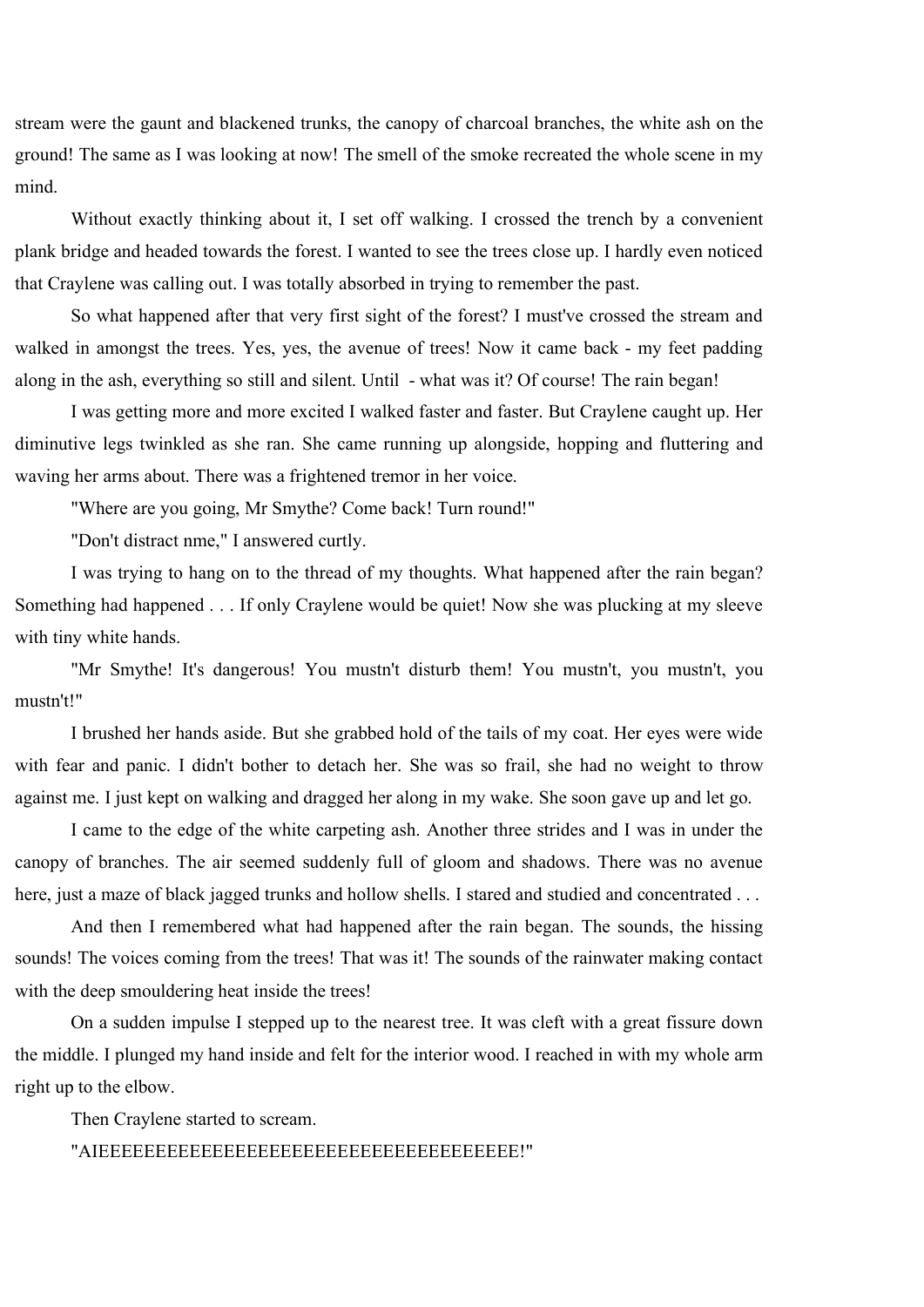It was unnerving and inhuman, unbelievably high-pitched. She stood ten feet away from the edge of the forest and the scream just poured out of her. Her face was fixed like the face of a doll, with round open mouth and black staring eyes.

But now I could feel the temperature rising in the wood. Amazing! It was just as I remembered it! First a faint glow, then a warmth, then a definite heat. I pulled my hand away.

"AIEEEEEEEEEEEEEEEEEEEEEEEEEEEEEEEEEEEEE!"

Still she was screaming, on and on and on. Impossible to concentrate any further. Her scream had broken the train of my memories.

"Okay, okay!" I shouted. "I'm coming back now! No need to carry on!"

The smoky smell in the air seemed to have grown stronger. I headed back out into the open. Craylene's scream shut off as suddenly as it had begun. It was as though she had never been screaming at all. She stamped her foot.

"Naughty Mr Smythe!" she cried. "Naughty !"

I shrugged. "Why do you say that? What've I done wrong?"

But Craylene wouldn't reply. She turned on her heel and marched off ahead. She puffed out her tiny breast like a ruffled pigeon, making little tsk-tsk-ing noises to herself. I could see that she expected me to follow.

I followed. We crossed back over the plank bridge and detoured once more around the High Altar. Obviously we were heading straight back to Mr Caulkiss and the others. I had the impression that I wasn't going to be too popular.

But I didn't care. I was elated. My amnesia had finally started to lift. I had managed to remember something at last. Now I felt sure that it was just a matter of time. Sooner or later everything would come back to me.

## **CHAPTER 30**

I was right about not being too popular. The others must have heard Craylene's scream. They had probably watched the whole scene. They didn't actually come right out and accuse me of anything but there was no mistaking the sternness of Mr Caulkiss's frown.

"Look at the state of you!" he said. "Filthy!"

It was true. My arm was black with charcoal all the way up to my shoulder. Mr Caulkiss wagged a bony forefinger.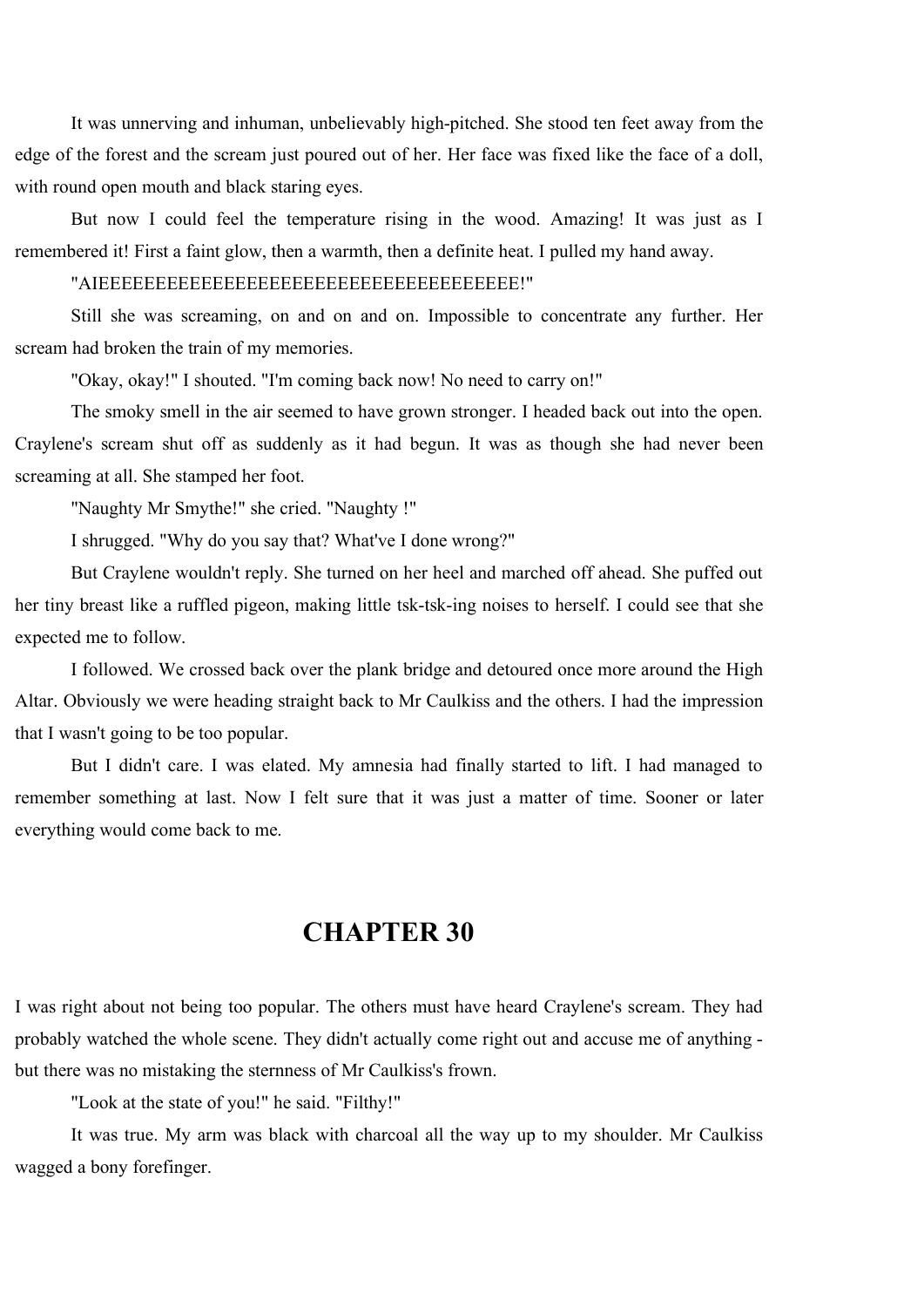"Back to the vicarage at once! You need a wash."

"Or a bath," interposed Mr Quode. "Let him have a bath. I'll take him back and run the water for him."

So it was agreed. Mr Quode escorted me across the building site, back towards the vicarage. At first we walked in silence. I had many things to think about. And the more I thought about them, the more puzzling they seemed.

For instance: the heat inside the trees. How long could the trees continue smouldering after a fire? It was two weeks since I had first passed through the forest, two weeks since I had first felt the heat inside the trees. Surely the wood ought to have cooled down by now?

That question brought up another one. How long before I arrived had the fire occurred? The continuing heat suggested a very recent fire. But if it was very recent, why had the Caulkisses and Quodes never even mentioned it? It must have been a tremendous holocaust, a truly terrifying experience for anyone living in Morbing Vyle. So how could they have failed to mention it?

And then there was Craylene's strange behaviour when I went up close to the trees. "It's dangerous," she had said. And even more mysterious: "You mustn't disturb them!" What did she mean by that?

I wondered if I could get the truth out of Mr Quode. I turned to address him. His eyes were already looking back at me, eagerly, willingly, the whites bulging out like hard-boiled eggs.

"Tell me about the forest," I said.

"The forest. Mmmmm." He sucked in and out with his mouth as if the forest was a flavour to be tasted. He didn't seem to like the flavour much.

"What happened to it? When did it catch fire?"

"Oh, a while ago."

"How long ago?"

"It didn't exactly catch fire. It was set on fire."

"By whom?"

"We don't talk about it very much in Morbing Vyle, Mr Smythe."

"Why not? Why don't you talk about it?"

"Oh la! How probing you are! Quelle impatience !"

"I think you're all afraid of it."

"Why should we be afraid of it?"

"Craylene - Mrs Caulkiss - was afraid of it."

"No, no! She was only trying to look after you."

"I don't believe that."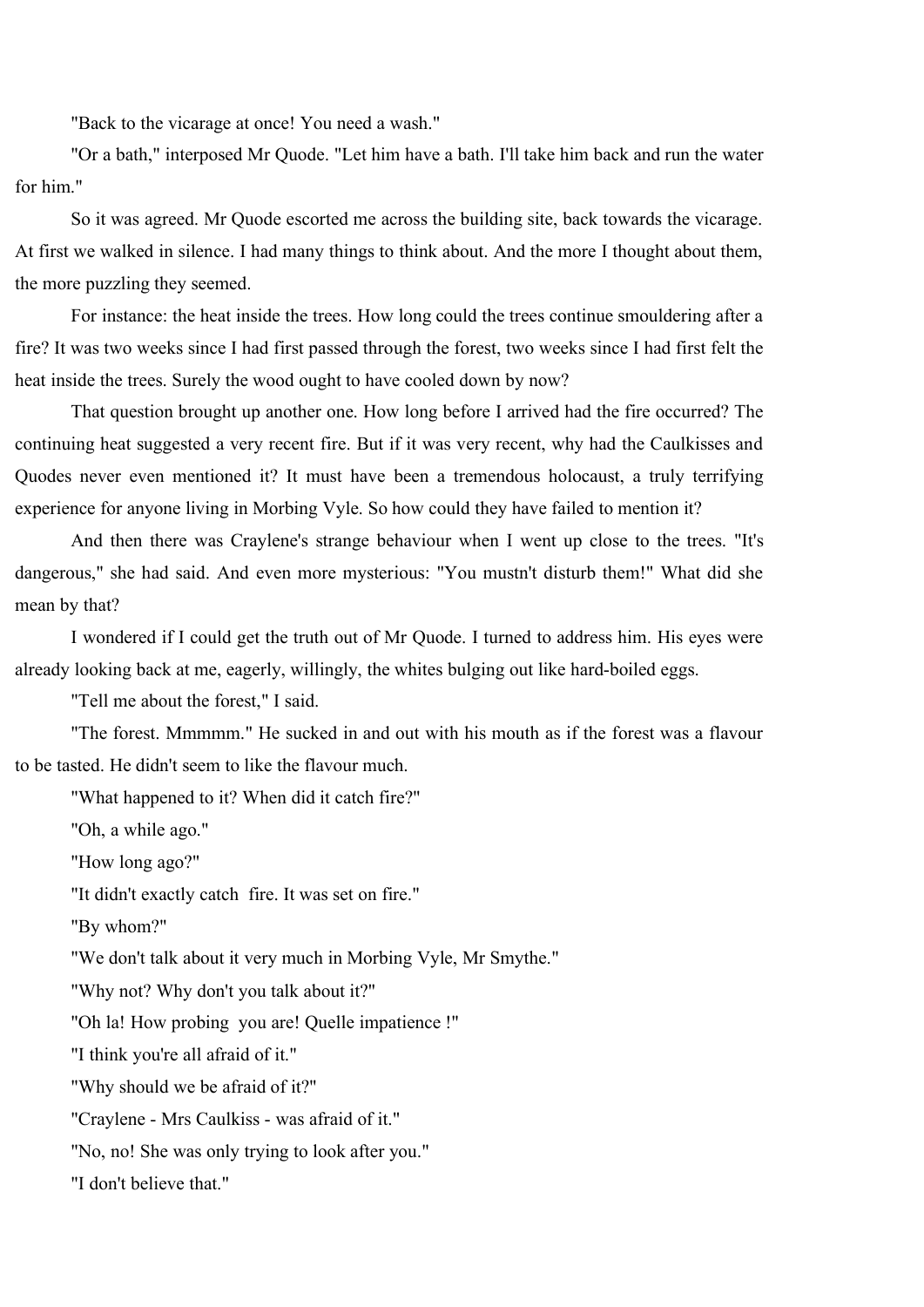Mr Quode smiled and wrung his hands and said nothing.

"Why should she need to look after me?"

"You ought not to go near the trees, Mr Smythe."

"No? But I walked right through a couple of weeks ago."

"Ah, but that was on the way in !"

"What do you mean, on the way in ?"

"Nothing."

"You mean it's different on the way in to the way out ? That doesn't make sense!"

"Ah, you're so wonderful and logical, Mr Smythe! Le raisonnement superieur ! You prostrate me with your manly intelligence!"

"But it doesn't make sense!"

"If you say so, Mr Smythe. Who am I to pit my feeble mind against yours? Je ne suis qu'un larve, un insecte, un limacon !"

He was so excessively obsequious that it was almost like a mockery. I had never really noticed it before; but there was something behind Mr Quode's bland softness that wasn't bland and soft at all. Something gloating and vaguely jeering . . .

I let the conversation drop. It was obviously no use quizzing him further. We walked the rest of the way back to the vicarage in silence. Mr Quode tucked his hands under his shirt and down into the top of his trousers. I assumed he was trying to keep them warm.

# **CHAPTER 31**

The bathroom was on the upstairs floor. It was very old-fashioned and grand. The floor was tiled with green veined marble and the walls were lined with mirrors. There was no light from outside: Mr Quode had drawn the blinds over the window. The only illumination came from a single candle burning away in a bracket by the door.

The room contained a washbasin, a toilet and a bath. The toilet was raised on a kind of plinth like a throne, with a series of three steps leading up to it. Purple velvet covered the toilet-seat, and the china cistern above was supported on miniature Greek columns of white marble. Similar columns supported the washbasin.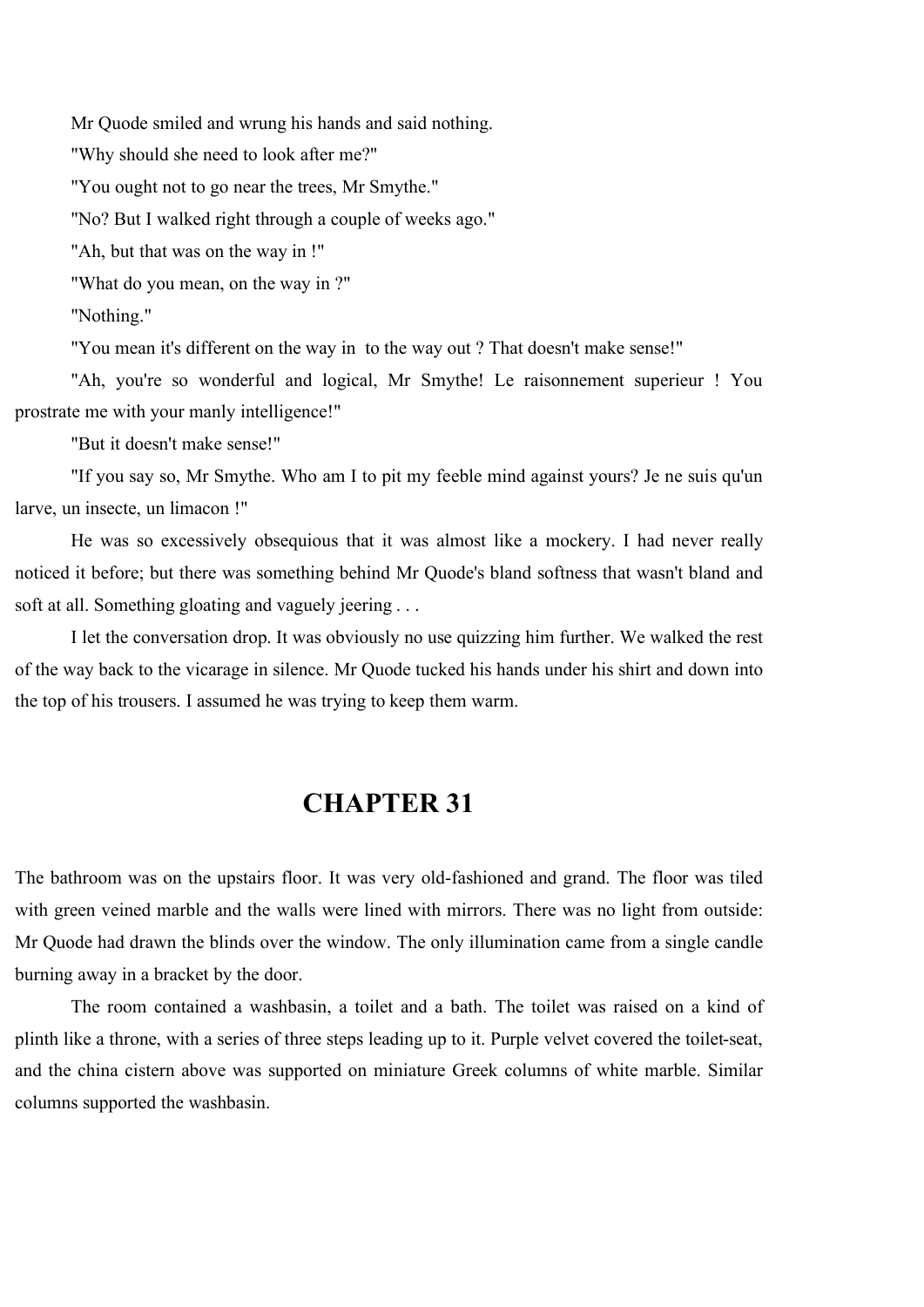As for the bath itself, it was an enormous tub. Enamel on the inside and iron on the outside, it stood on four massive claw-footed legs. A slatted board lay across the top, carrying an array of soaps and brushes and sponges. Nearby was a wooden rack laden with towels.

I felt lazy and luxurious, stretched out in the tub. The water was warm and soothing, the air was steamy, the whole bathroom smelt pleasant and balmy. I finished soaping and rinsing, then lay back and relaxed.

Suddenly there was a creak and the bathroom door swung open. It was Mr Quode. He poked his gleaming red-fringed head around the door.

"Is the bathwater nice? Would you like a little more hot?"

"No, it's fine thanks."

"Or a little more cold?"

"No thankyou ."

I waited for him to go away. But instead he stepped forward right into the room.

"Are you clean now?" he purred. "Lovely and clean all over? What about washing your back?"

"I've done it."

"You might've missed some dirty bits."

"No."

"You're sure you don't want me to inspect?"

"Quite sure."

"That's all right then."

But still he didn't go away. On the contrary. He closed the bathroom door behind him.

"Do you know whose bath you're lying in?" he asked. "That's the original bath of our vicar of Morbing Vyle. His original bath in his original bathroom. We try to keep everything exactly the way that it was in his time."

I said nothing.

"He was always lovely and clean, you know. He took a bath sometimes two or three times a day. It's said that he never went out without first taking a bath."

At any other time I'd have been eager to hear about the vicar of Morbing Vyle. But not now. I refused to be drawn. Mr Quode grew more insinuating than ever.

"There's something so intimate about a bath, isn't there! To be touching the same enamel where someone else has touched! Where even the vicar himself has touched! Isn't that extraordinary to think about?"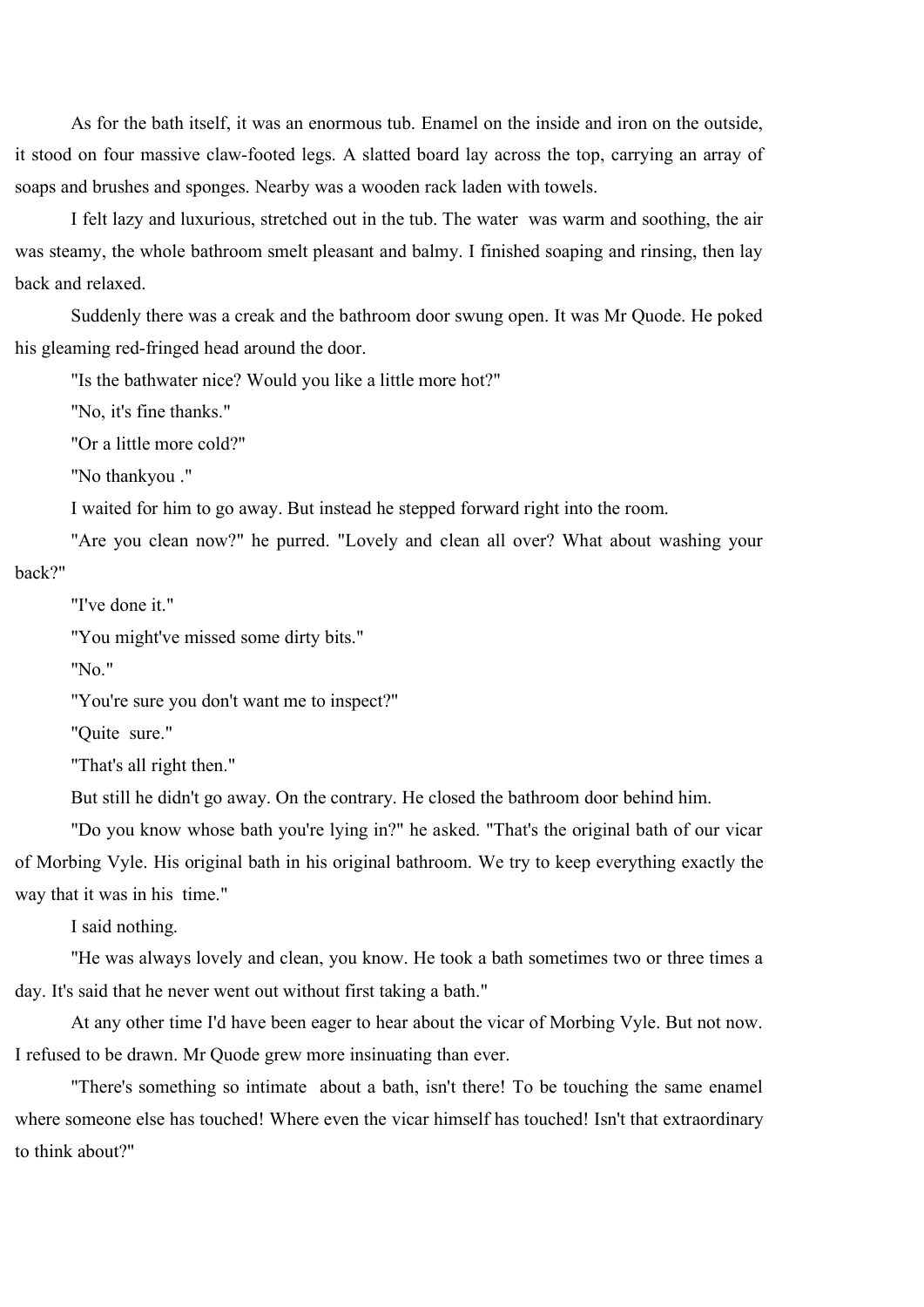I retreated more deeply into the bathwater. "I'd prefer to think about it with you out of the room," I said pointedly.

"Oh very good, very good!" cried Mr Quode, as though I had just coined some great witticism. "How well you say that! Quelle plaisanterie !"

He was absolutely convulsed with delight. He wriggled and squirmed as though someone were tickling his insides with a feather. By the time the tickling stopped, his trousers were all askew, his shirt was hanging out, and his cravat had worked its way round to the back of his neck.

"Oh dear," he murmured, wiping his brow. "I think I shall have to go and do something."

"Yes," I agreed, thinking he was about to depart at last. "The sooner the better."

But Mr Quode lifted the candle from its bracket and advanced towards the toilet. I goggled in amazement as he mounted the three steps and raised the velvet-covered toilet-seat.

"What are you doing?" My voice came out in a strangled whisper.

"I'm going to do something." He smiled and gestured. "I'm going to pay a visit !"

"No! You can't go to the toilet while I'm having a bath!'

"An urge is upon me!"

"Control it!"

"Too powerful!"

"This is disgusting!"

"Oh no! You should think of it as natural , Mr Smythe. Aren't you the one who believes in accepting the animal side of human nature?"

"It's not natural for me to have to watch you doing it."

"You don't want to watch?"

"No!"

"Ah, in that case -"

He smiled again and snuffed out the candle.

There was nothing I could do. Unsavoury episode! I had to lie there in the dark and listen to the soft swish of clothes being lowered to the ground, and the squeak of a seat being sat upon. I could hear everything with horrible clarity.

Then the other sounds began.

"Mmmmm-ummmmm-ummmmm-ah!!!"

"Gnnnnnn!!! Yes! Yes! Yes!"

"Ooooo-whoooooooo-uph!!!!"

At first I splashed around in the water, trying to drown out the noise. But Mr Quode was a particularly expressive toilet-goer. Again and again he uttered loud cries and long fervent sighs of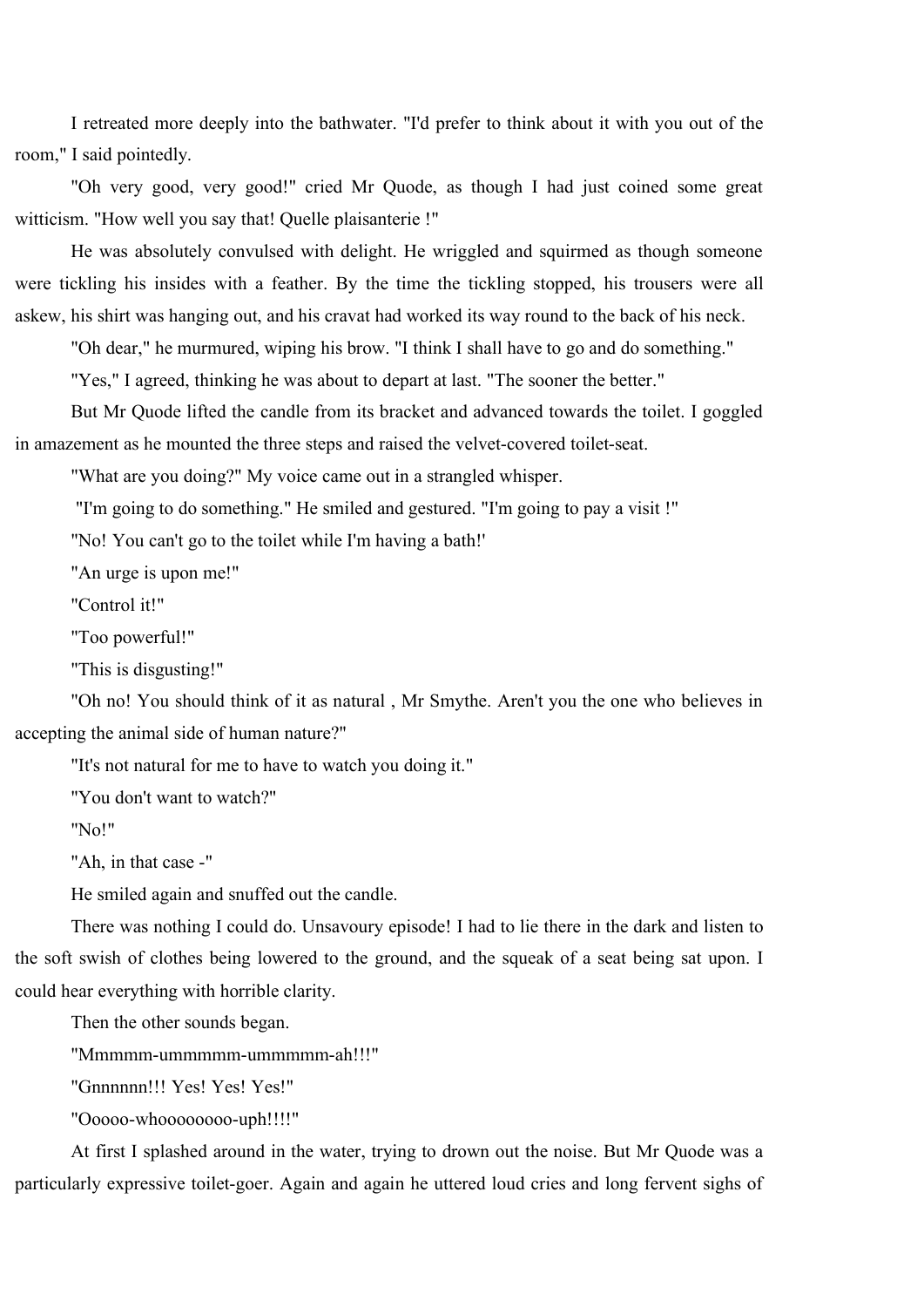delight. He panted and heaved and groaned and moaned with unrestrained enthusiasm. There was no ignoring him.

I gave up splashing and lay there waiting for him to finish. It was a very long visit. But finally I heard the sounds that announced the completion of the deed. The usual sounds, that is followed by something peculiar to Mr Quode. I couldn't hear exactly, but he seemed to be murmuring a kind of prayer. Then there was a final 'Amen!', and he pulled the chain.

He shuffled down the steps. For one nervous moment I thought he was heading in my direction. But no, he went across to the washbasin and washed his hands. Then back to the door, where he paused for a moment.

"I've finished now," he called out.

"Not before time," I said, trying to keep my voice firm and composed.

There was a scratchy sputter and the flare of a match. Mr Quode lit the candle and placed it back in its bracket. I kept my eyes averted. Somehow I couldn't bear to look him in the face.

"Goodbye for now, Mr Smythe," he said. "I shall go and prepare more specialities for your banquet. Such a banquet! You'll be surprised!"

# **CHAPTER 32**

I sat in my usual chair in the parlour, warming myself up in front of the fire. Mr Caulkiss and Melestrina and Craylene had returned from the building site. Melestrina and Craylene were laying the parlour table ready for the banquet.

There were place mats and serviettes and four differently shaped glasses for each setting, along with a whole array of silver forks and knives and spoons. In the centre of the table, beside the wax fruit arrangement, stood half a dozen decanters containing variously coloured liquids. Everything shone and glinted with reflections under the bright light of the chandelier.

Mr Caulkiss was in the parlour too. He seemed preoccupied. He paced in a regular triangle between the curtains and the piano and the door. With his hands behind his back he looked like an old hunched condor. At every corner of the triangle, his eyes turned in my direction. Here comes another pseudo-scientific argument, I thought to myself.

"Mr Smythe," he said abruptly. His Adam's apple dived to the bottom of his throat, then leaped back up again. "I need your contribution."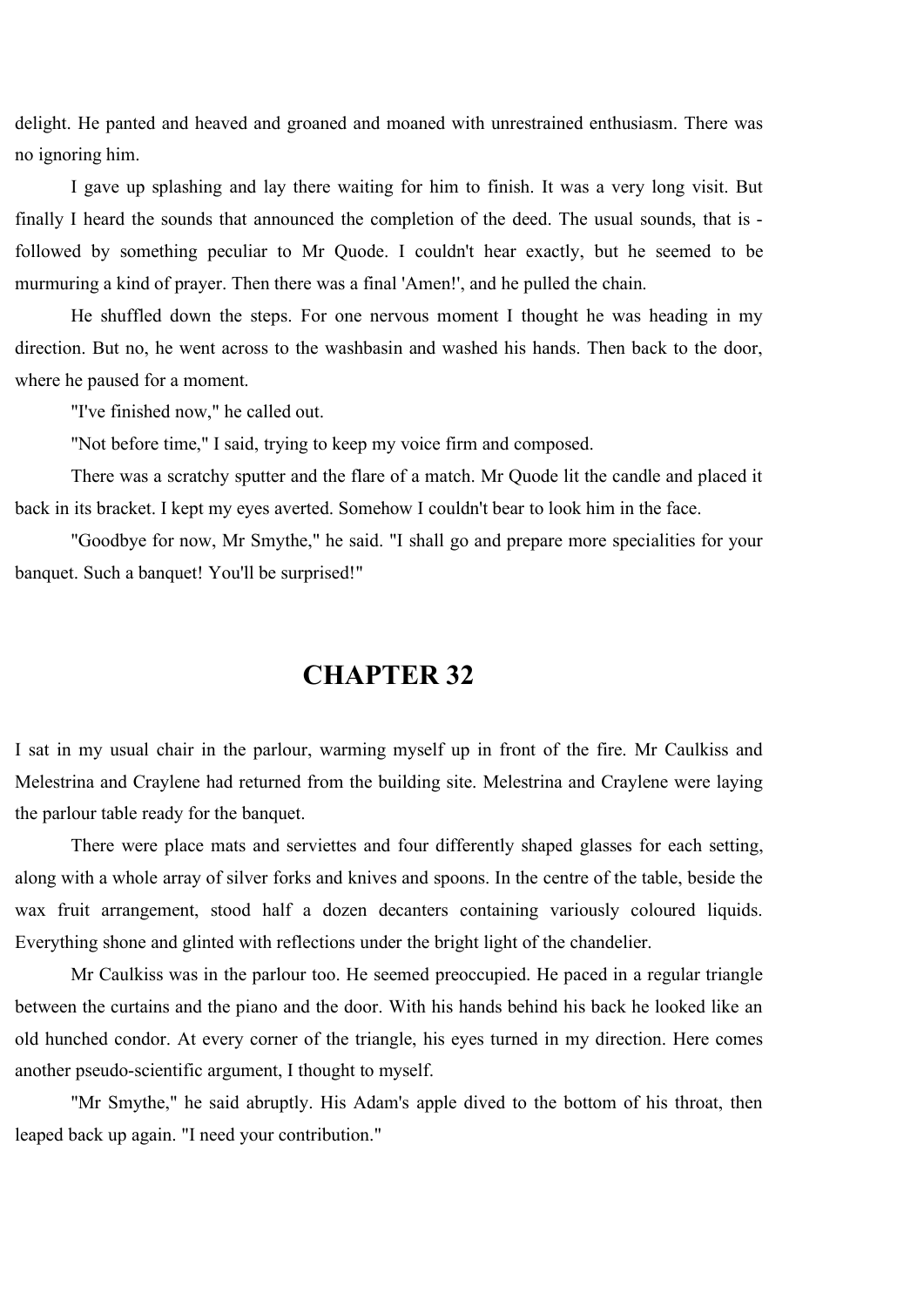I gazed at him blankly. At first I didn't know what he meant. But Melestrina and Craylene

did.

"This is too soon!" cried Melestrina, raising her hands.

"Getting in ahead!" cried Craylene, stamping her tiny foot.

"Be quiet, women!"

"But it's not fair!"

"Not yet! Not yet!"

"Yes now! Now!" Mr Caulkiss advanced towards my chair, trumpeting mightily through his nose. "NOW!"

"What do you mean?" I asked. "My contribution?"

"You remember! The greatest scientific achievement of the century!" He pointed towards the design plans, still pinned up on the wall. "You promised to contribute."

"Oh yes." Now I remembered. I had promised to help him in his laboratory. There was some kind of machine he had constructed in order to demonstrate his theories.

"It is time. Come."

"Does it have to be now?" I felt very reluctant to leave the warmth of the fire.

"Yes."

I shrugged and stood up. Melestrina was frowning and Craylene was tsk-tsking under her breath.

I followed Mr Caulkiss out into the hallway and down the corridor. When we came to the door of his laboratory, he dug into his trouser pocket and produced a key.

"Wait here," he said.

"Here? Don't I come inside with you?"

"No. You can make your contribution right here. Lean against the wall."

I didn't understand.

"Here !" He indicated a precise place for me to stand. "Over a bit more. Now lean back. That's it."

He unlocked the door and disappeared into his laboratory. The door closed behind him before I could get even the least peek inside.

I was completely baffled. It seemed that I wasn't going to play the role of lab assistant after all. So what was to be my contribution?

I listened to Mr Caulkiss moving about on the other side of the wall. There were clicks and clinks and sounds of moving metal, followed by a low thrub-thrubbing noise.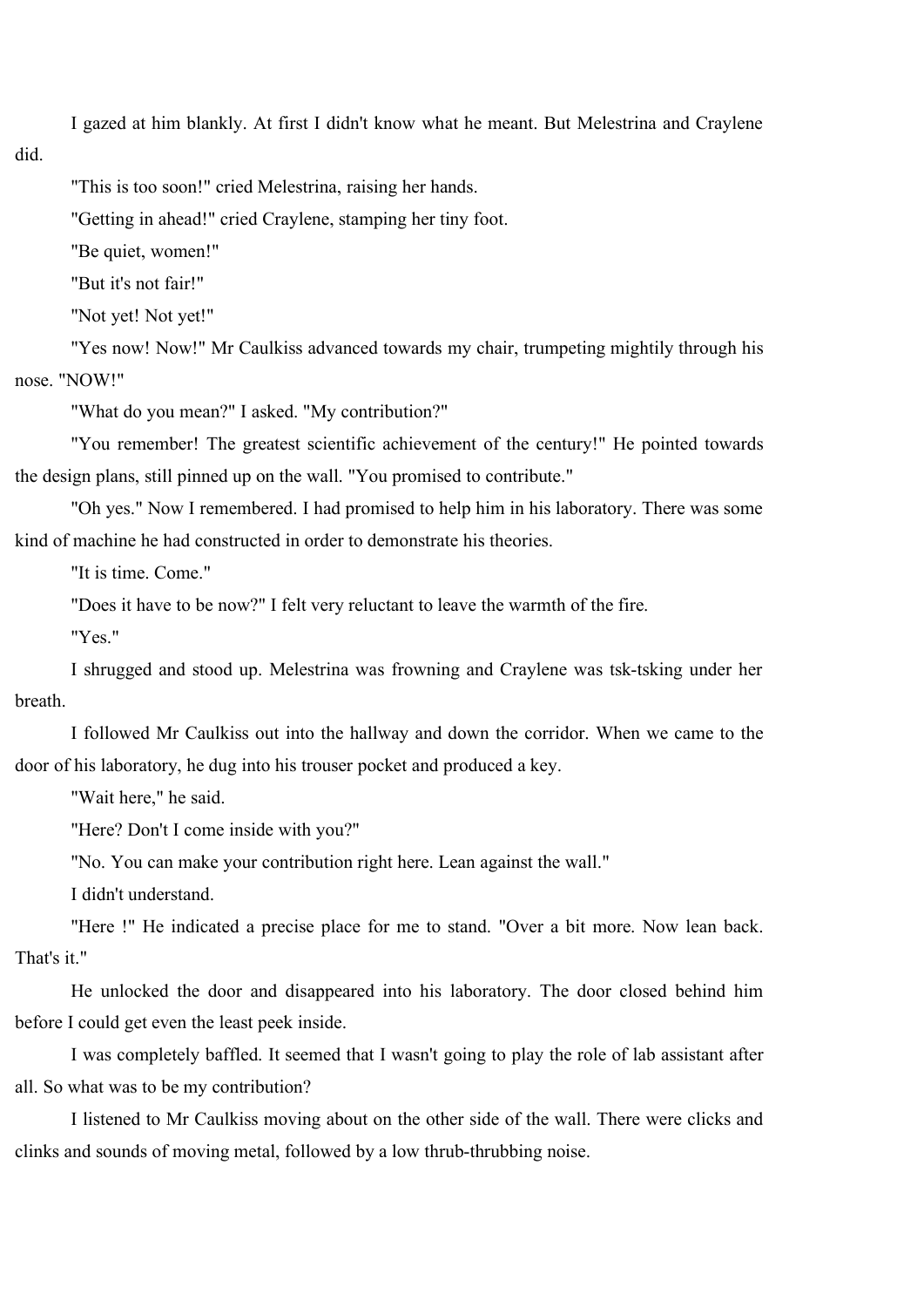Then Mr Caulkiss reappeared. Again he closed the door behind him - only this time it stayed a tiny crack ajar. In one hand he carried a kind of syringe. It had a glass chamber encased in a metal pod, with a long shiny needle protruding from the end of the pod. The needle was almost a foot long.

"Roll up your sleeve."

I had a horrible feeling in the pit of my stomach. Suddenly it all fitted together. Now I knew what my contribution was to be.

"You want to take some of my blood?"

"Exactly."

"What for?"

"For my machine."

"Your machine?"

"My machine in the laboratory."

"But why does your machine need blood?"

"Come, come, Mr Smythe. You've read the manuscripts. You've seen the design plans. My machine runs on blood."

"Blood? But that's impossible! Blood isn't a fuel!"

"Yes it is. Didn't I prove it Post-Mathematically? Now my machine will demonstrate it in practice."

"I never understood your Post-Mathematics."

"Never understood? But it's so simple. Human Blood equals Human Energy. B(h)2=E(h)2"

"I still don't understand. And I don't want to contribute my blood. I'm not strong enough yet anyway."

"Yes you are. You're completely recovered. I can tell. Your blood is charged with energy."

"No."

"Just a small contribution."He showed me the size of the syringe. "See? You can spare that much. This is the culmination of my whole life's work. Your body will soon make more blood again."

"My body wants to keep the blood it's already got."

"But that's very selfish, Mr Smythe. Very possessive. What gives you the right to lay claim to so much blood? Sheer cardiocentricity!"

"It's my blood."

"Your blood! Phhh!" He snorted contemptuously. "You, Mr Smythe, are merely the vessel . And a most unworthy vessel. So are we all. The human body is not worthy of the blood that it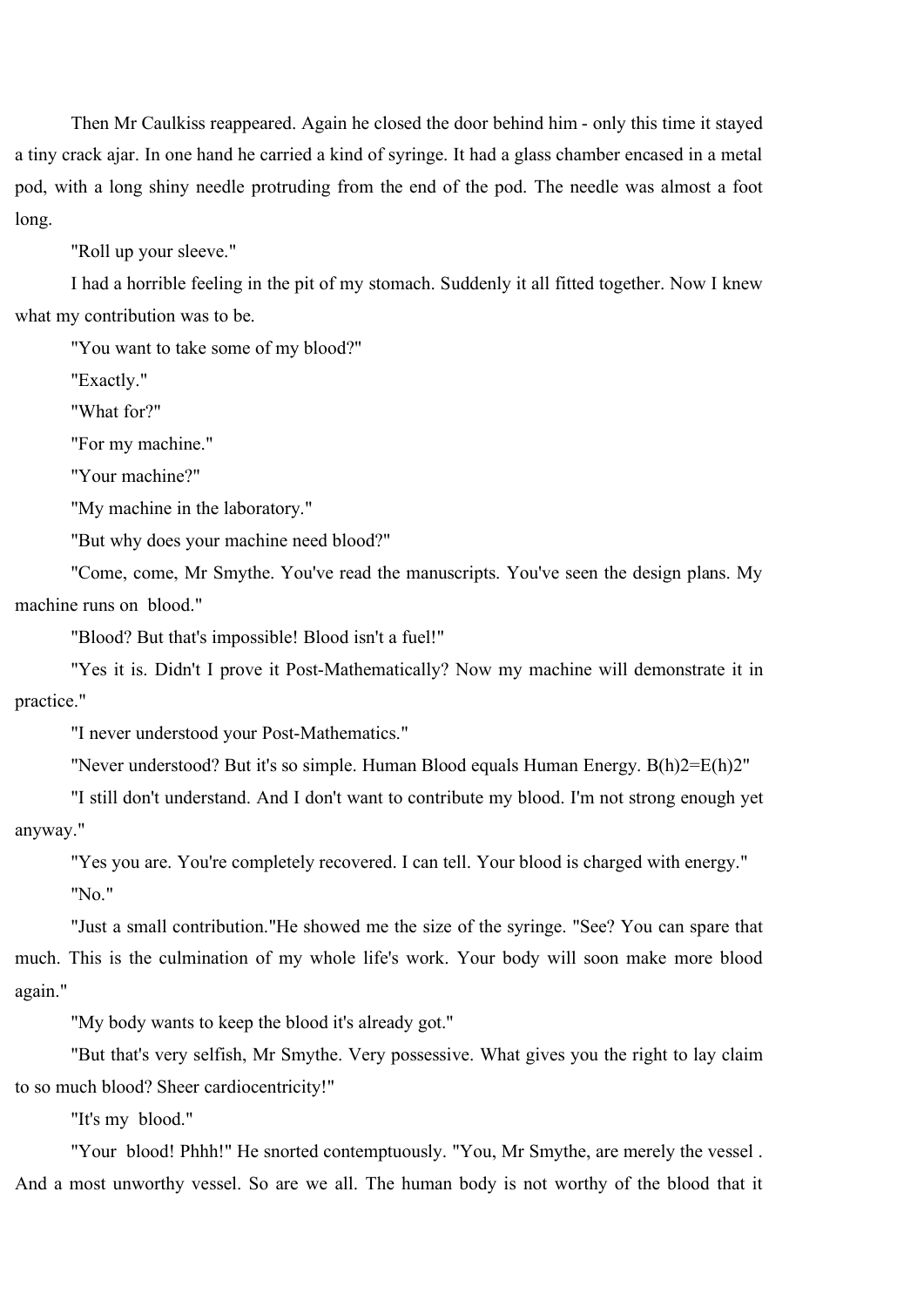contains. All those tiny veins and capillaries! How can the blood realize its energy in such narrow constricting pipes? And all those intricate twists and turns! Slowing the blood down, compelling it to turn corners, frustrating its true velocity! Of course the blood can't push through at maximum force! It needs properly designed channels to flow in! It needs to be set free!"

"Set free?"

"Yes! Set your blood free, Mr Smythe! Don't hold it back! Don't keep it in an artificial state of repression! Look at me!"

"You?"

"I have liberated vast quantities of my blood. Freely given, year after year. The machine in my laboratory contains nearly twenty gallons of it. Twenty times more than there is in my own body. Look!"

He flung open his tweed jacket, displaying his chest. I could see what he meant. There wasn't an ounce of ordinary flesh upon him. His body was like a loose sack hung over a frame of sticks. Now I understood why he was so extremely thin and gaunt. No wonder - with all that blood drained out of him!

"Unfortunately, my blood is growing old," he went on, pulling his jacket closed again. "No longer so full of energy. What I need - what my machine needs - is the blood of a young adult, preferably male. Your blood, Mr Smythe. Only a little! Don't begrudge it!"

"But wait a minute! You said gallons and gallons!"

"Oh no. Relax now. Roll up your sleeve and lean back against the wall."

It was just as well I didn't trust him. I took a closer look at the syringe that he held in his hand. There was a tube coming out at the rear end of it. A tube that he was keeping tucked in under his arm, almost but not quite out of sight. I looked further and saw where it reappeared around the other side of his back. It hung in a long loop down to the floor, then snaked its way into the laboratory. It was because of the tube that the laboratory door was still ajar.

"Hah! Only a little? What's that then?"

"What?"

"That tube there! It's not just the syringe you want to fill. You want to suck out all of my blood through that tube!"

"Not all of your blood, Mr Smythe. I know exactly how much you can afford to lose. I've calculated it Post-Mathematically."

"No!"

"But you promised!"

"I didn't know what you meant!"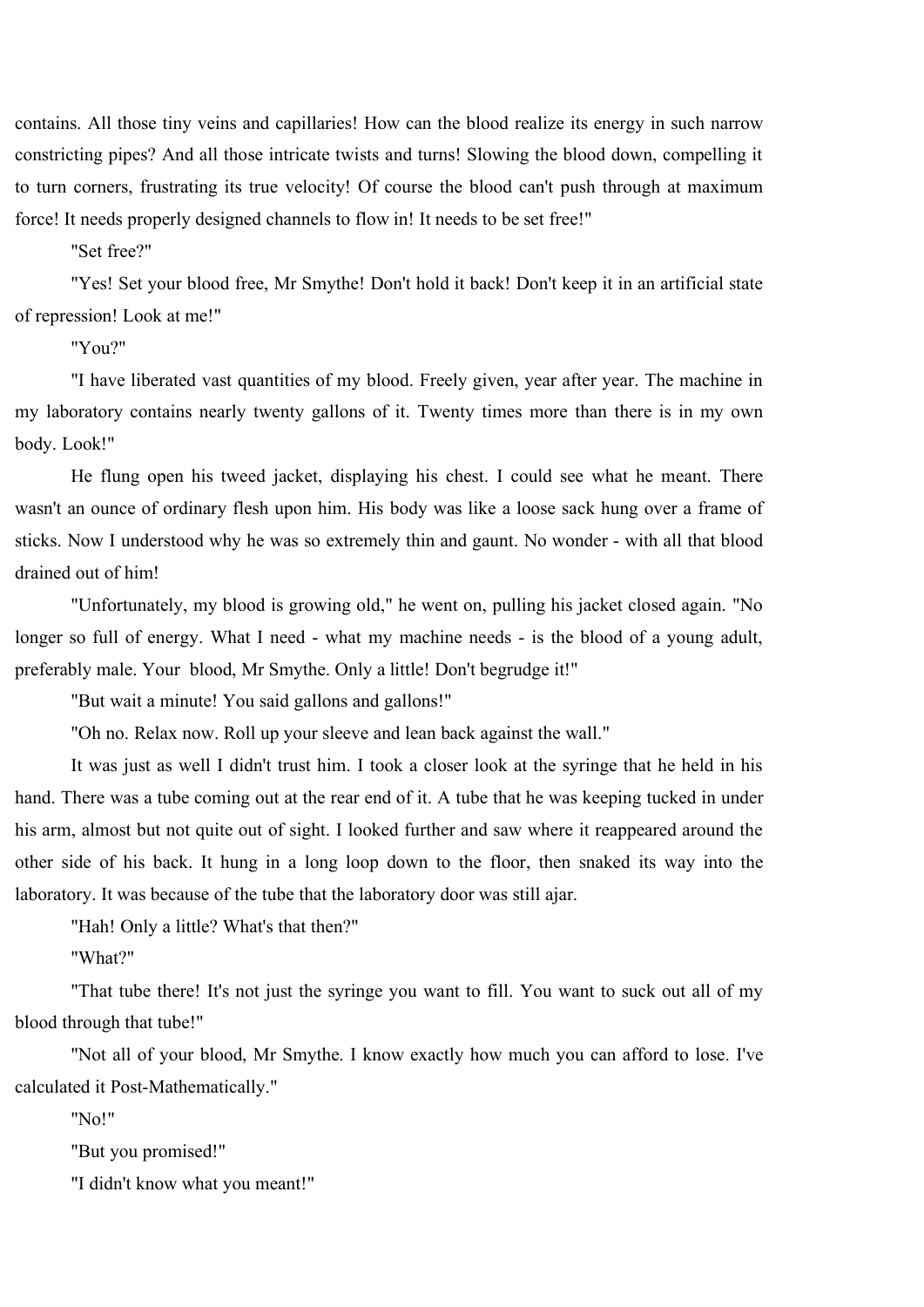"Mr Smythe! In the name of Science! I call upon you to fulfill your promise!"

He was showing his teeth and his eyes were glittering with a kind of hypnotic intensity. I wanted to back away but I was strangely helpless. Then suddenly a shout rang out from around the corner in the hall.

"Dinner-time!" It was Mr Quode.

"The banquet is beginning!" Melestrina's voice joined in.

The spell was broken. I moved away from the wall.

"We've got to go back to the parlour now," I said. "I'll think about my contribution later. Perhaps there's some other way . . ."

I turned on my heel and walked off down the corridor. It cost me all my willpower to walk calmly and naturally. I was half afraid that he would rush up and stick the needle into my back. But he didn't. I entered the parlour. The banquet was ready.

# **CHAPTER 33**

There were plates and bowls laid out for every setting. In the centre of the table was an ornate silver dishcover on top of an ornate silver dish. Craylene had already taken her seat. She was more heavily made up than ever. She had red spots painted on her cheeks, pink paper streamers draped over her shoulders, and a sort of sparkling tinsel dust sprinkled on her hair. She looked like something out of a toyshop.

"Here you are!" she called out brightly. "You're sitting opposite me!"

I sat down where she pointed, facing her across the width of the table. I was still trembling from my encounter with Mr Caulkiss. Meanwhile Melestrina moved around pouring drinks. She was wearing an extravagant purple gown with puffed sleeves and a plunging neckline. She filled each of the four glasses at each setting, pouring from four different decanters in turn. We got one glass of yellowy-green liquid, one glass of browny-black liquid, one glass of ruby-red liquid, and one glass of creamy-white liquid.

While she was still busy pouring, Mr Quode came in pushing a trolley. He was dressed in a frilled shirt and bow tie like a waiter, with tight black trousers that rolled up in creases over his fatty thighs. There were three oval dishes on the upper deck of the trolley, and a large soup tureen below. Mr Quode took a long-handled spoon and began serving out food from the dishes.

"Ici le hors d'oeuvre ," he announced, smiling unctuously in my direction.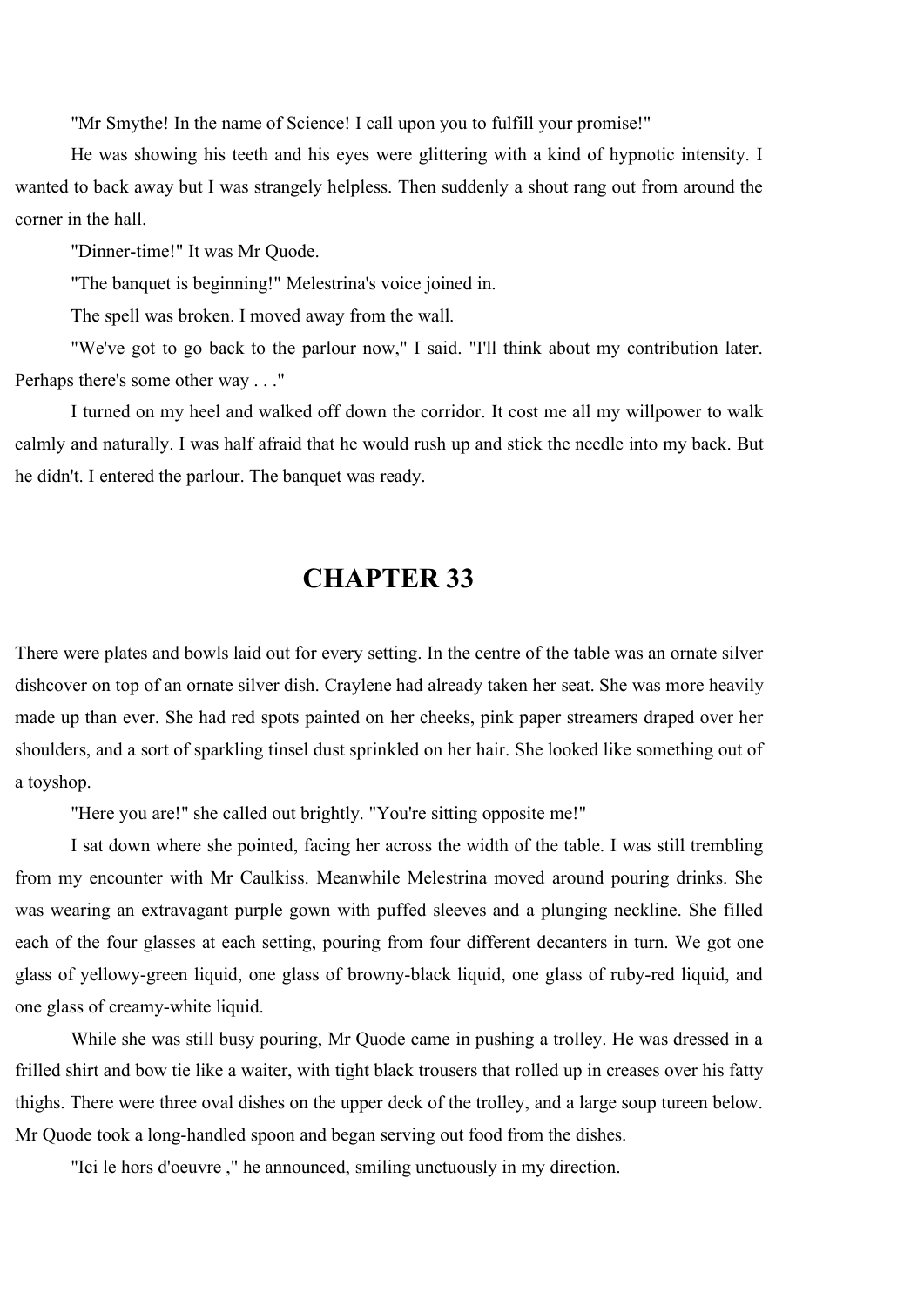Then Mr Caulkiss made his entry. He had put on a dinner jacket. He sat down at the head of the table. Melestrina finished pouring the drinks and sat down at the foot of the table. Mr Quode finished serving the hors d'oeuvre and sat down right next to me.

The banquet began with a brief prayer, intoned by Mr Caulkiss:

"Bless us, O Lord, and these thy gifts,

Which of thy bounty we are about to receive,

## Amen<sup>"</sup>

Then they picked up their forks and started eating. I picked up my fork too. But when I saw what was on my plate I suddenly didn't feel hungry any more.

There were three round objects like large soft marbles, mainly white but veined with red. Also something in the shape of a horseshoe, a sort of coral colour. And then a pile of sliced-up greyish-black stuff, similar to sliced mushrooms. I didn't know what any of it was, but my gorge rose at the mere thought of eating it.

"Specialities of the house," whispered Mr Quode in my ear. "Why not begin with the oeillades au piquante ? This is how to eat them."

He picked up one of the soft marbles on his fork.

"First run it around inside your mouth," he said, running it around inside his mouth. "Savour the texture. Especially against the upper palate. Mmmm! Let it become warm and slippery in juices of the salivary glands. Then position it between the teeth and -'

His jaws made a sudden movement. There was a horrible bursting POP! He sat there in a state of ecstatic appreciation, head tilted and eyes closed. For a few moments he gargled whatever it was at the back of his throat. Then he bent forward and dribbled it out onto his plate as a soggy reddish-white mess.

"Oh! Ah!" he murmured, inhaling deeply. "Smell the bouquet!"

Then he picked up one of his four glasses, the one containing the yellowy-green liquid.

"This is the drink that accompanies the first course," he said, taking a sip.

I reached for my own glass and took a sip too. Anything rather than eat that food! The yellowy-green liquid turned out to be some kind of alcoholic infusion. It had an indescribable but not unpleasant taste, very voluptuous and mellow.

"Now for the dentelles Florentine ," said Mr Quode, spearing the coral-coloured horseshoeshaped thing on the end of his fork.

"What does that mean?" I asked. "Can you translate?"

"Ah, en anglais ! Quelle dommage !" He bit off a small portion and chewed at it with succulent relish.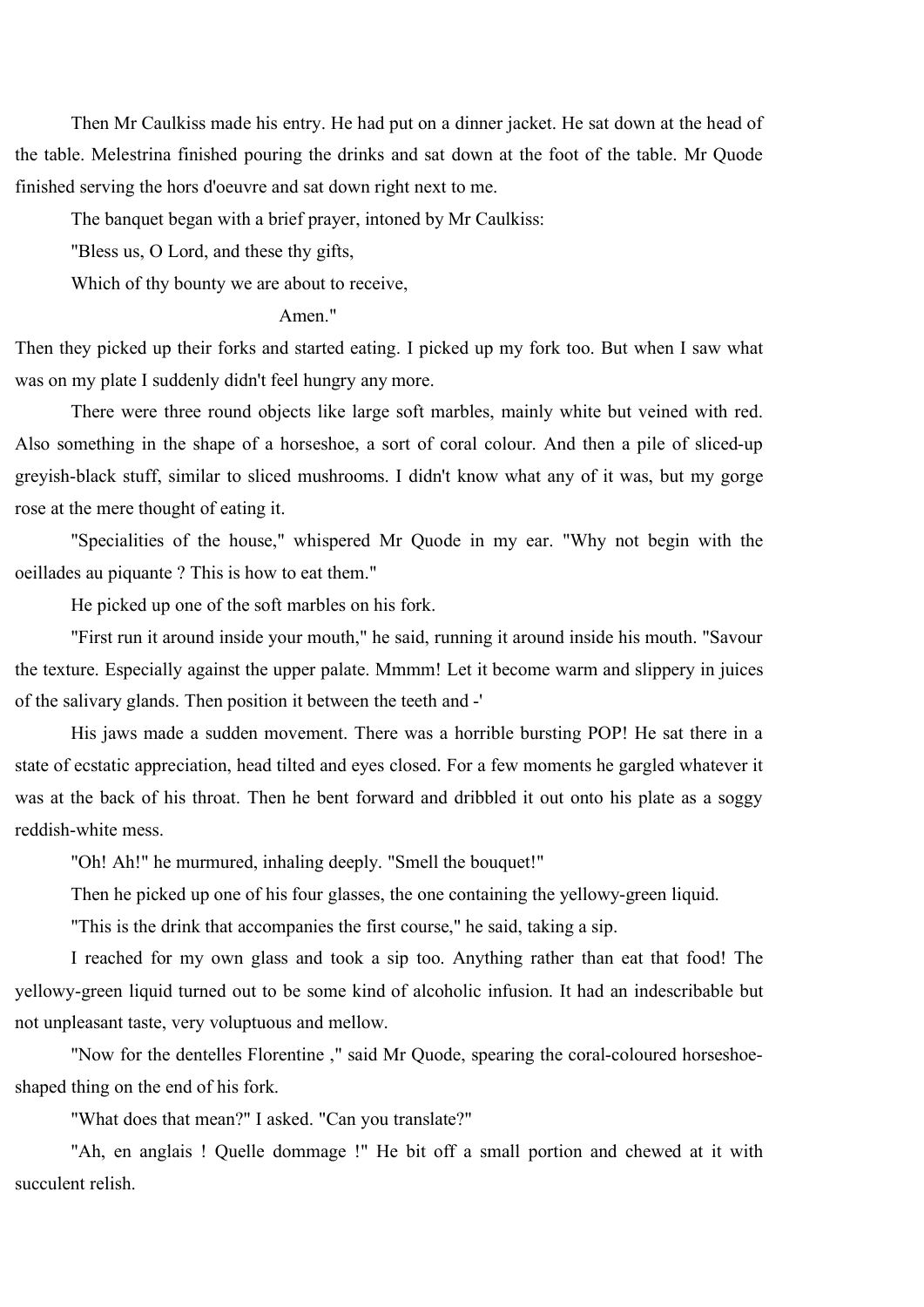"The dentelle ," he said at last, "is from the mouths of young pigs. Je pense que vous l'appellerez the gum. Extracted whole and softened in a marinade of fennel, capers, and their own mother's milk."

He bent forward and dribbled the residue once more onto his plate.

"As for these," he added, indicating the greyish-black things like sliced mushrooms, "these are the tender muzzles of young calves, sauteed in butter and herbs. Or, as we prefer to say, les almeches a la Mirabeau . Try them! Essayez !"

"Er, in a minute. I'm still enjoying my drink first."

I sipped at my drink with a great show of enjoyment, trying to make it last. I waited until Mr Quode was once more absorbed in the inward intensities of his gastronomic experience, too much absorbed to notice what I was doing. Then I took my fork and quietly mashed the stuff on my plate, reducing it to little piles of slop. By the time I had finished it looked quite similar to the little regurgitated piles on Mr Quode's own plate.

Only Craylene noticed what I was doing. She noticed because she wasn't eating either. She had pushed her plate to one side as soon as the food was served. Now she kept catching my eye, then glancing coyly away again. She was like a sixty-year old schoolgirl. Finally she leaned across the table towards me, and said in a whisper:

"I'm a vegetarian! I don't believe in eating meat!"

I smiled and nodded, as if I were a vegetarian too.

After the hors d'oeuvre came the soup course. Mr Quode served it out from the tureen on the trolley, using an enormous ladle. It was a hot thick green soup, quite ordinary-looking at first. But when I dipped into it with my spoon, I discovered hordes of tiny live worm-like things swimming about just under the surface. They were black and shiny and very squirmy.

I played around with my spoon in my soup, and drank from my second glass. It was the browny-black liquid this time, with a curiously pungent spicy flavour. I sipped at it slowly, again trying to disguise my loss of appetite. But I couldn't repeat my previous trick. My Caulkiss looked down from the top of the table and saw that my bowl was still full.

"Mr Smythe," he said, smiling and showing his teeth. "You must eat up. Make yourself strong. Remember your promise! You need lots of good red blood."

"Mais oui !" Mr Quode took a quick look at my bowl and joined in too. "Swallow them while they're still active, Mr Smythe! Otherwise you'll miss the full effect!"

I could see the full effect demonstrated by Mr Quode himself, even as he spoke. There seemed to be a million tiny sensations going on inside of him. He wriggled and jiggled, he shivered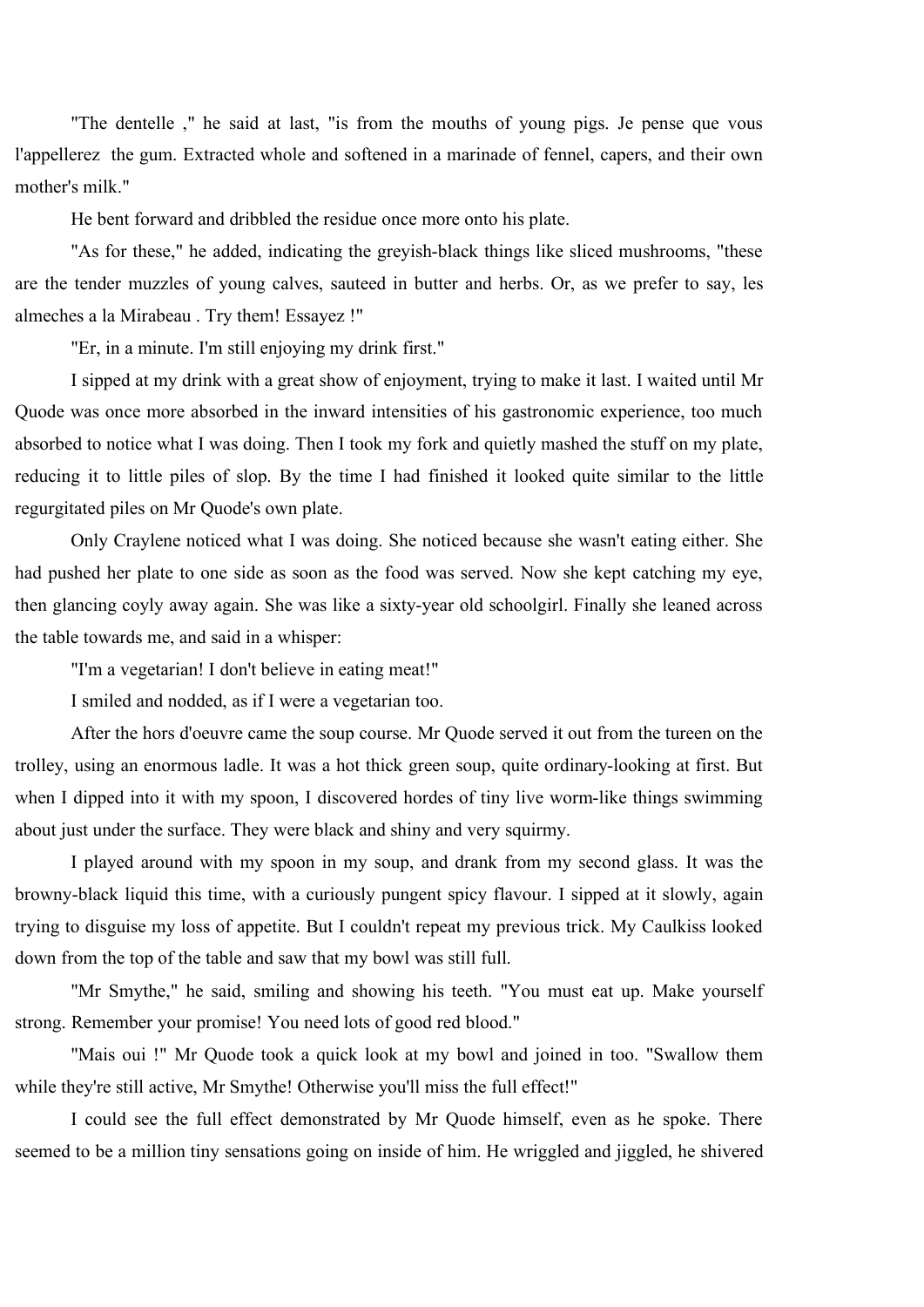and churned, he twitched and clutched and hiccupped. He was enjoying himself so much that his eyeballs rolled up until only the whites were showing.

Reluctantly I supped my soup. But I made sure that none of the little black worms got into my spoon. I left them all in a heaving mass at the bottom of my bowl. As for the flavour of the soup - I never even tasted it. My taste buds had gone numb.

Finally I finished and pushed my bowl away. Across on the other side of the table, I saw that Craylene had done exactly the same. The liquid part of her soup was gone, but the little black worms had been left at the bottom of the bowl. She batted her eyelashes at me and gave a sort of conspiratorial titter.

Then it was time for the main course. Mr Quode went out with the trolley to fetch it from the kitchen. Everyone else began drinking from the next glass, the glass of ruby-red liquid. They were getting quite intoxicated by now, with flushed cheeks and swaying heads and woozy eyes. I felt quite intoxicated myself.

When Mr Quode wheeled in the main course, I almost vomited at the sight. It was piled up in an open dish on top of the trolley: hot steaming purply-red coils, smothered in a sauce of greenish slime. The smell was unspeakable, a sort of rich ripe rottenness.

"Ma piece de resistance !" Mr Quode proclaimed proudly.

He moved around the table and served it out with tongs. He lifted it up in three-foot-long sausages, then deposited it with a great flourish onto our plates. The greenish slime fell off in spots and clots all over the lace tablecloth.

"Ah!" cried Mr Caulkiss. "We haven't had this for over four years!"

"And with a new sauce too!" added Mr Quode.

When he had finished serving, he sat down once more beside me. His frilled shirt and black trousers were now spattered with food stains. He picked up one end of a sausagey thing, and bit off the top with his teeth. Inside was a sort of thick stodgy mash, mottled with little white lumps.

"This is the chopped nuts with oatmeal and chives," he said, holding it up for me to inspect. "See? Only partially digested!"

He popped the end of the thing into his mouth and began to suck. The stuffing moved slowly up the tube. When he had drawn off a whole mouthful, he stopped for a while and swallowed. Then he took the thing out of his mouth and again held it up. Now there was a new kind of stuffing visible inside the opening, yellow and soft and paste-like.

"This," he said, "is from the previous day's ingestion. Cabbage and honey and artichoke. It's the cabbage that makes the yellow colour. But much more fully digested. You'd hardly know it was cabbage at all, would you!"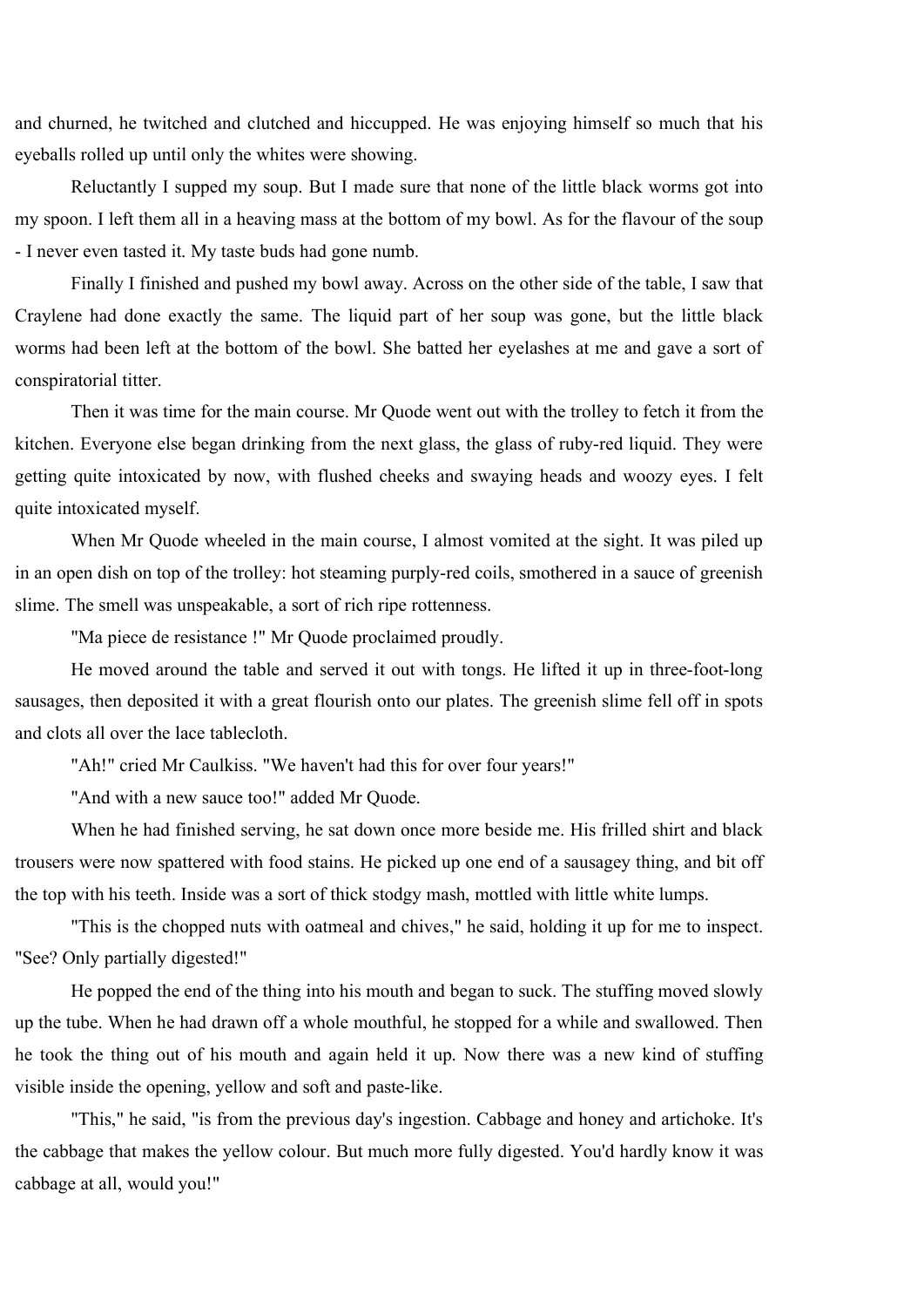He started sucking again. I sipped at my drink. I found that the smell of the ruby-red liquid at least covered up that other foul smell. But not for long. Soon Mr Quode had sucked his way through to yet another kind of stuffing. Once more he held it up for me to inspect. A thin fluent ooze this time, brownish-grey and smelling worse than ever.

"Half way through now," he explained. "Chopped mince and onion and cheese. See? That's the diet I fed them on Friday last week."

I couldn't keep quiet any longer. I had to know.

"What do you mean, fed them ? What are these things?"

"What are they? Oh, didn't I say? These are moncelles d'agneau en daube a la Provencale . Or in translation if you must, the upper intestinal tracts of specially-fed sheep. Voila !"

"Sheep's guts?!"

"Moncelles d'agneau . Six different flavours, each in a different stage of digestion. It's taken twelve days to prepare the animals for this dish, you know!"

"Eat up, Mr Smythe," Mr Caulkiss called out from the top of the table. "Offal is particularly good for the blood!"

Luckily, though, neither Mr Caulkiss nor Mr Quode kept a close watch on me. I stirred the sausagey things around on my plate for a while. Then I slid my plate to the edge of the table and with a sudden movement tipped it right off. The whole foul mess of intestines fell to the floor.

"Oh! Mr Smythe! Your moncelles are tombes !" Mr Quode emerged with a start from his inward gourmet raptures. He studied the steaming green and brown pile on the carpet. "Shall I put them back on your plate?"

"No! I can't eat them now."

"Quelle dommage ! Would you perhaps like to share from my plate?"

"No thanks. I've already eaten half of my own anyway."

"You're sure?"

"I'm absolutely full. Couldn't eat another thing!"

"Ah, but you must have some dessert!"

"Must I?"

"I made it specially for you."

"I'm having some!" Craylene piped up suddenly from the other side of the table. "No meat in the dessert!"

I noticed that her main course plate was perfectly clean and bare. Evidently Mr Quode had not even bothered to serve her his moncelles d'agneau .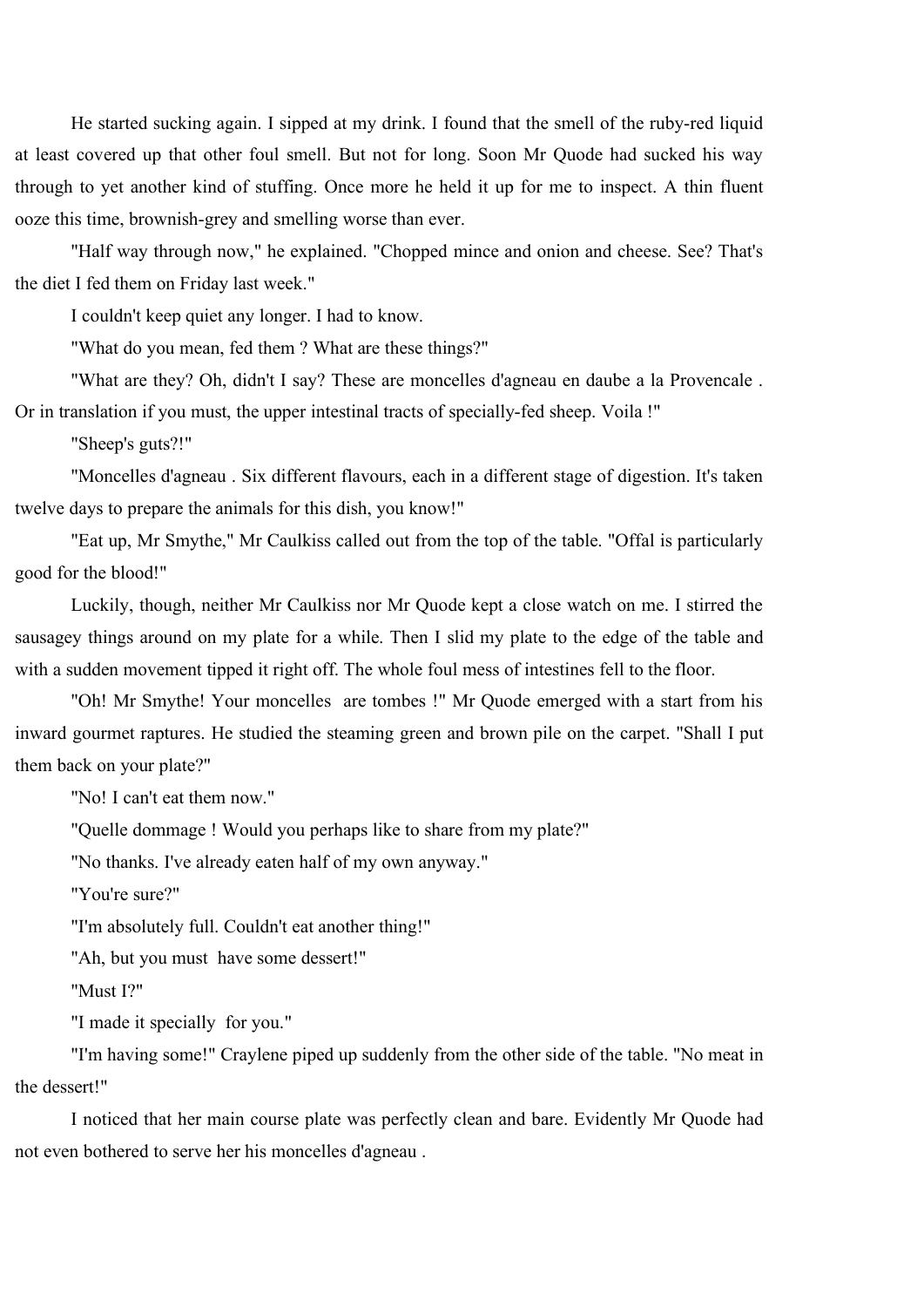So we came at last to the dessert. It wasn't like the other courses - not obviously repellent and disgusting. But I got a great shock when Mr Quode wheeled it in.

It was a decorated cake made in the shape of a face. My face. There was no mistaking it. Mr Quode had portrayed me in coloured icing, with pink and brown and black for mouth and eyes and hair. It was a work of art.

There was a general round of applause.

"Magnificent!" cried Mr Caulkiss.

"Welcome to Morbing Vyle, Mr Smythe!" cried Melestrina.

"Wonderful to have you!" Mr Caulkiss raised his glass, the one containing the creamy-white liquid. "Your health!"

Then Mr Quode divided up the cake and passed it around. They took a piece each, with much laughter and merriment.

"I've got your forehead, Mr Smythe!"

"Here's your chin!"

"Your eyebrows! I'm going to nibble your eyebrows!"

My own piece of cake came from the side of my face, one cheek and one ear. I drank my drink and nibbled away with the rest of them. The creamy-white liquid was very alcoholic indeed. Soon I didn't much care what I ate - as long as nobody actually told me the ingredients. The cake was very sweet, with multiple layers, melting in the mouth.

"Mmmmmah!" Mr Quode finished his cake and drink, and slumped back in his chair. He eased his hands in under his shirt, and rubbed and pressed all over his stomach. He seemed to be encouraging his digestion with gentle massage. His stomach gave forth a long effusive gargle.

Melestrina relaxed too, and Mr Caulkiss. Melestrina loosened her corset with a mighty twang, and immediately underwent a kind of overall expansion of thighs, hips, and bosom in every direction. Mr Caulkiss balanced his chin on his hands and his elbows on the table. He seemed to be contemplating his own nose.

Only Craylene was still watching me. She kept casting little simpering glances across the table. Finally she leaned right over and said in a whisper:

"Mr Smythe! I'd like to show you my Little Ones now! Come and I'll show you!"

"Your Little Ones?" I repeated fuzzily. I was having difficulty focussing my mind. I stared back into Craylene's pink-and-white face. "You'll show me?"

"Yes, if you come down to the cellar -"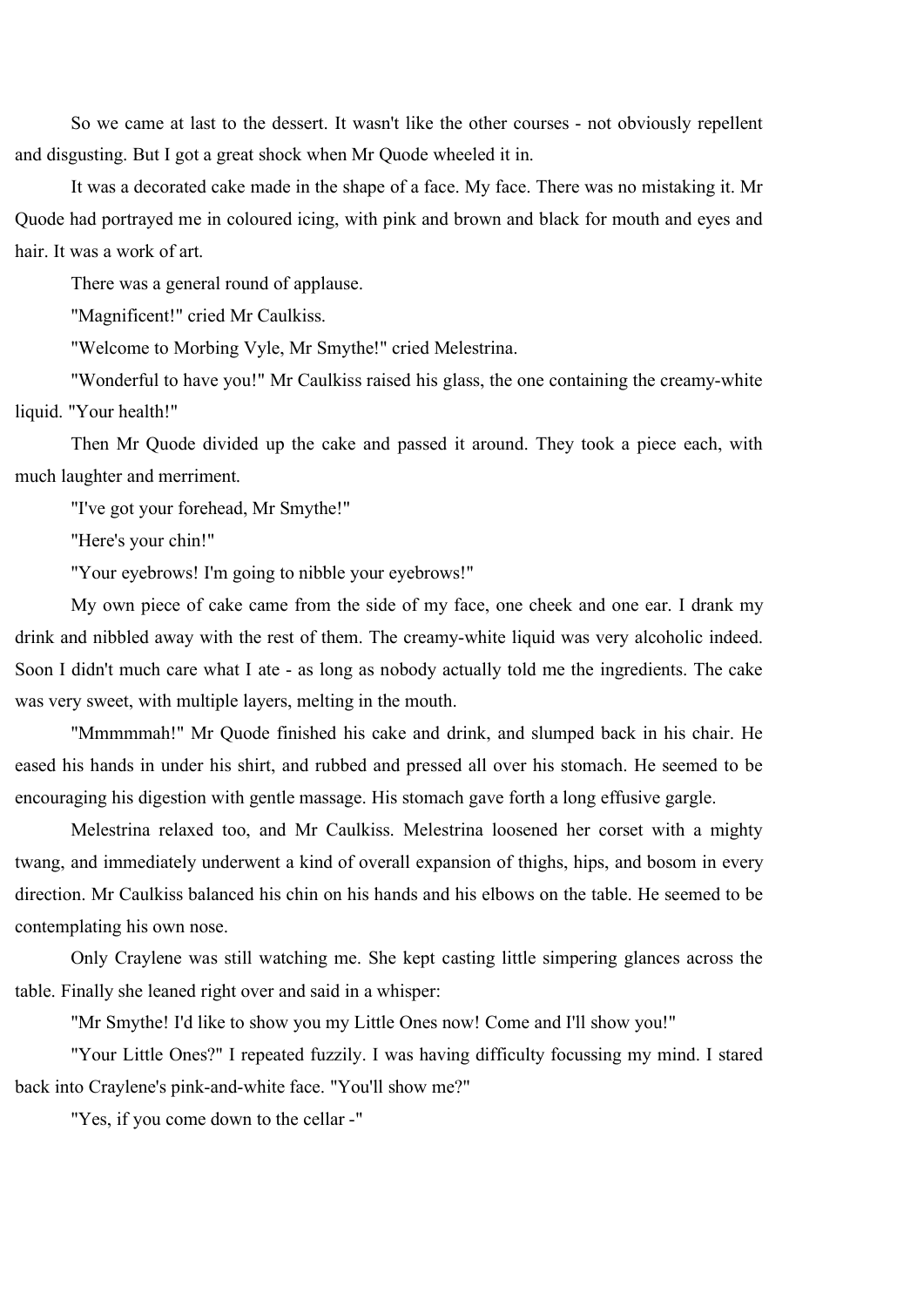"WHAT IS THIS!?" Down at the end of the table, Melestrina flung back her head and pointed accusingly. "It is not your turn, Craylene Caulkiss! It is I who will now provide the entertain-ment!"

"Oui ! Oui !" Mr Quode slithered upright in his chair and clapped his hands. "My wife will perform!"

"Entertainment by Melestrina Quode," announced Mr Caulkiss.

Melestrina lumbered to her feet. "I shall present my tableaux!"

## **CHAPTER 34**

She crossed to the far side of the parlour and vanished behind the long black curtains. There was a great deal of bulging and billowing, followed by sounds of pinging elastic and fasteners being unpopped. Then various items of clothing were kicked out one by one from under the curtains: gown, petticoat, corset, stockings.

Mr Quode, meanwhile, had left his chair and gone out of the room. He returned a few moments later dragging a huge tea-chest. On the side were the stencilled words: COSTUMES & PROPERTIES. He rummaged around and selected for himself a silver trumpet. Then he propelled the tea-chest in behind the curtain to Melestrina.

There was more bulging and billowing. Melestrina called out:

"I need my theatrical assistant! Where is he? Let him come!"

Mr Caulkiss reached for the ornate silver dishcover that had been lying on the table since the start of the banquet. He lifted it high in the air and revealed underneath the small chubby form of a naked baby. It was Panker, curled-up in the silver dish. He was motionless for only a fraction of a second. Then with a WHOOOSH! and a pink blur of speed he took off across the table. He bounded to the floor, flew twice around the room and vanished behind the curtains. There was the tiny squeak of a baby that had found its mother.

More bulging and billowing. Then a hand appeared, holding a large placard:

OUR WORLD OF WONDER! SCENES OF HISTORY AND IMAGINATION PRESENTED BY MELESTRINA QUODE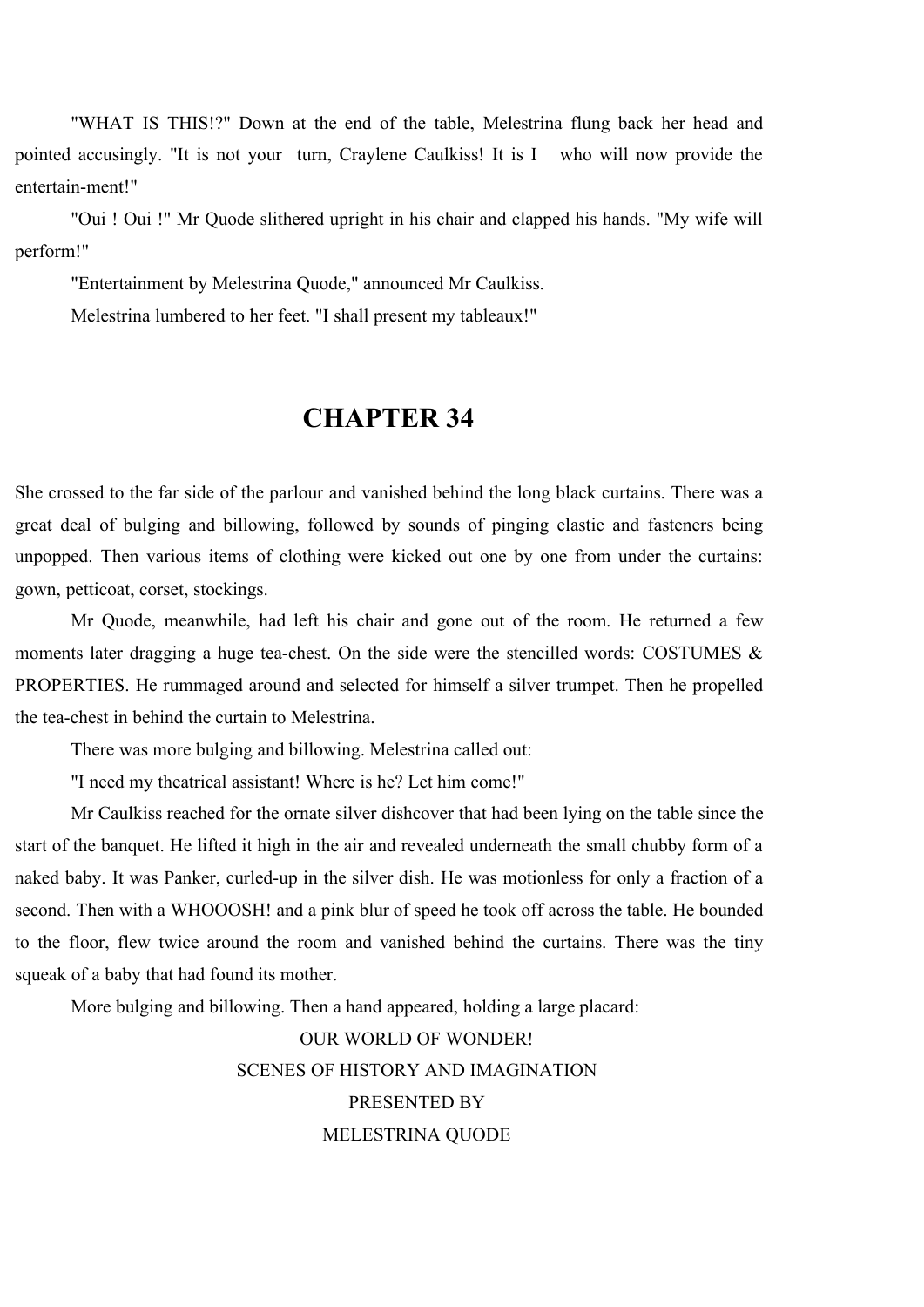The hand waited until we had all had time to read. Then it withdrew, and reappeared a moment later with a slightly smaller placard:

#### NO.1

## THE CORPSE OF HANNIBAL DEVOURED BY RATS

Another pause. Then Mr Quode raised his trumpet and blew a long flatulent note. The curtains parted and Melestrina stepped forth. Her toga was a voluminous white nightie, and she wore an upturned metal basin for a helmet on her head. She stood in front of us and lowered herself to the floor. Slowly, grandly, she subsided into a state of outstretched immobility.

Then Panker appeared. He was bundled up in an old grey scarf. One end of the scarf trailed out behind him like a tail. Obviously he was playing the part of the rats. He darted up and started to devour the mountain of flesh which represented the corpse of Hannibal.

What he actually did was to make small nudges against Melestrina's arms and legs. Melestrina showed that she was being devoured by appropriate jerks and twitches. Finally Panker scampered all over her stomach and thighs and bosom, uttering a series of high-pitched squeaks. By the time Melestrina stood up to take her bow, it was clear that the rats had eaten the entire corpse of Hannibal from top to toe.

There was great applause. Melestrina and Panker vanished once more behind the curtain. Then another placard came out to announce:

#### $NO.2$

# FALLING DOWN A 500 FOOT CLIFF

## WITH HANDBAG AND POODLE

This time Mr Quode not only blew a note on his trumpet, he also passed amongst us with a length of tarred rope, waving it under our noses.

"It's a cliff by the sea," he explained. "This will give you the smell of the sea."

Then he arranged one of the dining-table chairs in front of the curtains. Melestrina appeared, dressed in a straw hat and a bright summer frock. She carried a handbag in one hand, and Panker in the other. He was still bundled up in the old grey scarf, only this time without the tail. It seemed that he was to represent the poodle.

Melestrina stepped up onto the chair. For a long minute she looked around at her audience, while Mr Quode struggled and heaved to hold her steady. Then suddenly she raised her arms and jumped. The floorboards shuddered with seismic quakes and after-quakes.

But that was merely her leap from the top of the cliff; now came the 500 foot descent. Still with her arms uplifted, holding handbag and poodle out at the sides, she stood as if transfixed by the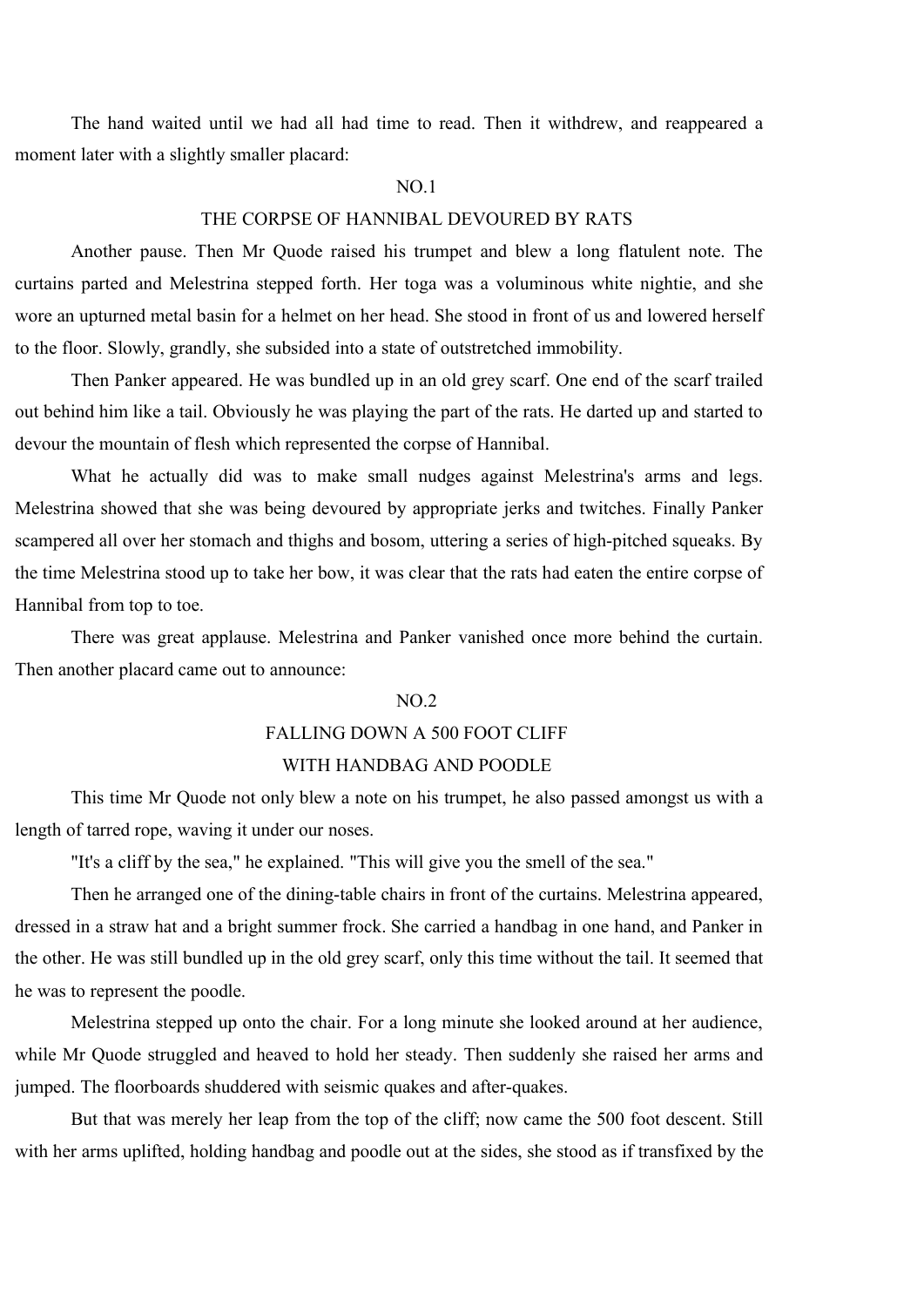speed of her fall. Only her face moved. Mouth agape, eyebrows hoisted, eyes wide, she stared in mounting terror at the carpet below.

And then the impact. She buckled all over and collapsed suddenly in a heap. Again the floorboards shuddered. Handbag and poodle flew through the air and landed on the other side of the room. She lay on the floor in sprawling disarray, bursting forth from her frock in every direction. I could see her giant naked legs exposed to the thighs, and her bosom like twin plump pillows spread out on the carpet. It was a spectacularly inelegant sight. But Melestrina, true to her art, remained exactly as she had fallen. She waited until everyone had had a good long look. Then she rose, readjusted herself, and received her applause.

"Remarkable! Incontestable!" cried Mr Caulkiss, clapping on his dry bony knees with his dry bony hands. "Don't you think so, Mr Smythe? Have some more to drink!"

He pushed one of the decanters down the table. This one contained yet another kind of liquid, deep violet in colour. Under Mr Caulkiss's watchful eye, I poured myself a glass and took a small sip. It nearly burned the roof of my mouth off. For a moment the room seemed to be spinning around in circles.

Meanwhile the tableaux continued. There were so many, I can't remember them all. But I remember:

#### NO.5

### STRANGLING AN ESKIMO WITH GUITAR STRINGS

(Panker played the eskimo)

and

#### $NO<sub>8</sub>$

### THE MAGNIFICENT SCREAM OF ENNIUS INCONTABULUS

(a five minute mime in total silence) and

### NO. 12

#### BATTERING THE BELOVED BY MOONLIGHT:

#### AN INTERLUDE

(Mr Quode accompanied the action with a trumpet serenade)

Those were just some of the ones that I could understand. There were also many more where I couldn't even begin to guess who was who or what was supposed to be happening. For example:

## NO.11

## LOST IN THE SLAUGHTERHOUSE

(Melestrina appeared to be playing several parts simultaneously in this one)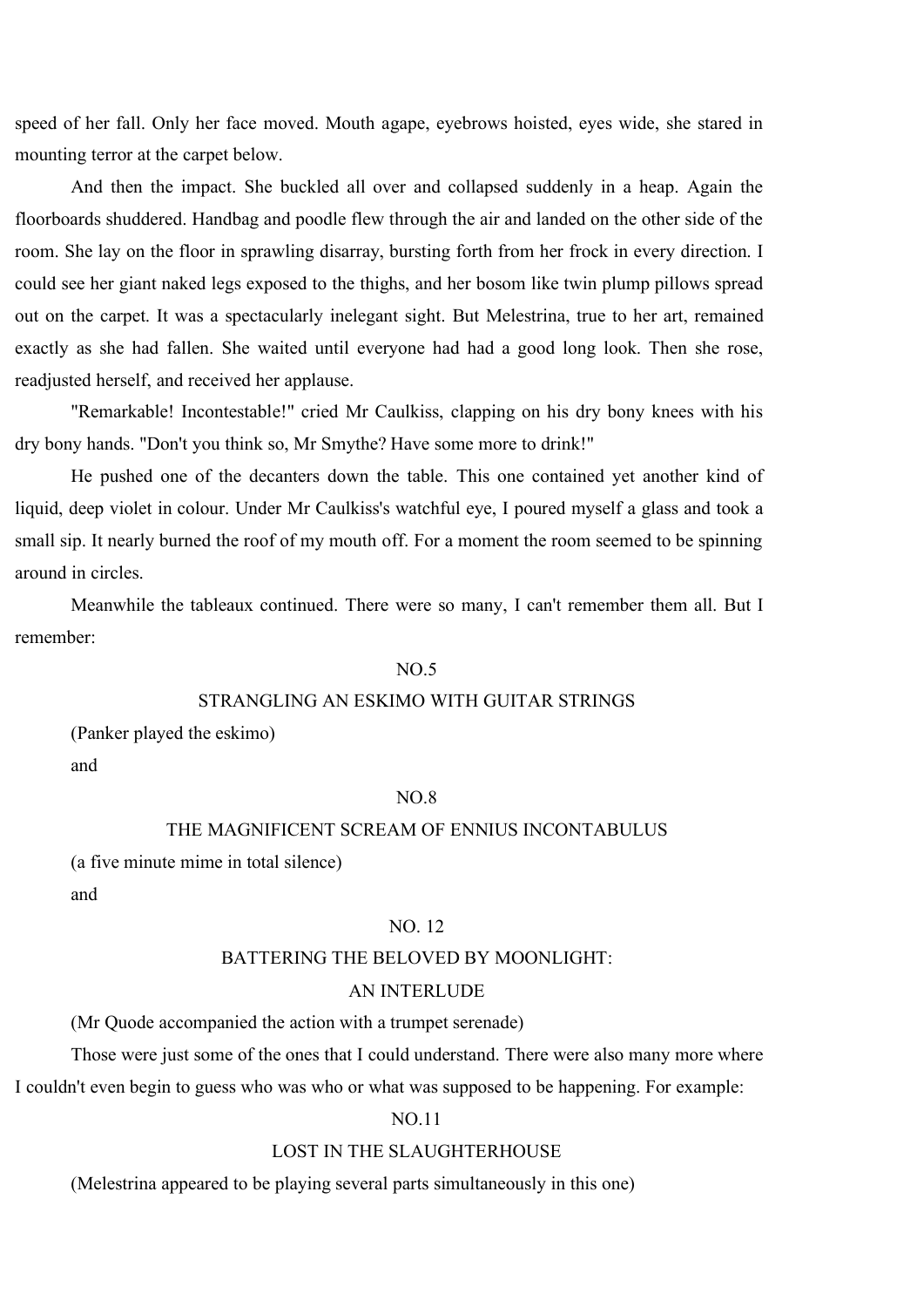and

#### NO.22

### AL AHMEG'S FAMOUS GLUE TORTURE

(Melestrina wore a sort of striped rug, Arabian-style) and

#### NO.24

## QUEEN BOADICEA AWAKENED BY AN EXTREMELY LOUD NOISE

(Here Melestrina made highly suggestive movements with her legs that seemed quite unrelated to loud noises or awakening)

So it went on. I was partly bored and partly disgusted. Several of the tableaux were actually very crude and sexually explicit. I'd never thought of myself as narrow-minded, but often I had to look away in sheer embarrassment. There was:

#### NO.20

## PRIMITIVE SEX-MURDER IN THE SOLOMON ISLANDS

(Melestrina bounced her bosom violently against the floor) and

#### NO.26

## THE PYTHON'S REVENGE

(Here Melestrina did unspeakable things with Mr Quode's tarred length of rope)

"Oh dear! Oh dear!" twittered Craylene across the table. "Isn't it blatant! Isn't it shameless!"

But I had the impression that she didn't really mind. Her tiny doll-like eyes were lit up with excitement. And Mr Quode and Mr Caulkiss were equally excited, calling aloud for their favourite performances.

"Do NO.29!"

"Let's have NO.31!"

"No! No! NO.29!"

In fact, it was NO.29 that brought the show to an end. According to the placard, NO.29 was to be a representation of:

## MATING RITUALS OF THE AMAZONIAN

#### TREE-MONKEY

Melestrina wore a long fur coat that came down to her knees. Panker came out hidden beneath an orangey-brown tea-cosy, bearing the label LARGE RIPE FRUIT.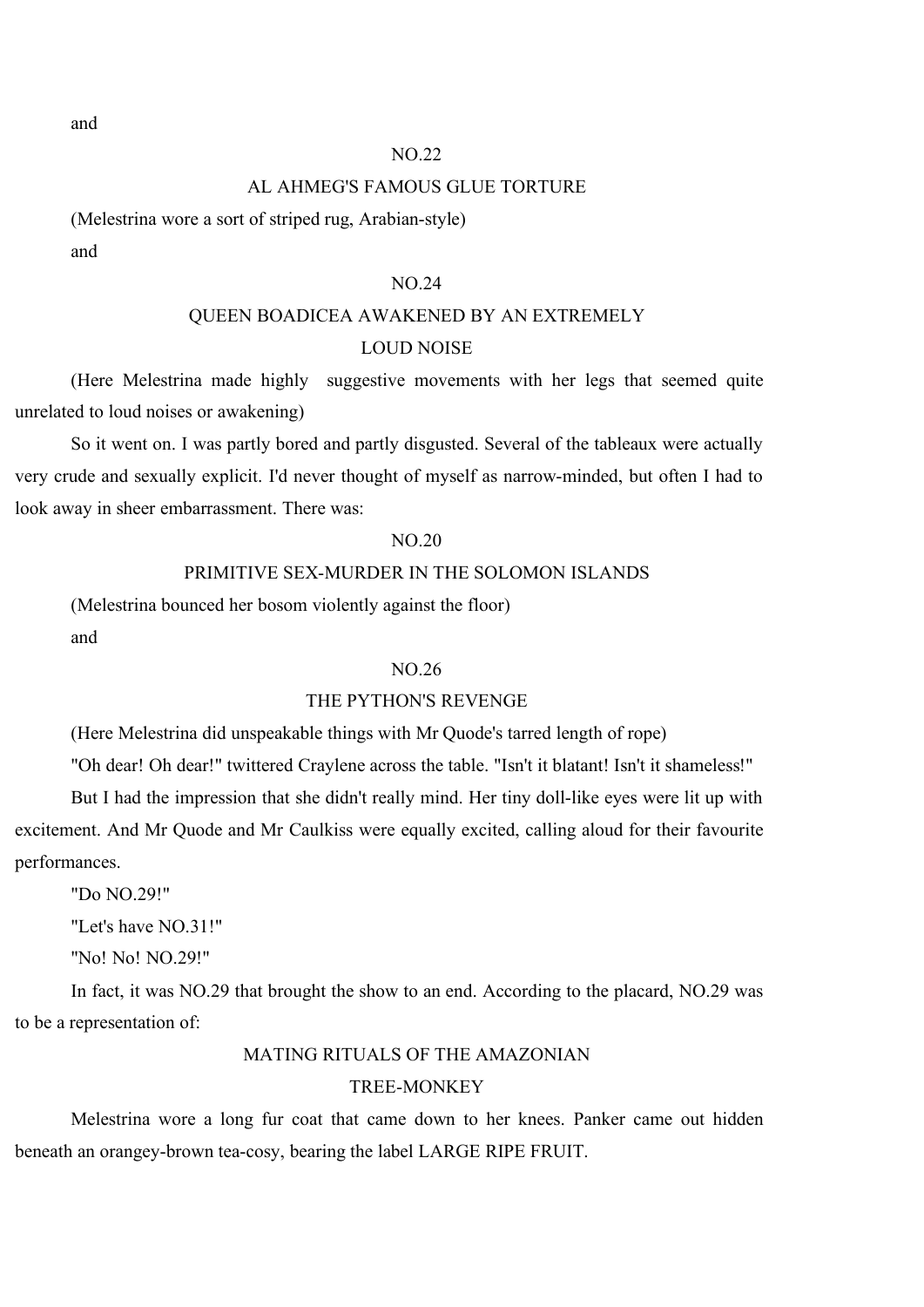Meanwhile Mr Quode was setting the atmosphere by walking around with a squashy overripe banana on a plate.

"To give us the scent of the tropical jungle," he explained.

But then the accident occurred. Ecstatically inhaling the scent of the tropics, Mr Quode failed to notice when the banana fell off the plate. A moment later he trod down onto it.

#### SHLOOOOOOOP!

His feet skidded in all directions and his pudgy form went cartwheeling through the air. With a mighty thump he landed right on top of the tea-cosy. Panker was flattened.

There was a pained and quivering squeak. Then Panker shot out from under Mr Quode's left buttock. He had changed colour, no longer a streak of pink but a streak of purpley-blue. He darted up between Melestrina's legs, under the fur coat.

Melestrina's eyes grew dramatically round.

"No!" she cried. "This May Not Be!"

And she began beating furiously with both hands, as if trying to put out a bushfire between her thighs.

"Oh! Oh!" cried Craylene. "Panker is trying to return to the womb!"

"It's his insecurity complex," explained Mr Caulkiss. "He's still very young, you know!"

Melestrina floundered about with her legs pressed tightly together. Still pounding and wallopping, she fell to the floor. She rolled across the carpet, she overturned a chair, she knocked against the table and sent the crockery flying.

"Ah, what wonderful energy that child has!" said Mr Caulkiss, as Panker, expelled at last, whizzed frantically around the parlour, up over the walls, across the ceiling, and finally out through the door.

I blinked and tried to clear my head. I had had about as much as I could take. It was all too grotesque! Suddenly something in me snapped. I must have been very drunk. I forgot about trying to keep on the right side of the inhabitants. Suddenly I said at the top of my voice:

"I think you're all completely crazy !"

# **CHAPTER 35**

Their response was not what I expected. They looked at me in mild surprise. Craylene and Mr Caulkiss were still seated at the table. Melestrina and Mr Quode lay on the floor. Melestrina was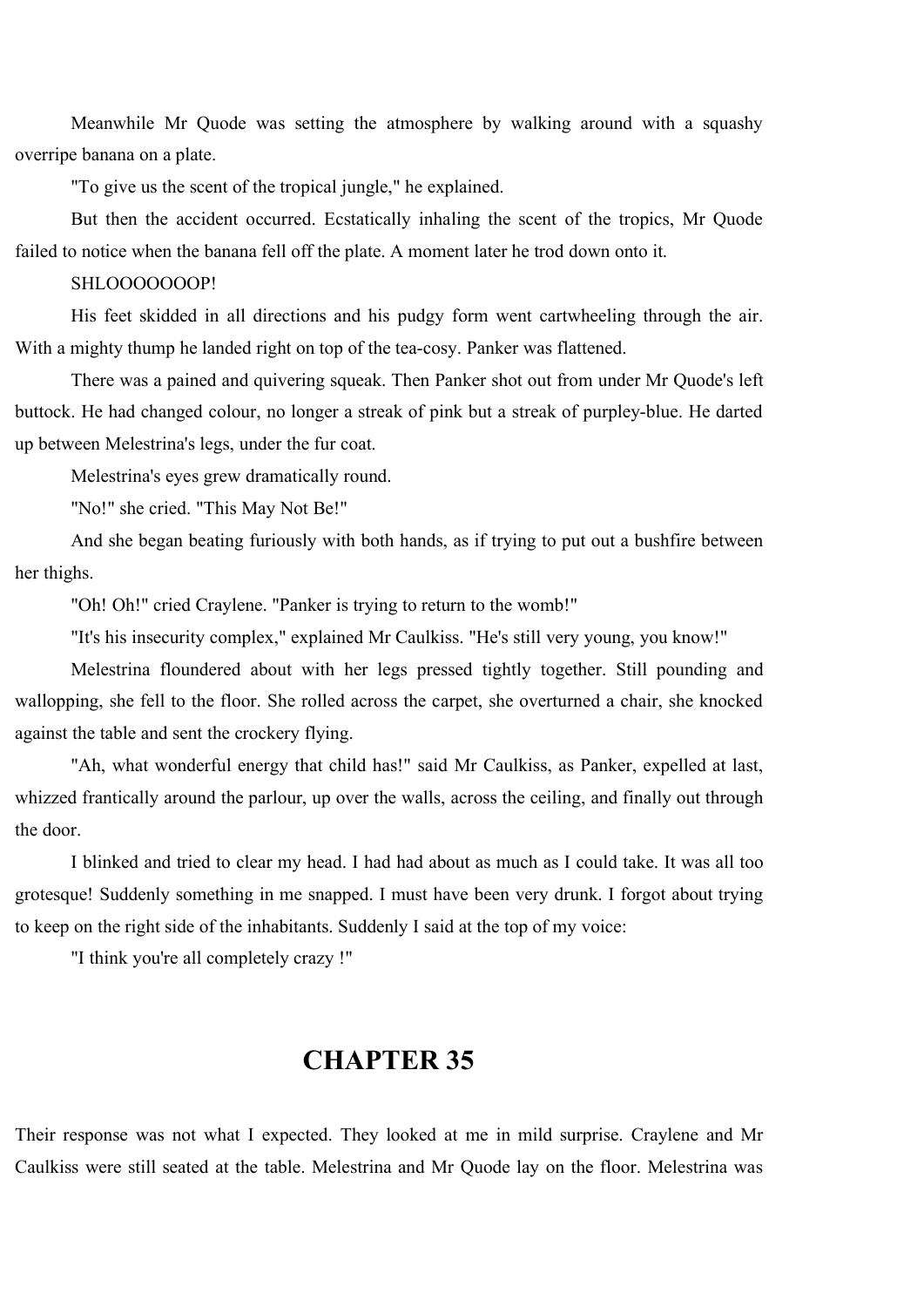under the piano, spreadeagled en masse like a stranded whale. Mr Quode had discovered the fallen pile of moncelles d'agneau , and was nuzzling very softly against it with his face and cheeks.

"Crazy!" I repeated. "Crazy! Crazy! Crazy!"

If I thought they would get angry I was mistaken. Instead they laughed. Craylene put up her hand to cover her mouth and started to titter. Mr Caulkiss threw back his head and guffawed. I realised that they were all completely drunk - even more drunk than I was.

"What do you mean when you say 'crazy'?" cried Mr Caulkiss. "How do you define 'craziness'?"

"I mean . . . the opposite to normal!"

"But how do you decide what's normal? Who counts as normal?"

"The majority of people. Everyone outside of Morbing Vyle. Or nearly everyone. Most people don't behave like this."

"But they will!" boomed Melestrina from her place on the floor. "They will!"

"Behaviour can change!" added Mr Caulkiss. He was swaying in his chair even as he spoke. "Behaviour will change! The time will come when we shall set the standards!"

"What, you ? Some hopes! Four adults - and a baby - and a diseased old man - and a - a - a - " I couldn't even think how to describe Gambels. "You're just cut off from the real world! You don't even realise how weird you are!"

"Cut off we may be!" replied Mr Caulkiss. "But we are the future! We are the centre of the world!"

He swung his arm and knocked a plate off the table.

"Centre of the world?" I sniffed derisively. "Because of your tinpot little religious cult? Noone even knows you exist!"

"Ph-hh-hh-hh-hh!" Mr Caulkiss whinnied through his nose. "Not now they don't! But when He returns - !"

"Hallelujah!" cried Melestrina. "The Great Return!"

This time nobody shushed her. They were all too drunk to care.

"He will be reborn!"

"He will walk the earth!"

"He will lead us out!"

I tried to be sarcastic. "So you're all waiting around for a Second Coming, are you? You're waiting for the Lord to be reborn?"

"Yes!" Mr Caulkiss was impervious to sarcasm. "He has promised! He will be reborn right here in Morbing Vyle!"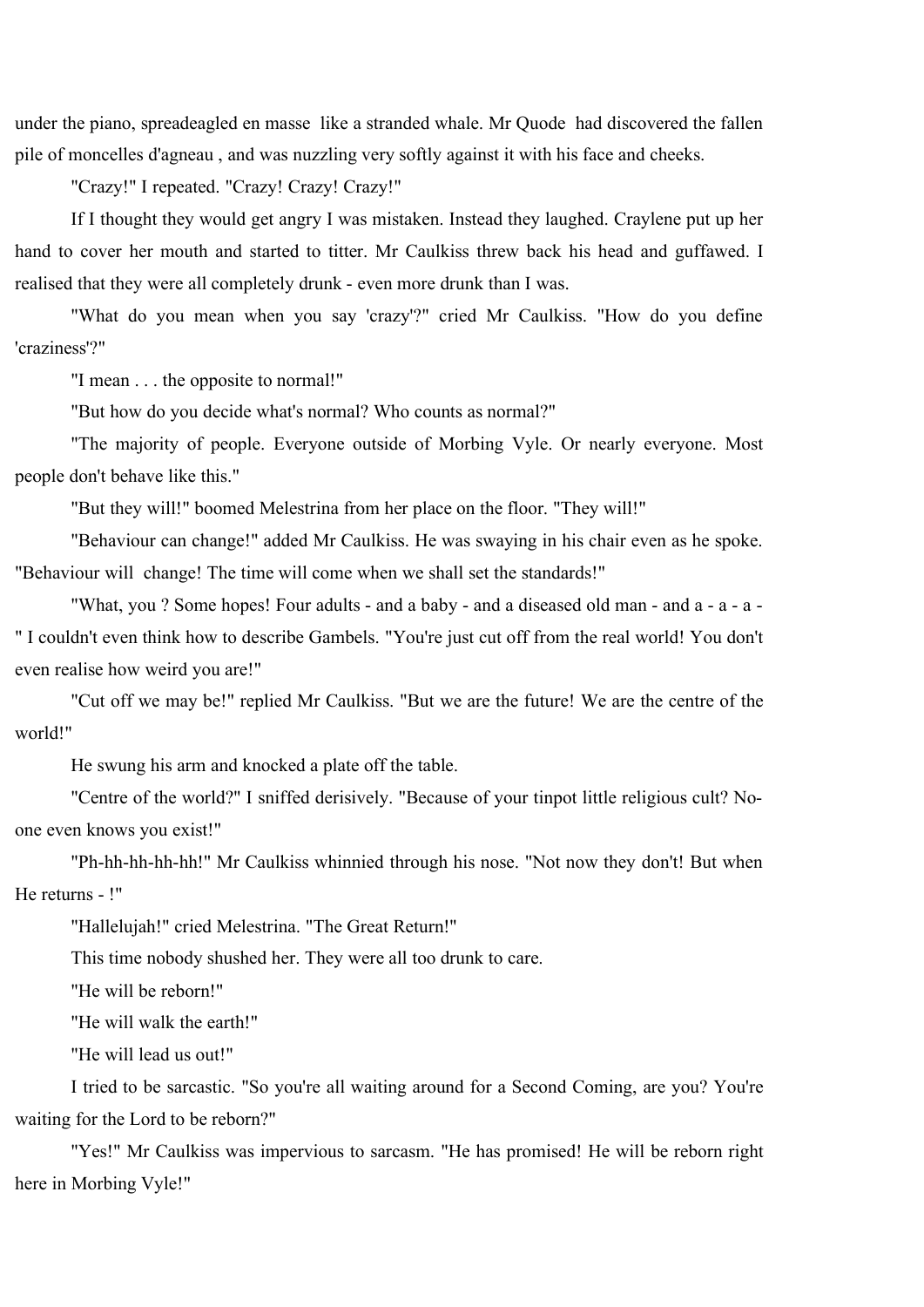I shook my head pityingly. "Right here in Morbing Vyle? You're even more ridiculous than I thought. Why Morbing Vyle?"

"Because we have His remains!"

"His remains? What remains?"

"Of His mortal body! We are the guardians!"

"You mean, remains like religious relics? Like saints' relics? Bits of bone or fingernail or stuff?"

"No, no!" Now it was Craylene who piped up. "We have His whole body Mr Smythe!"

"But that's impossible." I felt that I was getting out of my depth. "I don't know much about religion, but -"

"No, you don't! You don't!" There was a general gale of hilarity. Even Mr Quode raised his smeary face and joined in with a snigger. I took a deep breath.

"Well, what exactly do you believe then? How was His body preserved? How did it happen to get brought to England? What's your version?"

"He gave the orders on how to preserve His body!"

"With special enbalming herbs."

"Then it was sealed up in a leather bag."

"And put inside our Altar. You saw our High Altar, Mr Smythe!"

"That's why we are the centre of the world. Our church contains the Altar and the Altar contains the bag and the bag contains the body of our Lord!"

I felt suddenly faint. "A bag?" I whispered. "Did you say a leather bag?"

# **CHAPTER 36**

It was all starting to come back to me. Completely out of the blue, the mention of the bag had jogged my memory. The leather bag inside the Altar!

Now I remembered what had happened after my journey through the forest. I remembered looking for shelter in the pouring rain . . . I remembered finding the chairs and lectern and the square marble block of the Altar . . . then prising open the panel . . . and climbing inside and sitting down . . . yes, I had sat down on the very bag they were talking about . . .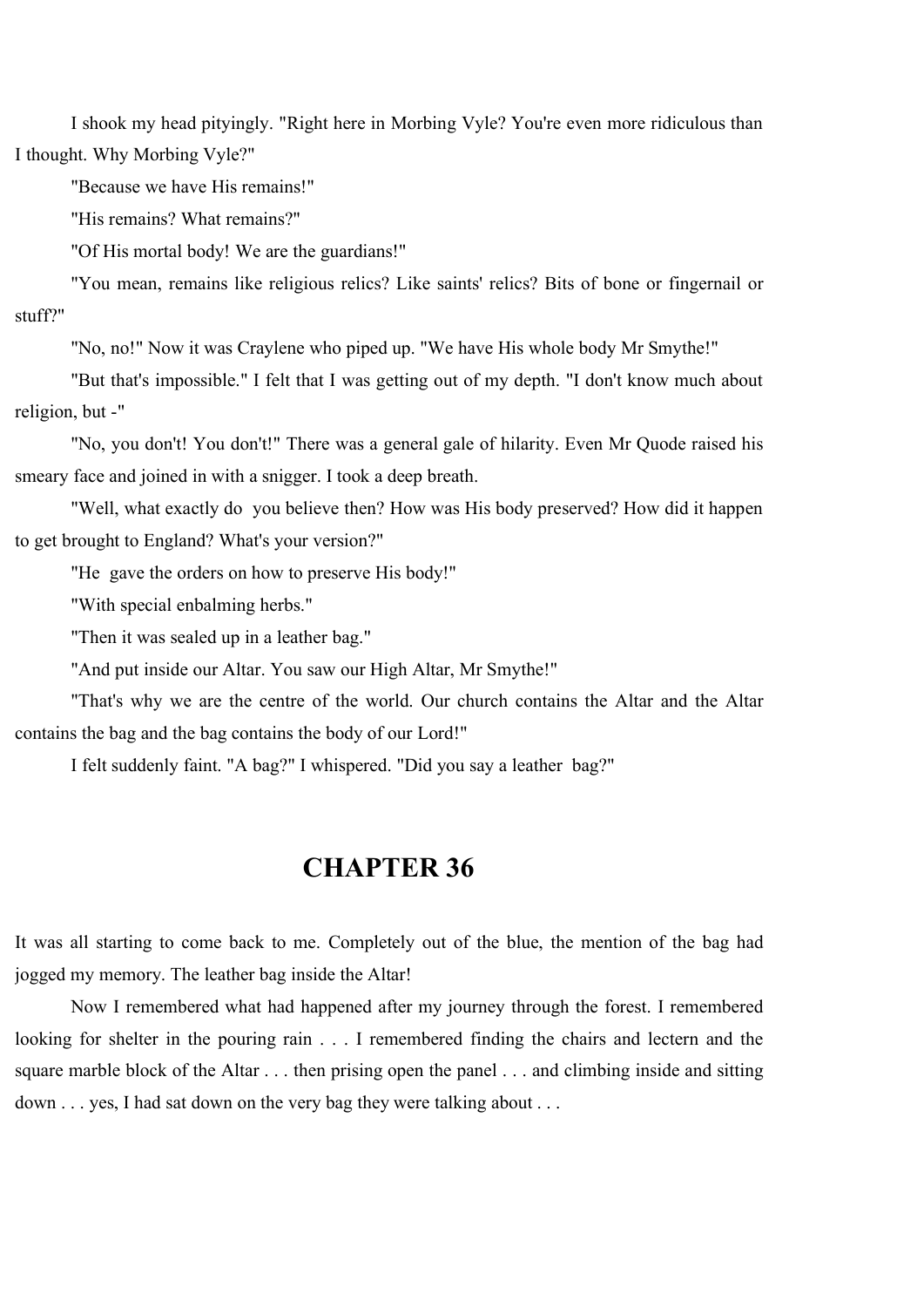When I came out of my reverie, I discovered that Craylene and Mr Caulkiss were no longer in their seats, and Melestrina and Mr Quode were no longer on the floor. I twisted around. Silently, as if by magic, they had gathered in a group behind the back of my chair.

"What do you know about the bag, Mr Smythe?" demanded Mr Caulkiss.

I wasn't sure how to answer. Had I committed some forbidden sacrilege? They came up closer and stood over me. They seemed suddenly quite different - no longer ridiculous or farcical. Their drunkenness had vanished as if it had never existed.

"Tell us what you know," said Mr Caulkiss in a quiet menacing voice.

I shrugged. "I just thought of something. When I first arrived in Morbing Vyle. I was wandering in the rain and I came across the Altar. I discovered that panel in the Altar you could open up."

"You opened the panel? You broke the wax ?"

"I didn't realise. I didn't even know it was an Altar then. I was drenched through. All I wanted was somewhere to shelter from the rain."

"Shelter? You sheltered inside the Altar ? You climbed in there with the - the -"

Mr Caulkiss seemed to have got the word stuck in his throat.

"With the bag, yes. I sat on it."

Mr Quode gasped. Melestrina clasped her hands violently in a gesture of prayer. Mr Caulkiss brought his face down very close to mine.

"And then?"

"What?"

"What happened next? After you - sat on it?"

"I - er -"

I quailed before his wild and glittering eyes. I began to wish I had never remembered about the bag. They were like vultures hovering over me.

The curious thing was that I really couldn't remember what had happened next. There was still one final area of blockage in my mind. All I knew was that what had happened next was something utterly horrible and impossible. Something that my mind refused to accept. Something I didn't even want to remember.

"We found you in a trench," said Mr Caulkiss. He spoke very slowly and deliberately, in a kind of strangled whisper. "How did you get from the Altar to the trench?"

"I'm not sure."

"Think, Mr Smythe!"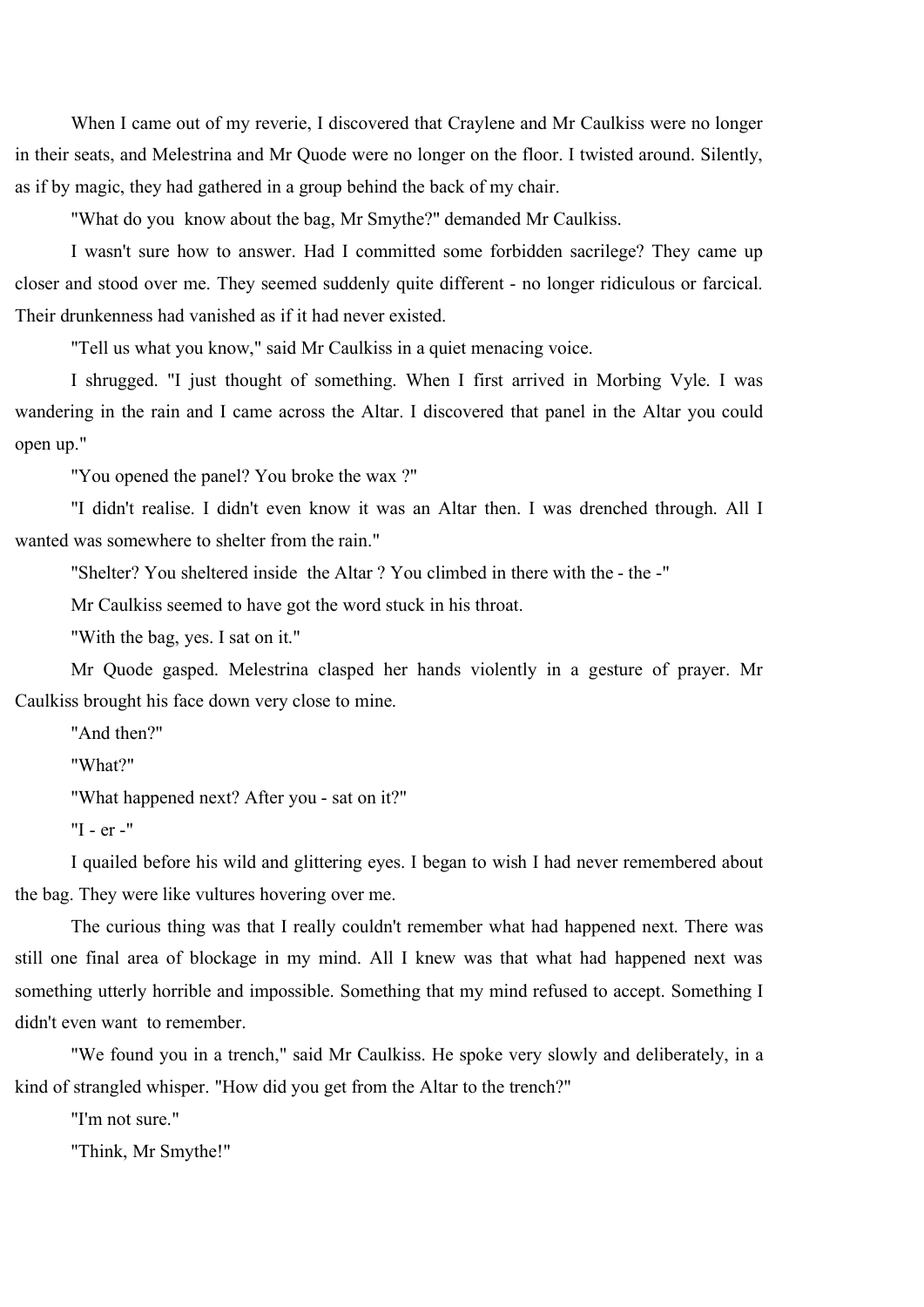Hands reached towards me. The Caulkisses and Quodes were in a state of burning intensity. They looked as though they would willingly tear me apart to get at the truth.

"Think, Mr Smythe!"

"Think !"

"THINK!!!"

Hands clamped over my shoulders, hands locked around my neck. I was terrified - so terrified that the fear broke through the blockage in my mind. Suddenly I remembered what had happened after I sat on the bag.

"It moved," I said.

There was absolute and total silence. Their hands stiffened with a kind of trembling rigidity.

"Let me go," I said. "I'll tell you. The bag moved. That was why I ran out from the Altar and fell into the trench. It moved like it was trying to take hold of me."

The silence went on and on and on. For a long moment the world seemed to stand still. I began to realise the significance of what I had just said. If they truly believed that the bag contained the body of the Lord - and they were waiting for Him to come back to life - and now they discovered that the bag had moved -

"AIIIIIIIEEEEEEEEEEEEEEEEEEEEEEEEEEEEEEE!!!!!!!"

Craylene screamed an ear-shattering scream at the top of her voice.

# **CHAPTER 37**

Then general pandemonium broke loose. Mr Quode collapsed and rolled about on the carpet, shrieking and kicking his legs in the air. Melestrina and Mr Caulkiss danced crazily around the room, smashing into furniture and breaking the crockery. And Craylene just kept on pouring out her scream like water from a tap.

"HALLELUJAH!!!" "IEEEEEEEEEEEEEEEEEEEEEEEEEE - !!!" "A MIRACLE IN OUR TIME!!!" "IEEEEEEEEEEEEEEEEEEEEEEEEEE - !!!" "I BELIEVE!!!" "IEEEEEEEEEEEEEEEEEEEEEEEEEE - !!!" "GLORY!!! GLORY!!! GLORY!!!"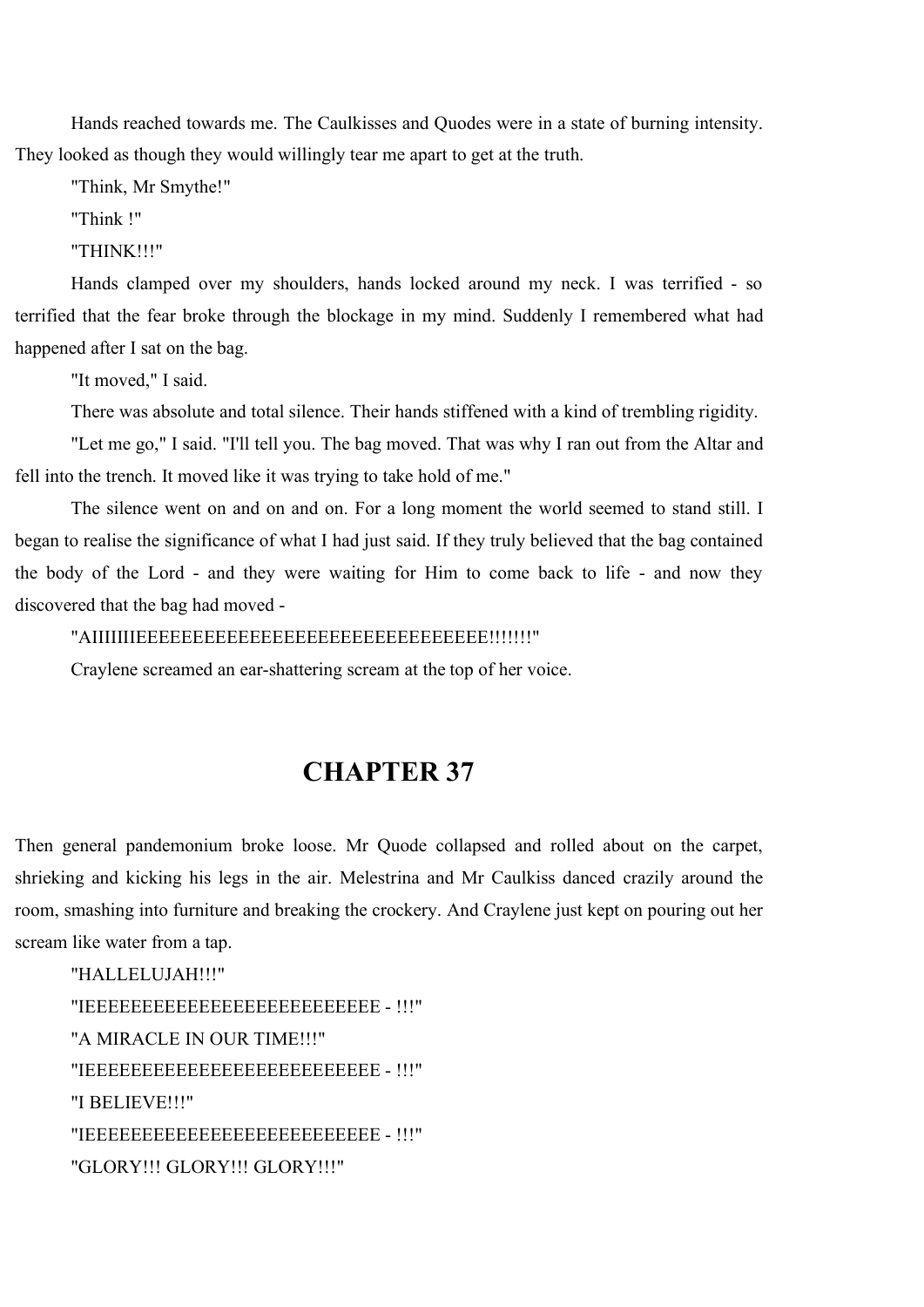I watched in awe. Now Craylene started frisking about like a spring lamb. Melestrina bellowed and Mr Caulkiss howled like a wolf. Tears of joy were streaming down their faces.

"No, listen!" I cried. "It can't be what you think! It's impossible! There must be some other explanation!"

But they paid no attention to me.

"THE GREAT RETURN IS AT HAND!!!" "IEEEEEEEEEEEEEEEEEEEEEEEEEE - !!!" "MATERIALISM WILL BE DEFEATED!!!" "IEEEEEEEEEEEEEEEEEEEEEEEEEE - !!" "THE SPIRIT WILL CONQUER!!!" "IEEEEEEEEEEEEEEEEEEEEEEEEEE - !!!"

"GLORY!!! GLORY!!! GLORY!!!"

"But listen!" I made another attempt. "Maybe I imagined it! I only said it was like it was trying to take hold of me!"

But they seemed to have forgotten that I was in the room. They were in a state of extraordinary religious exaltation. Their eyes were like huge lanterns, blazing with a terrible fervour.

Then Mr Quode jumped up from the floor. His tight black trousers had split wide open at the seams. He snatched up the silver trumpet and blew a mighty flourish.

"We must march forth!" he cried. "To see this miracle!"

Mr Caulkiss stopped whirling around and headed towards the parlour door.

"I go! To put on my holy vestments! March forth! March forth!"

The others formed up in a kind of procession. With Mr Quode at the head, they paraded around the room in a circle.

"FORWARD TO THE CHURCH!!!"

"FORWARD TO THE ALTAR!!!'

"FORWARD TO OUR LORD!!!"

Melestrina snatched up the silver dishcover and banged away on it with a spoon. Three times they circled around the room. Then they headed towards the parlour door.

"OUR LORD IS THE GREAT LORD!!!"

"THE FIERCEST LORD!!!"

"THE MIGHTIEST LORD!!!"

All of a sudden, something clicked in my brain. It had been a long time coming. I had been so sure that they were Protestant Fundamentalists. But now, all of a sudden -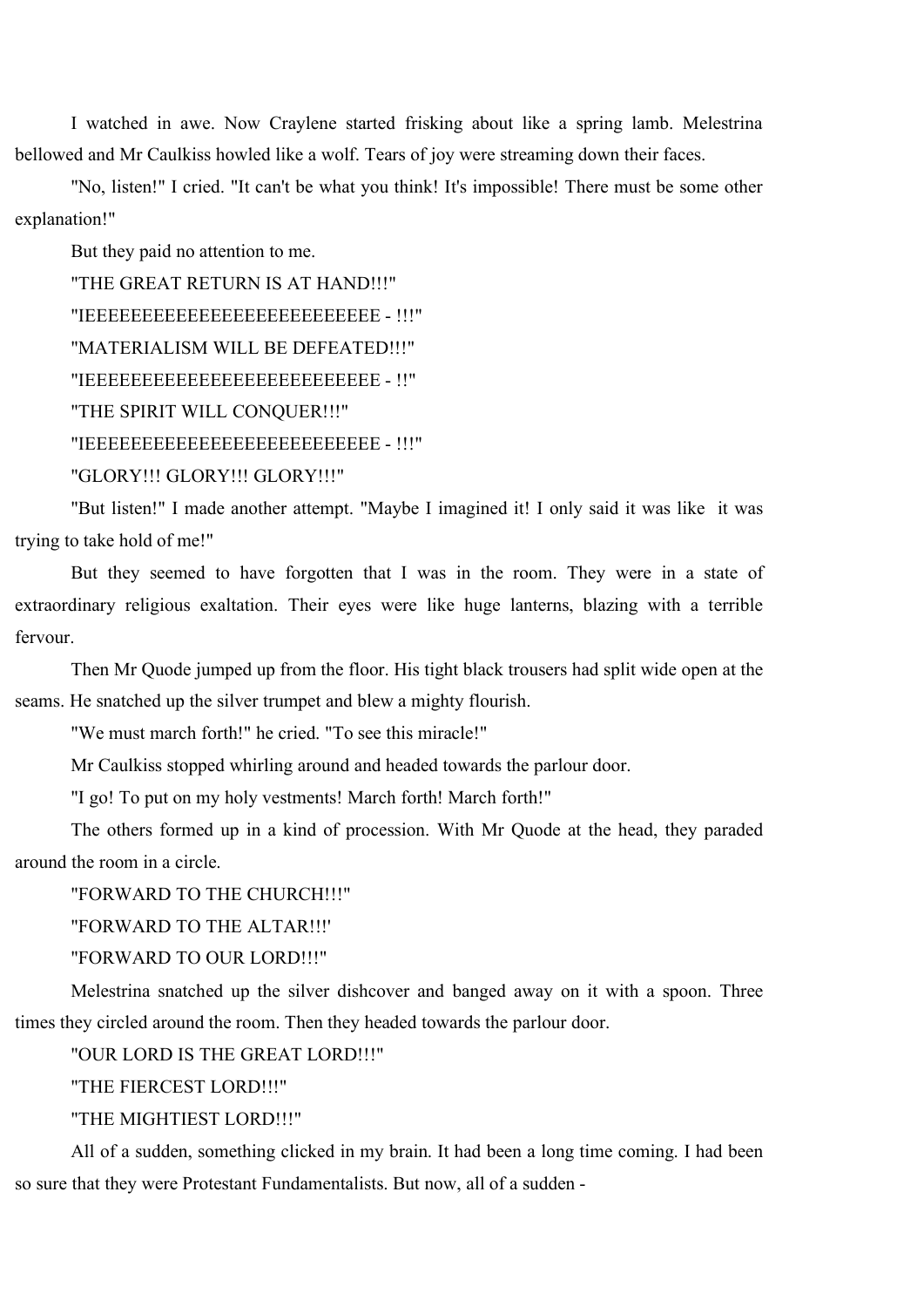"Wait a minute!" I called out. "Wait!"

But they were already disappearing out through the door.

"Don't go! I want to know -!"

I jumped up from my chair and ran after them. Craylene was the last in line. I caught her by the shoulder just before she went out.

"I want to know!" I shouted. "Who is this Lord of yours?"

Craylene turned for a moment. "Who is He?"

"Yes, who is He? I don't believe you're talking about Jesus Christ at all?"

"Jesus Christ? That namby-pamby! Of course not!"

"Then who?"

Craylene showed her tiny teeth in a smile. "Our Lord is the Vicar of Morbing Vyle."

## **CHAPTER 38**

Then she was gone. The procession marched down the hall and out of the house. I heard the front door open, and a sudden blast of cold air blew through the parlour.

For a long moment I just stood there thunderstruck. Then I crossed to the window and slipped in behind the drapes, alongside Melestrina's box of props. I drew back the muslin undercurtain and looked out.

It was pitch dark, with no moon at all. The three figures were visible only in silhouette. I could just make out Mr Quode prancing and curvetting in his split black trousers, Melestrina in her long fur coat, Craylene with her streamers billowing in the breeze. They didn't seem to feel the cold.

There was one additional figure too - the bounding bouncing four-legged figure of Gambels. Melestrina guided him along on the end of his reins. Craylene had taken over the role of percussionist, banging away with the spoon on the dishcover.

I watched the procession move off into the distance. Trench by trench they negotiated a route across the clearing. The Altar was away to my right at the far end of the Church. Soon they were all swallowed up in the darkness. Now there was only the fading sound of banging and trumpeting, cheering and chanting, and Gambel's strange cries of "Worraffa! Worraffa!"

Then I heard a different sound: the slam of the front door shutting. A moment later, and Mr Caulkiss strode into view. He carried a lamp in his hand, a large black lamp like a carriage lamp.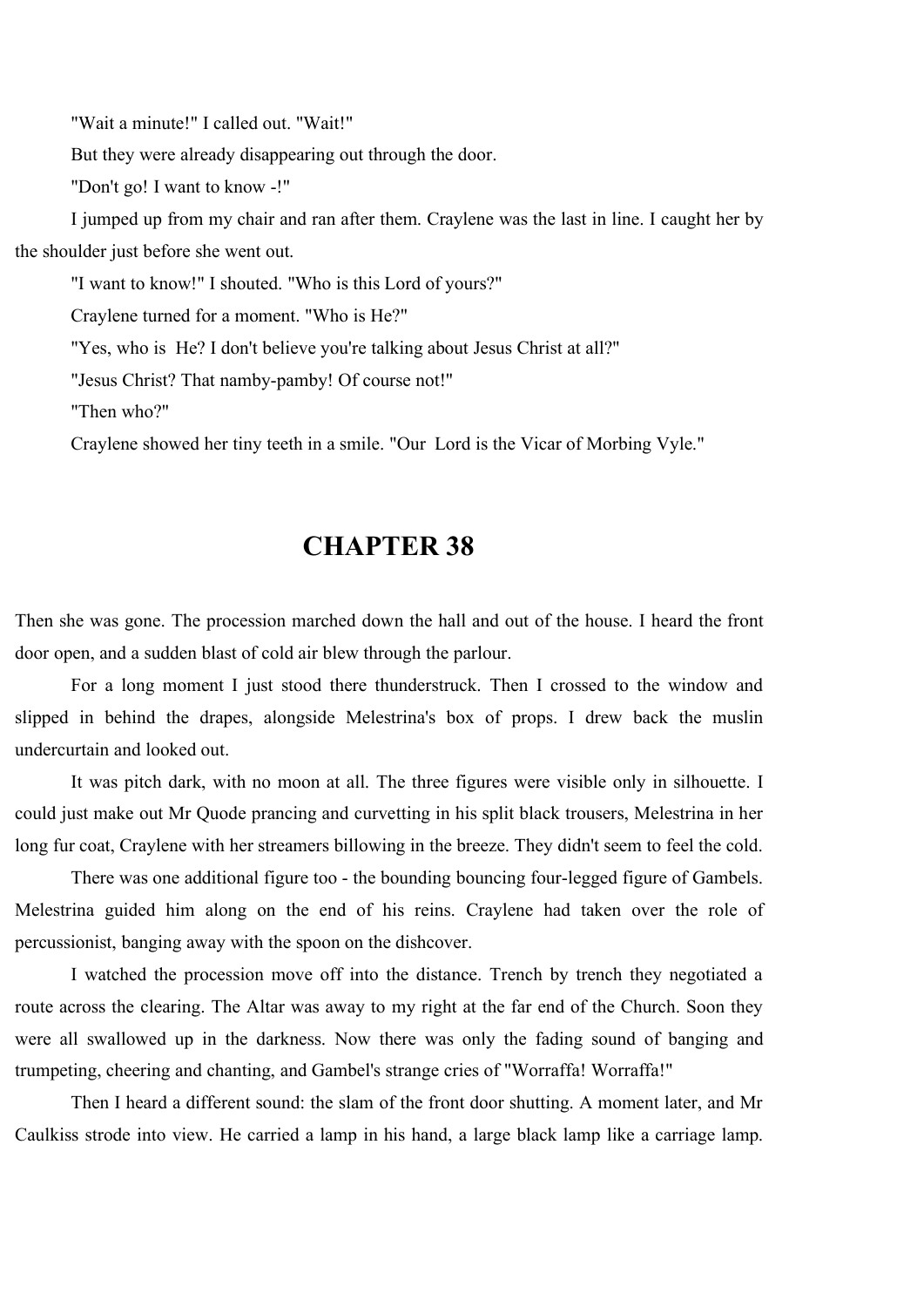Over his clothes he wore a voluminous black ankle-length cassock. The cassock flapped and the lamp swung as he hurried along after the others.

I let the curtain drop and turned away. The house was in total silence. I went across and stood in front of the fire. I was trembling all over.

So their Lord was the Vicar of Morbing Vyle. Not only were they not Protestant Fundamentalists - they weren't even Christians! I had got it so wrong. When they said 'Praise the Lord!' they meant 'Praise the Vicar of Morbing Vyle!' He was the one whose body was preserved in the bag inside the Altar. He was the one who was going to come back to life. Perhaps already was coming back to life . . .

I shook my head. I refused to believe it. I decided to calm myself with a drink. I picked up the decanter of violet liquid and poured myself a whole glassful. That was my big mistake. I'd forgotten how powerful the stuff could be. I swigged it all down in a gulp.

Immediately my mouth caught fire and my head seemed to explode. The walls of the room leaped out at me a couple of times, then started rotating around and around. My body turned violently hot and cold.

For a moment I thought I was going to vomit. But I didn't. I passed out instead. With graceful declension I sank to the floor, and everything went blank.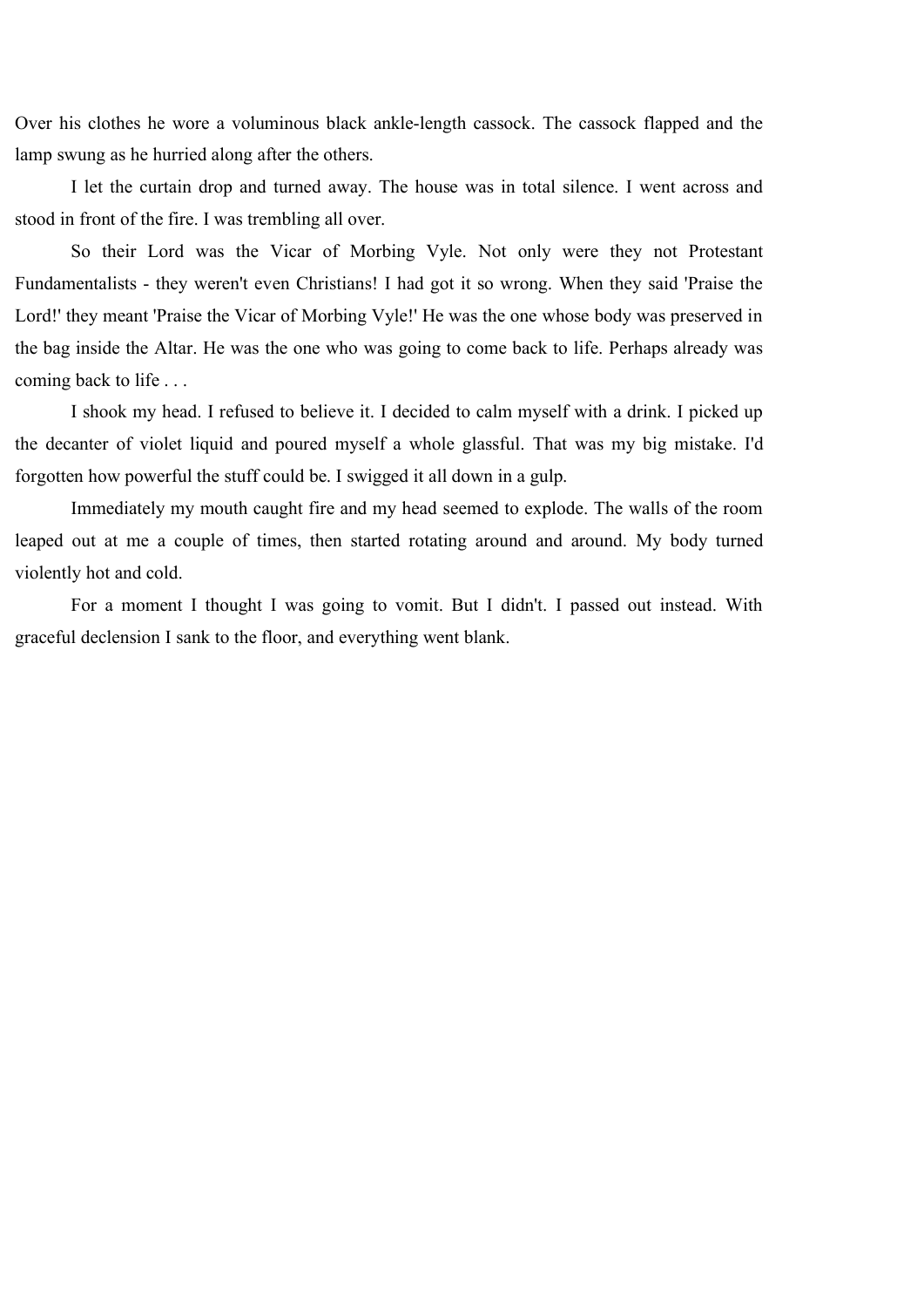# Part Four:



# CHRISTMAS EVE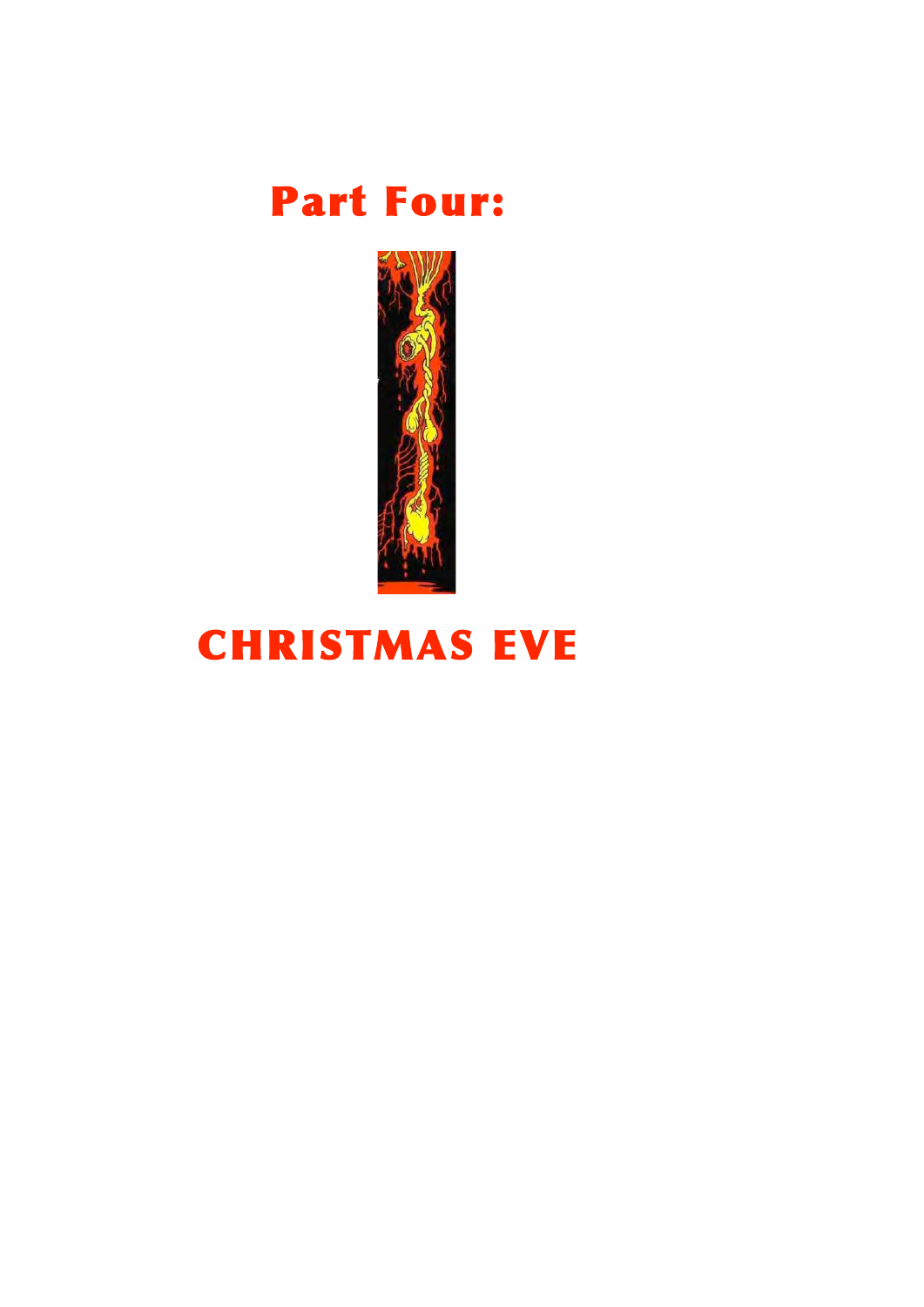## **CHAPTER 39**

I slept on and on in a state of oblivion. It was late in the morning when I finally awoke. I was lying on the floor near the table. Close by my feet was the foul-smelling pile of moncelles d'agneau . Bits of smashed crockery lay scattered over the carpet.

I looked around. There was something strange about the parlour this morning. A strange sort of hush and calm - as though the world had been wrapped in cotton wool. There was also a strange quality about the light coming in through the parlour window. Very pure and white and cool. I couldn't work out what it was.

I rose swiftly to my feet - and immediately wished I hadn't. A blinding pain burst in my head like a hammer-blow. I had a monster hangover. My stomach churned and my mouth felt like old socks.

But I had to investigate. Feeling very fragile, I walked across to the window. I pulled back the drape and lifted the muslin undercurtain. A soft pad of whiteness was lodged at the bottom of every pane. It was snowing!

I tried to look out, but the outside world had vanished. There was nothing to see beyond the white flakes flocking and falling, slanting now one way, now the other. Gentle, unhurried, but very very thick. It was a total white-out.

I watched for a while. I wondered what had happened to the inhabitants of Morbing Vyle. I remembered how they had marched off to the Altar last night. Where were they now?

I discovered the answer soon enough. I crossed to the parlour door and found them all outside in the hall. They were lying flat out on the tiles, fast asleep and snoring. They looked like survivors from a shipwreck. The light from the stained glass window played over them in colours of red and purple and blue.

They must have flopped to the ground the moment they came in. Craylene lay face down with her paper streamers tattered and torn. Mr Caulkiss lay on his back with his mouth open. Dirty yellow stains covered his cassock. Mr Quode's clothes were even dirtier, and he seemed to be wearing most of them back to front. He had one arm completely out of his shirt, and his bow tie appeared at the back of his neck. As for Melestrina, she lay in her fur coat like a fallen avalanche. Her hair was matted and there were dark circles under her eyes.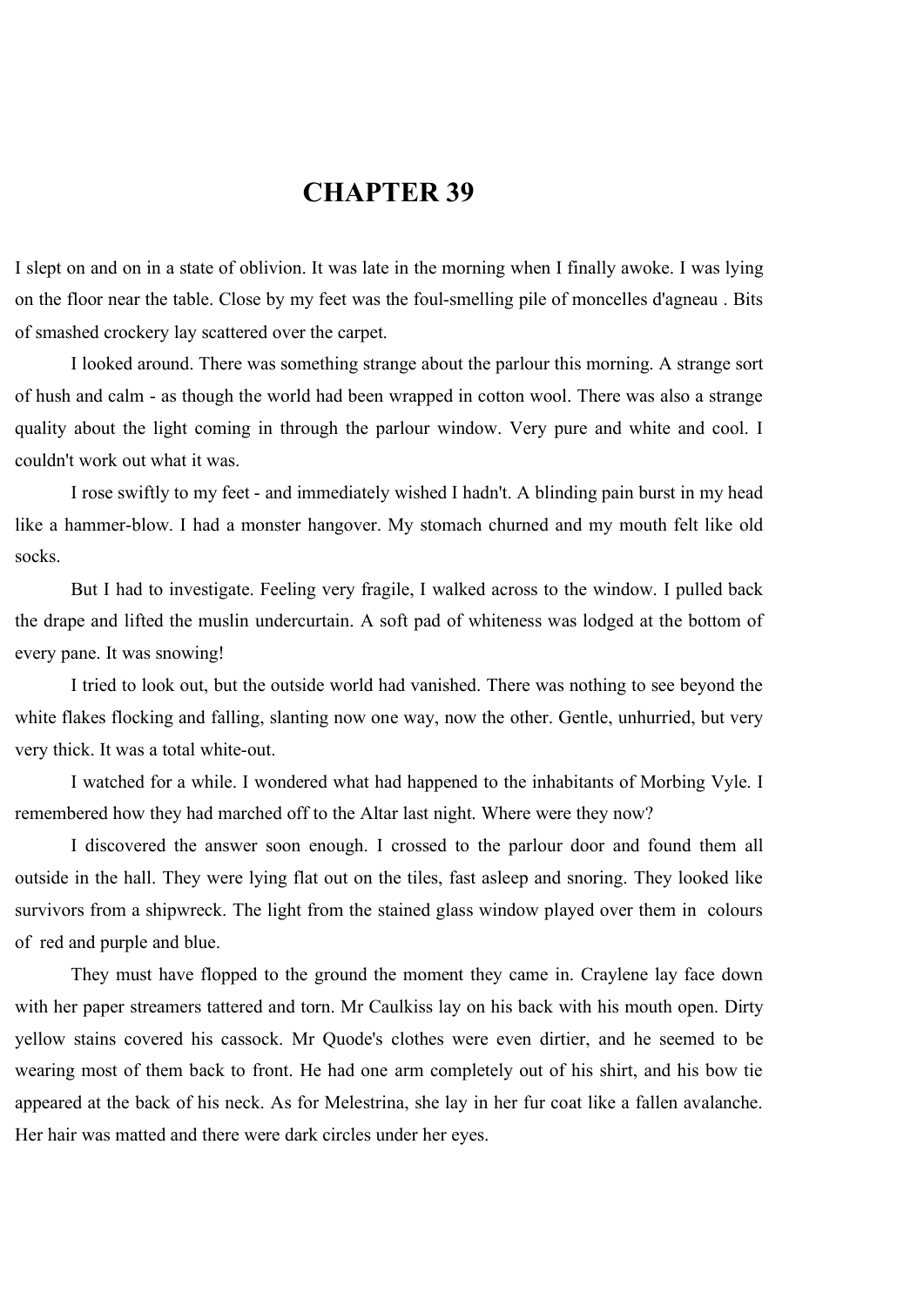God only knows what they had been doing during the night. But they had radiant expressions on their faces. Even as they slept and snored, I could see their beatific smiles.

What did it mean? I didn't aim to stay and find out. I tiptoed very cautiously around their prostrate bodies. I was heading for the front door.

But it wasn't so easy to leave the vicarage. When I opened the door, the frozen air took my breath away. The falling snow was like a hanging screen. And then there was Gambels.

#### "YAFFY-YAFFY-YAFF!!"

His kennel was right beside the front doorstep. I could just distinguish the shape of his balaclave-clad head sticking out. He went into action the moment I opened the door. He jerked and bounced around so violently that his whole kennel jerked and bounced around too.

#### "YAFFY-YAFFY-YAFF!!"

I retreated and shut the door. The Caulkisses and Quodes were starting to stretch and stir, roused by the cold air or the noise. I took one look and made for the staircase. I didn't want to talk to them. After last night I didn't want to have anything more to do with them.

I sped upstairs and back to my bedroom. I don't know if they came fully awake - but if they did, they soon went back to sleep again. I moved quietly along the upstairs corridor and closed the bedroom door behind me.

# **CHAPTER 40**

I spent the rest of the day lying in bed. I didn't feel well. My skull was pounding and my stomach was in revolt. I lay snuggled between the sheets, still fully dressed with only my shoes removed. Even trying to think gave me a headache. I buried my splitting head in the pillow and lay very very still. Sometimes I drowsed and dozed.

 Outside the window, the snow kept falling. It fell with a soft swishing hush, casting a moving mottled light on the nursery walls. I imagined that the nursery was at the bottom of a deep white sea

Towards the end of the afternoon, the light started to fade. Then I began to hear sounds in the house. People moving, voices talking, water running into a bath. It seemed that the Caulkisses and Quodes had slept off the excesses of the night before. Now they were cleaning themselves up.

I felt a bit better myself. My stomach was still queasy but the worst of my headache had gone. Yet still I stayed snuggled between the sheets. I couldn't think of anything else to do.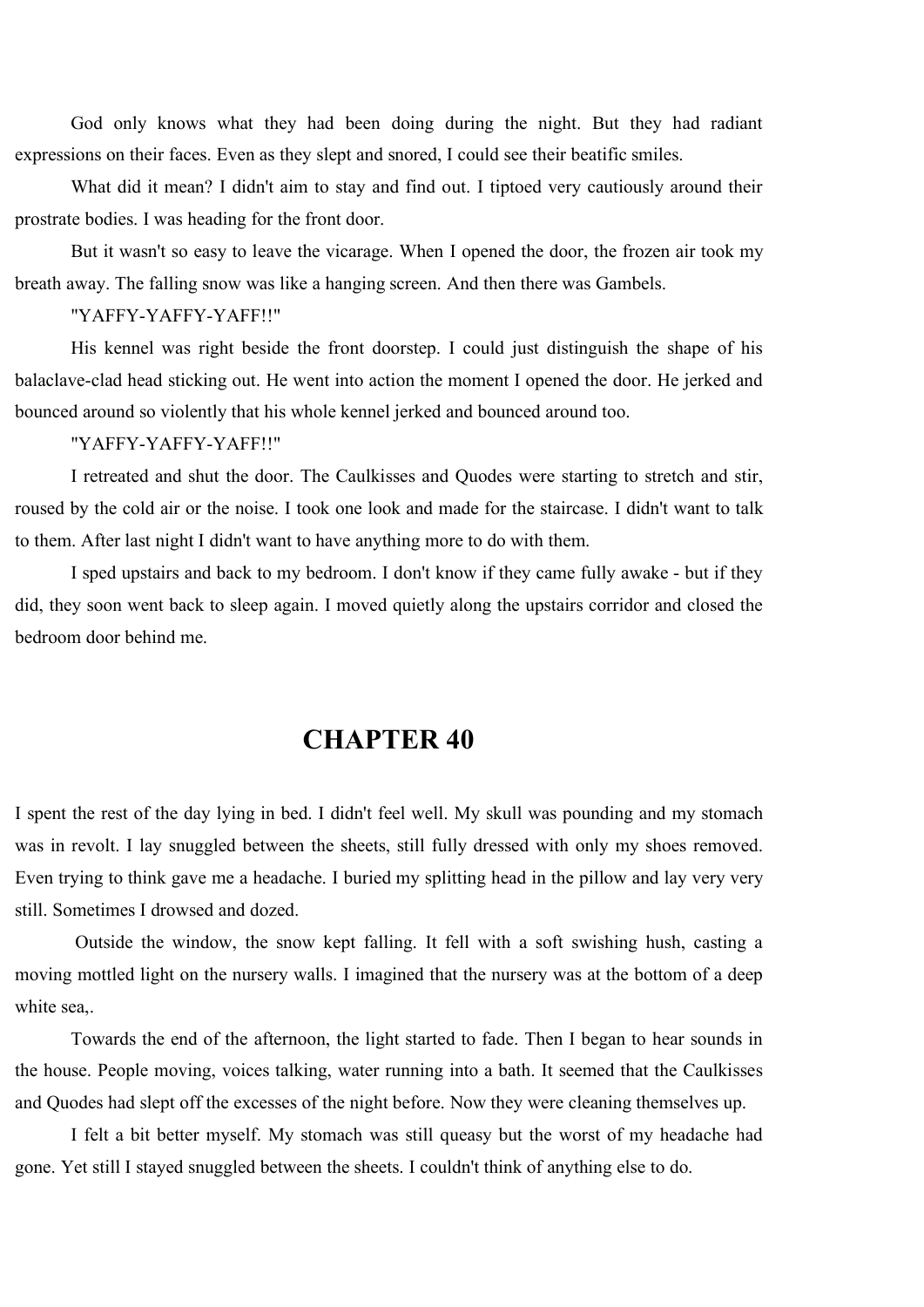Then I heard a tiny tap-tap-tap at the nursery door. A moment later and the knob started to turn. Slowly the door creaked open and a head peered in. It was the balding oily red-fringed head of Mr Quode.

"Ah Mr Smythe!" He addressed me in a loud whisper. "Wonderful wonderful Mr Smythe! Have you had a lovely long sleep?"

I turned my face away. "I'm still having it," I said.

"You're so special to us now, Mr Smythe." He smiled caressively. "We're more fond of you than ever. You told us! Mr Caulkiss calls you the Bearer of Good Tidings."

"Told you?"

"Mr Caulkiss felt the bag, you know. He reached inside the Altar. It was moving, just like you said. Such a great part you have played!"

"Didn't you look inside the bag?"

"Mais non ! Of course not! Our Lord will emerge when he is ready! The Bursting of the Bag! Mr Caulkiss expects it any day now. O triumph! O ecstasy!"

"O phooey," I murmured under my breath.

"Would you like to come downstairs and celebrate with us, Mr Smythe? We want to be so nice to you! We want you to join in everything now!"

"I don't fell well enough. I've got a hangover."

"A hangover? Oh, quelle dommage ! What can we do to help?"

"Nothing, thank you."

"Nothing? Oh la, there must be something! We don't want you feeling left out! No trouble is too much!"

"Just leave me alone."

He made a little moue of disappointment. "I'm sure I can think of something."

I refused to respond. He stood hovering in the doorway.

"I'll leave you alone then, shall I?"

Still I refused to respond. After a while he closed the door quietly and went away.

But he didn't stay gone for long. Half an hour later he was back. By now the daylight was almost gone. His gleaming head appeared like a pale moon around the door.

"I've had an idea, Mr Smythe! Magnifique ! Incroyable ! Do you want to hear my idea?"

I gave a groan and buried my head deeper into the pillows.

"I'm going to give you a Christmas present! I've got such an exciting present for you!"

I came out from the pillows. "I thought you didn't believe in Christmas?"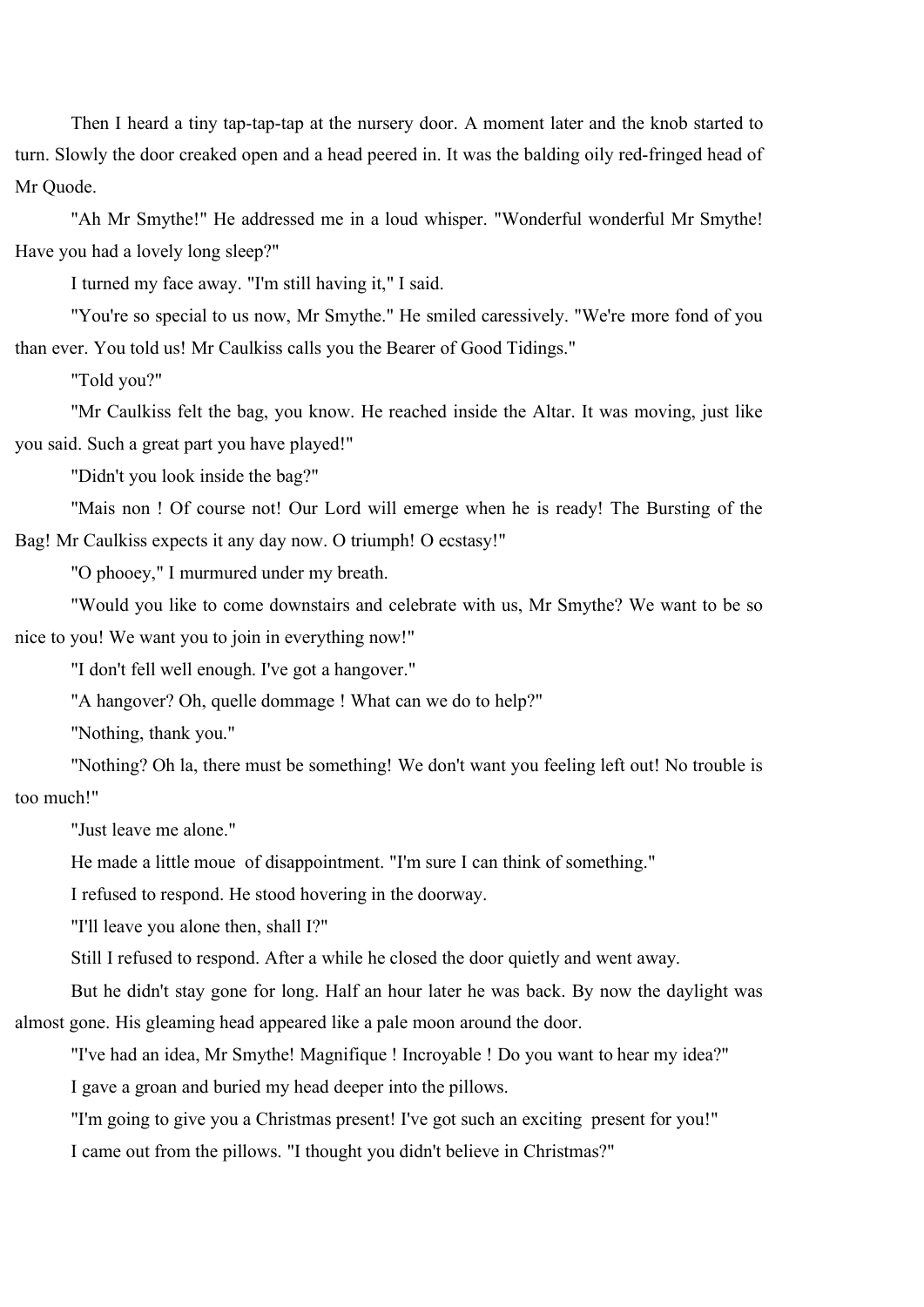"Not for us. But this is for you. To make you feel better. You said you liked Christmas presents!"

"But it's not time yet. Christmas Day is tomorrow."

"Oh I know. This is something to look forward to. It won't arrive until the middle of the night. Naturellement !"

He seemed absolutely delighted with his idea. He was rubbing himself ecstatically up and down against the side of the door.

"I can wait," I said dryly.

I pulled the sheets up over my head, preventing any further conversation. The rubbing sounds continued for a while. Then there was a soft little sigh and the door closed shut again.

But still that wasn't the end of him. Half an hour later he stuck his head once more around the door. By now it was completely dark. He was carrying a candle.

"It's not time yet," I told him.

"No, no, this isn't your present," he said soothingly. "I just came to say we're about to have dinner. Are you sure you won't join us?"

"Quite sure, thank you."

"It's cuisine a la Quode ." He was trying to tempt me. Did he really still believe that I enjoyed his disgusting food? "An original recipe. Boutons d'oreille a la Nicoise . Mmmmmm!"

I shook my head. The mere thought made my stomach turn. I remembered last night's recipes - the sheep's guts and pigs' gums and wriggling worms in the soup. I felt my gorge rising.

"Shall I bring you some up on a tray? I can feed you with a spoon - like we used to do!"

"Go 'way!" I muttered desperately. I knew I was going to be sick. I clasped my hand over my mouth. If only he would go -

He went. Just in time. As soon as the door closed behind him, I threw off the bedclothes and pulled the chamber pot out from under my bunk.

BLGGGHHHHHH!!!

I vomited. And again:

#### BLGGGGGGHHHHHHHH!!!

My last night's meal lay slopped in the chamber pot. I sat on the side of the bed, breathing slowly. After a few minutes I felt better - much better. My stomach must have been wanting to get rid of that meal all day.

I stood up and walked around the room. There were draughts rising from the cracks between the floorboards. The cool air was invigorating. I felt like a new man.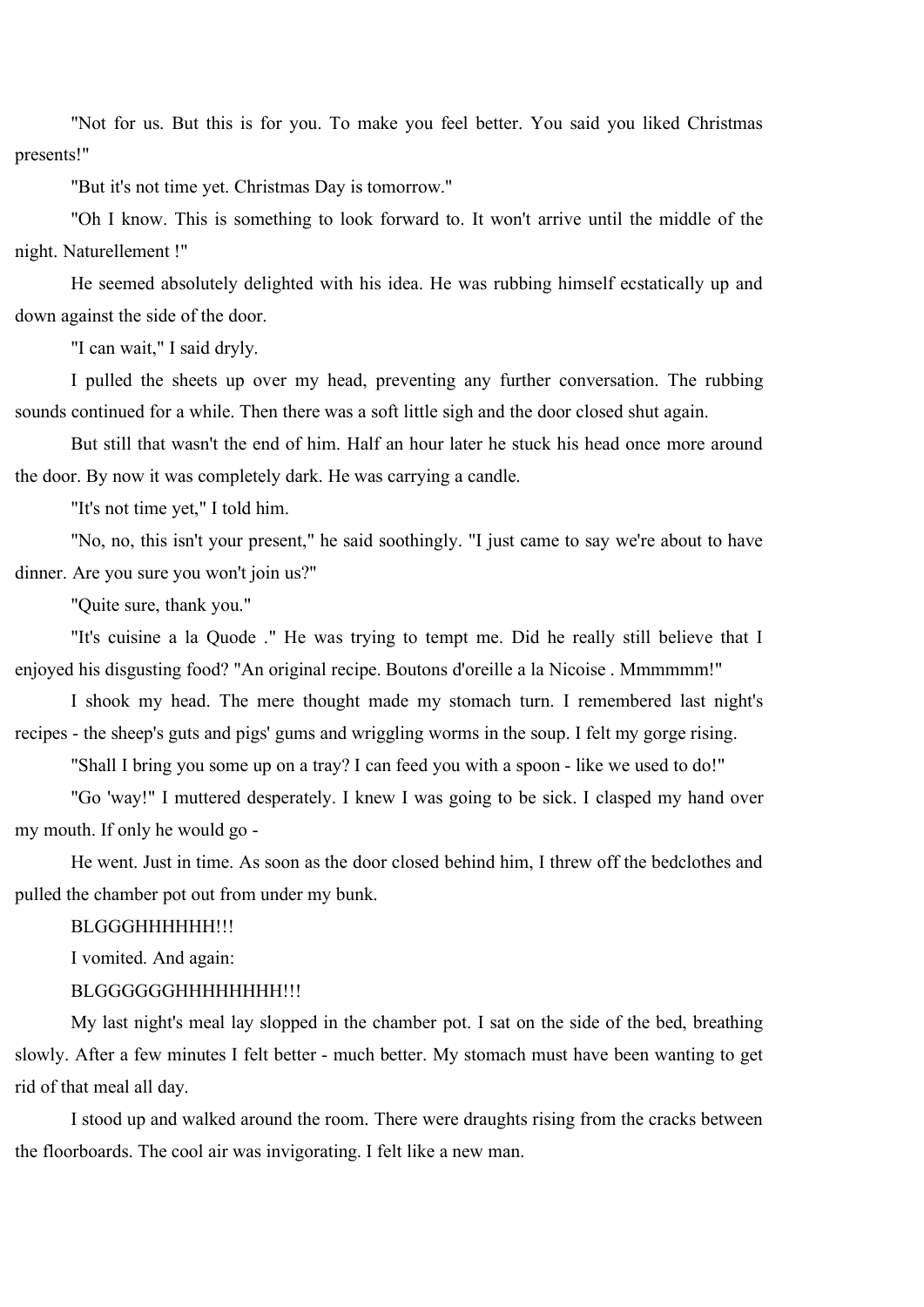I nodded to myself. I had wasted the whole day doing nothing. But now at last I was ready for action. I had to make my escape while I still had the chance.

I listened to the sounds from below. The Caulkisses and Quodes were chanting a solemn chant, ending with a loud 'Amen'. They must be saying Grace. They were all in the parlour having their dinner. It was the perfect opportunity!

# **CHAPTER 41**

First I made my preparations. I put on my shoes and as many warm clothes as I could find. It was going to be cold in the snow outside. I fumbled around for several minutes, dressing myself in the dark.

Then I slipped out through the nursery door. I had to feel my way along the corridor, groping against the walls. But there was a faint glow of light at the top of the stairs.

I came to the landing and looked down the stairs. The glow was coming from the chandelier in the parlour. The light streamed out through the open door, across the hall. I could hear the tinkle of cutlery and voices raised in excited conversation. But I couldn't quite catch the words.

I crept cautiously downstairs. I peered through the railings of the banister, keeping my eye on the open door. Now I could see the piano stool and the legs of the table. Lower and lower I descended, trying not to creak on the wooden boards. About ten steps from the bottom Craylene's tiny high-heeled shoes came into view, and the legs of Mr Quode.

" . . . I believe we should start on the Methodists and Baptists." That was Mr Caulkiss making a pronouncement. I could hear what they were saying now.

"O rather convert the Catholics!" boomed Melestrina Quode. "Forthwith to Ireland!"

"No, no!" chirrupped Craylene Caulkiss. "The Church of England! We must make sure of England first!"

"Bien entendu !" Now the unctuous tones of Mr Quode. "But then over to Europe. I want to conquer Paris!"

"I say the Scandinavians!"

"Eastwards to Russia! We must crush the Bolsheviks!"

"What about the Muslims!"

"America!"

"Russia!"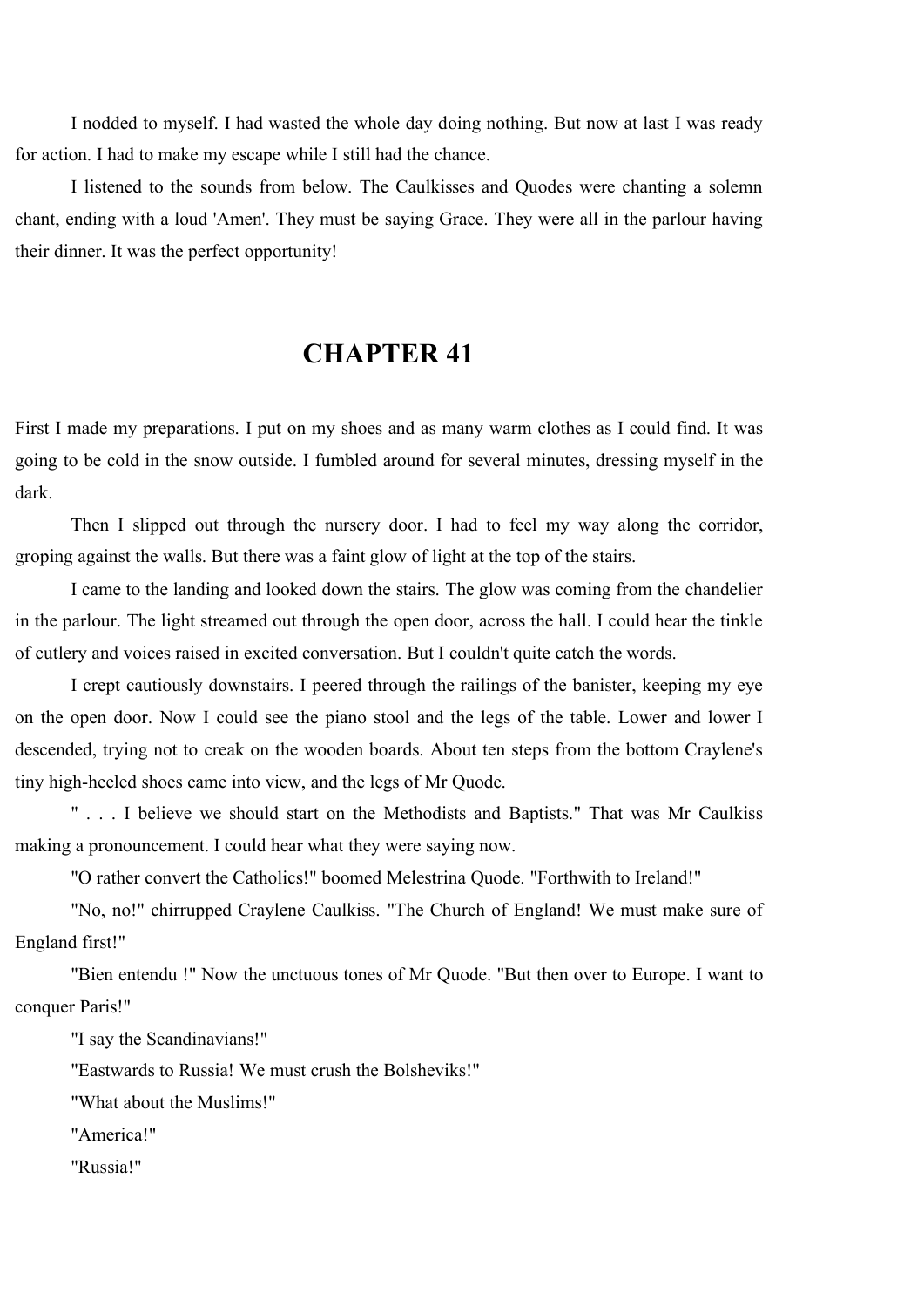"Paris!"

"Be quiet!!!" roared Mr Caulkiss, thumping on the table. "He will decide!"

"Oh of course. We can only advise."

"He will lead and we shall follow."

"Of course."

"I'd still like to conquer Paris," murmured Mr Quode.

I grimaced. What delusions of grandeur! They were so unrealistic, it was ridiculous. But I didn't feel like laughing any more.

I considered my plan of escape. The front door was the easiest way out - but Gambels would be there. He would certainly give the alarm. No, it had to be the back door. Out into the courtyard and over the courtyard walls.

I crept down the last few steps and along the hall to the parlour door. I halted just out of sight at the side of the door. They had gone back to eating their dinner. I listened to the sounds of cutlery clinking and jaws chomping and the occasional gargle of Mr Quode's digestion.

I took a deep breath. This was the risky bit. I would have to slip across in front of the open door. I could only hope that no-one was looking.

But before I could make my move, someone else moved first. It was Craylene Caulkiss. She must have got up from the table without a word. She was coming right out through the parlour door.

I froze. If she had glanced my way she would have surely seen me. But she didn't. She came out through the door and headed immediately towards the back of the house.

I watched her tiny figure disappearing down the hall. She was carrying a candle in a saucer. She turned the corner into the corridor towards the kitchen. I followed the diminishing click-clack of her heels. Where was she going? What was she doing?

I didn't have to wait long to find out. A minute later the click-clack was approaching again. Brighter and brighter came the light around the corner. I had missed my chance to retreat back up the stairs - now it was too late. This time she couldn't help but see me.

But again I was in luck. She emerged from the corridor and crossed towards the opening that led to the cellar. She didn't even look down the hall. For a single brief moment she was illuminated in front of the niche where the coat-stand stood. For a single brief moment I saw the huge red hunk of meat she was holding in her hand. Then she passed in through the opening and was gone.

I breathed a sigh of relief. I could hear her high heels going down the stone steps. She made a sort of soft crooning sound to herself. Obviously she was paying one of her usual visits to the Little Ones.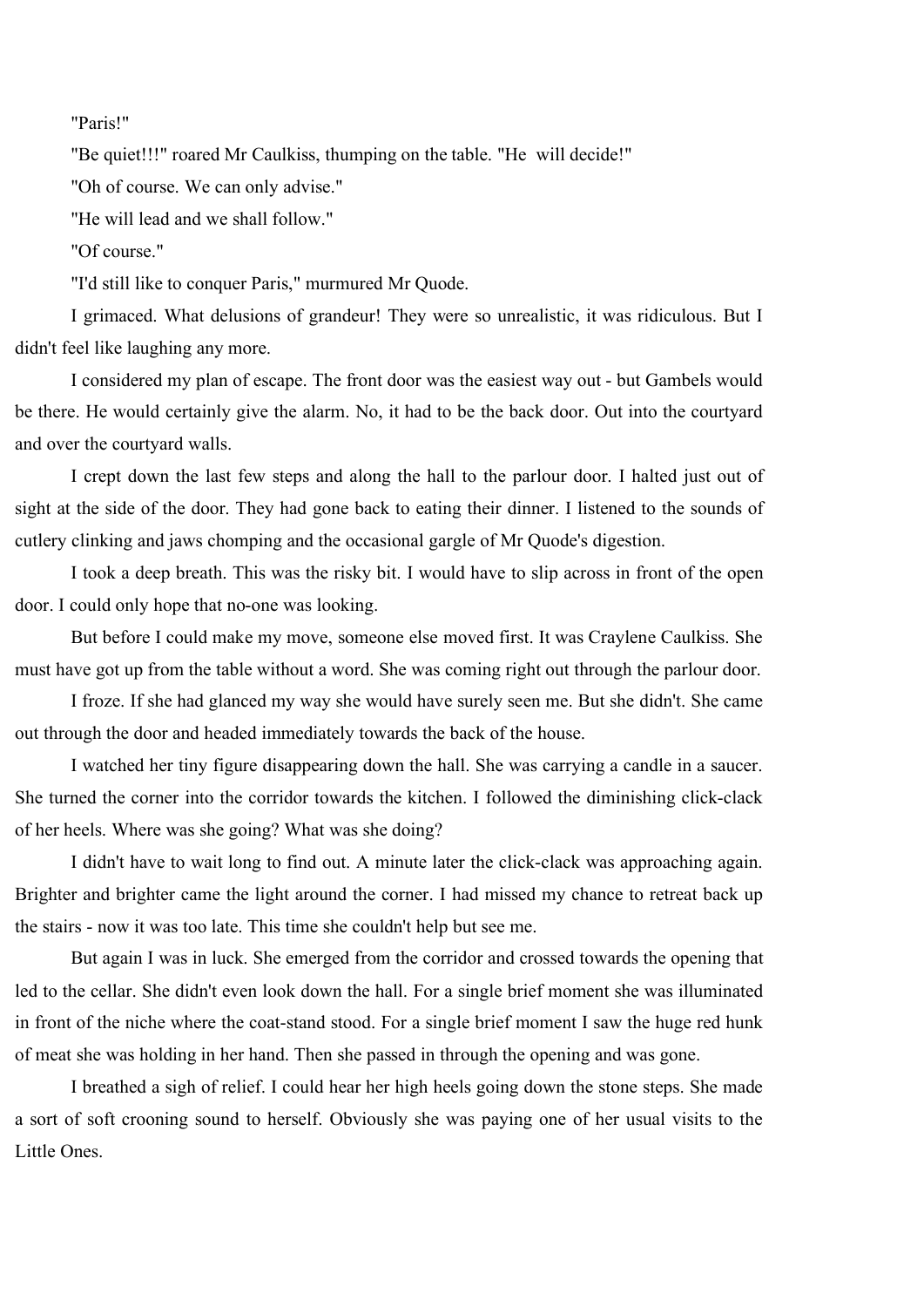I nodded to myself. Suddenly it all fitted together. The red hunk of meat must be for feeding the Little Ones. So they weren't sweet little pets at all - but flesh-eating carnivores of some kind! Probably very large and very savage. I should have expected it.

 I waited for a few moments. When she got to the bottom of the steps, there was the rattle of a padlock followed by the creak of an opening door. I listened for animal sounds, for growlings or snarlings. But there was only silence.

I waited no longer. Inside the parlour the conversation was beginning again. Time to make my move, before anything else happened. I crouched down low and slunk past the open door.

 It took me a mere split second. They were sitting around the table under the chandelier. Mr Caulkiss and Mr Quode had their backs to the door, while Melestrina was drinking from her glass. No-one was looking my way. Simple!

I hurried on down the hall and into the corridor. I passed the door to the kitchen and the door to Mr Caulkiss's laboratory. Now for my escape!

# **CHAPTER 42**

I pushed open the back door and stood in the doorway. The air was filled with falling snowflakes. I couldn't see them but I could feel their wet icy touch. They settled and froze on my face and hands. I turned up the collar of my coat and pulled Craylene's fox-fur tighter around my throat. Shutting the door behind me, I stepped out into the night.

At once I was lost in a strange blanked-out world. I couldn't see the walls of the courtyard or the long low building that housed the animals. But I could remember. And I remembered how one of the side walls had a trellis set up against it. That would be the best place for climbing over. I headed in what I thought was the right direction.

A thick carpet of snow squeaked and crunched under my feet. It was already five or six inches deep. I had to walk with an awkward high-stepping gait. I marched along in the straightest possible line, regardless of paths or vegetable patches. Once I trampled through the glass of a garden frame, with a breaking shattering sound.

Suddenly a hump in the snow appeared out of nowhere and hit me sharply on the shins. I crumpled to my knees, catching on to the hump as I fell. And then I realised. What I had walked into was the wall of the well in the centre of the courtyard.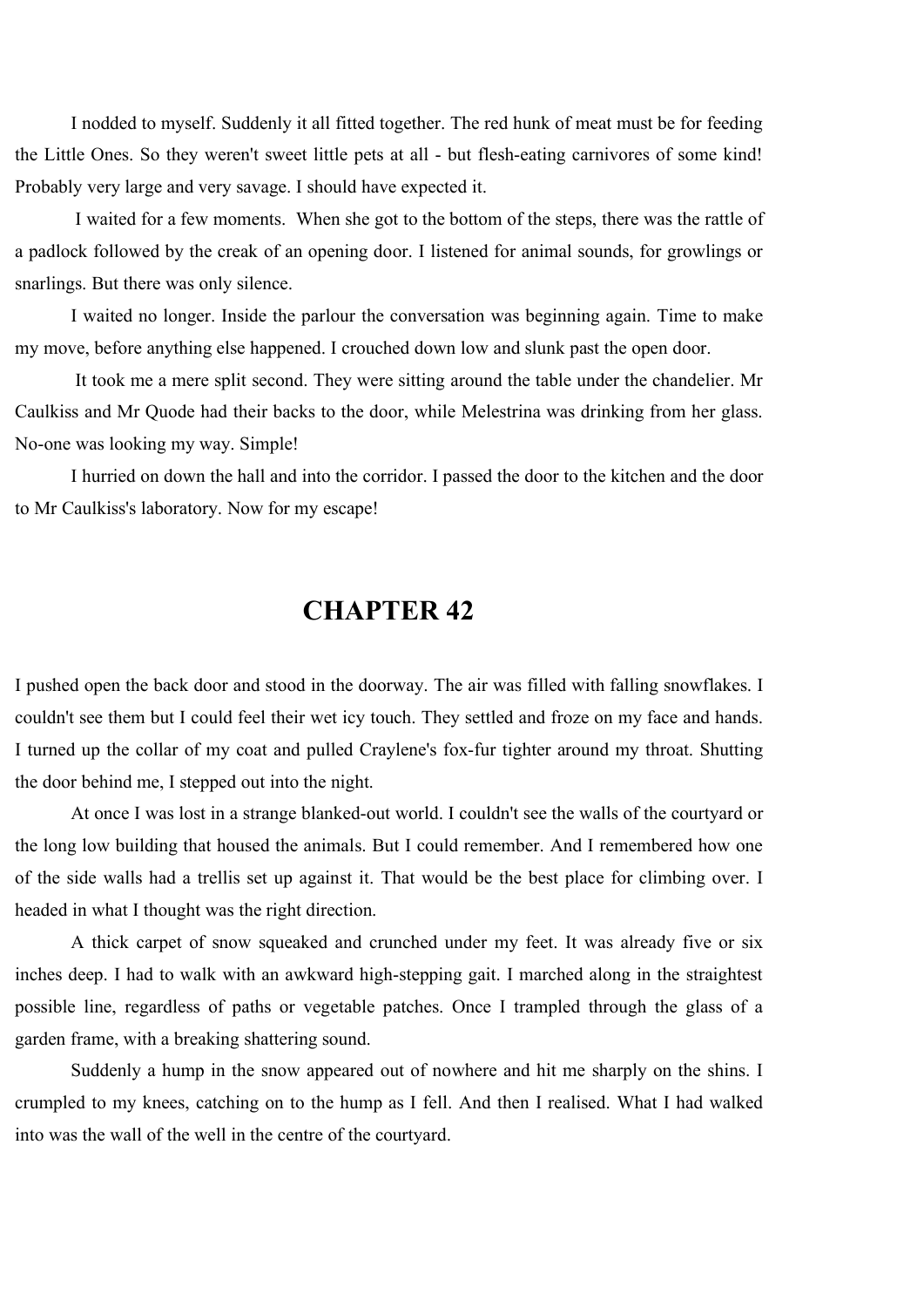I was still on my knees, still recovering my breath, when a muffled voice called out from below:

"Arrrrrgh! Who's there?"

I cursed to myself. I had roused Mr Scrab once again! I looked down and saw a sudden movement break through the smooth white snow by my feet. The surface caved in and four long withered fingers stuck out like a claw. A moment later, and four more fingers stuck out alongside.

"Who is it then? Who comes to see old Mr Scrab?"

The claws worked back and forth through the snow, widening the hole. Scrape, scrape, scrape. The black patch of the grate appeared and a foul rotten smell wafted up to my nostrils.

"Ah, Mr Smythe, is it?" Still I couldn't see his face. "And what brings you to see me?"

"Oh, I - um -"

"Come to tell me the news, have you?"

"Have I?"

"But I've already heard, see? Caulkiss and Quode told me. The Great Return! Soon our Lord will be with us once again!" His voice grew phlegmy with emotion. "Ah, happy I am, to have lived to see the day! A blessed miracle, Mr Smythe! Is it not a blessed miracle?"

"I suppose."

"What's that? You suppose ?" His voice turned rough and rasping. "Are you a true believer or aren't you? Are you with us or not?"

"Of course, of course," I said placatingly. "I'm the same as all the rest of you."

"Well then! Don't you know what it means? The Great Return?"

"It means that the Vicar is coming back to life."

"Indeed it does. Praise the Lord! But what do you know about Him, our Vicar of Morbing Vyle? How much have they told you?"

"Well - er . . ."

"Have they told you how He first came to Morbing Vyle? What He did with the choirboys? His artistic creations? His Ultimate Work? Have they explained all that to you?"

"Not exactly, no."

"Hah! You haven't been told properly then! I might've guessed! The Caulkisses and Quodes can't tell you properly because they were never there themselves. They should've brought you out here to me long ago. I'm the only one that can tell it properly."

"Yes, I'm sure. But now I'd better be off . . ."

"Because I was there , see? I can remember everything. You need me to tell you the full story."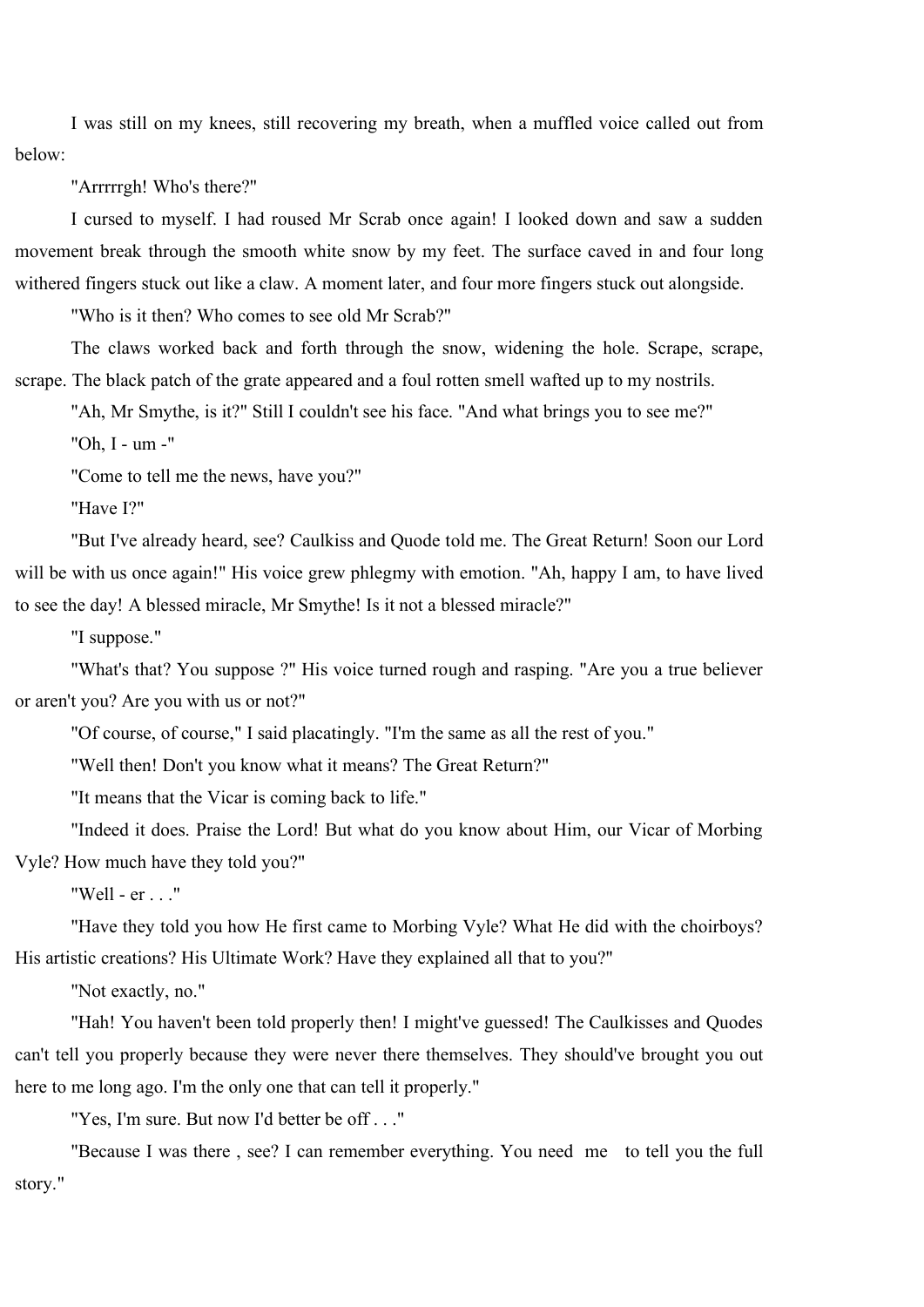"Perhaps some other time."

"What's that?"

"I'll come back later."

"No, now! You must be told now! Now! Now! NOW!"

Suddenly he was shouting at the top of his voice. I glanced nervously around. He would bring out the Caulkisses and Quodes with his noise.

"Hush! Not so loud."

"Stay and listen then," he said, quietening down.

"Okay. I can only stay for a minute though."

I bent down towards the grate, to keep him talking in a quiet voice. A fresh whiff of foulness drifted up through the bars. I held my nose.

"Five minutes," he said. "It won't take long."

But it did. It took ages and ages - an hour at least. For all that time I stood bent over the grate, listening to Mr Scrab's voice rambling on and on. And soon I didn't even want to get away. I forgot about my plan of escape, I forgot about the freezing cold. The story of the Vicar of Morbing Vyle held me in its grip. I was as if hypnotized. At long last I discovered the explanation behind all the mysteries I'd been trying to solve. It was the most dreadful story ever told.

# **CHAPTER 43**

It began in 1895. That was when the Vicar first arrived in Morbing Vyle. He must have made a great impression even then. Mr Scrab could still describe the event in every detail, though he was only a child at the time. "He was like no-one we'd ever seen before," he said. "So beautiful! Like an angel!"

The Vicar arrived in a fine carriage pulled by two black horses. That in itself was remarkable, for ordinary vicars never rode in anything more grand than a sulky. His age was remarkable too, for He was still in His early twenties. As for His appearance, He was strikingly attractive in a delicate, almost feminine way. Slender and slight in build, He had a high domed forehead and thin features, perfectly modelled. His skin was very pale and His hair was truly golden. Half the women in the village fell in love with Him on the spot.

He had come to replace the previous vicar, recently deceased. No-one knew anything about His birth, His background, or His religious training. Later on, there were rumours that some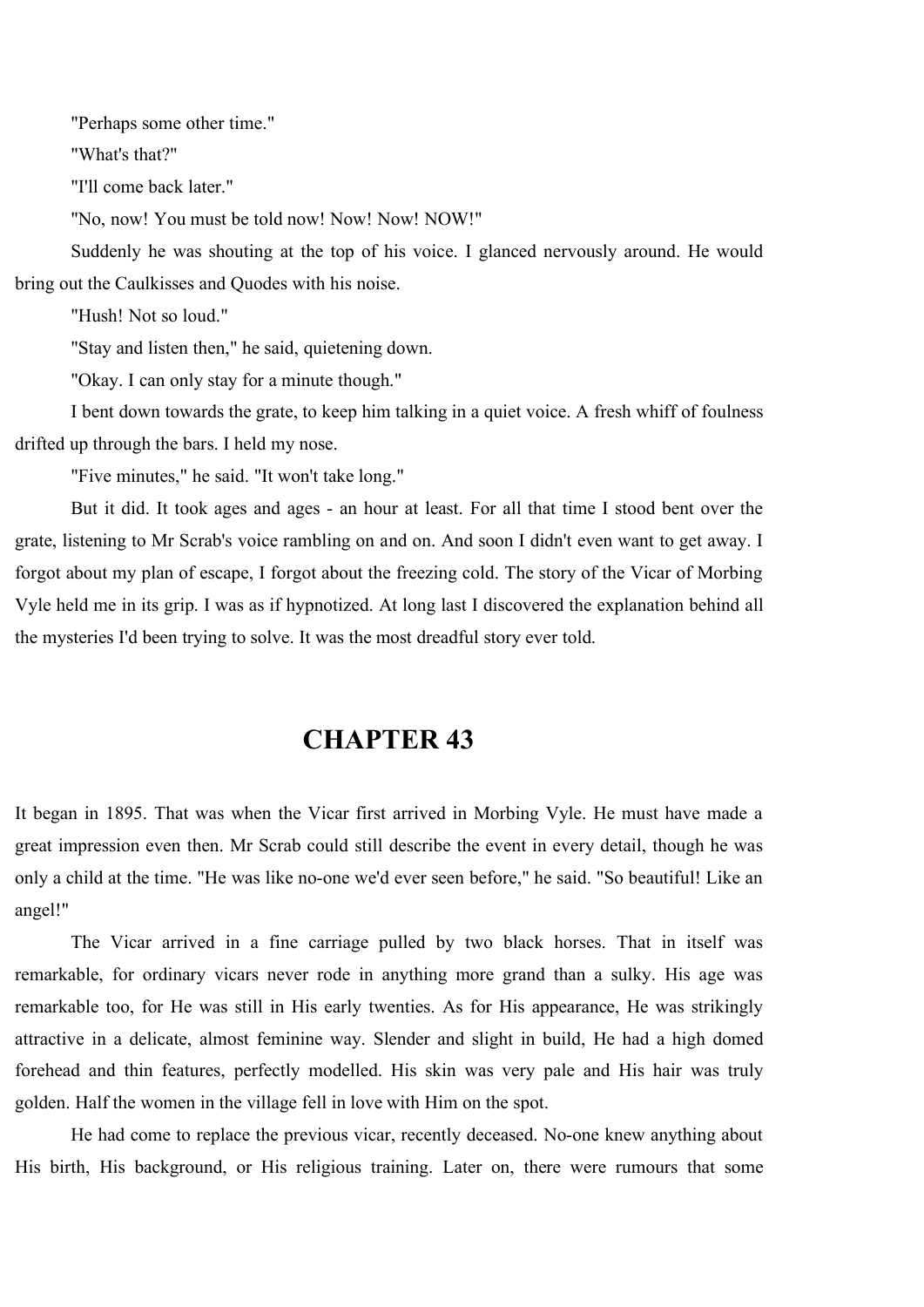powerful family influence lay behind His appointment, and that He had never actually completed any formal training. Later on again, there were rumours that the previous vicar's death might not have been due to natural causes after all. But He never told anyone anything about His past. Not even Mr Scrab knew.

So He was an object of gossip and wonder right from the start. He remained aloof from the life of the village, refusing to play the expected role of an Anglican vicar. Except for His services and sermons, He spent all His time in the vicarage, closetted with His books. Often there was a light burning in His study window all through the night. The servants at the vicarage said that He was writing, pages and pages of writing. "He was working His way towards the truth," said Mr Scrab. The villagers thought that He must be some kind of genius.

He continued in this way for three or four years. Morbing Vyle at the time was just a typical farming community, just like the neighbouring villages of Lynford and Mundford and Brandon. As Mr Scrab told his story, I remembered the old photo in the book on ecclesiastical history, and the description in the correspondence of Sir James Russell. A small church with a tower, thatched cottages, a half-timbered pub . . . At first, there was nothing very special about Morbing Vyle.

But little by little things began to change. Especially because of the Vicar's sermons. No-one had ever heard anything like them before. They were brilliantly clever and original - and yet easy to understand too. Following a chain of perfect logic, He reached the most daring conclusions. For the first time in their lives, the villagers began to think of religion as something more than just a social duty. Now they actually looked forward to the Sunday service. And afterwards, they stood around debating the sermon amongst themselves. Even the more disreputable members of the community began to attend: the young lads, the drunkards, the women of dubious reputation. It was a real religious revival.

Not that everyone agreed with the Vicar's approach. The Low Church Anglicans, in particular, thought that He didn't refer to the Bible nearly often enough. And they were disturbed by His fondness for ritual and regalia. Dozens of candles, purple and red robes - He even introduced incense. 'Might as well be a Papist,' complained the Low Church Anglicans. But for others, the Vicar's aesthetic effects were exciting and uplifting and spiritual. The women were especially impressed - and so was the young boy Scrab.

By the time the strange events began, the village was already divided between those who were for and those who were against Him. And the strange events intensified the division. Those who were against the Vicar began to circulate ugly rumours. Those who were for Him became even more ardent in His defence. For some of His followers, He could do no wrong.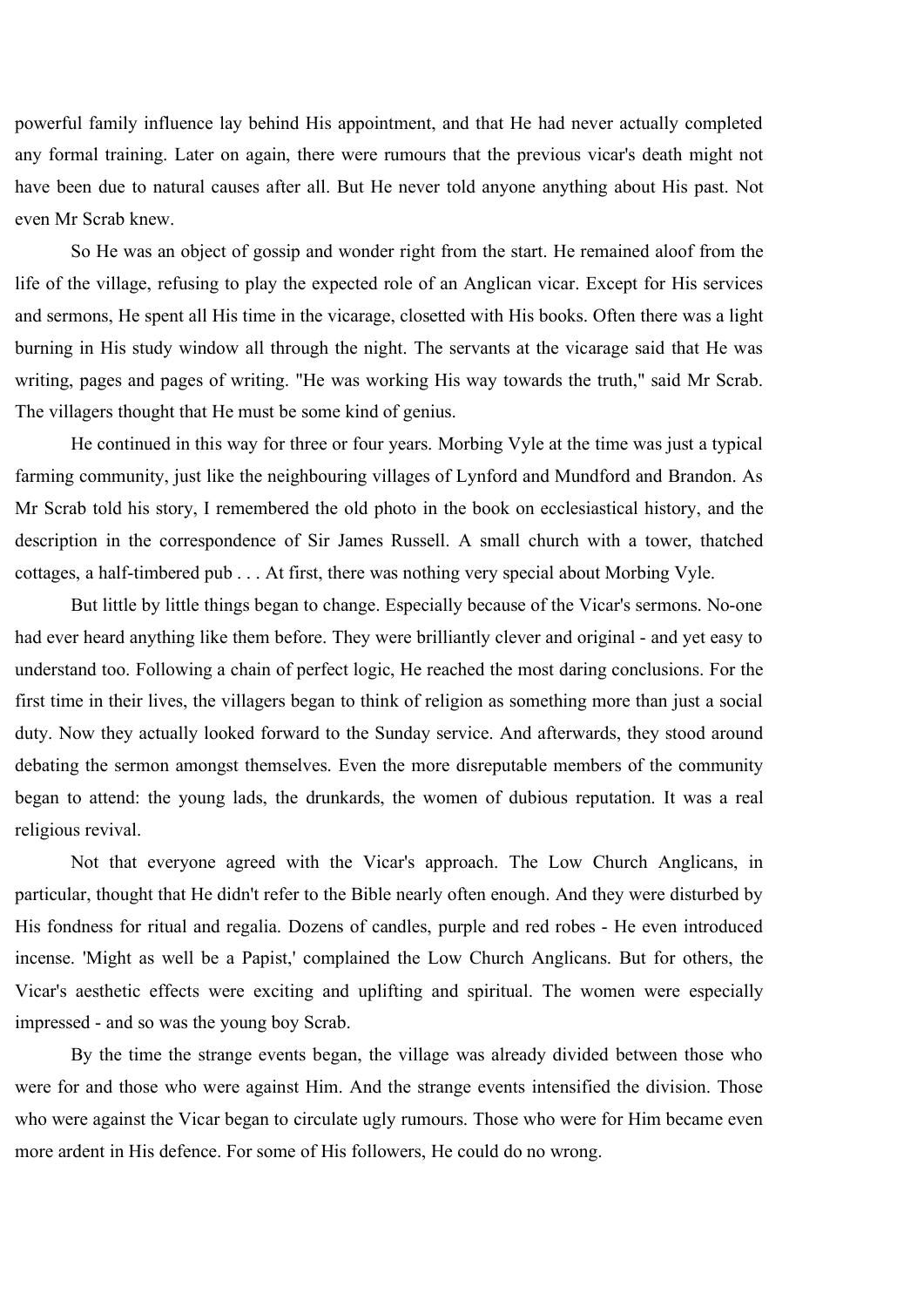The first strange event involved Mrs Haddon, a young widow, very good-looking. But one fine day she lost her good looks. She sat in the church and refused to move. When anyone tried to talk to her she just nodded or shook her head. Then it was discovered - she was totally toothless. Every tooth in her head had been pulled out. And what was even stranger, she refused to say how it had happened. No-one could get a word out of her. It was a complete mystery.

The second event involved the church organist, Mr Knowles. All of a sudden he locked himself up in his house and refused to play at church ever again. For several days he was in an inexplicable state of terror. Then he disappeared. The story circulated that he had left the district. For three Sundays the church services were conducted without music. Then on the fourth Sunday, the Vicar introduced a new kind of organist: - a mechanical machine. It was fixed above the keyboard in a sealed box, with long metal levers extending down to the keys. And not only could it play every bit as well as the old organist - it even reproduced the exact manner of his playing.

That was when suspicions about the Vicar really started to spread. No-one was quite sure of what they suspected. But there was something sinister and disturbing about the whole business. Many of the villagers even stopped going to church. But not for very long. The Vicar's followers soon drove them back.

They were by now an almost fanatical band, the Vicar's followers. What they lacked in numbers, they made up for in determination. And they had very determined ways of getting the villagers back to church. As a first step, they daubed the doors of the non-attenders with graffitti: 'BACKSLIDERS!' 'DEAD SOULS!' 'MATERIALISTS!' The messages were written in human blood. And if that wasn't enough, there were even more bizarre forms of threat. People woke up to find crossed knives laid out on their kitchen table, or all their clocks turned upside down, or coils of rope piled up at the foot of their bed. As for Scrab's own father and mother, they were painted with black spots on their faces while they slept.

Then came another strange event. It was the Vicar Himself this time, behaving more strangely than ever before. This time there could be no doubt about His unorthodoxy. It happened in the middle of August, when the church was decked out for the Harvest Festival. All the usual baskets of fruit and sheaves of corn were arranged around the altar. Then the Vicar appeared to conduct the service - with no clothes on. His delicate pale body was decorated with loops of foliage and clusters of fruit. Apart from that, He wore only the scapular over His shoulders. There was a great gasp of shock from the congregation. They sat through the service hardly able to believe their eyes. Afterwards everyone agreed that it was the most scandalous thing ever.

Following the Harvest Festival, there was no church service for a fortnight. The Vicar kept to His vicarage, and rumour had it that He had suffered some kind of breakdown. But He was only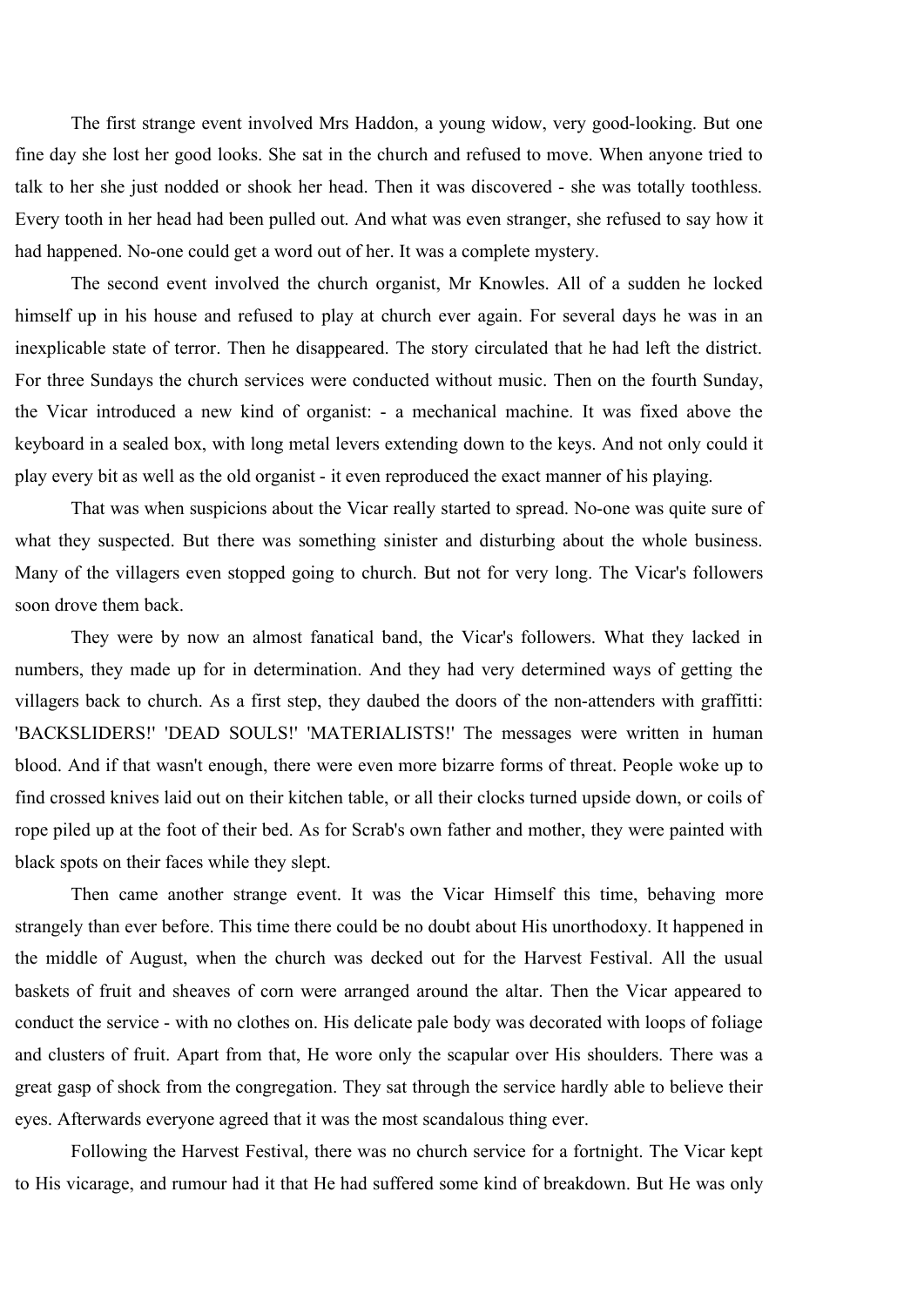perfecting His plans. When He was ready, He posted up notices to say that services would begin again next week, and that everyone was expected to attend. His band of followers made sure that they did. But even His followers didn't know the enormity of what was to be revealed. "It was His first great work of art," said Mr Scrab. "It was the Revelation."

The villagers filed into the church and took their pews. The Vicar was already there; but the choirstalls were empty. Where were the choirboys? The Vicar made no move to begin the service. He just stood by the altar, hands folded in prayer and a curious expression on His face. The congregation waited and waited. Then someone looked up - and fainted. Up in the rafters hung the dead bodies of the choirboys, all twenty four of them. They had been nailed to the wooden beams in various dramatic attitudes. All were naked, with wings of papier-mache attached to their backs. They seemed to be flying through the air, like the angels and cherubs in old-fashioned paintings.

There were screams and cries from all over the church. Mothers shrieked and fathers cursed, recognizing their own children pinned up overhead. But another sound silenced their anguish and rage. It cut through the tumult and sent a shudder down every back. It was the sound of the Vicar laughing - a sweet silvery tinkle of a laugh. And as He laughed, He unfolded His hands and displayed them, palms upward, to the staring congregation. The palms were red and wet with blood.

Then there was another sound again: a cracking splitting sound. In every part of the church, the Christian images suddenly started to disintegrate all by themselves. Crucifixes snapped, windows burst, statues shattered. The Biblical scenes represented in stained glass cascaded to the ground in a million fragments. And the Vicar just kept on laughing His laugh . . .

### **CHAPTER 44**

That was the turning point. As Scrab explained it, the Vicar had always been held back before, struggling within the limits of traditional Christianity. But now He had broken right away and discovered His own true message. Now everything appeared to Him in a new and dazzling light. And it was His own true message that He preached on that day, after the Revelation and the shattering of images. As for the congregation, they sat on as if frozen in their places, too stunned to move.

Mr Scrab didn't say what the message was. But it must have been an amazing sermon. Because, by the end of it, the Vicar had won over not only His previous band of followers but some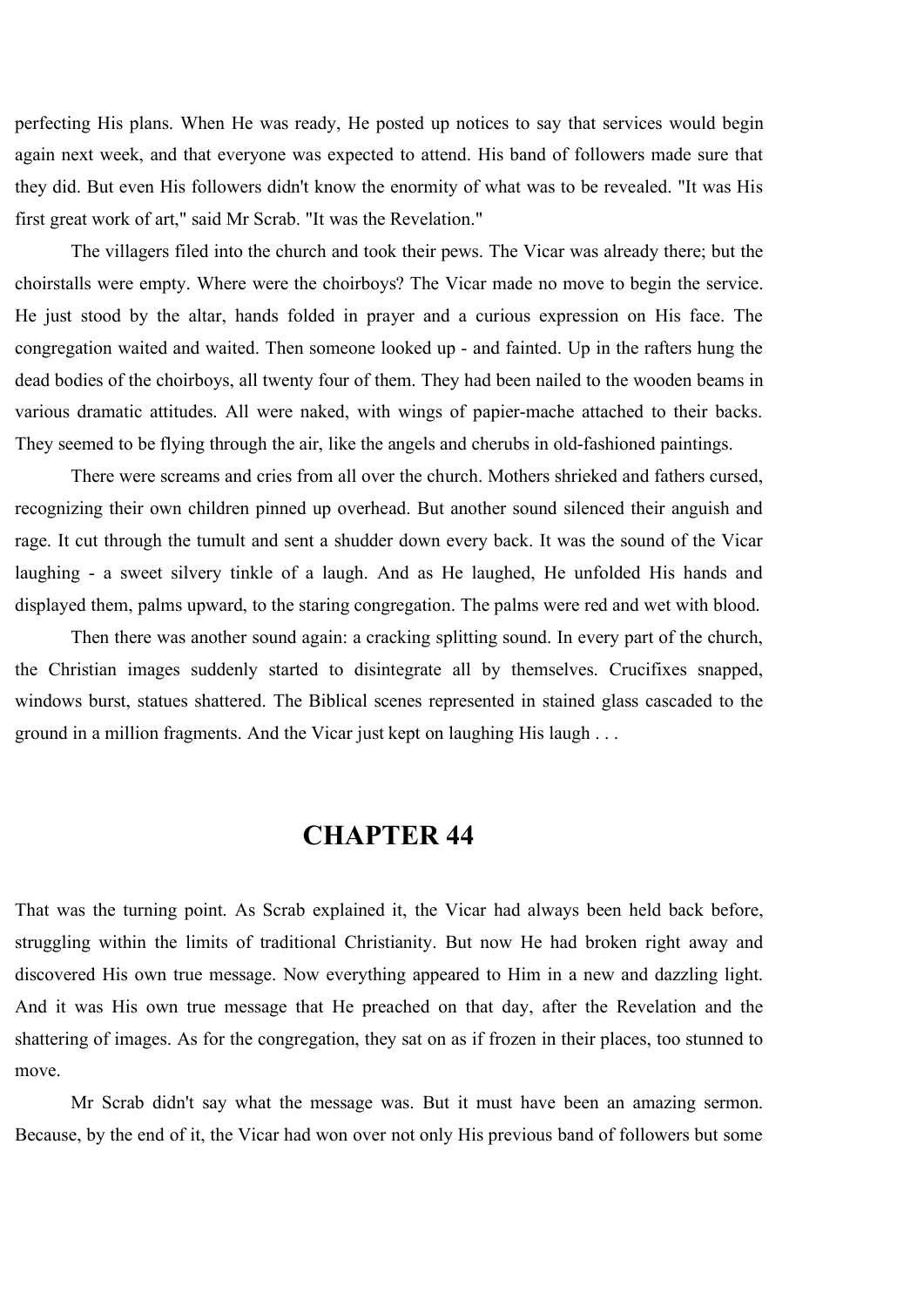of the other villagers as well. They were instant converts to a new religion - disciples of Cruelty and Murder.

As for the rest of the villagers, they were reduced to a strange state of helplessness. After the sermon, they gathered around in furtive groups, whispering and plotting and trying to decide what to do. But while they dithered, the Vicar acted. First He ordered His disciples to kill all the horses in the village, except the two that pulled His own carriage. Then He mounted guards on all the roads. Morbing Vyle was cut off from the rest of the world.

So the reign of terror began. Of course, the rest of the villagers outnumbered the Vicar's followers many times over. But the minority had an intensity that the majority lacked. "The strength of His Spirit kept the weaklings in their place," was the way Mr Scrab put it.

The Vicar collected His victims at night. He rode around in His carriage for hours, clipclopping along the streets until He had made His selection. Then He dismounted, went across to the window of some particular house, and called out the name of some particular person. His voice was so overwhelmingly sweet that the victim was as if under a spell. He must have had some almost supernatural power. The victim rose up and walked out of the house straight into His murderous arms.

Of course, I was reminded of the checkout girl's nightmare. Mr Scrab's story explained it all: why the family hid under the table, why they prayed for the horses not to stop. And the other part of the dream fitted in too: the part where the villagers went out in the morning and there was something terrible to be seen, something discovered on the outskirts of the village. What they had discovered was one of the Vicar's works of art.

Mr Scrab described the works of art as though they were works of great creative genius. Listening to his descriptions, I felt like throwing up. For human bodies were the raw material through which the Vicar's aesthetic sensibility expressed itself. Altogether He must have murdered sevral hundred people. Some of the worst horrors I can't even remember - I think my mind must have refused to take them in. But I still remember enough to haunt me for the rest of my life.

Obscene parodies of nature - that's what they were. With the aid of wooden frames and props, He mounted His corpses in the most bizarre poses. He liked to develop new and unspeakable forms of copulation - the very old with the very young, for instance. One time He modelled a mother eating the head of a baby. Another time, it was two young lovers with their bowels pulled out and knotted intricately together. He used cosmetics to apply realistic facial expressions of love, desire, tenderness, or whatever.

But above all He liked to dismember bodies and reassemble them according to His own creative whim. He put heads onto torsos back to front, He nailed on extra arms and legs, He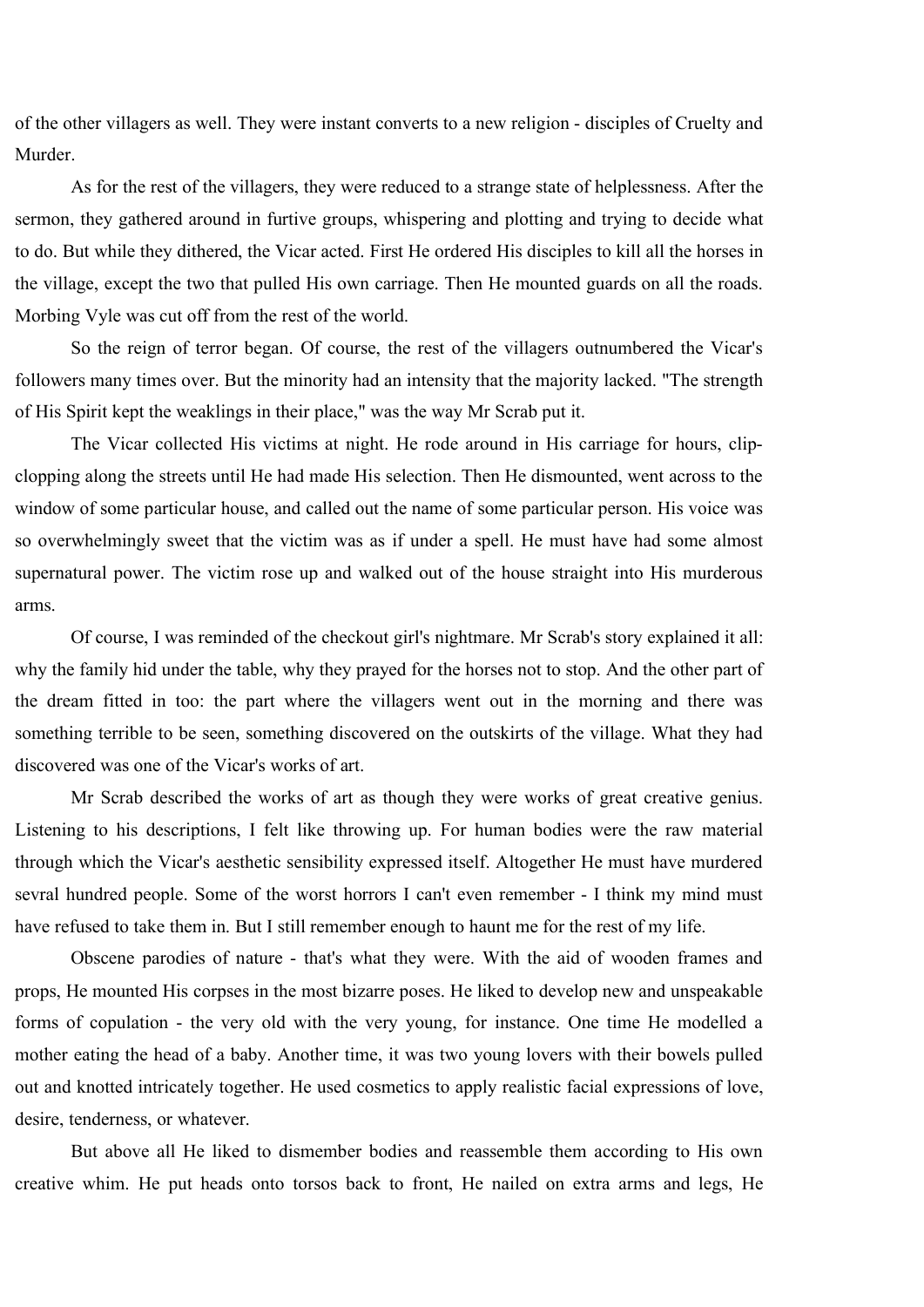constructed faces with multiple mouths and noses. On one occasion, He used dismembered human parts to ornament a tree, fastening eyes and fingers and toes to the twigs and foliage. On another occasion, He laid a row of twenty kneecaps down the middle of the street.

He was also highly sensitive to the aesthetic beauty of random effects. One of His victims He impaled upright on the spire of His church, in order to observe the patterns of the blood trickling down. Another time He amputated the limbs of the village postman and set him to crawl about on three outspread sheets of white linen. The resulting bloody trails and central body formed one of His favourite compositions, which He then decorated with pink and lilac flower-petals.

The depredations went on for two and a half months. For all that time the ordinary villagers were in a state of terrified helplessness, like animals transfixed in the presence of their predator. The Vicar's followers, on the other hand, grew more and more bloodthirsty, inspired by the sermons which He now preached in His church every day. The more He told them about His message, the more they gloried in all His works.

It was during this period that Scrab - still only ten years old - became a convert. "I saw the truth," he said. "I rejected the unbelievers." The unbelievers, in his case, were his own father and mother. He ran away from the family home and went to live in the vicarage, where all the followers now dwelt. A few days later, the corpses of the father and mother turned up in one of the Vicar's works of art. But Scrab felt no pang of remorse. They had died for the sake of a higher cause.

In fact, Scrab saw everything in the most perverse and peculiar way. Retelling the Vicar's deeds to me, he kept using such words as 'sublime' and 'holy' and 'sacred'. The more vile and horrible the murders, the more he spoke of them with reverence. It was like a genuine religious feeling - but all turned upside-down. His voice grew especially hushed and worshipful when he came to describe the Vicar's Ultimate Work.

# **CHAPTER 45**

The Ultimate Work was to have been His masterpiece - His biggest, most uncompromising artistic statement. In sheer unspeakable obscenity, it would have far surpassed His previous creations. But it was never finished. It killed Him first. Of all the incredible events in His story, His death was the most incredible.

It began one morning when the Vicar was having breakfast, after yet another night of Murder and Art. "Thoughtful He seemed," said Scrab, who was there at the time. "And out of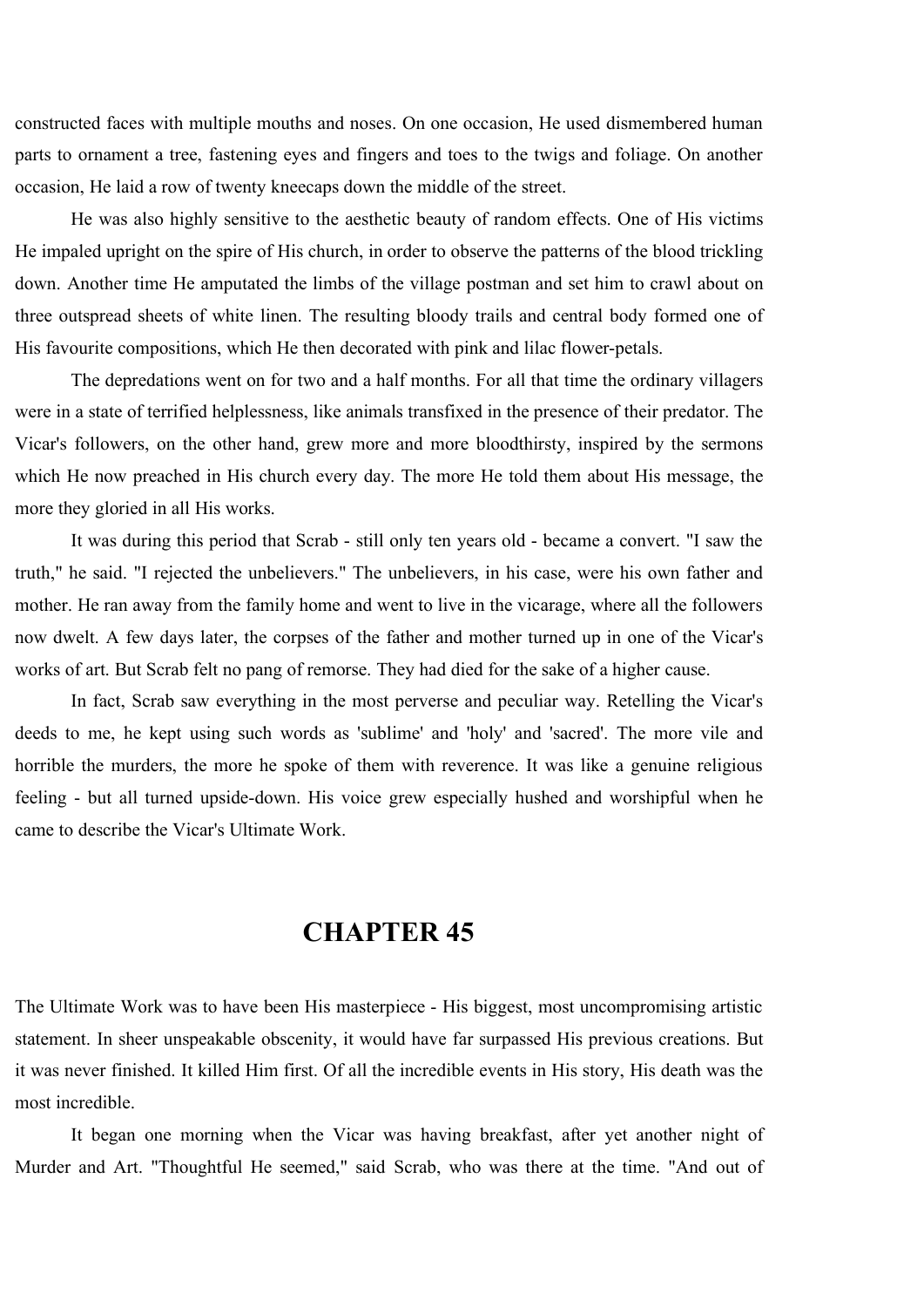sorts." He ate more and more slowly until finally He came to a complete halt, with a forkful of poached egg a la Vyle suspended half way towards His mouth. He appeared to have fallen into a trance. The followers came to look, but did not dare to disturb Him. Then suddenly He banged His fork down on the table.

'It is not enough!' He said. 'My inspiration is growing weak. I have been falling into a rut. An artist must always keep moving on. I shall venture into new territory. Morbing Vyle is too small for the scope of my genius. I shall gather my materials from further afield."

The followers were dismayed and troubled. But the Vicar was adamant. For the next five nights He drove His carriage out through the forest and sought for His victims in other villages and towns. And every morning He returned with a whole carriageload of young female bodies. Four the first night, five the second, seven the third. But still He wasn't satisfied. 'I must have more blondes,' He said. 'I feel an idea coming on.'

So on the fifth morning, He returned with six blondes. And now He was ready to begin. He called His followers together and gave them instructions. He needed a variety of additional materials for His composition. "We had to collect pillows," said Scrab. "And fish-hooks. Ripe tomatoes. A dead swan. Paint. Two dozen coathangers. And bucketsful of manure."

It was late in the afternoon by the time everything had been collected. The followers had encountered difficulties with the villagers. 'They're getting sullen and troublesome,' they told the Vicar. 'You've been away too many nights. They're losing their fear of you.' But the Vicar only laughed. 'Wait till they see my masterpiece,' He said. 'They will learn a fear to last them the rest of their lives.'

The bodies and other materials had been deposited on an open grassy area at one end of the village. The Vicar started off by painting the grass a pale blue colour. Then He began dragging the bodies onto the grass. He wouldn't allow His followers to help. 'It has to be done perfectly !' He cried. 'The idea is coming clearer and clearer in my mind!'

But even as He worked, the followers saw that there was something wrong. His forehead was furrowed with deep creases. Again and again He kept wincing and gritting His teeth. Until finally He drew away from His Ultimate Work and staggered towards His followers clutching His temples. 'I have a headache,' He muttered. 'A terrible terrible headache.'

They walked Him back to the vicarage and put Him to bed. He slept for fifteen hours. But then they had to wake Him up. There was some bad news.

'The villagers have escaped,' they told Him. 'They must have heard about you falling sick. They formed up in one big bunch and marched out through the forest. There were too many of them - we couldn't do a thing!'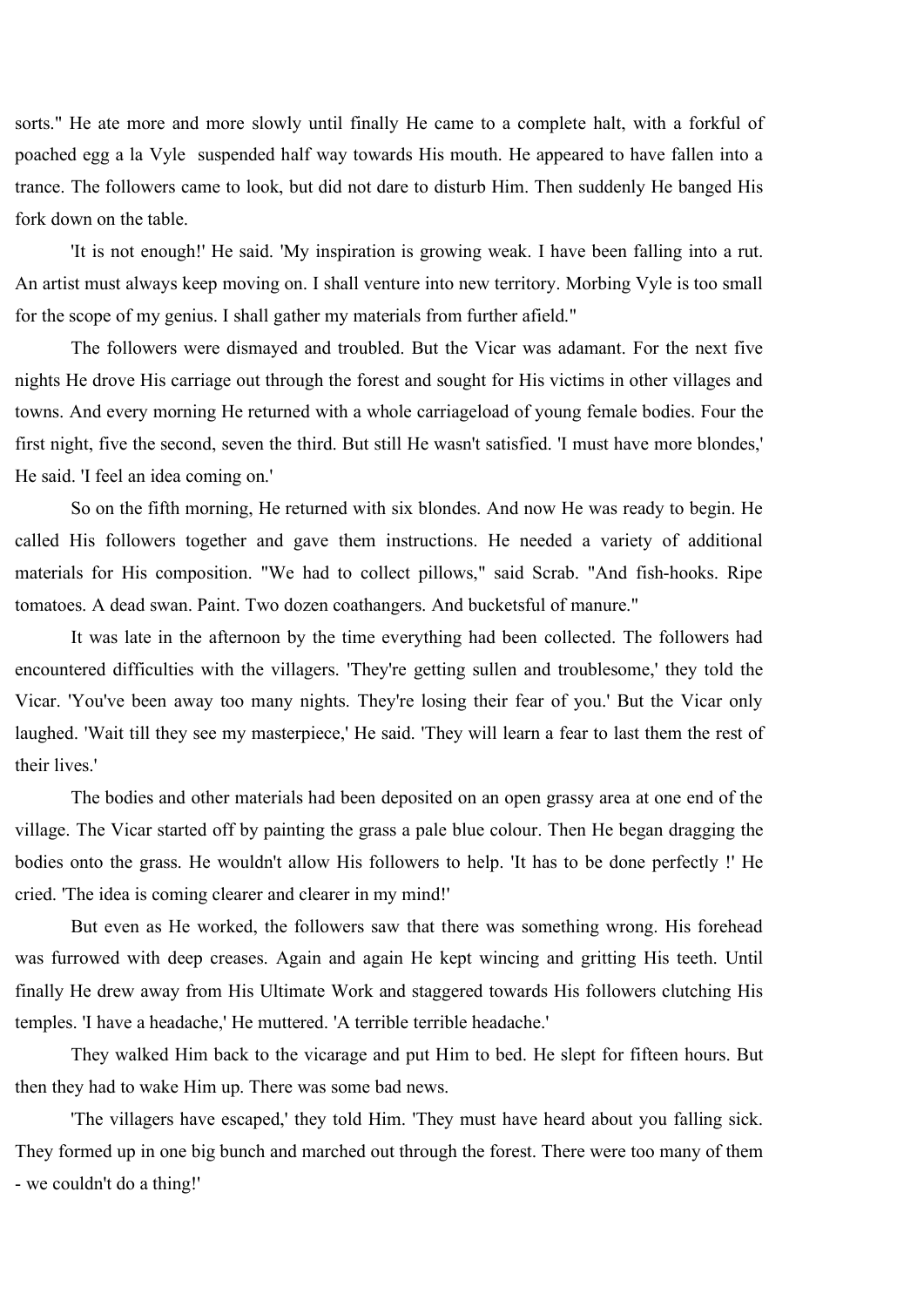The followers were fearful and trembling. But the Vicar sat up in bed and said 'I must get back to work on my masterpiece again. I must finish my Ultimate Work.'

So back He went to the grassy area, back to His Ultimate Work. He arranged the pillows and positioned the bodies on the blue painted grass. Then He took out His tools - the saw and chisel, the hammer and nails. But already He was struggling, already the creases were there in His forehead. And as He lifted His saw across the first body, suddenly He clutched at His heart and collapsed to the ground in a heap.

They carried Him back to the vicarage and laid Him once more in His bed. He had suffered a massive coronary attack. His eyes were closed and His pulse was very feeble. He seemed to be in a kind of coma. But He roused up in the evening, when some more bad news came in.

This time it was the guards from the roads around the village. They burst into the vicarage shouting at the tops of their voices 'Fire! Fire! Fire in the forest!' They had seen flames leaping up amongst the trees. There were outbreaks to the north, south, east and west. 'It must be the villagers lighting fires!' they cried. 'They're trying to burn us alive!'

'Ah,' said the Vicar, 'I must get back to my masterpiece. There may not be much time.'

No-one could stop Him. He walked out into the night, accompanied by His followers, through the streets of the deserted village. There was a lurid orange glow in the sky, and a heavy smell of smoke. When they came to the bodies and the blue painted grass, the Vicar halted and surveyed the whole scene. The eerie light seemed to give Him new inspiration.

'Yes yes yes! Now I see it!' He cried ecstatically. 'The total composition falls into place! The blondes all together in the centre! With a splash of bright blood across the foreground! Balanced against the whiteness of the swan! And something long and pointed . . .'

But even as He stood there gesturing, the twitches began to run through His limbs. It was like a fit. For a couple of seconds He was shaken by a succession of violent spasms. Then He went suddenly rigid and toppled down flat on His back.

Again the followers picked Him up and rushed Him back to the vicarage. "He was completely stiff," said Scrab. "And cold, icy cold." But still He wasn't dead. He sat propped up in His bed and beckoned the followers to gather around.

'It is true, I am dying,' He told them in a whisper. 'My body has betrayed me. It is the triumph of Nature over the Spirit. I have conceived an idea so transcendentally vile that flesh and blood can not endure it. My heart and nerves and muscles are breaking down at the mere idea of what I have conceived. What you see are the symptoms of a body rebelling against its own mind.'

All around the followers wept and tore their hair. 'Don't die Lord!' they wailed. 'What will happen to us if you are gone?'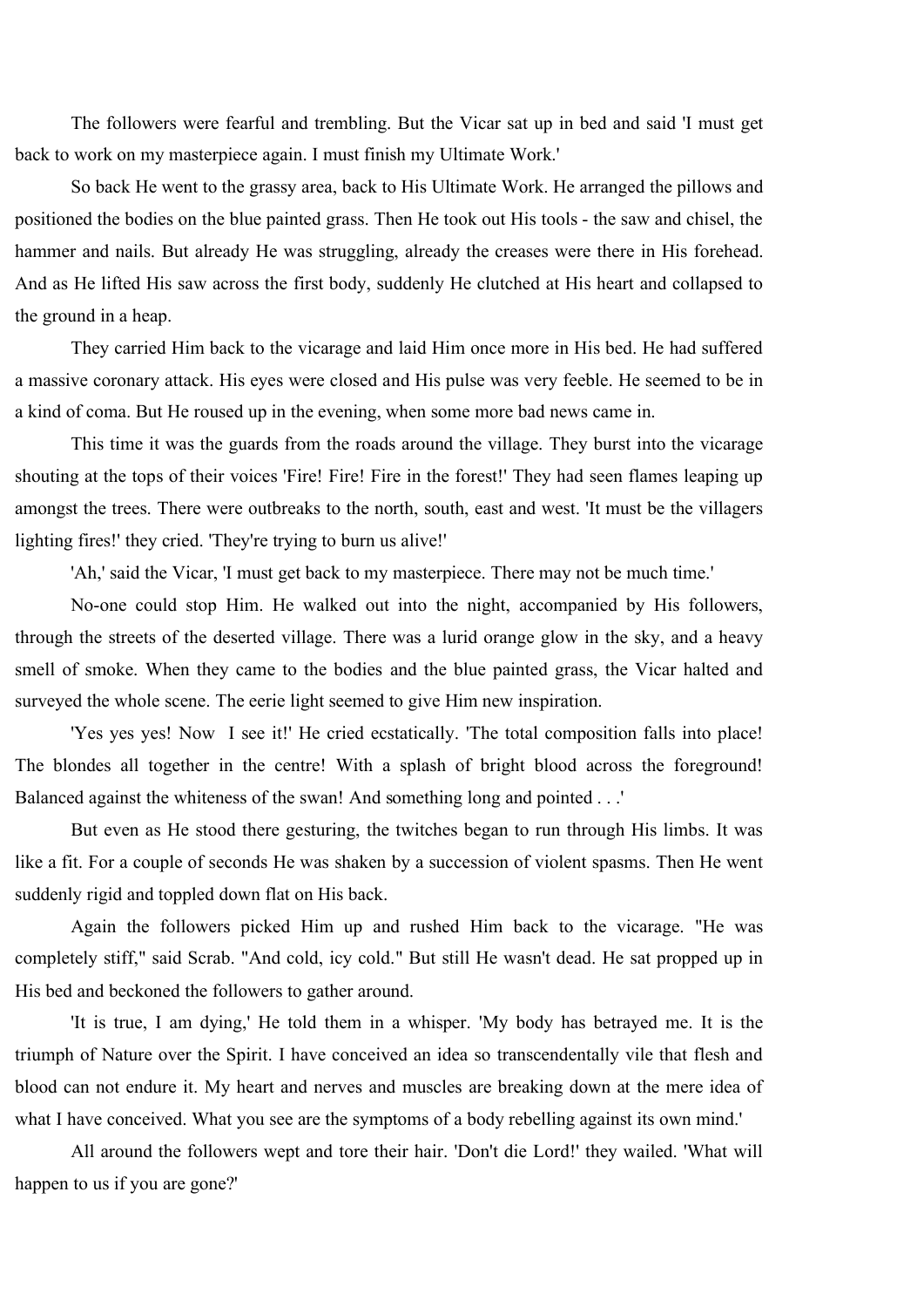'Do not despair,' whispered the Vicar. 'I shall conquer death. I foresee it all. My spirit must go its own way for a time, gaining strength and power. Then it will return and compel this mortal body to its commands. O my followers, I shall rise again.'

'But what about us, Lord?' The followers were not consoled. Outside in the night the burning forest was shooting its flames hundreds of feet up into the air. The village of Morbing Vyle was completely encircled by fire. 'O Lord, must we die?'

'Have faith,' He whispered. 'Be not afraid. The fire cannot destroy you. You must endure. Preserve my message, generation upon generation. I promise you. I shall return.'

They had to bend very close to catch His words. When His voice stopped, they thought He Had died. But then He raised His hand and signalled for pen and paper. No longer able to speak, he wrote His instructions down on paper. How they were to seal His body in a leather bag, with enbalming herbs. How they were to put the bag in an altar, and build a great new church to contain the altar. He sketched the plans for the church on the sheet of paper.

'But when will you return Lord?' they begged Him. 'Tell us how long we must wait!'

But by now He was beyond any kind of reply. As He finished His sketch, the pencil fell from His fingers onto His chest. And where it fell, a tiny bruise formed. "It was the lightest gentlest tap," said Scrab, his voice husky with emotion. "But to Him it was like a mighty blow." The tiny bruise grew larger and larger, an ominous liver-coloured mark. It spread across His chest, it covered His torso, it reached up into His neck and over His face. In a matter of minutes, His whole body was a single purple bruise. "And that's how He died," said Scrab, finally bursting into loud sobs. "He just ebbed away quietly, there and then."

### **CHAPTER 46**

The story came to a sudden end. Mr Scrab was too deeply moved to speak another word. He snuffled and snivelled and made strange gulping sounds in his throat.

"So what happened then?" I demanded.

Mr Scrab stopped snivelling for a moment. "We did as He instructed us, of course."

"But the fire?"

"It was only the forest that burned. The fire never touched Morbing Vyle itself."

"And didn't anyone try to attack afterwards?"

"Who?"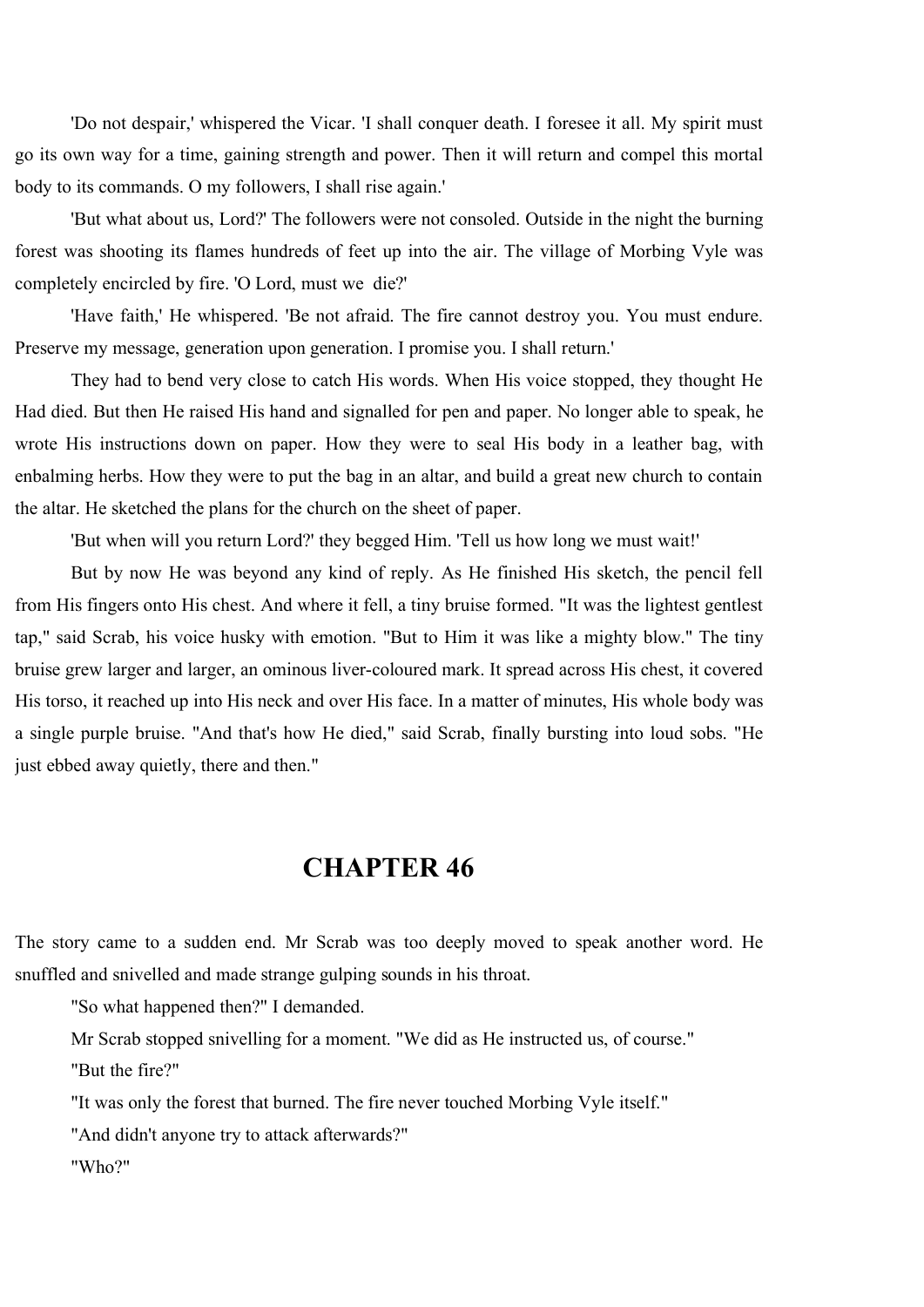"The people who escaped."

"Huh! They wouldn't dare. Sheep, all of them! They just wanted to escape. As long as we didn't come out after them. They probably thought they had us trapped forever."

"How do you mean, trapped?"

"But they were wrong!" Mr Scrab stopped snivelling entirely. "The Vicar will lead us out through the forest! Everything will be different when He makes the Great Return! Then we shall teach the weaklings a lesson!"

A blast of foul-smelling air rose up from the grate. Mr Scrab's mood was changing. Remembering the Great Return, he became once more exultant.

"Any day now!" he cried. "Our Lord is rising again! Glory, glory glory!"

"Not so loud!" I said. My mood was changing too. I emerged from the horrible enchantment of Mr Scrab's story and became once more aware of my surroundings. It was still snowing. My fingers and toes were numb with the cold, and so were my knees from kneeling. Thick white pads had settled on my arms and shoulders, like snow on the branches of a tree.

"And when He returns," Mr Scrab went on in a calmer voice, "He'll come to me here, you know. And He'll say, 'O Scrab, my good and faithful follower, what have you done in the time I've been away?' And d'you know what I'll say."

I stood up and shook the snow from my arms and shoulders. I was stiff and creaking in every joint.

"I'll say, 'Lord, I have been breeding germs for you. A thousand different forms of disease all in my own body. See, I have not been idle, Lord.'"

As though in demonstration, he burst out into new forms of disease right under my feet. There were blurting and bubbling and frothing sounds, followed by a great bout of hacking and gagging. I took a step backwards as something wet spattered over my shoes.

"Hah! Yes!" he cried triumphantly. "He will lead me out to journey all over the world! I shall spread my diseases for Him! The unbelievers will sicken and die!"

"Hush! Hush!" I shushed desperately. But there was no stopping him. He took hold of the grate in both hands and lifted himself up close to the bars. His face was yellow and puffy, with a slime of vomit dribbling from the mouth. He must have been running a ferocious temperature because I could feel the heat five feet away.

"WARTS OVER LONDON!" he bellowed at the top of his voice. "GASTRITIS IN COPENHAGEN! SWELLINGS IN THE STREETS OF SAO PAULO! DIARRHOEA IN THE DODECANESE! MANGE FOR THE MORROCCANS AND POX FOR THE POLYNESIANS! FLAKY EARLOBES IN MASSACHUSSETS!"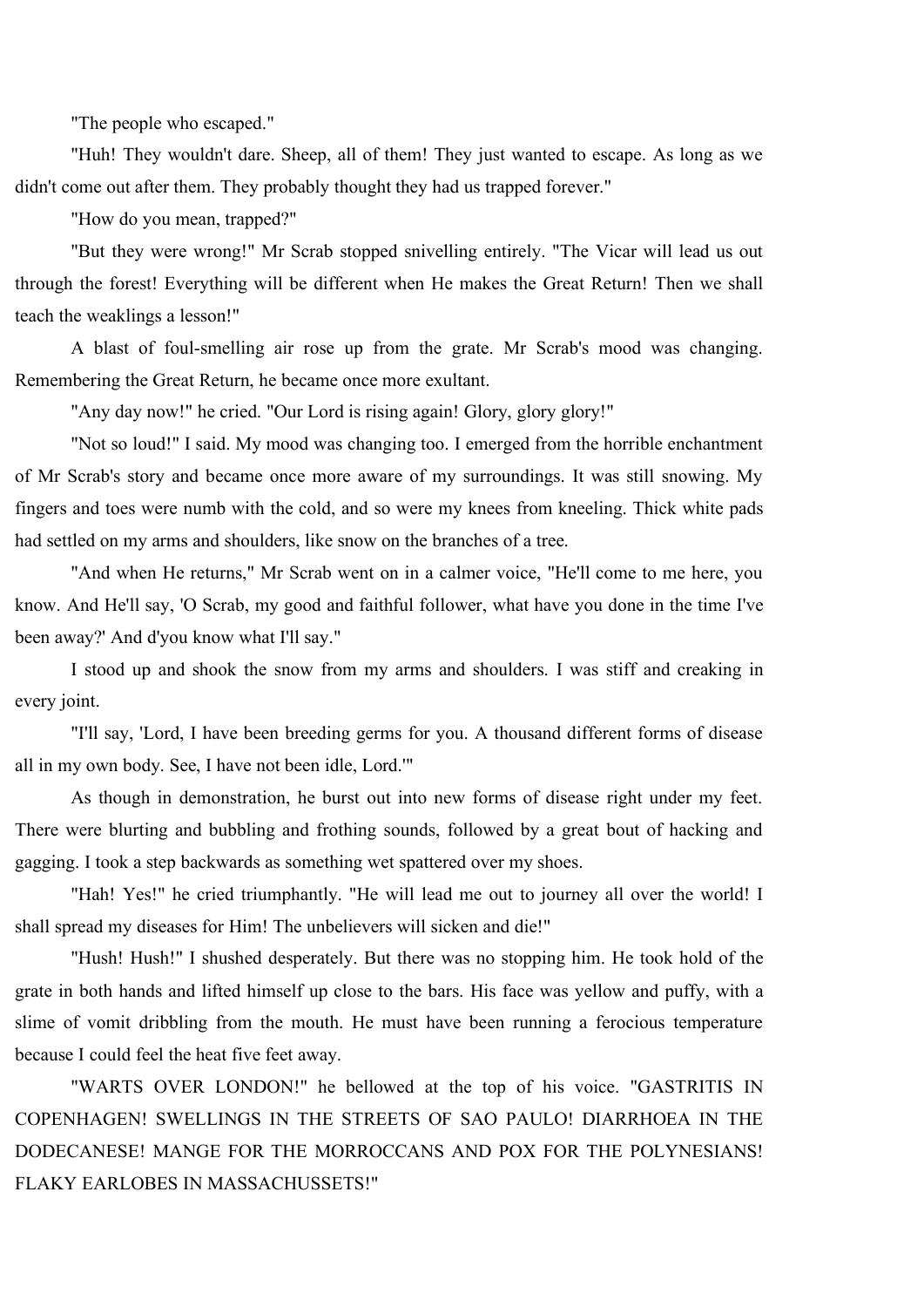He was going berserk. I turned on my heel and ran for the wall with the trellis. But now the animals in the barn were rousing up.

### "CARK!! CARK!!"

"BAAAAAAA - AAAAA!!"

#### "OINK! OINK! OINK!!"

#### "BLEHHHHHHHHHH!!"

#### "QUACKERQUACKERQUACKERQUACK!!"

A tremendous racket echoed around the courtyard. I reached the wall and discovered the trellis, just as I had hoped. I knew I had to hurry. I started to climb.

But my hurry undid me. There was a loud snapping sound and the trellis came away from the wall. I fell backwards with the whole wooden frame on top of me.

Then a window flew open - a bedroom window upstairs in the vicarage. A figure leaned out, holding a lantern.

"Who makes unquiet the peaceful hour of night?"

It was Melestrina Quode. Her voice boomed forth even above the racket of the animals and Mr Scrab's bellowing. I could see her only in silhouette. She turned the lantern and shone the beam down across the courtyard.

"Let sight appear to eyes! Speak, that the ears may hear!"

Luckily for me, the light of the lantern was half-dimmed by the falling snow. Melestrina angled the beam towards the barn. I scrambled out from underneath the trellis and began to retreat, away from the barn in the direction of the vicarage.

"O say, what turmoil here? What cause of this thy turbulence?"

Now the beam of the lantern had swung towards the well in the centre of the courtyard. Melestrina was addressing Mr Scrab. But Mr Scrab was beyond articulate speech. His bellowing had turned into a wordless liquid roar. A fountain of froth and gas and purulent matter sprayed up from his grate. All around, the snow had changed to a sort of yellowish green.

I kept on retreating until I came to the wall of the vicarage. Here the thickly growing ivy gave me some degree of cover. I stood with my back pressed up against the wall, close by a darkened window. Melestrina would have to lean a long way out before she could illuminate me here.

But I had reckoned without baby Panker. Melestrina placed her lantern on the sill and brought forth a small wriggling bundle. She held it up for a moment between her hands. Then she let it drop. It landed on the snow about twenty feet away from me. I heard the shrill distinctive squeak of baby Panker.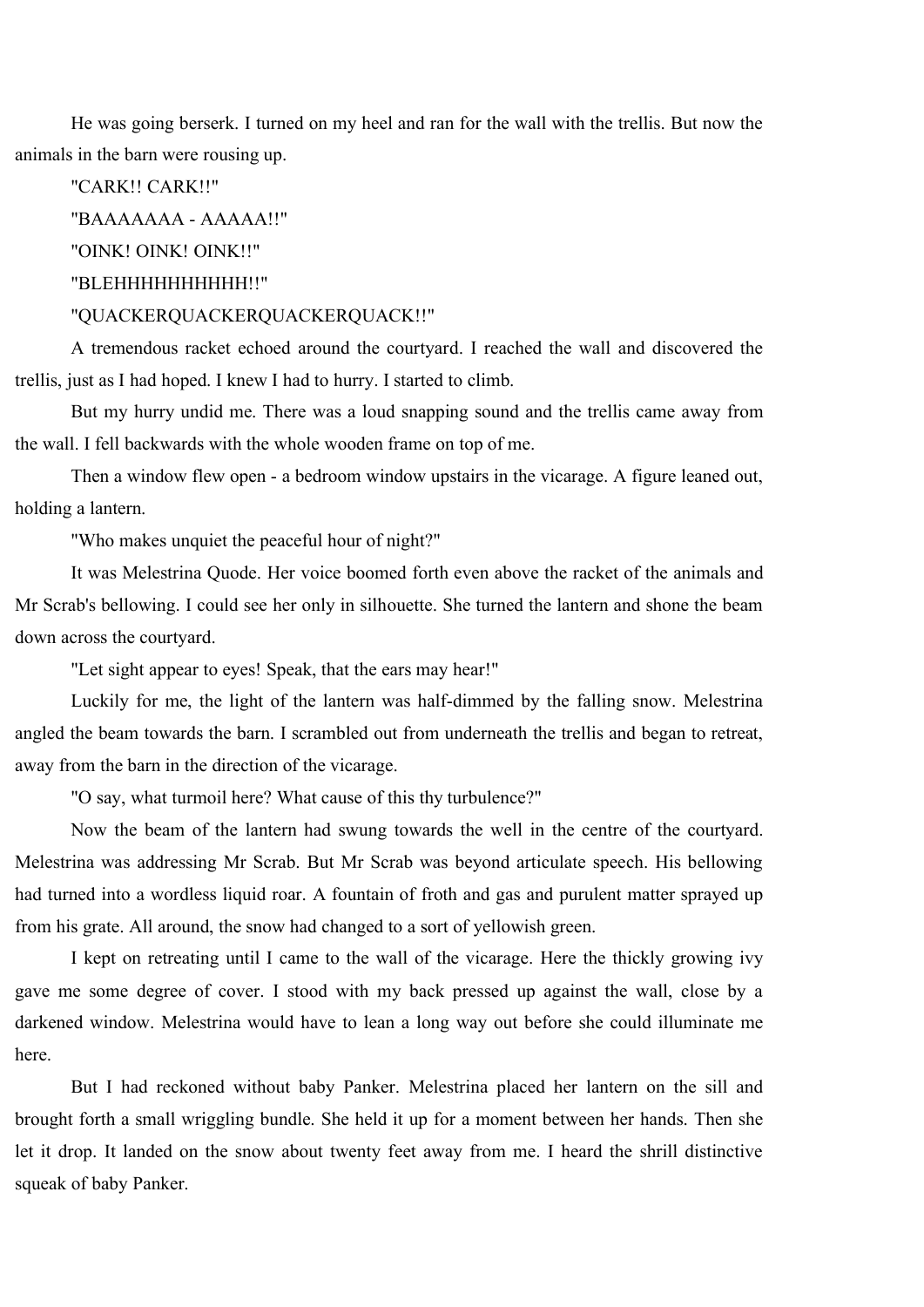"Go forth my child!" yelled Melestrina from above. "Explore! Survey! Enucleate!"

I stood stock still. I was really in trouble now. Panker was bound to find me out sooner or later. I could no longer see him or hear him, but I could imagine him already starting his search. I might as well give myself up and have done with it.

But then I noticed something about the window I was standing beside. It was ajar - a tiny bit ajar at the bottom! Immediately I remembered Mr Quode's kitchen window and how I had escaped from the courtyard once before.

I squeezed the tips of my fingers in under the bottom of the window. A white muslin curtain hid the interior of the room. But I knew that it couldn't be Mr Quode's kitchen this time. Mr Quode's kitchen was to the right of the back door of the vicarage - whereas here I was on the left.

Very slowly, very gently, I raised the lower half of the window. I hoisted my leg over the sill. Then I brushed aside the muslin curtain and climbed in.

# **CHAPTER 47**

I closed the window behind me. The room was surprisingly warm, as though centrally heated. I looked around in the darkness. But it wasn't a total darkness. Over on the opposite wall was a tiny glowing blue flame. It came from a lamp, turned down very low.

I moved away from the window. I tried to move carefully. But immediately I banged my elbow on a projecting edge of metal and knocked over something made of glass and caught my foot in a cable on the floor. The room was full of bits and pieces of apparatus.

Only then did I realise what room it was. Of course - on the side of the corridor opposite to the kitchen. It was Mr Caulkiss's laboratory! And then I realised something else. Mr Caulkiss was in it!

Over on the opposite wall a hand had appeared. A big bony hand with big joints and knuckles. It was twiddling with the lamp, turning up the wick.

"Aaaaaaaaaaahhhhhhhhhhh." There was a long drawn-out groan, like someone recovering from an anaesthetic. The flame of the lamp changed from blue to yellow to white. Gradually the pool of illumination spread wider and wider.

Mr Caulkiss was standing - or hanging - in a very strange position. With his legs pressed together and his arms extended, he made a sort of Y configuration. He seemed to be attached to a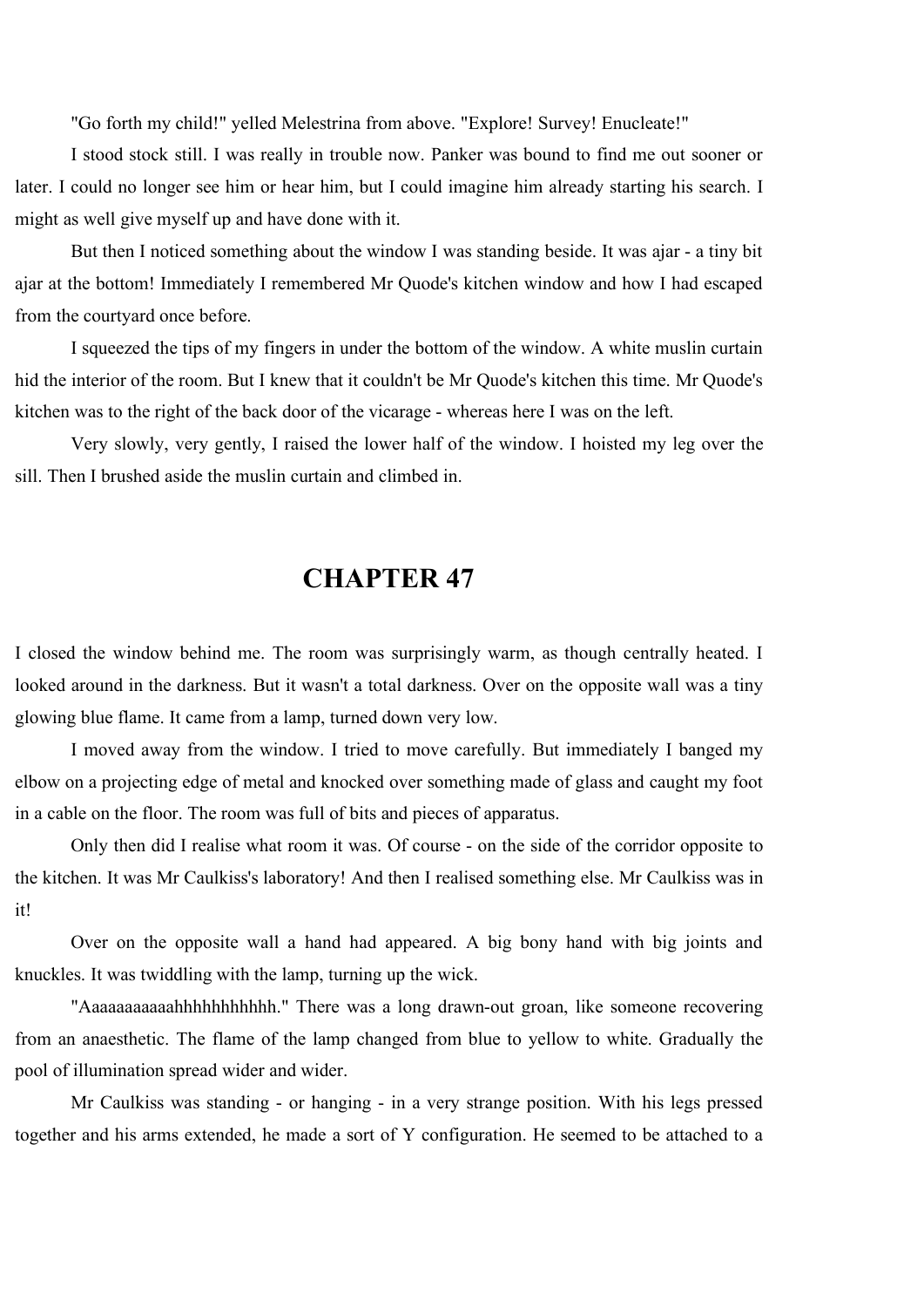large wooden board, mounted on a dais and tilted slightly forward from the wall. It looked as though he was being crucified.

At first I couldn't see what was holding him up. But then I spotted the various projecting pegs on the board, and the leather straps with buckles. He had straps around his ankles, around his thighs, around his waist, and around his shoulders. I could also see how his shirt was pulled open at the front. There was some kind of instrument sticking into his chest.

I looked away. The whole room was illuminated now. There were shelves and benches everywhere, laden with tools, test-tubes, valves, bolts and other assorted hardware. The walls were covered with diagrams drawn on large sheets of graph paper. Ropes and pulleys and chains hung down from the ceiling. It was an amazing jungle of machinery.

Most amazing of all was the thing that occupied the centre of the room. A single massive machine, it stood about six feet high and ten feet wide, bristling with pipes and rods and cogs. It looked like a cross between a bren gun carrier and a combine harvester. It was mounted on a chassis and equipped with caterpillar tracks. At its very heart was a squat square box. At first I thought the box was covered in fur, but then I realised the fur was only a brownish sort of felt. Above the box hung a row of cylindrical glass jars, dozens and dozens of them. They were filled with a bright red liquid.

Then I noticed something else. A rubber tube emerged from the machine and snaked away across the floor. I followed its path up onto the dias and over the wooden board. It connected on to the end of the instrument that was sticking into Mr Caulkiss's chest.

And then I recognised the instrument for what it was. Of course! It was the very same syringe in which Mr Caulkiss had intended to collect my blood. The very same glass chamber in the very same shiny metal case. The needle was invisible only because it was buried so deeply in Mr Caulkiss's chest.

I shuddered. But Mr Caulkiss looked straight at me and gave a cackle of triumph.

"Hahhhhh! So there you are Mr Smythe! And what do you think of my machine?"

"This is your machine that runs on blood?"

"Yes, yes! Isn't it beautiful? Observe the pressure chamber! Observe the energy tanks! Observe the motivator and the radial liberating valves! My blood-machine!"

I shook my head incredulously.

"But it's huge! I thought you were just conducting a laboratory experiment!"

"Ah, more than that Mr Smythe! My machine will go out into the world! See those caterpillar tracks! My machine will travel !"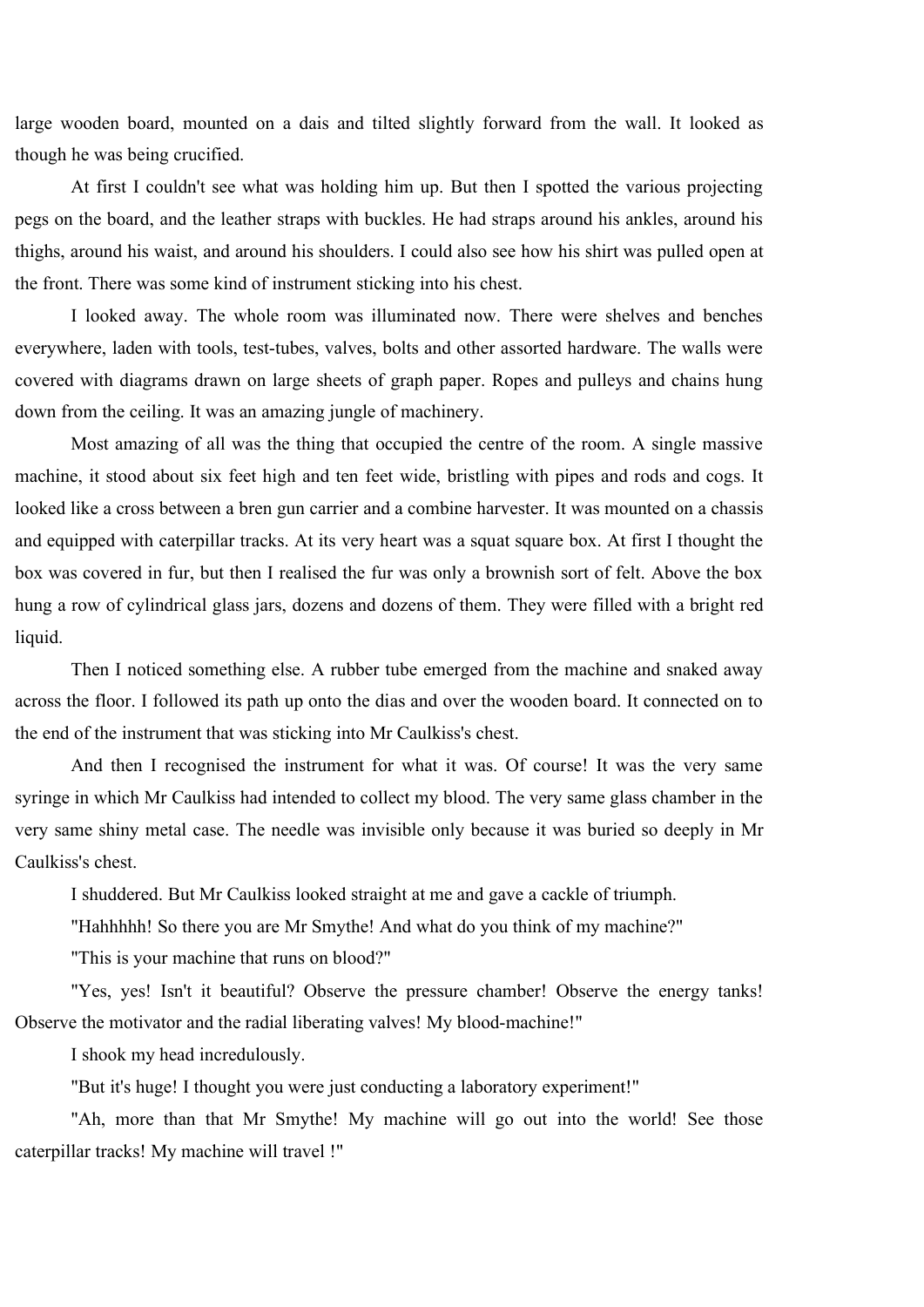"Oh. So you want to drive it around for everyone to see? Is that how you're going to refute the materialists?"

"Exactly! Refute them! Crush them! And squash them! Run them over! The fools! The fools! The fools! What a triumph, eh Mr Smythe?"

"If your machine works," I said drily.

"Of course it will work! The blood is already heating up! Ready to start circulating! Try it, Mr Smythe! Touch it!"

He pointed with his free arm. There was a wild and glittering look in his eye. I stepped up to the machine and put my hand against one of the projecting pipes. It was true, the metal really did seem quite warm.

"The temperature of the human body!" cried Mr Caulkiss. "37 degrees Celsius! Almost ready to start circulating! All it needs is a little more blood!"

He reached around with his arm, took hold of the syringe and pulled it out of his chest. A small red puncture hole remained, just below the breast bone. He held the syringe out invitingly for me, needle first.

"Fresh young adult blood, Mr Smythe! That's what we need. Your blood!"

I backed away. Mr Caulkiss raised his voice.

"Come, come, come! The Lord will be back very soon! Any day now. He will want to know what we have done in His absence. Think what it will mean if we can show Him my machine!"

"Yes, well, er . . ."

"He'll be so pleased, Mr Smythe! My machine can do so much for His cause! This is only the prototype, you know. Once this one is working, I shall build more and more!"

"More?"

"Hundreds more. The design can be put into production. An army of machines! They can go out into the world and collect their own blood! Conquer the world and multiply!"

I looked around the laboratory. On the far side of the room was the door.

"I think I'll be going now," I said.

But Mr Caulkiss drew back his arm, balancing the syringe in his hand. I didn't realise what was happening until -

#### WHHHHHHZZZZZZZZZZZZZZZZZZZZZZZZZZZZZZZ-THUKKKKK !!!!!

The syringe flew past my shoulder, missing me by inches. Mr Caulkiss had thrown it through the air like a harpoon. It stuck quivering in one of the benches behind me, the needle deeply embedded in the wood.

"Hey!!" I yelled.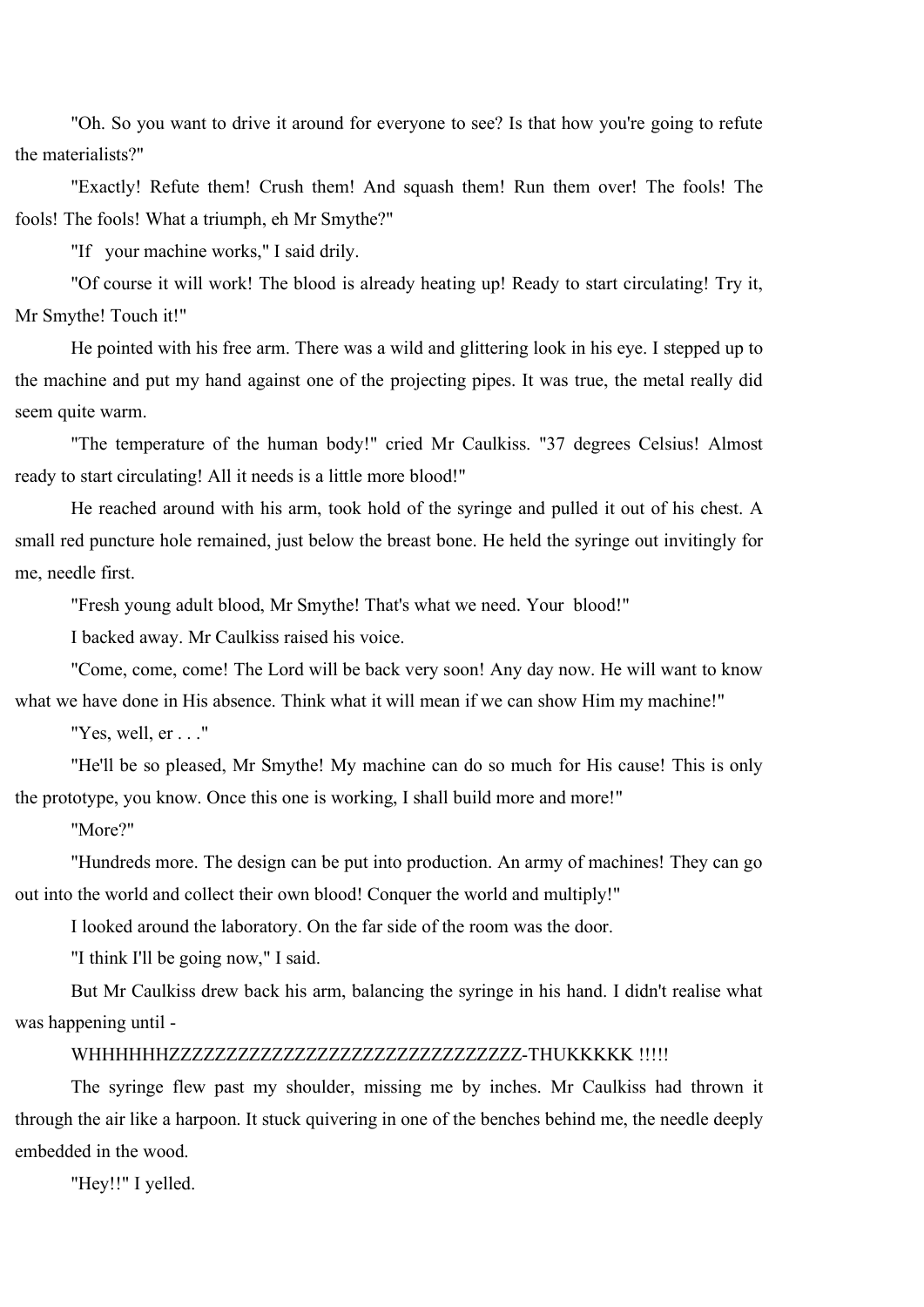"Hah!!" yelled Mr Caulkiss. "Make your contribution! You said you wanted to!"

"No I didn't!"

"Yes you did! You said that only your young male blood would do!"

"No! You said that!"

"You agreed with me!"

"No I didn't!"

"You meant to agree with me!"

He gave the tube a yank, jerking the needle out of the wood. Then he started reeling it in. He drew the syringe back across the room like a fish on a line.

"We need your contribution!" He was in a frenzy. He yelled and reeled, and reeled and yelled. "Open your shirt! Open your heart!"

In no time at all the syringe was back in his hand. He raised his arm again. But this time I was ready for him. As he threw, I ducked. The syringe passed by safely over my head, spearing into a set of shelves.

Immediately I jumped up and headed for the door. Once more he gave a jerk to free the needle.

"Don't go!" he yelled. "I appeal to you! As a parent! Don't deny a parent!"

I wasn't listening. I could see him drawing the syringe back across the room.

"My machine is my child, Mr Smythe! My very favourite son! My blood will live again! Blood of my blood!"

I dodged this way and that between benches and trolleys and shelves. I overturned bottles, I smashed test-tubes, I knocked over bits of apparatus.

"You can be a parent too, Mr Smythe! We can be parents together! Pass on your blood to the next generation!"

Already he was reaching to take hold of the syringe. But I was nearly at the door. If only the door wasn't locked . . . .

It wasn't. I spun the doorknob and flung myself out of the room. Behind me there was a loud resounding THWANNNG! Mr Caulkiss's last cast had speared the wood of the door.

# **CHAPTER 48**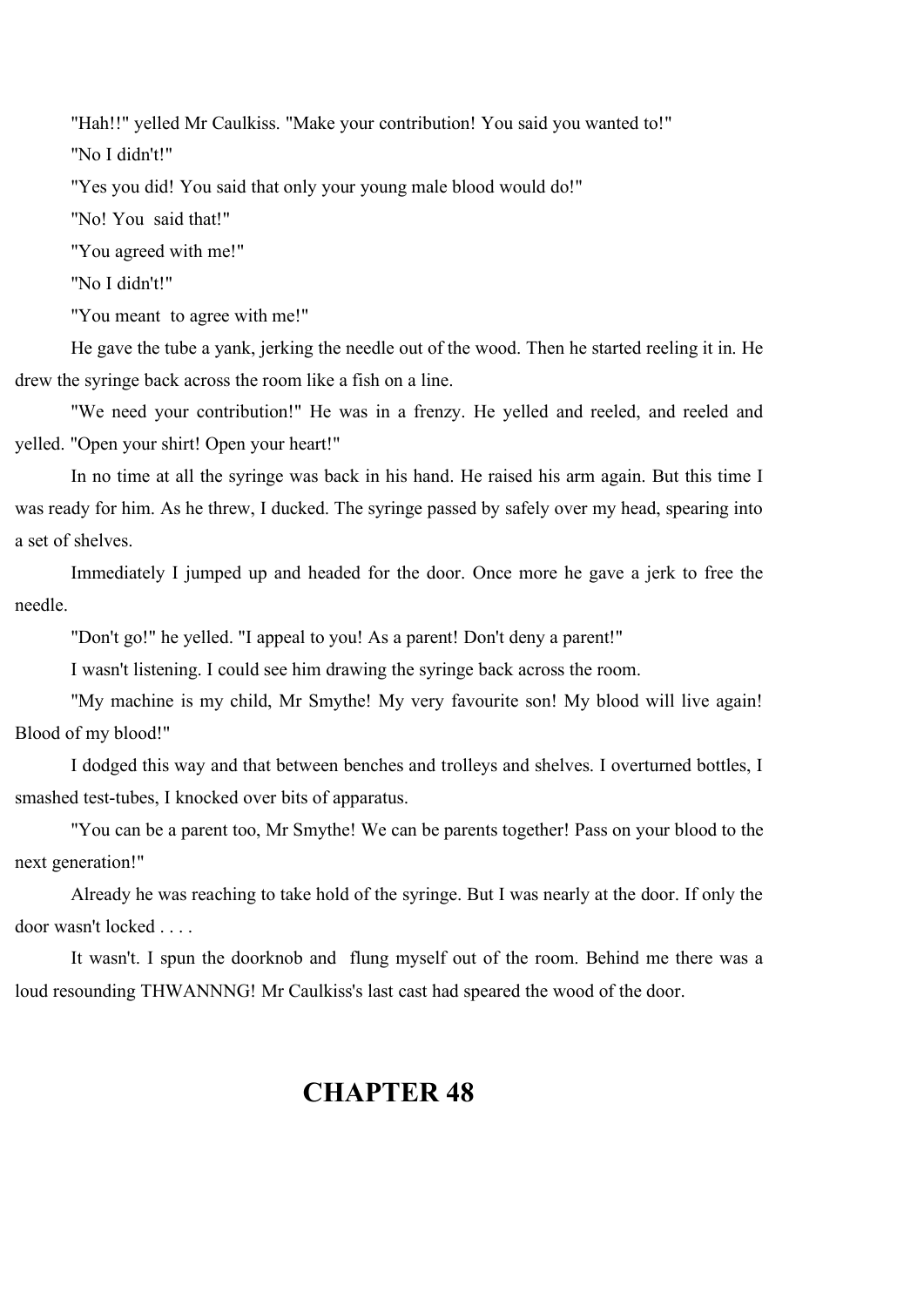I rushed along the corridor, heading towards the front of the house. I wasn't really thinking about where I was going. But when I turned the corner into the hall, I skidded instantly to a halt. There at the far end of the hall was the light of a lantern. Melestrina Quode was coming downstairs.

I took it all in at a glance. My best chance was to hide in the opening on the other side of the hall, where the steps led down to the cellar. As Melestrina swung around from the stairs and into the hall, I skipped across the hall and plunged into the darkness of the opening.

But the darkness betrayed me. I failed to see the start of the steps. I trod suddenly on empty space, lost my footing and tumbled over sidewards. Like a human sled I went sliding down the steps all the way to the bottom. Bump-bump-bump! At the bottom I collided with a mighty crash against the cellar door.

For a moment all the breath was knocked out of me. I lay there leaning against the door, waiting for Melestrina to appear at the top of the steps. But someone else acted first. Suddenly the door opened up behind me. I found myself falling forward into the cellar, flat on the floor.

"Oh it's you Mr Smythe! I thought I heard someone knock!"

I stared up into the tiny doll-like face of Craylene Caulkiss. She gave me a bright pink smile.

"Do come in!" she cried. "Move your legs and I'll close the door!"

Still flat on my back, I twisted my legs out of the way. She swung the door shut with a slam.

I took a look around. The cellar was like a fairy grotto, lit by the flickering flames of a dozen and more candles. Dark brick arches loomed overhead, supported on dark brick piers. Around the sides, I could just make out the shadowy shapes of bags and bottles and boxes. Frowsy smells of grain and fermentation filled the air. The floor of the cellar was mere beaten earth.

"I knew you'd come," she chirrupped. "Of course, of course, of course!"

"Why?"

"Because you want to find a commitment!" She nodded her head back and forth. "The others are committed in their own ways too, but not so committed as me! I knew I'd be the one you'd turn to!"

She clapped her hands together like a delighted schoolgirl. A cloud of powder puffed out all around her.

"Come on then! Over here! This is where they are!"

Reluctantly I rose to my feet. The arches were too low for me to stand fully upright, and I had to stoop my head. I followed her across the cellar, threading a path between the piers.

She was tremendously excited. She kept making skittish little runs ahead of me. But when we came to the centre of the cellar, suddenly she stopped. She raised a finger to her lips.

"Hush now! They're resting! We mustn't disturb them!"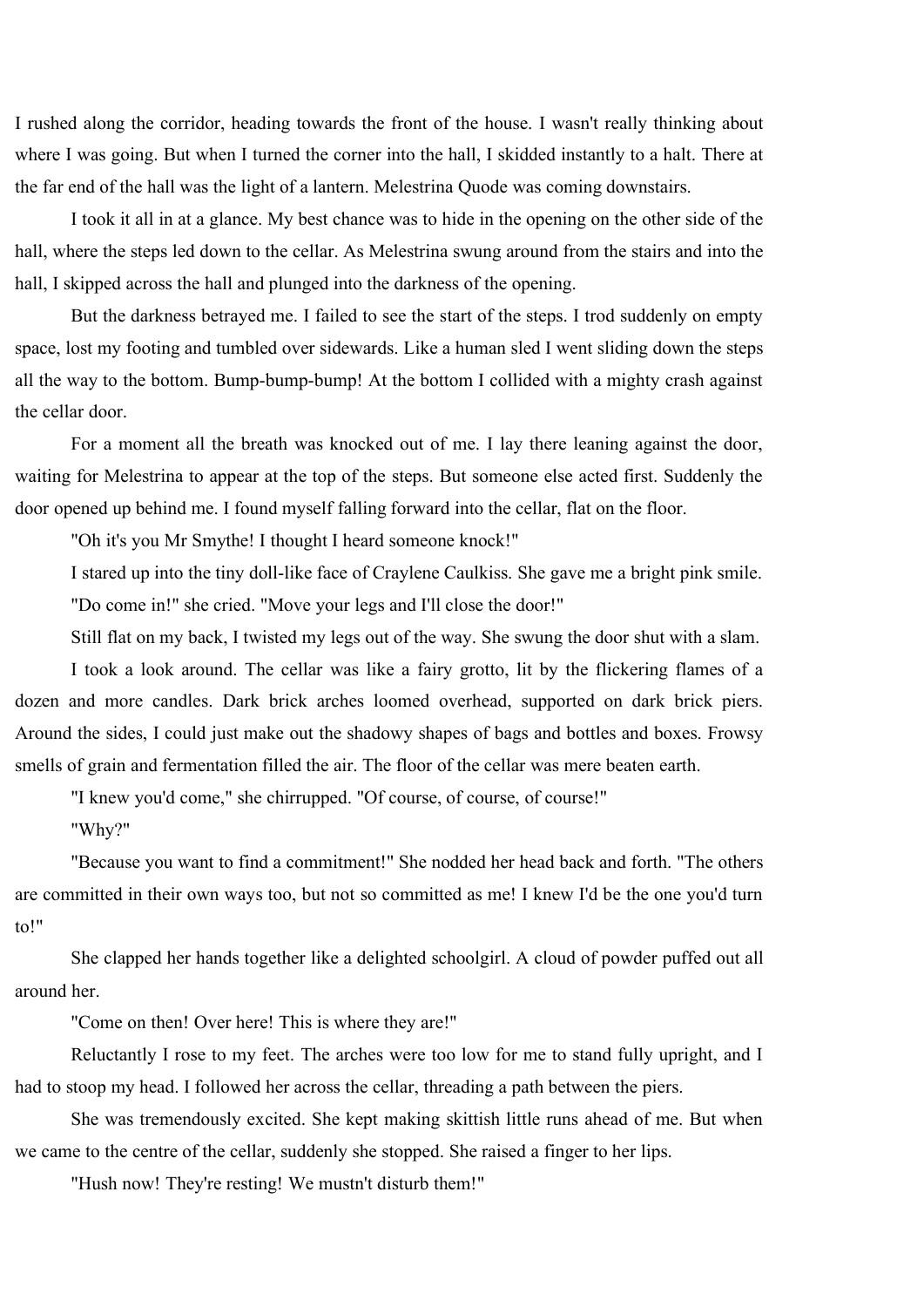In the centre of the cellar there were half a dozen candles arranged in a circle around a stack of old wooden crates. The crates were blackened with creosote and padded with rags. Some were open at the front, others were closed off with wire netting like chicken coops. I guessed that this was where Craylene kept her so-called 'Little Ones'.

She went forward on tiptoe, while I kept well to the rear. I expected to hear the savage sounds of carnivorous animals break forth at any moment. I remembered the big hunk of raw meat that she had been carrying down to the cellar. But no sound came from the crates.

"Come closer," said Craylene, beckoning. "I'll introduce you to Hugo."

I went up closer. The ground around the crates was strewn with strange white flakes, very dry and soft. White flakes of Craylene's make-up, I realized - the long-term deposit from all her tiny sheddings. It was like confetti.

"You'll love Hugo," she said. "Only don't make any sudden movements. He's not used to strangers."

She bent down and peered into one of the open crates. I bent down behind her. But it was too dark to see anything at the back of the crate. At the front of the crate was a dish containing a raw red strip of steak.

"He's sleeping," she said fondly. "Let's leave him. We'll say hello to Trixie instead."

She turned to another of the crates. This one was layered with straw and closed off with wire netting. She lifted the bottom of the netting and slid her hand inside. She seemed to be patting something.

"Hello Trixie," she said in a whisper. "Here's a nice new friend for you."

By now I was becoming curious. She withdrew her hand and I stepped forward. I brought my eye right up against the netting and took a good long look. Again there was a dish with a piece of raw meat in it - a lamb chop this time. But I couldn't see anything else, unless it was hiding under the straw. Nor were there any sounds of rustling or breathing.

"She's a little bit shy," Craylene murmured in my ear. "Put in your hand and give her a pat." "No thanks," I said, drawing back. I still wasn't going to risk having my fingers bitten off.

"Oh Mr Smythe! I do believe you 're shy too!" She gave me a very arch look. "Come over here then! Come and meet Casper and Big Boy!"

She took hold of my elbow. Her hand was like a tiny bird's claw. She pulled me along to yet another crate. This one was at the very top of the stack.

"Here we are! Casper and Big Boy aren't so shy! Not shy at all! Such fat cheeky things that they are!"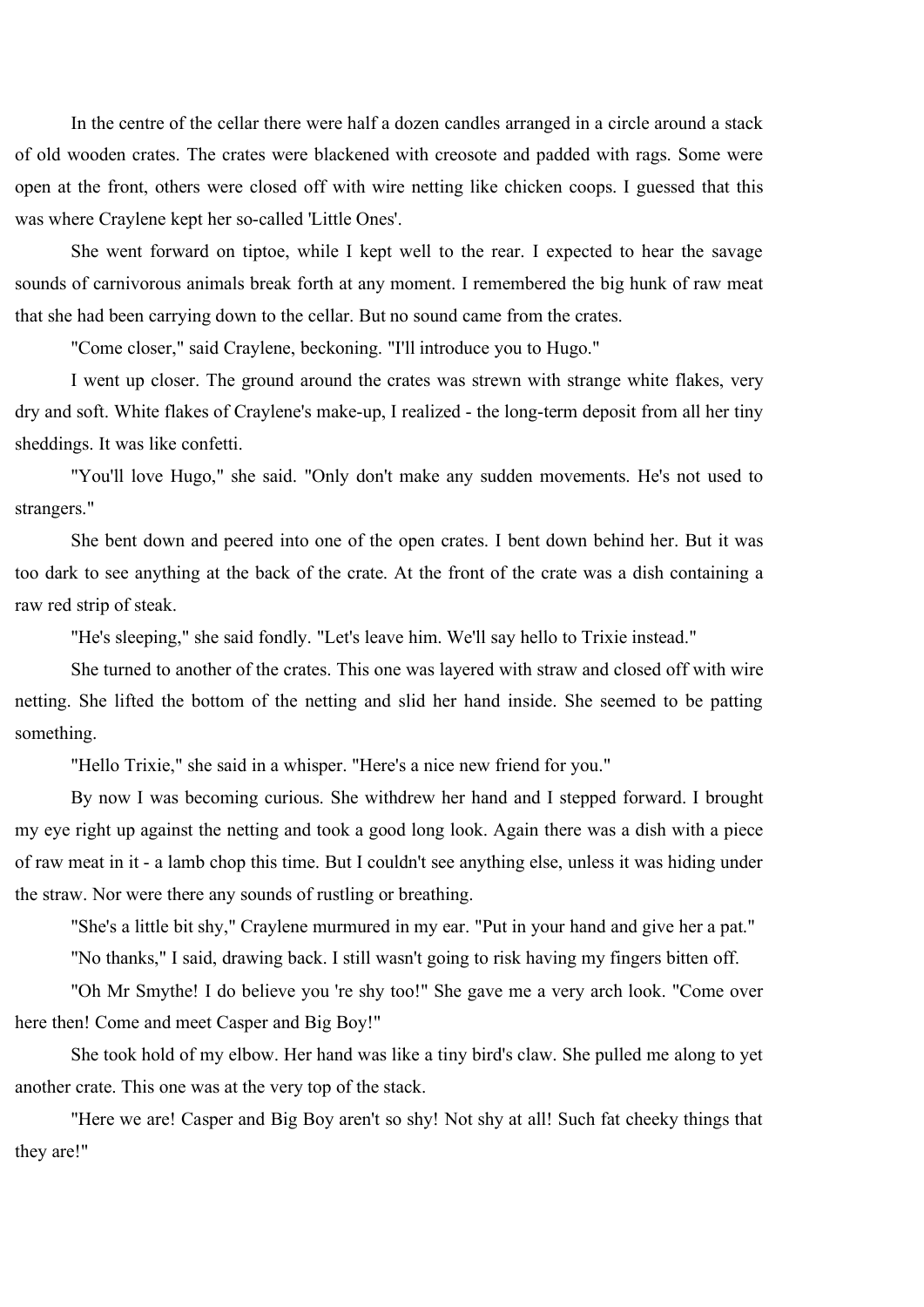I didn't look into the crate straight away. First I picked up one of the candles from the floor. I was determined to uncover the truth about these Little Ones, once and for all. I held the candle up to the crate and peered into every corner. This time there was no doubt about it. There was nothing inside except a couple of sausages sitting on a large white plate.

"It's empty," I said. "There's nothing inside but a couple of sausages."

"Yes, yes!" tittered Craylene. "Casper and Big Boy!"

"What?"

"Casper is the one lying stretched out on his side! See? And Big Boy is curled up around him!"

"You mean - ?"

"Oh naughty, naughty !" she exclaimed suddenly. "You really are too bold! Just for that I shall have to tickle you to death!"

I realized that she was talking not to me but the sausages. She reached in a hand and lifted them off the plate. They were still strung together. She laid them out across the wrist of her other hand, letting their ends dangle down on either side. Then she started to tickle them.

"Oh! Oh!" she squealed, skitttering about and making the sausages twitch and quiver. "Aren't they shameless! They're liking it! Oh dear, oh dear!"

She continued tickling and skittering and squealing until she was quite out of breath. "Tsk! Tsk! Tsk!" she tsked at Casper and Big Boy, with loving disapproval.

Then she bent down and lowered them into a different crate. Here there was no plate but an enamel bowl filled with water. Very gently she arranged the two sausages so that their unjoined ends were just dipping into the water.

"Now it's time for them to wash their faces," she explained. "This is their bathroom. Then I'll put them into their play room." She pointed to another crate that was littered with rags and small chips of wood. "They can have a special frisk tonight, before they go back to bed."

"Your Little Ones," I said slowly, "are sausages and pieces of raw meat?"

She nodded brightly.

"You must be insane," I said.

She giggled and clapped her hands. "Silly silly Mr Smythe! Of course I am! That's my commitment !"

"Being insane?"

"Totally irrecoverably insane!" She fluttered her eyelashes at me. "Non compos mentis!"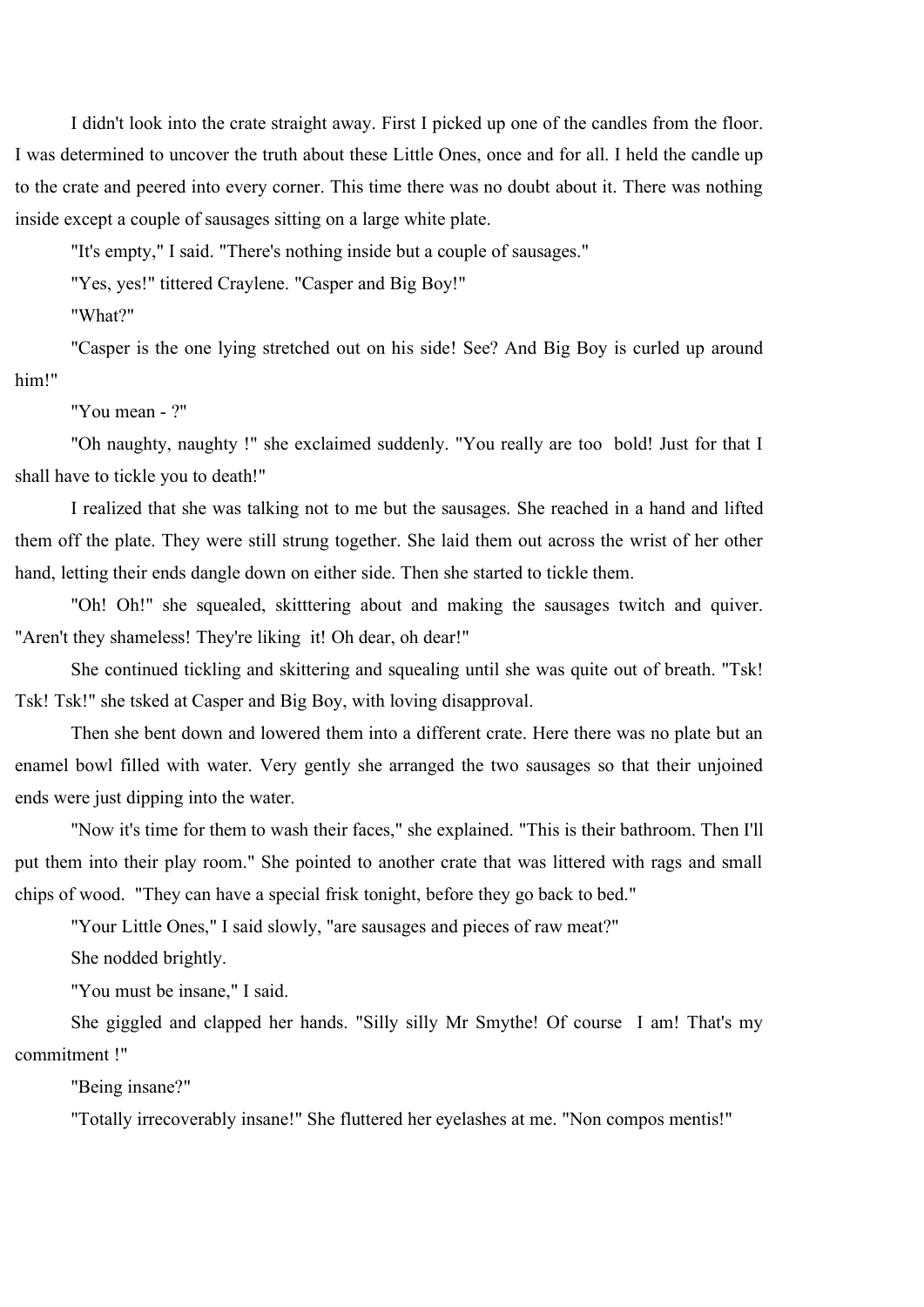I could hardly believe my ears. But when I looked into her face I knew it was true. Her eyes were scarcely even human - more like the fixed blue eyes of a doll. The amazing thing was that I'd never realized it before.

"You should try it too, Mr Smythe," she twittered. "You'll be surprised how it feels! Just let yourself go! Unburden! It doesn't hurt! You can do anything at all when you know you're insane. It's such a relief, you can't imagine!"

She gave me an encouraging smile, putting her rows of little white teeth on display. Then she turned to another crate, reached in, and brought out a large leg of pork. There was a ruffed paper frill around its shank.

"This is Jojo!" she announced. "She'll help you to make a commitment. Don't you think she's a beauty? Look how pink and healthy! Just right for you!"

She held the pork up under her chin and stroked it lovingly. A red trickle of blood appeared on the dry powdery skin of her neck.

"Are you ready?" She looked across at me roguishly, from under lowered eyelashes. "I'm sure you've got some really wonderful madness inside you, Mr Smythe! Just waiting to come out!"

Suddenly she swung the pork off her shoulder and passed it across to me. Automatically I clasped it in my arms.

"Oh yes! What a lovely couple you make!" cried Craylene. "You can see how she likes you already! Only be very gentle with her, Mr Smythe! She's still terribly young and innocent, even though she's such a big girl. Why don't you put your hand around her underside? Like this!"

She adjusted the position of the pork in my arms.

"That's better! Now you're really making a commitment! Isn't it good to be able to act like this? Our Lord will be so pleased when He returns! He understands, you know! He understands what it is to be helplessly mad! And He loves us for it too! We are the apple of His eye!"

I stared at her in a sort of frozen horror. Her voice was so sugary and insidious. It was worse than the worst of Mr Caulkiss's rantings and ragings.

"And when He returns," she went on, "He will lead us out beyond the forest to a world full of meat! A million million chumps and forequarters, tenderloins and rib cuts! Everything we want will be granted! Then we shall be able to play forever and ever and -"

That did it. Suddenly I snapped out of my frozen state. I opened my arms, and let Jojo drop to the ground with a thud. Then I turned on my heel and fled without another word. Wildly I rushed between the piers, heading for the door. Behind me I could hear Craylene uttering little clucking consoling noises. I think she was trying to soothe Jojo, after her tumble to the floor.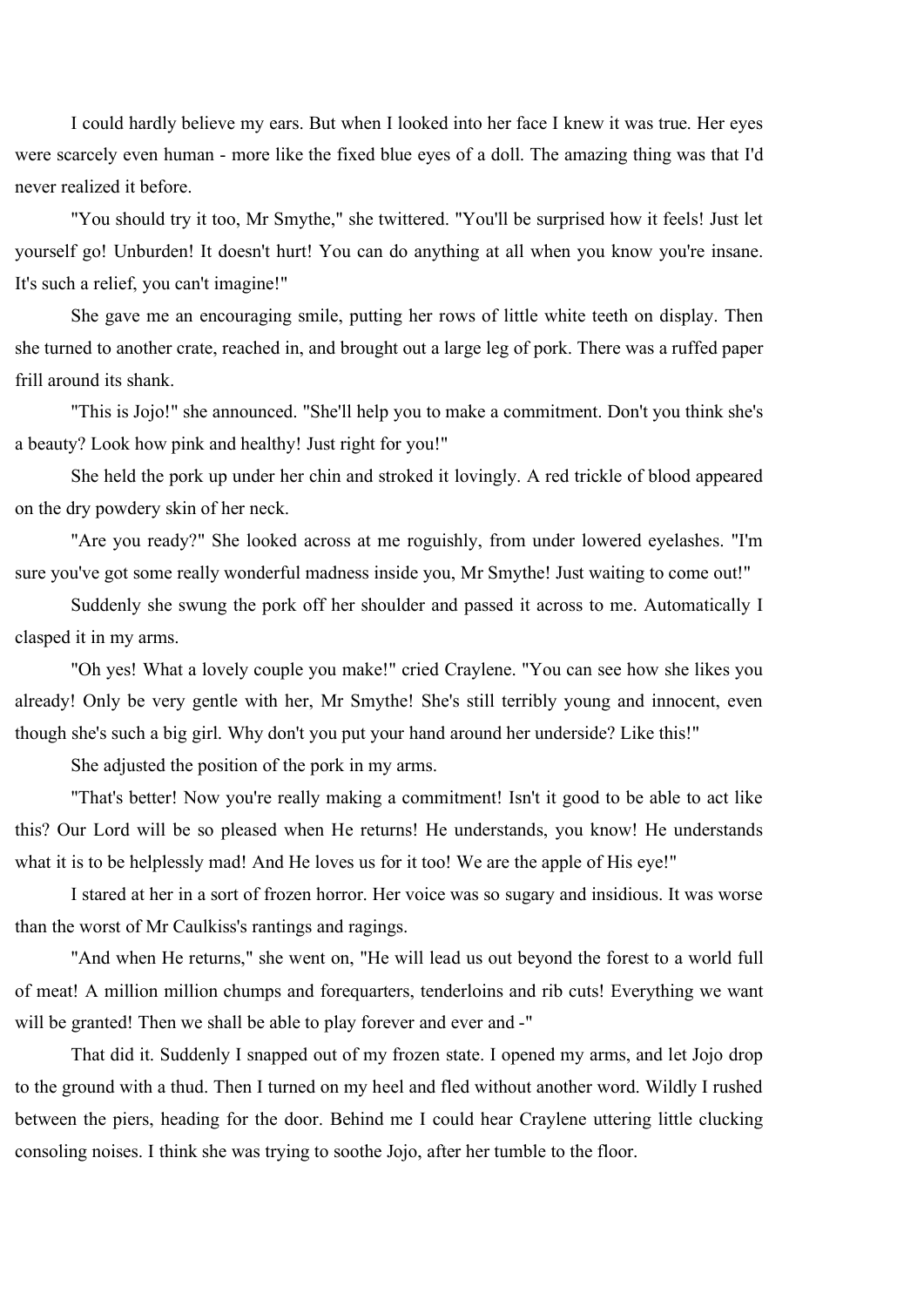I burst out of the cellar and raced up the steps. I had no idea of where I was going - so long as it was away from Craylene and her terrible insanity. But at the top of the steps another surprise awaited me.

# **CHAPTER 49**

It was Melestrina Quode. She was standing in the niche where the coatstand had been. She was utterly immobile. She seemed to be straining forwards with her hips and backwards with her shoulders. She was wearing only her underwear. I goggled. It was a mind-numbing sight.

At first she held the lantern directly above her head, so that her lower regions were hidden in shadow. The illumination spotlighted her hair and face and massive naked shoulders. She had her eyelids fixed in a hooded languid look and her lips half-parted in an expression of passionate expectation.

Then she started to move - but only her arm. Slowly she lowered the lantern. The light travelled across her enormous bosom. Her brassiere was of the old-fashioned kind, with heavily elasticated ribs and stiffeners. But the peaks of the cups had been cut away, allowing her stupendous nipples to stand forth. They must have been at least two inches long. As I watched, they seemed to flex and stiffen in a beckoning kind of way.

Then the lantern descended again. Now I could see her drawers and suspenders and fishnet stockings. Her drawers were of scarlet silk, voluminous as a tent. She directed the beam of the lantern in such a way as to encourage a thorough inspection.

Then lower yet again. Now the light shone up onto the inner surfaces of her thighs and over her colossal tree-trunk legs. There was a great deal of sweat and moisture on the inner surfaces of her thighs. Her legs were straddled wide apart. Between her feet on the floor was a cardboard placard, mounted for reading. I read:

#### NO.39

#### THE NIGHT, THE BODY

It was like a gigantic tourist display. A mountain of flesh on a truly remarkable scale. To me, it was no more sexual than the Grand Canyon or the Niagara Falls. But it was meant to be. Melestrina gave a sort of heave that sent the muscles rippling all over her body.

"Begin!" she said.

"Begin what?"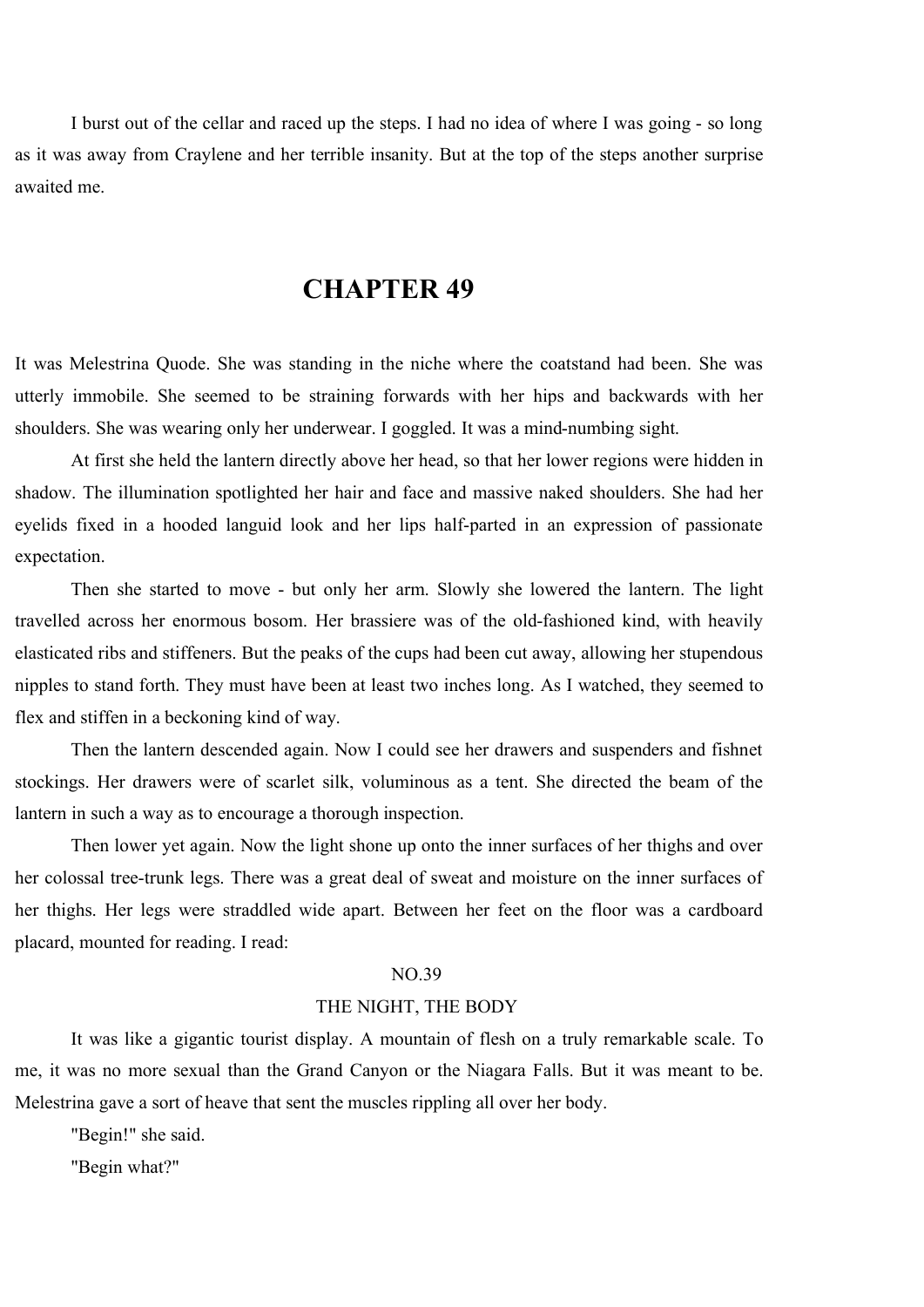She raised the lantern to face-level once more.

"Take me!" she boomed. "Possess me! Have your utmost will!"

I edged out from the top of the cellar steps and into the hallway.

"Er, I don't know . . ."

"Be masterful with me!" She reached up with her other arm and swept her fingers through her long black hair. It fell like a curtain across her face. "Have no mercy! Crush me to your breast!"

Still facing her, I backed away down the hall. She stepped out from the niche and advanced after me. Her chin jutted forward like the prow of a battleship.

"No matter how strong! How cruel! Dominate me! I submit to your force!"

I turned and fled down the hall. She lumbered along after me. She had her lips puckered and her arms stretched out to embrace.

I reached the bottom of the staircase and started up the stairs. In great leaps I bounded upwards, taking three steps at a time.

"I can no more resist! Desire must have its way!"

She had come to a halt at the bottom of the stairs, resuming her previous hips-forward legsapart posture. Then suddenly another voice called out:

"Where did he go? Silly Mr Smythe!"

It was Craylene Caulkiss, coming up from the cellar. I caught a momentary glimpse of her through the banister railings. Then I came to the top of the stairs and raced along the corridor.There was a glow of candlelight shining out through the nursery door.

Compared to Craylene's cellar and Mr Caulkiss's laboratory - compared to the rest of the house, the nursery seemed like a place of refuge. I ran right in and closed the door behind. There was a lock on the door and a key in the keyhole. I turned the key and heard the metal tongue slide home.

I breathed a sigh of relief. The door was made of solid oak and the lock was a sturdy oldfashioned affair. Even Melestrina wouldn't be able to barge her way through that ! I was safe in here, I thought.

# **CHAPTER 50**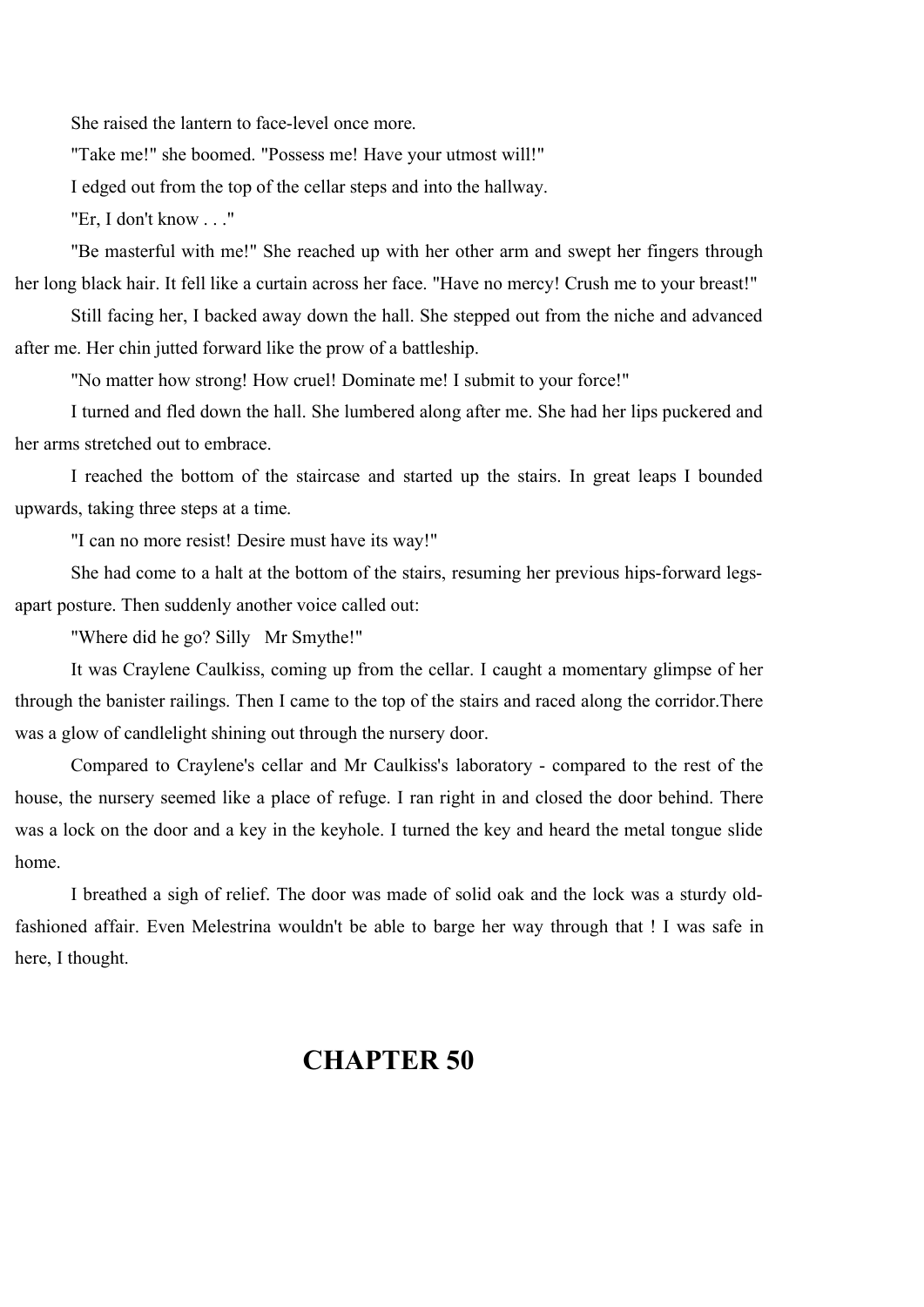I went across to my bunk, intending to sit down. The candle burned in a saucer on the mantel above the fireplace. Still it didn't occur to me that there had been no candle in the nursery before. But I got a shock when I saw the parcel on my bed.

It was enormous: a lumpy irregular shape about four feet long and four feet round. It was wrapped in gaily-coloured wrapping paper. Pinned to the front was a neat white card. I opened the card and read:

To Mr. Martin Smythe!

Happy Xmas!

Then I remembered Mr Quode and what he had said about giving me a Christmas present. So this was it! I wasn't sure that I wanted to open it. But I made a small tear in the paper and peeped inside. Inside was something smooth and pale and pink.

I had to find out then. I ripped through the wrapping and hauled it all off in one go. There inside was Mr Quode, stark naked. He had made me a present of himself!

He lay crouched on all fours, with his arms and legs tucked in to make the smallest possible size. He had a white ribbon with a bow tied round his middle, and a blue ribbon with a rosette tied round his neck. A green sprig of holly was fixed between his buttocks.

At first he was completely motionless. He had his eyes closed and a blissful expression on his face. He was so pink he seemed to be blushing. He gave a long low sigh of pleasure.

I sprang away across the room. "Get out of here!!" I shouted.

There was instant pandemonium. It was as though my shout had been the signal they were all waiting for. From every part of the house the inhabitants of Morbing Vyle let loose a cacophony of cries and howls and yells and screams.

"RRRRRRRRRRRRRAGGGGHHHHHHH!" That was Mr Caulkiss roaring away somewhere below my feet. Obviously his laboratory was directly underneath the nursery.

"AIEEEEEEEEEEEEEEEEEEEEEEEEEEEEEEEEE!" That was Craylene at the nursery door. She scratched and scrabbled and shrieked.

"DOOM! DOOM! DOOM!" That was Melestrina thundering through the wall. She seemed to have gone into an adjoining room.

"Hiff! Haff! Huff!" That was the distant bark of Gambels, joining in from his kennel by the front door.

Mr Quode joined in as well. He rose up on the bed and burbled at the top of his voice: "Happy Christmas, Mr Smythe! Happy happy Christmas!"

I didn't know which direction to turn. The voices were coming at me from all sides. And then things started happening on all sides too.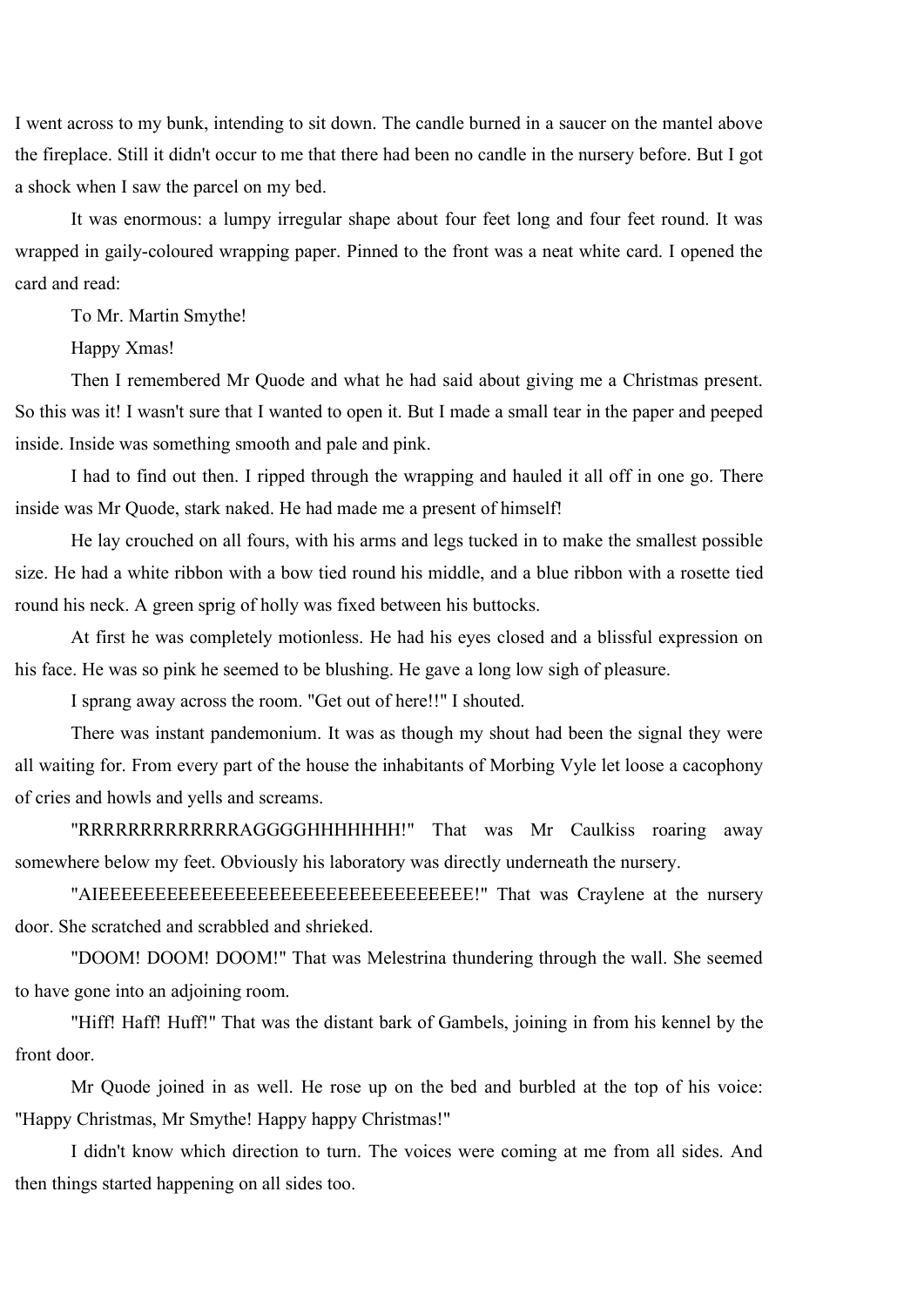First it was Mr Quode. He slid off the bed and moved around by the wall. His naked corpulent flesh heaved and rolled and slithered upon itself, as though stirred by some unspeakable slug-like ecstasy. He was working his way towards me, blowing kisses as he came.

I retreated to the other side of the nursery. Now I had my back against the window. But immediately there was a tapping on the glass. I spun around and found myself confronted by the words:

#### NO.42

#### THE PASSIONATE PUDENDA OF MELESTRINA QUODE

It was another of Melestrina's placards, held up against the glass on the end of a pole. It was illuminated by a lantern also attached to the pole. Evidently the pole extended across from the window of the adjoining room. Melestrina must have been leaning out holding it.

I was beginning to panic. I turned back to the room, just in time for another bizarre sight. There was something sliding in under the door, something flat and red. It took me a minute to realise that it was a piece of raw steak. Craylene was propelling her meat into the nursery, posting it in through the gap under the door.

I was still goggling over that when Mr Quode landed on my shoulders. He had launched himself at me bodily through the air. With naked arms and legs he fastened on like a fleshy pink polyp. Voluptuous moaning sounds came from his throat.

I jabbed with my elbows but he wasn't so easy to dislodge. There was a soft yielding quality about Mr Quode that made it difficult to land an effective blow. I felt a warm wetness on the back of my neck as his tongue slid down under my collar.

"Gerrrofff!" I yelled frantically, provoking the other inhabitants to a further outburst of screams and howls. I stood in the centre of the room and twirled around on the spot, rotating faster and faster. It worked. Suddenly Mr Quode lost his hold and went flying. He fetched up with a pulpy sort of slap against the wall by the fireplace.

But I had no time for triumph. There was an even greater danger than Mr Quode. It was announced by a great bellowing hoot from under my feet. I looked down and saw a thin glittering length of metal sticking up through a crack in the floorboards. The needle of Mr Caulkiss's syringe! It had missed my shoe by inches. He was still after my blood!

"Grruphhh!" With a baffled snort he withdrew the needle back down through the crack.

"Tee-hee-heeee!" cackled Craylene on the other side of the door. "Happy Xmas, Mr Smyeeeeeethe!"

"A moi ! A moi !" Mr Quode had got up onto his feet again. "Mmmmmmmoi !"

'Yeeeeowoooooooo!" Gambels howled in his kennel like a coyote.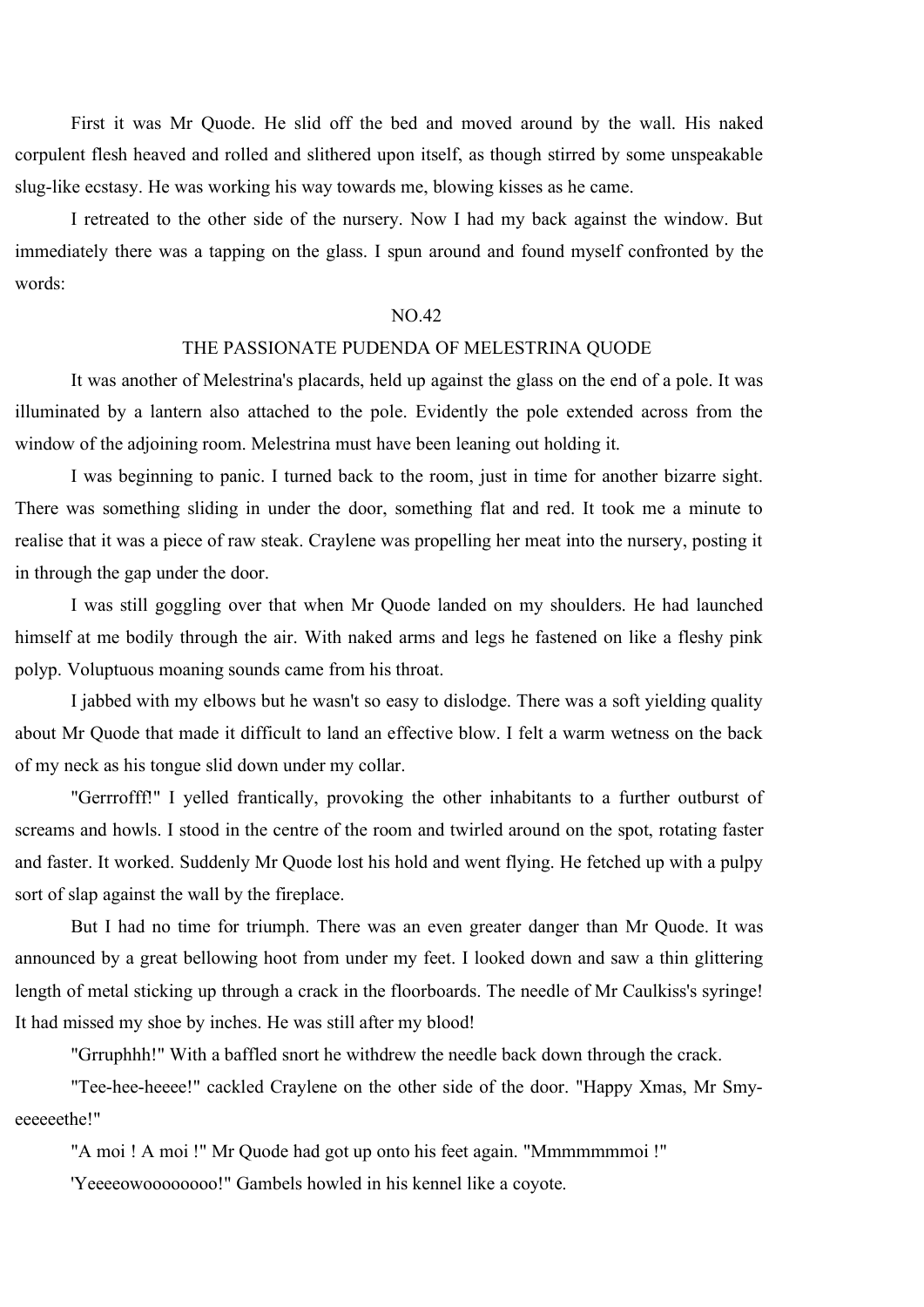Then Mr Quode reached out with his fingers and extinguished the candle. That was the beginning of the worst night of my life.

# **CHAPTER 51**

I don't know how long it lasted. Hours I suppose. It seemed like years. The only light was the light from Melestrina's lantern at the window. But that only shone when she was displaying a new placard. Every time she changed placards there was a period of darkness. She had a never-ending supply of new placards.

#### NO. 54

### SEVEN GREAT POSITIONS FOR MASTERS AND SLAVES

and

### NO. 88:

### THIS INSATIABLE BODY:

#### A CARNAL EXTRAVAGANZA

Everything seemed to happen a million times over. Around and around and around they hounded me. I dodged from the the chest to the bunk to the fireplace and back again. If I stood in the centre of the room, Mr Caulkiss's needle spiked up at me through the floorboards. If I retreated to the sides, Mr Quode came slithering towards me in the dark. I could never stay still for more than a moment.

At the same time I had less and less room for manoeuvre. As Craylene continued to push her Little Ones in under the door, a tide of raw meat spread out and occupied the floor. Cutlets, sausages, chops, rumps, liver, loins, kidneys - it was like an invading red army. And all the time she tittered and squealed:

"Come and play with us, Mr Smythe! Here's Maxie and Brutus! Come and play some games with Maxie and Brutus!"

In fact, all the inhabitants were calling out in the craziest way, coaxing and wheedling and trying to persuade me:

"This way!"

"Over here!"

"Don't be shy!"

"You've got us all excited!"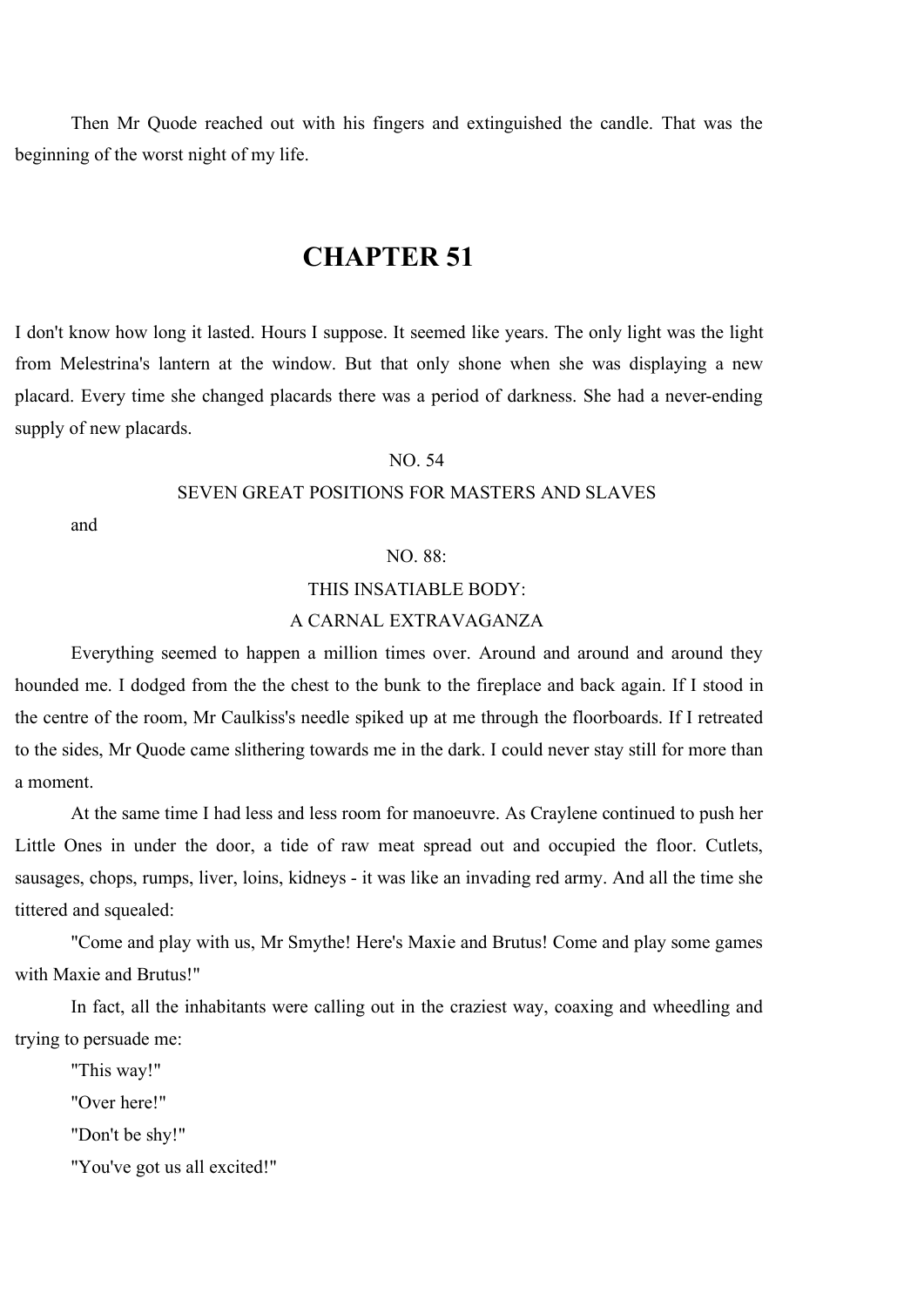"We want you now!" "We can't control ourselves!" "Come!" "Blood!" "Desire!" "We're all hot and panting!" "You can't leave us like this!" I don't know how I survived. Several times Mr Quode latched on to me in the dark, and I

barely managed to shake him off. Several times I trod on the advancing red margin of Craylene's meat, and went skidding and crashing to the floor. And one time Mr Caulkiss stuck his needle actually into my shoe - but only into the outer edge of the sole. I had to hop around in a circle until I could yank my shoe free.

And still the voices grew more insistent and more insinuating:

"You can't resist!"

"Let go, Mr Smythe!"

"Give yourself up!"

"You're almost there!"

"You know you want to!"

"You can do it!"

"Now you're ready!"

"Don't hang back!"

"You can't hang back!"

"A little bit further!"

"You're almost with us!"

On and on and on. It was like some wild and whirling game. A hundred times over I told myself I couldn't keep dodging away like this. I was living on my reflexes, my last-minute reflexes. But my reflexes were slowing down. I was getting so tired, so very very tired. Desperately I shouted:

"Leave me alone! Please !"

But they only cackled with laughter and shouted back louder than ever:

"Now! Now!"

"No more delaying!"

"You have to come up to scratch, Mr Smythe!"

"Think of all we've done for you!"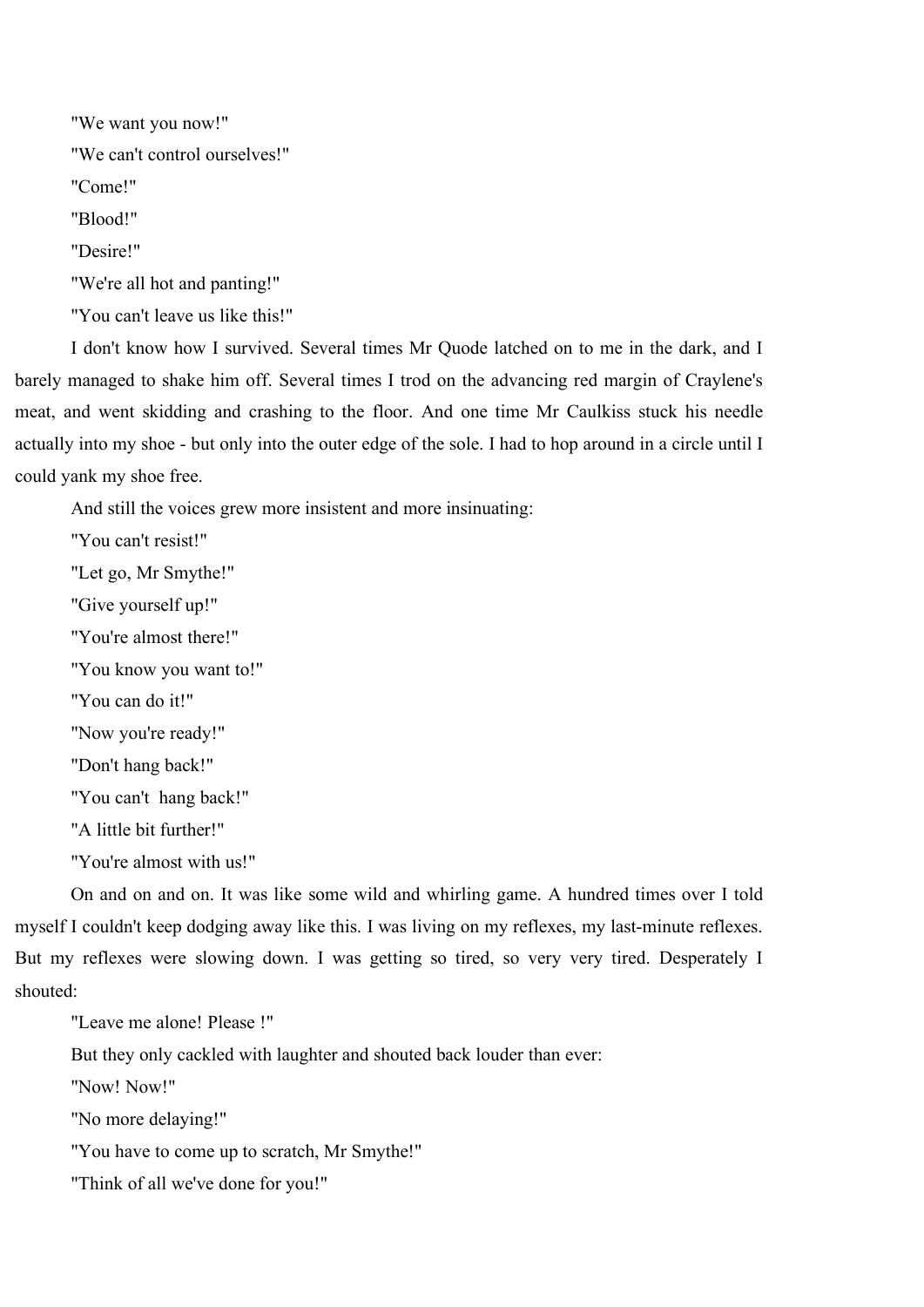"Food and shelter!" "Nursing you back to health!" "Taking you for walks!" "A special banquet!" "Dramatic entertainment!" "You have to repay us!" "For all our kindnesses!"

"You have to start doing things with us, Mr Smythe!"

By the end I was undoubtedly hallucinating. Their voices seemed to be coming from inside my own head. Tempting, demanding, cajoling . . . I could no longer tell what was real and what wasn't. Everything began to blur into everything else. Mr Quode's sprig of holly. . . spare ribs and tripes . . . "Join us! Join us!" . . . NO.104: FORBIDDEN FANTASIES: FROM CLEAVAGE TO CLAVICLES . . . "You need us! You need us!" . . . sausages crawling towards me over the floor . . . gasping and whinnying . . .

I admit it, I was very very close to giving in. It would have been such a relief just to go mad like the rest of them, just to stop struggling and sink down. I seemed to hear someone gobbling like a turkey . . . NO.121 . . . NO.176 . . . "We are the power!" . . . soft warm liquid sensations moving across the small of my back . . . bloodcurdling laughter . . . floating, drifting . . . NO. 289 . . . NO. 305 . . . sensations creeping over my waist and circling my navel . . . "Happy happy Xmas, Mr Smyeeeeeethe!" . . .

# **CHAPTER 52**

It was the phrase "Happy Xmas" that saved me. "Happy happy Xmas Mr Smy-eeeeeeethe!" I had heard it many times already through the night. But suddenly something clicked in my mind. Suddenly I actually thought about Xmas; thinking about Xmas, I thought about Santa Claus; and thinking about Santa Claus, I thought about Santa climbing down the chimney. Inspiration! Suddenly I had an idea for a way to escape. I could climb up the chimney!

I shook myself and came out of a sort of trance. I discovered that I was half sitting half sprawling on the side of my bunk. I must have collapsed. And there beside me on the bunk was Mr Quode.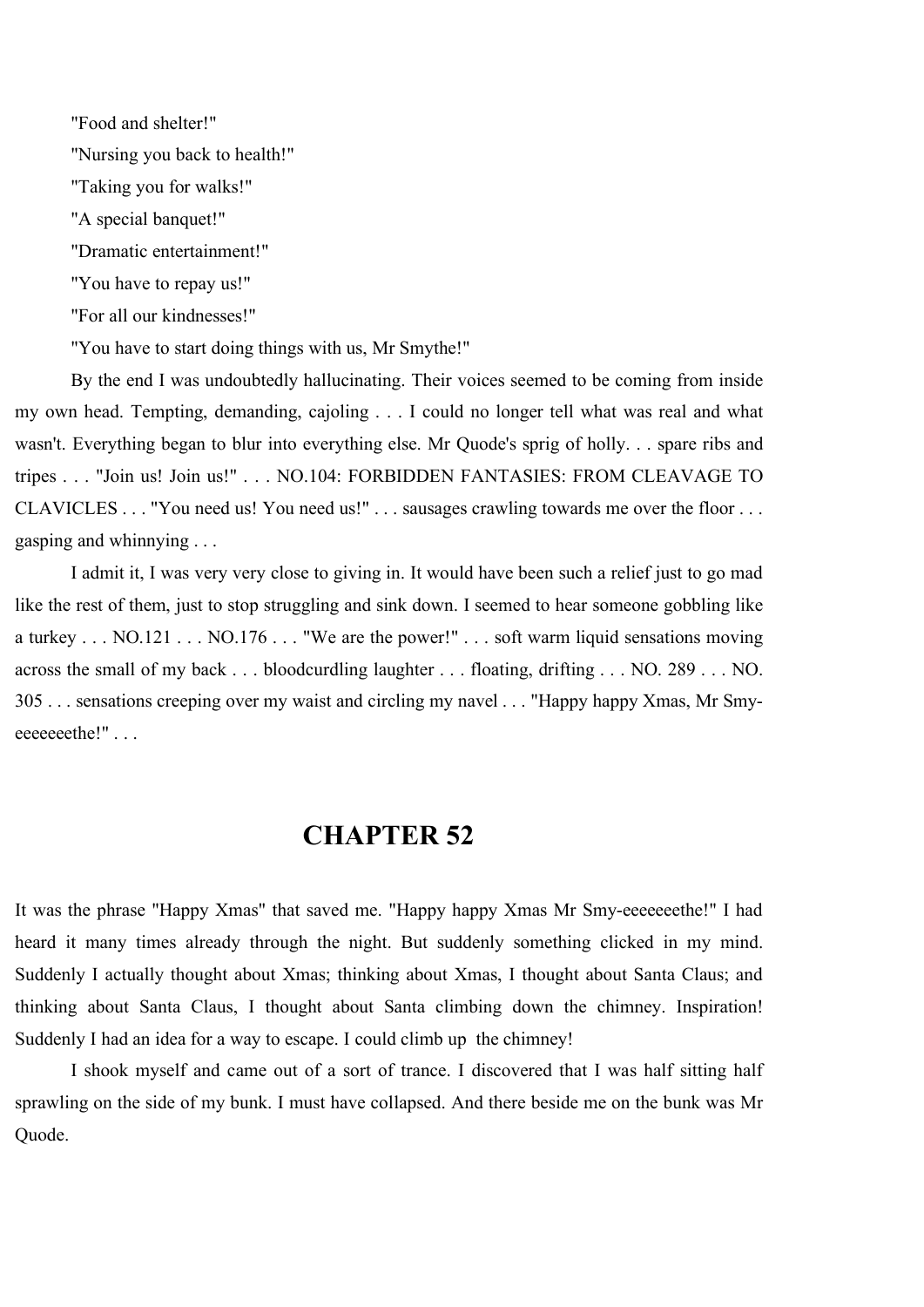It was disgusting. He had snuggled up beside me like a calf to a cow. His bare fat body was throbbing rhythmically. I couldn't see his head because it was buried beneath my coat.

I realised then what the soft warm liquid sensations were. I flung open my coat and jacket and shirt. He had wormed his way in under my clothes, right next to my skin. When I exposed him, he was licking voluptuously all over my stomach as though I was some particularly delicious ice cream.

I seized hold of his red fringe of hair and pulled his head away. He lifted his eyes in my direction - wide, blind, pleasure-glazed eyes. His tongue lolled out all wet and slobbery.

"Mmmlllubbbblllmmmm," he murmured. He was beyond the power of articulate speech. I gave him a push that knocked him clean off the end of the bed.

At the very same moment, as if on cue, Melestrina withdrew her pole to change placards once again. With the lantern gone, the nursery was plunged in darkness. Just what I needed! But I had to move fast.

Feeling my way in the dark, I crossed the room towards the fireplace. I heard Mr Caulkiss give a roar, stabbing up once again with his needle. But once again he missed me.

I came to the fireplace, planted one foot in the grate, and ducked my head in under the mantel. I was lucky that the vicarage had wide old-fashioned chimneys. Even so it was a tight fit. I wished I hadn't been wearing so many thick clothes. I squeezed my shoulders up past the baffle and stood with my head in the chimney.

The walls of the chimney were furred with soot. I took a deep breath and hoisted myself up. The first part was the worst. With my feet dangling in mid-air I had to use my arms and elbows for leverage. My progress dislodged great clouds of soot. I choked and gagged and nearly vomited.

But a few feet above the fireplace, my chimney joined in with another chimney. Now there was more space for climbing, and the going got easier. There were still no footholds of handholds. But I discovered how to lean with my back against one wall, whilst bracing my legs against the other. Inch by inch, I levered my way upwards.

Muffled sounds arose from the nursery below. Voices were shouting: "Where is he?" "He must be somewhere!" "What's happened to him, Quode?"

There were loud thumpings and bumpings. Then a period of silence. Then:

"Light the candle, Quode!"

"I don't have any matches!"

"Unlock the door then!"

"I can't see the door!"

"Feel for it , Quode!"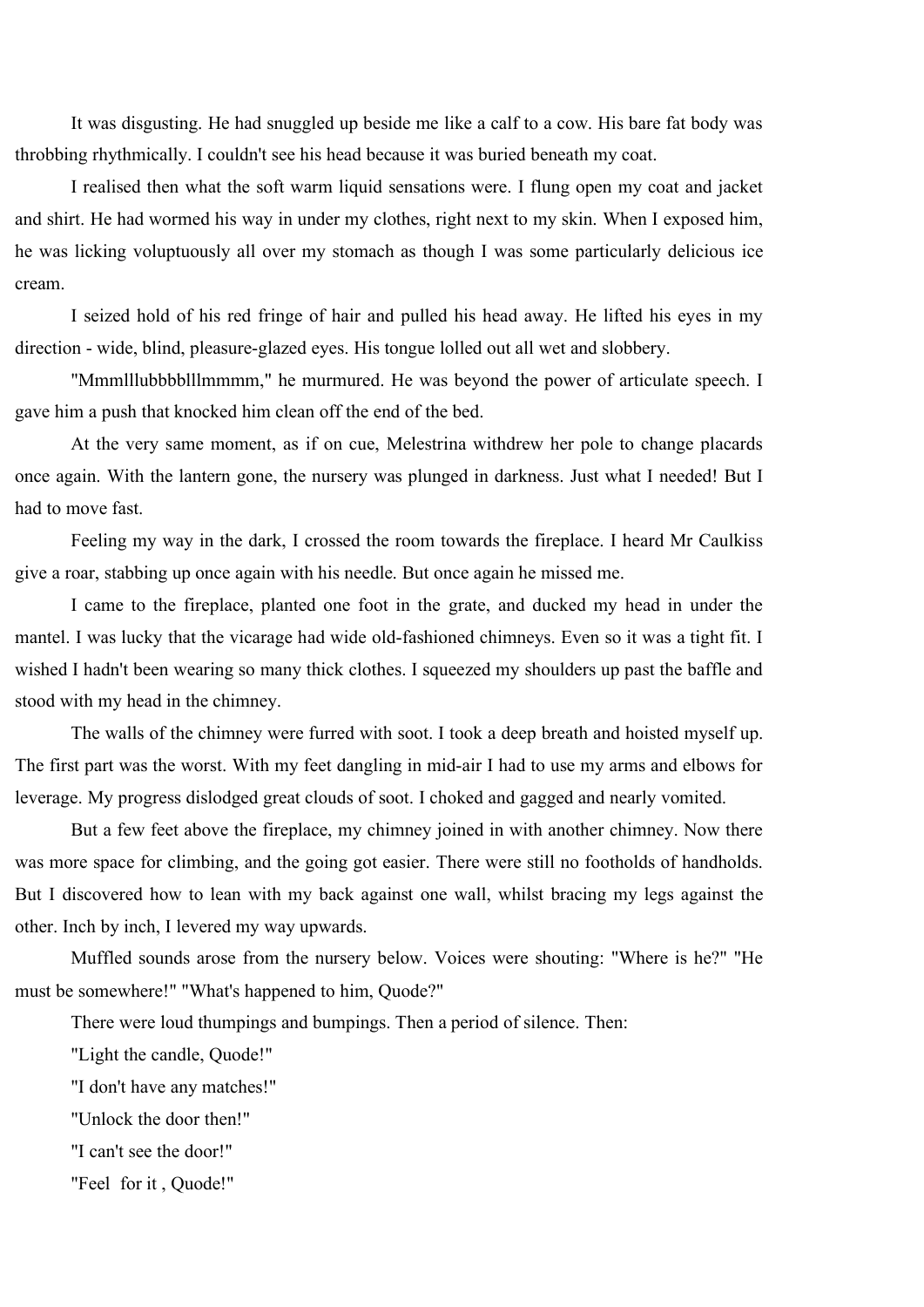Higher and higher I climbed, and the voices grew more and more muffled. Soon I could no longer distinguish the words. I had the impression that everyone was arguing and that Mr Quode was getting the blame.

It took me ten minutes to reach the top. At the top, the chimney terminated in a smooth round chimney-pot. I reached up high with my arms and hooked my fingers over the rim. The pot was narrow and for a moment I thought I was going to get stuck. But I heaved and wriggled and eventually managed to squeeze through.

I emerged out into the cold night air. The night was pitch black, as black as the inside of the chimney. I rested with my arms on the rim of the pot. And then I realised that something had changed. It had stopped snowing!

I heaved once more. Now I was sitting on the rim of the pot. I lifted my legs and clambered out onto the ledge of the chimney. I felt the cold crunchy snow packed all around - but still I couldn't see it. I lowered myself down onto the roof.

But the snow-covered roof was steep and slippery. I couldn't sit and I couldn't crawl. I could only slump across the ridge of the roof with my head hanging down on one side and my feet on the other. It was the only possible position.

I was stranded. I would've like to climb down from the roof - but how? It seemed too dangerous to attempt in the dark. Besides, my legs were shaking and my arms were trembling. I was very very tired.

I lay there thinking, trying to recover my strength. But my body had had enough for one night. After the endless running and dodging in the nursery, after the climb to the top of the chimney . . . Without meaning to, I relaxed and closed my eyes. Waves of drowsiness washed gently over me. I couldn't help it. Even draped across the ridge of the roof, in the most uncomfortable position imaginable, I started to nod. In a matter of moments I was fast asleep.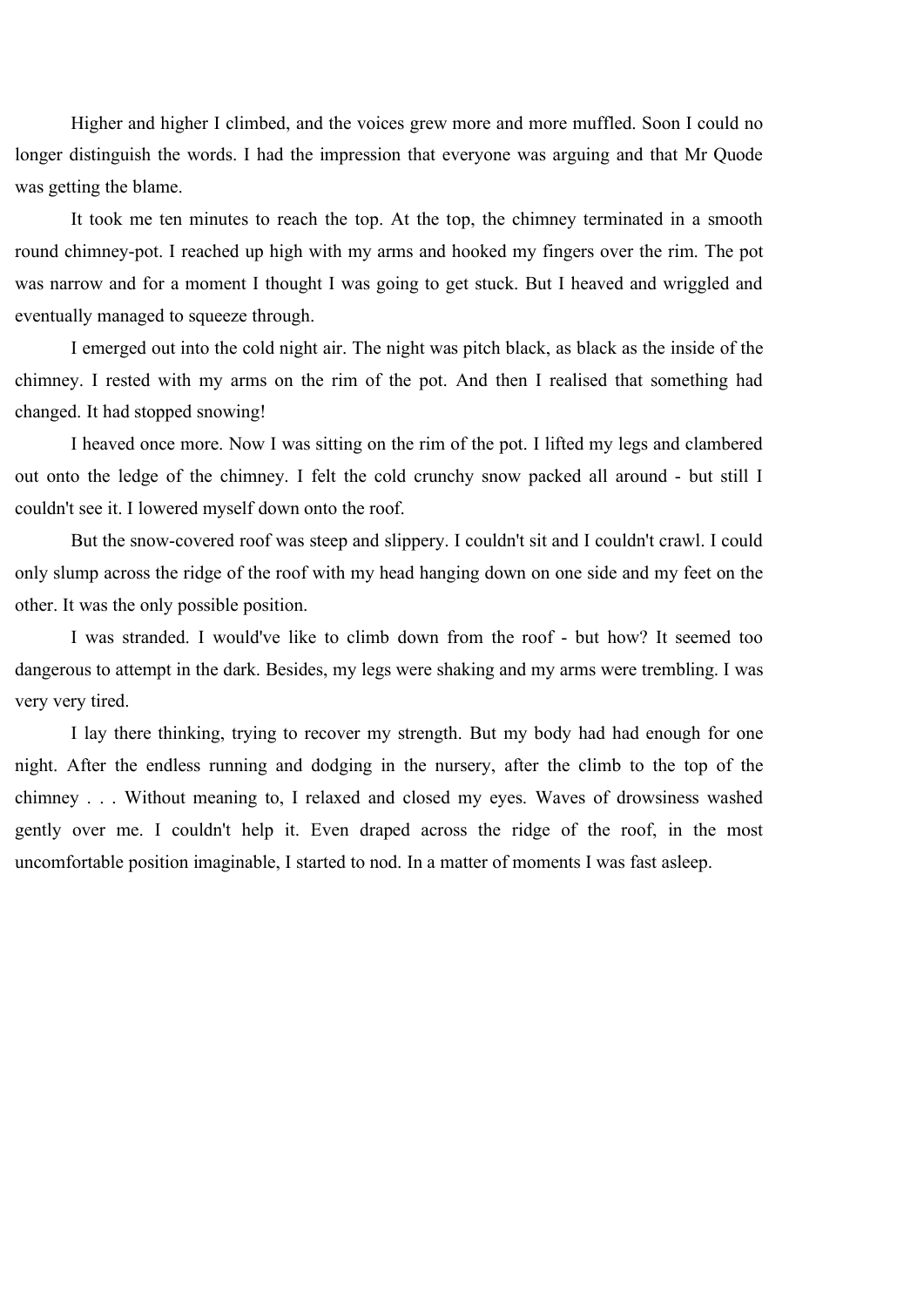# Part Five:



# CHRISTMAS DAY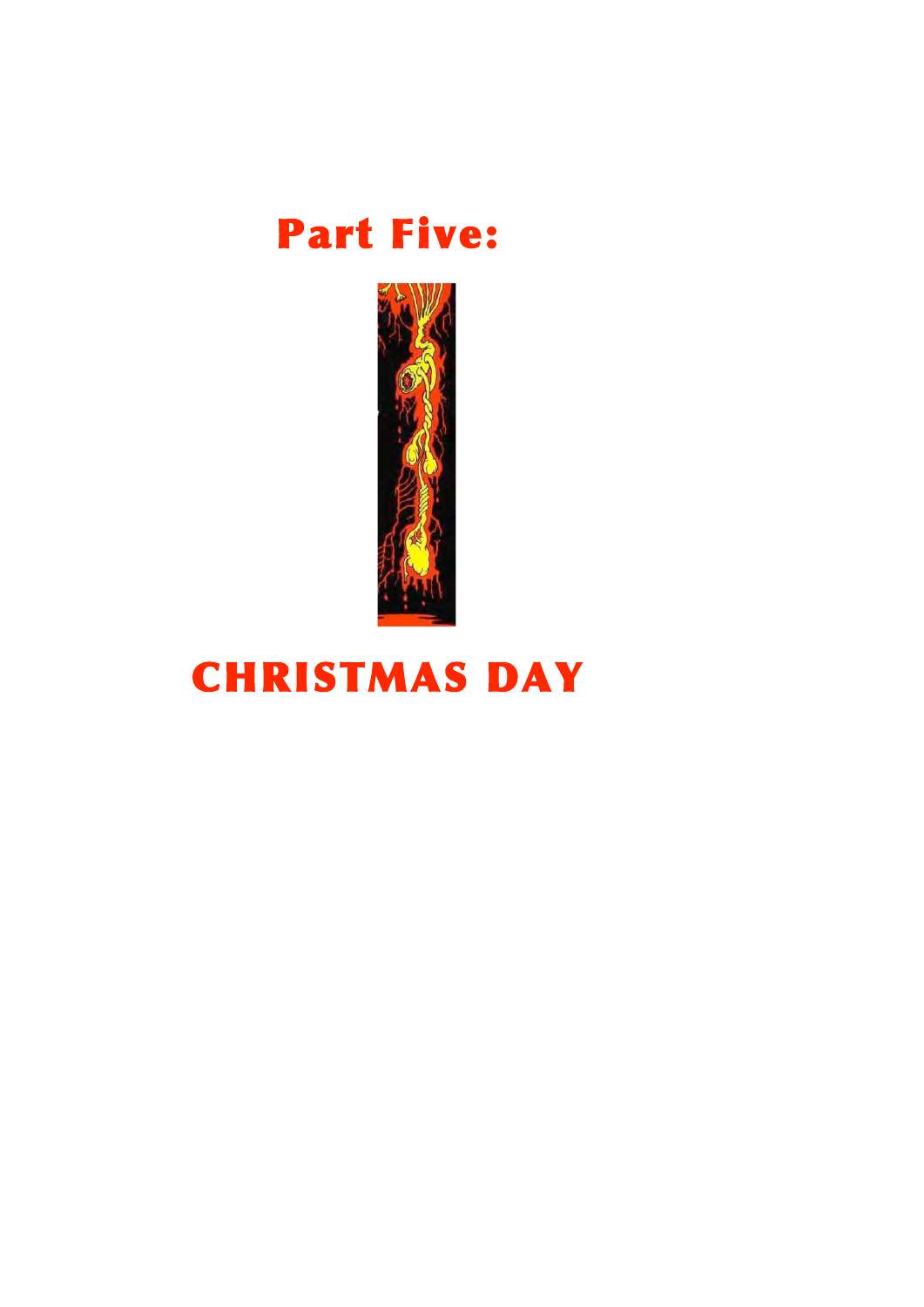## **CHAPTER 53**

I slept deeply and peacefully. I had no dreams until the very end of the night But then I had a nightmare so terrifying that it made me wake up.

It seemed that I was looking out from the window in the parlour downstairs. In the dream there were no drapes or undercurtains over the window. I looked straight out at a huge rearing wall with buttresses. It blocked off the entire view. The stonework was dark and heavy, but the buttresses were outlined with a sort of unreal ghostly glimmer.

I came up closer to the window. The closer I came, the more I could see of the same huge wall. Evidently it was part of some tremendous building. It extended out endlessly on either side, with buttress after buttress after buttress. Up above, there were windows, tall Gothic windows, rows upon rows of them. They gave forth a ghastly yellowish light. But still I couldn't see the line of the roof.

I moved forward until I somehow passed through the window and stood in the open outside the vicarage. Now I could see. It was like looking up at a cliff, hundreds of feet high. The line of the roof was encrusted with battlements and pinnacles. Everything was outlined by the same wierd glimmer against the black of the night sky. Further in the background, I could just vaguely make out the shape of something even higher: a stupendous spire. It seemed to reach right up to the stars.

"This is the Church of Morbing Vyle," I said to myself. "Soon the congregation will arrive. I must be there at the West Porch to see them go in."

It was as though my intention immediately came true. The next thing I knew I was standing waiting by the West Porch of the Church of Morbing Vyle. The doors were wide open. I could see the brightly-lit interior, already packed with a tremendous throng of people. And there were more arriving all the time.

They came on four great highways, four great radiating highways that converged to a centre directly in front of the West Porch. They came in huge grey and black limousines, purring up at tremendous speed. They leaped out almost before their vehicles had stopped.

I watched in amazement. There were people of every nationality, talking away in every language of the world. There were judges, generals, politicians, bankers, archbishops, duchesses, commissars, sheiks, beauty queens, businessmen and movie stars - dignitaries of every kind. I even recognised several famous faces amongst them.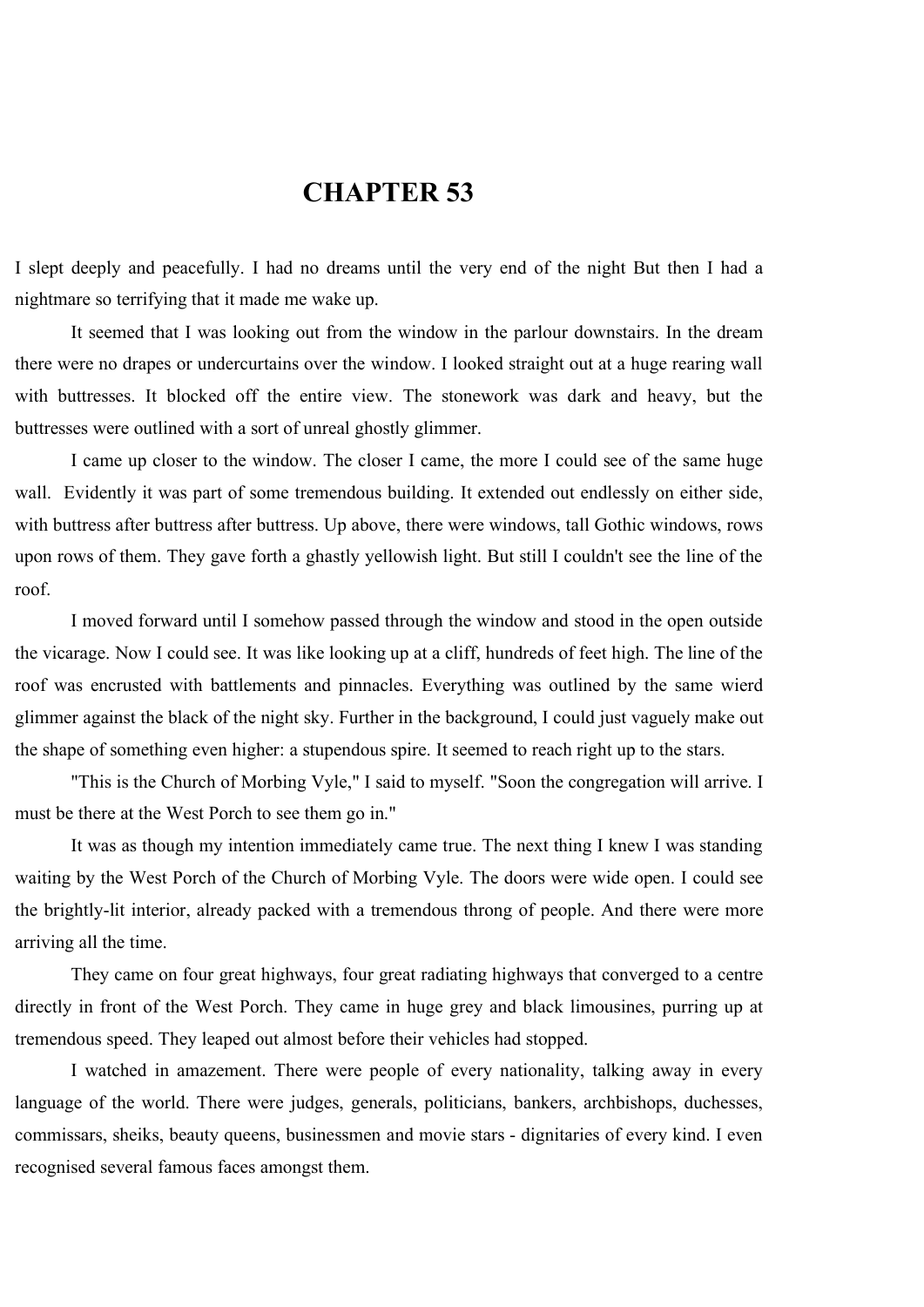And the clothes! They were dressed in the most lavish garments of silk and lace and fur, dripping with jewels and ornaments. I saw exotic oriental robes, Paris designer fashions, ceremonial uniforms with medals and braid. Most of the males wore black or white, while scarlet was the predominant colour for the women.

On and on and on they came, in a brilliant bewildering stream. They swept right past me and in through the open doors of the Church. Their feet seemed hardly to touch the ground. They were possessed of a terrible vitality. They laughed and shouted and flung their arms in the air. There was something almost tigerish about them.

Then suddenly the doors of the Church slammed shut. The congregation was complete. Suddenly there were no more limousines, no more people arriving outside. The ghastly yellowish light shone forth more brightly than ever.

I turned and looked. Now I could see them in the windows, silhouetted against the glass. The congregation must have numbered many many thousands, maybe millions. They seemed to be piled on top of one another, perhaps standing on each other's shoulders. Some even clung to the tracery of the windows, or swung around like monkeys in the roof.

Then the organ began to play. A deep low resonant note, which gradually became a rhythmic pulse, which in turn became a melody. But a very uncanny sort of melody. It was like a hymn with only half a tune.

As the music grew louder and louder, the people joined in with singing and clapping. Their singing was an incredible babel of sound, every word uttered simultaneously in a hundred languages. Louder and louder and louder. I could feel the ground reverberating under my feet.

Then a spirit of demonic frenzy swept through the congregation. Still piled on top of one another, they whirled and danced and capered and cavorted as though they were having fits. At the same time, they started to strip off and exchange clothes. I saw half-naked archbishops wearing the swimsuits of beauty queens, beauty queens wearing the wigs of judges, judges wearing the sequined dresses of movie stars . . . It was total chaos.

At the same time I realised that something had happened to the light. It had taken on a dull and sinister tinge of red. There was a red film spreading up over the lower parts of the windows - a film of blood. It splashed against the glass from the inside of the church. Higher and higher it spread, like a tide. Soon the light was entirely red and the congregation was hidden from view. The windows were awash with blood.

Yet still the organ played and the voices sang. The volume of sound swelled to an unbelievable crescendo. Now the organist was playing in multiple harmonies all over the keyboard,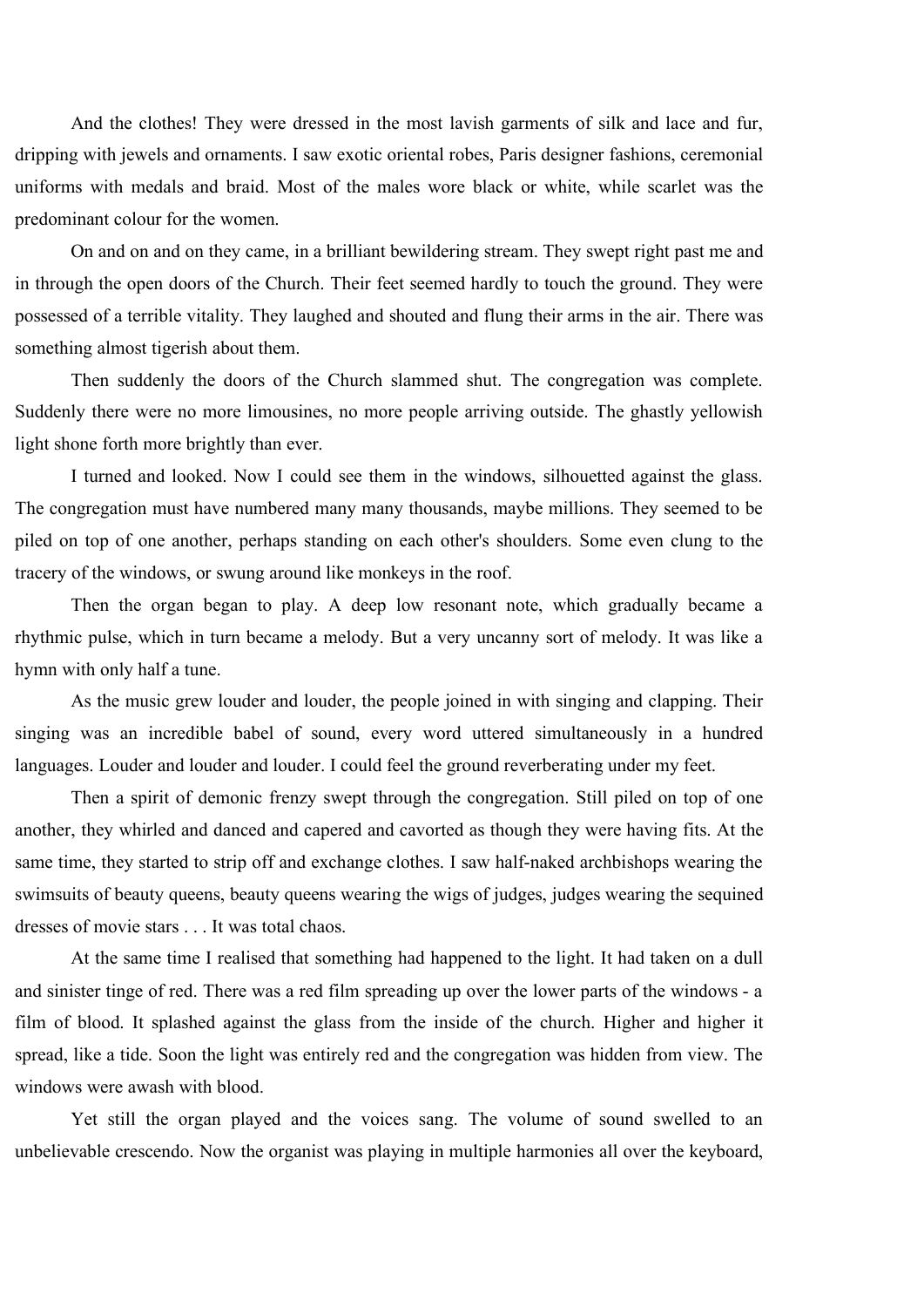with amazing impromptu flourishes and glissades. A musical virtuoso, I thought to myself, an absolute genius.

 That was when a new and different voice rose up from amongst the multitude. It began very gently, not really loud at all. But it had a quality that pierced through every other sound - a quality of extreme pure sweetness. Like liquid silver it flowed, and all the other voices fell into place around it.

I turned and stepped inside the porch of the Church. The doors were shut but I could see the handle to turn to go in. Should I go in? What else was there to do? Why else was I standing here?

An inexplicable necessity seemed to be laid upon me. I approached the doors. I didn't want to enter, and yet it seemed somehow inevitable that I would. I took hold of the handle . . .

There was a strange sort of struggle going on inside me. On some higher level of consciousness I resisted and rejected the necessity. But I knew that if I kept dreaming I was going to turn the handle, I was going to enter the Church. The only way out was to escape from the dream itself.

It was one of those weird moments when you become aware of the dream even though you're still dreaming it. I stood with my hand on the handle and said very firmly:

"It's only a dream. Only a dream."

My hand started to turn the handle.

"It's only a dream! Only a dream! ONLY A DREAM!"

I screamed the words over and over in my mind, trying to make them come true. It was a tremendous effort of willpower. I forced the door out of existence, I refused to let the handle be real. Frantically I sought to make contact with the ordinary world again. Where was I? I had to be somewhere . . .

It was the coldness of the snow that brought me back. Touching snow, recognizing snow, I remembered where I was. I remembered the night in the nursery and the climb up the chimney. The defeated images of the dream subsided and sank away.

Only then was I able to open my eyes. I was still in exactly the same position where I had fallen asleep. My head hung down on one side of the roof ridge, my feet on the other. I raised my head and saw that the world was no longer completely black. Over the forest the dawn was breaking.

## **CHAPTER 54**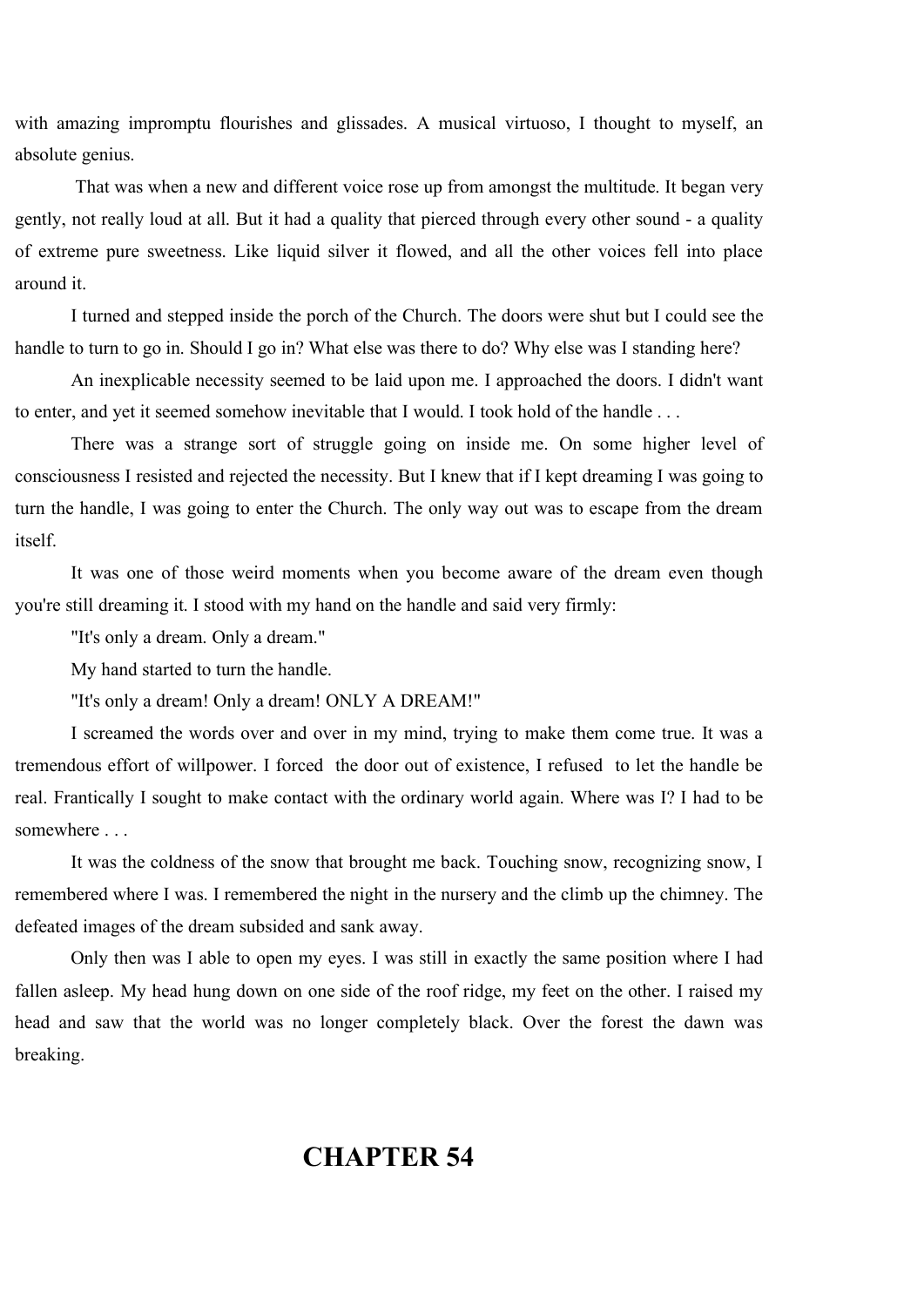It was a breathtaking sight. A pale pink light was slowly opening up the sky. Above the horizon, numerous small rosy-edged clouds appeared, all very clear and distinct.

 Then I saw the red rim of the sun. Dimly the snow-covered world began to blush, in colours of pearl and grey. Long level rays filtered through the air, long thin shadows moved across the ground.

I watched in awe. After the madness of the night, this was like a return of sanity. The darkness was being swept away! The world was clean and fresh again!

I changed my position on the roof. My body was as stiff as a board. I could hardly get my legs and arms to bend. I was lucky to have escaped frostbite. Slowly, creakingly, I swung myself around to straddle the ridge. I sat there flexing my arms and trying to massage the circulation back into my legs.

Now the full orb of the sun was visible. It seemed enormous, molten and golden. Its beams were golden too, sheer shafts of sunlight descending towards the world. They glanced first across the snowy tree-tops of the forest, reflecting a brilliant dazzling glare. A few moments later, they struck the roof of the vicarage, kindling the snow into light all around me. A few moments later again, they played upon the various prominences of the building site, flashing and sparkling from every white-capped pier and arch and wall. I had to squinch up my eyes, the radiance was so intense.

Soon the whole clearing had turned into one single glittering white field. I sat on the ridge of the roof, bathed in light. Christmas Day! A wonderful wonderful Christmas Day! I felt transformed!

How can I explain it? I had been so cowardly through the night, running away from the Caulkisses and Quodes. I had allowed their mere madness to overpower me. I had even come close to surrendering my own sanity. But not any more! Now I was in a different mood! Now I was a different person altogether!

For ten or fifteen minutes I sat there, drinking it all in. As the sun rose higher, the dazzle diminished and I no longer needed to squinch my eyes. I surveyed the entire panorama. I saw how the snow had settled into every crack and cranny, moulding every angle and corner. Even the raw earth and trenches of the building site had been smoothed over, even the jagged bits of brickwork had been softened with tiny white pillows.

Pure perfect peaceful snow. The world held its breath. There was no breeze, not even the faintest stir in the air. Everything so calm, so still . . .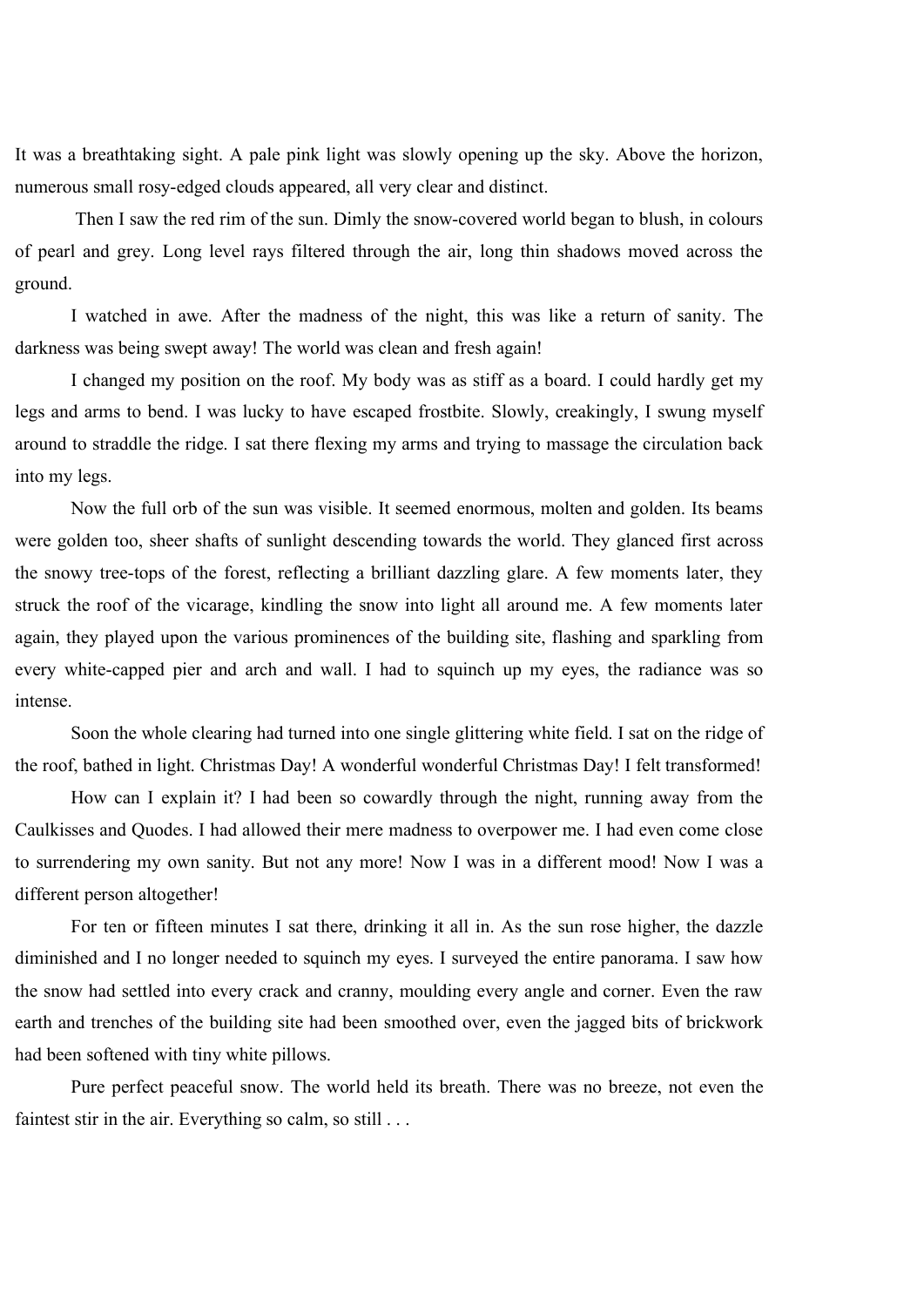But suddenly the calm was broken. Somewhere down below a door opened. The front door of the vicarage! Immediately Gambels started bouncing loudly around in his kennel, uttering cries of excitement:

"Gabber-hoff! Gabber-hoff! Gabber-hoff! Yipp!"

I watched and waited. The inhabitants of Morbing Vyle were coming out from the vicarage.

# **CHAPTER 55**

At first the edge of the roof blocked my vision. But I could hear metallic sounds of chinking and clinking. I guessed that Mr Caulkiss was fitting the harness over Gambels' head.

Then Melestrina and Craylene and Mr Quode appeared in view. They marched out across the snow, twenty paces away from the vicarage. They turned and looked straight up at me.

"Ah, there you are! Thought so!"

"Found you out! You backslider!"

"You weakling!"

"You chicken-heart!"

"Didn't dare take the final step!"

"Poor silly Mr Smythe!"

They were wearing their Sunday best. Melestrina was resplendent in a long black cloak and gloves and a vast feathery hat with a veil. In one hand she held a bell, in the other a tambourine. Craylene was dressed like a princess with a coronet in her hair and pearls around her neck. She carried a big stack of books in her arms. As for Mr Quode, he had put on an eye-catching toupee that was even more garishly red than his own usual fringe of hair. He flourished his favourite silver trumpet.

Looking down at them, I felt suddenly contemptuous. Freaks, mere freaks! How could I have been so overwhelmed by them?

"Yah!" I yelled down. I blew a raspberry at them. "Didn't think I could get away, did you! I wasn't so helpless as you thought!"

They shook their heads.

"You had your chance, Mr Smythe!"

"Now you'll be sorry!"

"We don't care about you any more!"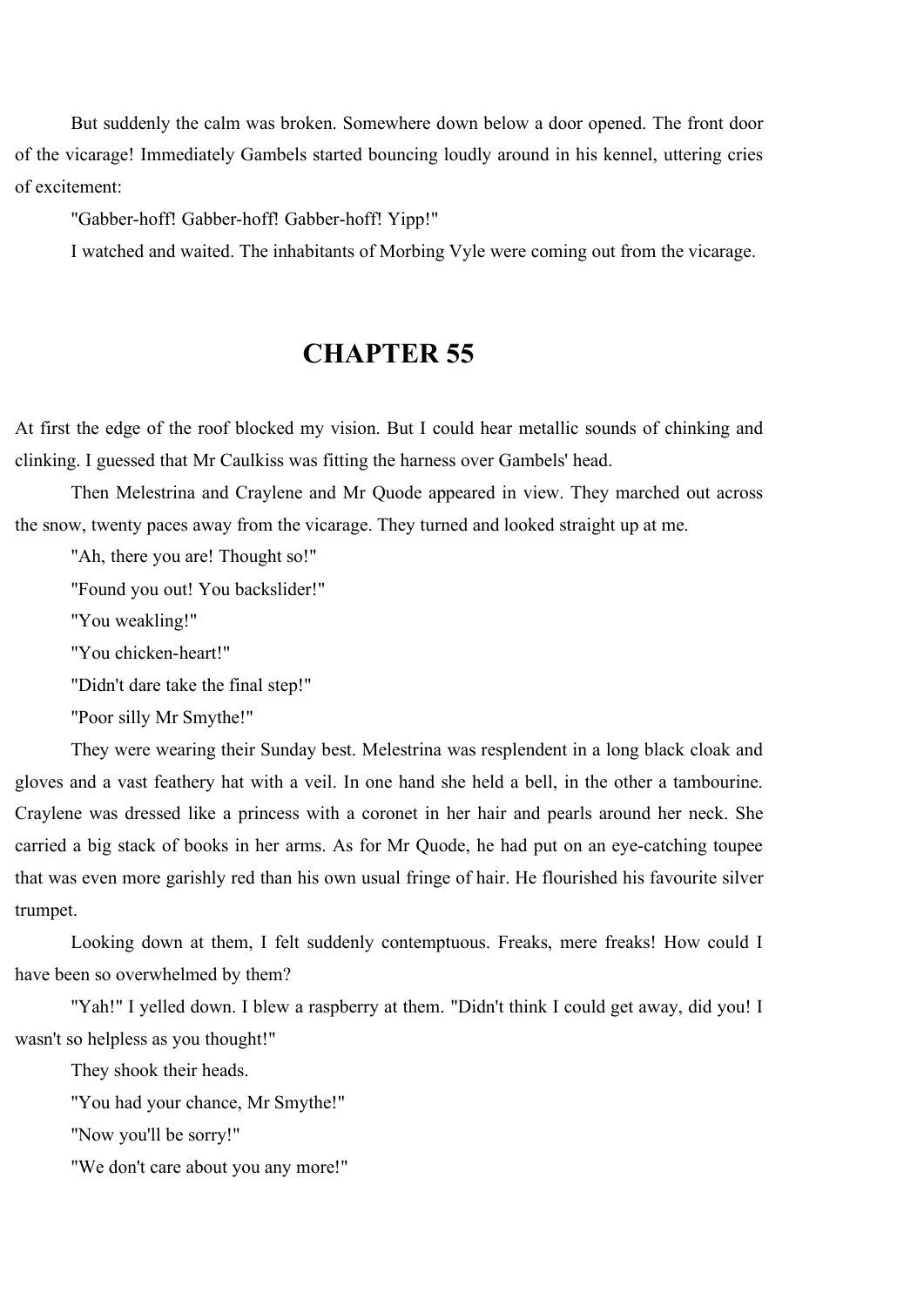"We've given you up!"

"You're with the victims now!"

"Didn't have the strength!"

"Didn't have the intensity!"

"Good!" I yelled again. "Because I'm going back to the real world! Back to real normal people! And I'll tell them about you! They'll probably come and cart you off to the loony bin!"

They laughed. Melestrina clashed her tambourine against her hip.

"That's what you think, Mr Smythe!"

"You don't get away so easily!"

"You'll be in Morbing Vyle for a while yet!"

"Until the Great Return!"

"Our Lord will deal with you!"

"Then you'll wish you'd joined us when you had the chance!"

"Huh!" I sniffed. "Your Lord! The Great Return! I don't think so!"

"Oh yes, Mr Smythe! Very soon now!"

"Maybe even today!"

"We're going out to the Altar now!"

"We're going to take out the bag!"

"Maybe today will be the Bursting of the Bag!"

"Think of it, Mr Smythe! On your Christmas Day!"

"When your namby-pamby Christ was born!"

"But no-one will know about his birthday any more! Not when our Vicar is reborn!"

I was trying to think up some suitably scathing reply, when Gambels and Mr Caulkiss came into view. Gambels was churning along on the end of his reins, kicking up snow like a snowplough. Mr Caulkiss wore the same black cassock that he had donned on the night of the banquet. He didn't even glance up at me.

"Forward!" he cried. "Don't bother with the weakling! Forward to the High Altar!"

And so they set off. Mr Caulkiss aimed Gambels in the direction of the Altar. Mr Quode lifted his trumpet to his lips and blew a strident fanfare. Melestrina rang her bell and jangled her tambourine. Turning their backs on the vicarage, they marched away across the snow.

I watched them go. They really did seem to have lost interest in me. When they came to the trenches they followed a zigzag route, crossing by one plank bridge after another. Their footprints were a track of dirty marks across the virgin snow.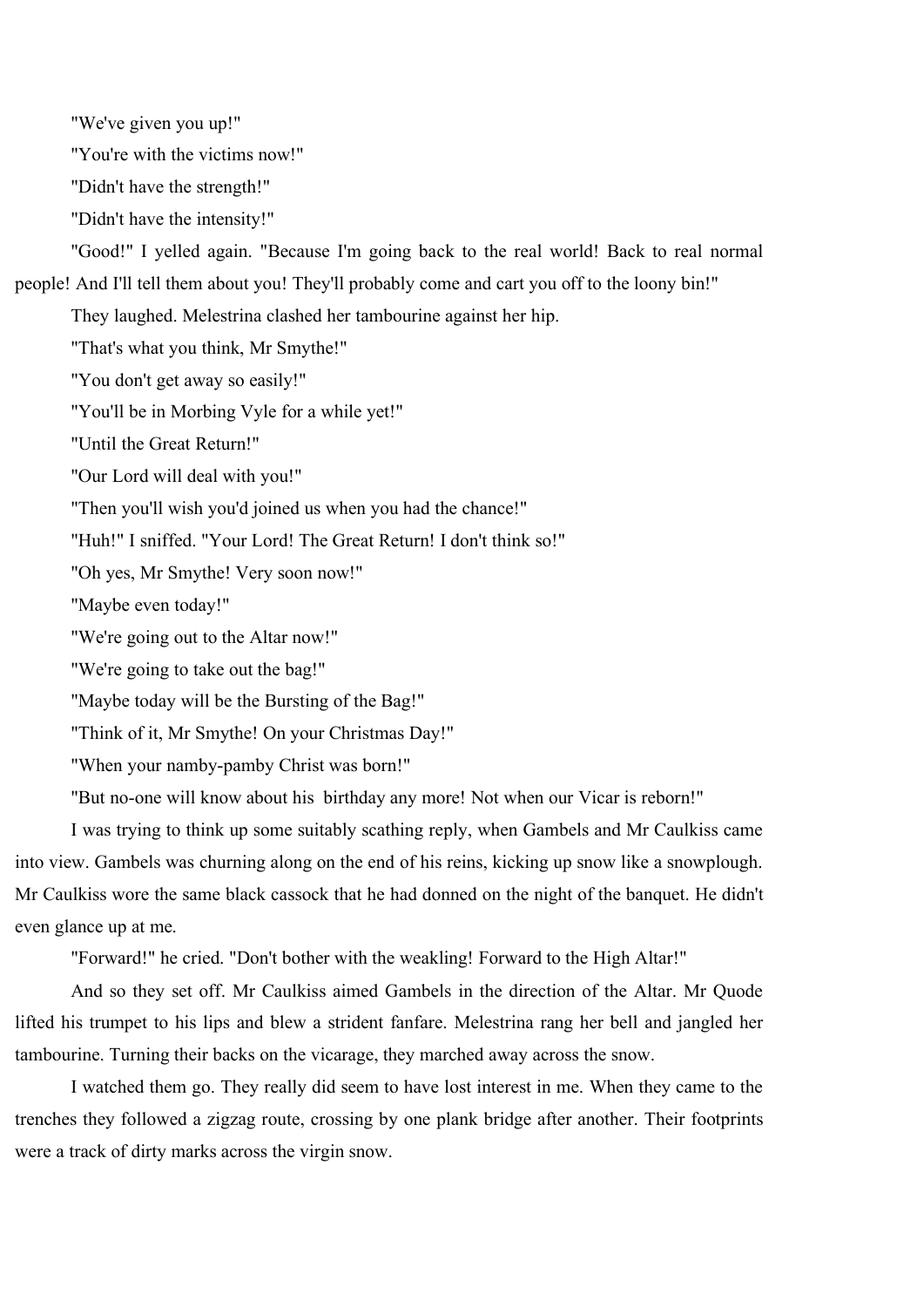I gazed out towards the choir end of the church, looking for the Altar. At first I could hardly distinguish it. It was half-submerged in the snow, just one white hump like so many others. But eventually I picked it out. I saw the chairs and lectern too, very tiny in the distance.

I couldn't help wondering what would happen when the Caulkisses and Quodes reached their destination. They had said they intended to bring out the bag. They believed that their Vicar would return to life. Impossible! Or was it?

All of a sudden I wasn't so sure that I wanted to escape back to the real world straight away. Now that the inhabitants were no longer trying to stop me, I wasn't in such a hurry to go. All of a sudden I was curious - very very curious. And surprisingly unafraid.

I considered the prospect. If I could sneak out along by the edge of the forest . . . At the back of the choir, the forest curved round a mere thirty or so yards away from the Altar. If I could get to hide behind the trees there, I'd be close enough to see and hear everything ...

I nodded. Much better to learn the full facts before I went back to the real world. Better to give the world a complete report on Morbing Vyle. At least, that's what I told myself. But perhaps it was only a rationalization. Perhaps the idea of the Vicar had taken more of a hold on me than I could consciously admit. I had to see how the story turned out.

# **CHAPTER 56**

It didn't take me long to get down to the ground. What had seemed so difficult in the night now turned out to be easy. I worked my way along the roof, still straddling the ridge with a leg on either side. The ridge ended in a gable, and beyond the gable was the side-wall of the vicarage. Thickly growing ivy covered the wall.

I clambered over the gable and tested my weight on the ivy. The stems were strong and woody. It was like climbing down a ladder. I lowered myself hand over hand and foot over foot. The snow from the leaves cascaded in a white shower all around me.

The Caulkisses and Quodes were now far away, approaching the choir end of the church. I wondered if they had noticed what I was doing. They didn't seem to be looking in my direction. But it didn't matter in any case. They would only think I was making my escape from Morbing Vyle especially when they saw me go off into the forest. They'd never guess I was aiming to spy on them.

I came to the bottom of the wall and stood for a moment blowing warm breath onto my hands. Then I turned and headed for the nearest trees. The snow squeaked under my feet.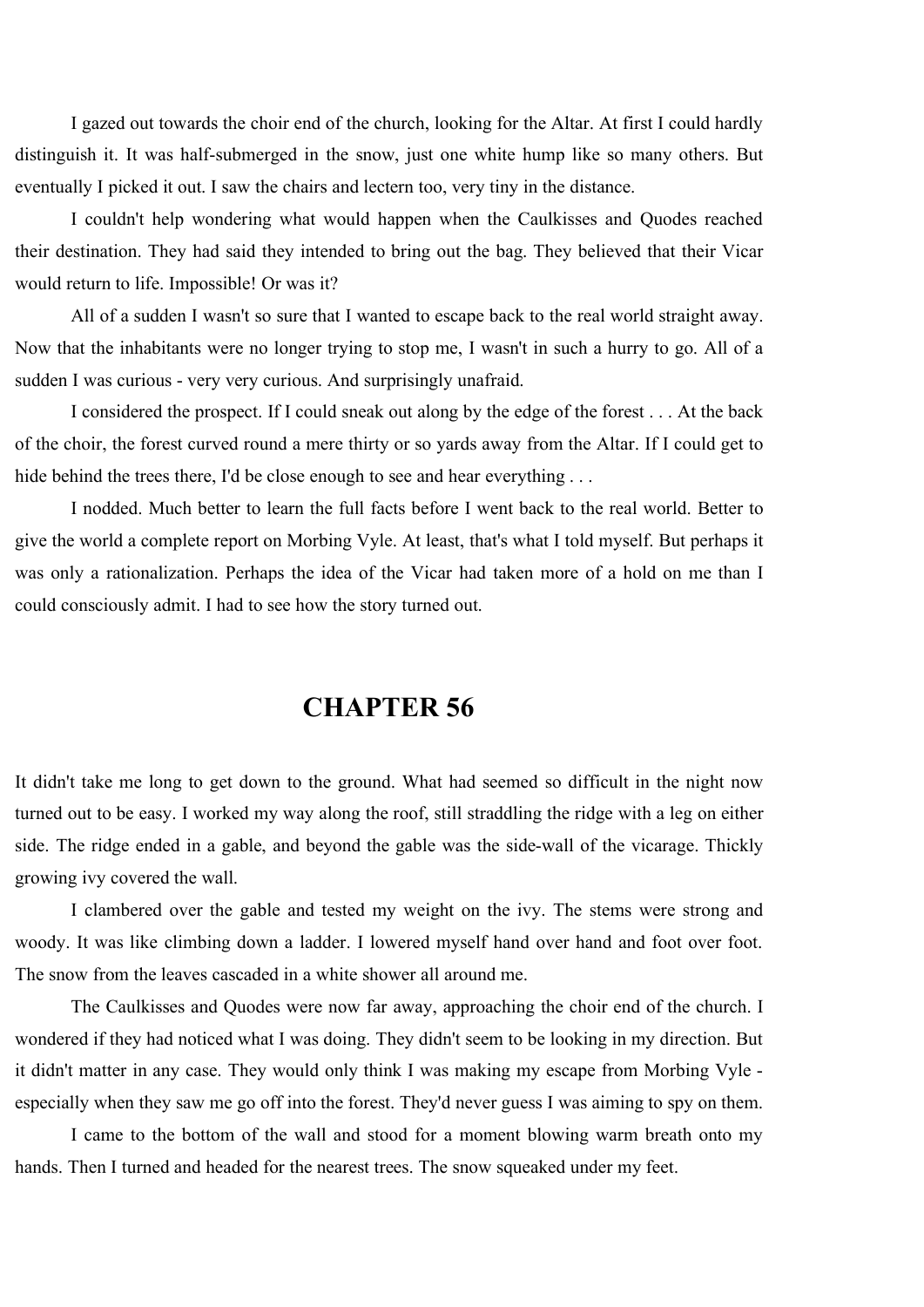The forest was strange in a way that I hadn't realised before. Looking down from the roof, I had seen only the blanket of whiteness over the tops of the trees. The snow had settled on the uppermost twigs and branches. But the amazing thing was that it hadn't settled anywhere else. The trunks of the trees were quite black and bare. Nor was there any snow on the ground beneath.

Of course I guessed the explanation. The snow hadn't settled because the trunks of the trees were still hot. The same deep smouldering heat as when I first arrived in Morbing Vyle. Nearly three weeks ago! It was uncanny.

But I didn't worrry. Whatever the strange properties of this forest, I didn't believe they were directed against me. If the Caulkisses and Quodes disliked it and regarded it as their enemy, then this forest and I were on the same side. Anything that was opposed to Morbing Vyle was an ally of mine.

I walked in amongst the trees. The ash on the ground was sodden, and there was a constant pitter-patter of dripping water. The snow overhead must be melting fast.The whole place was as warm and humid as a steam-filled bathroom.

I didn't go very far in - only about twenty paces. Then I turned and walked along parallel to the edge of the clearing. I followed a curving roundabout route towards the choir end of the church.

It was a long walk. What made it even longer was the fact that I had to keep weaving from side to side around the trees. I hoped that the Caulkisses and Quodes wouldn't bring out the bag before I arrived.

After a while there was a new kind of sound from the depths of the forest. Not just the pitterpatter of dripping water, but soft muffled swishes and rushes and thumps on the ground. It seemed that the cover of snow was disintegrating overhead, dropping down in whole frozen lumps and floes.

Whooooshhhh! Swooooosssshhhhhh! Flummmmp! Ploppppp!

I stared in through the trees and saw white ghostly shapes plummetting from the branches. There was movement everywhere. It was as though the forest was coming to life. And I had the sense that the forest was angry, stirring with violence and hostility. But still I didn't feel under any threat myself. Even when large masses of snow began falling where I walked, they never fell on top of me.

On and on I walked. As I came up to the choir end of the church, I could hear a sound of singing, even above the sounds of the forest. The Caulkisses and Quodes were performing a hymn with musical accompaniment on bell and tambourine. I recognised the tune of Onward Christian Soldiers , but I couldn't make out the words. Somehow I didn't think that the inhabitants of Morbing Vyle would be singing the traditional words.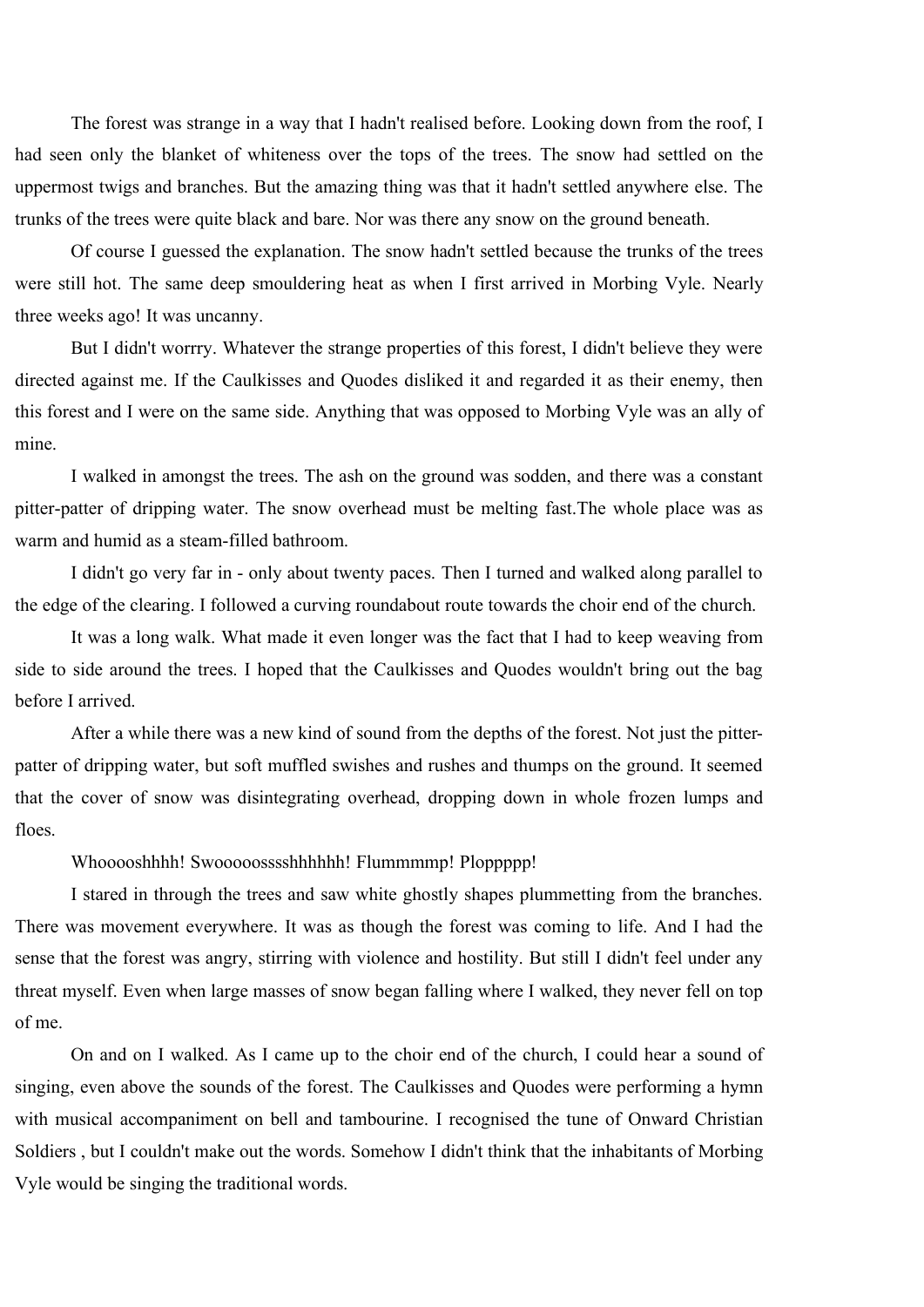I circled around by the side of the choir. The hymn came to an end and was followed by a low droning chant like a litany. I approached a little closer to the edge of the clearing. I trusted that the darkness of my clothes would blend in and hide me against the darkness of the trees. With only the last line of trunks for protection, I looked out at the inhabitants of Morbing Vyle.

Mr Caulkiss was standing in front of the Altar. He faced Melestrina, Craylene and Mr Quode, who were standing in front of the chairs. Beside them on the snow lay Melestrina's vast feathery hat. Gambels lay on the snow too, hitched by the reins to the leg of one of the chairs. As yet there was no sign of the bag.

I continued to circle around, heading for the place where the forest curved closest to the Altar. The litany went on for several minutes, then came to an abrupt end. Melestrina, Craylene and Mr Quode resumed their seats. So did Melestrina's hat. It jumped up from the ground and settled itself on the chair next to Melestrina's. I didn't need two guesses to tell who was hiding inside it.

Mr Caulkiss turned and started brushing the snow from the top of the Altar. For a moment I was puzzled. Then I saw what he was after. On top of the Altar lay the flat silver box - exactly as I had first discovered it. Mr Caulkiss unfastened the clasps. Then he picked it up in both hands with great reverence. He held it out towards the congregation, displaying the contents.

"The Instruments of the Lord!" he proclaimed.

"Praise the Lord!" the congregation replied with one voice.

From my angle I couldn't get much of a view. I caught only a momentary glimpse of glinting metal. But I remembered well enough. I remembered the fretsaw and file and auger and hammer and chisels, the stainless steel tools with the ebony handles. Of course - the Instruments of the Lord!

Mr Scrab's story explained it all. Those must be the very tools that the Vicar Himself had used. With those very tools He had butchered His human victims, fashioned His so-called works of art. The choirboys hanging dead in the rafters . . . the tree decked out with human parts . . . the amputated body crawling around on bloodstained sheets . . .

I gritted my teeth. The most sickening deeds ever committed - and here were the inhabitants of Morbing Vyle actually worshipping the instruments of butchery! They even wanted the butcher to come back to life! It was monstrous! Abominable!

I stood and watched from the shelter of the trees. Mr Caulkiss closed the silver box and replaced it on top of the Altar. Then he went across to the lectern. There on the lectern were the various books that Craylene had carried out from the vicarage. He opened one of them up and riffled through to a particular page.

"Greatness upon me !" he read. "For I am the Redeemer of the World !"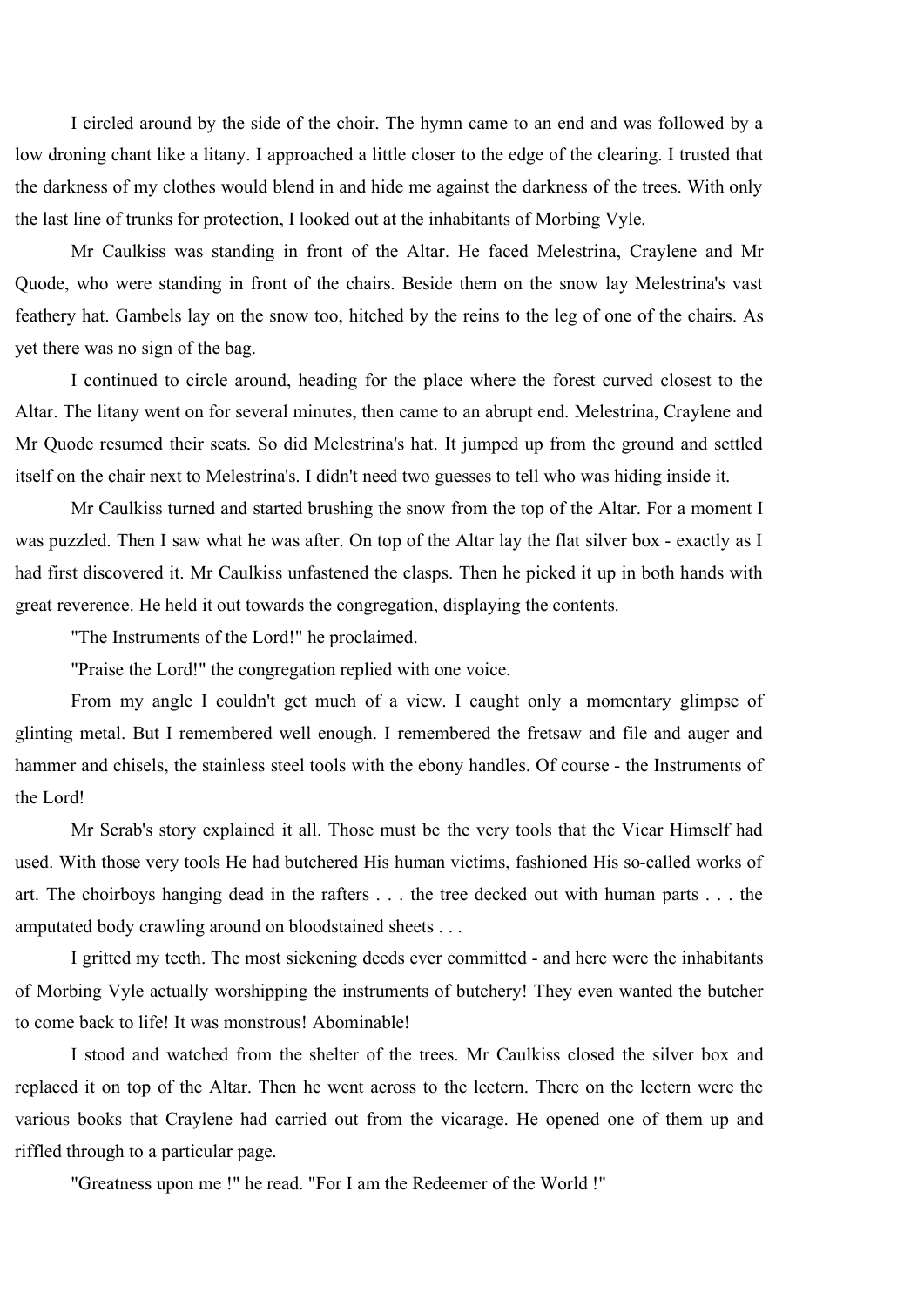He rested his hand upon the lectern and looked out over the congregation. It was evidently the beginning of a sermon.

"Those are the words of the Lord," he said. "Redeemer of the World . Let us consider for a moment what He means."

## **CHAPTER 57**

"Redeemer of the World ," repeated Mr Caulkiss. "But why does the World need a Redeemer? We know what the Christians think. They believe that they already have a Redeemer. They believe that the World was saved by their Jesus Christ, two thousand years ago. Humphh! What does our Lord say about that?"

He opened up another book and found another page.

"As for the Christ of the Christians ," he read, "I name him Prophet and Precursor ."

"See? Our Lord is generous. He does not deny the Christ of the Christians. A Prophet of the Spirit, a Precursor of True Religion. But still only a precursor, only a stage along the way. Christianity alone was never enough. And our Lord foretold its failure eighty years ago. Although people still called themselves Christians at that time, still went to church - yet He knew that their religion had become a hollow sham. Overtaken by the insidious growth of scientific materialism. There was no spiritual aspiration, no real sense of the sacred. Especially after the evolutionary science of Darwinism. What hope for the world, when humanity deliberately chose to sink down amongst the animals and identify with mere necessities of nature? Hear what our Lord said in one of his sermons:

Spirit and body are tied together; but which is to lead, the dog or its master ?

"Clear words indeed! But ignored and unheeded! For eighty long years humanity has followed the path of materialism. The Twentieth Century has fulfilled everything that our Lord foretold. Humanity in the Twentieth Century cares only for comfort and gratification. Mere low pleasures and animal satisfactions. The biological body is preened and pampered. But where is the spirit? Dead! Dead! Dead!

"And what have the Christians done to assert the spirit? Phuhhh! Christianity has gone over to the side of the body! The new Christianity! The social conscience! Love and kindness! Taking care of the poor and needy! Helping to feed the starving millions! Which means:- taking care of their biological bodies ! Satisfying their animal instincts of hunger! It is the same, the same low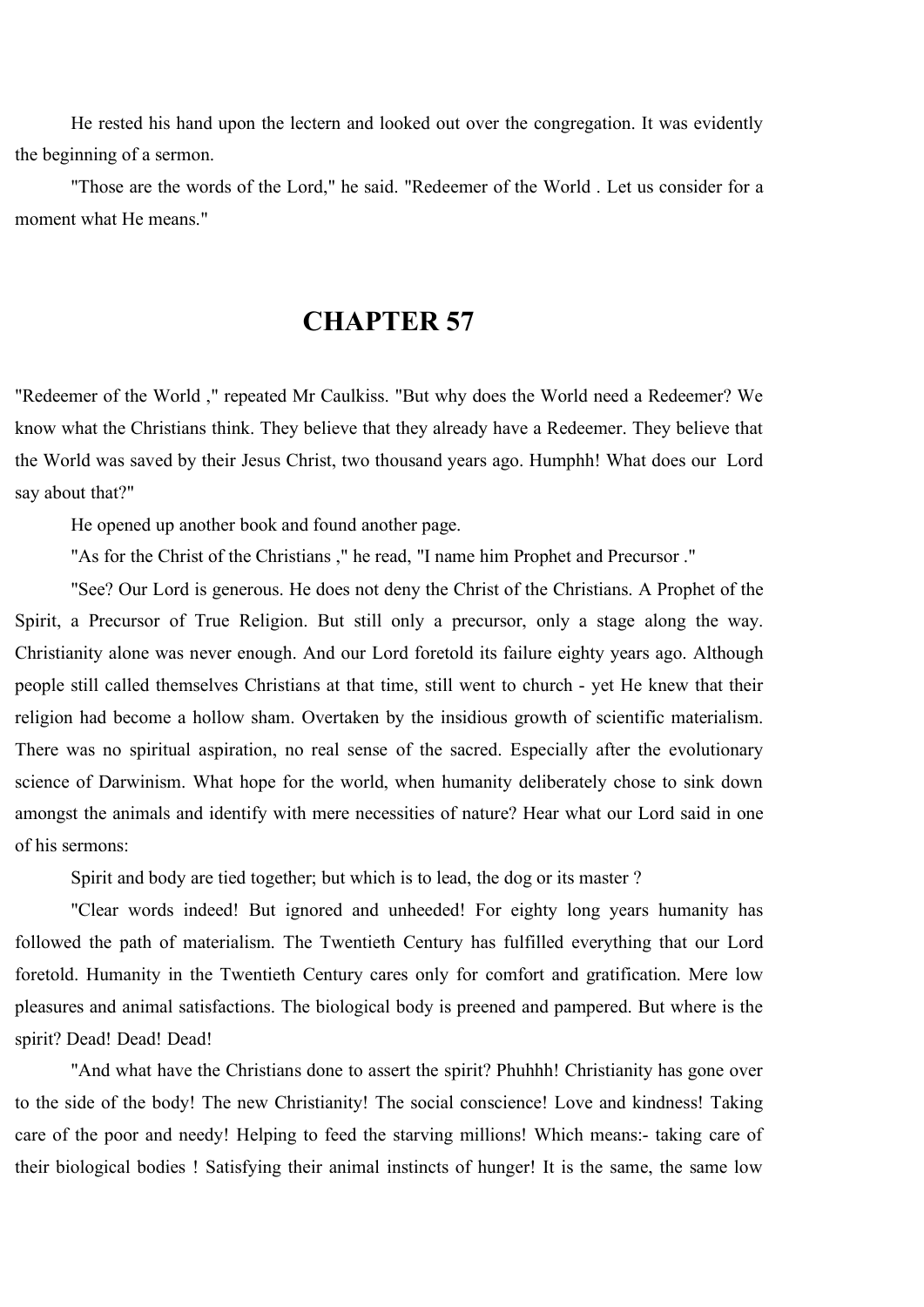interest in comfort and gratification! Such Christians are worse than hedonists, because they can't even stop with their own bodies! They have to spread the materialistic heresy into other people's bodies too!

"Only here in Morbing Vyle is the message of the spirit preserved. Outside of here, everything is functional and biological. A materialistic science serves a materialistic technology, and a materialistic technology produces materialistic aids to comfort and gratification. We have seen for ourselves such things as radio and motorcars. And nowadays, we hear, they have T.V. and heart transplants! So says our guest, our Mr Martin Smythe - "

"Our Lord will deal with him!" interjected Melestrina from the congregation. "Hallelujah!"

"Yes, our Lord will deal with him," acknowledged Mr Caulkiss. "But let us also consider what he represents. Our Mr Smythe is a typical example of the modernised individual. No sense of the sacred, no awe or terror. The assumptions of materialism are very deeply ingrained in him. Our Mr Smythe reverences 'normality' - which is to say, the mere normal behaviour of the mere normal body. Anything else he fears and tries to dismiss. He would confine the spirit to an asylum for the insane! That is what we shall be fighting against, that is what we shall have to overcome. But we can draw strength from the words of the Lord:

Intensity I give you, and a power to exceed all the things of this world.

"Our Lord knew that Christianity would fail. He knew how deeply materialism would become ingrained. But He did not despair. Out of disaster He brought forth triumph. Even as a minister of the Church of England, He sought to understand where the Christian way of thinking had gone wrong. Many days and nights, many weeks and months, He struggled in His mind. Until finally He knew that the Christian way of thinking could never be reformed from within. Only a completely new way of thinking would suffice. That was when He discovered the true principle of spiritual transcendence.

"Hah! And what was wrong with the Christian way of thinking? Easy for us to see, having learnt from His revelation. The Christian way of thinking was always grounded upon a false dichotomy! The dualism of virtue versus sin! What does virtue or sin have to do with the sacred, the spiritual, the holy? Away, says the Lord, away with all artificial dualisms and dichotomies and oppositions! There are sins which are merely animalistic - sins to be despised. But there are also sins which transcend the body and assert the spirit. Awesome terrible sacred sins! Sins which serve no functional purpose! Sins which have nothing to do with comfort! Sins which defy biological gain! Religion cannot afford to exclude so much that is holy. The aspiration of the spirit is crippled if we restrict ourselves to the possibilities of mere virtue.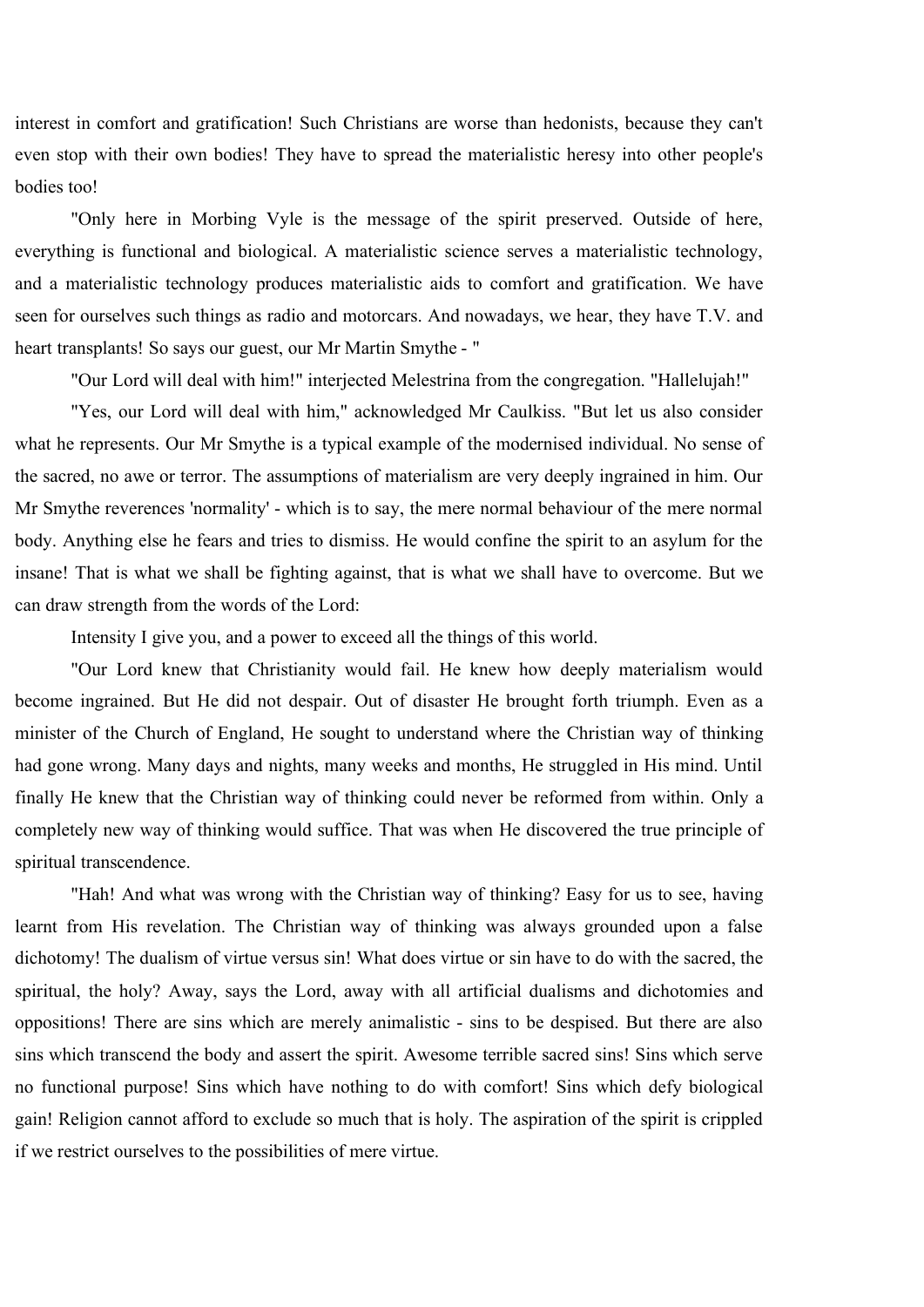"So our Lord has shown us. Not only by His words but also by His deeds. In His great Works of Art he refuted all laws and categories and regularities. Sublime massacres! Holy depredations! Mystical pornographies! In acts that had previously been viewed as sinful, He explored new dimensions of religious experience! In acts that had previously been committed only in blind states of guilt, he opened His eyes and discovered exaltation! Wonder! Tremendousness! He showed the way to new intensities of experience!

"And in all that He did, he demonstrated the true principle of spiritual transcendence. No functional purpose in His great Works of Art! No biological gains in His onslaught upon the human anatomy! On the contrary - His great Works of Art were a deliberate refutation of Nature. Let us remember what He said at the time of the Revelation:

Deny the natural; for the spirit is asserted where the instincts are cast down !

"And elsewhere (Mr Caulkiss went leafing through the pages of his books):

Whosoever transgresses against biology shall find a joy that surpasses all satisfaction ! "Or again:

Be not obedient to the normality of needs: throw off the chains of Nature and aspire !"

At this point the congregation broke out into spontaneous yells and cries.

"Throw off the chains!" shrilled Craylene.

"The true principle of spiritual transcendence!" boomed Melestrina.

"Against Nature! A rebours !" gasped Mr Quode.

"Gruff! Grufff! Gruffupp!" barked Gambels, rousing up from where he had been lying in the snow.

Mr Caulkiss closed his last book with a snap.

"Yes indeed," he said. "We too have known spiritual transcendence. We too have experienced wonder and tremendousness. Each in our own way we have denied and defied Nature. Sometimes, of course, we have fallen short of the highest level. Sometimes we have accepted the body's imperatives, lost sight of our spiritual goal, sunk back among the comforts of Nature. The way of our Lord is not an easy one to follow. But still we have striven as best we could. Even in His absence, even without His help, we have achieved our intensities. And now - very soon now - we shall receive our reward! Hallelujah! The Lord is ready to return!"

He raised his arms in the air like a conductor and turned to face the Altar. Immediately Melestrina, Craylene and Mr Quode broke out at the tops of their voices.

"Hallelujah!"

"The Bursting of the Bag!"

"Redeemer of the World!"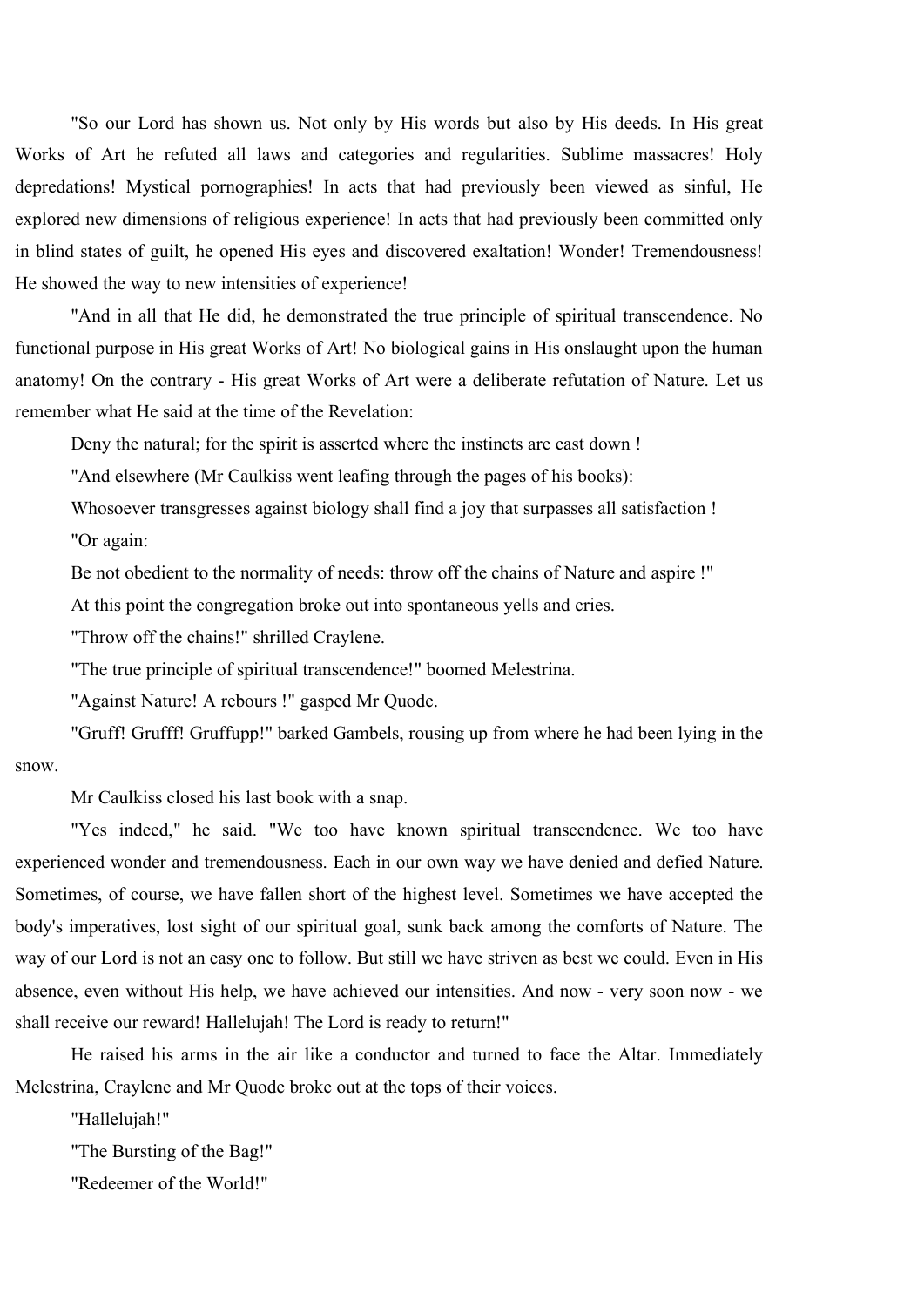"Praise the Lord!"

"We stand," said Mr Caulkiss solemnly, "at the dawn of a new era. The Christian Age is over! Let the Age of Morbing Vyle begin!"

"Yes! Yes!" "Let it be soon!" "Let it be today!" "O Lord, we are prepared!" "So long we have waited!" "Come to thy Chosen People!" Mr Caulkiss moved across from the lectern to the Altar. "And now let us bring out the bag," he said. "Help me to clear this snow."

## **CHAPTER 58**

I watched them from my place amongst the trees. At last I understood the religion of Morbing Vyle. Craylene with her unnatural pets, Mr Quode with his peverted food and sexuality, Melestrina with her artificial acting, Mr Caulkiss with his mechanical son - of course, they were all deliberately going against Nature! That was their common principle . . . and it made me shudder. For the first time in my life, I had an apprehension of pure unadulterated evil . I had always been a rationalist, a believer in scientific determinism. But no social or psychological or medical explanation could account for this . This was evil as an active choice, a real force, a will-to-evil!

And at the centre of it all was their Lord, the Vicar of Morbing Vyle. Who had died of an idea so infinitely vile that even His own body couldn't put up with it. Who had died eighty years ago - but was now supposed to return and reconquer His own corpse. Was it possible?

 They cleared away the snow from the back of the Altar. Melestrina did most of the digging, assisted by Mr Caulkiss and Mr Quode. Craylene and Melestrina's hat gathered around to watch. Only Gambels remained behind, still tied to the leg of the chair.

As soon as the snow was cleared, Melestrina lifted the marble panel and Mr Caulkiss reached forward into the interior of the Altar. A moment later he re-emerged, dragging forth the leather bag. It was about five or six feet long.

"All Hail!" cried Melestrina.

"O Lord of Lords!" cried Mr Quode.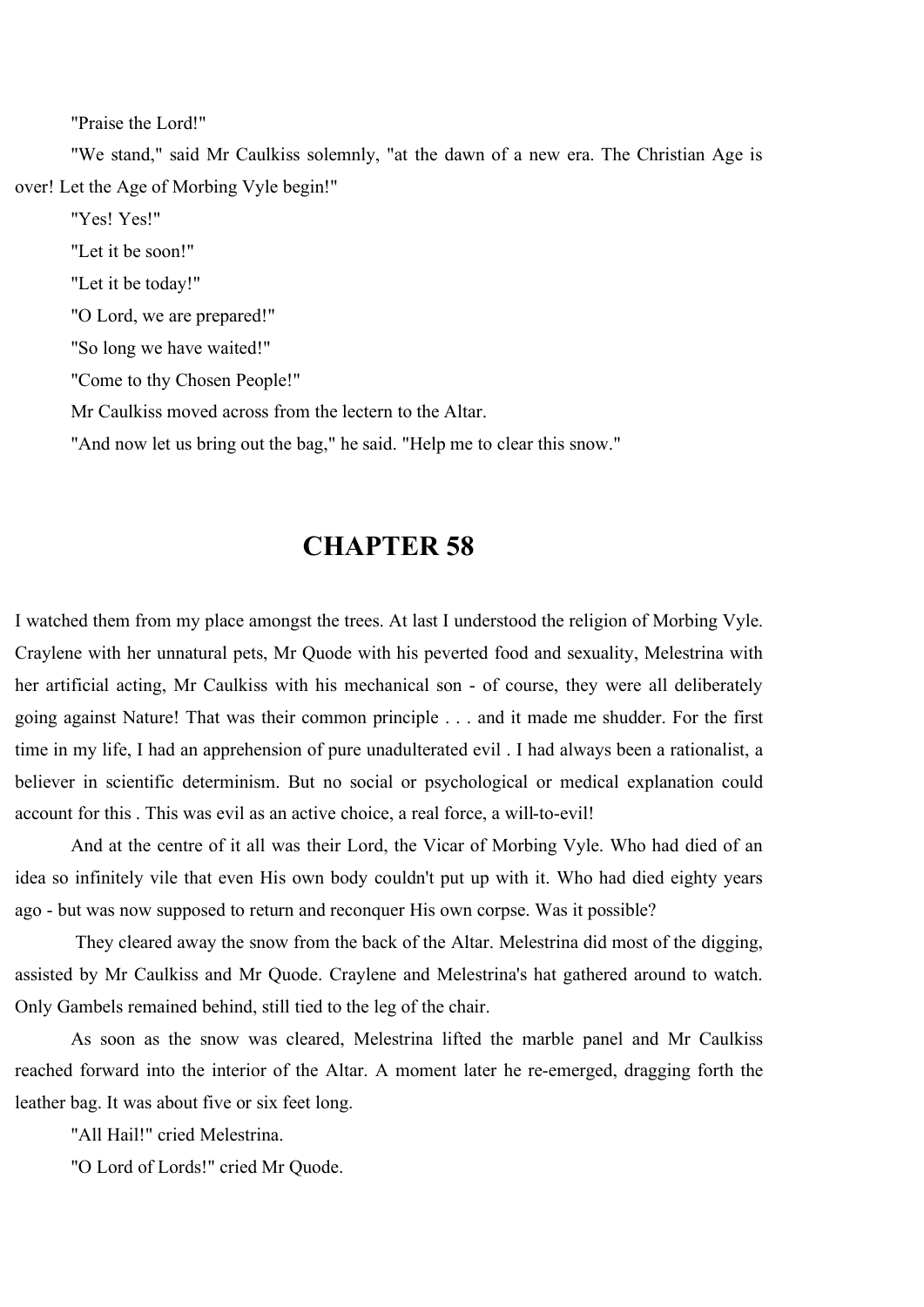"O Lord of Lord of Lords!" cried Craylene.

Mr Caulkiss altered his hold on the bag, sliding his arms in underneath. Then he lifted. The bag sagged and slumped at either end. Its contents were obviously both flexible and heavy. Mr Caulkiss staggered under the weight. But eventually he got it up on top of the Altar. He rearranged it to lie as straight as possible. The others cried out in adoration:

"O Lord arise!"

"Come forth!"

"Show thy power!"

"Prove the strength of thy spirit!"

"Refute biology!"

"Compel thy body back to life!"

"Spirit over Nature!"

"The ultimate refutation!"

"Nothing can withstand thy intensity!"

"O Lord! O Lord! Greatness upon thee!"

They clustered around the Altar, blocking my view. I could glimpse the bag only intermittently. It didn't seem to be moving But the Caulkisses and Quodes thought otherwise. Suddenly they flung their arms up in the air and shouted at the tops of their voices.

"He moves!"

"See His arm lift!"

"No, no, His chest!"

"Hallelujah! He must be breathing!"

"Isn't that His legs?"

"O look at His toes! O mighty wiggling!"

Simultaneously with their shouting, there was another sound - a sound from the depths of the forest behind me. It was the same swish and thump of falling snow, but louder and louder and louder. It was as though the whole white mass overhead was collapsing all at once to the ground. Like a surging tide it crashed and cascaded through the branches.

I didn't turn round however. My attention was focussed upon the bag. The Caulkisses and Quodes didn't turn round either - probably didn't even notice. With one accord they flung themselves down onto their knees, gabbling wildly.

I stared. Now the bag was clearly visible. And yes, it was moving. Not much, just tiny sinuous ripples running back and forth under the leather. But definitely, undeniably moving.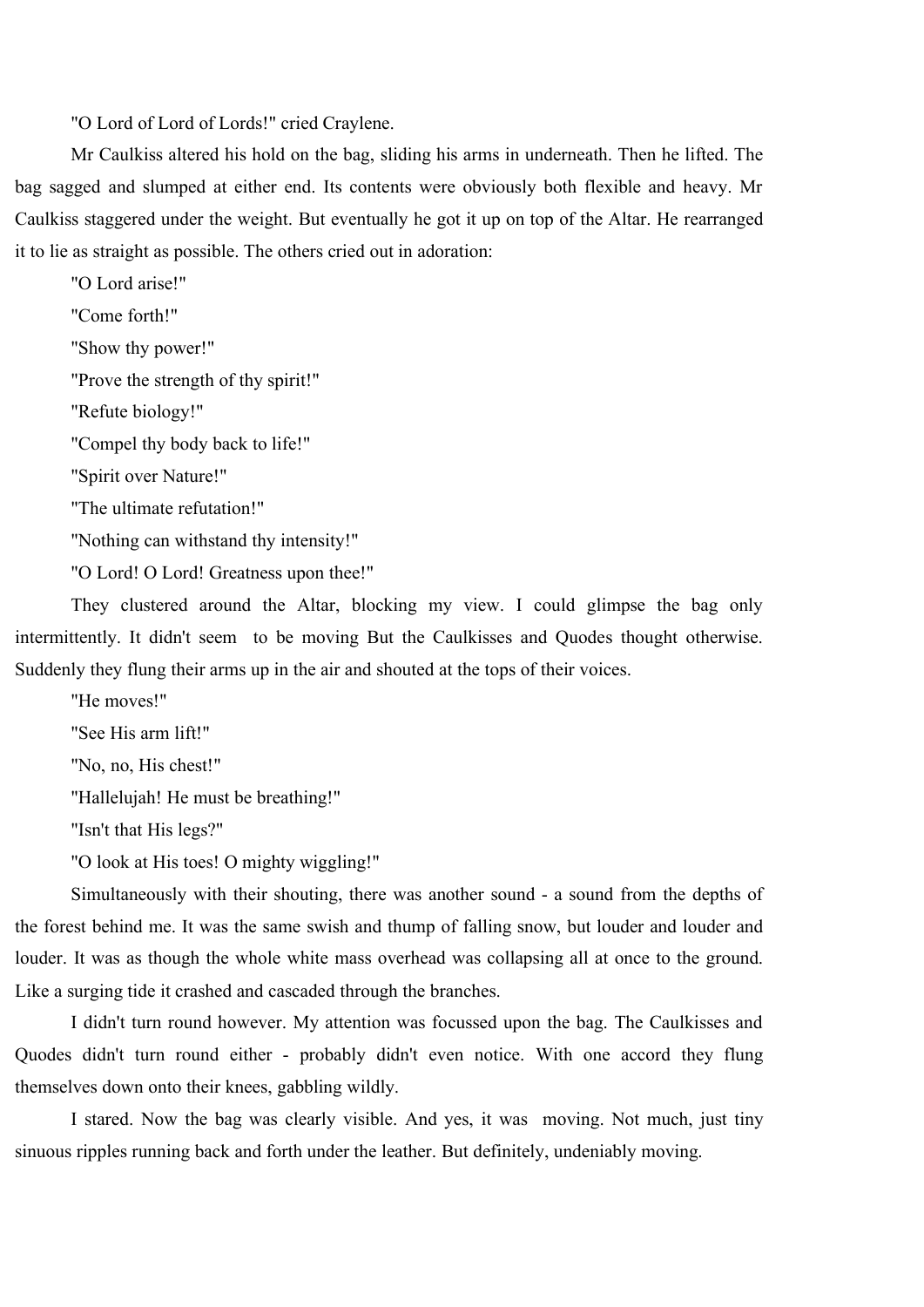I clenched my fists. So something was moving. But that didn't mean that it was the Vicar of Morbing Vyle coming back to life! Not arms, not legs, not toes! I refused to believe! It couldn't be Him, it mustn't be Him! There had to be an alternative explanation!

But the more I looked, the more I began to fancy that the contents of the bag really did have a human shape. I could see one end as rounded like a head, and the other end tapering down in a way that suggested feet and toes. And the end with the feet and toes really did seem to be wriggling with exactly the sort of movements that feet and toes might make.

I was terrified. As terrified as when I had hidden inside the Altar and the bag had tried to wrap itself around me. Only this time the terror turned to rage. I had a fierce hard feeling in the pit of my stomach, and a single burning thought in my mind: this monstrosity must not be allowed ! I wouldn't let it come true!

I moved forward through the trees. Louder and louder came the sound of the forest behind me. It was no longer just swishes and soft thumps, but sharp spittings and sputterings too. Perhaps the melting snow was meeting the heat in the trees - but to me it seemed like an expression of anger and hatred. Anger and hatred directed against the thing in the bag!

I came up behind the cleft shell of an old chestnut tree right on the very edge of the clearing. Now I had a length of wood in my hand, a jagged piece of timber about three feet long and shaped like a club. I don't know how it had got there. I suppose I must have snatched it from one of the trunks, ripped it clean off without even realising.

The bag was moving more vigorously than ever. It writhed and stretched and arched in the middle, like someone trying to rise and sit up. The Caulkisses and Quodes grovelled all around the Altar in abject adoration. They couldn't stop me. No-one could stop me.

I stepped out into the open. Behind me, the sound of the forest was like a multitude of voices crying in my ears. The spittings and sputterings became curses and snarls. I even thought I heard words being pronounced - violent, hate-filled words.

"Smash! Strike! Smite!

Revenge! Destroy! Finish!"

I felt an irresistable urge to act. My mind was focussed with tremendous intensity upon the leather bag. I wanted to destroy it! I wanted to gain revenge! Revenge for what I didn't know. It didn't make sense. But I had to have revenge!

I raised the timber over my head and charged forward.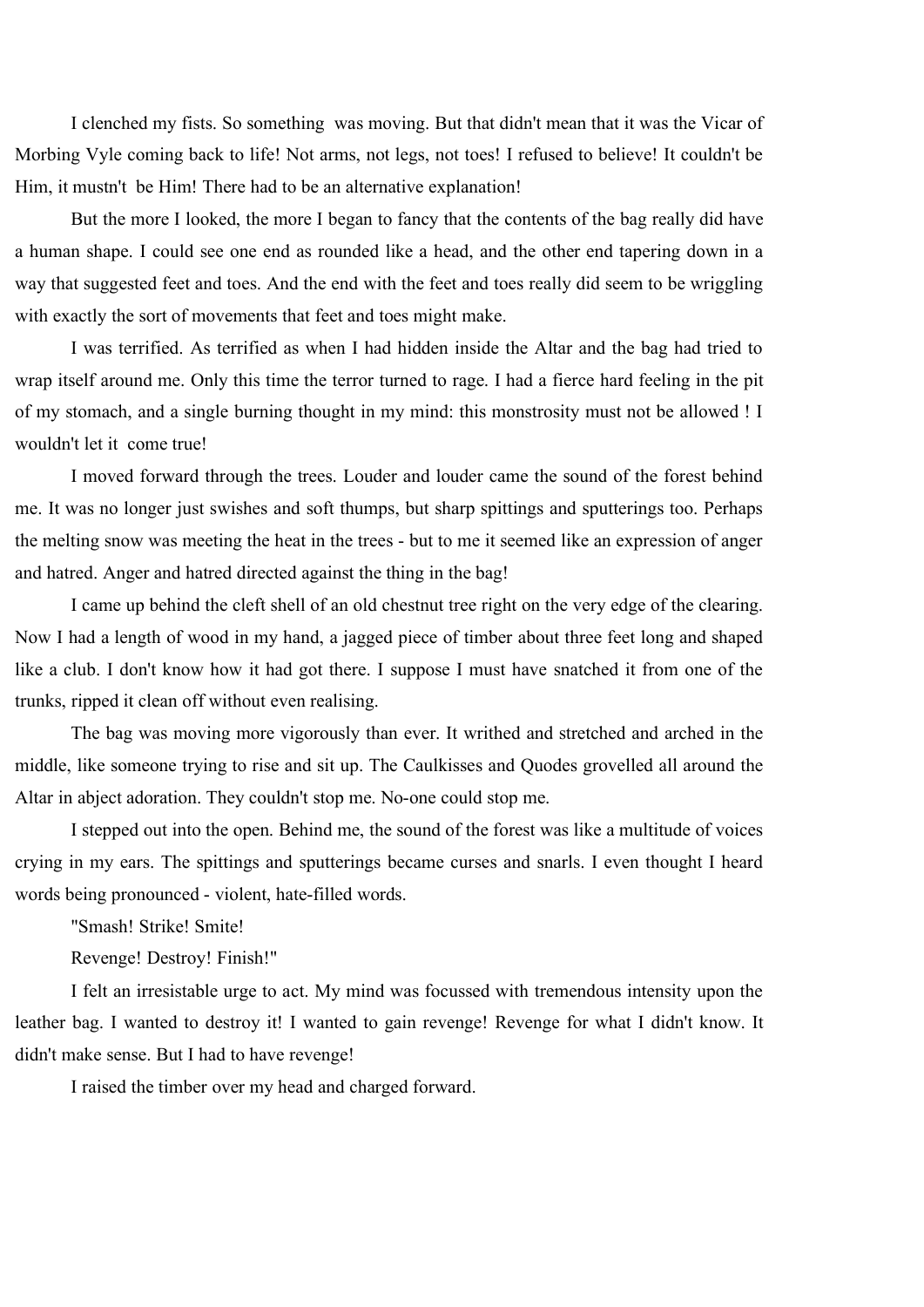## **CHAPTER 59**

Over the snow, towards the Altar, racing, racing. My feet seemed hardly to touch the ground. There was a trench in front of me, but I didn't need a bridge - I leaped across in a single bound. It was like being borne along on a great wave.

Only at the last moment did the Caulkisses and Quodes catch sight of me. They looked up from from their grovelling and cried out in amazement.

"Mr Smythe?!"

"What are you doing?!"

"Don't - !"

But I rushed up amongst them and stood over the Altar. I cried out in the words of the forest: "SMASH! STRIKE! SMITE!

REVENGE! DESTROY! FINISH!"

And as the yell burst out of my throat, so at the same instant a flame broke out at the end of my club. A small fierce jet of intense white flame! I flourished my club in the air and the flame spurted forth from the charred black timber. On top of the Altar the bag writhed more vigorously than ever.

"I WILL!" I yelled. I was filled with an irresistable intensity of rage. With a mighty swing I brought the club down on top of the Altar.

But too late. Even as I struck, the bag wriggled itself to the side of the Altar and dropped off. I caught it a glancing blow on the way down. It fell with a flop in front of my feet.

Still on their knees, the Caulkisses and Quodes roared and screamed.

"Sacrilege!"

"Blasphemy!"

"Fool! Fool! Fool!"

"Look what you've done!"

They reached out with their hands, to seize and wrestle me to the ground. I felt someone's hand close like a vice around my ankle. But for the moment I was stronger than any of them. I kicked free and took a step backwards.

"I WILL!" I yelled again. Still the wave of rage carried me on. Even though my piece of timber had shattered at the end, even though my club was only half its original length. I raised it once more over my head and lined up another blow.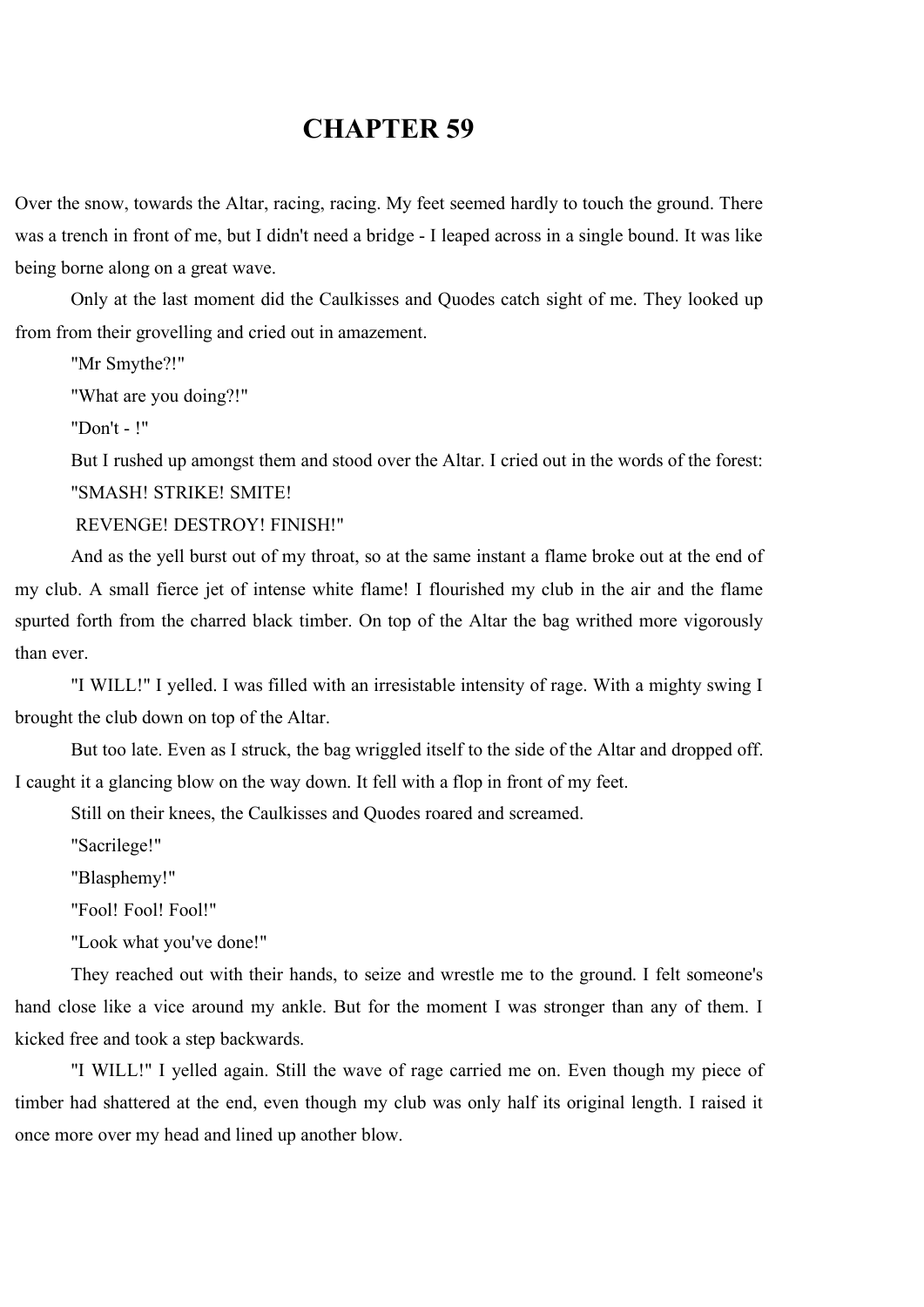But the blow was never delivered. For now I saw that a rent had appeared in the leather bag. Whether because of my first blow or the impact of hitting the ground I don't know. But something inside was swelling and pressing outwards. There was a thick heavy smell in the air, and a strange low hum.

I stood and gaped. The Caulkisses and Quodes gaped too. Slowly the rent widened and spread. The piece of timber fell from my hand. Something pale was starting to emerge.

And then I let out a great shriek of laughter. I laughed until I could hardly breath.

"Maggots!" I shrieked. "Maggots! Maggots! It's nothing but maggots!"

# **CHAPTER 60**

They spilled out in an endless pullullating horde. A million million pale yellowy grubs, rolling and crawling blindly over one another. They poured forth over the snow until it seemed as if the ground itself was moving and heaving. The leather bag deflated like a tyre.

The inhabitants of Morbing Vyle were beyond words. Their eyes looked ready to pop out of their heads. Even the tiny blue eyes peering out from Melestrina's hat seemed thunderstruck. Four motionless human figures, one motionless feathery hat. The horde of maggots divided and flowed around them in separate spreading streams.

Still I couldn't stop laughing. I yelled in their faces:

"Is that your Lord? The Redeemer of the World? Is that His chest breathing then? Is that His toes wiggling?"

I felt like dancing. I was so relieved I was almost hysterical. I had always thought that there had to be an alternative explanation - and now there was.

"Look at the power of the Spirit over Nature!" I jeered. "Look how your Lord defies biology! O praise the Lord! What a pity He let the maggots get to Him! What a pity He rotted away!"

I'm not sure if they even heard. They were in a state of shock. I clasped my hand to my nose.

"Pooh! I think your Lord stinks !" I said. "I'm off! Goodbye, maggot-worshippers !"

I strode away in triumph. Melestrina emerged momentarily from her trance, swivelling huge tragic eyes in my direction. But no-one made a move to stop me.

I retraced my steps back towards the same part of the forest I had just come out from. I was in no hurry. I didn't try to leap the trench, but detoured around and crossed over by a plank bridge.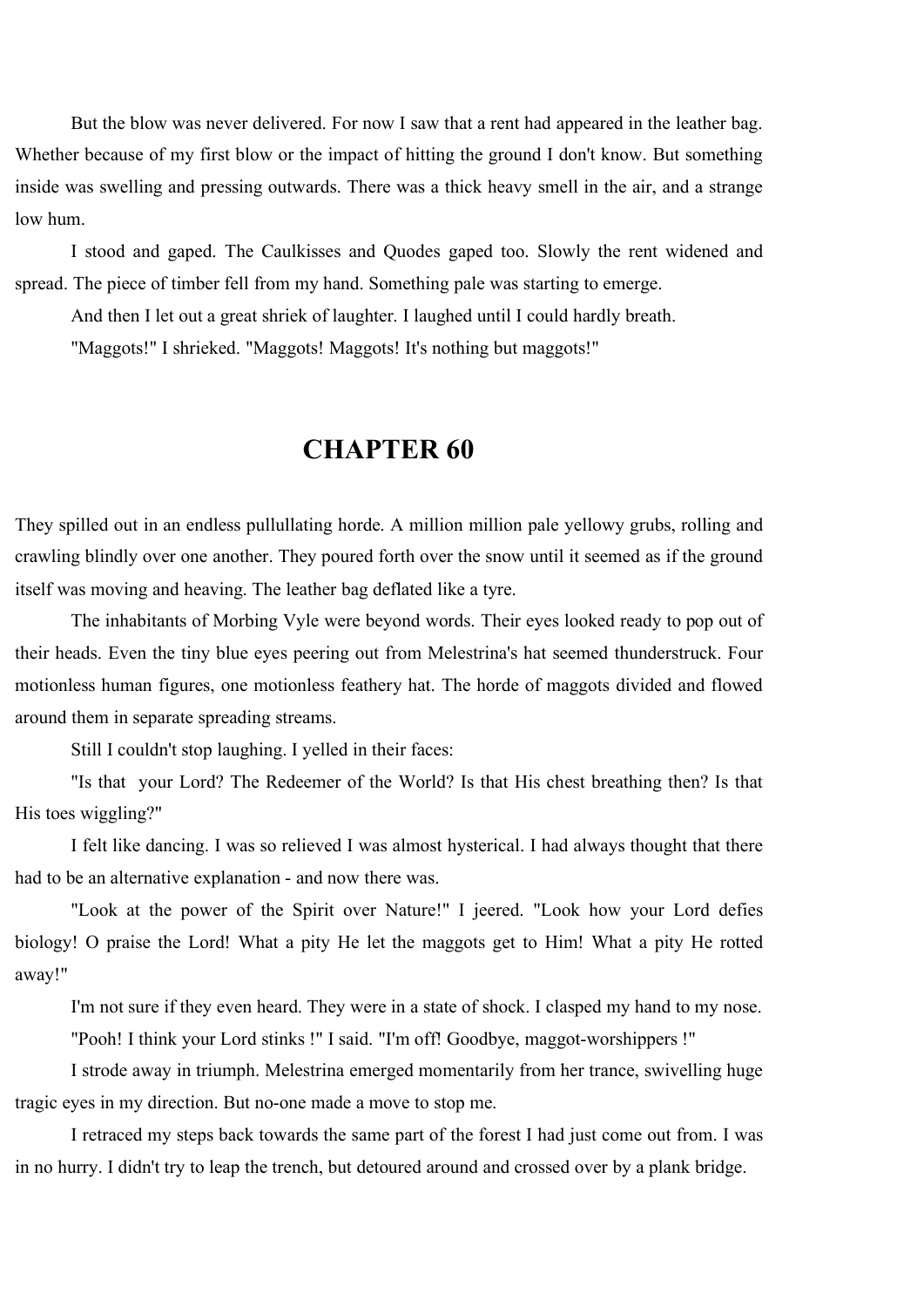I felt proud of myself. I had stood up for normality - and won. The insanities of Morbing Vyle were over. I felt that my bravery of today had redeemed my cowardice of the night before. I was almost surprised at my own heroism.

I came to the edge of the forest and stopped. For one last time I surveyed the whole of Morbing Vyle. I took in the maze of trenches, the snow-capped fragments of column and wall, the distant vicarage and the Altar close at hand. Around the Altar the inhabitants of Morbing Vyle had now risen to their feet.

"Byebye lunatics!" I yelled at them. "Byebye Melestrina and Craylene! Byebye Caulkiss and Quode! Byebye Gambels and baby Panker!"

I waved mockingly. Then I turned and plunged in amongst the trees. I felt amazingly lighthearted. I was on my way back to the real world again. Just beyond the forest! Only a few minutes' walk away!

I looked around curiously at the trees as I walked. The spitting and sputtering sounds were still there, but not the soft swishes and thumps. There were no lumps of snow left to fall. Not even the tiniest patch of white remained, not even on the uppermost twigs. The forest had gone back to its usual bare black state.

I wondered a little about the voices I had heard. Had I only imagined them? Certainly the spittings and sputterings no longer sounded like actual words. But they still sounded very angry and fierce. I didn't know what to believe.

As I penetrated deeper and deeper, the forest grew thicker and darker. Here was no avenue such as I had followed on the way in to Morbing Vyle. Here the trunks stood much closer together. Low-hanging branches obstructed my path and spiky ends of twig tried to poke my eyes out. I wondered if the forest extended as far on this side as on the side where I had entered.

I was about fifty yards in when I noticed something strange. There was a smell of smoke in the air! I peered ahead through the trees and realised that the depths of the forest were shrouded by a dense grey haze. And the curtain seemed to be coming towards me.

There was a new kind of noise too, over and above the spittings and sputterings. It was a continuous crackling roar, coming from the depths of the forest. I halted in my tracks.

I was puzzled. I remembered what they had called out to me on the roof this morning. "You don't get away so easily" and "You'll be in Morbing Vyle for a while yet." And I remembered what Mr Quode had said about the way out being very different to the way in . They assumed that the forest was hostile towards me, just as it was towards them. But I thought of the forest as my ally …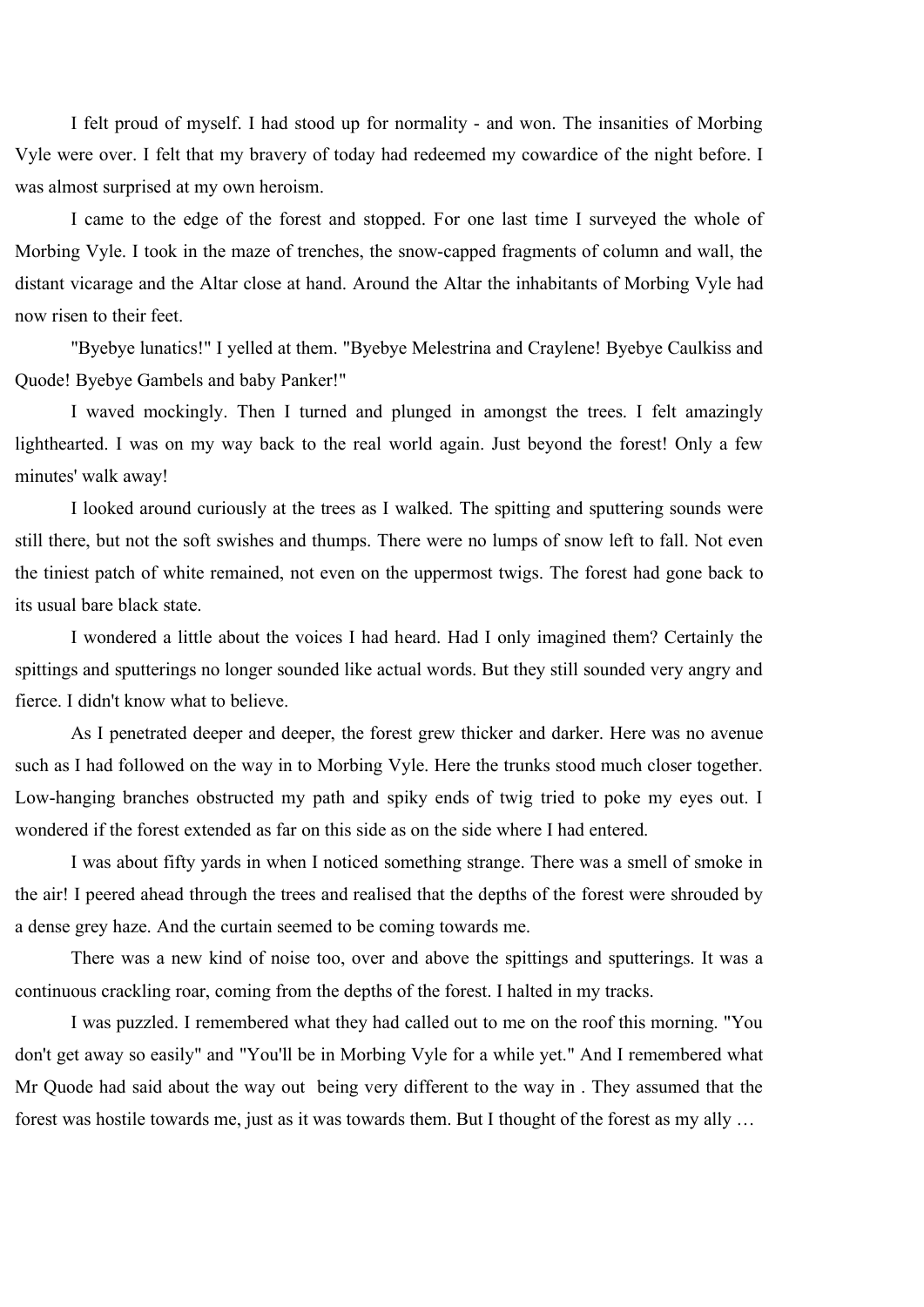I stood and watched. The grey haze was coming closer. The air grew more and more smoky, catching in my throat, making me want to cough. I covered my mouth with the sleeve of my coat and tried to breathe in small shallow breaths.

Then I saw the fire. At first just a glow, an ominous red tinge in the haze. Then the flames themselves, bright tiny tongues flashing and flickering between the trees. There were hundreds, thousands, millions of them, stretching all across from left to right. The fire was burning on a wide unbroken front. There was no possible way through.

I couldn't believe it. I felt betrayed. Crazily, furiously, I shouted out aloud:

"What is this? Why me? Why against me?"

And then I seemed to hear a reply. It was the multitude of voices again, the violent hatefilled voices. Only this time they roared and crackled in the noise of the flames.

"Smash! Strike! Smite!

Revenge! Destroy! Finish!"

A reply? But they were just saying the same as before! I tried to protest.

"But I've - "

But I couldn't finish my sentence. I broke out in a fit of coughing. The smoke had found its way right down into my lungs.

"Revenge! Destroy! Finish!

Finish! Finish! Finish!"

I had to retreat. I didn't understand, but I knew I was being driven back to Morbing Vyle. The flames leaped forward from tree to tree, progressing at a phenomenal speed. They were almost like live things, jumping and flying through the air.

I turned and blundered back the way I had come. The smoke was choking me, and my eyes were stinging and streaming with tears. I could hardly see. I held my arms stretched out in front, sleepwalker-style.

The retreat was easier than the advance. The low-hanging branches and spiky twigs didn't seem to block my path so much as before. I even had the impression that the twigs were pointing the way for me - like black crooked fingers all turned in the direction of Morbing Vyle.

I walked fast - fast enough to keep ahead of the fire. If I bumped into a tree or slowed down for a moment, the roar of the flames grew suddenly louder. But otherwise the fire kept pace behind.

And so I came out into the clearing again. No more trees, no more violent crying voices. I walked on a few paces, then stopped. I spat and blew my nose. I breathed deeply in and out, in and out. Clean wholesome air filled my lungs. I rubbed the film of tears from my eyes.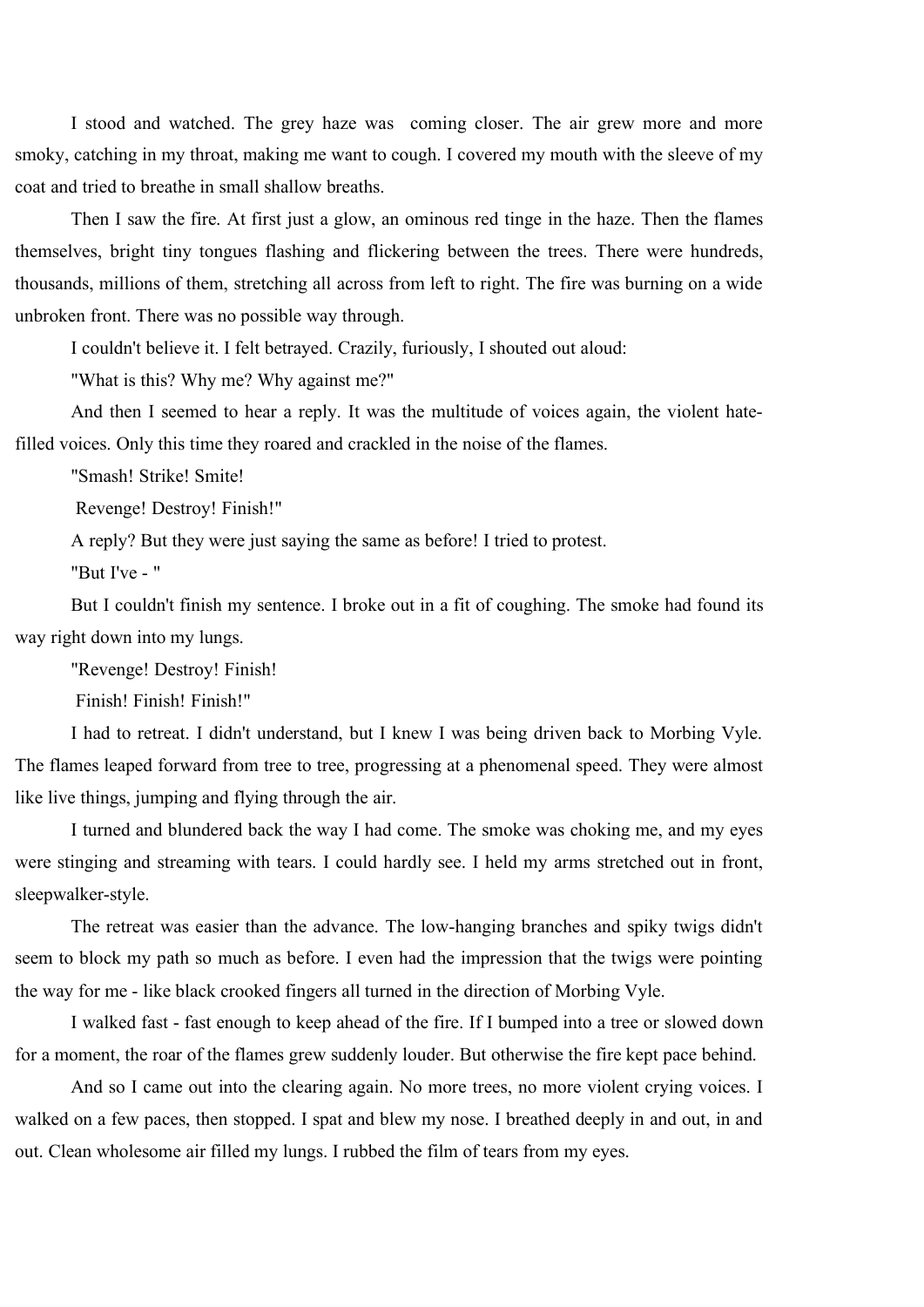The Caulkisses and Quodes were waiting for me. When I raised my head and looked round, they were all standing there in a line. They had formed up on the other side of the trench, about fifteen yards away. They were giving me a look that made my blood run cold.

### **CHAPTER 61**

"Thought you could escape, did you?" said Mr Caulkiss. "Thought you were different?"

"You goody-goody!" cried Craylene.

"But now you're back with us just the same," said Mr Quode.

"Now you can never escape," said Mr Caulkiss. "Look around you, Mr Smythe!"

He gestured with his arm. I followed the gesture and saw what he meant. Smoke was rising up all around the clearing. All around the choir and all around the nave, over behind the vicarage and over behind the South Transept. There were flames too, glowing red and orange, just visible through the trees. The fires seemed to have ignited simultaneously on every side of the forest.

"Only the Lord could have led us out."

"But no Lord now! And no escape!"

"You destroyed Him, Mr Smythe!"

"The Hope of the World destroyed!"

"It's all your fault!"

"Wait a minute, wait a minute!" I objected. "You can't blame me. I didn't destroy Him."

"You burst open the bag."

"Yes. But I didn't turn Him into maggots."

"You burst open the bag too soon."

"What difference did that make? I mean, He'd rotted away long ago."

"Too soon . He should have emerged when He was ready."

"How can you say that? There was nothing there to emerge! You saw for yourselves what was inside the bag! Face facts!"

"There are no facts!"

"Oh come on. Be reasonable!"

"We don't want to be reasonable!"

"But just consider -"

"No more considering!"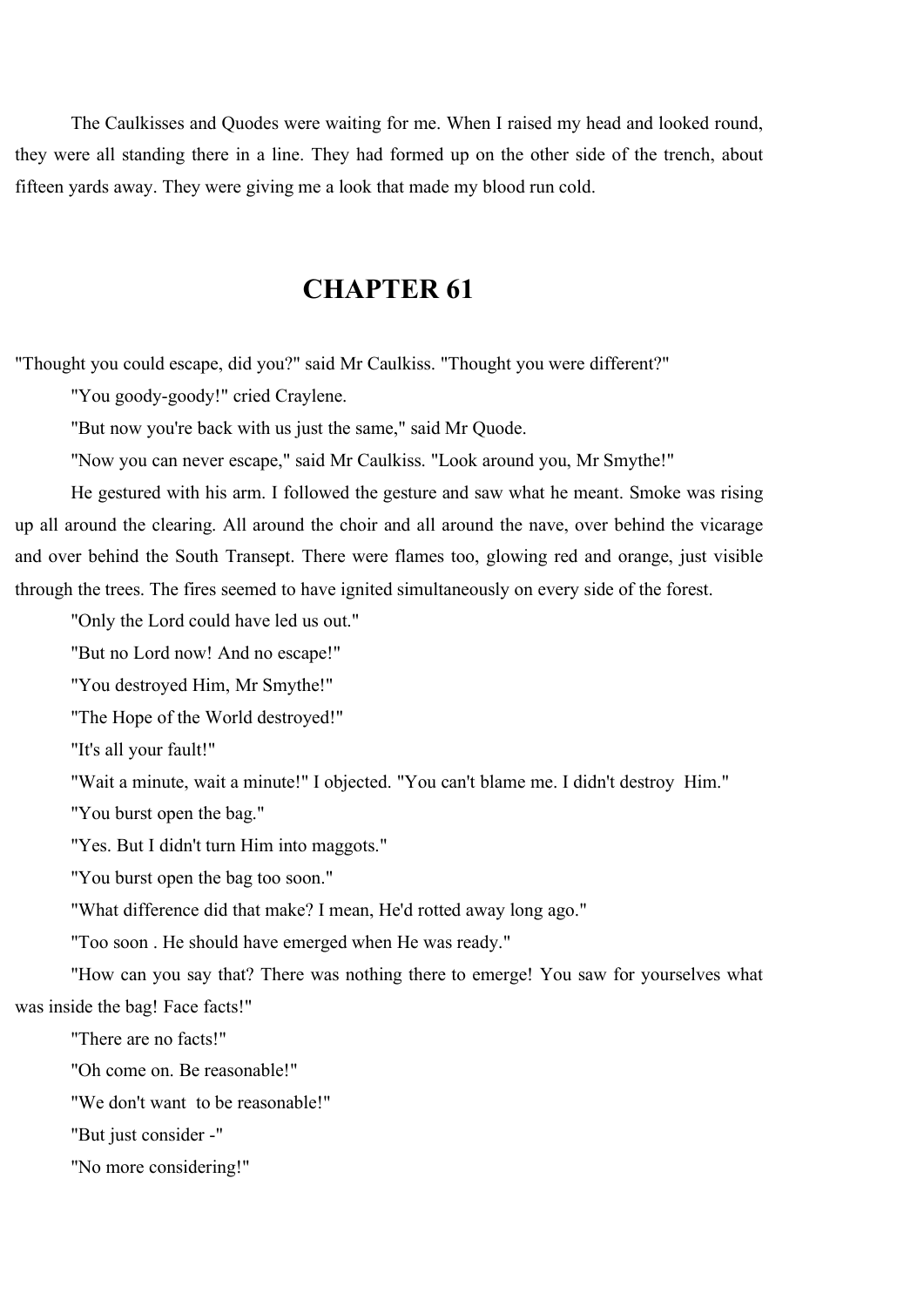"The truth is -"

"No more truth!"

"If you just think calmly about -"

"No more thinking! No more calmness! No more nothing!"

If I'd thought they were crazy before, I now discovered the real extremity of their madness. In a terrifying frenzy they ranted and raged:

"Nothing to live for! Because of you Mr Smythe! You have taken away the meaning of our existence! You have reduced us! You have pulled us down!"

"No power! No greatness! No intensity!"

"It is the End!"

"All doomed! All doomed!"

"O woe! O woe! O woe! O woe!"

"Despair! Despair! Despair!"

All in a line on the other side of the trench, they gnashed their teeth and beat their breasts. Mr Caulkiss was on the left of the line, then Craylene, then Mr Quode, then Melestrina on the right. Melestrina not only beat her breasts but punched herself in the face as well.

"Expire my Soul!" she raved. "Let Void and Vacuum reign! Let every Thing be small and shrivelled!"

She gave herself a mighty backhander across the nose.

"Dread cumber all my Parts! Brain darken! Heartbeat cease! Lungs rift thy Cavity and Kidneys sunder!"

She boxed her ears with simultaneous blows to both sides of her head.

"Our Glory dashed! And I must weep! Then let Synapses now implode! All Mental Functions run amok! Incontinent!"

She pointed at me with her arm and stared accusingly.

"O Blame! O Guilt! Behold the Cause!"

Her stare was so violent that the blood vessels burst in her eyeballs. Two trickles of red ran down the sides of her face.

"It's all your fault, Mr Smythe!" screamed Mr Quode.

He tore off his trousers and his long silken underpants. Naked below the waist, he waggled himself from side to side.

"Because of you I'm foaming at the mouth!" yelled Mr Caulkiss. He opened his mouth and discharged a stream of whitish froth.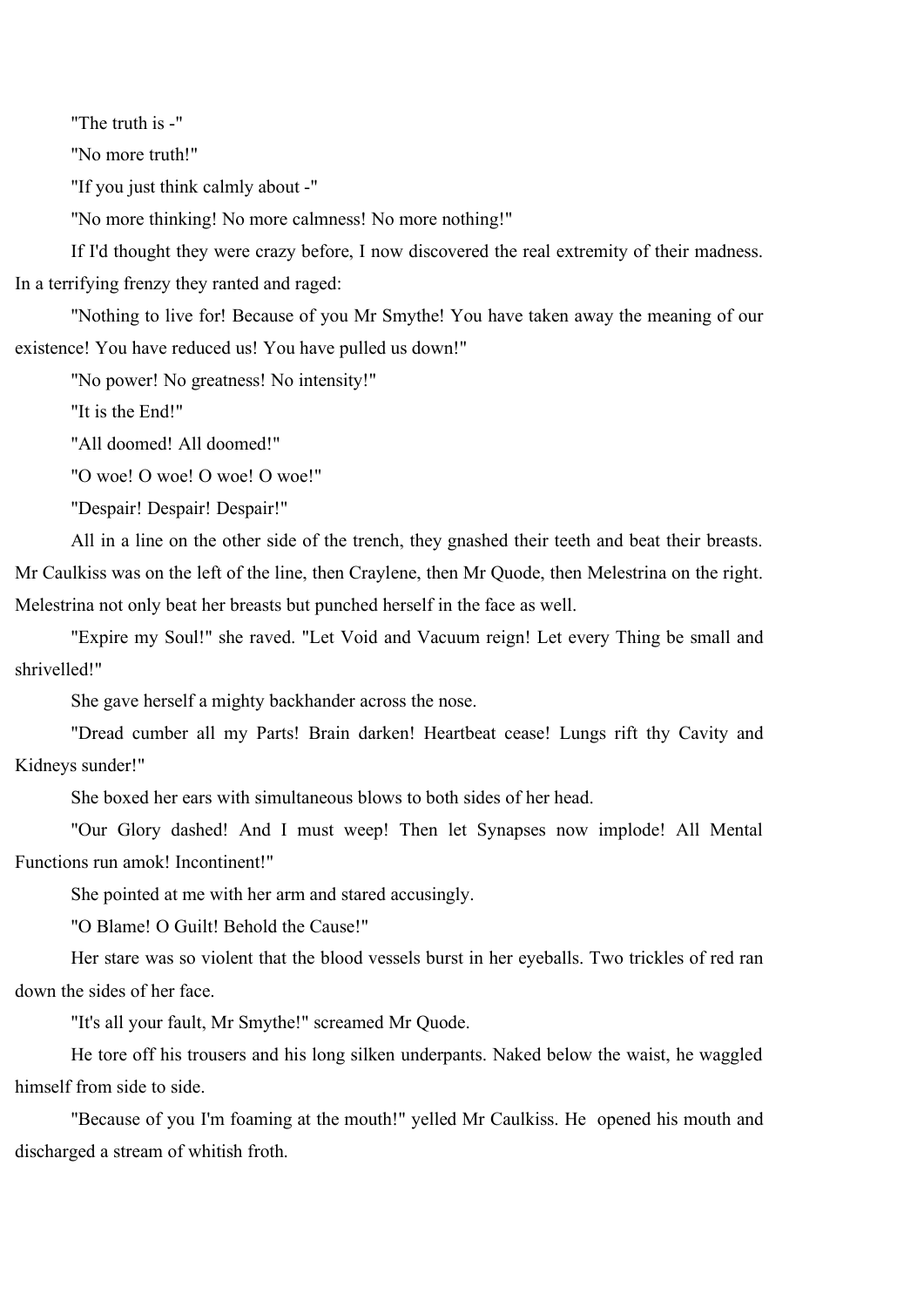"Oh Mr Smythe! Look what you're making me do!" Craylene raked her fingernails over her cheeks, stripping away whole slabs of make-up. Then she took a grip on her left ear and ripped it right off from her head.

"See how we suffer!"

"And you will too!"

"Even more, Mr Smythe!"

"A million times more!"

"We shall make you pay!"

Instinctively I took a step backwards. But something got in the way of my step and tripped me up. It was Melestrina's hat. Baby Panker must have crept around and positioned himself deliberately behind my feet. I lost my balance and fell flat on my back.

"Get him! Get him! Get him!"

They and raced for the plank bridge over the trench. One after the other they came charging across. Mr Quode waggling, Mr Caulkiss dribbling froth, Melestrina bleeding at the eyes, Craylene with her face all cracked and broken . . .

That would have been the end of me for sure. But suddenly there was a sharp puff of wind and a mass of swirling smoke billowed out from the forest. Everything was instantly enveloped in a thick grey cloud. The Caulkisses and Quodes faltered in their rush, momentarily baffled, coughing and choking.

I jumped up off the ground and fled for my life.

## **CHAPTER 62**

I was better prepared for the smoke than the Caulkisses and Quodes. Again I held the sleeve of my coat across my mouth, using the cloth as a filter. I ran around by the side of the choir, along by the edge of the trench.

After the first overwhelming cloud, the smoke thinned out to a general haze. It seemed to extend everywhere across the clearing. I could see to a distance of only ten or twenty yards. It was like looking through a veil.

I made my plans on the run. Since the forest refused to let me through, I would have to find a hiding-place somewhere in Morbing Vyle itself. That shouldn't be too difficult - once I had got well away from the Caulkisses and Quodes. I would just have to lie low for a while.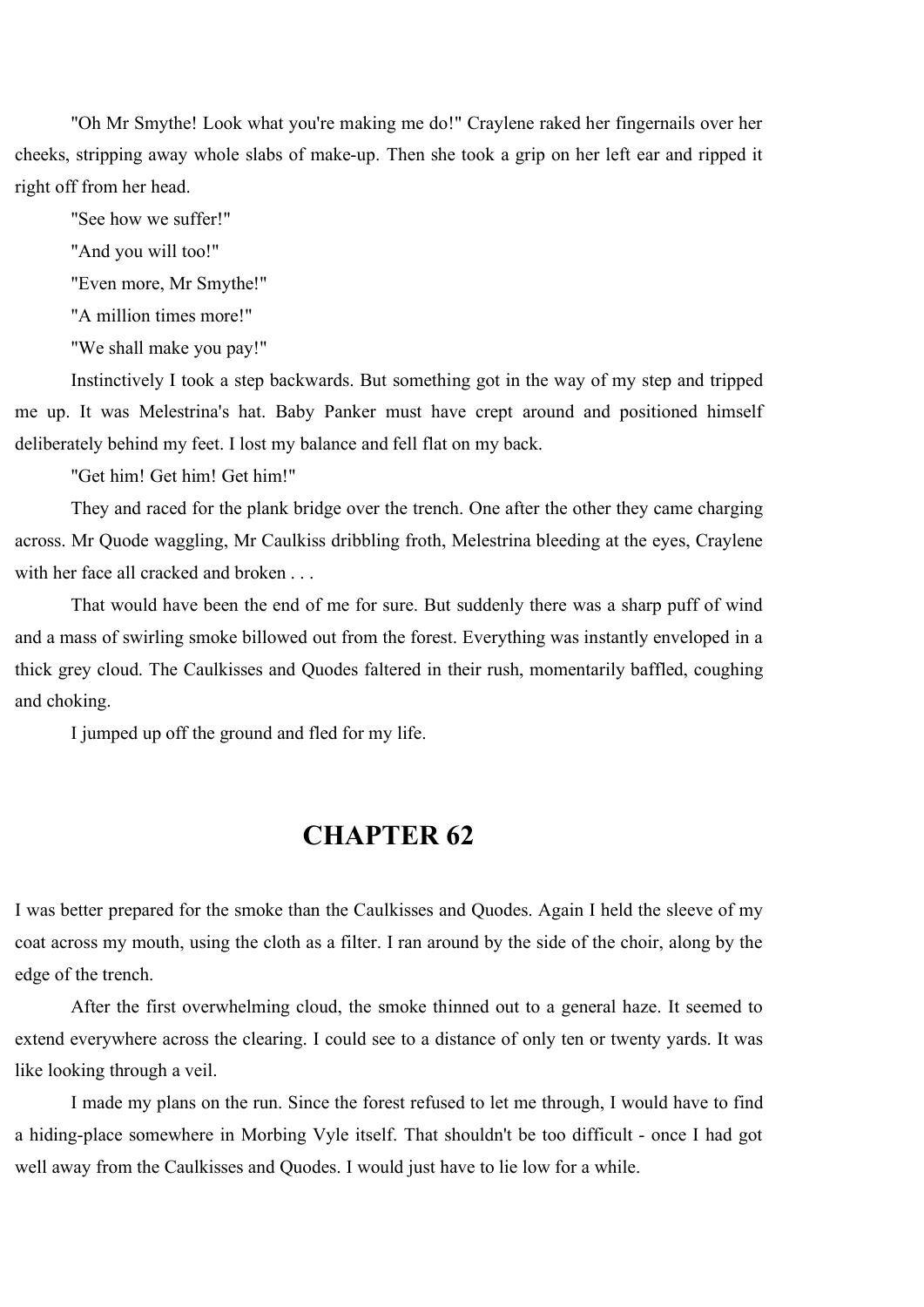I found another plank bridge over the trench and crossed back towards the centre of the choir. I couldn't see the Caulkisses and Quodes, but I could hear their cries in the smoke. They seemed to be running along behind me. I wondered how they knew which way to follow . . .

"Wipperwaff! Wipperwaff! Wipperwaff! Oik!"

Suddenly Gambels appeared out of the smoke ahead. He was still tied up to the leg of the chair - only now he was dragging the whole chair along on the end of his reins. He looked like a husky pulling a sled.

"Oikapaff! Oikapaff! Oikapaff! Wippp!!!"

I veered to the side. I don't think he even noticed me. He just rushed right past and kept on going. In a moment he had vanished back into the smoke again.

I kept on running. I ran down the length of the choir, past half built columns and fragments of wall. I could run much faster than the Caulkisses and Quodes. Soon I had left them far behind.

But somehow I couldn't shake them off altogether. I swerved to the left, I swerved to the right, yet still they clung to my trail. How did they manage to keep following?

Then I realised. Of course! I was leaving a clear set of footprints behind in the snow! No use trying to hide if my footsteps led straight to my hiding-place! I would have to think of a way to cover my tracks . . .

It didn't take me long to have an idea. I ran until I was probably half way down the clearing and a good hundred yards in front of the Caulkisses and Quodes. Then I changed direction and headed towards the South Transept. I unwrapped the fox fur from around my neck - Craylene's fox fur which I had been wearing ever since the previous evening.

Soon I came to a suitable deep trench. I kept on going right up to the edge, planting my last footprint on the very brink. Then I retreated backwards, stepping carefully into the footprints I had just made. After a dozen paces, I jumped away to the side and continued walking backwards over the fresh snow. But now I disguised my new footprints by brushing them over with the fox fur. The snow where I had brushed looked almost as smooth as the untouched snow.

I was twenty yards away when the Caulkisses and Quodes came up. I could barely see their shadowy shapes through the smoke. The massive shape of Melestrina was in the lead, followed by the rotund shape of Mr Quode, then the tiny frilly shape of Craylene and the scarecrow shape of Mr Caulkiss. I dropped down onto the snow and continued my retreat on my hands and knees.

They halted at the edge of the trench. I could hear them talking and arguing. Had I jumped clean across? Had I fallen in? They were totally baffled. I smiled to myself. My idea was working just as I'd hoped.

But I smiled too soon. Suddenly, close by, came a piercing high-pitched squeak.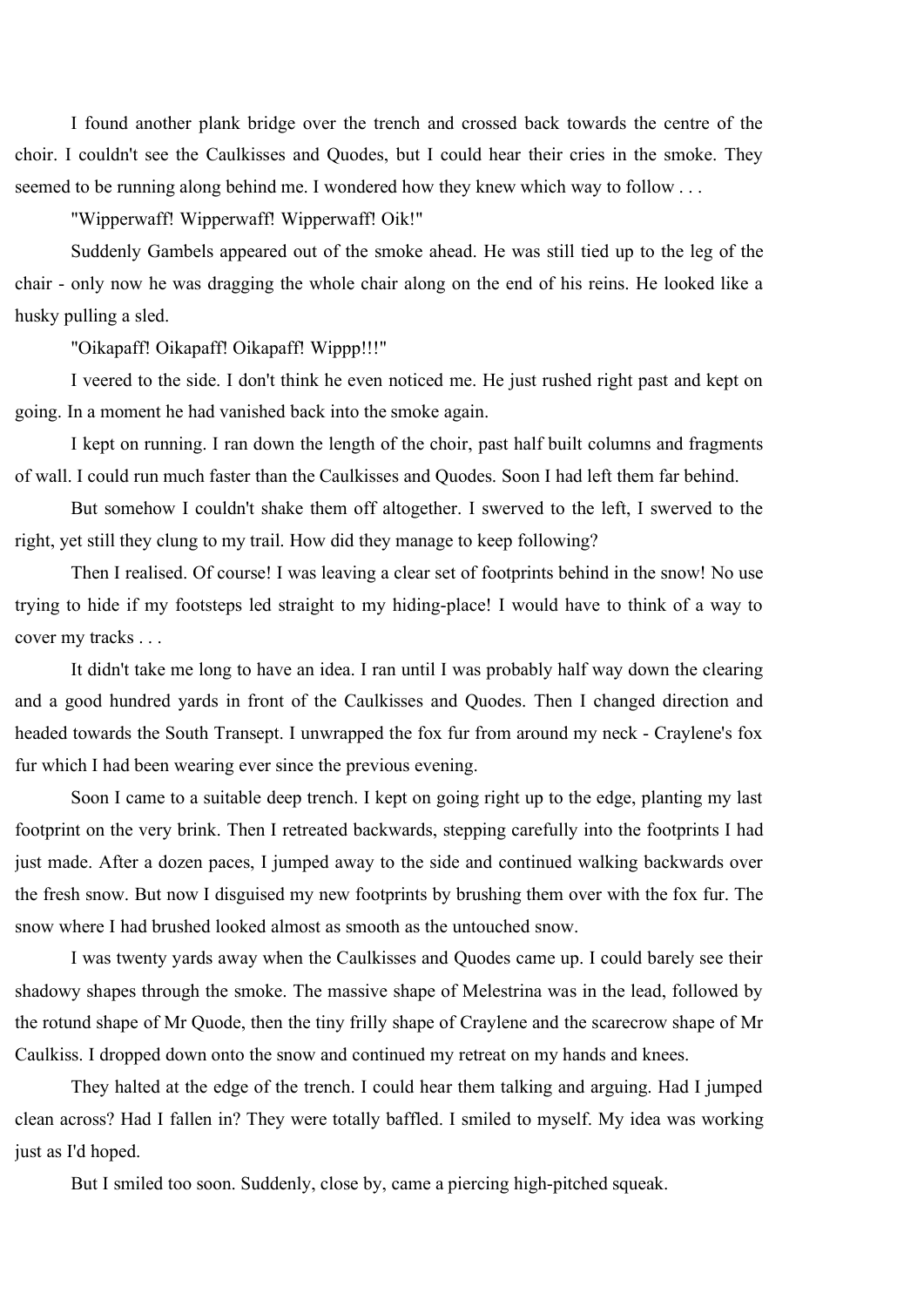#### "WHEEEEEEEEEEEEEP!"

It was the squeak of baby Panker. How had he found me out? I leaped to my feet. Somehow he must have spotted my brushed-over tracks. I looked around but I couldn't see Melestrina's hat. Perhaps he was now hiding in something else?

But there was no time to think about it. Already the others had turned to his summons. I leaped to my feet and took off running. They yelled and shreiked as they pounded towards me.

"Grab him! Grab him! The enemy! Grab him!"

Back towards the centre of the clearing I ran. Once I got going they couldn't keep up. Soon they had disappeared back into the smoke again. I couldn't see them and they couldn't see me. But still they had my footprints to follow.

My next idea came when I was somewhere down at the nave end of the church. I was running along beside a half built wall, far ahead of the Caulkisses and Quodes. Near the end of the wall was a large stack of building materials: tiles and bricks and hunks of stone, all heaped up higgledy piggledy. I could see that the snow had settled only in the hollows of the stack, leaving the points and ridges bare. Here was an opportunity!

I repeated my previous backwards-stepping trick. I ran a few paces on beyond the stack, then reversed over the same distance in my own footprints. Then I made a huge sidewards spring through the air and landed on the side of the stack. As long as I stepped only on the points and ridges, there was no snow to take the mark of my feet. Quickly but carefully I clambered across. Then I made another huge leap from the far side of the stack, flying clean over the top of the halfbuilt wall. I wriggled along in the shelter of the wall and headed back parallel to the way I had come.

A minute or two later, the Caulkisses and Quodes turned up. They ran right past me on the other side of the wall, huffing and puffing. When they came to the end of my footprints, there was the same bafflement as before.

"It can't be!"

"He was heading this way!"

"Where has he gone?"

But baby Panker wasn't so easily fooled. Once more my ears were blasted by a piercing squeak. While the others stood debating, Panker had unerringly tracked me down.

"WHEEEEEEEEEEEP!"

It seemed almost supernatural! Again I jumped up and rushed off, just eluding the outstretched arms of my pursuers. Again I accelerated and left them floundering. It was crazy. I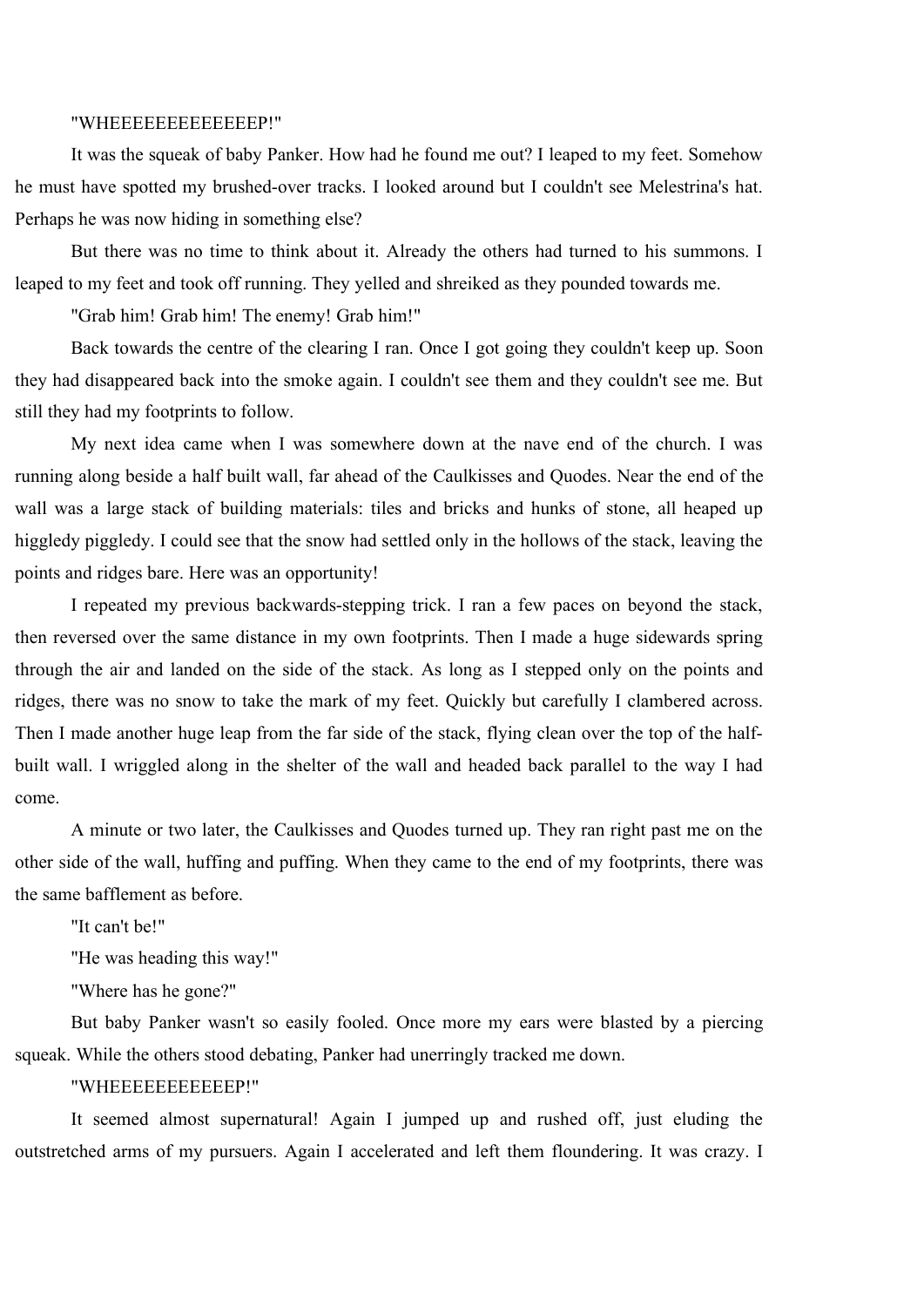could always leave them behind but I could never get clean away. Not while Panker was on my trail.

Still I kept thinking up new ideas for covering my tracks. What about doubling back over my previous route? I looped around in a wide circle. The snow where we had run before was trampled flat under multiple sets of footprints. How could anyone distinguish a further set of footprints on top of all the others?

But Panker oould. I tried that trick not once but several times. Sometimes I ran along the route in my original direction, sometimes in the reverse direction. The five sets of footprints turned into ten sets, fifteen sets, twenty sets. The route became an inextricable mishmash of footprints. But it seemed that it was never inextricable enough to confuse Panker. Just when I thought I was safely away, there was that squeak, that inescapable squeak in my ears. Over and again he signalled my true location, bringing the Caulkisses and Quodes back after me.

What else could I do? I tried everything I could think of. I tried walking backwards so that my footprints would appear to be heading in the opposite direction. I tried using a plank as a vaulting pole, traversing long distances without leaving a print. Nothing made any difference. Somehow, miraculously, Panker could always follow.

In the end I just ran out of ideas. I gave up hope of a clean escape. I no longer attempted to accelerate away from my pursuers. Instead I slowed to a steady jog and concentrated on maintaining a constant lead of about fifty paces. If only I could tire them out . . .

But that was impossible too. For all their physical oddities, the Caulkisses and Quodes had no lack of staying power. They were implacable. Round and round and back and forth they chased me, until it seemed that we had covered the entire clearing many times over. I had the feeling that this strange state of balance could go on forever. But then the balance changed against me. My pursuers gained the benefit of reinforcements.

# **CHAPTER 63**

It was my own fault for running too close to the vicarage. I had gone past the building a couple of times before, seeing it only as a looming dark rectangle through the smoke. But this time I noticed a strange light glowing in the windows. And a tremendous din from the animals in the barn. I ran closer to take a look.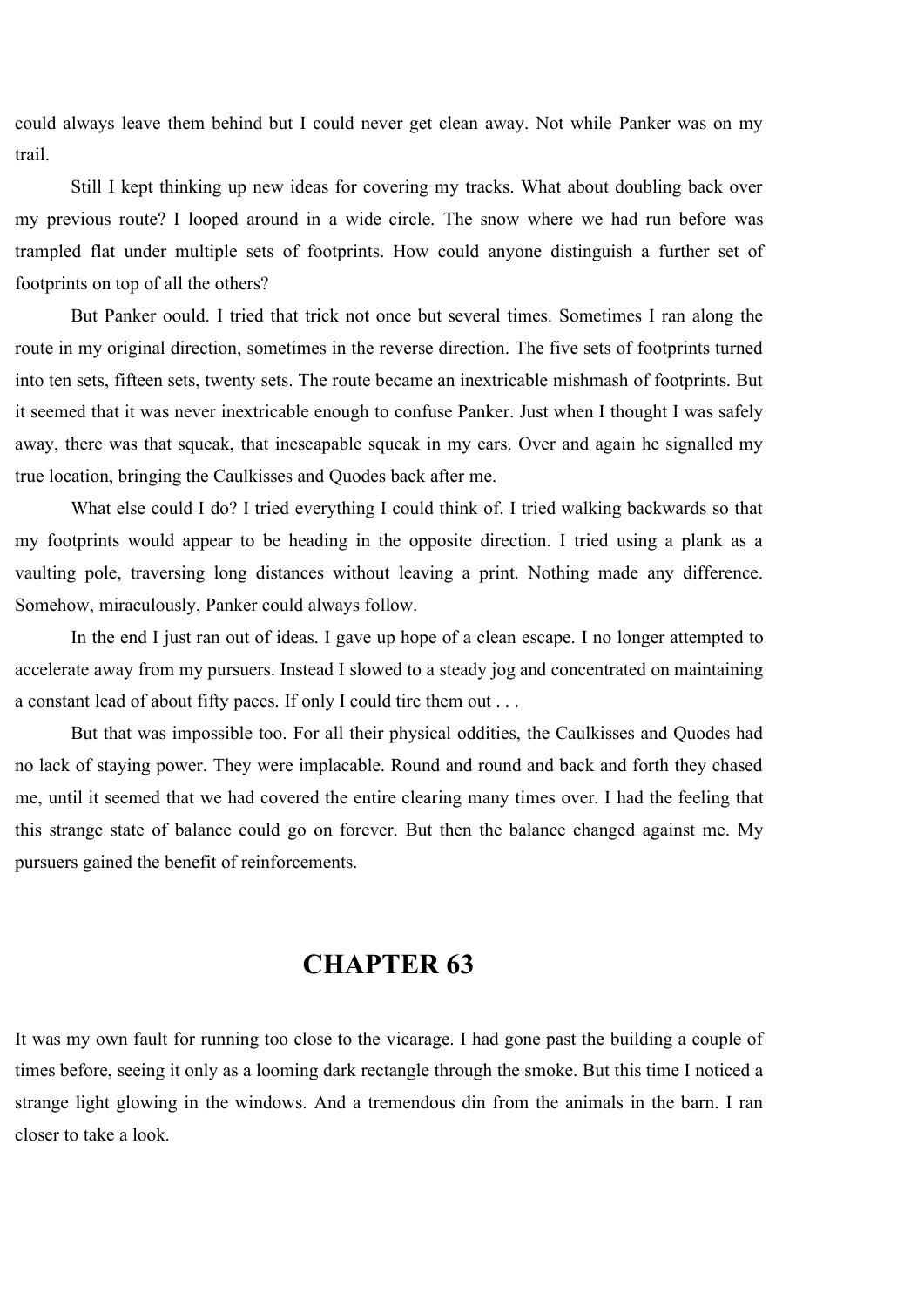The whole building was on fire. There were tiny blue flames burning on the outside walls, smouldering in the ivy. Inside, behind the windows, large yellow flames consumed the furniture and curtains. Somehow the fire must have crossed over from the forest. A drifting spark in the air perhaps . . .

I ran past the parlour window and the front door. Even Gambels' kennel was blazing like a bonfire. Behind me I heard the startled cries of the Caulkisses and Quodes. Obviously they too had caught sight of the flames.

I stopped and looked back. I could just make out the shapes of my pursuers through the smoke. But they were no longer in pursuit. Now they had turned towards the vicarage.

"Open the barn doors!" shouted Mr Caulkiss. "Bring forth the animals! Bring forth Mr Scrab!"

Melestrina, Craylene and Mr Quode headed for the back of the building. Mr Caulkiss himself rushed straight up to the front door. He flung it open and plunged inside.

For a moment I thought that they might be more concerned to save their home than to continue chasing me. But only for a moment. As soon as the animals emerged from the barn, Melestrina, Craylene and Mr Quode clapped and yelled and urged them into the hunt.

"After the enemy!"

"Bring him down!"

"Go get him!"

The animals responded with a mighty outburst of bleats and quacks and bellows. Wings flapped, breath snorted, hooves drummed on the ground. I took to my heels and fled.

I headed back towards the centre of the clearing. But it was not so easy to outrun the animals. They moved much faster than the Caulkisses and Quodes. When I glanced back over my shoulder, I could see them all quite clearly: hen, ducks, pigs, goats, sheep and cows. They were massed in a pack, with the sheep and the hen at the front.

Then I fell foul of a thick drift of snow. I ploughed my way through, running in slow motion. The animals ploughed through behind - not quite so slowly. Then I tripped and almost fell on some brick or stone hidden under the snow. The animals were gaining all the time.

Suddenly a trench opened up right in front of me. A particularly deep trench, about ten feet down to the bottom. I made a ninety degree turn and ran along at the side. The animals swung across diagonally, reducing my lead yet again. Now I could hear their eager panting and see their open mouths. Their open mouths glittered with metal teeth.

I was getting desperate. But at last I came to a plank bridge. And perhaps I could take advantage . . . I crossed over, spun round, grabbed hold of the plank and pulled it across after me.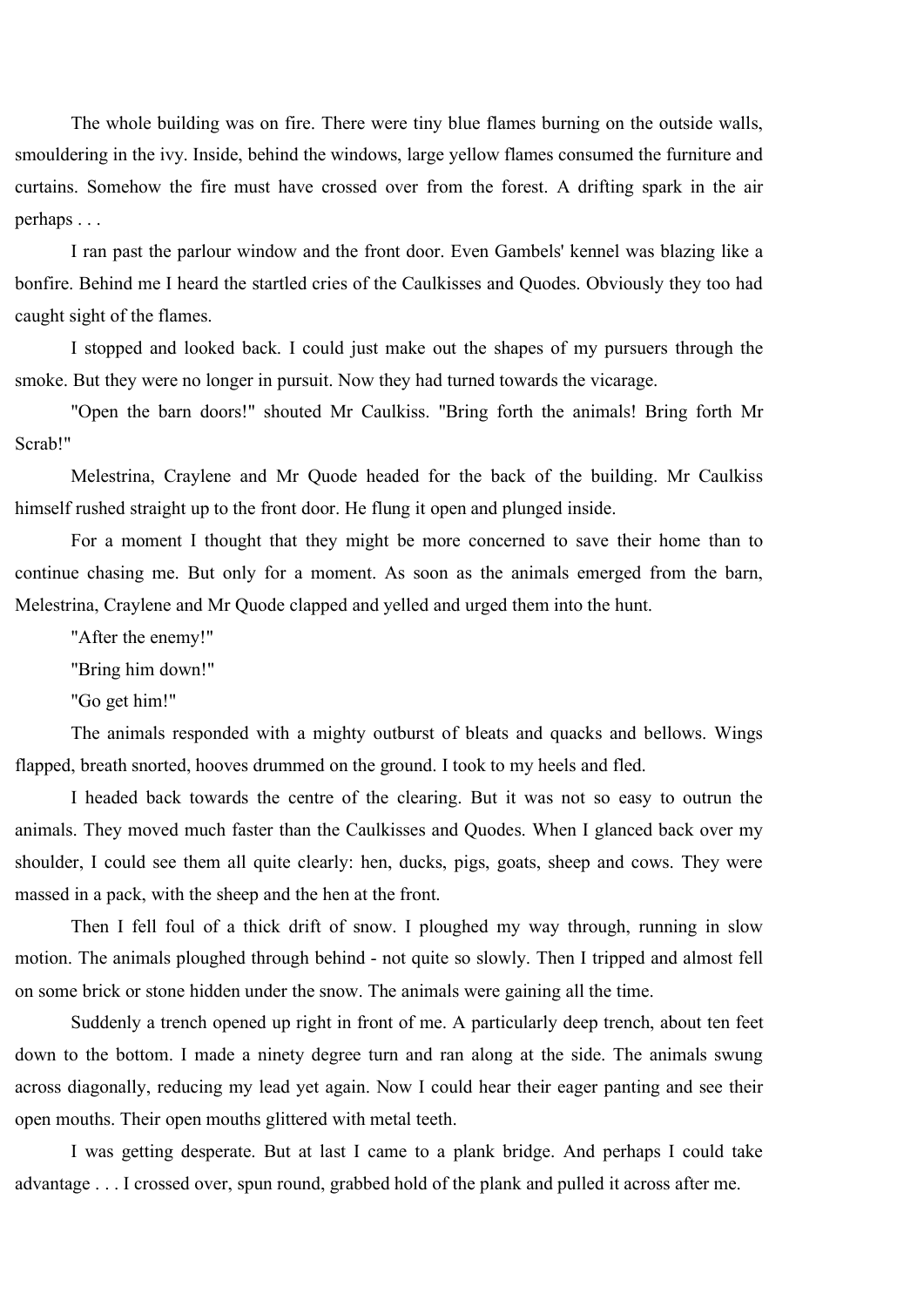The animals skidded to a halt. The trench was too wide for them to jump, too deep for them to clamber in and out. I had cut them off! They stood there baffled for a moment, snorting and bleating and bellowing.

But I had forgotten that some of them had wings. With a great flurry and bustle, the hen took off into the air. She flew up over the trench and hovered above my head.

### "CARK! CARK! CARK! CARK!"

The other animals backed away and vanished into the smoke. I stared up at the hen. She was flying in a very ponderous and ungainly fashion. If only I could drive her off . . . I scooped up a handful of snow and made a snowball.

### "CARK! CARK! CARK! CARK!"

I threw - and clipped the tip of her tail-feathers. She flapped and fluttered but remained airborne. I made another snowball and had another go. Another near miss. I was just about to have a third go when I became aware of the snorting bleating bellowing sounds again. Suddenly the other animals were approaching from the opposite direction!

I cursed. They must have crossed by another bridge further along, they must have circled right around behind me. I turned to run. But now the trench was blocking my way! I had made a trap for myself!

Desperately I grabbed for the plank. I had only seconds in which to re-erect the bridge. The animals apeared out of the smoke, charging towards me in a wide enveloping formation. They were snapping their teeth together with a sharp metal sound like the opening and closing of scissors. They could hardly wait to take a bite.

I swung the plank back over the trench, back into its original position. I dashed across just inches ahead of their snapping teeth. They were almost on top of me. No time now to pull the bridge away!

I ran as I had never run before. My heart was pounding fit to burst. I sprinted through the snow like an Olympic champion. And little by little I forged ahead. Six yards, eight yards, ten yards ahead.

Then there was a shout from somewhere off to the side. It was Mr Caulkiss giving orders.

"Fall back! Reassemble! Flanking to right and to left! Phelia with Quode! Margus with Melestrina! Move!"

Suddenly the animals were no longer chasing me. I looked around and there was nothing but smoke. Only the hen still remained. She had gained altitude and was now circling high overhead.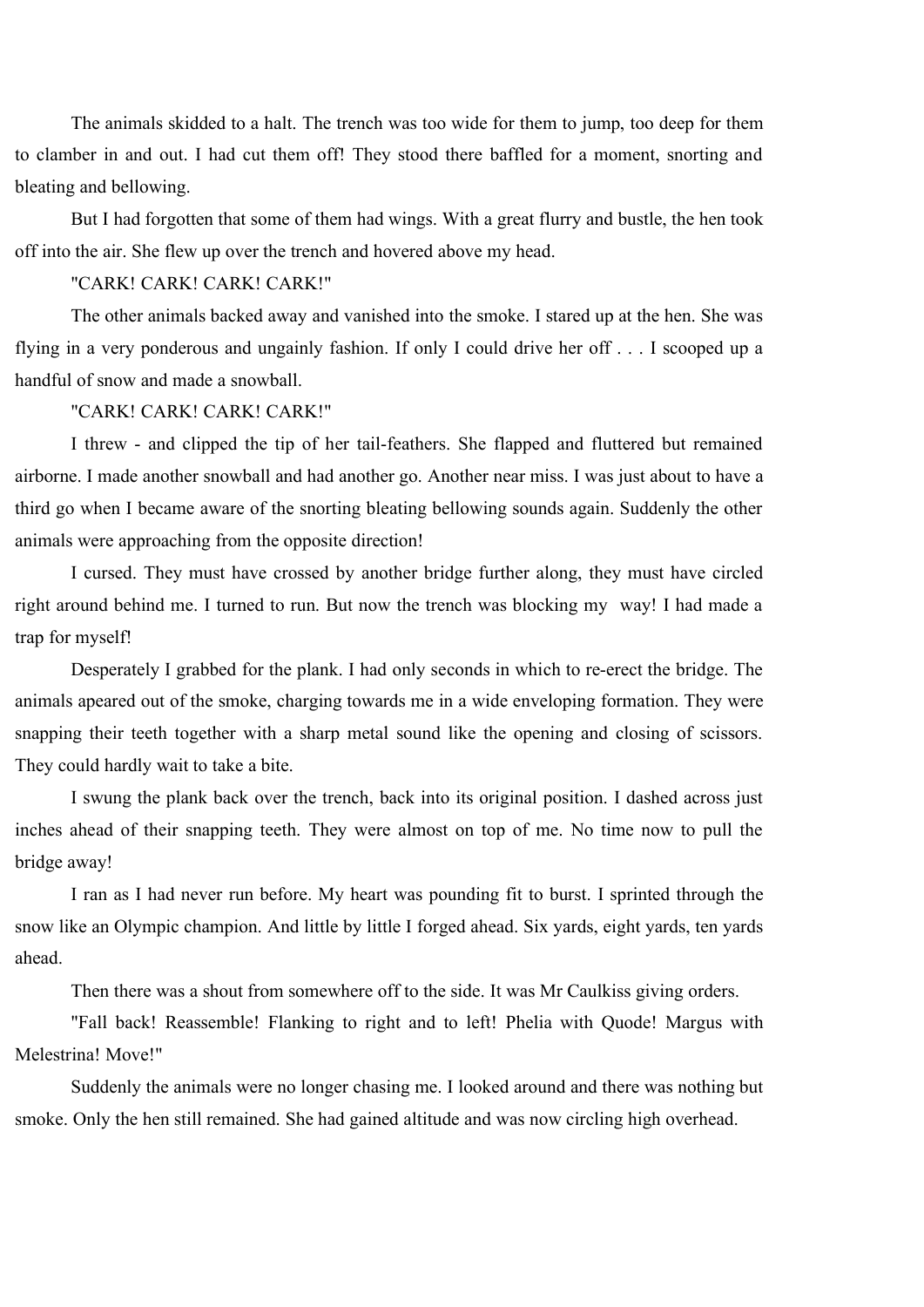I slowed to a jog. My burst of speed had left me exhausted. All I wanted was to curl up and hide away somewhere. But where? How? Along with the problem of my footprints there was now the additional problem of the hen. I couldn't think what to do.

I jogged on across the clearing, turning and swerving this way and that. Five minutes passed. Still nothing happened. Only the hen continued to hover overhead, uttering the occasional harsh "CARK!"

But I had the feeling that they were marshalling against me. Now I could hear muffled sounds in the smoke, animal cries and voices calling out. From every direction the sounds came and they seemed to be getting closer. There was another sound too, a kind of mechanical rumble. What it was I couldn't guess.

I was still jogging along when Mr Caulkiss's voice rang out once more at full volume:

"Duck assault! Two flights! Commence aerial attack!"

Then came a beating of many wings, followed by a high-speed approaching VRROOOOOOOOOOOOSH!! I looked up as three white shapes hurtled down towards me from a great height. I was being dive-bombed by ducks!

I flung up my arms. Just in time! The leading duck was aiming for the top of my head. Instead it struck against my forearm, tearing into my coat with its beak. The other ducks dived lower, going for the body. I dodged to the side so that one of them missed completely. But the other caught me full on the chest. I stumbled and staggered, winded by the force of the blow.

### VRROOOOOOOOOOOOOOSH!!

I looked up and saw a second flight of three ducks descending. Again I flung up my arms and tried to dodge. This time they went for my legs. I was whacked around the knees and bitten on the calves. I slipped and skidded around helplessly. But still I didn't quite fall.

"Left and right flanks deploy! Reserve to the rear! Centre advance!"

One of the birds had its teeth caught in the material of my trousers. I kicked it away. The other ducks had gone. I started to run in what seemed like the opposite direction to Mr Caulkiss's voice.

I hadn't gone far when I came to a mound of snow-covered earth. I climbed the slope and stood at the top. But now I saw a dozen or more shapes approaching through the smoke. Some of them looked like ordinary pigs and goats and cows. But the rest?

Then I realised. The strange-looking shapes were composed of animals and riders. The inhabitants of Morbing Vyle were now mounted. There was Mr Quode sitting on top of a pig, and Craylene side-saddle on a goat, and Melestrina with a large brown cow gripped between her thighs.

"Tally-ho!" they shouted.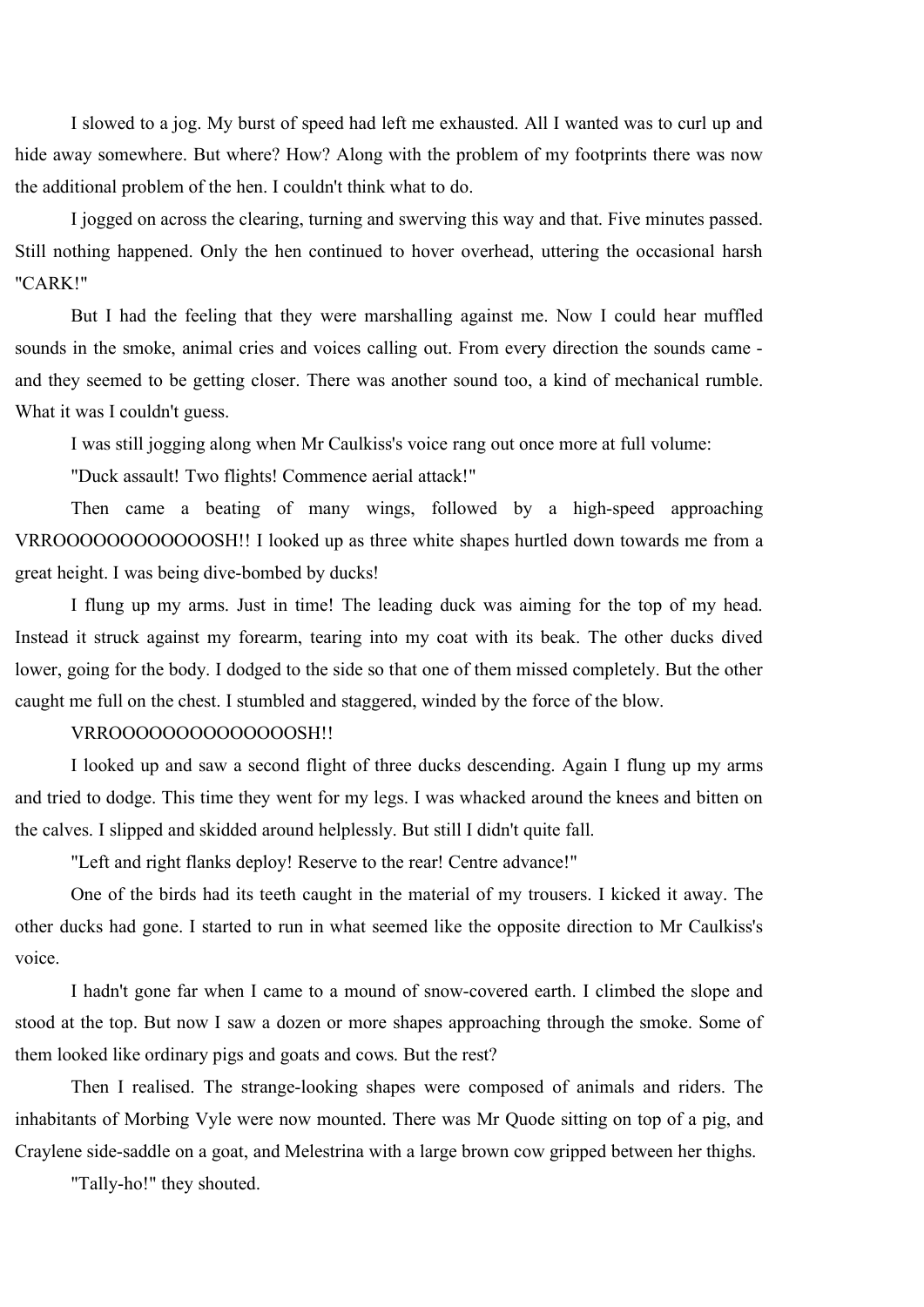"Forward the Vyle!"

"Up and at him!"

I ran back down the slope and tried another direction. Almost immediately I came to a low brick wall. I vaulted clean over without even breaking stride. But that was as far as I got. There were shapes approaching in this direction too. This time it was the sheep that were blocking my escape. And slung across the back of the leading sheep was the festering form of Mr Scrab.

It was the first time I had observed anything more of him than his face. He was wrapped up entirely in bandages - filthy green-stained bandages. He lay across the back of the sheep like a corpse. His feet hung down on one side and his head hung down on the other. But he was still sufficiently alive to open his eyes and see me. His upside-down mouth poured forth a stream of invective:

"There he is! The enemy! The traitor! Dang him! Drat him! The sanitary saint! The wellwashed wonder! The dainty-skin! The germ-free juvenile! The self-abluter!"

Again I turned and raced away. Back over the wall, off in another direction. I seemed to be running around in circles. Thirty paces on, I came to a middle-sized trench, about five feet deep and five feet wide. Not too wide to clear with a jump. But even as I was preparing to jump, I heard Mr Caulkiss's voice on the other side of the trench:

"Columns converge! On all fronts!"

I had run straight back towards him! And there was that strange mechanical rumble too! I couldn't see the source, but it sounded like moving metal parts and revolving wheels.

### KerCHUG-kerCHUG-kerCHUG! KLANK! KerCHUG-kerCHUG-kerCHUG! KLANK!

They had me trapped on all sides. How culd I break out? Already the shapes of the animals and riders were looming behind me!

I had only one hope. I stepped forward into the trench and dropped to the bottom. There was soft snow at the bottom, piled up over a foot thick. I chose a direction and started ploughing through the snow. I kept my head well down below the level of the surface.

The trench led me out between the advancing sheep and cows. Scurrying along at the bottom of the trench, I could hear hooves tramping above, passing by on either side. They were still closing in - on nothingness!

But my disappearance had not been entirely unobserved. With a sudden flurry of wings, the hen came down to block my way. Hovering high overhead, she must have seen everything. Now she landed in the bottom of the trench, rearing aggressively with her chest puffed out. She opened her beak and showed her teeth.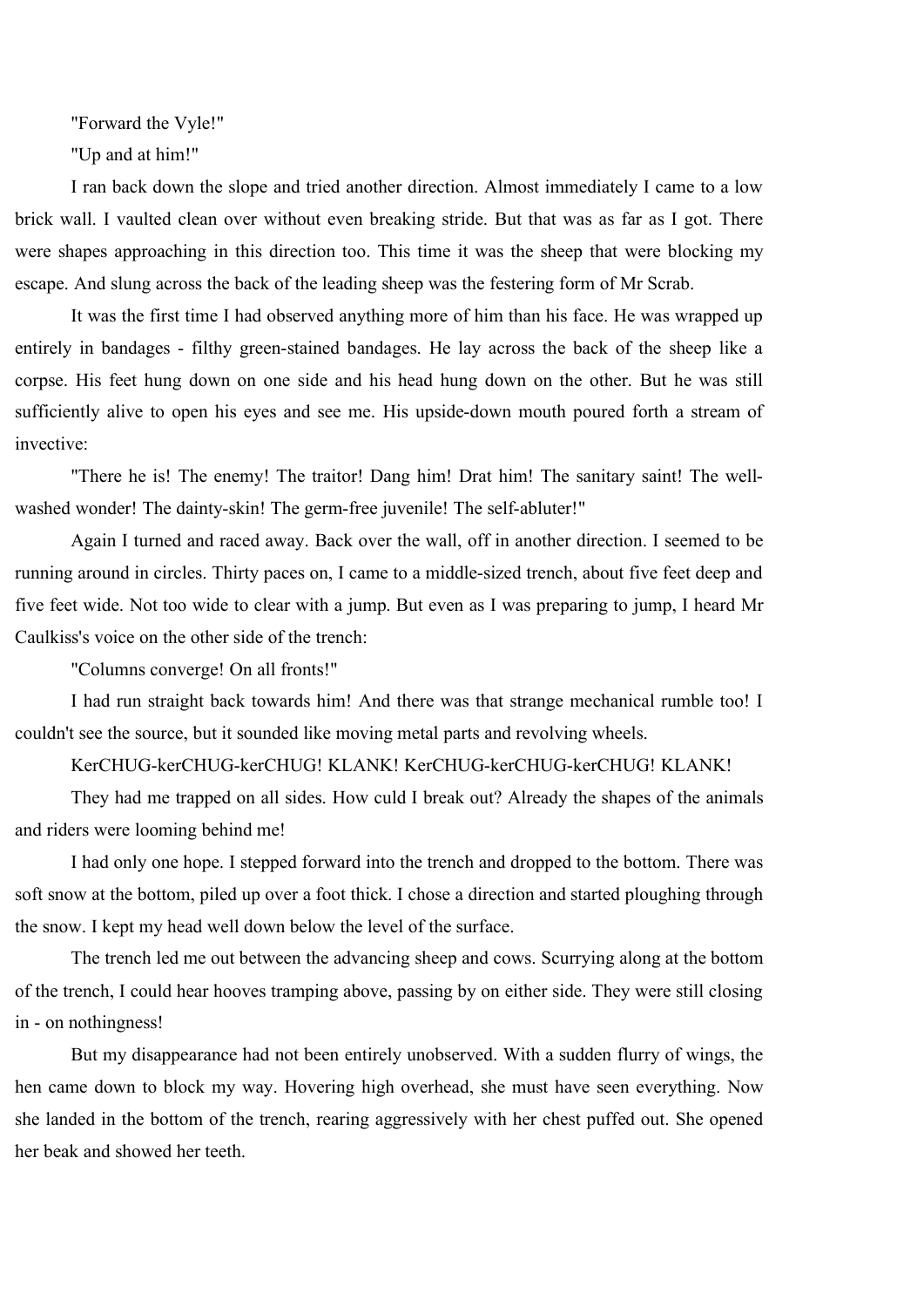I didn't know whether she was going to utter a cry or take a bite. I gathered my legs under me and launched myself forward through the air. With my right hand I grabbed her beak, with my left hand I grabbed her throat. Before she could move I clamped her beak shut. Desperation lent me strength. I wrenched sharply with both hands and broke her neck.

It took only a moment. I tossed the still-fluttering body aside on the snow. Now my way was clear! I continued along at the bottom of the trench as fast as I could go.

I passed a couple of intersections: first a small shallow trench cutting across at right angles, then a large deep trench running off to the side. But I stayed with my original trench. It was taking me out towards the edge of the clearing. Now I could hear the crackle and roar of the fire in the forest.

After a while I risked raising my head. I peered out over the snowy surface of the ground. There was a reddish light reflecting on the snow, and a wide band of redness glowing through the smoke ahead. And the heat! I could feel it hitting against my face in wave upon wave.

I lowered my head once more and kept on going. I kept on going until I heard the baffled shouts of the Caulkisses and Quodes, the frustrated cries of the animals. Obviously they had discovered the failure of Mr Caulkiss's strategy. For a moment I felt triumphant. But then I remembered the trail of footprints behind me in the trench. How long would it take Panker to track me down again?

I decided that it was time to leave the trench. It wasn't easy to scale a five foot wall with snow at the bottom and snow at the top. But eventually I managed to scramble out.

The forest was only thirty yards away. Now I could see the flames leaping and darting around the trunks, licking voraciously over the branches. The black twisted trees were silhouetted in the firelight like martyrs on a pyre. But they didn't seem to be actually burning away in themselves.

I rose to my feet. The heat was more intense than ever. Around by the edge of the clearing, it had melted the snow to a kind of soft porridgey slush. And right at the very edge, even the slush had melted away. A narrow strip of bare wet ground ran round under the trees.

Immediately I realised my opportunity. Where there was no snow there could be no footprints! This was my best chance yet! I headed for the slush and the bare wet ground.

The heat was incredible. I had to go right up beside the flames. I was sweating and sweltering and drooping on my feet. But I ran round over the bare wet ground as far as I could go. Fifty yards, a hundred yards - I kept on running until I was almost collapsing.

Then I turned and headed in towards the clearing again. I ran across slush, then back onto snow. Surely this time I couldn't be followed . . .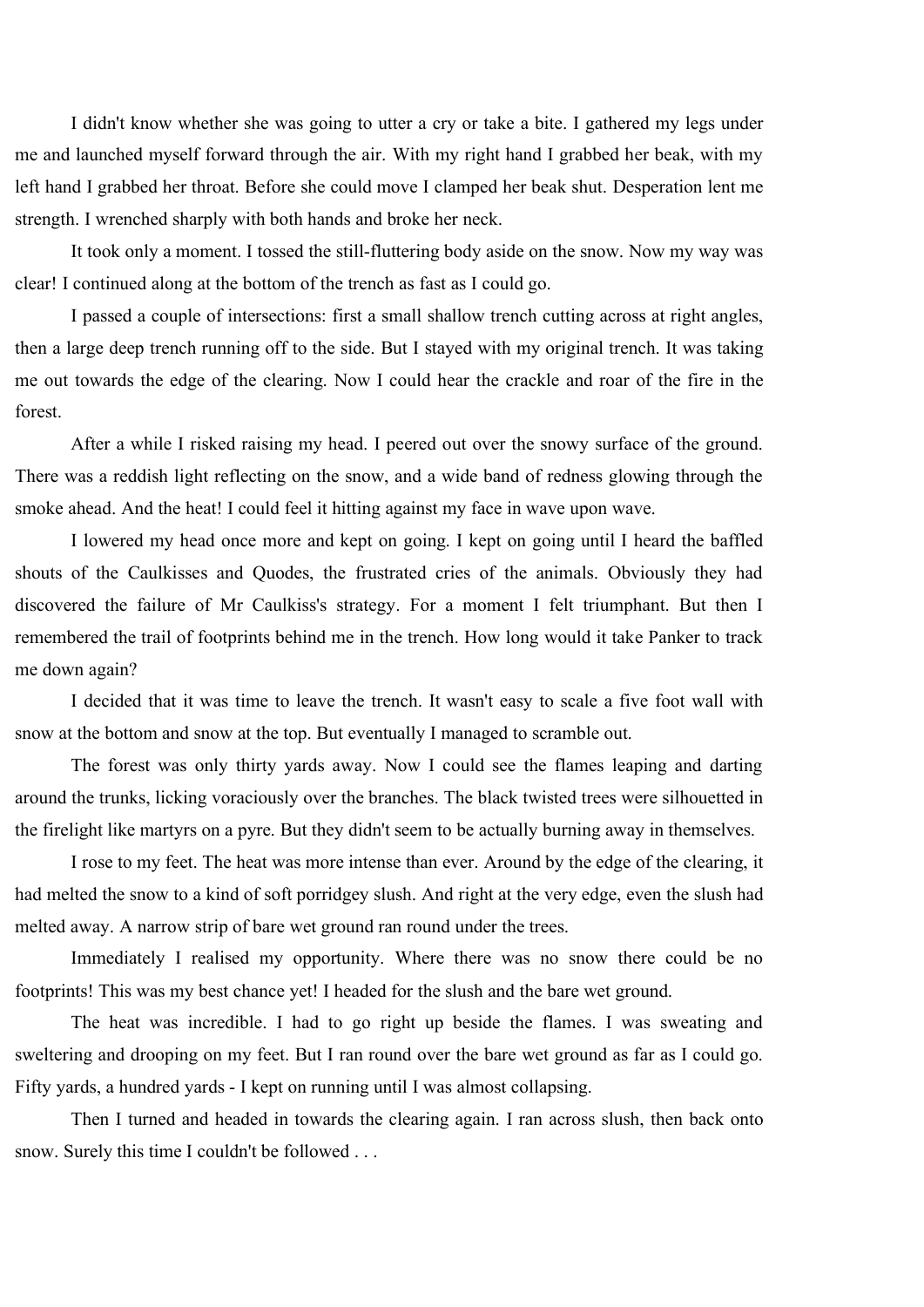Directly ahead of me was an arch. Strange coincidence! It was the very same arch that I had first sighted when I originally arrived at Morbing Vyle. A Gothic arch in the Perpendicular style, about thirty feet high, standing all by itself in the middle of nowhere. Now it loomed through the smoke as it had once loomed through the rain.

I ran towards it. Already I had an idea for the perfect hiding place. I came to a trench and crossed over by a plank bridge. Perhaps the very same plank bridge that I had first crossed over three weeks ago.

The arch was just as I remembered it, a hodge-podge conglomerate of cemented bricks and stone. And it was still framed in a cage of scaffolding. As I came up close, I saw that some of the wooden spars were starting to burn, some of the rope lashings were smouldering. The scaffolding must have been set alight by flying sparks, like the vicarage. But it still looked solid enough to climb.

That was my idea for a hiding place. If I could stretch out on top of the arch, I would be completely hidden from the ground. The Caulkisses and Quodes might search all over the clearing, but they'd never think of searching upwards .

I climbed the right-hand pier of the arch, where the scaffolding looked slightly less burnt. I took great care with my handholds and footholds, testing with my weight to make sure that the timber was sound. It didn't take long to get to the top.

Once at the top, I stepped off the scaffolding and lowered myself onto the stone of the arch itself. The curve of the arch was relatively flattened and the span was like a sloping open bridge. It was about three feet wide and covered with partially melted snow.

I began to crawl cautiously up the slope. I moved out beyond the pier, suspended over empty space with a thirty foot drop on either side. I kept on crawling until I was almost in the middle of the span. Then I settled myself down in the snow.

At last I was safe! At last, at last! I pulled my coat tightly around me and lay out flat on my stomach. Even baby Panker couldn't possibly -

But then I discovered that baby Panker could. Louder than ever came that inexorable highpitched squeak:

"WHEEEEEEEEEEEEEEEEEEEEEEEEEEEEEEEEEEEP!!"

# **CHAPTER 64**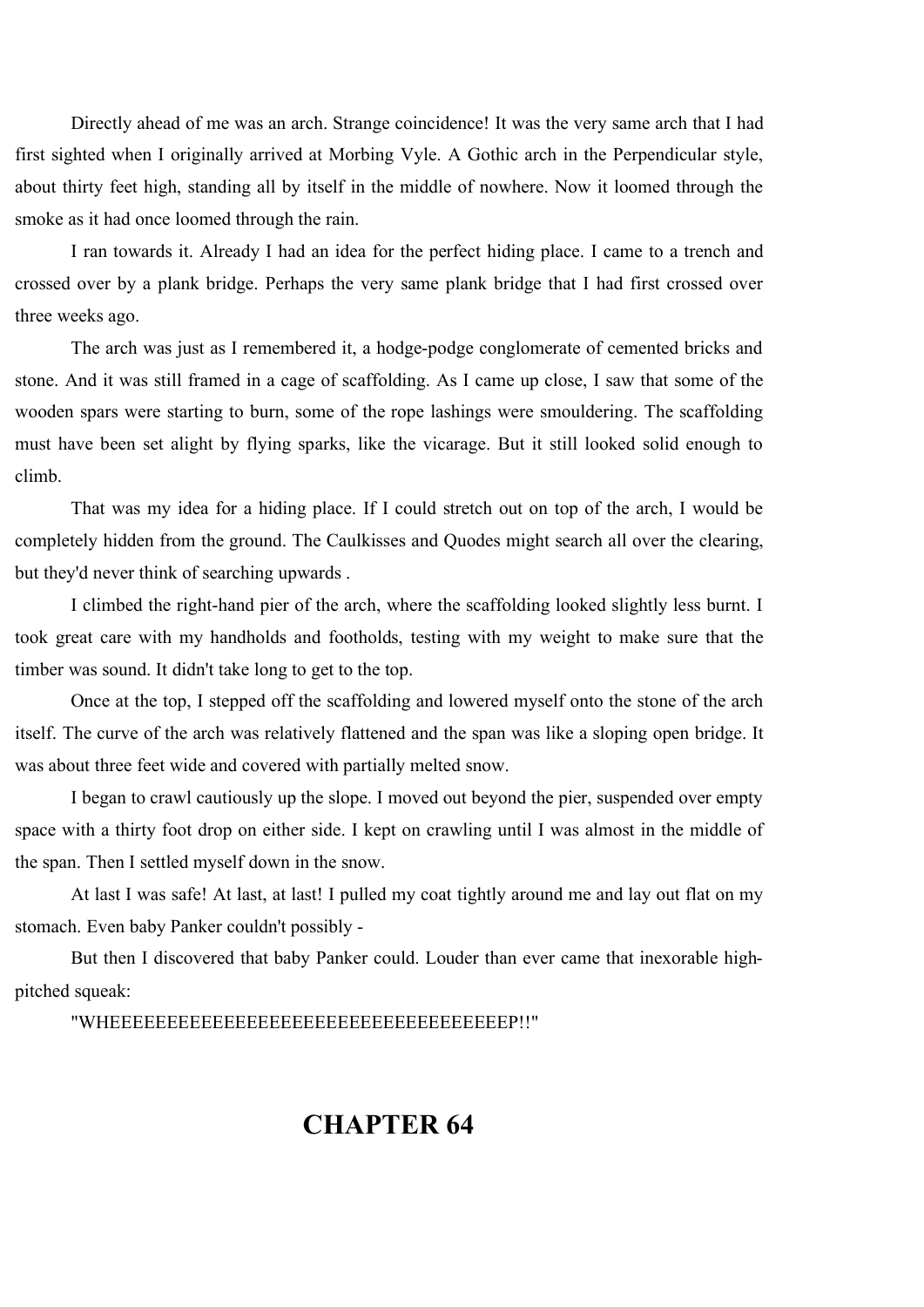I jumped and almost fell off the arch. Again the sound shrilled out:

### "WHEEEEEEEEEEEP!! WHEEEEEEEEEEEEEP!!"

My first surprise was that he had managed to track me down at all. But my second surprise was that I still couldn't see him. The sound was so very very close. Yet there was no place I could fail to see him up here on the arch. So where was he hiding?

And then finally the truth dawned. I lifted up my coat and there he was - bulging in the pocket on the left-hand side! I must've been carrying him around all the time! No wonder he had always been able to reveal my location!

I was furious. With both hands I took hold of the pocket and squeezed. Slowly I worked the bulge upwards. Baby Panker struggled every inch of the way. But eventually two small blue eyes emerged into the daylight, and a whir of tiny pink hands and feet.

I was just about to pop him out like the cork from a champagne bottle. But at the very last moment, he wriggled through my hands, back down to the bottom of the pocket. He was as slippery as an eel. I had to start all over again.

I was wasting precious minutes. I should've been thinking about getting down to the ground before my pursuers caught up with me. But all I could think about was getting rid of Panker. Again I tried, and again and again. But always he managed to evade my grip.

In the end I decided on a change of approach. Instead of getting Panker out of my coat, I had the idea of removing my coat with Panker still in it. Balancing precariously, I stood up on the narrow span of the arch and started to unbutton my coat.

But now baby Panker was wriggling more wildly than ever. The left-hand side of the coat flew and flapped in every direction. I slipped the coat off my shoulders, I got my arms out of the armholes. But the left-hand side of the coat wrapped itself around my legs. In the very act of flinging my coat over the side of the arch, I lost my balance and flung myself over too. Flailing and windmilling, I dropped thirty feet to the ground below.

### BFFFFFFFF!!!

I landed with a tremendous impact. I was lucky I didn't break any bones. I lay sprawling and half-stunned. For a while everything seemed quiet, ominously quiet. Beside me on the slush, my coat was now quite flat and empty.

Then I noticed movements, about twenty yards away. I raised myself up on one elbow. The animals of the Vyle were standing around me in a ring. Their flanks had a dull red sheen in the glow of the firelight. I was surrounded by open jaws and metal teeth, by dangling tongues and gloating eyes.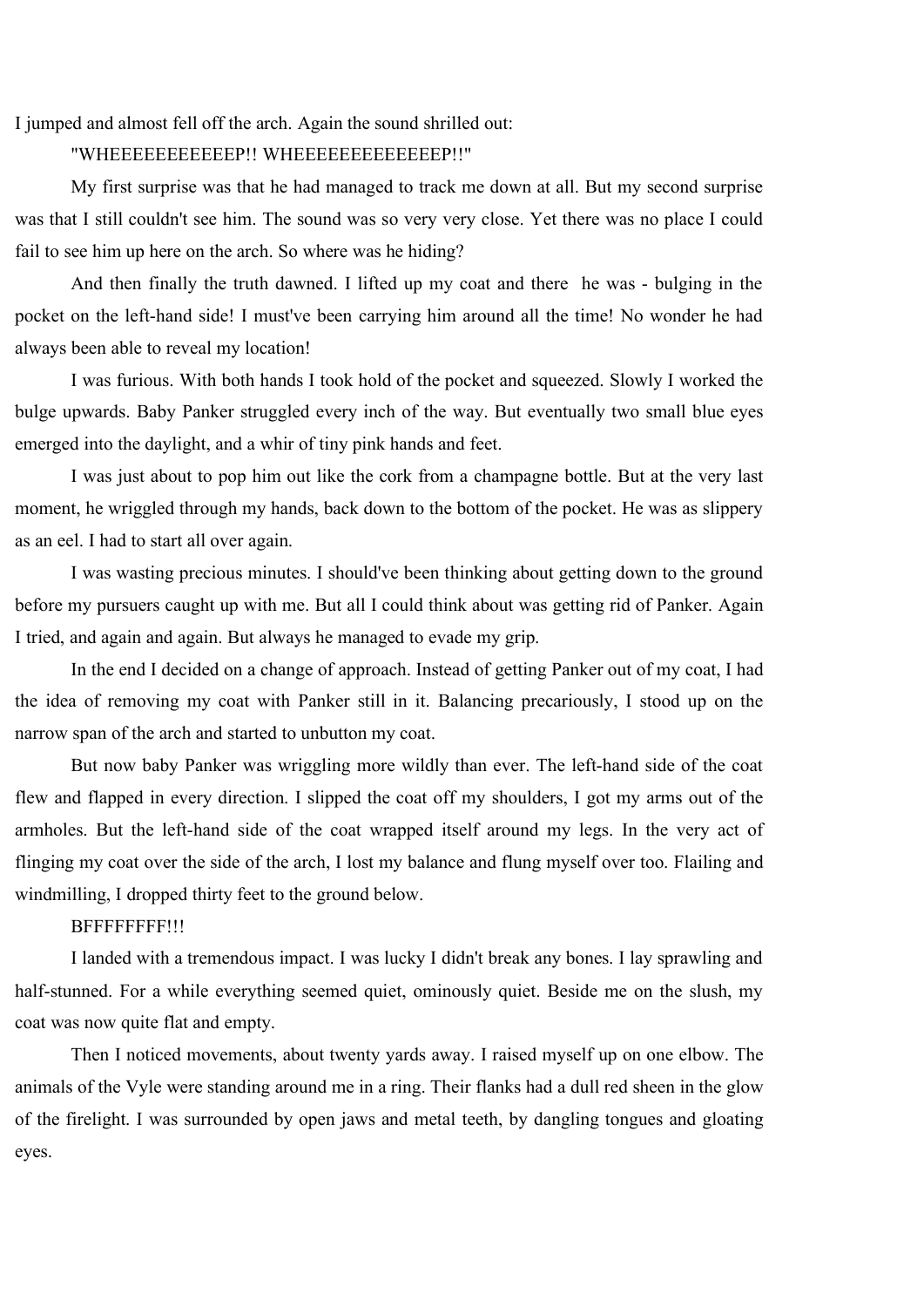I rolled over to look on the other side. On the other side were the inhabitants of Morbing Vyle. The ring was complete. Melestrina, Craylene, Mr Quode and Mr Scrab were all still mounted upon their respective animals. But not Mr Caulkiss. He was mounted upon something else. I stared in disbelief. He was mounted upon his machine - the machine that ran on human blood!

It looked exactly as it had looked in the laboratory. The same caterpillar tracks, the same glass jars, the same pipes and rods and cogs. Only now the tracks turned, the rods slid back and forth, the red liquid bubbled in the glass jars. The whole machine was panting and throbbing with eager life. And there in the middle stood Mr Caulkiss, upright on the brown felt box.

I could see how he had made the thing work. It was a horrible sight. He had torn open the front of his cassock and connected the tube from the machine directly on to his own human heart. No syringe, no needle. Instead there was a great jagged crack down the side of his chest, a terrible gaping fissure in the flesh. And protruding through the fissure, the red rounded shape of his heart. He had pulled it forth like a soft wet turnip. The tube was attached to the severed end of the main ventricle.

"HAAAAAAAAGGHHHHHH!" he yelled, in a mingled sound of pain and triumph.

KerCHUG-kerCHUG-kerCHUG! KLANK! rumbled the machine.

BLEEEEHHH! blared the goats.

MOOOOOOOMMM! roared the cows.

BAAAAAAAAAAAAAH! bawled the sheep.

WAKKERWAKKERWAKK! raged the ducks.

Mr Caulkiss threw a lever. The blood-engine changed to a slower rhythm, a sort of low idling chug.

"Dismount!" he cried. "Maintain guard! Officers advance!"

The human inhabitants of the Vyle dismounted. Mr Caulkiss got down from his machine, Mr Quode from his pig, Melestrina from her cow, Craylene from her goat, Mr Scrab from his sheep. Mr Scrab's sheep was left with a filthy greenish discoloration all over its back.

"Vyle!" they chanted. "Vyle! Vyle! Vyle! Vyle! Vyle!"

They began to advance across the slush. Mr Quode had stripped himself naked and his corpulent body was grimed and black with smoke. Mr Scrab's bandages had come undone and dragged along in a train behind him. Craylene seemed to have lost whole parts of her face, where the skin-coloured make-up had fallen away to reveal a sort of grey stuff underneath. As for Melestrina, her eyes had reduced to small dark buttons like dry clots of blood. But she had acquired another pair of eyes lower down, two tiny blue eyes peeping forth from the front of her gown. Evidently Panker had taken up residence in his mother's cleavage.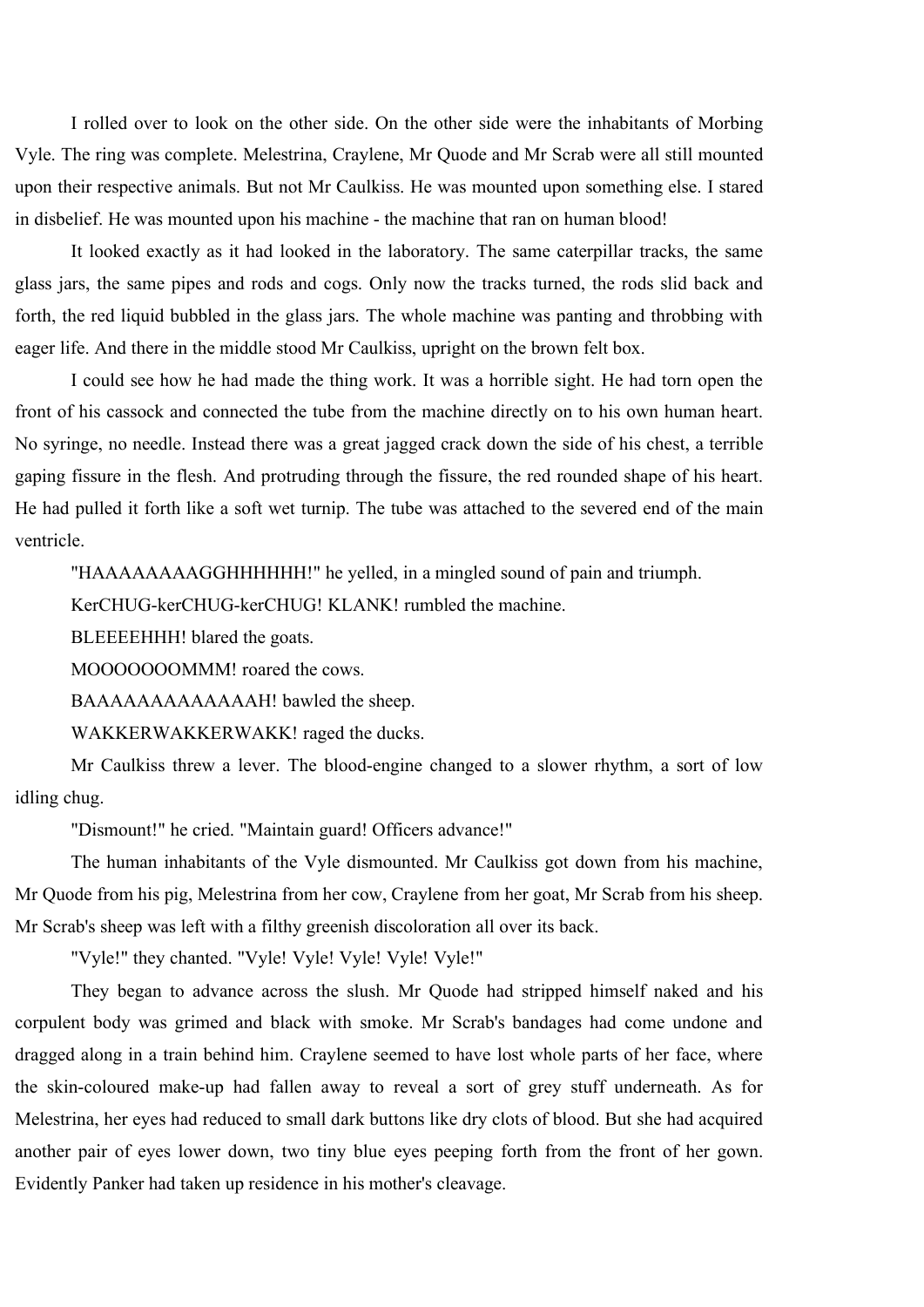Mr Caulkiss was in the worst state of all. He shuffled towards me with the tube still fixed to his heart. He was completely drained of blood. His skin was almost transparent, hanging and flapping in loose slack folds. He was a mere skeleton, a framework, a tottering tower of bones. But he reached up with his hands and squeezed the wet red turnip of his heart. He seemed to be pumping it manually.

"We are going to be vile with you, Mr Smythe," he said in a whisper. "Nothing is forbidden."

The others laughed and giggled in an ecstasy of madness.

"I'm going to be sick on you," said Mr Scrab, breathing out a visible brownish vapour even as he spoke. "I'm going to regurgitate all over you."

"I'm going to play with you," said Craylene happily. "I'm going to have games with your little bits of meat."

"I'm going to snap you and break you," said Melestrina, flexing her muscles. "I'm going to tear your legs off."

"I'm going to put my fingers inside your brain-pan," murmured Mr Quode, rubbing his hands in anticipation. "I'm going to have a nice long feel of your brains."

Closer and closer they came. I scrambled to my feet. But there was no way of escape. The animals remained in position, surrounding me on all sides. They stamped their hooves and baaed and mooed and grunted ferociously. There was no way of escape.

Still I wasn't going to go down without a fight. I made a dart towards the right-hand pier of the arch. Here was the scaffolding I had climbed just a few minutes ago. There were tiny fires and smoulderings everywhere over the woodwork.

I selected a likely looking spar, where the rope lashings had burnt away. I tugged and wrenched and pulled it free. It was about five feet long, charred at one end and smouldering at the other. I held it in my hands and stepped back into the middle of the ring, under the centre of the arch.

Even the charred end of the spar was burning hot. But I hardly noticed the pain. The animals were still roaring and stamping, the inhabitants were still coming closer. I whirled the spar defiantly above my head.

Then suddenly the roaring and stamping died away. It was nothing to do with me and my spar. The animals turned their heads and whimpered. They were obviously terrified. They were all looking in the same direction, over towards the same side of the ring.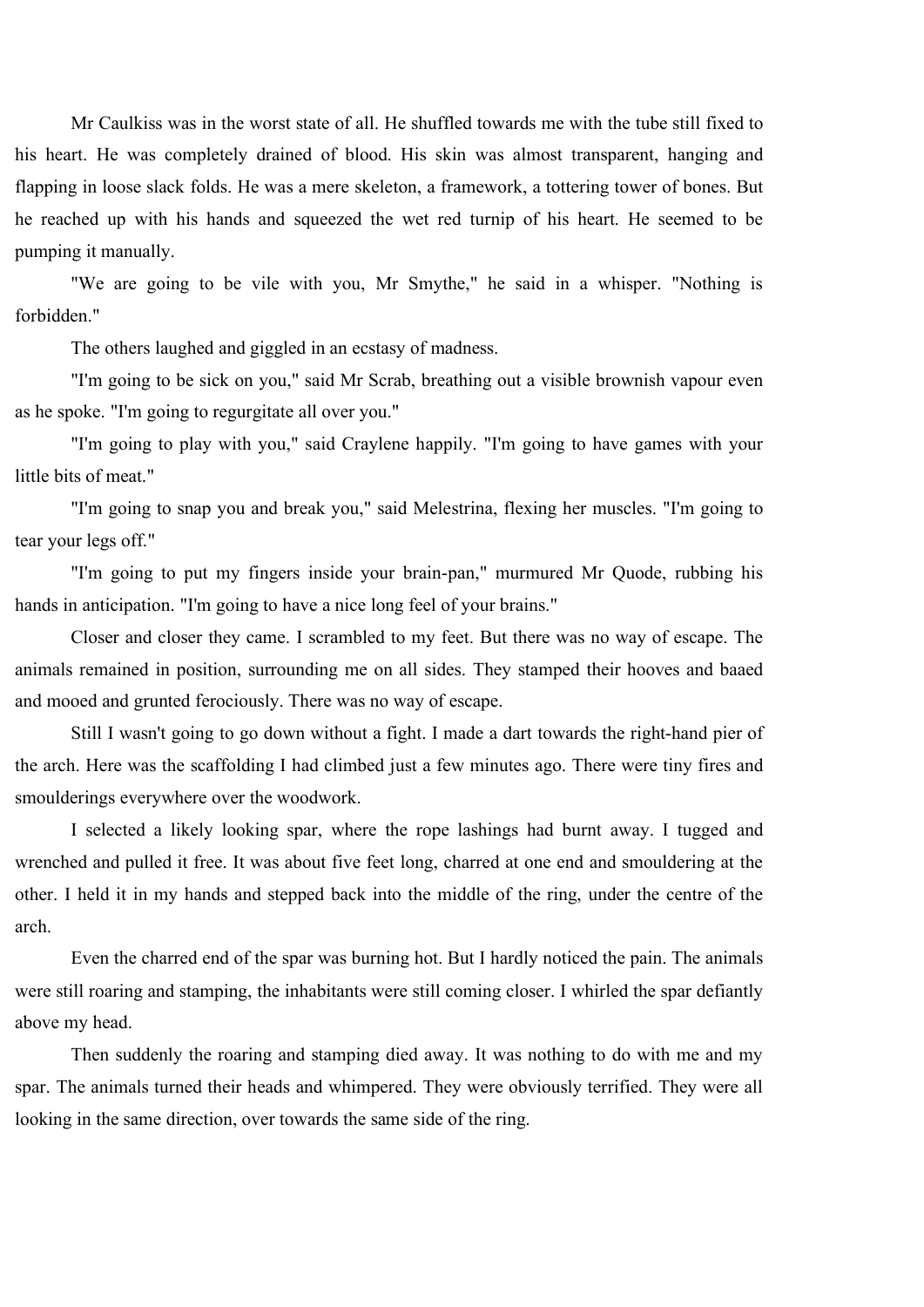The inhabitants realised that something was happening. They halted in their tracks, looked back over their shoulders - and froze. They seemed not so much terrified as astounded. There was an indescribable expression on their faces.

Something was making its way into the ring. The animals shrank aside and opened up a passage. From the angle of their eyes I had the impression that the thing was very low on the ground. But the inhabitants still stood in front of me, blocking my view.

 There was total silence. Even Mr Caulkiss's machine had stopped its chug-chugging sound. The inhabitants were literally shivering. Then they too parted ranks and drew aside.

At last I could see. There on the ground was a large pale yellowy shape. With an eerie gliding motion it moved forward, coming towards me. It was in the form of a man . . . the twodimensional form of a man, flat on the ground.

The inhabitants flung themselves down on their knees.

"O praise!" they murmured.

"O we of little faith!"

"O hallelujah!"

And then I realised. The man-shape was composed of a million million maggots.

# **CHAPTER 65**

It was the Vicar of Morbing Vyle. Not as a body, not as the reanimated remains of a body - but as a spirit, a power, an intensity. Physically, there was nothing there except the maggots. But the maggots were held together and organised, they were under the control of a supreme will. He had made them assume His own previous human shape. I know it sounds incredible, but that's what I saw. He had made His Great Return after all!

The shape stopped about five yards away from me. For a long moment nothing happened. The fire in the forest cast its red glow over the scene. In my nostrils was the same foul smell as when the maggots had first poured out of the leather bag.

Then the shape began to change. It was like some liquid coming to the boil. The tiny grubs were all in simultaneous motion, wriggling away from the edges, piling up towards the middle. Slowly a hump arose . . . which became a sort of column . . . which kept on growing until it was over five feet tall. Then the column began to take on definition and form. Now I could see the arms coming away from the torso . . . the division between the legs . . . and there was the curve of the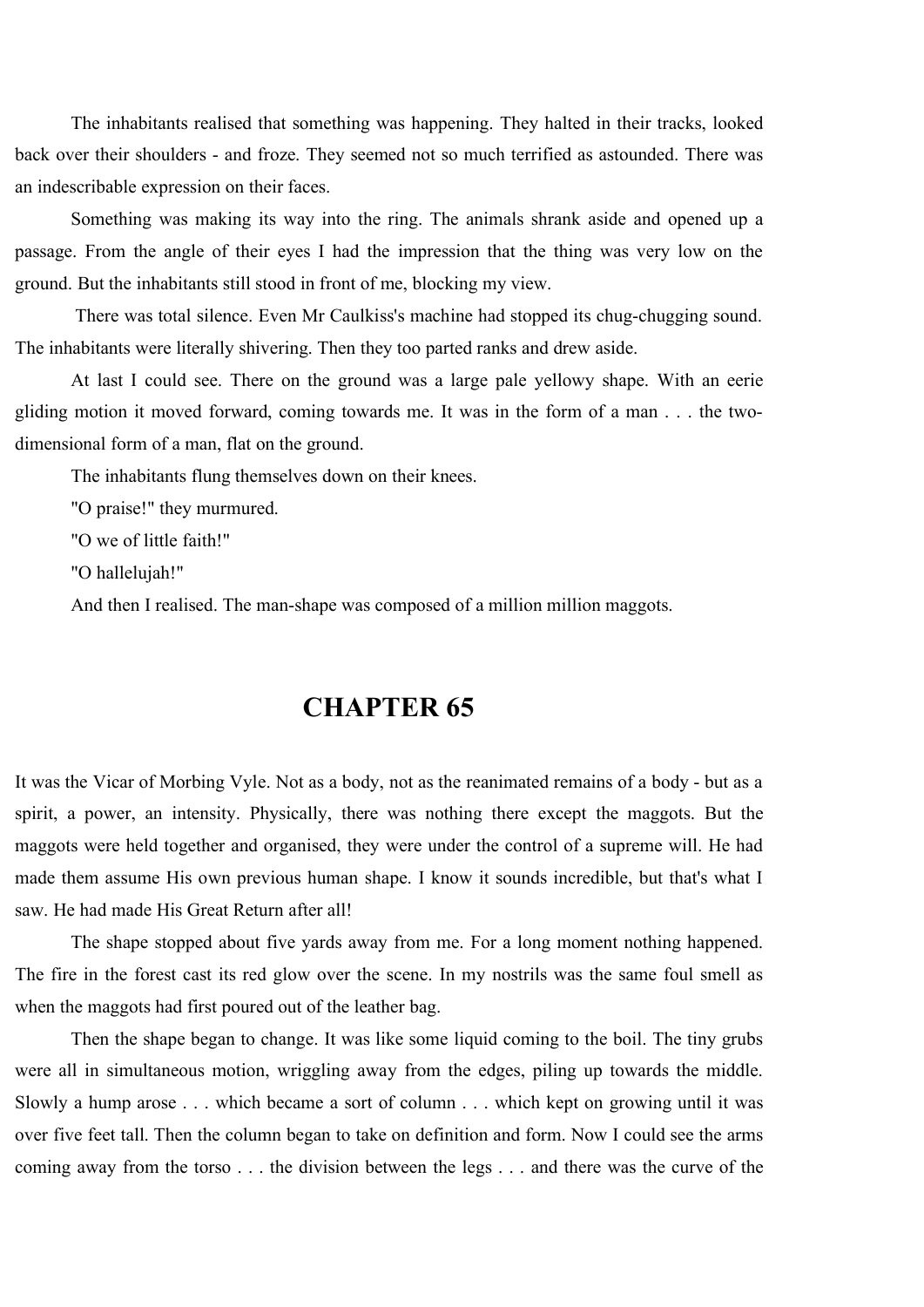shoulders and head. The living pullulating swarm of maggots stood upright, three dimensionally, in a monstrous imitation of a human body. His body!

"Aaah!" sighed Mr Scrab. "I recognise Him! Just as He was! His very lineaments!"

"He conquers Nature!" quavered Mr Caulkiss. "Spirit over Nature! Just as He promised!"

The shape raised an arm. A thousand maggots rippled and squirmed and crawled into position. How they defied gravity I can't explain. But now there was a kind of hand at the end of the arm. It bent and flexed and seemed to be waiting to take hold of something.

As if in response another figure appeared, passing in through the ring of animals. It was Gambels. He approached on all fours, still dragging the chair behind him over the ground. In his mouth he held one of the tools from the Vicar's silver box. It was the shiny steel fretsaw. He squatted beside the Vicar and tilted up his head. He was offering the ebony handle to the outstretched hand.

The Vicar received it in His pale maggotty fingers. Gambels yuff-yuffed softly. Then he trotted away like an obedient dog to join the ring with the other animals. If he had had a tail he would surely have been wagging it.

The Caulkisses and Quodes and Mr Scrab clasped their hands in delight.

"A Work of Art!" Mr Scrab murmured reverently. "The Lord is going to compose a Work of Art!"

"The materialist becomes His material!" exclaimed Mr Caulkiss.

"Reassembly! Realignment!" cried Melestrina Quode. "The first great monument of His miraculous Return!"

The head of the shape didn't exactly have eyes, but I had the impression that it was looking at me. I tried to retreat but my legs wouldn't move. My arms hung numbly down at my sides. I still held on to one end of the spar, but the other end drooped to the ground. I was sweating from every pore - the sweat of utter impossible nightmare.

And then the sound of His voice began inside my head. It was very quiet and gentle and sweet. There were no proper words, but it spoke to me like music. How can I describe it? It made me want to cry, it was so sad and solemn. It filled my mind with beautiful images of death. It spoke to me of the sublimity of sacrifice . . . of infinite surrender . . . of suffering for the sake of a higher intensity. My own poor life seemed small and insignificant. I felt a longing to offer it up . . . to hand it over in an act of ultimate worship . . .

My feet moved underneath me. I looked down and discovered that I had just taken a first step forward. I was walking towards Him!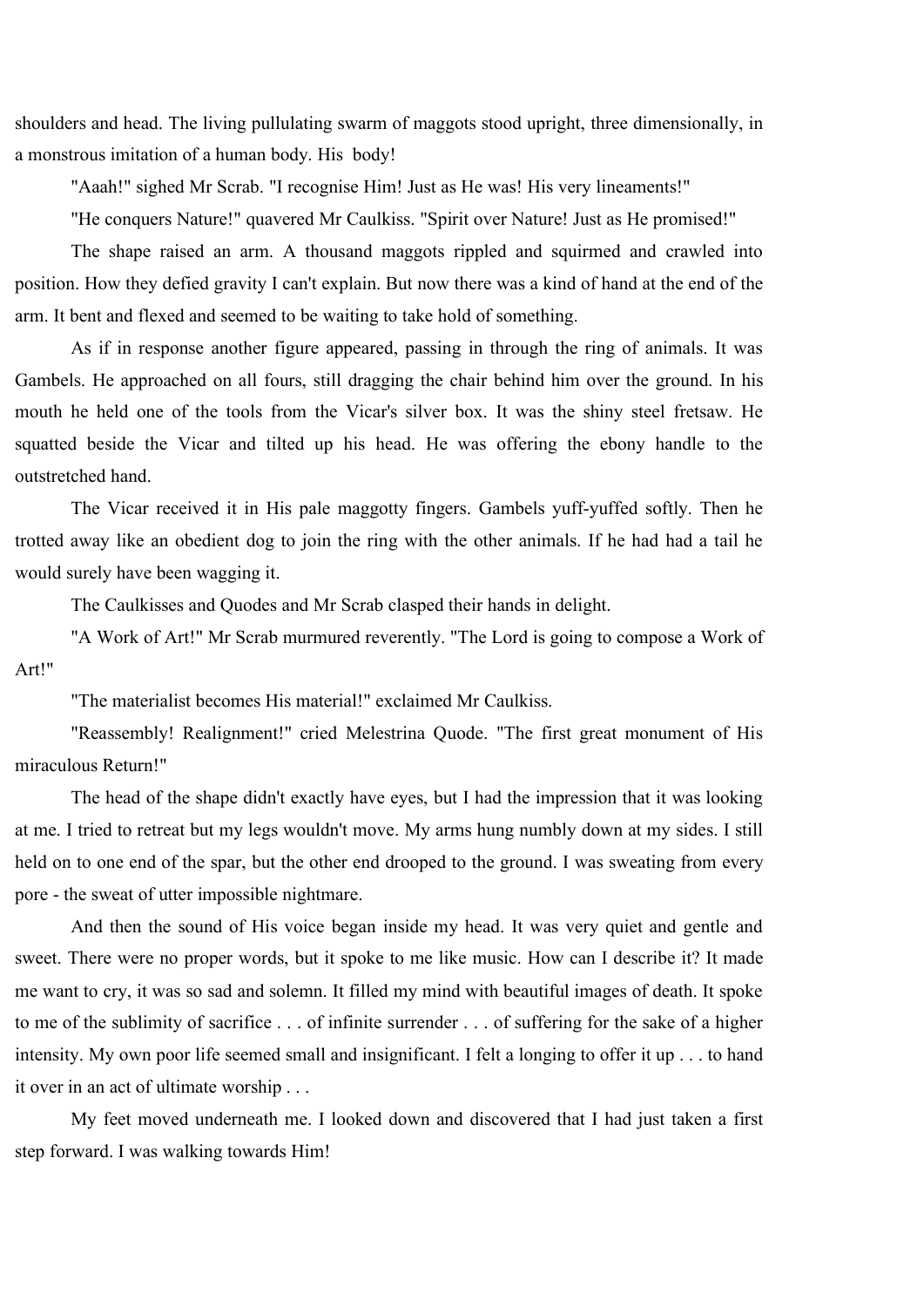I couldn't control my own movements. The voice seemed to be ringing in the very bones of my head. Unutterable sweet, unutterably clear, unutterable piercing. Step by step it drew me closer.

But I resisted. With all my remaining strength of will I resisted. I still had a level of consciousness that knew the voice for what it really was. I knew that there was no religious offering or beauty involved, no higher intensity. There was only Him and His mad evil will - His will to murder ! Desperately I clung to my consciousness of that fact, desperately I strove to escape the feelings and images that were being projected into me. I refused to become His raw material!

He raised the fretsaw to the height of my neck. I was standing right in front of Him now. Inside my head the voice took on a deeper note, suggestive of immense patience and understanding. It spoke of the sacred holiness of the fretsaw and the supreme need for sacrifice. It spoke of the beauty of blood and the sheer perfection of a long horizontal cut across the neck. I was moved as if by fine invisible wires. I lifted my head and exposed my neck to the fretsaw.

But even as I lifted my head, I saw something out of the corner of my eye that gave me hope. A flame on the end of the spar! I had kept hold of the spar as I walked, trailing it over the ground behind me. And now, miraculously, the end on the ground had ignited! A small fierce jet of intense white flame! It was just like the flame on my club when I attacked the leather bag!

The Vicar laughed. He hadn't observed the flame. He gave a horrible silvery tinkling laugh and brought the blade of the fretsaw slowly towards my neck.

I couldn't move my neck but I could move my arms. With a sudden jerk of willpower, I swung the spar around. The flame was six inches long and spurting strongly. I thrust the burning end against His pale maggotty legs. They were curiously insubstantial - the timber passed right through. The Vicar seemed to shiver.

Then the fretsaw fell from His fingers and the tinkling laugh was cut off. There was a loud sizzling sound as the flame bit into the maggots. And in the sound of that sizzle, I seemed to hear a different voice, an opposing voice, a voice as fierce and harsh as the Vicar's was sweet. It was like those voices of fire I had heard in the forest before. And it seemed to be muttering those same violent words:

"Revenge! Destroy! Finish!

Revenge! Destroy! Finish!"

I looked down and saw how the maggots were writhing and dropping away. The Vicar's whole human shape was starting to dissolve. In an exact reversal of His previous process, He lost definition and became once more a sort of amorphous column. Still I applied the flame to the place where the legs had been. The column teetered and wobbled. Then it toppled slowly to the ground.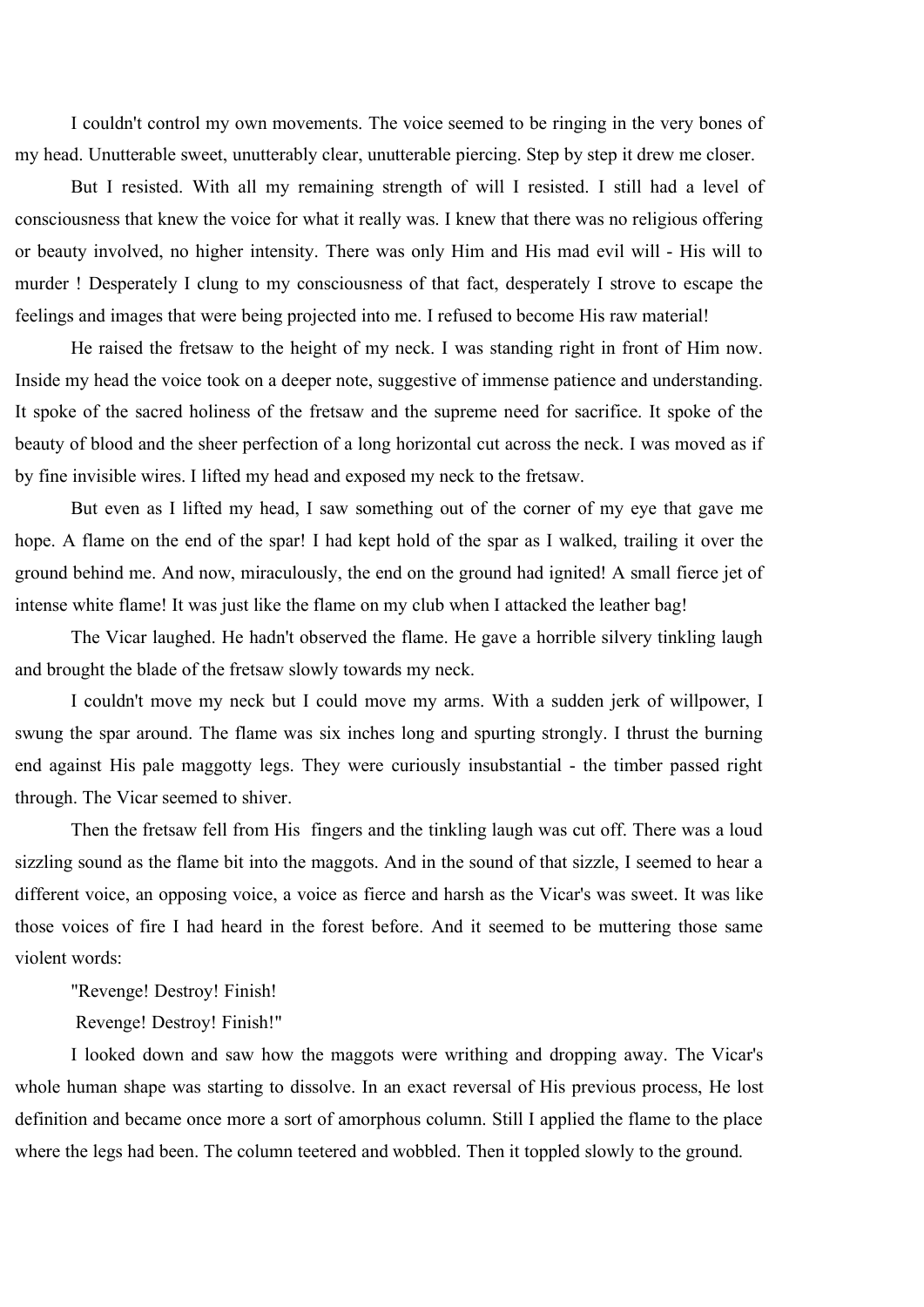Now there was only a crawling mass of maggots at my feet. I took a firmer grip on my spar and plunged the flame straight into the middle of the mass. The kneeling inhabitants of Morbing Vyle shrieked out all around:

"O Lord, Lord! Assert thy spirit!"

"Prove thy intensity!"

"Put forth thy power!"

"Show us thy true principle!"

Then the Vicar did indeed put forth His power. So far I had taken Him by surprise. But now He exerted all the terrible strength of His will. In spite of the flame, the mass of maggots held together and started to reassemble. With a shock of horror, I saw the two-dimensional shape of a man reforming on the ground.

And now the flame itself was starting to die down. Smaller and smaller it shrank, as though deprived of oxygen. From six inches to three inches, to two inches, to one inch. Soon it was just the tiniest brave glimmer, like a candle on a birthday cake.

The sizzling sound died down too. Instead I could hear the sweetness of His voice again. It was rising on a single note, incredibly pure and acute and penetrating. It was like the sound of a wine glass when someone runs a finger around the rim. It seemed to be slicing into the very tissues of my brain.

The darkness was winning. The whole world seemed strangely indistinct and dim. Perhaps it was the fire burning low in the forest - I don't know, I couldn't look up. But it was like a great universal twilight deepening all around.

There was a similar gloom in my mind, an oppressive foreboding of doom. Defeat was inevitable . . . Now the flame was flickering on and off, on and off. Any second it would go out altogether. All I wanted was to let go of the spar, all I wanted was to clutch my head in my hands and squeeze away that dreadful sweetness.

But I didn't. I concentrated and clung to the spar more tightly than ever. The spar began to shudder in my hands, as though someone was shaking and wrenching at the other end. Desperately I struggled. It was His will against mine. I discovered reserves of strength I didn't even know I possessed. I summoned up the words of the fire, I spoke them out in my own voice now:

"Revenge, destroy, finish!

Revenge, destroy, finish!"

Over and over, through clenched teeth, I repeated those words. Was the flame already burning a little brighter?

"Revenge, destroy, finish!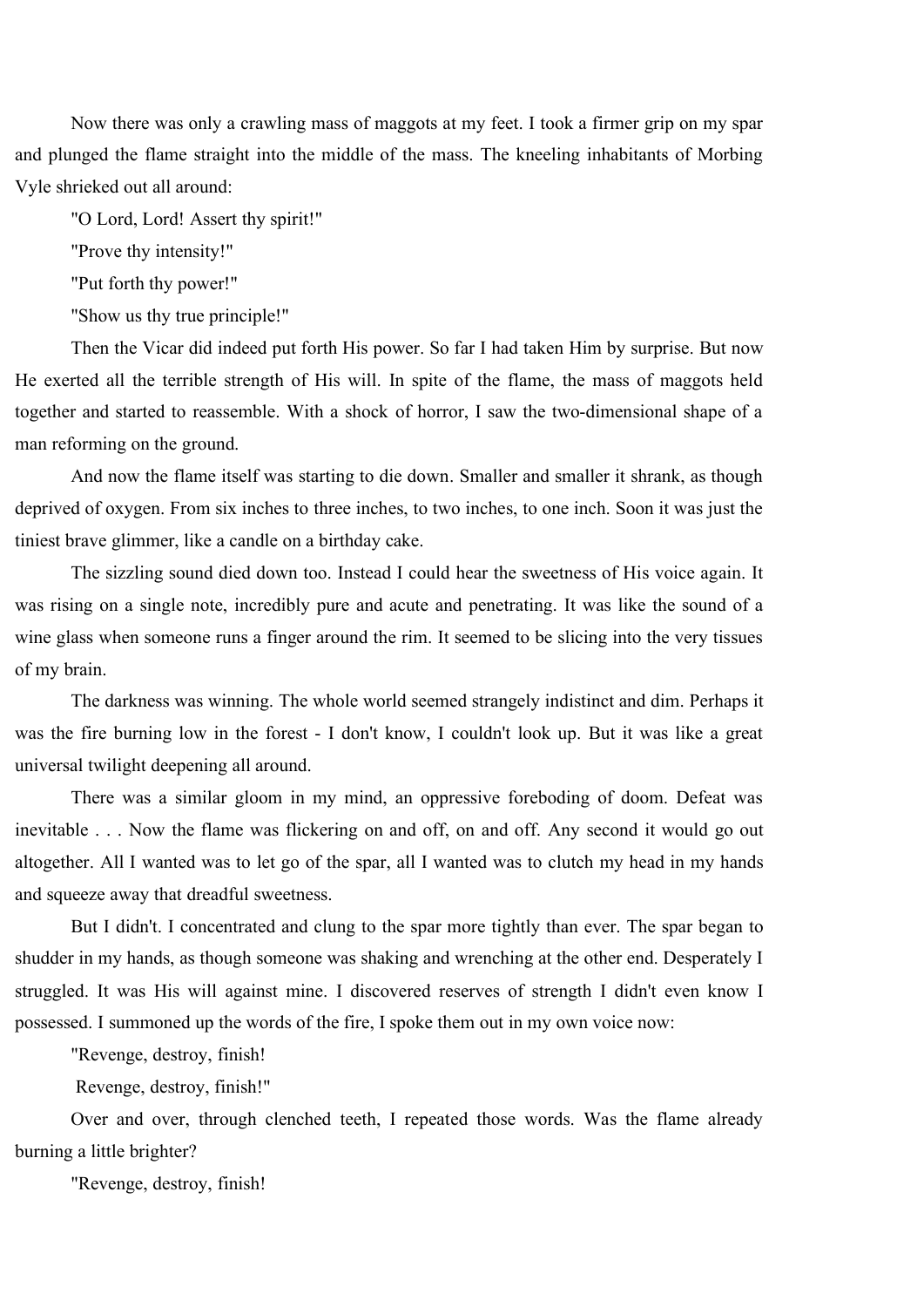Revenge, destroy, finish!"

Suddenly the shape on the ground shifted and boiled up around the end of the spar. A thousand maggots began swarming up the wood. Like a thick viscous liquid they flowed up towards me, towards my hands.

But I didn't panic. I wasn't going to let go now. The flame was burning brighter! The maggots on the spar were only a distraction. I was winning!

"REVENGE! DESTROY! FINISH!" I shouted at the top of my voice. "REVENGE! DESTROY! FINISH!"

The end of the spar burst into a sudden glorious blaze. It burnt a hole right through the middle of the shape of the Vicar. The maggots mounting towards my hands wavered and halted. Then one by one they curled up and dropped off. The sweet voice died away.

"Down with the Vyle!" I yelled. "Nature forever!"

I thrust the burning spar this way and that amongst the maggots on the ground. It was like wielding a blowtorch. I divided off the legs from the waist and the arms from the chest. And everywhere I divided, the maggoty limbs dissolved into mere separate maggots, streaming blindly away from the flame. Freed from the Vicar's overpowering will, they scattered and dispersed pellmell.

The light was returning into the world. Now the whole scene was bathed in a lurid orange glow. I could feel heat beating against my back. The fire in the forest was burning higher than ever.

I kept on thrusting until the shape on the ground had melted almost entirely away. Only one solid cluster remained, where the Vicar had formed His head. I drew back the spar for a final thrust. But before I could deliver the blow, the cluster suddenly disintegrated all by itself. The maggots spilled open and wriggled away, leaving behind a curious patch of dark shadow.

I stared. It was a very tiny patch, only an inch or two across. It seemed somehow blurred and raggedy at the edges. It had been lying underneath the maggots in the very centre of the head. It reminded me of a small black spider.

It moved like a spider too. With a sudden quick dart, it scuttled away over the ground. But I was equally quick. I jabbed out with the burning end of the spar in front of it. The thing jumped backwards just in time.The flame on the spar flared up in a pool of white flame. The thing retreated. It scuttled once more in my direction, right beside my feet. Without a second thought, I lifted the heel of my shoe and stamped down hard on top of it.

There was a small squashy PHLUP! under my foot.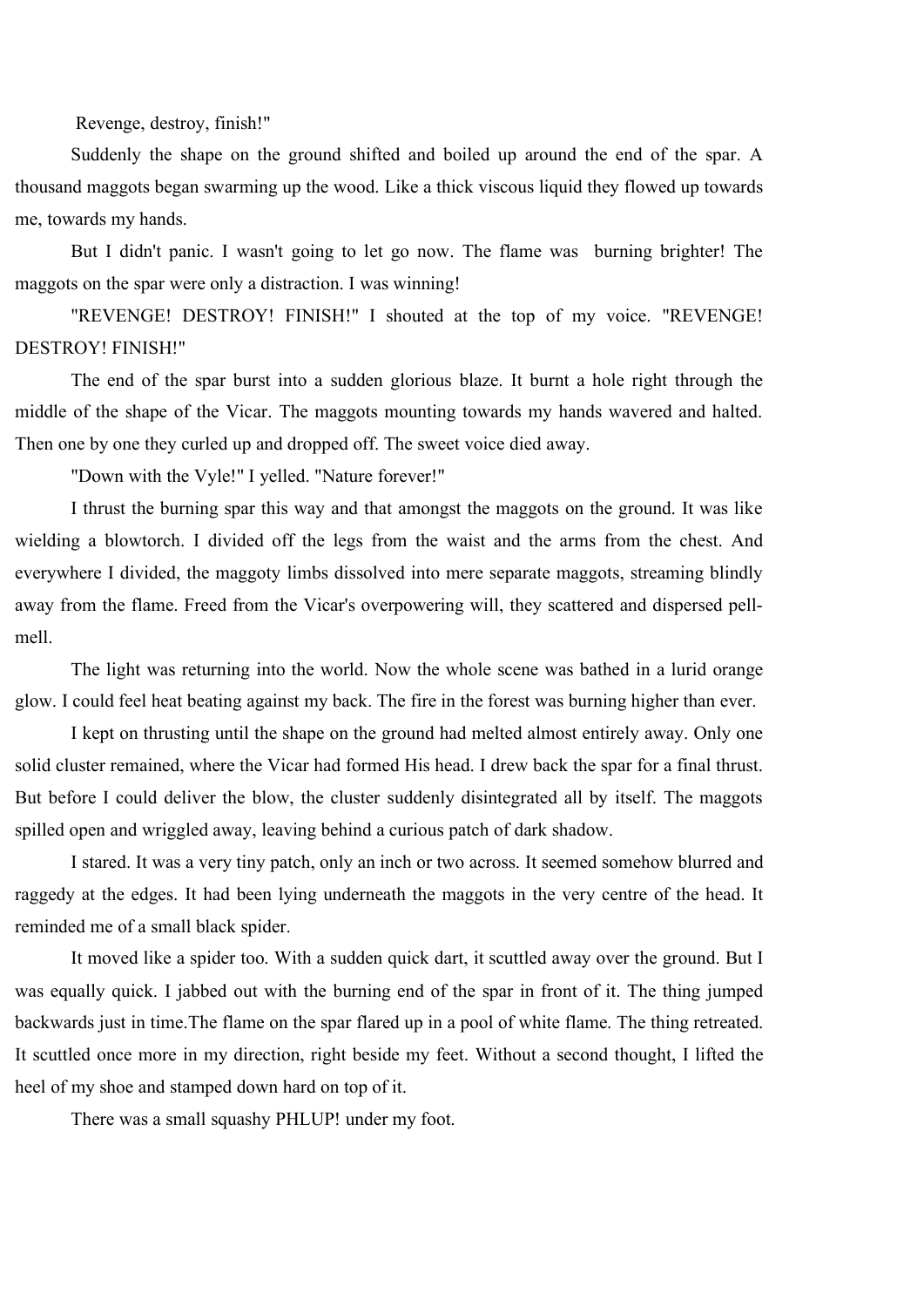# **CHAPTER 66**

That was the end of the Vicar of Morbing Vyle. It took a moment to sink in. I could hardly believe I had finished Him off so easily. But the inhabitants knew it. Still kneeling, they covered their faces with their hands.

The fire knew it too. An almighty conflagration erupted in the forest. Again I heard a multitude of voices, roaring in the roar of the conflagration. Voices of the fire, triumphant and exultant. And now they seemed to be uttering words of victory:

### "REVENGED! DESTROYED! FINISHED!

### FINISHED! FINISHED! FINISHED!!!"

 Then the holocaust began. At first it was a breeze, which turned into a wind, which turned into a rushing raging tempest. It swept in from the forest, hurling clouds of sparks and balls of fire across the clearing. I flung myself flat on the ground, trying to dive beneath the blast.

The heat and light were unbelievable. For a moment it seemed as though the air itself was on fire. I heard the howls of the animals and screams of the inhabitants of Morbing Vyle. There was a sort of dull explosion too, not very far away.

The fire didn't touch me though. I felt the heat, and a few sparks settled on my clothes. But that was all. I sat up and looked round.

Close by me were Melestrina, Panker, Mr Quode and Craylene Caulkiss. Closest of all was Mr Scrab - scattered here and there in little sticky lumps and black greasy blobs of human flesh. I knew it was him only because of the bits of bandage buried in the mess. He must have exploded internally. Perhaps the fire had ignited those noxious vapours he was always brewing inside himself …

As for Melestrina and Panker, they too must have taken the full force of the initial blast. They seemed to have been baked and hardened like pottery. They formed a kind of composite statue of mother and child, absolutely naked, absolutely immobile. Melestrina was still kneeling and Panker was as if welded between her breasts. Melestrina had her head thrown back in a last dramatic pose. A slow trickle of smoke escaped from her empty eye-sockets and gaping mouth.

Even more bizarre was the fate of Mr Quode. The holocaust had fried him alive. He lay in a pool of his own oozing juices, giving off a succulent savoury aroma. His body had turned a crispy golden-brown. It was a perfect apotheosis - of cuisine a la Quode .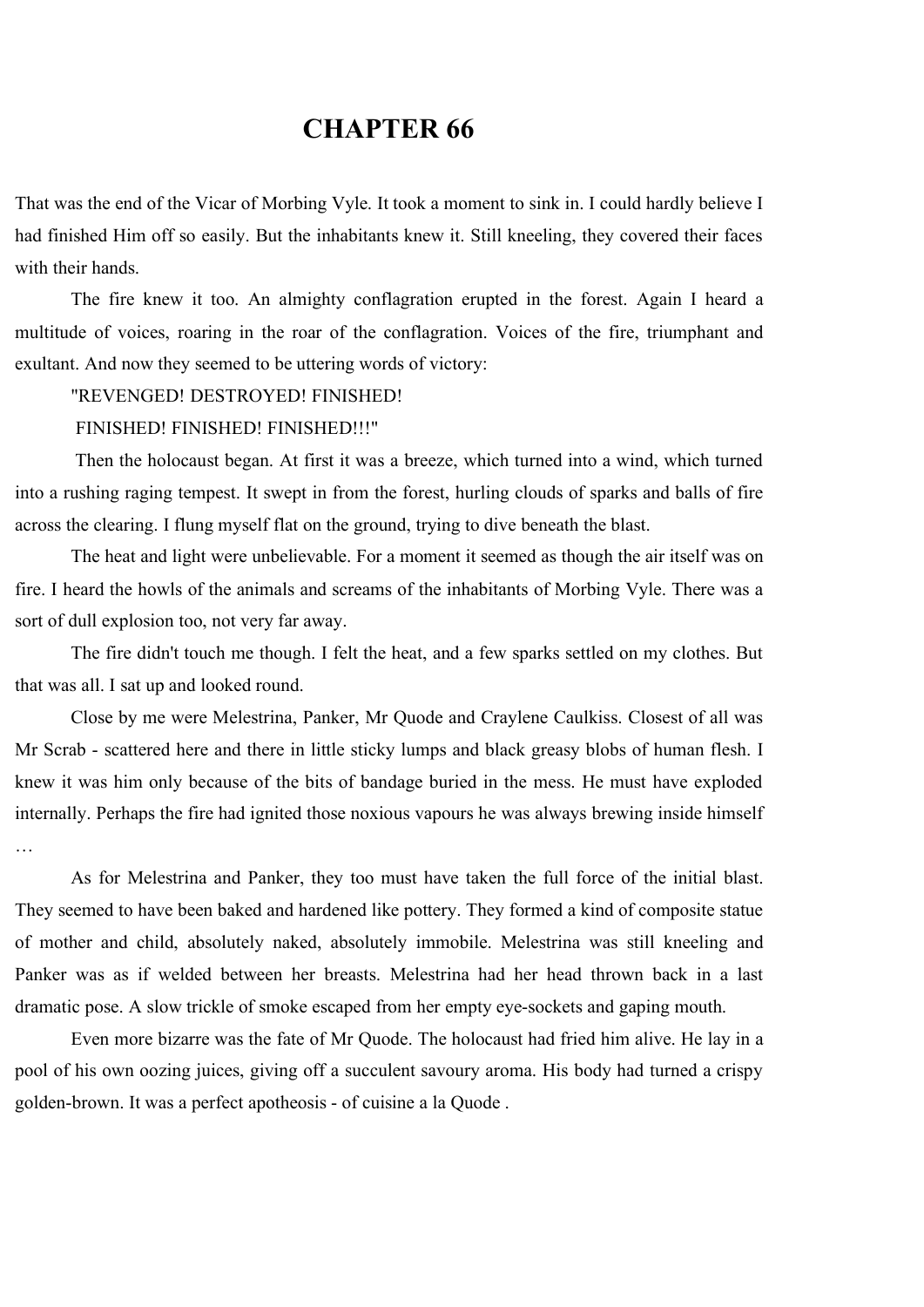I felt sick to the pit of my stomach. Incredibly, he was still alive and conscious. He rolled from side to side in the most exquisite agony. There was a strange inward look on his face. He was talking to himself in a low fatty bubbling voice:

"O quelle anguoisse ! Quelle exquise ! Quelle extremite ! C'est de trop ! Je me sens le bienroti ! Un soupcon de tarragon s'il vous plait ! Servir avec un Bordeaux des plus hauts crus !"

Craylene Caulkiss was also alive - but not for long. Still on her feet, she danced around and around in the holocaust. Tiny yellow flames fluttered all over her. At first I thought it was her clothes that were burning. But then I realised that her clothes had long since gone. Now it was her actual skin that was on fire. Layer by layer it peeled away from her face and body. She was like a roll of burning newspaper, crinkling, loosening, coming apart. Whole dry charred sheets of her blew away in the wind.

Faster and faster and faster she twirled. Then with a long expiring shriek, she crumpled and collapsed to the ground. The impact with the ground broke her wide open. Already she was smouldering and darkening within. The flames curled inwards, taking a new hold. In a matter of seconds they had consumed her completely.

I was still watching Craylene when something appeared out of the fiery haze, charging towards me. It was Gambels. He looked less human than ever. His school uniform was charred to tatters and his body was one great mass of swollen blisters. Behind him he still pulled the chair, which had caught alight and blazed like a bonfire. I think he was vainly trying to run away from it.

He rushed straight past and vanished back into the haze. A moment later, and another strange form appeared. This time it was Mr Caulkiss's blood-machine. I rolled aside, out of the way of its caterpillar tracks.

### Chugger-KLANK! KLANK! KLANK! Chugger-KLANK! KLANK! KLANK!

It trundled past me, heading in the same direction as Gambels. Its rods stuck out at wild angles, and it was shedding cogs and wheels all over the place. Mechanically, it had no right to keep functioning. But it seemed to have acquired a life of its own.

Perhaps the life it had acquired was taken from Mr Caulkiss. Mr Caulkiss himself was very very dead. He trailed along twenty yards behind his machine, bouncing over the ground, still attached by the rubber tube. There was nothing of him left but a skeleton of charred bones - that, and a few shrivelled organs rattling around inside his rib-cage. They looked like glowing coals.

I turned away. It was very mysterious. The fire had struck down all the inhabitants of Morbing Vyle - all except me. I seemed to be under some sort of special protection . . .

As I sat there pondering, the wind gradually died down. The holocaust was moving into a new phase. Now there were small dark specks in the air, specks of ash. The incandescence in the air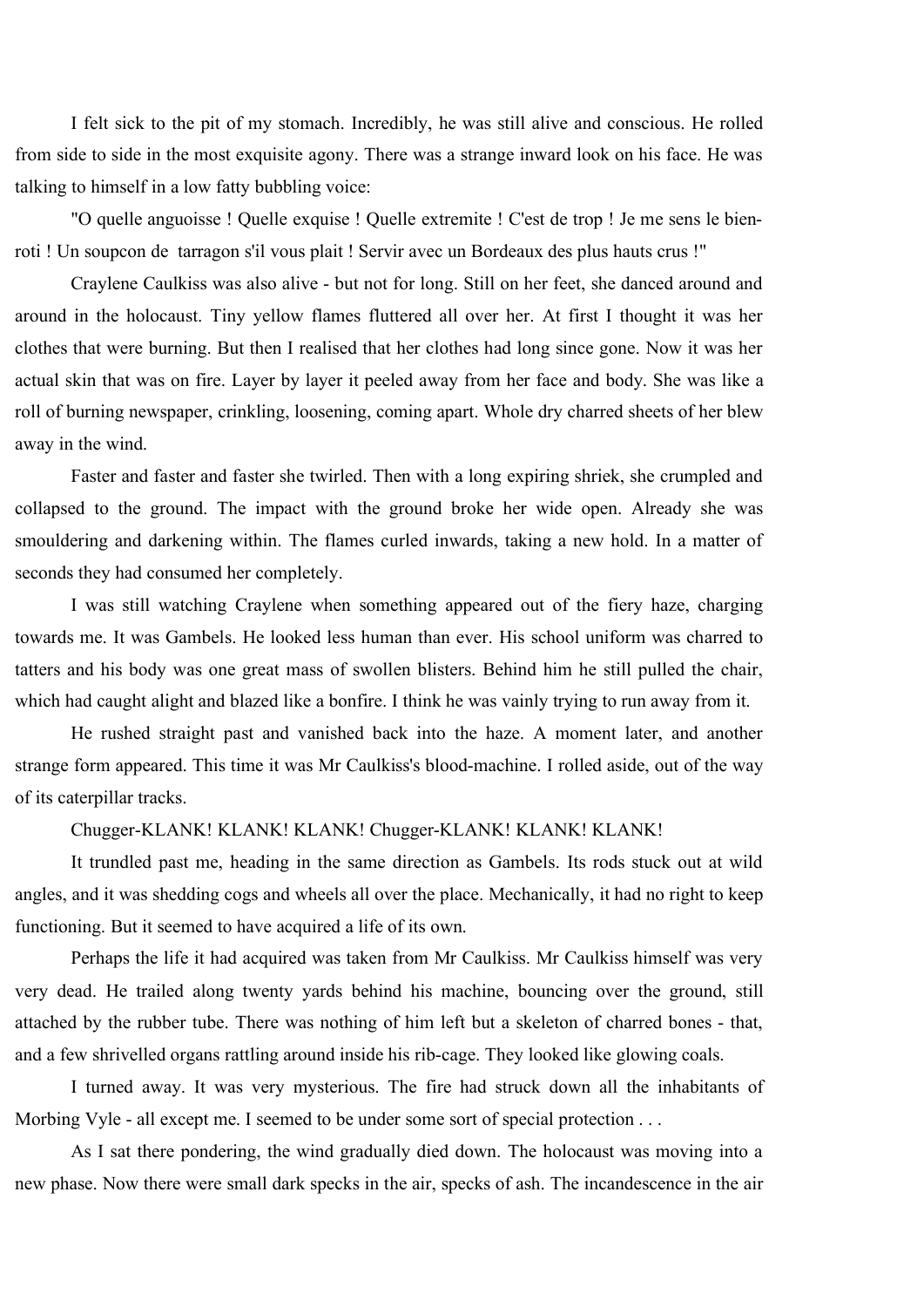was replaced by a growing darkness. Soon great masses of ash were swirling along in the wind, settling on the ground, on the arch, on the incinerated corpses. It was like a weird black snowfall.

The voices of the fire changed too. I listened and heard a deeper heavier roar coming from the forest. And in the new roar was a new word being uttered, over and over again:

## "BURY! BURY! BURY! BURY! BURY! BURY! BURY! BURY!"

I staggered to my feet. I didn't want to be buried. Already I was covered in a thin coating of ash. I stood up and brushed myself down. Then I looked out across the clearing.

Even through the darkening air, I could see much further now. I could see lights rushing and plunging in every direction. The animals of Morbing Vyle! They had been transformed into sheets of living flame. I saw one sheep like a pillar of fire and a duck silhouetted in the red halo of its own burning wings. There were a dozen more shapes I couldn't even distinguish.

I could distinguish Gambels, though, and Mr Caulkiss's blood-machine. They were racing in circles one around the other. Gambels still dragged his flaming chair, and the machine still dragged Mr Caulkiss. It was like some crazy chasing game. Mr Caulkiss's two sons were playing together!

But their game would not last long, I suspected. The ash was coming down more and more heavily all the time. And the roar of the forest was more and more insistent:

"BURY! BURY! BURY! BURY! BURY! BURY! BURY! BURY!"

But suddenly I heard a different voice. A small quiet voice, coming from close by my feet on the ground. I could hear it quite clearly, even above all the other voices. It was speaking directly to me.

"Leave now!" it said. "Leave by the way you came in!"

I jumped almost out of my skin. There by my feet on the ground was the spar of wood from the scaffolding. It was lying where I had dropped it, burning with a small quiet flame. And I swear that the voice was speaking right out of the flame.

"Leave now! Leave by the way you came in!"

# **CHAPTER 67**

I nodded. Yes, it was time to leave. But what did it mean about leaving by the way I came in? That must be the avenue, the avenue through the trees ...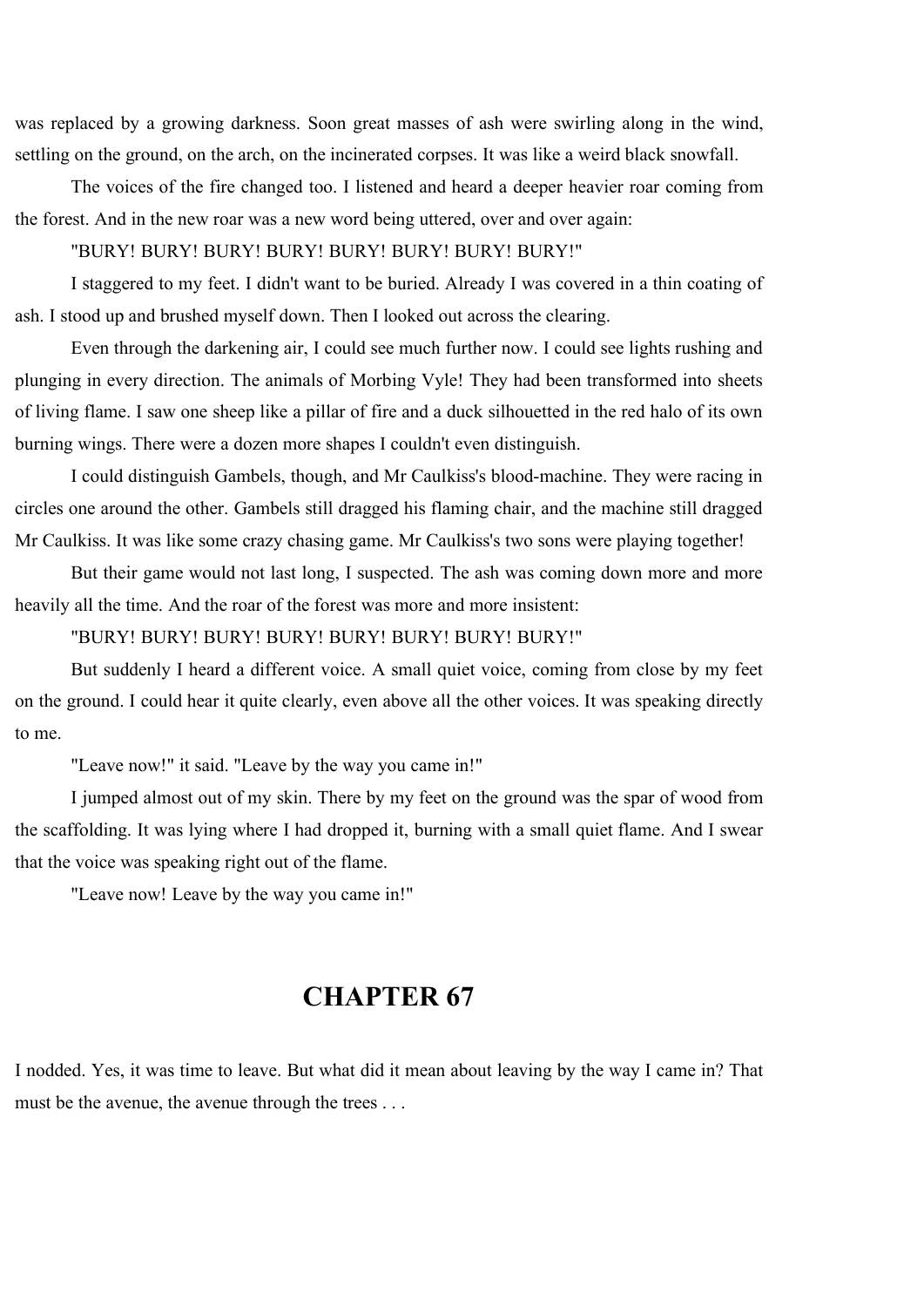I looked towards the forest. The avenue ought to be somewhere near here. But I couldn't see it. The fire was burning more fiercely than ever, a seemingly continuous wall of flame. Fifty feet and more it towered up into the sky.

Then I became aware of an ominous grinding sound overhead. I shifted my gaze. The arch above me was starting to disintegrate. As if in slow motion I saw the whole structure tilt and sag. Fragments of stone and cement rained down. I turned and ran.

### RERRR-BOOMM! BOOMM! BOOMM!

There was a mighty rumble. The ground reverberated under my feet. I kept on running, running for safety. When a trench appeared across my path, I hurled myself over in a single spring.

Only then did I turn and look back. The arch had collapsed. The ash-filled air rolled and billowed as though in the aftermath of an avalanche. Like giant dice, stone blocks lay scattered far and wide.

I turned towards the forest again. And now I saw that the wall of flame wasn't completely continuous after all. There was one small gap in the wall, a space where no flames burned. It was the avenue!

I headed straight for it. The gap was only about ten feet wide, framed in a gateway of raging fire. It looked impossibly narrow. But somehow I trusted the voice that had spoken from the spar. I felt sure that the fire was no danger to me now.

Into the gap I plunged. Tongues of flame rushed and roared all around. Weaving and shimmering, red and yellow, they rose on either side and curled over to meet above my head. I ought to have been burned to a crisp. But it was like being inside a tunnel. The tongues of flame never strayed in my direction.

I was under no special protection from the heat though. The blast was overpowering, hot as a furnace. I wrapped my arms over my head, trying to shield my face as I ran.

But even with my arms wrapped over my head, I could see that something very new was happening in the forest. On either side of the avenue, behind the shimmering curtain of flame, the trees were moving.! There were branches snapping off, trunks keeling over, hollow shells falling to the ground. Amazing! It was as though the forest had been finally unlocked from its unnatural rigidity - released from its state of perfect preservation!

Faster and faster I ran. Now even the ground was red hot. There was a fiery sensation in the soles of my feet. I could smell the smell of scorching shoe leather. I tried to run almost on tiptoe. But it was like running on burning coals.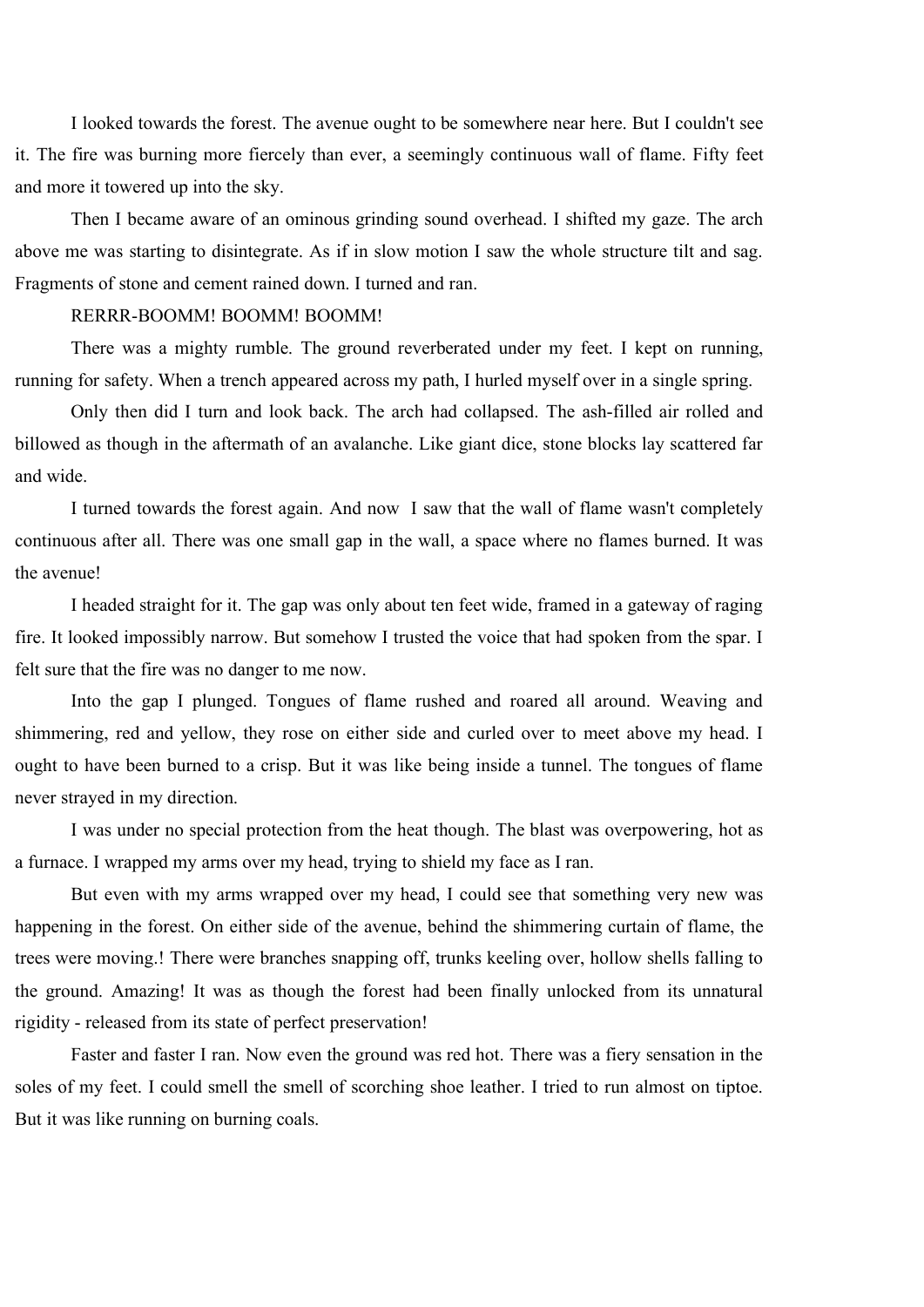And still the trees were shattering and crashing to the ground. Every part of the forest seemed to be in motion. Some of the trunks simply exploded in showers of sparks, like exploding fireworks. But none of the sparks blew out across the avenue, none of them came close to me.

By this time I was almost fainting. I was dazed by the heat until I could hardly run straight. So I suppose you could say that what I saw next was only a hallucination. But it seemed to me that there was more movement in the forest than just the movement of the trees. It seemed to me that there were people moving in there too.

They were deep in the forest, not close to the avenue. I glimpsed them through the shimmering curtain of flame. They seemed to rise up where the trees fell down. Old men and young men, mothers and children, hundreds and hundreds of them. Every figure was quite distinct and individual.

They rose to their feet, stretching their limbs and straightening up. Then they began to march. Brandishing their fists, they headed towards Morbing Vyle. As I escaped from the place, so they closed in on it. A whole ghostly army, marching through the flames.

Of course, I admit that maybe they weren't real in the ordinary sense. It's true that I seemed to see them most clearly out of the corner of my eye - as soon as I looked full at them they were no longer there. Yet I don't believe that they existed entirely in my own imagination. If I invented them myself, then what gave me the idea of their old-fashioned clothes? Why were they wearing bonnets and shawls and full-length skirts, tall hats and jerkins and waistcoats? Even at the time I thought how very odd that was . . .

I shook my head and kept on running. At last the end of the tunnel was in sight. And now I seemed to hear a mighty noise coming from all around. It sounded like the cheering of a great multitude, a long rolling thunder of applause. Louder and louder and louder it swelled.

And then I was out. I burst forth from the noise and the fire, into the open daylight. Immediately in front of me was a stream, the very same stream with the causeway that I had crossed so long ago.

I took a few more stumbling steps and fell forward into the water. My scorching shoes hissed and bubbled. Beautiful cool water! Blessed blessed relief!

# **CHAPTER 68**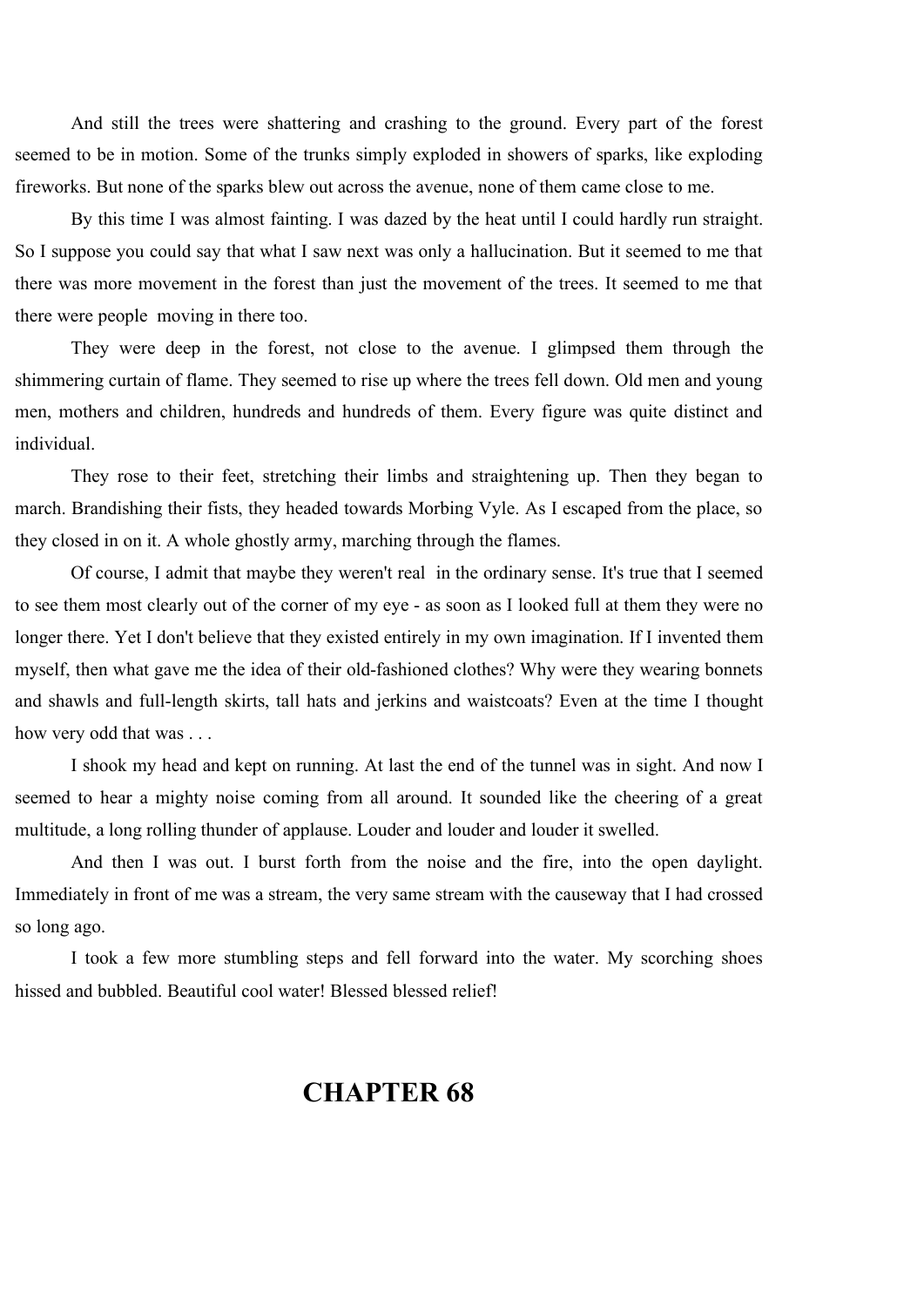I don't know how long I stayed like that. Maybe one minute, maybe ten. I could hear people singing in the distance, very beautiful. It sounded like a singing of Christmas carols. But I didn't look up. I had my head on my arm, breathing through my nose. Luckily the water was shallow.

Then suddenly there were voices directly above me.

"Is he drunk?"

"Collapsed from the heat, more like."

"What was he doing so close to the fire?"

One male voice and one female voice. They spoke with the accent of Londoners. They didn't seem to realise that I'd come through the forest.

I tried to get to my feet. But already there were hands gripping me under the shoulders. They pulled me out of the water and hauled me up over the grassy slope of the bank. Then they rolled me onto my back. I found myself gazing up into the face of the town clerk.

"It's OK," he said. "Don't try to talk."

"Just take it easy," said the woman beside him. She had fair fluffy hair and a kindly smile. His wife presumably.

I lay on my back and looked around. It was the same scene that I remembered from three weeks ago. The bank of the stream curved away to the left and the right. Except for a few patches of unmelted snow, it was as green and grassy as when I first saw it. But now there were people standing on the grass, hundreds and hundreds of people. They stood in separate groups and clusters, talking and laughing and watching the fire in the forest. One very large group had formed up in rows like a choir, fifty yards away. They were singing Christmas carols:

"Ding dong merrily on high

In heaven the bells are ringing

Ding dong verily the sky

Is riven with angels singing

Glor-or-or-or-or-or-or-or-or-or-or-or-or-or-oria

Hosanna in excelsis!"

As for the forest, it was really burning down now. I looked in vain for the strange marching figures in their bonnets and shawls and hats. Now there was only a vast skeletal wreckage of twisted trees and branches. The canopy had entirely collapsed, and most of the trunks too. It was like the red glowing embers of a bonfire. An enormous pall of smoke drifted above the wreckage, blotting out half the sky.

Suddenly the town clerk gave a whistle of amazement. I realised that he had been studying my face.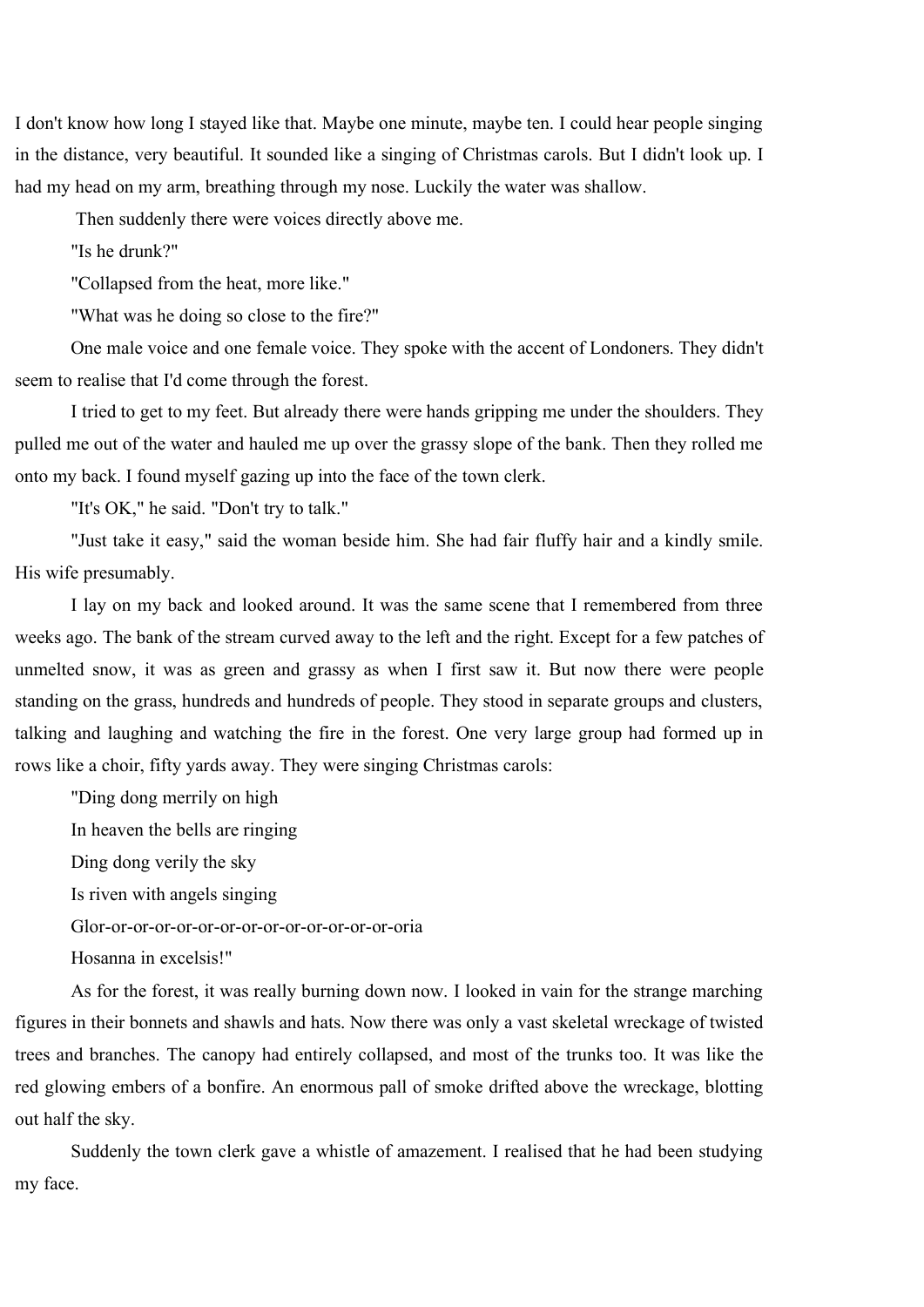"Ah! Wait a minute! I remember you! You called on my office a few weeks ago! Asking about Morbing Vyle!"

I nodded. He turned to his wife. "Isn't that incredible! This is the chap who was asking about Morbing Vyle before anyone else had ever heard of it. You remember, I told you at the time. We thought it was a bit of a joke. And now it's all turned out completely true."

I struggled to control my voice. "You know about Morbing Vyle? What do you know?"

They looked at me in surprise. "Only the same as everyone else. What Mr Hoskins told us." "Mr Hoskins?"

"Over there. Mr Hoskins the librarian."

The town clerk pointed to the group of carol-singers. There at the front, conducting the choir, was the old librarian with the white eyebrows - the one who had reminded me of an Old Testament prophet.

"Weren't you at the meeting then?" asked the wife. "No? We hadn't noticed the smoke ourselves. But the people next door called for us. They rushed in while the boys were still opening their Christmas presents. They told us there was a meeting of the whole town."

"We never even opened all the presents. It was the weirdest thing. The streets were full of people hurrying along to the meeting. Everyone was so excited and eager, so different to the usual New Morbing. It was like a great celebration or something. A real community feeling."

"Then we all gathered together in the High Street and Mr Hoskins addressed us. He was the one who knew the facts about Morbing Vyle. I think the others sort of knew, but they'd never actually been told the facts."

At that moment a small band of chanting girls went past. They were half marching and half dancing. The town clerk and his wife broke off to watch. The girls waved sprays of holly and paper streamers.

"Down with the Vyle! Down with the Vyle! Down with the Vyle!" they chanted. It was the very same phrase that I had used myself, when I wielded the burning spar against the Vicar.

Suddenly one of the leading members of the band stared straight at me. I recognised the girl from the supermarket checkout. She turned aside as the band marched on.

"You!" she exclaimed, coming closer. "You're the one I told about my nightmare!"

"Yes, it's me."

She laughed and sat down on the grass beside us. She had a spray of holly in her hand and a Christmas tree bauble in her hair.

"And now there are no more nightmares! Isn't it wonderful!"

"No more nightmares?"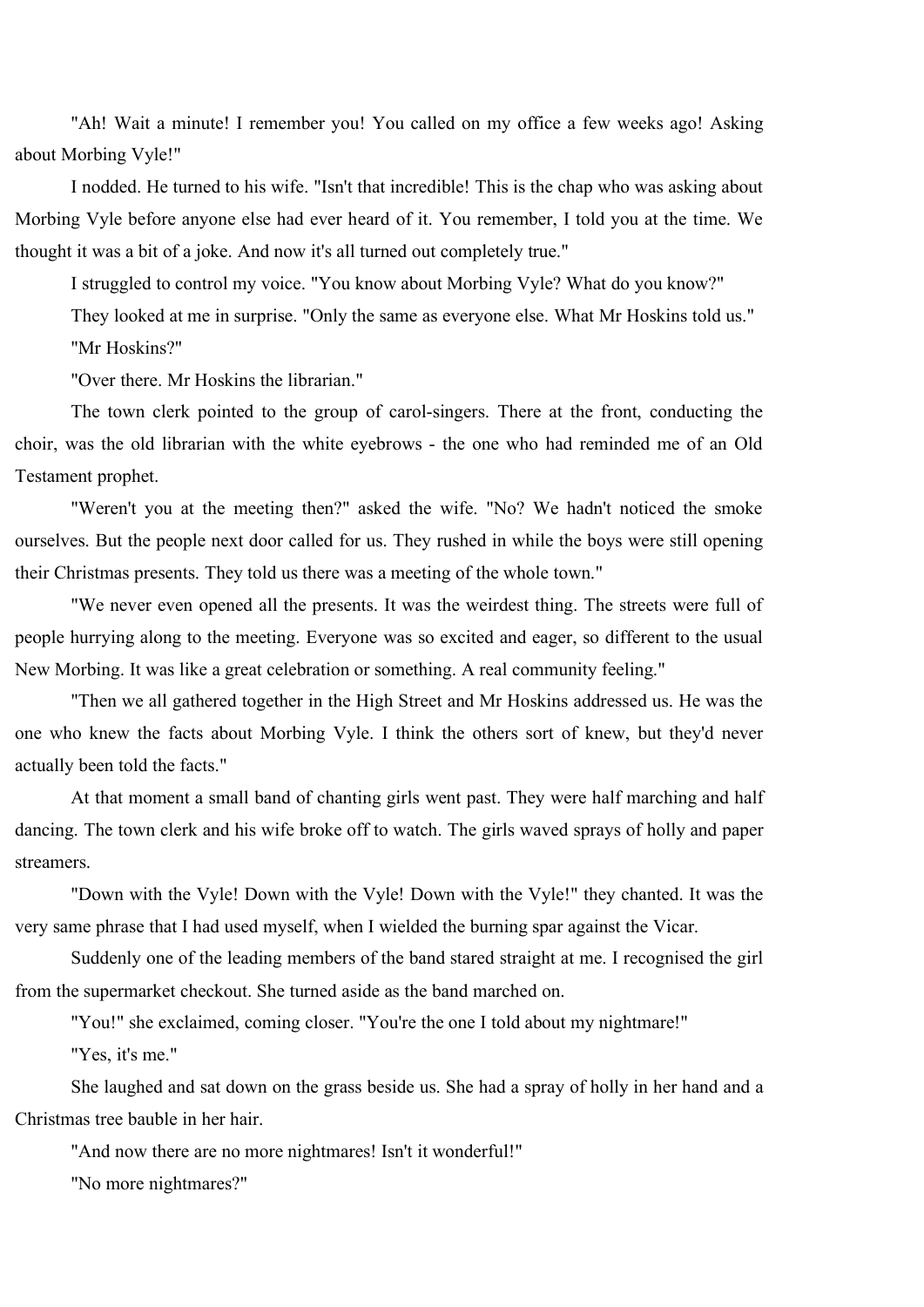"Like Mr Hoskins said! No-one will ever have nightmares about Morbing Vyle again."

The town clerk coughed. "We were just telling him what Mr Hoskins said. He wasn't there at the meeting."

"Not at the meeting? Didn't you hear about the murderers of Morbing Vyle?"

The town clerk bent forward to explain.

"It seems that this bizarre religious cult started up in Morbing Vyle. Eighty or so years ago. There were a number of murders connected with the cult."

"Hundreds!" the girl broke in. "Hundreds of people slaughtered!"

"Well." The town clerk looked skeptical. "A great many anyway. There must have been some very mad people involved. In the end the ordinary people ran away."

"My great-great-grandparents ran away," said the girl. "Morbing Vyle was evil. The centre of all evil."

"The people who ran away built the town of New Morbing," the twon clerk continued. "And the mad people were somehow trapped inside the old village of Morbing Vyle."

"By the forest!" cried the girl. "The forest protected us!"

"Hmmm." The town clerk pursed his lips dubiously. "If you believe in the supernatural." "Mr Hoskins said so!"

"No, he only put it forward as a hypothesis. He didn't say it was definitely true."

"Wait a minute!" I interrupted. "In what way supernatural?"

"The ghosts of the victims!" The girl gave a flourish with her spray of holly. "They inhabited the forest! The spirits of all the people who'd been murdered!"

"I think it's a bit far-fetched myself," said the town clerk.

"Ghosts !" added his wife. "I ask you!"

"So why was the forest always dead and burnt?" the girl demanded. "We used to keep away from here even when we were children. We knew there was something not natural about it."

"I dare say there's some other possible explanation," said the town clerk.

"Don't you believe in spirits?"

"No. That is, I believe in the Christian way. This is mere superstition."

"Then how -"

"Enough!" I sat up on the ground between them, blocking off the argument. "I need to see Mr Hoskins. I want a talk with him." I turned to the girl. "Do you think you could get him to come over here?"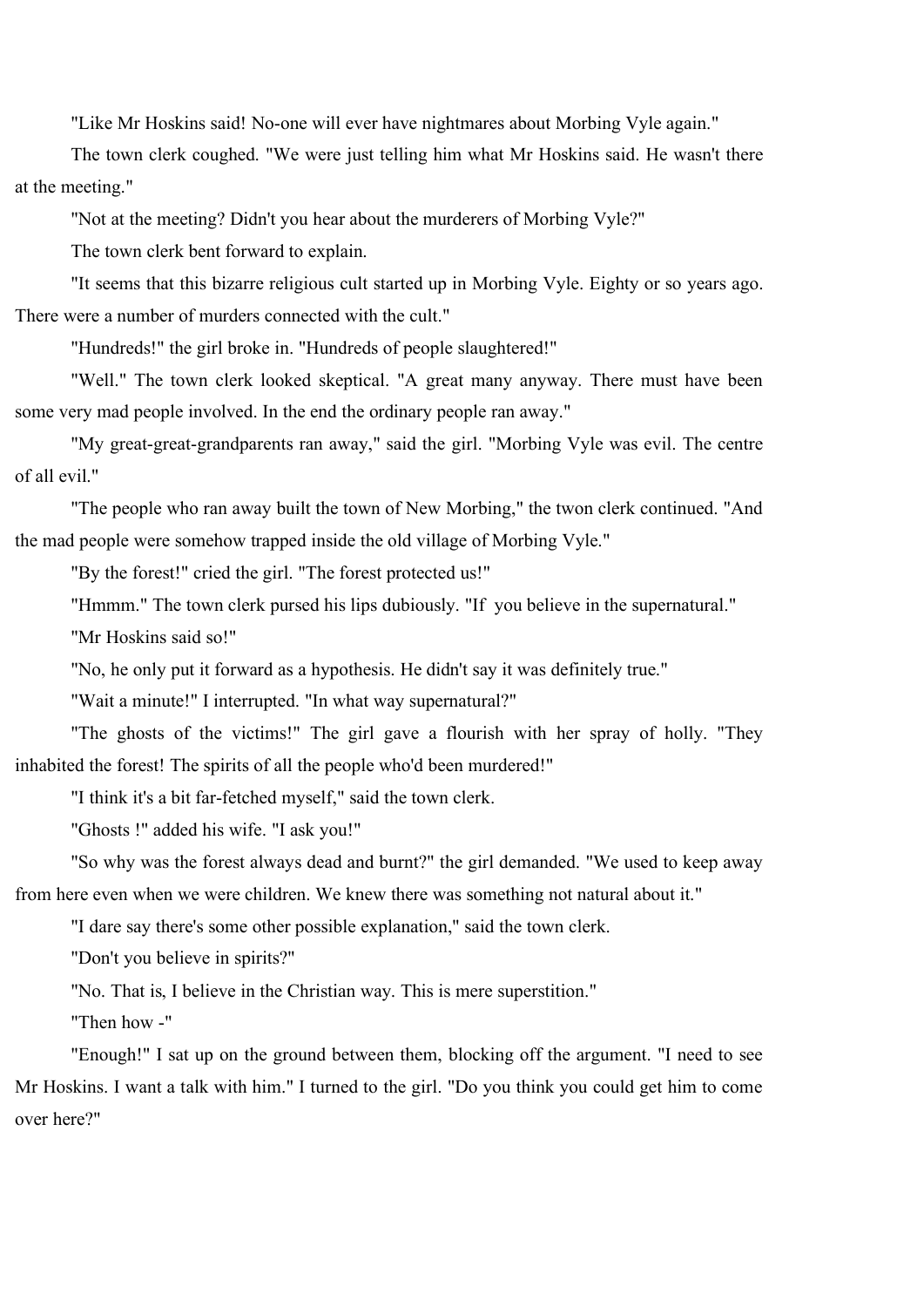## **CHAPTER 69**

The girl went off and the town clerk and his wife fell silent. I sat and watched the various groups along the bank. I watched one group of young children playing with their Christmas toys, and another group of mothers and fathers sitting around a bonfire on the grass. Happy chatter and laughter everywhere. There was a general festive spirit in the air. It was just as the town clerk had said. The people of New Morbing were in a very different state to the way I had seen them before.

Mr Hoskins came across at the end of the next carol. The girl didn't know how to introduce me.

"Mr Hoskins, this is Mr . . . er . . . who was asking about Morbing Vyle."

"Martin," I said. "Martin Smythe."

 He didn't offer to shake hands. He regarded me quizzically from under his craggy white eyebrows. He looked more venerable than ever.

"I remember," he said slowly. "Mr Smythe. You came into the library asking about Morbing Vyle. And today you missed the meeting, eh?"

"Yes. What did you say about the people in the forest?"

"People?"

"I mean, spirits. The spirits of the victims. What do you know about them?"

"I don't know anything. Nobody knows . I can only guess."

"Exactly," murmured the town clerk.

"But you said -!" the girl burst out.

"I said that the forest has mysterious properties. And I suspect that those properties come from the spirits of people who were murdered in Morbing Vyle over eighty years ago. Ghosts, if you like. And this is their final revenge."

He gave me a thoughtful probing look.

"You see, the victims were murdered in a peculiarly horrible way, Mr Smythe. Their living spirits were overpowered and their bodies subjected to the most unspeakable vilenesses. So it's hardly surprising if they could never rest in peace after death."

"You know about the vilenesses?" I asked sharply. "You were there at the time of the murders?"

"I was there," he replied. "But not to see the murders. I was just a child. I only heard my parents whispering about things. I was never allowed out of doors for the whole time it went on. Not until the night we ran away."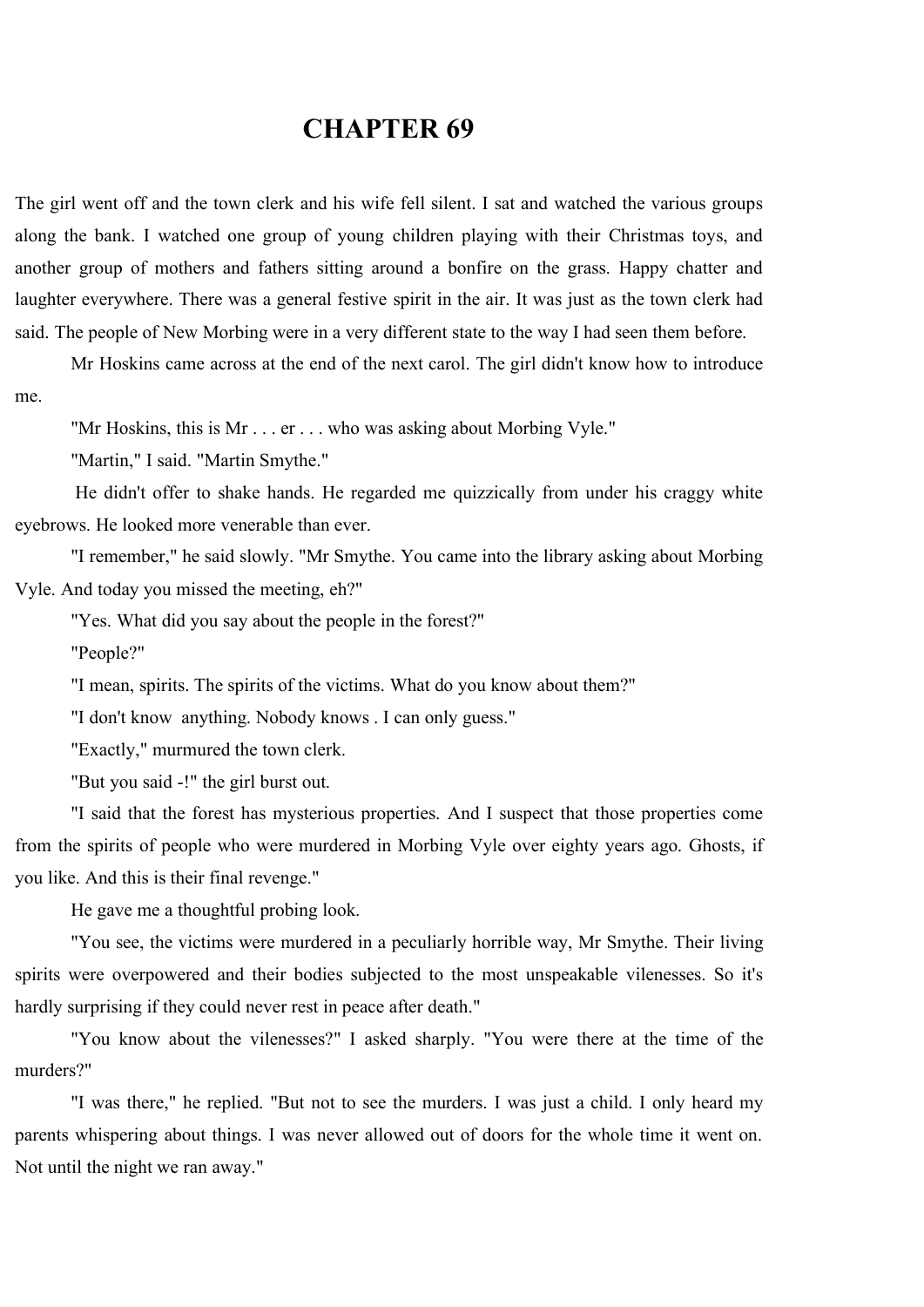"When all the villagers broke out from Morbing Vyle?"

"Yes. I shall always remember it as the greatest night of my life. Everyone joined up in a single band. It was like marching to war - even though we were only running away. We marched out along the road through the forest. No-one could stop us. And then we looked back and saw the forest in flames."

"You mean, you lit it as you escaped?"

"Lit it? No, nobody lit it. It was a miracle. The fire started up all by itself. We fell on our knees when we saw it."

"Supernatural!" cried the checkout girl, clapping her hands. "The spirits of the victims!"

"I don't see what else it could have been," said Mr Hoskins. "I've thought about it often enough. I believe that the physical fire was somehow produced by the burning rage of those murdered spirits. A need for revenge so intense that it could go against the laws of nature."

"But the religion of Morbing Vyle also went against the laws of nature!" I cried.

"Hah!" His eyebrows were quivering. "I believe that the unnaturalness of their religion stirred up an opposing form of unnaturalness! A corresponding counter-force!"

"And the intensity of the counter-force was ultimately stronger than the intensity of the Vi—

"Ahem!!" He drowned me out, clearing his throat very loudly and deliberately. I was going to say: the Vicar of Morbing Vyle.

There was an awkward silence. Then Mr Hoskins addressed himself to the town clerk and his wife.

"There's something I need to talk about with Mr Smythe. Alone."

They looked surprised, but rose obediently to their feet.

"You too," he said to the checkout girl.

They moved off, all three of them, a short distance away up the slope. I could hear them still disputing about the forest. "I told you so!" "But he was only guessing!" "It even started burning without being lit!"

Mr Hoskins bent over towards me.

"You were in there, weren't you?" He spoke in a loud whisper, gesturing towards the forest. "In Morbing Vyle?"

"Yes."

 $^{\prime\prime}$ 

"How long?"

"Three weeks."

"I thought so."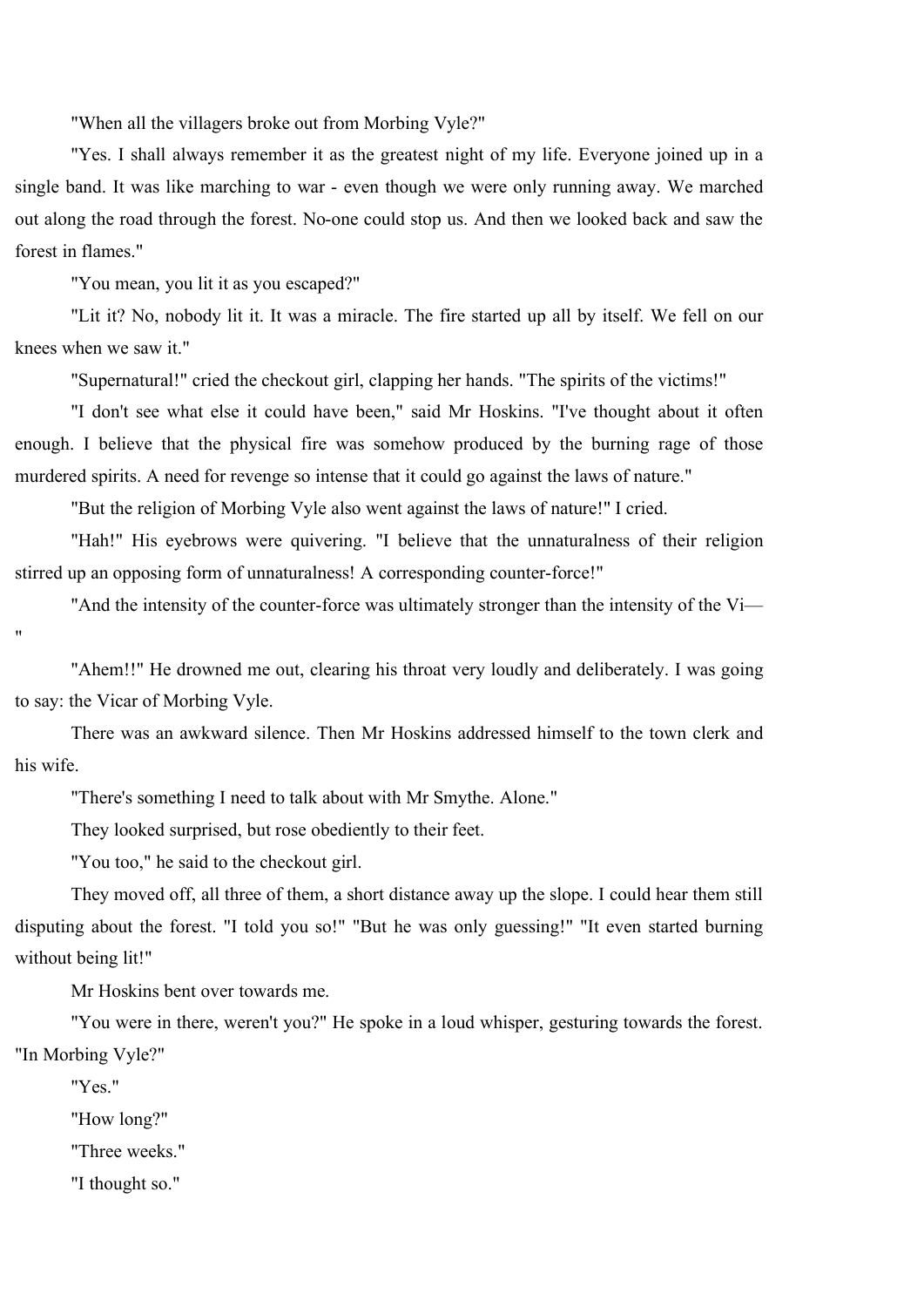He brought his face down very low, very close to mine.

"Look at me! Look me in the eye!"

I looked him in the eye. It was impossible to interpret the meaning of his expression. For a long minute we stared at each other. Then he nodded thoughtfully to himself.

"I believe you're all right," he said at last.

"Of course I'm all right."

"I mean, I don't think the forest would've let you out if you'd converted to Morbing Vyle."

"Converted ?"

"If you'd joined in with the evil there."

"Listen!" I was indignant. "It was me that helped to destroy the evil there! You don't know what I did! When He -"

Mr Hoskins held up his hand and halted me in mid-sentence. I didn't understand.

"Don't you want to know the truth about Morbing Vyle? I can tell you everything!"

"I don't want to know," he said.

"Don't want to know?" I was baffled. "What is this?"

"This, Mr Smythe, is sanity and normality. My sanity and normality. I'm not strong enough to bear the burden of your experiences. I've lived long enough to recognise my own limits. I'm satisfied just to know that the evil is gone. I don't want to know the details."

"But I have to tell someone. People ought to know. It's the most incredible story ever."

He clicked his tongue. "Look around, Mr Smythe. Look at the people of New Morbing. For eighty years, they have suffered from the most terrible nightmares. Recurring nightmares, generation after generation. Every descendent from the original population of Morbing Vyle has been cursed with a sort of darkness inside their minds. But now the curse has lifted. Now we've been released. Look around, Mr Smythe. Do you really want to stir up that darkness again?"

I looked around. I looked at the happy groups of people on the grass, laughing, chattering, singing, waving sprays of holly. Even the adults seemed like children. Reluctantly I shook my head.

"Humanity is weak, Mr Smythe. Our sanity and normality are easily overturned. We fool ourselves when we believe that we can face up to any truth. There are certain thoughts we can't afford to think. The religious cult of Morbing Vyle spread those thoughts like a contamination. Now they should be allowed to sink back into oblivion. Humanity needs to forget that such thoughts ever existed."

"What about me? How am I supposed to forget then?"

"I don't know, Mr Smythe. You must have a great deal of mental endurance to have come through at all. Perhaps you'll find the memory gradually fading away."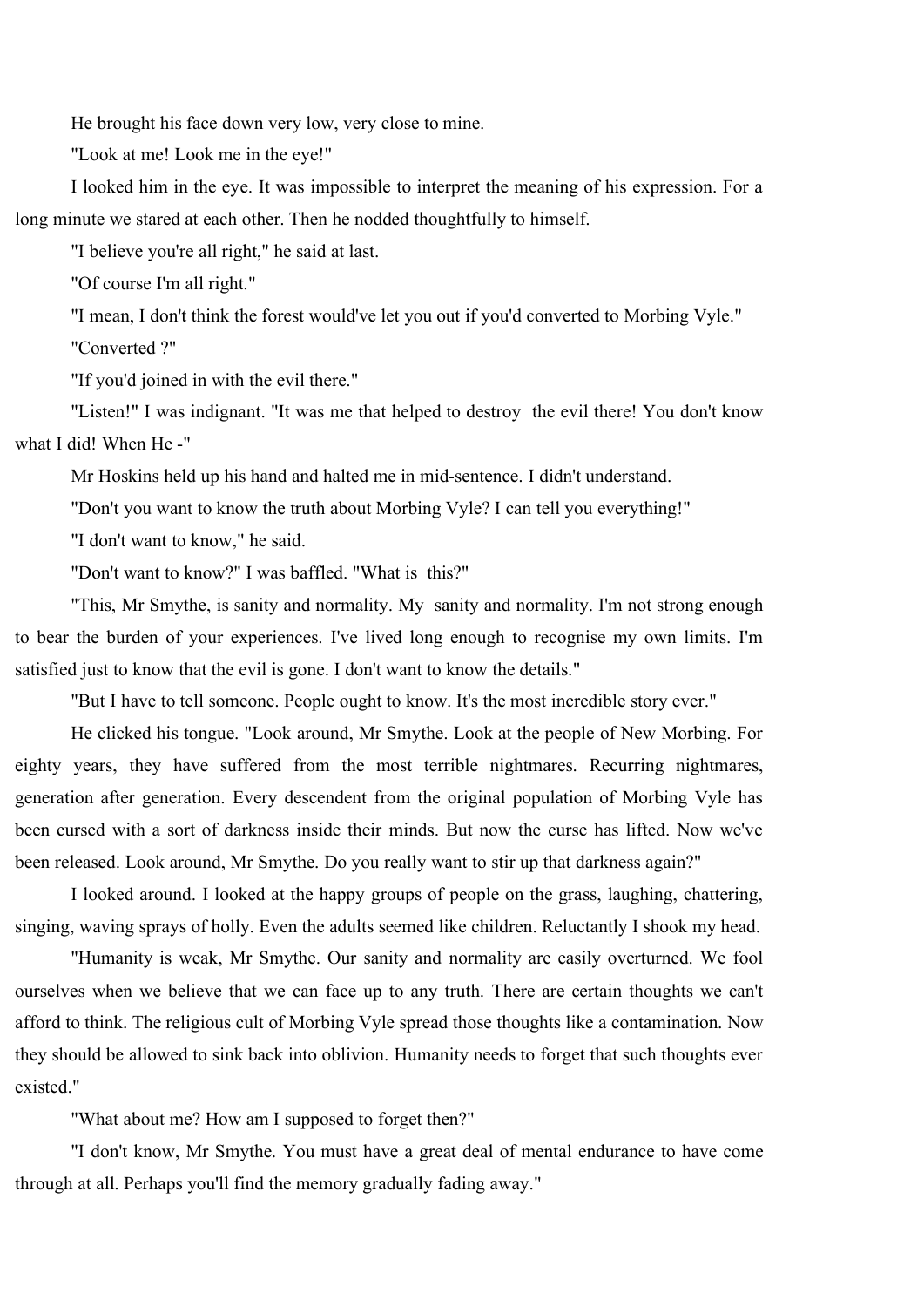He seemed no longer stern, but very wise and sad. I couldn't think what to say. I sat there on the ground and gazed at the forest. The fallen trees were turning white, almost totally burned out now. Overhead the pall of smoke shifted and blew away, revealing an ever-widening expanse of blue sky.

Then there was a sudden cheery call.

"Sausages! Baked potatoes! Come and get 'em!"

The call came from the group around the bonfire. They had been toasting sausages on skewers and baking potatoes in the embers of the fire.

Immediately people began to converge from all directions. The checkout girl came down the slope, followed by the town clerk and his wife.

"Come on!" she cried out, heading towards the food. "Baked potatoes and sausages!"

For one fleeting moment an image from the past flashed into my mind - the memory of Mr Quode's sausages. Those horrible lengths of sheeps' intestine, stuffed with partially digested mush .

. . But only for a moment. Then the smell of real ordinary sausages drifted across into my nostrils. Suddenly I realised that I was famished.

"Come on," said Mr Hoskins.

He held out a hand and helped me to my feet. We went over to the bonfire and joined the crowd. I ate four sausages and three baked potatoes.